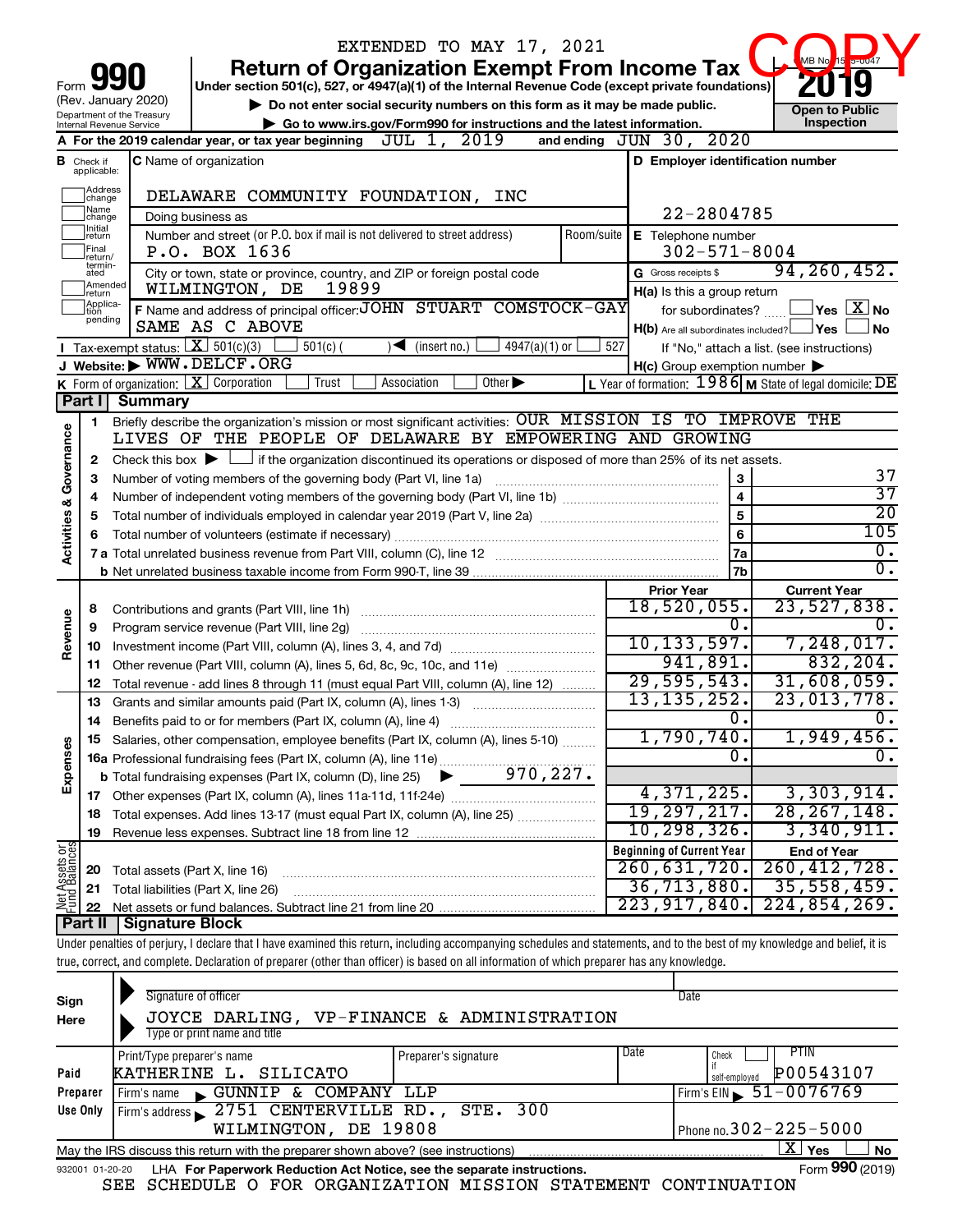|              | DELAWARE COMMUNITY FOUNDATION, INC<br>Form 990 (2019)<br><b>Part III   Statement of Program Service Accomplishments</b>                                                                       |
|--------------|-----------------------------------------------------------------------------------------------------------------------------------------------------------------------------------------------|
|              | $\overline{\mathbf{X}}$                                                                                                                                                                       |
| 1            | Briefly describe the organization's mission:                                                                                                                                                  |
|              | OUR MISSION IS TO IMPROVE THE LIVES OF THE PEOPLE OF DELAWARE BY                                                                                                                              |
|              | EMPOWERING AND GROWING PHILANTHROPY THROUGH KNOWLEDGE AND<br>RELATIONSHIPS, NOW AND IN THE FUTURE.<br>WE ENVISION A DELAWARE WHERE                                                            |
|              | GENEROSITY EXPANDS OPPORTUNITY FOR ALL AND ENHANCES THE COMMON GOOD.                                                                                                                          |
| $\mathbf{2}$ | Did the organization undertake any significant program services during the year which were not listed on the                                                                                  |
|              | $\overline{\ }$ Yes $\overline{\rm X}$ No<br>prior Form 990 or 990-EZ?                                                                                                                        |
|              | If "Yes," describe these new services on Schedule O.                                                                                                                                          |
| 3            | $\gamma$ es $\boxed{X}$ No<br>Did the organization cease conducting, or make significant changes in how it conducts, any program services?<br>If "Yes," describe these changes on Schedule O. |
| 4            | Describe the organization's program service accomplishments for each of its three largest program services, as measured by expenses.                                                          |
|              | Section 501(c)(3) and 501(c)(4) organizations are required to report the amount of grants and allocations to others, the total expenses, and                                                  |
|              | revenue, if any, for each program service reported.                                                                                                                                           |
| 4a           | 23,013,778. Revenue \$<br>832, 204.<br>$24$ , $778$ , $242$ or including grants of \$<br>) (Expenses \$<br>(Code:<br>IN THE FISCAL YEAR ENDED JUNE 30, 2020, THE DELAWARE COMMUNITY           |
|              | FOUNDATION INVESTED IN BUILDING OPPORTUNITY THROUGHOUT THE STATE BY                                                                                                                           |
|              | AWARDING OVER \$23 MILLION IN GRANTS AND PROGRAM EXPENSES TO NONPROFIT                                                                                                                        |
|              | ORGANIZATIONS AND LOCAL STUDENTS.<br>THE MAJORITY OF THAT AMOUNT WAS                                                                                                                          |
|              | GRANTED FROM DONOR ADVISED FUNDS. THE DCF ALSO AWARDED \$306,800 IN                                                                                                                           |
|              | SCHOLARSHIPS TO 165 STUDENTS AND \$4,592,672 IN DIRECT GRANTS TO DOZENS<br>OF DELAWARE NONPROFIT ORGANIZATIONS THROUGH OUR COMMUNITY IMPACT GRANTS                                            |
|              | PROGRAM.                                                                                                                                                                                      |
|              |                                                                                                                                                                                               |
|              |                                                                                                                                                                                               |
|              |                                                                                                                                                                                               |
| 4b           |                                                                                                                                                                                               |
|              | $\left(\text{Revenue }$<br>$\left(\text{Code:}\right)$ $\left(\text{Expenses $}\right)$<br>including grants of \$                                                                             |
|              |                                                                                                                                                                                               |
|              |                                                                                                                                                                                               |
|              |                                                                                                                                                                                               |
|              |                                                                                                                                                                                               |
|              |                                                                                                                                                                                               |
|              |                                                                                                                                                                                               |
|              |                                                                                                                                                                                               |
|              |                                                                                                                                                                                               |
|              |                                                                                                                                                                                               |
| 4с           | $\text{(Code:}$ $\qquad \qquad$ $\text{(Expenses $}$<br>$\left($ Revenue \$<br>including grants of \$                                                                                         |
|              |                                                                                                                                                                                               |
|              |                                                                                                                                                                                               |
|              |                                                                                                                                                                                               |
|              |                                                                                                                                                                                               |
|              |                                                                                                                                                                                               |
|              |                                                                                                                                                                                               |
|              |                                                                                                                                                                                               |
|              |                                                                                                                                                                                               |
|              |                                                                                                                                                                                               |
|              |                                                                                                                                                                                               |
| 4d           | Other program services (Describe on Schedule O.)                                                                                                                                              |
|              | (Expenses \$<br>including grants of \$<br>(Revenue \$<br>24,778,242.                                                                                                                          |
|              | 4e Total program service expenses<br>$\Omega$ <sup><math>\Omega</math></sup>                                                                                                                  |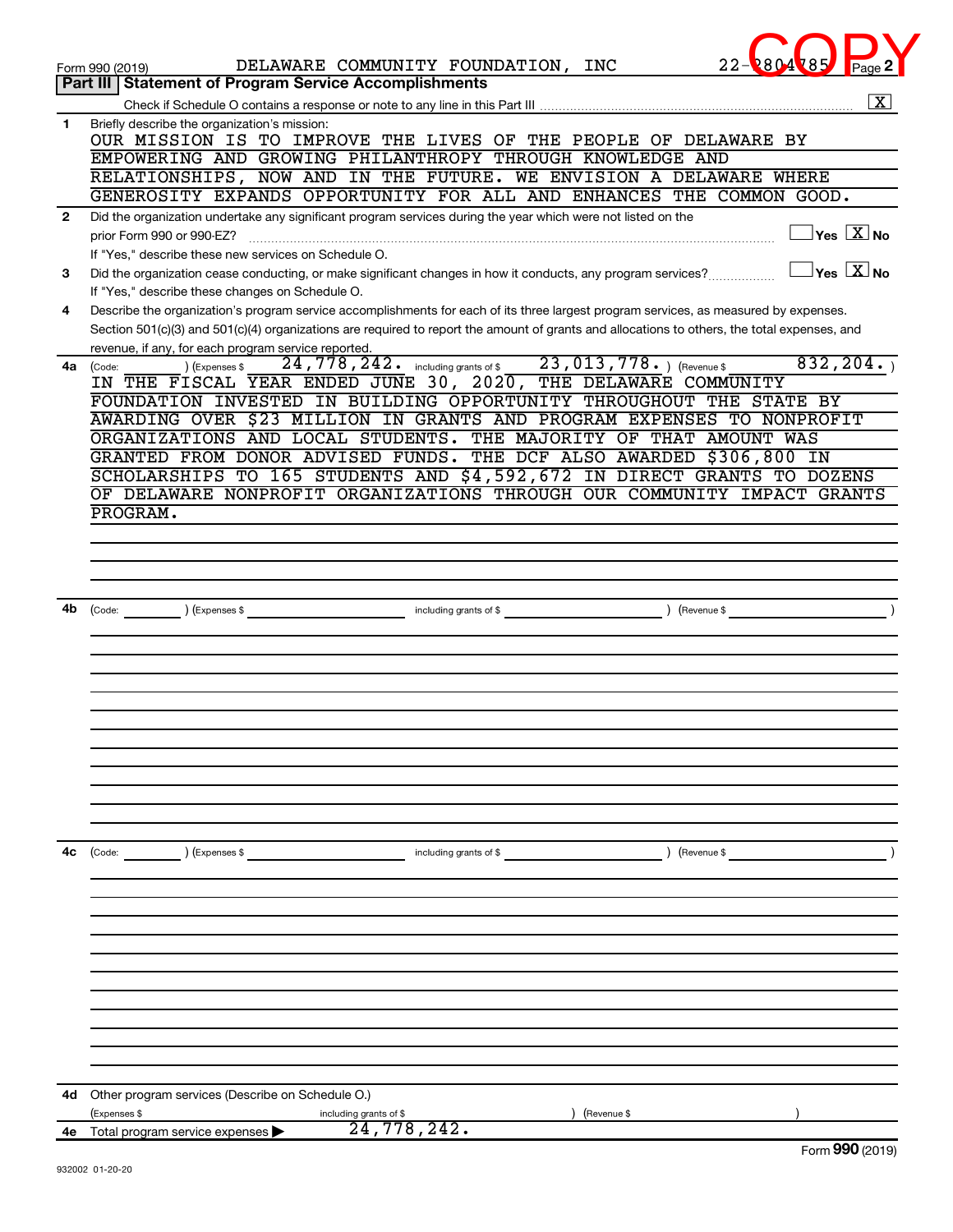|  | Form 990 (2019) |  |
|--|-----------------|--|
|  |                 |  |

**Part IV Checklist of Required Schedules**

Form 990 (2019) DELAWARE COMMUNITY FOUNDATION, INC  $22-\sqrt{80485}$  Page DELAWARE COMMUNITY FOUNDATION, INC  $22$ -2804785



|          |                                                                                                                                                                       |                        | Yes                     | No                      |
|----------|-----------------------------------------------------------------------------------------------------------------------------------------------------------------------|------------------------|-------------------------|-------------------------|
| 1        | Is the organization described in section $501(c)(3)$ or $4947(a)(1)$ (other than a private foundation)?                                                               |                        |                         |                         |
|          | If "Yes," complete Schedule A                                                                                                                                         | 1                      | x                       |                         |
| 2        | Is the organization required to complete Schedule B, Schedule of Contributors? [111] [12] the organization required to complete Schedule B, Schedule of Contributors? | $\mathbf{2}$           | $\overline{\textbf{x}}$ |                         |
| 3        | Did the organization engage in direct or indirect political campaign activities on behalf of or in opposition to candidates for                                       |                        |                         | x                       |
|          | public office? If "Yes," complete Schedule C, Part I                                                                                                                  | 3                      |                         |                         |
| 4        | Section 501(c)(3) organizations. Did the organization engage in lobbying activities, or have a section 501(h) election in effect                                      | 4                      | X                       |                         |
| 5        | Is the organization a section 501(c)(4), 501(c)(5), or 501(c)(6) organization that receives membership dues, assessments, or                                          |                        |                         |                         |
|          |                                                                                                                                                                       | 5                      |                         | x                       |
| 6        | Did the organization maintain any donor advised funds or any similar funds or accounts for which donors have the right to                                             |                        |                         |                         |
|          | provide advice on the distribution or investment of amounts in such funds or accounts? If "Yes," complete Schedule D, Part I                                          | 6                      | x                       |                         |
| 7        | Did the organization receive or hold a conservation easement, including easements to preserve open space,                                                             |                        |                         |                         |
|          |                                                                                                                                                                       | $\overline{7}$         |                         | x                       |
| 8        | Did the organization maintain collections of works of art, historical treasures, or other similar assets? If "Yes," complete                                          |                        |                         |                         |
|          |                                                                                                                                                                       | 8                      |                         | x                       |
| 9        | Did the organization report an amount in Part X, line 21, for escrow or custodial account liability, serve as a custodian for                                         |                        |                         |                         |
|          | amounts not listed in Part X; or provide credit counseling, debt management, credit repair, or debt negotiation services?                                             |                        |                         |                         |
|          |                                                                                                                                                                       | 9                      |                         | х                       |
| 10       | Did the organization, directly or through a related organization, hold assets in donor-restricted endowments                                                          |                        |                         |                         |
|          |                                                                                                                                                                       | 10                     | x                       |                         |
| 11       | If the organization's answer to any of the following questions is "Yes," then complete Schedule D, Parts VI, VII, VIII, IX, or X                                      |                        |                         |                         |
|          | as applicable.                                                                                                                                                        |                        |                         |                         |
|          | a Did the organization report an amount for land, buildings, and equipment in Part X, line 10? If "Yes," complete Schedule D,                                         |                        | X                       |                         |
|          | <b>b</b> Did the organization report an amount for investments - other securities in Part X, line 12, that is 5% or more of its total                                 | 11a                    |                         |                         |
|          |                                                                                                                                                                       | 11b                    | X                       |                         |
|          | c Did the organization report an amount for investments - program related in Part X, line 13, that is 5% or more of its total                                         |                        |                         |                         |
|          |                                                                                                                                                                       | 11c                    |                         | x                       |
|          | d Did the organization report an amount for other assets in Part X, line 15, that is 5% or more of its total assets reported in                                       |                        |                         |                         |
|          |                                                                                                                                                                       | 11d                    |                         | x                       |
| е        | Did the organization report an amount for other liabilities in Part X, line 25? If "Yes," complete Schedule D, Part X                                                 | 11e                    | X                       |                         |
| f        | Did the organization's separate or consolidated financial statements for the tax year include a footnote that addresses                                               |                        |                         |                         |
|          | the organization's liability for uncertain tax positions under FIN 48 (ASC 740)? If "Yes," complete Schedule D, Part X                                                | 11f                    |                         | x                       |
|          | 12a Did the organization obtain separate, independent audited financial statements for the tax year? If "Yes," complete                                               |                        |                         |                         |
|          |                                                                                                                                                                       | 12a                    |                         | X                       |
|          | <b>b</b> Was the organization included in consolidated, independent audited financial statements for the tax year?                                                    |                        | х                       |                         |
|          | If "Yes," and if the organization answered "No" to line 12a, then completing Schedule D, Parts XI and XII is optional                                                 | 12 <sub>b</sub>        |                         | $\overline{\mathbf{X}}$ |
| 13       |                                                                                                                                                                       | 13                     |                         | $\overline{X}$          |
| 14a<br>b | Did the organization have aggregate revenues or expenses of more than \$10,000 from grantmaking, fundraising, business,                                               | 14a                    |                         |                         |
|          | investment, and program service activities outside the United States, or aggregate foreign investments valued at \$100,000                                            |                        |                         |                         |
|          |                                                                                                                                                                       | 14b                    |                         | x                       |
| 15       | Did the organization report on Part IX, column (A), line 3, more than \$5,000 of grants or other assistance to or for any                                             |                        |                         |                         |
|          |                                                                                                                                                                       | 15                     |                         | x                       |
| 16       | Did the organization report on Part IX, column (A), line 3, more than \$5,000 of aggregate grants or other assistance to                                              |                        |                         |                         |
|          |                                                                                                                                                                       | 16                     |                         | x                       |
| 17       | Did the organization report a total of more than \$15,000 of expenses for professional fundraising services on Part IX,                                               |                        |                         |                         |
|          |                                                                                                                                                                       | 17                     |                         | x                       |
| 18       | Did the organization report more than \$15,000 total of fundraising event gross income and contributions on Part VIII, lines                                          |                        |                         |                         |
|          |                                                                                                                                                                       | 18                     |                         | x                       |
| 19       | Did the organization report more than \$15,000 of gross income from gaming activities on Part VIII, line 9a? If "Yes,"                                                |                        |                         | x                       |
|          |                                                                                                                                                                       | 19                     |                         | $\overline{X}$          |
| 20a<br>b |                                                                                                                                                                       | 20a<br>20 <sub>b</sub> |                         |                         |
| 21       | Did the organization report more than \$5,000 of grants or other assistance to any domestic organization or                                                           |                        |                         |                         |
|          |                                                                                                                                                                       | 21                     | X                       |                         |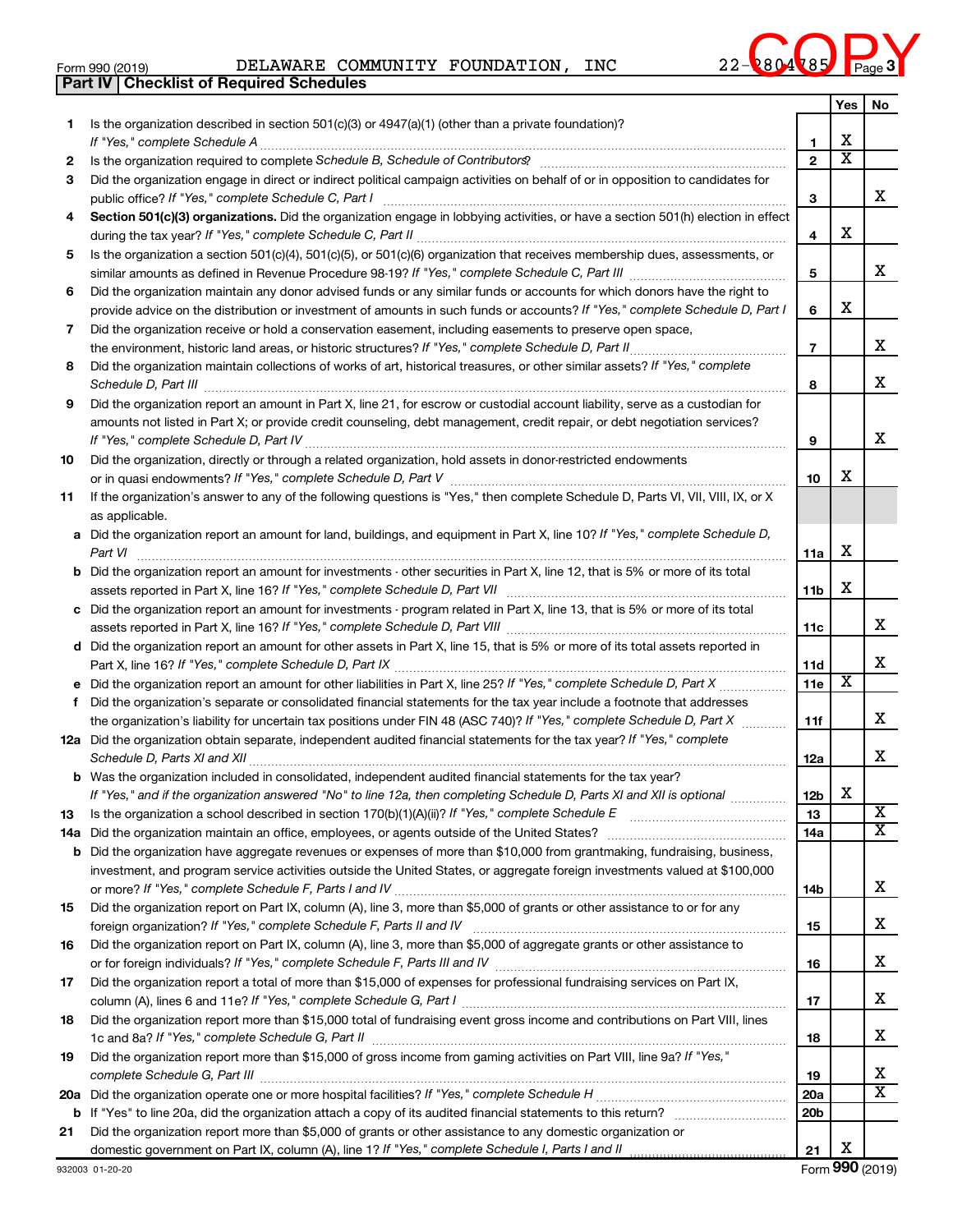|  | Form 990 (2019) |
|--|-----------------|
|  |                 |

**Part IV Checklist of Required Schedules**

Form 990 (2019) DELAWARE COMMUNITY FOUNDATION, INC  $22-\sqrt{80485}$  Page DELAWARE COMMUNITY FOUNDATION, INC  $22$ -2804785

*(continued)*



|               |                                                                                                                                                                                                                                                   |                        | Yes                     | No                           |
|---------------|---------------------------------------------------------------------------------------------------------------------------------------------------------------------------------------------------------------------------------------------------|------------------------|-------------------------|------------------------------|
| 22            | Did the organization report more than \$5,000 of grants or other assistance to or for domestic individuals on                                                                                                                                     |                        |                         |                              |
|               |                                                                                                                                                                                                                                                   | 22                     | х                       |                              |
| 23            | Did the organization answer "Yes" to Part VII, Section A, line 3, 4, or 5 about compensation of the organization's current                                                                                                                        |                        |                         |                              |
|               | and former officers, directors, trustees, key employees, and highest compensated employees? If "Yes," complete                                                                                                                                    |                        |                         |                              |
|               | Schedule J                                                                                                                                                                                                                                        | 23                     | х                       |                              |
|               | 24a Did the organization have a tax-exempt bond issue with an outstanding principal amount of more than \$100,000 as of the<br>last day of the year, that was issued after December 31, 2002? If "Yes," answer lines 24b through 24d and complete |                        |                         |                              |
|               |                                                                                                                                                                                                                                                   | 24a                    |                         | x                            |
|               | <b>b</b> Did the organization invest any proceeds of tax-exempt bonds beyond a temporary period exception?                                                                                                                                        | 24 <sub>b</sub>        |                         |                              |
|               | c Did the organization maintain an escrow account other than a refunding escrow at any time during the year to defease                                                                                                                            |                        |                         |                              |
|               |                                                                                                                                                                                                                                                   | 24c                    |                         |                              |
|               |                                                                                                                                                                                                                                                   | 24d                    |                         |                              |
|               | 25a Section 501(c)(3), 501(c)(4), and 501(c)(29) organizations. Did the organization engage in an excess benefit                                                                                                                                  |                        |                         |                              |
|               | transaction with a disqualified person during the year? If "Yes," complete Schedule L, Part I manual manual manual manual manual manual manual manual manual manual manual manual manual manual manual manual manual manual ma                    | 25a                    |                         | x                            |
|               | <b>b</b> Is the organization aware that it engaged in an excess benefit transaction with a disqualified person in a prior year, and                                                                                                               |                        |                         |                              |
|               | that the transaction has not been reported on any of the organization's prior Forms 990 or 990-EZ? If "Yes," complete                                                                                                                             |                        |                         | х                            |
| 26            | Schedule L, Part I<br>Did the organization report any amount on Part X, line 5 or 22, for receivables from or payables to any current                                                                                                             | 25b                    |                         |                              |
|               | or former officer, director, trustee, key employee, creator or founder, substantial contributor, or 35%                                                                                                                                           |                        |                         |                              |
|               | controlled entity or family member of any of these persons? If "Yes," complete Schedule L, Part II                                                                                                                                                | 26                     |                         | х                            |
| 27            | Did the organization provide a grant or other assistance to any current or former officer, director, trustee, key employee,                                                                                                                       |                        |                         |                              |
|               | creator or founder, substantial contributor or employee thereof, a grant selection committee member, or to a 35% controlled                                                                                                                       |                        |                         |                              |
|               | entity (including an employee thereof) or family member of any of these persons? If "Yes," complete Schedule L, Part III                                                                                                                          | 27                     |                         | х                            |
| 28            | Was the organization a party to a business transaction with one of the following parties (see Schedule L, Part IV                                                                                                                                 |                        |                         |                              |
|               | instructions, for applicable filing thresholds, conditions, and exceptions):                                                                                                                                                                      |                        |                         |                              |
|               | a A current or former officer, director, trustee, key employee, creator or founder, or substantial contributor? If                                                                                                                                |                        |                         | х                            |
|               |                                                                                                                                                                                                                                                   | 28a<br>28 <sub>b</sub> |                         | $\overline{\texttt{x}}$      |
|               | c A 35% controlled entity of one or more individuals and/or organizations described in lines 28a or 28b?!f                                                                                                                                        |                        |                         |                              |
|               |                                                                                                                                                                                                                                                   | 28c                    |                         | х                            |
| 29            | Did the organization receive more than \$25,000 in non-cash contributions? If "Yes," complete Schedule M                                                                                                                                          | 29                     | $\overline{\textbf{x}}$ |                              |
| 30            | Did the organization receive contributions of art, historical treasures, or other similar assets, or qualified conservation                                                                                                                       |                        |                         |                              |
|               |                                                                                                                                                                                                                                                   | 30                     |                         | х<br>$\overline{\textbf{x}}$ |
| 31            | Did the organization liquidate, terminate, or dissolve and cease operations? If "Yes," complete Schedule N, Part I.                                                                                                                               | 31                     |                         |                              |
| 32            | Did the organization sell, exchange, dispose of, or transfer more than 25% of its net assets? If "Yes," complete                                                                                                                                  | 32                     |                         | X                            |
| 33            | Did the organization own 100% of an entity disregarded as separate from the organization under Regulations                                                                                                                                        |                        |                         |                              |
|               | sections 301.7701-2 and 301.7701-3? If "Yes," complete Schedule R, Part I                                                                                                                                                                         | 33                     |                         | x                            |
| 34            | Was the organization related to any tax-exempt or taxable entity? If "Yes," complete Schedule R, Part II, III, or IV, and                                                                                                                         |                        |                         |                              |
|               | Part V, line 1                                                                                                                                                                                                                                    | 34                     | х                       |                              |
|               |                                                                                                                                                                                                                                                   | <b>35a</b>             |                         | х                            |
|               | b If "Yes" to line 35a, did the organization receive any payment from or engage in any transaction with a controlled entity                                                                                                                       |                        |                         |                              |
|               |                                                                                                                                                                                                                                                   | 35b                    |                         |                              |
| 36            | Section 501(c)(3) organizations. Did the organization make any transfers to an exempt non-charitable related organization?                                                                                                                        | 36                     |                         | х                            |
| 37            | Did the organization conduct more than 5% of its activities through an entity that is not a related organization                                                                                                                                  |                        |                         |                              |
|               |                                                                                                                                                                                                                                                   | 37                     |                         | х                            |
| 38            | Did the organization complete Schedule O and provide explanations in Schedule O for Part VI, lines 11b and 19?                                                                                                                                    |                        |                         |                              |
|               | Note: All Form 990 filers are required to complete Schedule O<br>אווי על אוייט אוויס איז וויס איז אוויס איז א די פון א דער איז א די די דער איז א די די די די די די די די די די<br>Statements Regarding Other IRS Filings and Tax Compliance       | 38                     | х                       |                              |
| <b>Part V</b> |                                                                                                                                                                                                                                                   |                        |                         |                              |
|               |                                                                                                                                                                                                                                                   |                        | Yes                     |                              |
|               | 94<br>1a                                                                                                                                                                                                                                          |                        |                         | No                           |
| b             | 0<br>Enter the number of Forms W-2G included in line 1a. Enter -0- if not applicable<br>1b                                                                                                                                                        |                        |                         |                              |
|               | c Did the organization comply with backup withholding rules for reportable payments to vendors and reportable gaming                                                                                                                              |                        |                         |                              |
|               |                                                                                                                                                                                                                                                   | 1c                     | х                       |                              |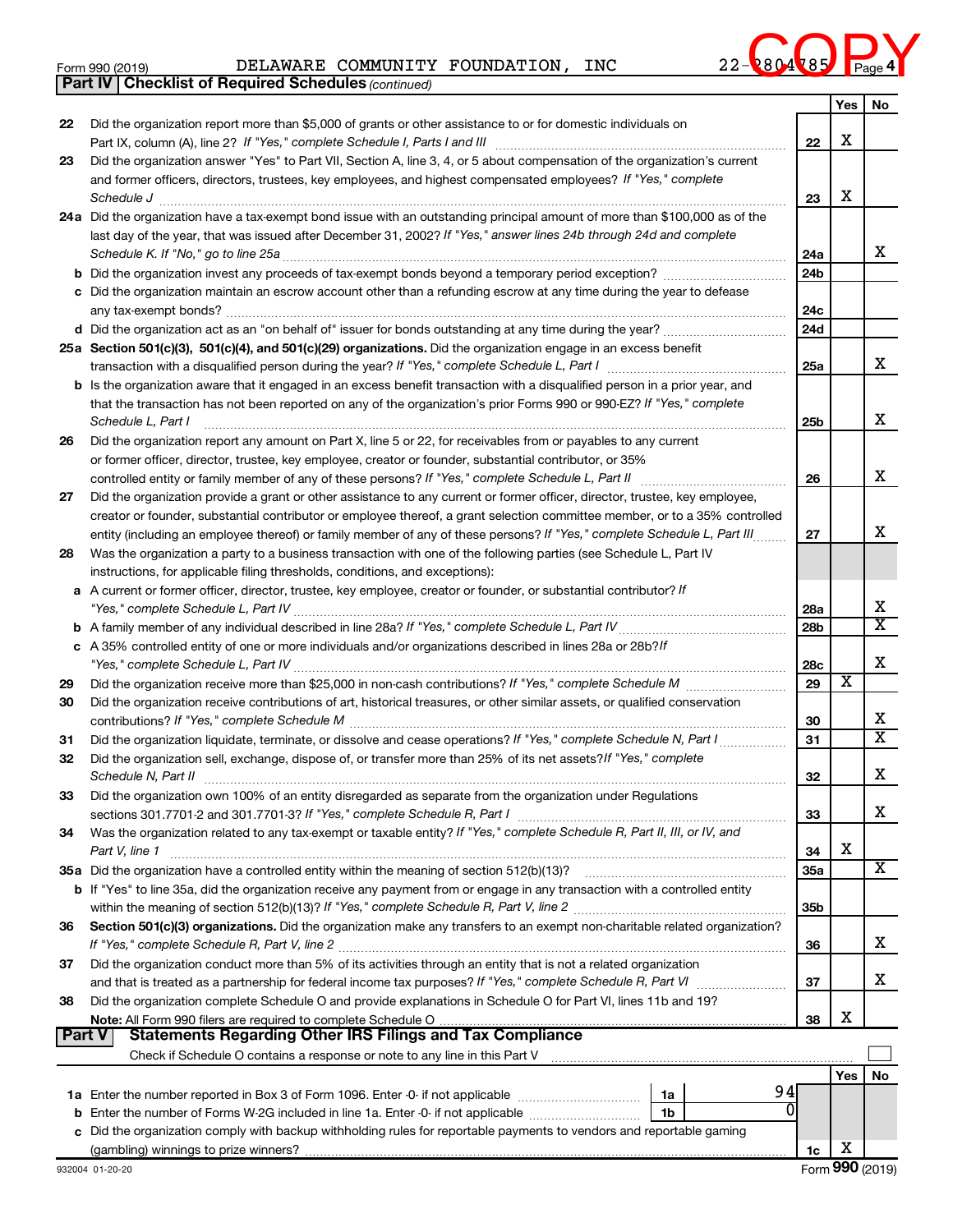| 22 | ں | c<br>o | Page 5 N |  |
|----|---|--------|----------|--|
|    |   |        |          |  |

| Form 990 (2019) |  | DELAWARE | COMMUNITY | <b>FOUNDATION</b> | INC | <b>804 785 Page</b><br>$\sim$ $\sim$ $\sim$ |  |  |  |
|-----------------|--|----------|-----------|-------------------|-----|---------------------------------------------|--|--|--|
|-----------------|--|----------|-----------|-------------------|-----|---------------------------------------------|--|--|--|

*(continued)* **Part V Statements Regarding Other IRS Filings and Tax Compliance**

|     |                                                                                                                                                                                                                                                  |                 |                | Yes | No                           |  |  |  |  |
|-----|--------------------------------------------------------------------------------------------------------------------------------------------------------------------------------------------------------------------------------------------------|-----------------|----------------|-----|------------------------------|--|--|--|--|
|     | 2a Enter the number of employees reported on Form W-3, Transmittal of Wage and Tax Statements,                                                                                                                                                   |                 |                |     |                              |  |  |  |  |
|     | filed for the calendar year ending with or within the year covered by this return <i>manumumumum</i>                                                                                                                                             | 20<br>2a        | 2 <sub>b</sub> | х   |                              |  |  |  |  |
|     |                                                                                                                                                                                                                                                  |                 |                |     |                              |  |  |  |  |
|     |                                                                                                                                                                                                                                                  |                 |                |     |                              |  |  |  |  |
|     | 3a Did the organization have unrelated business gross income of \$1,000 or more during the year?                                                                                                                                                 |                 |                |     |                              |  |  |  |  |
|     | If "Yes," has it filed a Form 990-T for this year? If "No" to line 3b, provide an explanation on Schedule O<br>b<br>4a At any time during the calendar year, did the organization have an interest in, or a signature or other authority over, a |                 |                |     |                              |  |  |  |  |
|     | financial account in a foreign country (such as a bank account, securities account, or other financial account)?                                                                                                                                 |                 | 4a             |     | x                            |  |  |  |  |
|     | <b>b</b> If "Yes," enter the name of the foreign country I                                                                                                                                                                                       |                 |                |     |                              |  |  |  |  |
|     | See instructions for filing requirements for FinCEN Form 114, Report of Foreign Bank and Financial Accounts (FBAR).                                                                                                                              |                 |                |     |                              |  |  |  |  |
|     |                                                                                                                                                                                                                                                  |                 | 5a             |     | x                            |  |  |  |  |
| b   |                                                                                                                                                                                                                                                  |                 | 5 <sub>b</sub> |     | $\overline{\mathbf{X}}$      |  |  |  |  |
| с   |                                                                                                                                                                                                                                                  |                 | 5c             |     |                              |  |  |  |  |
|     | 6a Does the organization have annual gross receipts that are normally greater than \$100,000, and did the organization solicit                                                                                                                   |                 |                |     |                              |  |  |  |  |
|     | any contributions that were not tax deductible as charitable contributions?                                                                                                                                                                      |                 | 6а             |     | х                            |  |  |  |  |
|     | <b>b</b> If "Yes," did the organization include with every solicitation an express statement that such contributions or gifts                                                                                                                    |                 |                |     |                              |  |  |  |  |
|     | were not tax deductible?                                                                                                                                                                                                                         |                 | 6b             |     |                              |  |  |  |  |
| 7   | Organizations that may receive deductible contributions under section 170(c).                                                                                                                                                                    |                 |                |     |                              |  |  |  |  |
| а   | Did the organization receive a payment in excess of \$75 made partly as a contribution and partly for goods and services provided to the payor?                                                                                                  |                 | 7a             |     | х                            |  |  |  |  |
| b   |                                                                                                                                                                                                                                                  |                 | 7b             |     |                              |  |  |  |  |
|     | c Did the organization sell, exchange, or otherwise dispose of tangible personal property for which it was required                                                                                                                              |                 |                |     |                              |  |  |  |  |
|     |                                                                                                                                                                                                                                                  |                 | 7c             |     | х                            |  |  |  |  |
|     |                                                                                                                                                                                                                                                  | 7d              |                |     |                              |  |  |  |  |
| е   | Did the organization receive any funds, directly or indirectly, to pay premiums on a personal benefit contract?                                                                                                                                  |                 | 7е<br>7f       |     | х<br>$\overline{\textbf{X}}$ |  |  |  |  |
| Ť.  | Did the organization, during the year, pay premiums, directly or indirectly, on a personal benefit contract?                                                                                                                                     |                 |                |     |                              |  |  |  |  |
| g   | If the organization received a contribution of qualified intellectual property, did the organization file Form 8899 as required?                                                                                                                 |                 | 7g<br>7h       |     |                              |  |  |  |  |
| 8   | If the organization received a contribution of cars, boats, airplanes, or other vehicles, did the organization file a Form 1098-C?<br>h<br>Sponsoring organizations maintaining donor advised funds. Did a donor advised fund maintained by the  |                 |                |     |                              |  |  |  |  |
|     | sponsoring organization have excess business holdings at any time during the year?                                                                                                                                                               |                 | 8              |     | х                            |  |  |  |  |
| 9   | Sponsoring organizations maintaining donor advised funds.                                                                                                                                                                                        |                 |                |     |                              |  |  |  |  |
| а   | Did the sponsoring organization make any taxable distributions under section 4966?                                                                                                                                                               |                 | 9а             |     | х                            |  |  |  |  |
| b   | Did the sponsoring organization make a distribution to a donor, donor advisor, or related person? [111] Did the sponsoring organization make a distribution to a donor, donor advisor, or related person?                                        |                 | 9 <sub>b</sub> |     | $\overline{\texttt{x}}$      |  |  |  |  |
| 10  | Section 501(c)(7) organizations. Enter:                                                                                                                                                                                                          |                 |                |     |                              |  |  |  |  |
| а   |                                                                                                                                                                                                                                                  | 10a             |                |     |                              |  |  |  |  |
| b   | Gross receipts, included on Form 990, Part VIII, line 12, for public use of club facilities                                                                                                                                                      | 10 <sub>b</sub> |                |     |                              |  |  |  |  |
| 11  | Section 501(c)(12) organizations. Enter:                                                                                                                                                                                                         |                 |                |     |                              |  |  |  |  |
| а   | Gross income from members or shareholders                                                                                                                                                                                                        | 11a             |                |     |                              |  |  |  |  |
|     | <b>b</b> Gross income from other sources (Do not net amounts due or paid to other sources against                                                                                                                                                |                 |                |     |                              |  |  |  |  |
|     | amounts due or received from them.)                                                                                                                                                                                                              | 11b             |                |     |                              |  |  |  |  |
|     | 12a Section 4947(a)(1) non-exempt charitable trusts. Is the organization filing Form 990 in lieu of Form 1041?                                                                                                                                   |                 | 12a            |     |                              |  |  |  |  |
|     | <b>b</b> If "Yes," enter the amount of tax-exempt interest received or accrued during the year                                                                                                                                                   | 12b             |                |     |                              |  |  |  |  |
| 13  | Section 501(c)(29) qualified nonprofit health insurance issuers.                                                                                                                                                                                 |                 |                |     |                              |  |  |  |  |
| a   | Is the organization licensed to issue qualified health plans in more than one state?                                                                                                                                                             |                 | 13a            |     |                              |  |  |  |  |
|     | Note: See the instructions for additional information the organization must report on Schedule O.<br><b>b</b> Enter the amount of reserves the organization is required to maintain by the states in which the                                   |                 |                |     |                              |  |  |  |  |
|     |                                                                                                                                                                                                                                                  | 13b             |                |     |                              |  |  |  |  |
|     |                                                                                                                                                                                                                                                  | 13с             |                |     |                              |  |  |  |  |
| 14a | Did the organization receive any payments for indoor tanning services during the tax year?                                                                                                                                                       |                 | 14a            |     | X                            |  |  |  |  |
| b   | If "Yes," has it filed a Form 720 to report these payments? If "No," provide an explanation on Schedule O                                                                                                                                        |                 | 14b            |     |                              |  |  |  |  |
| 15  | Is the organization subject to the section 4960 tax on payment(s) of more than \$1,000,000 in remuneration or                                                                                                                                    |                 |                |     |                              |  |  |  |  |
|     |                                                                                                                                                                                                                                                  |                 | 15             |     | х                            |  |  |  |  |
|     | If "Yes," see instructions and file Form 4720, Schedule N.                                                                                                                                                                                       |                 |                |     |                              |  |  |  |  |
| 16  | Is the organization an educational institution subject to the section 4968 excise tax on net investment income?                                                                                                                                  |                 | 16             |     | х                            |  |  |  |  |
|     | If "Yes," complete Form 4720, Schedule O.                                                                                                                                                                                                        |                 |                |     |                              |  |  |  |  |

Form (2019) **990**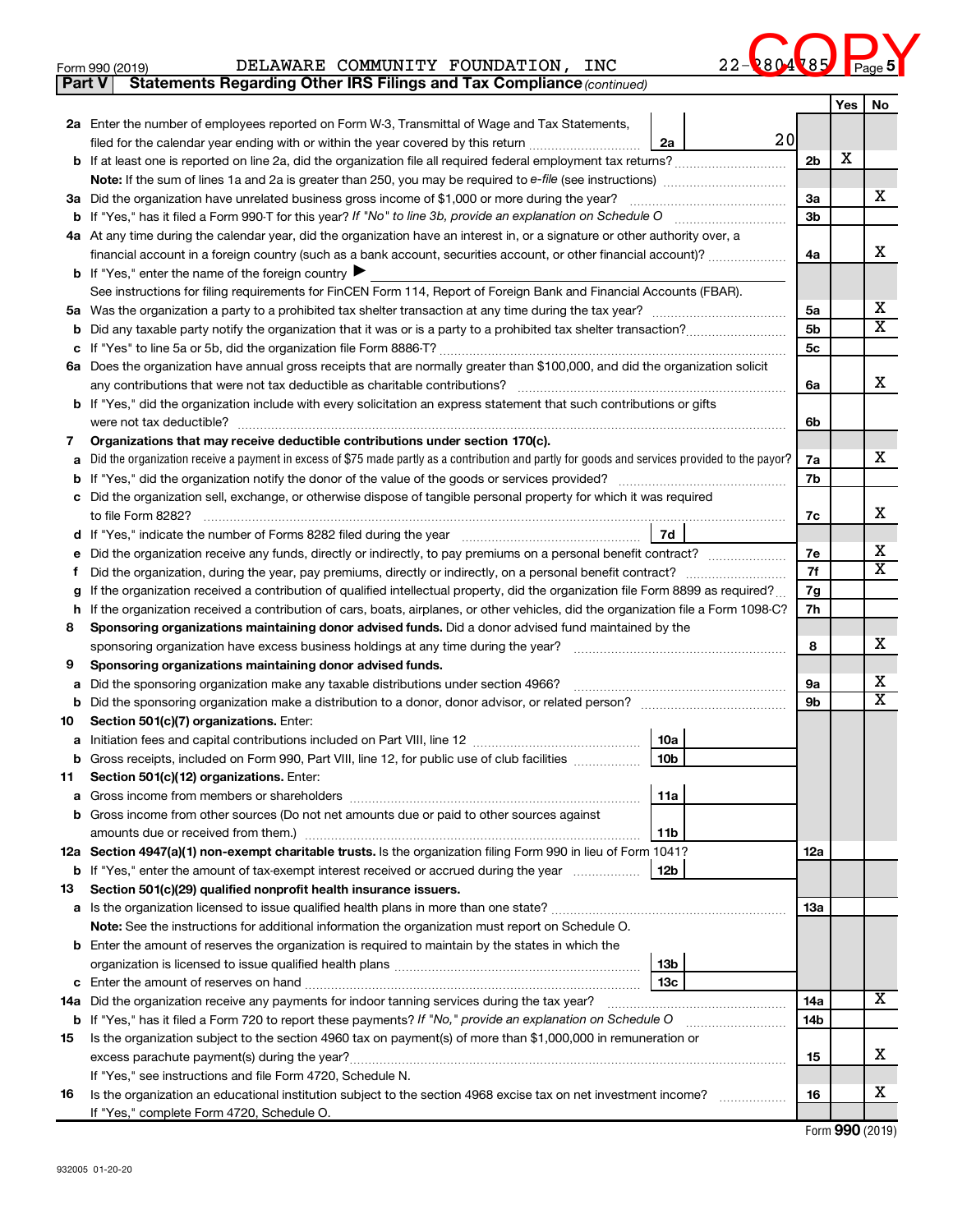Form 990 (2019) DELAWARE COMMUNITY FOUNDATION, INC 22-2804785 Page



**Form 990 (2019)**<br>**Part VI** Governance, Management, and Disclosure For each "Yes" response to lines 2 through 7b below, and for a "No" response *to line 8a, 8b, or 10b below, describe the circumstances, processes, or changes on Schedule O. See instructions.*

|     | Check if Schedule O contains a response or note to any line in this Part VI                                                                                                                                      |                         |                         | х                       |
|-----|------------------------------------------------------------------------------------------------------------------------------------------------------------------------------------------------------------------|-------------------------|-------------------------|-------------------------|
|     | <b>Section A. Governing Body and Management</b>                                                                                                                                                                  |                         |                         |                         |
|     |                                                                                                                                                                                                                  |                         | Yes                     | No                      |
|     | 37<br>1a<br><b>1a</b> Enter the number of voting members of the governing body at the end of the tax year                                                                                                        |                         |                         |                         |
|     | If there are material differences in voting rights among members of the governing body, or if the governing                                                                                                      |                         |                         |                         |
|     | body delegated broad authority to an executive committee or similar committee, explain on Schedule O.                                                                                                            |                         |                         |                         |
| b   | 37<br>Enter the number of voting members included on line 1a, above, who are independent<br>1b                                                                                                                   |                         |                         |                         |
| 2   | Did any officer, director, trustee, or key employee have a family relationship or a business relationship with any other                                                                                         |                         |                         |                         |
|     | officer, director, trustee, or key employee?                                                                                                                                                                     | $\mathbf{2}$            |                         | х                       |
| 3   | Did the organization delegate control over management duties customarily performed by or under the direct supervision                                                                                            |                         |                         |                         |
|     | of officers, directors, trustees, or key employees to a management company or other person?                                                                                                                      | 3                       |                         | х                       |
| 4   | Did the organization make any significant changes to its governing documents since the prior Form 990 was filed?                                                                                                 | $\overline{\mathbf{4}}$ |                         | $\overline{\mathbf{x}}$ |
| 5   |                                                                                                                                                                                                                  | $\overline{5}$          |                         | $\overline{\texttt{x}}$ |
| 6   |                                                                                                                                                                                                                  | 6                       | $\overline{\textbf{x}}$ |                         |
| 7a  | Did the organization have members, stockholders, or other persons who had the power to elect or appoint one or                                                                                                   |                         |                         |                         |
|     |                                                                                                                                                                                                                  | 7a                      | X                       |                         |
|     | <b>b</b> Are any governance decisions of the organization reserved to (or subject to approval by) members, stockholders, or                                                                                      |                         |                         |                         |
|     | persons other than the governing body?                                                                                                                                                                           | 7b                      |                         | х                       |
| 8   | Did the organization contemporaneously document the meetings held or written actions undertaken during the year by the following:                                                                                |                         |                         |                         |
| a   |                                                                                                                                                                                                                  | 8а                      | х                       |                         |
| b   |                                                                                                                                                                                                                  | 8b                      | $\overline{\textbf{x}}$ |                         |
| 9   | Is there any officer, director, trustee, or key employee listed in Part VII, Section A, who cannot be reached at the                                                                                             |                         |                         |                         |
|     | organization's mailing address? If "Yes," provide the names and addresses on Schedule O.                                                                                                                         | 9                       |                         | х                       |
|     | Section B. Policies (This Section B requests information about policies not required by the Internal Revenue Code.)                                                                                              |                         |                         |                         |
|     |                                                                                                                                                                                                                  |                         | Yes                     | No                      |
|     |                                                                                                                                                                                                                  | 10a                     |                         | х                       |
|     | b If "Yes," did the organization have written policies and procedures governing the activities of such chapters, affiliates,                                                                                     |                         |                         |                         |
|     |                                                                                                                                                                                                                  | 10 <sub>b</sub>         |                         |                         |
|     | 11a Has the organization provided a complete copy of this Form 990 to all members of its governing body before filing the form?                                                                                  | 11a                     | $\overline{\textbf{x}}$ |                         |
|     | <b>b</b> Describe in Schedule O the process, if any, used by the organization to review this Form 990.                                                                                                           |                         |                         |                         |
| 12a |                                                                                                                                                                                                                  | 12a                     | х                       |                         |
| b   | Were officers, directors, or trustees, and key employees required to disclose annually interests that could give rise to conflicts?                                                                              | 12 <sub>b</sub>         | $\overline{\textbf{x}}$ |                         |
| с   | Did the organization regularly and consistently monitor and enforce compliance with the policy? If "Yes," describe                                                                                               |                         |                         |                         |
|     | in Schedule O how this was done                                                                                                                                                                                  | 12c                     | х                       |                         |
| 13  | Did the organization have a written whistleblower policy?                                                                                                                                                        | 13                      | $\overline{\textbf{x}}$ |                         |
| 14  |                                                                                                                                                                                                                  | 14                      | $\overline{\textbf{x}}$ |                         |
| 15  | Did the process for determining compensation of the following persons include a review and approval by independent                                                                                               |                         |                         |                         |
|     | persons, comparability data, and contemporaneous substantiation of the deliberation and decision?                                                                                                                |                         |                         |                         |
|     | The organization's CEO, Executive Director, or top management official manufactured content of the organization's CEO, Executive Director, or top management official manufactured content of the organization's | 15a                     | х                       |                         |
|     |                                                                                                                                                                                                                  | 15 <sub>b</sub>         | $\overline{\textbf{x}}$ |                         |
|     | If "Yes" to line 15a or 15b, describe the process in Schedule O (see instructions).                                                                                                                              |                         |                         |                         |
|     | 16a Did the organization invest in, contribute assets to, or participate in a joint venture or similar arrangement with a                                                                                        |                         |                         |                         |
|     | taxable entity during the year?                                                                                                                                                                                  | 16a                     |                         | х                       |
|     | b If "Yes," did the organization follow a written policy or procedure requiring the organization to evaluate its participation                                                                                   |                         |                         |                         |
|     | in joint venture arrangements under applicable federal tax law, and take steps to safeguard the organization's                                                                                                   |                         |                         |                         |
|     | exempt status with respect to such arrangements?                                                                                                                                                                 | 16b                     |                         |                         |
|     | <b>Section C. Disclosure</b>                                                                                                                                                                                     |                         |                         |                         |
| 17  | <b>NONE</b><br>List the states with which a copy of this Form 990 is required to be filed $\blacktriangleright$                                                                                                  |                         |                         |                         |
| 18  | Section 6104 requires an organization to make its Forms 1023 (1024 or 1024-A, if applicable), 990, and 990-T (Section 501(c)(3)s only) available                                                                 |                         |                         |                         |
|     | for public inspection. Indicate how you made these available. Check all that apply.                                                                                                                              |                         |                         |                         |
|     | $\lfloor x \rfloor$ Another's website<br>$\lfloor \underline{X} \rfloor$ Upon request<br>  X   Own website<br>Other (explain on Schedule O)                                                                      |                         |                         |                         |
| 19  | Describe on Schedule O whether (and if so, how) the organization made its governing documents, conflict of interest policy, and financial                                                                        |                         |                         |                         |
|     | statements available to the public during the tax year.                                                                                                                                                          |                         |                         |                         |
| 20  | State the name, address, and telephone number of the person who possesses the organization's books and records $\blacktriangleright$                                                                             |                         |                         |                         |
|     | JOYCE DARLING - 302-504-5251                                                                                                                                                                                     |                         |                         |                         |
|     | P.O. BOX 1636, WILMINGTON, DE<br>19899                                                                                                                                                                           |                         |                         |                         |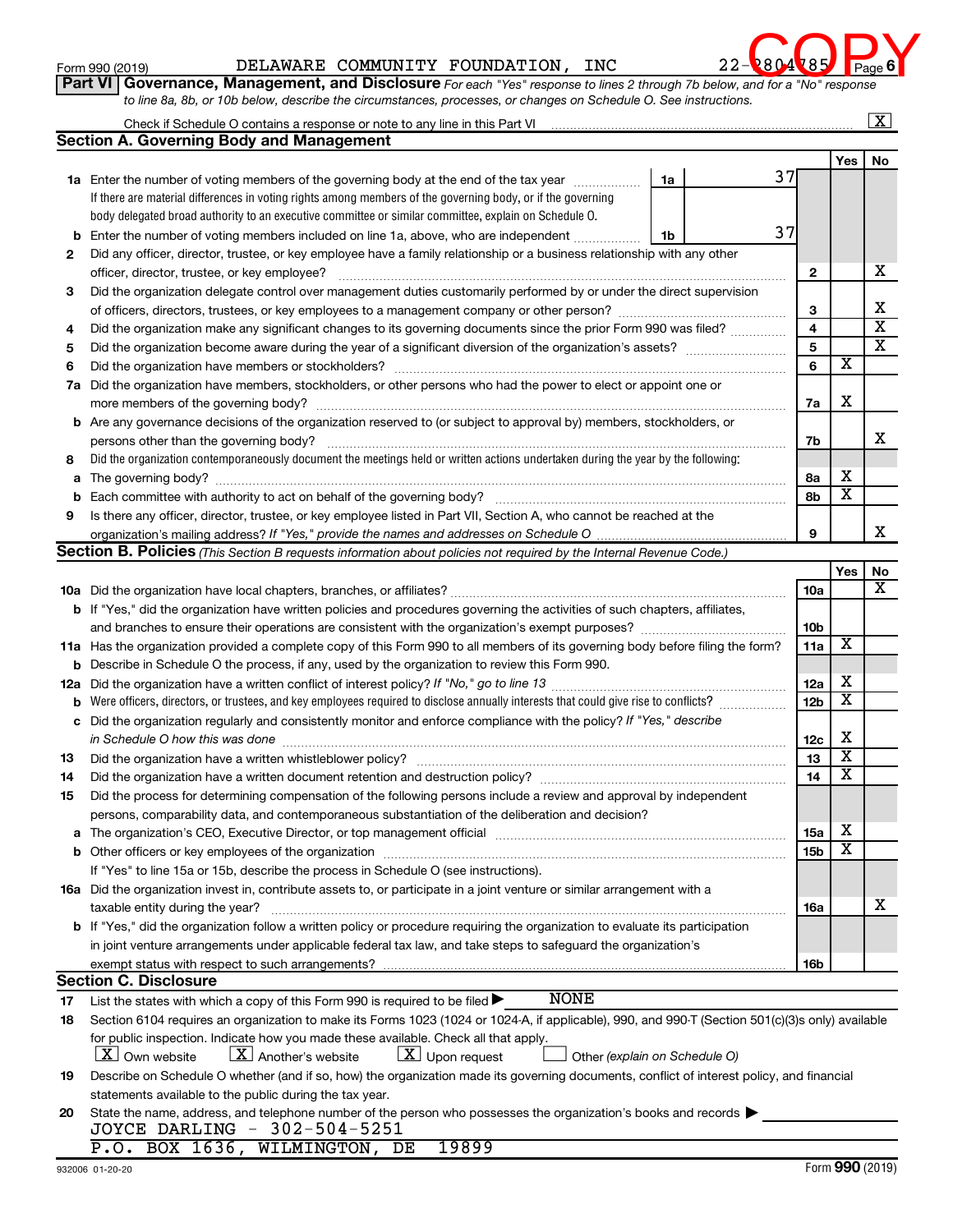

 $\Box$ 

**Part VII Compensation of Officers, Directors, Trustees, Key Employees, Highest Compensated Employees, and Independent Contractors**

Check if Schedule O contains a response or note to any line in this Part VII

**Section A. Officers, Directors, Trustees, Key Employees, and Highest Compensated Employees**

**1a**  Complete this table for all persons required to be listed. Report compensation for the calendar year ending with or within the organization's tax year.  $\bullet$  List all of the organization's current officers, directors, trustees (whether individuals or organizations), regardless of amount of compensation.

Enter -0- in columns (D), (E), and (F) if no compensation was paid.

**•** List all of the organization's current key employees, if any. See instructions for definition of "key employee."

**•** List the organization's five *current* highest compensated employees (other than an officer, director, trustee, or key employee) who received reportable compensation (Box 5 of Form W-2 and/or Box 7 of Form 1099-MISC) of more than \$100,000 from the organization and any related organizations.

 $\bullet$  List all of the organization's former officers, key employees, and highest compensated employees who received more than \$100,000 of reportable compensation from the organization and any related organizations.

**•** List all of the organization's former directors or trustees that received, in the capacity as a former director or trustee of the organization, more than \$10,000 of reportable compensation from the organization and any related organizations.

See instructions for the order in which to list the persons above.

Check this box if neither the organization nor any related organization compensated any current officer, director, or trustee.  $\Box$ 

| (A)                                 | (B)                    |                                |                                                                  | (C)         |              |                                 |        | (D)                 | (E)                              | (F)                      |
|-------------------------------------|------------------------|--------------------------------|------------------------------------------------------------------|-------------|--------------|---------------------------------|--------|---------------------|----------------------------------|--------------------------|
| Name and title                      | Average                |                                | (do not check more than one                                      | Position    |              |                                 |        | Reportable          | Reportable                       | Estimated                |
|                                     | hours per              |                                | box, unless person is both an<br>officer and a director/trustee) |             |              |                                 |        | compensation        | compensation                     | amount of                |
|                                     | week                   |                                |                                                                  |             |              |                                 |        | from                | from related                     | other                    |
|                                     | (list any<br>hours for |                                |                                                                  |             |              |                                 |        | the<br>organization | organizations<br>(W-2/1099-MISC) | compensation<br>from the |
|                                     | related                |                                |                                                                  |             |              |                                 |        | (W-2/1099-MISC)     |                                  | organization             |
|                                     | organizations          |                                |                                                                  |             |              |                                 |        |                     |                                  | and related              |
|                                     | below                  | Individual trustee or director | Institutional trustee                                            |             | Key employee | Highest compensated<br>employee |        |                     |                                  | organizations            |
|                                     | line)                  |                                |                                                                  | Officer     |              |                                 | Former |                     |                                  |                          |
| ANDY STATON<br>(1)                  | $\overline{2.00}$      |                                |                                                                  |             |              |                                 |        |                     |                                  |                          |
| <b>BOARD MEMBER</b>                 |                        | X                              |                                                                  |             |              |                                 |        | $\mathbf 0$ .       | $\mathbf 0$ .                    | 0.                       |
| (2) ASHLEY R ALTSCHULER             | 2.00                   |                                |                                                                  |             |              |                                 |        |                     |                                  |                          |
| <b>BOARD MEMBER</b>                 |                        | $\mathbf x$                    |                                                                  |             |              |                                 |        | $\mathbf 0$         | $\mathbf 0$ .                    | 0.                       |
| (3) LOSSIE FREEMAN                  | $2 \cdot 00$           |                                |                                                                  |             |              |                                 |        |                     |                                  |                          |
| <b>BOARD MEMBER</b>                 |                        | X                              |                                                                  |             |              |                                 |        | $\mathbf 0$         | $\mathbf 0$ .                    | $\boldsymbol{0}$ .       |
| (4) CINDY L. SZABO, ESQ.            | 2.00                   |                                |                                                                  |             |              |                                 |        |                     |                                  |                          |
| <b>BOARD MEMBER</b>                 |                        | X                              |                                                                  |             |              |                                 |        | $\mathbf 0$ .       | $\mathbf 0$                      | $\mathbf 0$ .            |
| (5) HON. GREGORY M. SLEET (RET.)    | 2.00                   |                                |                                                                  |             |              |                                 |        |                     |                                  |                          |
| <b>BOARD MEMBER</b>                 |                        | X                              |                                                                  |             |              |                                 |        | $\mathbf 0$ .       | $\mathbf 0$ .                    | $\mathbf 0$ .            |
| (6) DAVID W. SINGLETON              | 2.00                   |                                |                                                                  |             |              |                                 |        |                     |                                  |                          |
| TREASURER                           |                        | X                              |                                                                  | $\mathbf X$ |              |                                 |        | $\mathbf 0$ .       | $\mathbf 0$ .                    | $0$ .                    |
| (7) DONALD W. NICHOLSON, JR., CFP A | 2.00                   |                                |                                                                  |             |              |                                 |        |                     |                                  |                          |
| <b>BOARD MEMBER</b>                 |                        | X                              |                                                                  |             |              |                                 |        | $\mathbf 0$ .       | $\mathbf 0$                      | $\mathbf 0$ .            |
| (8) HON. TAMIKA MONTGOMERY-REEVES   | 2.00                   |                                |                                                                  |             |              |                                 |        |                     |                                  |                          |
| <b>BOARD MEMBER</b>                 |                        | X                              |                                                                  |             |              |                                 |        | $\mathbf 0$ .       | $\mathbf 0$                      | 0.                       |
| <b>JAMES MAZARAKIS</b><br>(9)       | 2.00                   |                                |                                                                  |             |              |                                 |        |                     |                                  |                          |
| VICE-CHAIRPERSON                    |                        | X                              |                                                                  | X           |              |                                 |        | $\mathbf 0$ .       | $\mathbf 0$                      | $\mathbf 0$ .            |
| (10) VITA PICKRUM, ED. D, CFRE      | $\overline{2.00}$      |                                |                                                                  |             |              |                                 |        |                     |                                  |                          |
| <b>BOARD MEMBER</b>                 |                        | X                              |                                                                  |             |              |                                 |        | 0                   | 0                                | $\mathbf 0$ .            |
| (11) KATHLEEN FUREY MCDONOUGH, ESQ. | 2.00                   |                                |                                                                  |             |              |                                 |        |                     |                                  |                          |
| BOARD MEMBER                        |                        | X                              |                                                                  |             |              |                                 |        | 0                   | $\mathbf 0$                      | 0.                       |
| (12) KELLY FIRMENT                  | 2.00                   |                                |                                                                  |             |              |                                 |        |                     |                                  |                          |
| CHAIRPERSON                         |                        | $\mathbf X$                    |                                                                  | $\mathbf X$ |              |                                 |        | $\mathbf 0$ .       | $\mathbf 0$                      | $0$ .                    |
| (13) MICHELLE A. TAYLOR             | 2.00                   |                                |                                                                  |             |              |                                 |        |                     |                                  |                          |
| BOARD MEMBER                        |                        | X                              |                                                                  |             |              |                                 |        | $\mathbf 0$         | $\mathbf 0$ .                    | $\mathbf 0$ .            |
| (14) THOMAS D. WREN                 | 2.00                   |                                |                                                                  |             |              |                                 |        |                     |                                  |                          |
| BOARD MEMBER                        |                        | X                              |                                                                  |             |              |                                 |        | $\mathbf 0$ .       | $\mathbf 0$ .                    | 0.                       |
| (15) THOMAS L. SAGER, ESQ.          | 2.00                   |                                |                                                                  |             |              |                                 |        |                     |                                  |                          |
| IMMEDIATE PAST CHAIRPERSON          |                        | X                              |                                                                  | $\mathbf x$ |              |                                 |        | $\mathbf 0$ .       | $\mathbf 0$ .                    | $0$ .                    |
| (16) WILLIAM C. DUGDALE             | 2.00                   |                                |                                                                  |             |              |                                 |        |                     |                                  |                          |
| CORPORATE SECRETARY                 |                        | $\mathbf X$                    |                                                                  | $\mathbf X$ |              |                                 |        | $\mathbf 0$ .       | $\mathbf 0$ .                    | $0$ .                    |
| (17) DAN CRUCE                      | 2.00                   |                                |                                                                  |             |              |                                 |        |                     |                                  |                          |
| <b>BOARD MEMBER</b>                 |                        | X                              |                                                                  |             |              |                                 |        | $\mathbf 0$ .       | $\mathbf 0$ .                    | 0.                       |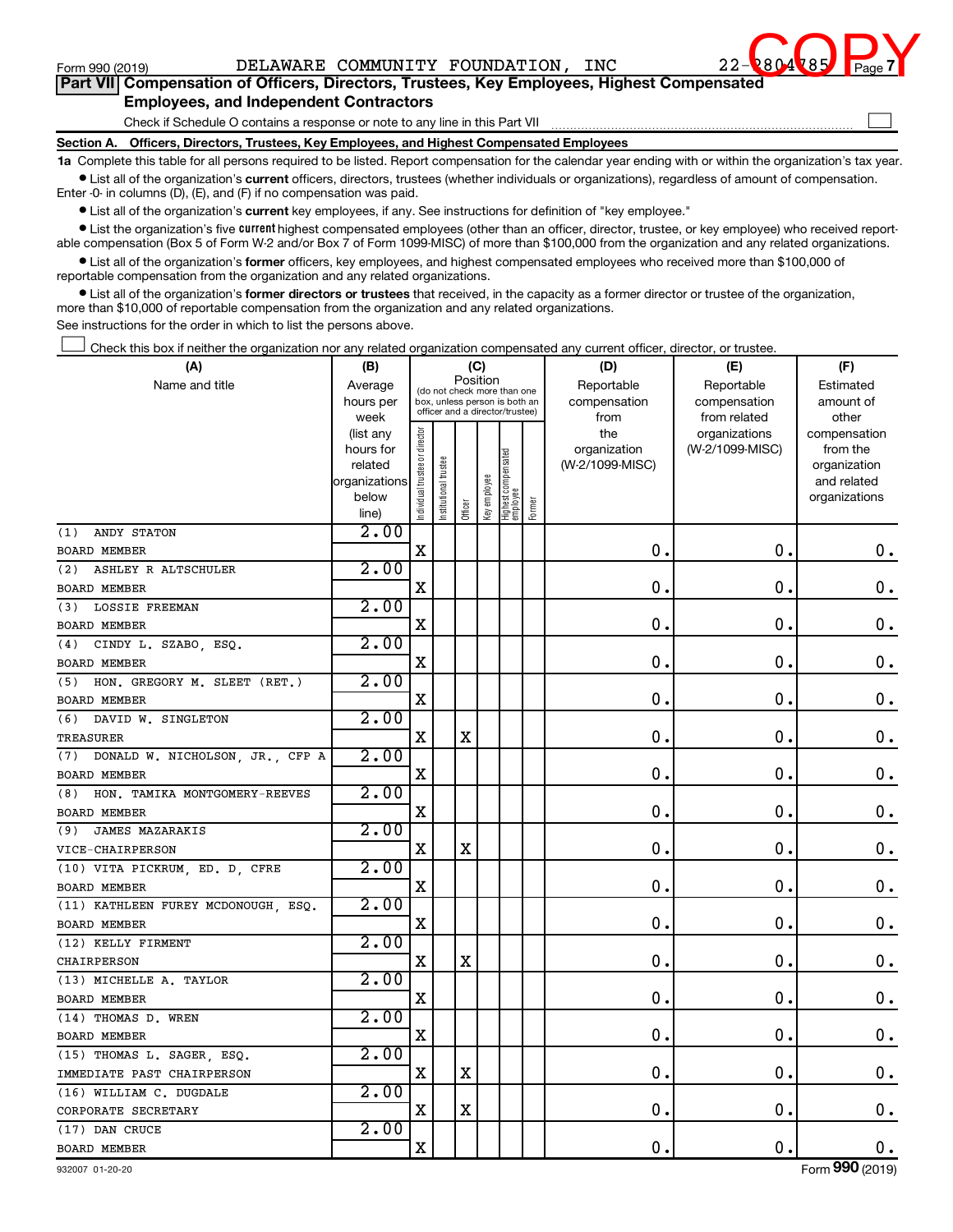| Form 990 (2019)                                                                                                                                                                                                                                                                                                                                                                                                                                                 | DELAWARE COMMUNITY FOUNDATION, INC                                                                   |                                |                       |         |                          |                                                                                                                                    |        |                                                                              | <b>2804</b>                                                                    | 285<br>Page                                                                                                 |
|-----------------------------------------------------------------------------------------------------------------------------------------------------------------------------------------------------------------------------------------------------------------------------------------------------------------------------------------------------------------------------------------------------------------------------------------------------------------|------------------------------------------------------------------------------------------------------|--------------------------------|-----------------------|---------|--------------------------|------------------------------------------------------------------------------------------------------------------------------------|--------|------------------------------------------------------------------------------|--------------------------------------------------------------------------------|-------------------------------------------------------------------------------------------------------------|
| <b>Part VII</b><br>Section A. Officers, Directors, Trustees, Key Employees, and Highest Compensated Employees (continued)<br>(A)                                                                                                                                                                                                                                                                                                                                | (B)                                                                                                  |                                |                       | (C)     |                          |                                                                                                                                    |        | (D)                                                                          | (E)                                                                            | (F)                                                                                                         |
| Name and title                                                                                                                                                                                                                                                                                                                                                                                                                                                  | Average<br>hours per<br>week<br>(list any<br>hours for<br>related<br>organizations<br>below<br>line) | Individual trustee or director | Institutional trustee | Officer | Position<br>Key employee | (do not check more than one<br>box, unless person is both an<br>officer and a director/trustee)<br>Highest compensated<br>employee | Former | Reportable<br>compensation<br>from<br>the<br>organization<br>(W-2/1099-MISC) | Reportable<br>compensation<br>from related<br>organizations<br>(W-2/1099-MISC) | Estimated<br>amount of<br>other<br>compensation<br>from the<br>organization<br>and related<br>organizations |
| (18) CLAIRE DEMATTEIS                                                                                                                                                                                                                                                                                                                                                                                                                                           | 2.00                                                                                                 | X                              |                       |         |                          |                                                                                                                                    |        | О.                                                                           | $\mathbf 0$ .                                                                  | 0.                                                                                                          |
| <b>BOARD MEMBER</b><br>(19) DREW N. FENNELL<br><b>BOARD MEMBER</b>                                                                                                                                                                                                                                                                                                                                                                                              | 2.00                                                                                                 | $\mathbf X$                    |                       |         |                          |                                                                                                                                    |        | $\mathbf 0$ .                                                                | $\mathbf 0$ .                                                                  | 0.                                                                                                          |
| (20) LYNN A. KOKJOHN<br><b>BOARD MEMBER</b>                                                                                                                                                                                                                                                                                                                                                                                                                     | 2.00                                                                                                 | X                              |                       |         |                          |                                                                                                                                    |        | 0.                                                                           | $\mathbf 0$ .                                                                  | 0.                                                                                                          |
| (21) MARIA LOPEZ WAITE                                                                                                                                                                                                                                                                                                                                                                                                                                          | 2.00                                                                                                 | X                              |                       |         |                          |                                                                                                                                    |        | 0.                                                                           | $\mathbf 0$ .                                                                  | $0$ .                                                                                                       |
| <b>BOARD MEMBER</b><br>35.00<br>(22) JOHN STUART COMSTOCK-GAY<br>$\mathbf 0$ .<br>X<br>287,065.<br>PRESIDENT & CEO                                                                                                                                                                                                                                                                                                                                              |                                                                                                      |                                |                       |         |                          |                                                                                                                                    |        |                                                                              |                                                                                | 72,321.                                                                                                     |
| c<br>d<br>Total number of individuals (including but not limited to those listed above) who received more than \$100,000 of reportable<br>$\mathbf{2}$<br>compensation from the organization $\blacktriangleright$<br>Did the organization list any former officer, director, trustee, key employee, or highest compensated employee on<br>з<br>line 1a? If "Yes," complete Schedule J for such individual [11] manufacture manufacture in the set of the set o |                                                                                                      |                                |                       |         |                          |                                                                                                                                    |        | $287,065$ .<br>0.<br>$287,065$ .                                             | $\overline{0}$ .<br>$\overline{\mathfrak{o}}$ .<br>$\overline{0}$ .            | 72,321<br>72,321<br>Yes<br>No<br>х<br>3                                                                     |
| For any individual listed on line 1a, is the sum of reportable compensation and other compensation from the organization<br>4<br>Did any person listed on line 1a receive or accrue compensation from any unrelated organization or individual for services<br>5                                                                                                                                                                                                |                                                                                                      |                                |                       |         |                          |                                                                                                                                    |        |                                                                              |                                                                                | х<br>4                                                                                                      |
| <b>Section B. Independent Contractors</b>                                                                                                                                                                                                                                                                                                                                                                                                                       |                                                                                                      |                                |                       |         |                          |                                                                                                                                    |        |                                                                              |                                                                                | х<br>5                                                                                                      |
| Complete this table for your five highest compensated independent contractors that received more than \$100,000 of compensation from<br>1.<br>the organization. Report compensation for the calendar year ending with or within the organization's tax year.                                                                                                                                                                                                    |                                                                                                      |                                |                       |         |                          |                                                                                                                                    |        |                                                                              |                                                                                |                                                                                                             |
| (A)<br>Name and business address                                                                                                                                                                                                                                                                                                                                                                                                                                |                                                                                                      |                                |                       |         |                          |                                                                                                                                    |        | (B)<br>Description of services                                               |                                                                                | (C)<br>Compensation                                                                                         |
| <b>SEI INVESTMENT</b><br>PO BOX 945794, ATLANTA, GA 30394<br><b>CHRISTINE CANNON</b>                                                                                                                                                                                                                                                                                                                                                                            |                                                                                                      |                                |                       |         |                          |                                                                                                                                    |        | INVESTMENT SERVICES                                                          |                                                                                | 865,634.                                                                                                    |
| 131 WYETH WAY, HOCKESSIN, DE 19707                                                                                                                                                                                                                                                                                                                                                                                                                              |                                                                                                      |                                |                       |         |                          |                                                                                                                                    |        | PROGRAM MANAGEMENT                                                           |                                                                                | 180,000.                                                                                                    |

**2** Total number of independent contractors (including but not limited to those listed above) who received more than \$100,000 of compensation from the organization 3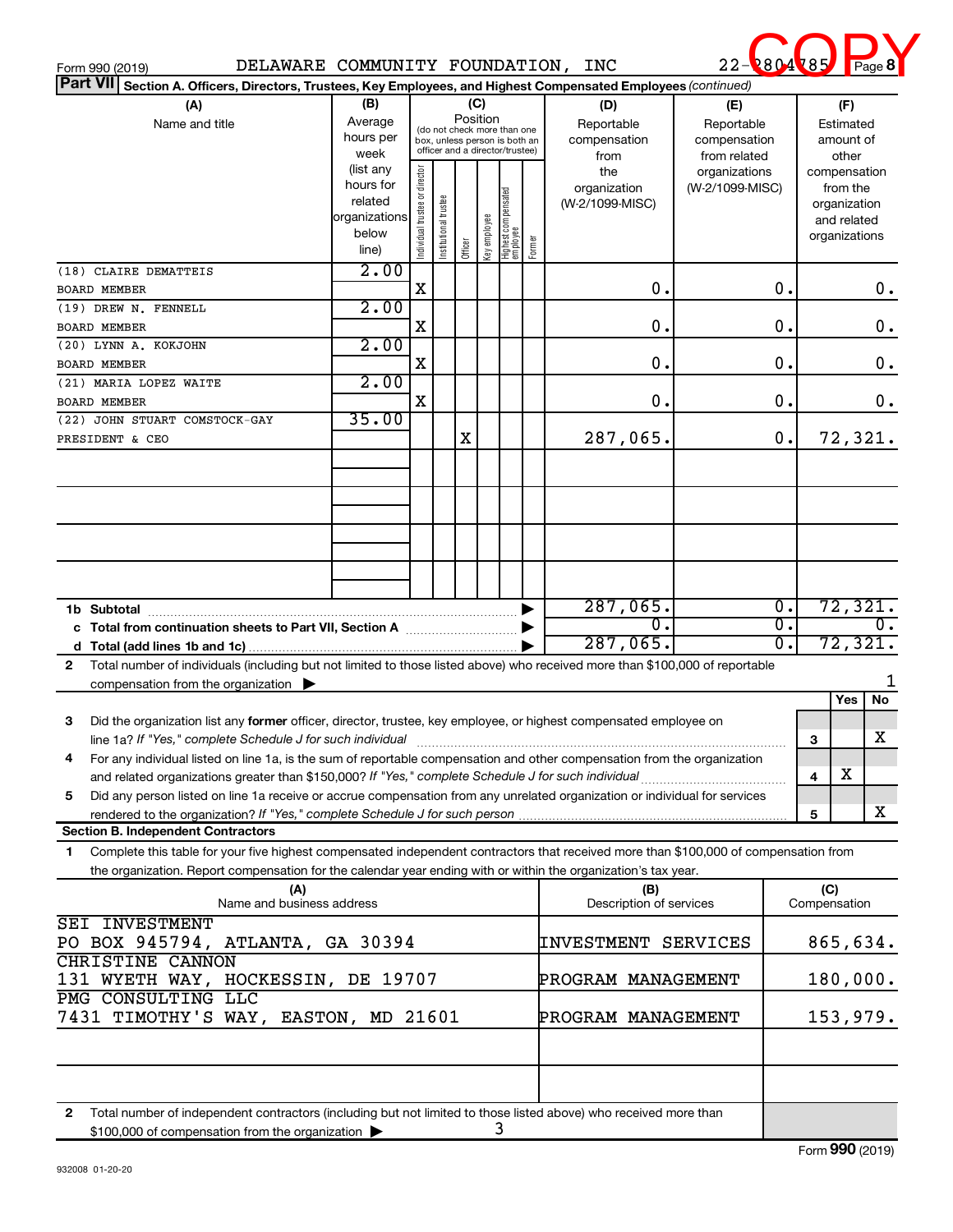| Form 990 (2019)  |                             |  | DELAWARE COMMUNITY FOUNDATION | INC | 22-2804785 Page |  |
|------------------|-----------------------------|--|-------------------------------|-----|-----------------|--|
| <b>Part VIII</b> | <b>Statement of Revenue</b> |  |                               |     |                 |  |



|                                                           |    |    |                                                                            |                      |                      |                     | (B)                                   | $\overline{C}$                | (D)                                |
|-----------------------------------------------------------|----|----|----------------------------------------------------------------------------|----------------------|----------------------|---------------------|---------------------------------------|-------------------------------|------------------------------------|
|                                                           |    |    |                                                                            |                      |                      | Total revenue       | Related or exempt<br>function revenue | Unrelated<br>business revenue | Revenue excluded<br>from tax under |
|                                                           |    |    |                                                                            |                      |                      |                     |                                       |                               | sections 512 - 514                 |
|                                                           |    |    | 1 a Federated campaigns                                                    | 1a                   |                      |                     |                                       |                               |                                    |
|                                                           |    |    | <b>b</b> Membership dues                                                   | 1 <sub>b</sub>       |                      |                     |                                       |                               |                                    |
|                                                           |    |    | c Fundraising events                                                       | 1c                   |                      |                     |                                       |                               |                                    |
|                                                           |    |    | d Related organizations                                                    | 1d                   |                      |                     |                                       |                               |                                    |
|                                                           |    |    | e Government grants (contributions)                                        | 1e                   | 1,026,805.           |                     |                                       |                               |                                    |
|                                                           |    |    | f All other contributions, gifts, grants, and                              |                      |                      |                     |                                       |                               |                                    |
|                                                           |    |    | similar amounts not included above                                         | 1f                   | 22,501,033.          |                     |                                       |                               |                                    |
|                                                           |    |    | g Noncash contributions included in lines 1a-1f                            | $1g$ $\frac{1}{3}$   | 1,800,283.           |                     |                                       |                               |                                    |
| Contributions, Gifts, Grants<br>and Other Similar Amounts |    |    |                                                                            |                      | ▶                    | 23, 527, 838.       |                                       |                               |                                    |
|                                                           |    |    |                                                                            |                      | <b>Business Code</b> |                     |                                       |                               |                                    |
|                                                           |    | 2a |                                                                            |                      |                      |                     |                                       |                               |                                    |
|                                                           |    |    | <u> 1989 - Johann Stein, mars an de Brasilia (b. 19</u>                    |                      |                      |                     |                                       |                               |                                    |
|                                                           |    | b  |                                                                            |                      |                      |                     |                                       |                               |                                    |
|                                                           |    | с  | the control of the control of the control of the control of the control of |                      |                      |                     |                                       |                               |                                    |
|                                                           |    | d  | the control of the control of the control of the control of the control of |                      |                      |                     |                                       |                               |                                    |
| Program Service<br>Revenue                                |    | е  |                                                                            |                      |                      |                     |                                       |                               |                                    |
|                                                           |    |    | f All other program service revenue                                        |                      |                      |                     |                                       |                               |                                    |
|                                                           | 3  | a  | Investment income (including dividends, interest, and                      |                      |                      |                     |                                       |                               |                                    |
|                                                           |    |    |                                                                            |                      |                      | 4,629,129.          |                                       |                               | 4,629,129.                         |
|                                                           |    |    |                                                                            |                      |                      |                     |                                       |                               |                                    |
|                                                           | 4  |    | Income from investment of tax-exempt bond proceeds                         |                      |                      |                     |                                       |                               |                                    |
|                                                           | 5  |    |                                                                            | (i) Real             | (ii) Personal        |                     |                                       |                               |                                    |
|                                                           |    |    |                                                                            | 18,250.              |                      |                     |                                       |                               |                                    |
|                                                           |    |    | l 6a<br><b>6 a</b> Gross rents<br>6b                                       | 0.                   |                      |                     |                                       |                               |                                    |
|                                                           |    |    | <b>b</b> Less: rental expenses $\ldots$<br>6с                              | 18,250.              |                      |                     |                                       |                               |                                    |
|                                                           |    |    | c Rental income or (loss)<br>d Net rental income or (loss)                 |                      |                      | 18,250.             | 18,250                                |                               |                                    |
|                                                           |    |    | 7 a Gross amount from sales of                                             | (i) Securities       | (ii) Other           |                     |                                       |                               |                                    |
|                                                           |    |    | $7a$ 65, 271, 281.                                                         |                      |                      |                     |                                       |                               |                                    |
|                                                           |    |    | assets other than inventory                                                |                      |                      |                     |                                       |                               |                                    |
|                                                           |    |    | <b>b</b> Less: cost or other basis<br>$ 7b $ 62, 652, 393.                 |                      |                      |                     |                                       |                               |                                    |
|                                                           |    |    | and sales expenses                                                         |                      |                      |                     |                                       |                               |                                    |
| <b>Other Revenue</b>                                      |    |    |                                                                            |                      |                      |                     |                                       |                               |                                    |
|                                                           |    |    |                                                                            |                      |                      | 2,618,888.          |                                       |                               | 2,618,888.                         |
|                                                           |    |    | 8 a Gross income from fundraising events (not                              |                      |                      |                     |                                       |                               |                                    |
|                                                           |    |    | including \$                                                               |                      |                      |                     |                                       |                               |                                    |
|                                                           |    |    | contributions reported on line 1c). See                                    |                      |                      |                     |                                       |                               |                                    |
|                                                           |    |    |                                                                            | 8a<br>8b             |                      |                     |                                       |                               |                                    |
|                                                           |    |    |                                                                            |                      |                      |                     |                                       |                               |                                    |
|                                                           |    |    | c Net income or (loss) from fundraising events                             |                      |                      |                     |                                       |                               |                                    |
|                                                           |    |    | 9 a Gross income from gaming activities. See                               |                      |                      |                     |                                       |                               |                                    |
|                                                           |    |    |                                                                            | 9a<br>9 <sub>b</sub> |                      |                     |                                       |                               |                                    |
|                                                           |    |    | <b>b</b> Less: direct expenses <b>manually</b>                             |                      |                      |                     |                                       |                               |                                    |
|                                                           |    |    | c Net income or (loss) from gaming activities                              |                      |                      |                     |                                       |                               |                                    |
|                                                           |    |    | 10 a Gross sales of inventory, less returns                                |                      |                      |                     |                                       |                               |                                    |
|                                                           |    |    |                                                                            | 10a                  |                      |                     |                                       |                               |                                    |
|                                                           |    |    | <b>b</b> Less: cost of goods sold                                          | 10b                  |                      |                     |                                       |                               |                                    |
|                                                           |    |    | c Net income or (loss) from sales of inventory                             |                      | <b>Business Code</b> |                     |                                       |                               |                                    |
|                                                           |    |    | 11 a PROGRAM INCOME                                                        |                      | 900099               | 269,050.            | 269,050.                              |                               |                                    |
|                                                           |    |    | <b>b</b> ADMINISTRATIVE FEE REVENUE                                        |                      | 561000               |                     |                                       |                               |                                    |
|                                                           |    |    |                                                                            |                      | 900099               | 245, 341.           | 245, 341.                             |                               |                                    |
| Miscellaneous<br>Revenue                                  |    |    | C EVENT INCOME                                                             |                      | 900099               | 220,364.<br>79,199. | 220,364.<br>79,199.                   |                               |                                    |
|                                                           |    |    |                                                                            |                      |                      | 813,954.            |                                       |                               |                                    |
|                                                           |    |    |                                                                            |                      | ▶                    |                     |                                       | $\mathbf{0}$                  |                                    |
|                                                           | 12 |    |                                                                            |                      |                      | 31,608,059.         | 832,204.                              |                               | 7,248,017.                         |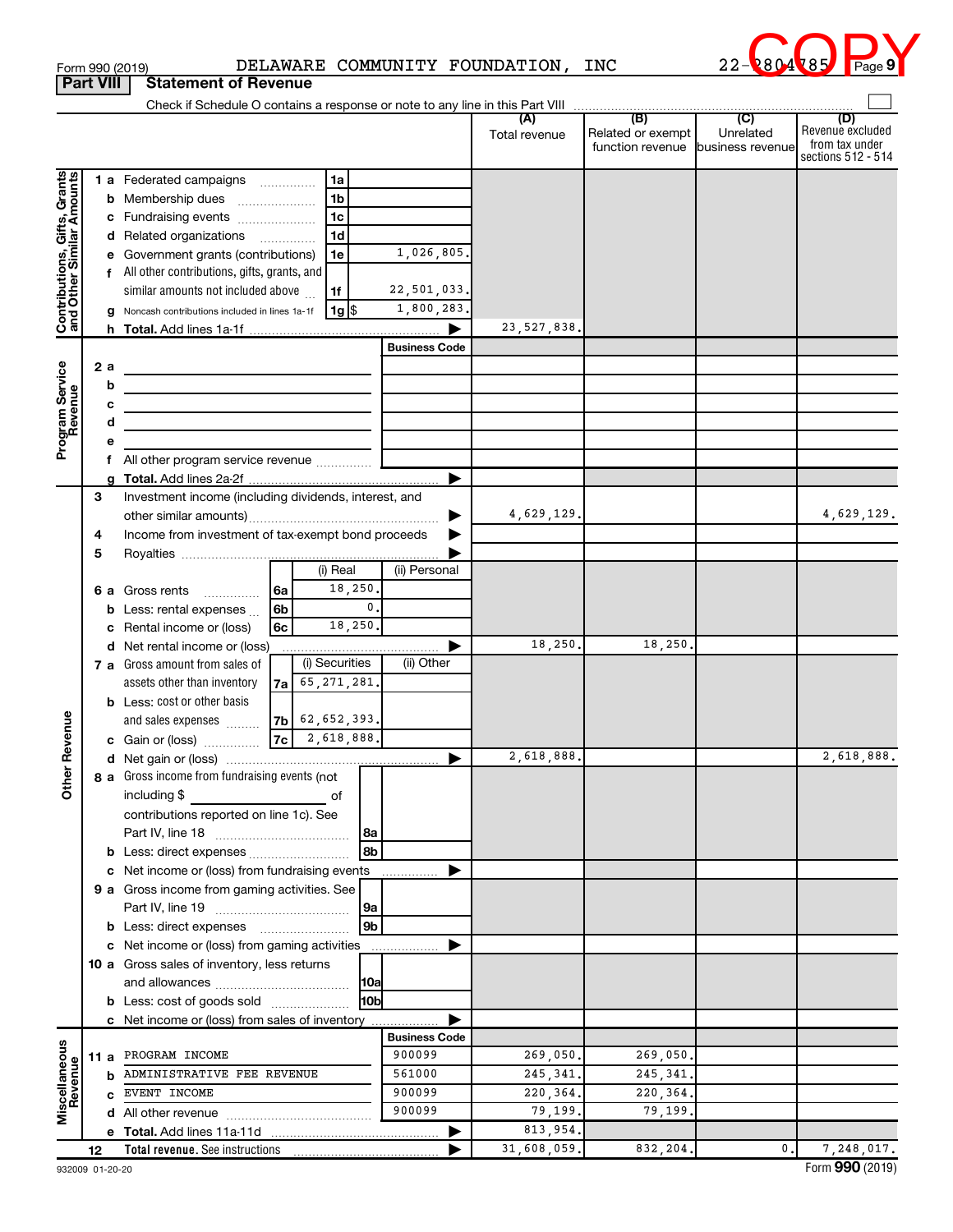Form 990 (2019) DELAWARE COMMUNITY FOUNDATION, INC 22-2804785 Page **Part IX Statement of Functional Expenses**



*Section 501(c)(3) and 501(c)(4) organizations must complete all columns. All other organizations must complete column (A).*

|              | Check if Schedule O contains a response or note to any line in this Part IX.                       |                       |                                    |                                           |                                |
|--------------|----------------------------------------------------------------------------------------------------|-----------------------|------------------------------------|-------------------------------------------|--------------------------------|
|              | Do not include amounts reported on lines 6b,<br>7b, 8b, 9b, and 10b of Part VIII.                  | (A)<br>Total expenses | (B)<br>Program service<br>expenses | (C)<br>Management and<br>general expenses | (D)<br>Fundraising<br>expenses |
| 1.           | Grants and other assistance to domestic organizations                                              |                       |                                    |                                           |                                |
|              | and domestic governments. See Part IV, line 21                                                     | 22,706,978.           | 22,706,978.                        |                                           |                                |
| $\mathbf{2}$ | Grants and other assistance to domestic                                                            |                       |                                    |                                           |                                |
|              | individuals. See Part IV, line 22                                                                  | 306,800.              | 306,800.                           |                                           |                                |
| 3            | Grants and other assistance to foreign                                                             |                       |                                    |                                           |                                |
|              | organizations, foreign governments, and foreign                                                    |                       |                                    |                                           |                                |
|              | individuals. See Part IV, lines 15 and 16                                                          |                       |                                    |                                           |                                |
| 4            | Benefits paid to or for members                                                                    |                       |                                    |                                           |                                |
| 5            | Compensation of current officers, directors,                                                       |                       |                                    |                                           |                                |
|              | trustees, and key employees                                                                        | 283,270.              | 54,829.                            | 118, 117.                                 | 110,324.                       |
| 6            | Compensation not included above to disqualified                                                    |                       |                                    |                                           |                                |
|              | persons (as defined under section 4958(f)(1)) and                                                  |                       |                                    |                                           |                                |
|              | persons described in section 4958(c)(3)(B)                                                         |                       |                                    |                                           |                                |
| 7            | Other salaries and wages                                                                           | 1,164,890.            | 225,472.                           | 485,734.                                  | 453,684.                       |
| 8            | Pension plan accruals and contributions (include                                                   |                       |                                    |                                           |                                |
|              | section 401(k) and 403(b) employer contributions)                                                  | 94,611.               | $\frac{13,700}{66,983}$ .          | $\frac{40,788}{147,057}$                  | $\frac{40,123}{87,050}$        |
| 9            | Other employee benefits                                                                            | 301,090.              |                                    |                                           |                                |
| 10           |                                                                                                    | 105, 595.             | 27, 266.                           | 39,885.                                   | 38,444.                        |
| 11           | Fees for services (nonemployees):                                                                  |                       |                                    |                                           |                                |
|              |                                                                                                    |                       |                                    |                                           |                                |
|              |                                                                                                    |                       |                                    |                                           |                                |
|              |                                                                                                    |                       |                                    |                                           |                                |
|              |                                                                                                    |                       |                                    |                                           |                                |
|              | Professional fundraising services. See Part IV, line 17                                            |                       |                                    |                                           |                                |
|              | Investment management fees                                                                         | 1,003,859.            |                                    | 1,003,859.                                |                                |
| g            | Other. (If line 11g amount exceeds 10% of line 25,                                                 |                       |                                    |                                           |                                |
|              | column (A) amount, list line 11g expenses on Sch O.)                                               |                       |                                    |                                           |                                |
| 12           |                                                                                                    | 147,138.              | 15,747.                            | 114,377.                                  | 17,014.                        |
| 13           |                                                                                                    | 113,013.              | 22,597.                            | 76,006.                                   | 14,410.                        |
| 14           |                                                                                                    | 155,700.              | 16, 279.                           | 138,191.                                  | 1,230.                         |
| 15           |                                                                                                    |                       |                                    |                                           |                                |
| 16           |                                                                                                    | 107,300.              | 50, 742.                           | 56,558.                                   |                                |
| 17           |                                                                                                    | 53,072.               | 16,967.                            | 15,078.                                   | 21,027.                        |
| 18           | Payments of travel or entertainment expenses                                                       |                       |                                    |                                           |                                |
|              | for any federal, state, or local public officials                                                  |                       |                                    |                                           |                                |
| 19           | Conferences, conventions, and meetings                                                             |                       |                                    |                                           |                                |
| 20           | Interest                                                                                           |                       |                                    |                                           |                                |
| 21           |                                                                                                    |                       |                                    |                                           |                                |
| 22           | Depreciation, depletion, and amortization                                                          | 23,943.<br>13,670.    | 2,317.                             | 23,943.<br>11, 353.                       |                                |
| 23           | Insurance                                                                                          |                       |                                    |                                           |                                |
| 24           | Other expenses. Itemize expenses not covered<br>above (List miscellaneous expenses on line 24e. If |                       |                                    |                                           |                                |
|              | line 24e amount exceeds 10% of line 25, column (A)                                                 |                       |                                    |                                           |                                |
|              | amount, list line 24e expenses on Schedule O.)<br>PROFESSIONAL FEES AND C                          | 1,035,762.            | 773,940.                           | 234,978.                                  | 26,844.                        |
| a            | <b>OTHER</b>                                                                                       | 415,313.              | 242,481.                           | 12,755.                                   | 160,077.                       |
|              | GIFT ANNUITY DISTRIBUTI                                                                            | 235, 144.             | 235,144.                           |                                           |                                |
|              |                                                                                                    |                       |                                    |                                           |                                |
| d            | All other expenses                                                                                 |                       |                                    |                                           |                                |
| е<br>25      | Total functional expenses. Add lines 1 through 24e                                                 | 28, 267, 148.         | 24,778,242.                        | 2,518,679.                                | 970, 227.                      |
| 26           | Joint costs. Complete this line only if the organization                                           |                       |                                    |                                           |                                |
|              | reported in column (B) joint costs from a combined                                                 |                       |                                    |                                           |                                |
|              | educational campaign and fundraising solicitation.                                                 |                       |                                    |                                           |                                |
|              | Check here $\blacktriangleright$<br>if following SOP 98-2 (ASC 958-720)                            |                       |                                    |                                           |                                |
|              |                                                                                                    |                       |                                    |                                           |                                |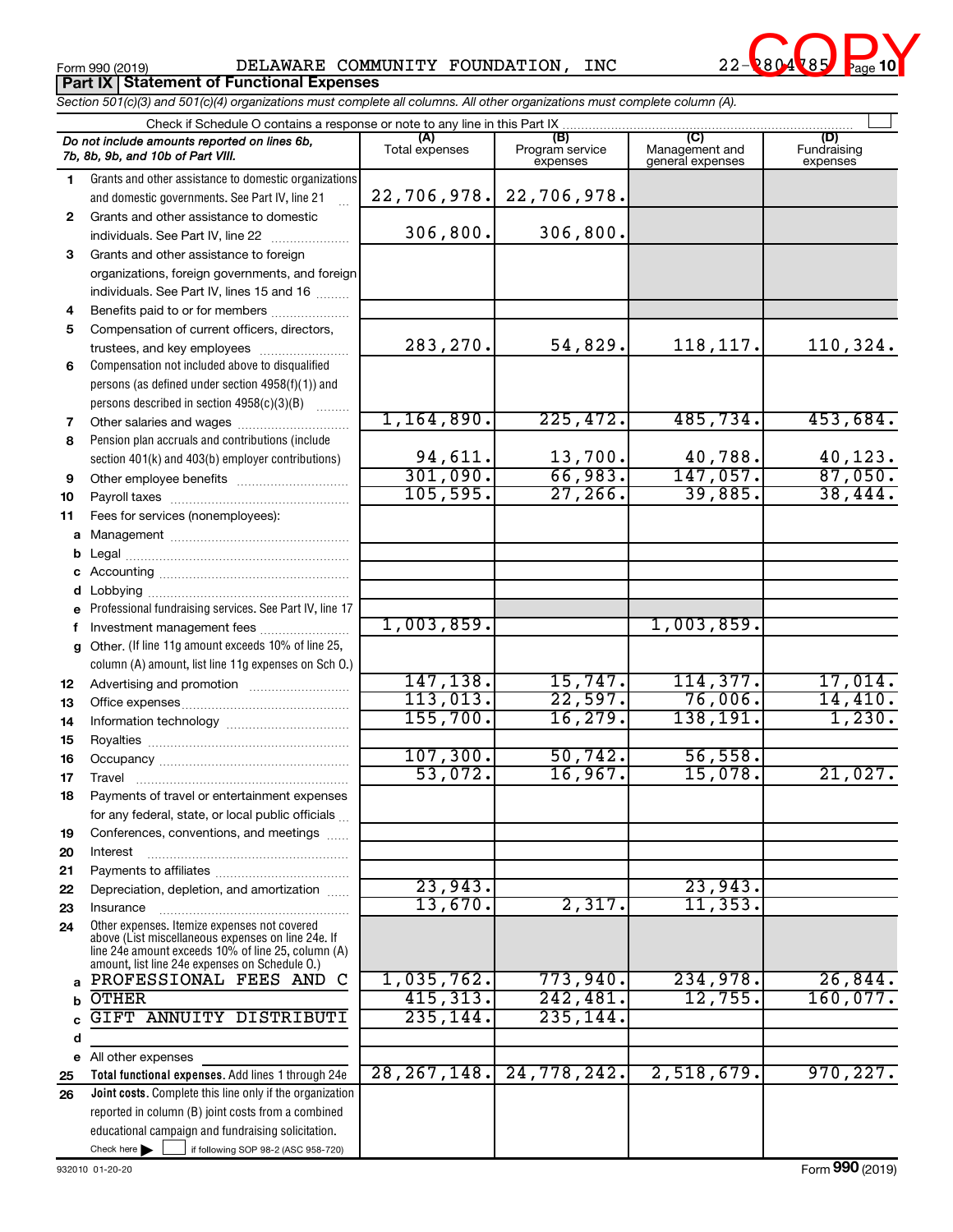| 2804785<br>ົ<br>INC<br>COMMUNITY FOUNDATION,<br>DELAWARE<br>Form 990 (2019)<br>-44-<br>Page |
|---------------------------------------------------------------------------------------------|
|---------------------------------------------------------------------------------------------|

 $\perp$ Check if Schedule O contains a response or note to any line in this Part X **(A) (B)** Beginning of year  $\begin{vmatrix} 1 & 1 \end{vmatrix}$  End of year **1 1** Cash - non-interest-bearing ~~~~~~~~~~~~~~~~~~~~~~~~~  $\overline{24, 456, 737.}$  2 30,951,943. **2 2** Savings and temporary cash investments ~~~~~~~~~~~~~~~~~~ 740,980. 448,855. **3 3** Pledges and grants receivable, net ~~~~~~~~~~~~~~~~~~~~~ **4 4** Accounts receivable, net ~~~~~~~~~~~~~~~~~~~~~~~~~~ **5** Loans and other receivables from any current or former officer, director, trustee, key employee, creator or founder, substantial contributor, or 35% controlled entity or family member of any of these persons  $\ldots$ ........................ **5 6** Loans and other receivables from other disqualified persons (as defined under section 4958(f)(1)), and persons described in section  $4958(c)(3)(B)$  ...... **6**  $1,236,548.$   $7$  2,094,551. **7 7** Notes and loans receivable, net ~~~~~~~~~~~~~~~~~~~~~~~ **Assets 8 8** Inventories for sale or use ~~~~~~~~~~~~~~~~~~~~~~~~~~ **9 9** Prepaid expenses and deferred charges ~~~~~~~~~~~~~~~~~~ **10 a** Land, buildings, and equipment: cost or other 490,961. basis. Complete Part VI of Schedule D  $\frac{1}{10}$  10a  $357,313.$  147,597.  $|10c|$  133,648. **10c b** Less: accumulated depreciation  $\ldots$  [10b 183,998,247. 11 191,493,490. **11 11** Investments - publicly traded securities ~~~~~~~~~~~~~~~~~~~ 35,561,888. 34,887,216. **12 12** Investments - other securities. See Part IV, line 11 ~~~~~~~~~~~~~~ **13 13** Investments - program-related. See Part IV, line 11 ~~~~~~~~~~~~~ **14 14** Intangible assets ~~~~~~~~~~~~~~~~~~~~~~~~~~~~~~ 14,489,723. 403,025. Other assets. See Part IV, line 11 ~~~~~~~~~~~~~~~~~~~~~~ **15 15** 260,631,720. 260,412,728. **16 16 Total assets.**  Add lines 1 through 15 (must equal line 33)  $191,285.$  17 193,531. **17 17** Accounts payable and accrued expenses ~~~~~~~~~~~~~~~~~~ **18 18** Grants payable ~~~~~~~~~~~~~~~~~~~~~~~~~~~~~~~ **19 19** Deferred revenue ~~~~~~~~~~~~~~~~~~~~~~~~~~~~~~ **20 20** Tax-exempt bond liabilities ~~~~~~~~~~~~~~~~~~~~~~~~~ **21 21** Escrow or custodial account liability. Complete Part IV of Schedule D ........... **22** Loans and other payables to any current or former officer, director, **Liabilities** trustee, key employee, creator or founder, substantial contributor, or 35% **22** controlled entity or family member of any of these persons ~~~~~~~~~ **23** Secured mortgages and notes payable to unrelated third parties **23 24** Unsecured notes and loans payable to unrelated third parties ~~~~~~~~ **24 25** Other liabilities (including federal income tax, payables to related third parties, and other liabilities not included on lines 17-24). Complete Part X 36,522,595**.** 25 35,364,928. of Schedule D ~~~~~~~~~~~~~~~~~~~~~~~~~~~~~~~ **25 26** 36,713,880. 26 35,558,459. **26 Total liabilities.**  Add lines 17 through 25 Organizations that follow FASB ASC 958, check here  $\blacktriangleright \boxed{\text{X}}$ Net Assets or Fund Balances **Net Assets or Fund Balances and complete lines 27, 28, 32, and 33.** 223,337,660. 224,416,130. **27 27** Net assets without donor restrictions ~~~~~~~~~~~~~~~~~~~~ 580,180. 438,139. **28 28** Net assets with donor restrictions ~~~~~~~~~~~~~~~~~~~~~~ **Organizations that do not follow FASB ASC 958, check here** | † **and complete lines 29 through 33. 29 29** Capital stock or trust principal, or current funds ~~~~~~~~~~~~~~~ **30 30** Paid-in or capital surplus, or land, building, or equipment fund ....................... **31 31** Retained earnings, endowment, accumulated income, or other funds ............ Total net assets or fund balances ~~~~~~~~~~~~~~~~~~~~~~ 223,917,840. 32 224,854,269. **32 32** 260,631,720. 33 | 260,412,728. **33 33** Total liabilities and net assets/fund balances ...

Form (2019) **990**



**Part X** | **Balance Sheet**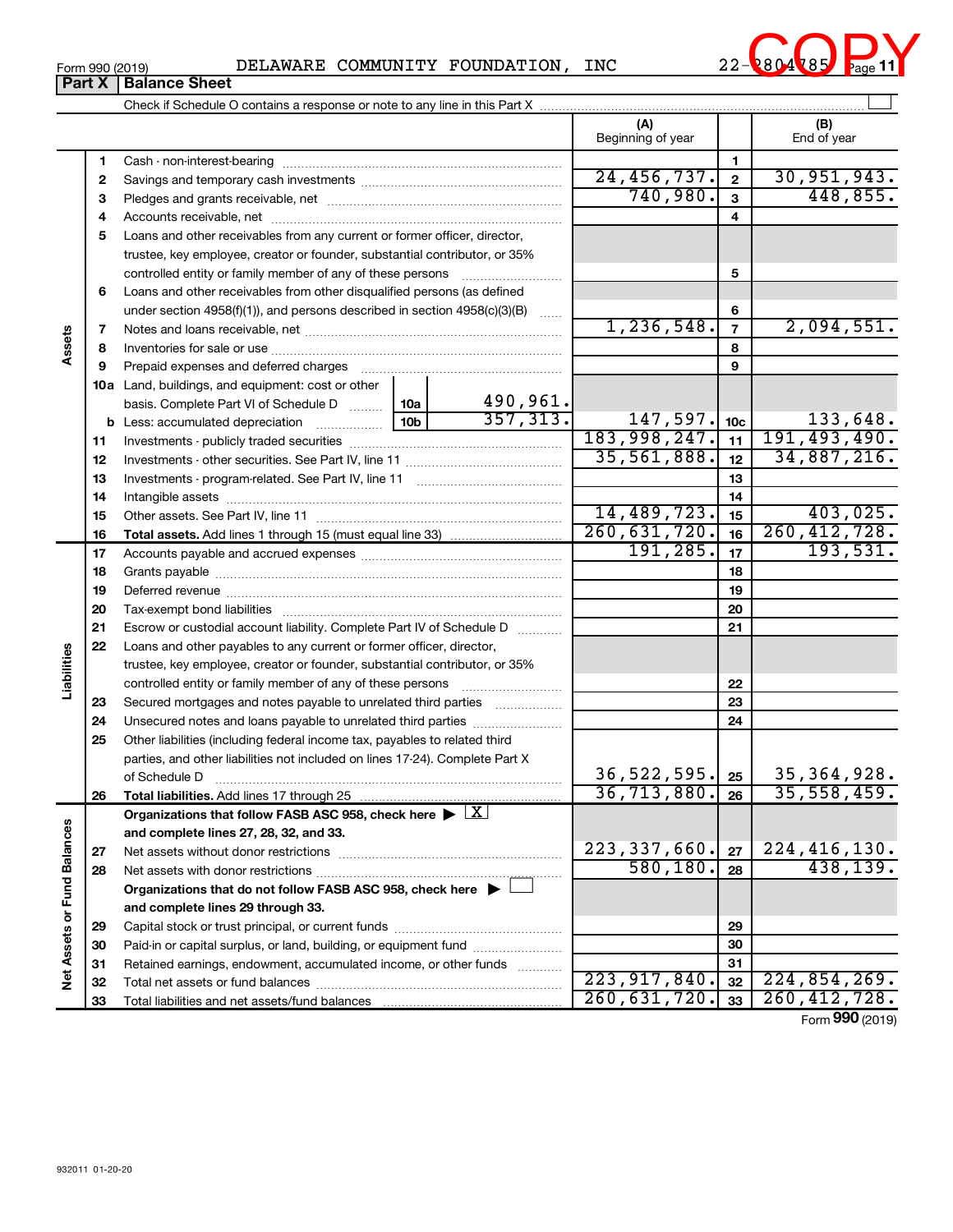| DELAWARE COMMUNITY FOUNDATION, INC<br>Form 990 (2019)<br>Part XI   Reconciliation of Net Assets<br>31,608,059.<br>$\mathbf{1}$<br>1<br>28, 267, 148.<br>$\overline{2}$<br>2<br>3,340,911.<br>$\overline{3}$<br>3<br>223, 917, 840.<br>$\overline{\mathbf{4}}$<br>4<br>$-2,404,482$ .<br>5<br>5<br>Net unrealized gains (losses) on investments [111] matter in the contract of the contract of the contract of the contract of the contract of the contract of the contract of the contract of the contract of the contract of t<br>6<br>Donated services and use of facilities [[111] non-manufacture in the service of facilities [[11] non-manufacture in the service and use of facilities [[11] non-manufacture in the service of facilities [[11] non-manufacture<br>6<br>$\overline{7}$<br>7<br>Investment expenses www.communication.com/www.communication.com/www.communication.com/www.com<br>8<br>8<br>$\overline{0}$ .<br>9<br>Other changes in net assets or fund balances (explain on Schedule O)<br>9<br>Net assets or fund balances at end of year. Combine lines 3 through 9 (must equal Part X, line 32,<br>10<br>224,854,269.<br>10<br>Part XII Financial Statements and Reporting |
|-------------------------------------------------------------------------------------------------------------------------------------------------------------------------------------------------------------------------------------------------------------------------------------------------------------------------------------------------------------------------------------------------------------------------------------------------------------------------------------------------------------------------------------------------------------------------------------------------------------------------------------------------------------------------------------------------------------------------------------------------------------------------------------------------------------------------------------------------------------------------------------------------------------------------------------------------------------------------------------------------------------------------------------------------------------------------------------------------------------------------------------------------------------------------------------------------------|
|                                                                                                                                                                                                                                                                                                                                                                                                                                                                                                                                                                                                                                                                                                                                                                                                                                                                                                                                                                                                                                                                                                                                                                                                       |
|                                                                                                                                                                                                                                                                                                                                                                                                                                                                                                                                                                                                                                                                                                                                                                                                                                                                                                                                                                                                                                                                                                                                                                                                       |
|                                                                                                                                                                                                                                                                                                                                                                                                                                                                                                                                                                                                                                                                                                                                                                                                                                                                                                                                                                                                                                                                                                                                                                                                       |
|                                                                                                                                                                                                                                                                                                                                                                                                                                                                                                                                                                                                                                                                                                                                                                                                                                                                                                                                                                                                                                                                                                                                                                                                       |
|                                                                                                                                                                                                                                                                                                                                                                                                                                                                                                                                                                                                                                                                                                                                                                                                                                                                                                                                                                                                                                                                                                                                                                                                       |
|                                                                                                                                                                                                                                                                                                                                                                                                                                                                                                                                                                                                                                                                                                                                                                                                                                                                                                                                                                                                                                                                                                                                                                                                       |
|                                                                                                                                                                                                                                                                                                                                                                                                                                                                                                                                                                                                                                                                                                                                                                                                                                                                                                                                                                                                                                                                                                                                                                                                       |
|                                                                                                                                                                                                                                                                                                                                                                                                                                                                                                                                                                                                                                                                                                                                                                                                                                                                                                                                                                                                                                                                                                                                                                                                       |
|                                                                                                                                                                                                                                                                                                                                                                                                                                                                                                                                                                                                                                                                                                                                                                                                                                                                                                                                                                                                                                                                                                                                                                                                       |
|                                                                                                                                                                                                                                                                                                                                                                                                                                                                                                                                                                                                                                                                                                                                                                                                                                                                                                                                                                                                                                                                                                                                                                                                       |
|                                                                                                                                                                                                                                                                                                                                                                                                                                                                                                                                                                                                                                                                                                                                                                                                                                                                                                                                                                                                                                                                                                                                                                                                       |
|                                                                                                                                                                                                                                                                                                                                                                                                                                                                                                                                                                                                                                                                                                                                                                                                                                                                                                                                                                                                                                                                                                                                                                                                       |
|                                                                                                                                                                                                                                                                                                                                                                                                                                                                                                                                                                                                                                                                                                                                                                                                                                                                                                                                                                                                                                                                                                                                                                                                       |
|                                                                                                                                                                                                                                                                                                                                                                                                                                                                                                                                                                                                                                                                                                                                                                                                                                                                                                                                                                                                                                                                                                                                                                                                       |
|                                                                                                                                                                                                                                                                                                                                                                                                                                                                                                                                                                                                                                                                                                                                                                                                                                                                                                                                                                                                                                                                                                                                                                                                       |
|                                                                                                                                                                                                                                                                                                                                                                                                                                                                                                                                                                                                                                                                                                                                                                                                                                                                                                                                                                                                                                                                                                                                                                                                       |
| <b>Yes</b><br>No                                                                                                                                                                                                                                                                                                                                                                                                                                                                                                                                                                                                                                                                                                                                                                                                                                                                                                                                                                                                                                                                                                                                                                                      |
| $\overline{\mathbf{X}}$ Accrual<br>Accounting method used to prepare the Form 990: $\Box$ Cash<br>Other<br>1                                                                                                                                                                                                                                                                                                                                                                                                                                                                                                                                                                                                                                                                                                                                                                                                                                                                                                                                                                                                                                                                                          |
| If the organization changed its method of accounting from a prior year or checked "Other," explain in Schedule O.                                                                                                                                                                                                                                                                                                                                                                                                                                                                                                                                                                                                                                                                                                                                                                                                                                                                                                                                                                                                                                                                                     |
| х<br>2a                                                                                                                                                                                                                                                                                                                                                                                                                                                                                                                                                                                                                                                                                                                                                                                                                                                                                                                                                                                                                                                                                                                                                                                               |
| If "Yes," check a box below to indicate whether the financial statements for the year were compiled or reviewed on a                                                                                                                                                                                                                                                                                                                                                                                                                                                                                                                                                                                                                                                                                                                                                                                                                                                                                                                                                                                                                                                                                  |
| separate basis, consolidated basis, or both:                                                                                                                                                                                                                                                                                                                                                                                                                                                                                                                                                                                                                                                                                                                                                                                                                                                                                                                                                                                                                                                                                                                                                          |
| Separate basis<br>Consolidated basis<br>Both consolidated and separate basis                                                                                                                                                                                                                                                                                                                                                                                                                                                                                                                                                                                                                                                                                                                                                                                                                                                                                                                                                                                                                                                                                                                          |
| х<br>2 <sub>b</sub><br>b                                                                                                                                                                                                                                                                                                                                                                                                                                                                                                                                                                                                                                                                                                                                                                                                                                                                                                                                                                                                                                                                                                                                                                              |
| If "Yes," check a box below to indicate whether the financial statements for the year were audited on a separate basis,                                                                                                                                                                                                                                                                                                                                                                                                                                                                                                                                                                                                                                                                                                                                                                                                                                                                                                                                                                                                                                                                               |
| consolidated basis, or both:                                                                                                                                                                                                                                                                                                                                                                                                                                                                                                                                                                                                                                                                                                                                                                                                                                                                                                                                                                                                                                                                                                                                                                          |
| $\boxed{\textbf{X}}$ Consolidated basis<br>Separate basis<br>Both consolidated and separate basis                                                                                                                                                                                                                                                                                                                                                                                                                                                                                                                                                                                                                                                                                                                                                                                                                                                                                                                                                                                                                                                                                                     |
| c If "Yes" to line 2a or 2b, does the organization have a committee that assumes responsibility for oversight of the audit,                                                                                                                                                                                                                                                                                                                                                                                                                                                                                                                                                                                                                                                                                                                                                                                                                                                                                                                                                                                                                                                                           |
| x<br>2c                                                                                                                                                                                                                                                                                                                                                                                                                                                                                                                                                                                                                                                                                                                                                                                                                                                                                                                                                                                                                                                                                                                                                                                               |
| If the organization changed either its oversight process or selection process during the tax year, explain on Schedule O.                                                                                                                                                                                                                                                                                                                                                                                                                                                                                                                                                                                                                                                                                                                                                                                                                                                                                                                                                                                                                                                                             |
| 3a As a result of a federal award, was the organization required to undergo an audit or audits as set forth in the Single Audit                                                                                                                                                                                                                                                                                                                                                                                                                                                                                                                                                                                                                                                                                                                                                                                                                                                                                                                                                                                                                                                                       |
| х<br>За                                                                                                                                                                                                                                                                                                                                                                                                                                                                                                                                                                                                                                                                                                                                                                                                                                                                                                                                                                                                                                                                                                                                                                                               |
| b If "Yes," did the organization undergo the required audit or audits? If the organization did not undergo the required audit                                                                                                                                                                                                                                                                                                                                                                                                                                                                                                                                                                                                                                                                                                                                                                                                                                                                                                                                                                                                                                                                         |
| 3b<br>$000$ (2010)                                                                                                                                                                                                                                                                                                                                                                                                                                                                                                                                                                                                                                                                                                                                                                                                                                                                                                                                                                                                                                                                                                                                                                                    |

Form (2019) **990**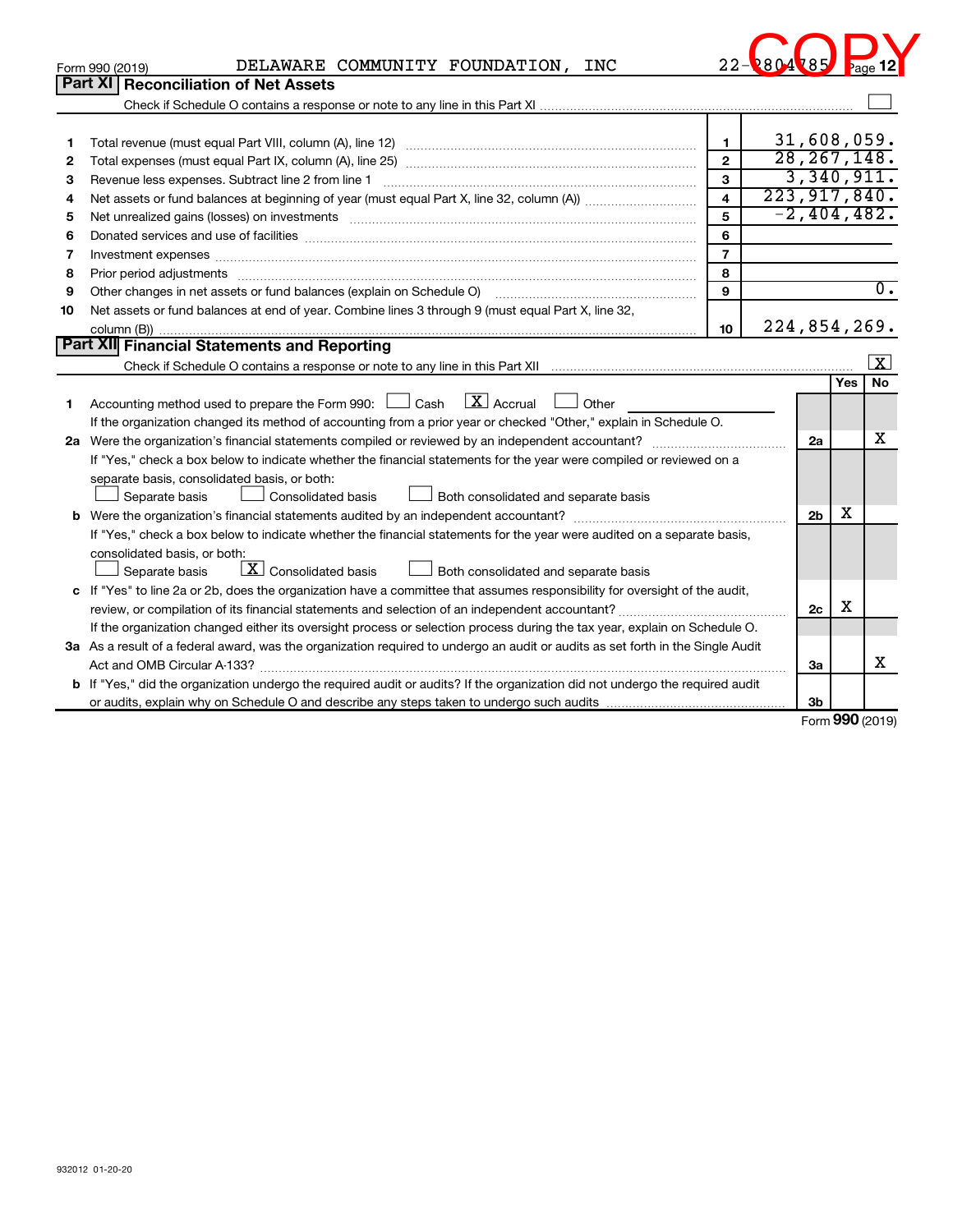| <b>SCHEDULE A</b> |  |
|-------------------|--|
|-------------------|--|

| (Form 990 or 990-EZ) |  |  |  |  |  |  |
|----------------------|--|--|--|--|--|--|
|----------------------|--|--|--|--|--|--|



|                |              | JUNEDULE A<br>(Form 990 or 990-EZ)                     |                                                                        | <b>Public Charity Status and Public Support</b><br>Complete if the organization is a section 501(c)(3) organization or a section                                                                                                                                                 |     |                                 |                                                      |                                                                                                                                               |
|----------------|--------------|--------------------------------------------------------|------------------------------------------------------------------------|----------------------------------------------------------------------------------------------------------------------------------------------------------------------------------------------------------------------------------------------------------------------------------|-----|---------------------------------|------------------------------------------------------|-----------------------------------------------------------------------------------------------------------------------------------------------|
|                |              |                                                        |                                                                        | 4947(a)(1) nonexempt charitable trust.                                                                                                                                                                                                                                           |     |                                 |                                                      |                                                                                                                                               |
|                |              | Department of the Treasury<br>Internal Revenue Service |                                                                        | Attach to Form 990 or Form 990-EZ.                                                                                                                                                                                                                                               |     |                                 |                                                      | <b>Open to Public</b><br><b>Inspection</b>                                                                                                    |
|                |              | Name of the organization                               |                                                                        | Go to www.irs.gov/Form990 for instructions and the latest information.                                                                                                                                                                                                           |     |                                 |                                                      | <b>Employer identification number</b>                                                                                                         |
|                |              |                                                        |                                                                        | DELAWARE COMMUNITY FOUNDATION,                                                                                                                                                                                                                                                   |     | INC                             |                                                      | 22-2804785                                                                                                                                    |
|                | Part I       |                                                        |                                                                        | Reason for Public Charity Status (All organizations must complete this part.) See instructions.                                                                                                                                                                                  |     |                                 |                                                      |                                                                                                                                               |
|                |              |                                                        |                                                                        | The organization is not a private foundation because it is: (For lines 1 through 12, check only one box.)                                                                                                                                                                        |     |                                 |                                                      |                                                                                                                                               |
| 1              |              |                                                        |                                                                        | A church, convention of churches, or association of churches described in section 170(b)(1)(A)(i).                                                                                                                                                                               |     |                                 |                                                      |                                                                                                                                               |
| 2              |              |                                                        |                                                                        | A school described in section 170(b)(1)(A)(ii). (Attach Schedule E (Form 990 or 990-EZ).)                                                                                                                                                                                        |     |                                 |                                                      |                                                                                                                                               |
| З              |              |                                                        |                                                                        | A hospital or a cooperative hospital service organization described in section 170(b)(1)(A)(iii).                                                                                                                                                                                |     |                                 |                                                      |                                                                                                                                               |
| 4              |              |                                                        |                                                                        | A medical research organization operated in conjunction with a hospital described in section 170(b)(1)(A)(iii). Enter the hospital's name,                                                                                                                                       |     |                                 |                                                      |                                                                                                                                               |
|                |              | city, and state:                                       |                                                                        |                                                                                                                                                                                                                                                                                  |     |                                 |                                                      |                                                                                                                                               |
| 5              |              |                                                        |                                                                        | An organization operated for the benefit of a college or university owned or operated by a governmental unit described in                                                                                                                                                        |     |                                 |                                                      |                                                                                                                                               |
|                |              |                                                        | section 170(b)(1)(A)(iv). (Complete Part II.)                          |                                                                                                                                                                                                                                                                                  |     |                                 |                                                      |                                                                                                                                               |
| 6              |              |                                                        |                                                                        | A federal, state, or local government or governmental unit described in section 170(b)(1)(A)(v).                                                                                                                                                                                 |     |                                 |                                                      |                                                                                                                                               |
| $\overline{7}$ | <u>  X  </u> |                                                        |                                                                        | An organization that normally receives a substantial part of its support from a governmental unit or from the general public described in                                                                                                                                        |     |                                 |                                                      |                                                                                                                                               |
| 8              |              |                                                        | section 170(b)(1)(A)(vi). (Complete Part II.)                          | A community trust described in section 170(b)(1)(A)(vi). (Complete Part II.)                                                                                                                                                                                                     |     |                                 |                                                      |                                                                                                                                               |
| 9              |              |                                                        |                                                                        | An agricultural research organization described in section 170(b)(1)(A)(ix) operated in conjunction with a land-grant college                                                                                                                                                    |     |                                 |                                                      |                                                                                                                                               |
|                |              |                                                        |                                                                        | or university or a non-land-grant college of agriculture (see instructions). Enter the name, city, and state of the college or                                                                                                                                                   |     |                                 |                                                      |                                                                                                                                               |
|                |              | university:                                            |                                                                        |                                                                                                                                                                                                                                                                                  |     |                                 |                                                      |                                                                                                                                               |
| 10             |              |                                                        |                                                                        | An organization that normally receives: (1) more than 33 1/3% of its support from contributions, membership fees, and gross receipts from                                                                                                                                        |     |                                 |                                                      |                                                                                                                                               |
|                |              |                                                        |                                                                        |                                                                                                                                                                                                                                                                                  |     |                                 |                                                      | activities related to its exempt functions - subject to certain exceptions, and (2) no more than 33 1/3% of its support from gross investment |
|                |              |                                                        |                                                                        | income and unrelated business taxable income (less section 511 tax) from businesses acquired by the organization after June 30, 1975.                                                                                                                                            |     |                                 |                                                      |                                                                                                                                               |
|                |              |                                                        | See section 509(a)(2). (Complete Part III.)                            |                                                                                                                                                                                                                                                                                  |     |                                 |                                                      |                                                                                                                                               |
| 11             |              |                                                        |                                                                        | An organization organized and operated exclusively to test for public safety. See section 509(a)(4).                                                                                                                                                                             |     |                                 |                                                      |                                                                                                                                               |
| 12             |              |                                                        |                                                                        | An organization organized and operated exclusively for the benefit of, to perform the functions of, or to carry out the purposes of one or<br>more publicly supported organizations described in section 509(a)(1) or section 509(a)(2). See section 509(a)(3). Check the box in |     |                                 |                                                      |                                                                                                                                               |
|                |              |                                                        |                                                                        | lines 12a through 12d that describes the type of supporting organization and complete lines 12e, 12f, and 12g.                                                                                                                                                                   |     |                                 |                                                      |                                                                                                                                               |
| а              |              |                                                        |                                                                        | Type I. A supporting organization operated, supervised, or controlled by its supported organization(s), typically by giving                                                                                                                                                      |     |                                 |                                                      |                                                                                                                                               |
|                |              |                                                        |                                                                        | the supported organization(s) the power to regularly appoint or elect a majority of the directors or trustees of the supporting                                                                                                                                                  |     |                                 |                                                      |                                                                                                                                               |
|                |              |                                                        | organization. You must complete Part IV, Sections A and B.             |                                                                                                                                                                                                                                                                                  |     |                                 |                                                      |                                                                                                                                               |
| b              |              |                                                        |                                                                        | Type II. A supporting organization supervised or controlled in connection with its supported organization(s), by having                                                                                                                                                          |     |                                 |                                                      |                                                                                                                                               |
|                |              |                                                        |                                                                        | control or management of the supporting organization vested in the same persons that control or manage the supported                                                                                                                                                             |     |                                 |                                                      |                                                                                                                                               |
|                |              |                                                        | organization(s). You must complete Part IV, Sections A and C.          |                                                                                                                                                                                                                                                                                  |     |                                 |                                                      |                                                                                                                                               |
| с              |              |                                                        |                                                                        | Type III functionally integrated. A supporting organization operated in connection with, and functionally integrated with,                                                                                                                                                       |     |                                 |                                                      |                                                                                                                                               |
| d              |              |                                                        |                                                                        | its supported organization(s) (see instructions). You must complete Part IV, Sections A, D, and E.<br>Type III non-functionally integrated. A supporting organization operated in connection with its supported organization(s)                                                  |     |                                 |                                                      |                                                                                                                                               |
|                |              |                                                        |                                                                        | that is not functionally integrated. The organization generally must satisfy a distribution requirement and an attentiveness                                                                                                                                                     |     |                                 |                                                      |                                                                                                                                               |
|                |              |                                                        |                                                                        | requirement (see instructions). You must complete Part IV, Sections A and D, and Part V.                                                                                                                                                                                         |     |                                 |                                                      |                                                                                                                                               |
| е              |              |                                                        |                                                                        | Check this box if the organization received a written determination from the IRS that it is a Type I, Type II, Type III                                                                                                                                                          |     |                                 |                                                      |                                                                                                                                               |
|                |              |                                                        |                                                                        | functionally integrated, or Type III non-functionally integrated supporting organization.                                                                                                                                                                                        |     |                                 |                                                      |                                                                                                                                               |
| f              |              | Enter the number of supported organizations            |                                                                        |                                                                                                                                                                                                                                                                                  |     |                                 |                                                      |                                                                                                                                               |
|                |              |                                                        | Provide the following information about the supported organization(s). |                                                                                                                                                                                                                                                                                  |     | (iv) Is the organization listed |                                                      |                                                                                                                                               |
|                |              | (i) Name of supported<br>organization                  | (ii) EIN                                                               | (iii) Type of organization<br>(described on lines 1-10)                                                                                                                                                                                                                          |     | in your governing document?     | (v) Amount of monetary<br>support (see instructions) | (vi) Amount of other<br>support (see instructions)                                                                                            |
|                |              |                                                        |                                                                        | above (see instructions))                                                                                                                                                                                                                                                        | Yes | No                              |                                                      |                                                                                                                                               |
|                |              |                                                        |                                                                        |                                                                                                                                                                                                                                                                                  |     |                                 |                                                      |                                                                                                                                               |
|                |              |                                                        |                                                                        |                                                                                                                                                                                                                                                                                  |     |                                 |                                                      |                                                                                                                                               |
|                |              |                                                        |                                                                        |                                                                                                                                                                                                                                                                                  |     |                                 |                                                      |                                                                                                                                               |
|                |              |                                                        |                                                                        |                                                                                                                                                                                                                                                                                  |     |                                 |                                                      |                                                                                                                                               |
|                |              |                                                        |                                                                        |                                                                                                                                                                                                                                                                                  |     |                                 |                                                      |                                                                                                                                               |
|                |              |                                                        |                                                                        |                                                                                                                                                                                                                                                                                  |     |                                 |                                                      |                                                                                                                                               |
|                |              |                                                        |                                                                        |                                                                                                                                                                                                                                                                                  |     |                                 |                                                      |                                                                                                                                               |
|                |              |                                                        |                                                                        |                                                                                                                                                                                                                                                                                  |     |                                 |                                                      |                                                                                                                                               |
|                |              |                                                        |                                                                        |                                                                                                                                                                                                                                                                                  |     |                                 |                                                      |                                                                                                                                               |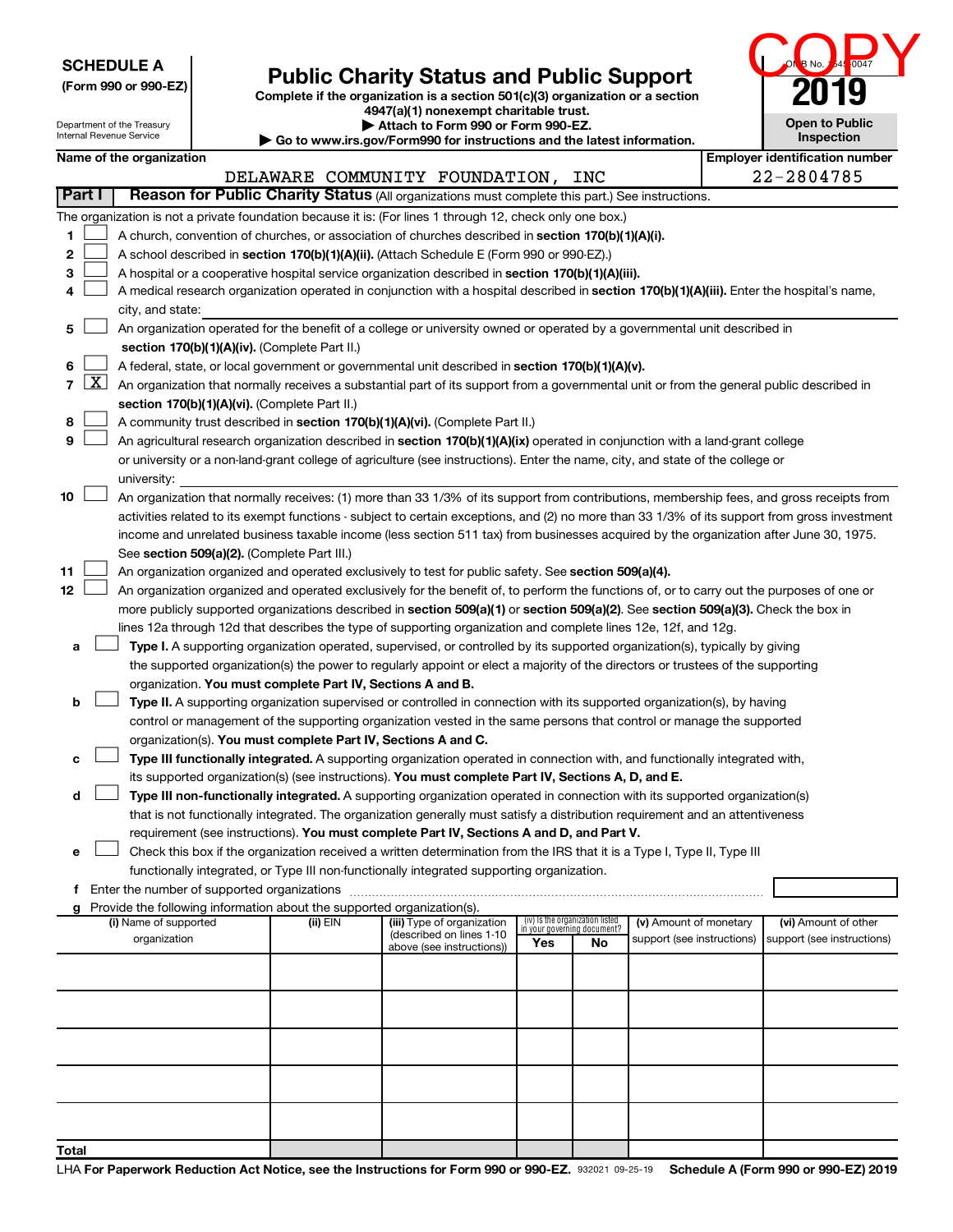# Schedule A (Form 990 or 990-EZ) 2019 DELAWARE COMMUNITY FOUNDATION, INC 22-2804785 Page **Part II** Support Schedule for Organizations Described in Sections 170(b)(1)(A)(iv) and 170(b)(1)(A)(vi)<br>Part II Support Schedule for Organizations Described in Sections 170(b)(1)(A)(iv) and 170(b)(1)(A)(vi)



(Complete only if you checked the box on line 5, 7, or 8 of Part I or if the organization failed to qualify under Part III. If the organization fails to qualify under the tests listed below, please complete Part III.)

| <b>Section A. Public Support</b>                                                                                                                                                                                               |                                                        |            |                                                        |            |          |                                 |  |
|--------------------------------------------------------------------------------------------------------------------------------------------------------------------------------------------------------------------------------|--------------------------------------------------------|------------|--------------------------------------------------------|------------|----------|---------------------------------|--|
| Calendar year (or fiscal year beginning in)                                                                                                                                                                                    | (a) 2015                                               | (b) 2016   | $(c)$ 2017                                             | $(d)$ 2018 | (e) 2019 | (f) Total                       |  |
| 1 Gifts, grants, contributions, and                                                                                                                                                                                            |                                                        |            |                                                        |            |          |                                 |  |
| membership fees received. (Do not                                                                                                                                                                                              |                                                        |            |                                                        |            |          |                                 |  |
| include any "unusual grants.")                                                                                                                                                                                                 | 17606886.12222176.32629913.18520055.22862448.103841478 |            |                                                        |            |          |                                 |  |
| 2 Tax revenues levied for the organ-                                                                                                                                                                                           |                                                        |            |                                                        |            |          |                                 |  |
| ization's benefit and either paid to                                                                                                                                                                                           |                                                        |            |                                                        |            |          |                                 |  |
| or expended on its behalf                                                                                                                                                                                                      |                                                        |            |                                                        |            |          |                                 |  |
| 3 The value of services or facilities                                                                                                                                                                                          |                                                        |            |                                                        |            |          |                                 |  |
| furnished by a governmental unit to                                                                                                                                                                                            |                                                        |            |                                                        |            |          |                                 |  |
| the organization without charge                                                                                                                                                                                                |                                                        |            |                                                        |            |          |                                 |  |
| 4 Total. Add lines 1 through 3                                                                                                                                                                                                 |                                                        |            | 17606886.12222176.32629913.18520055.22862448.103841478 |            |          |                                 |  |
| 5 The portion of total contributions                                                                                                                                                                                           |                                                        |            |                                                        |            |          |                                 |  |
| by each person (other than a                                                                                                                                                                                                   |                                                        |            |                                                        |            |          |                                 |  |
| governmental unit or publicly                                                                                                                                                                                                  |                                                        |            |                                                        |            |          |                                 |  |
| supported organization) included                                                                                                                                                                                               |                                                        |            |                                                        |            |          |                                 |  |
| on line 1 that exceeds 2% of the                                                                                                                                                                                               |                                                        |            |                                                        |            |          |                                 |  |
| amount shown on line 11,                                                                                                                                                                                                       |                                                        |            |                                                        |            |          |                                 |  |
| column (f)                                                                                                                                                                                                                     |                                                        |            |                                                        |            |          | 31086740.                       |  |
| 6 Public support. Subtract line 5 from line 4.                                                                                                                                                                                 |                                                        |            |                                                        |            |          | 72754738.                       |  |
| <b>Section B. Total Support</b>                                                                                                                                                                                                |                                                        |            |                                                        |            |          |                                 |  |
| Calendar year (or fiscal year beginning in)                                                                                                                                                                                    | (a) 2015                                               | $(b)$ 2016 | $(c)$ 2017                                             | $(d)$ 2018 | (e) 2019 | (f) Total                       |  |
| 7 Amounts from line 4                                                                                                                                                                                                          | 17606886.12222176.32629913.18520055.22862448.103841478 |            |                                                        |            |          |                                 |  |
| 8 Gross income from interest,                                                                                                                                                                                                  |                                                        |            |                                                        |            |          |                                 |  |
| dividends, payments received on                                                                                                                                                                                                |                                                        |            |                                                        |            |          |                                 |  |
| securities loans, rents, royalties,                                                                                                                                                                                            |                                                        |            |                                                        |            |          |                                 |  |
| and income from similar sources                                                                                                                                                                                                | 3142995.                                               | 3475926.   | 4000122.                                               | 4351772.   |          | 4629129.19599944.               |  |
| <b>9</b> Net income from unrelated business                                                                                                                                                                                    |                                                        |            |                                                        |            |          |                                 |  |
| activities, whether or not the                                                                                                                                                                                                 |                                                        |            |                                                        |            |          |                                 |  |
| business is regularly carried on                                                                                                                                                                                               |                                                        |            |                                                        |            |          |                                 |  |
| 10 Other income. Do not include gain                                                                                                                                                                                           |                                                        |            |                                                        |            |          |                                 |  |
| or loss from the sale of capital                                                                                                                                                                                               |                                                        |            |                                                        |            |          |                                 |  |
| assets (Explain in Part VI.)                                                                                                                                                                                                   |                                                        |            |                                                        |            |          |                                 |  |
| <b>11 Total support.</b> Add lines 7 through 10                                                                                                                                                                                |                                                        |            |                                                        |            |          | 123441422                       |  |
| <b>12</b> Gross receipts from related activities, etc. (see instructions)                                                                                                                                                      |                                                        |            |                                                        |            | 12       |                                 |  |
| 13 First five years. If the Form 990 is for the organization's first, second, third, fourth, or fifth tax year as a section 501(c)(3)                                                                                          |                                                        |            |                                                        |            |          |                                 |  |
| organization, check this box and stop here                                                                                                                                                                                     |                                                        |            |                                                        |            |          |                                 |  |
| Section C. Computation of Public Support Percentage                                                                                                                                                                            |                                                        |            |                                                        |            |          |                                 |  |
|                                                                                                                                                                                                                                |                                                        |            |                                                        |            | 14       | 58.94<br>$\%$                   |  |
|                                                                                                                                                                                                                                |                                                        |            |                                                        |            | 15       | 55.76<br>%                      |  |
| 16a 33 1/3% support test - 2019. If the organization did not check the box on line 13, and line 14 is 33 1/3% or more, check this box and                                                                                      |                                                        |            |                                                        |            |          |                                 |  |
| stop here. The organization qualifies as a publicly supported organization manufactured content and the support of the state of the state of the state of the state of the state of the state of the state of the state of the |                                                        |            |                                                        |            |          | $\blacktriangleright$ $\vert$ X |  |
| b 33 1/3% support test - 2018. If the organization did not check a box on line 13 or 16a, and line 15 is 33 1/3% or more, check this box                                                                                       |                                                        |            |                                                        |            |          |                                 |  |
|                                                                                                                                                                                                                                |                                                        |            |                                                        |            |          |                                 |  |
| 17a 10% -facts-and-circumstances test - 2019. If the organization did not check a box on line 13, 16a, or 16b, and line 14 is 10% or more,                                                                                     |                                                        |            |                                                        |            |          |                                 |  |
| and if the organization meets the "facts-and-circumstances" test, check this box and stop here. Explain in Part VI how the organization                                                                                        |                                                        |            |                                                        |            |          |                                 |  |
|                                                                                                                                                                                                                                |                                                        |            |                                                        |            |          |                                 |  |
| <b>b 10%</b> -facts-and-circumstances test - 2018. If the organization did not check a box on line 13, 16a, 16b, or 17a, and line 15 is 10% or                                                                                 |                                                        |            |                                                        |            |          |                                 |  |
|                                                                                                                                                                                                                                |                                                        |            |                                                        |            |          |                                 |  |
| more, and if the organization meets the "facts-and-circumstances" test, check this box and stop here. Explain in Part VI how the                                                                                               |                                                        |            |                                                        |            |          |                                 |  |
| organization meets the "facts-and-circumstances" test. The organization qualifies as a publicly supported organization                                                                                                         |                                                        |            |                                                        |            |          |                                 |  |
| 18 Private foundation. If the organization did not check a box on line 13, 16a, 16b, 17a, or 17b, check this box and see instructions                                                                                          |                                                        |            |                                                        |            |          |                                 |  |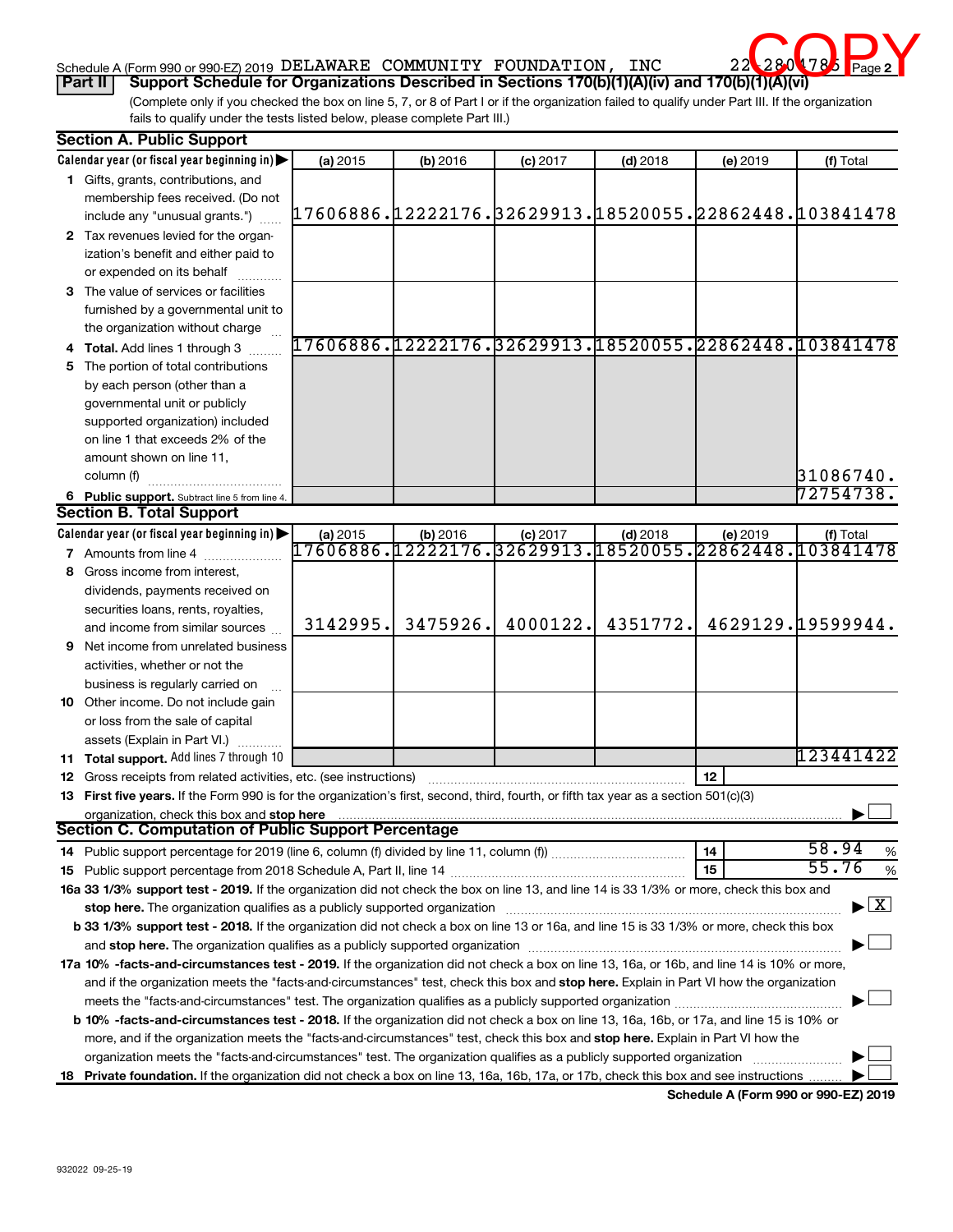## Schedule A (Form 990 or 990-EZ) 2019 DELAWARE COMMUNITY FOUNDATION, INC 22-2804785 Page **Part III | Support Schedule for Organizations Described in Section 509(a)(2)**



(Complete only if you checked the box on line 10 of Part I or if the organization failed to qualify under Part II. If the organization fails to qualify under the tests listed below, please complete Part II.)

| <b>Section A. Public Support</b>                                                                                                                    |          |          |                 |            |          |           |
|-----------------------------------------------------------------------------------------------------------------------------------------------------|----------|----------|-----------------|------------|----------|-----------|
| Calendar year (or fiscal year beginning in)                                                                                                         | (a) 2015 | (b) 2016 | $(c)$ 2017      | $(d)$ 2018 | (e) 2019 | (f) Total |
| 1 Gifts, grants, contributions, and                                                                                                                 |          |          |                 |            |          |           |
| membership fees received. (Do not                                                                                                                   |          |          |                 |            |          |           |
| include any "unusual grants.")                                                                                                                      |          |          |                 |            |          |           |
| 2 Gross receipts from admissions,                                                                                                                   |          |          |                 |            |          |           |
| merchandise sold or services per-                                                                                                                   |          |          |                 |            |          |           |
| formed, or facilities furnished in                                                                                                                  |          |          |                 |            |          |           |
| any activity that is related to the<br>organization's tax-exempt purpose                                                                            |          |          |                 |            |          |           |
| 3 Gross receipts from activities that                                                                                                               |          |          |                 |            |          |           |
| are not an unrelated trade or bus-                                                                                                                  |          |          |                 |            |          |           |
| iness under section 513                                                                                                                             |          |          |                 |            |          |           |
| 4 Tax revenues levied for the organ-                                                                                                                |          |          |                 |            |          |           |
| ization's benefit and either paid to                                                                                                                |          |          |                 |            |          |           |
| or expended on its behalf                                                                                                                           |          |          |                 |            |          |           |
| 5 The value of services or facilities                                                                                                               |          |          |                 |            |          |           |
| furnished by a governmental unit to                                                                                                                 |          |          |                 |            |          |           |
| the organization without charge                                                                                                                     |          |          |                 |            |          |           |
| <b>6 Total.</b> Add lines 1 through 5                                                                                                               |          |          |                 |            |          |           |
| 7a Amounts included on lines 1, 2, and                                                                                                              |          |          |                 |            |          |           |
| 3 received from disqualified persons                                                                                                                |          |          |                 |            |          |           |
| <b>b</b> Amounts included on lines 2 and 3 received                                                                                                 |          |          |                 |            |          |           |
| from other than disqualified persons that                                                                                                           |          |          |                 |            |          |           |
| exceed the greater of \$5,000 or 1% of the                                                                                                          |          |          |                 |            |          |           |
| amount on line 13 for the year                                                                                                                      |          |          |                 |            |          |           |
| c Add lines 7a and 7b                                                                                                                               |          |          |                 |            |          |           |
| 8 Public support. (Subtract line 7c from line 6.)<br><b>Section B. Total Support</b>                                                                |          |          |                 |            |          |           |
| Calendar year (or fiscal year beginning in)                                                                                                         | (a) 2015 | (b) 2016 |                 | $(d)$ 2018 |          | (f) Total |
| <b>9</b> Amounts from line 6                                                                                                                        |          |          | <b>(c)</b> 2017 |            | (e) 2019 |           |
| <b>10a</b> Gross income from interest,                                                                                                              |          |          |                 |            |          |           |
| dividends, payments received on                                                                                                                     |          |          |                 |            |          |           |
| securities loans, rents, royalties,                                                                                                                 |          |          |                 |            |          |           |
| and income from similar sources                                                                                                                     |          |          |                 |            |          |           |
| <b>b</b> Unrelated business taxable income                                                                                                          |          |          |                 |            |          |           |
| (less section 511 taxes) from businesses                                                                                                            |          |          |                 |            |          |           |
| acquired after June 30, 1975<br>$\frac{1}{2}$                                                                                                       |          |          |                 |            |          |           |
| c Add lines 10a and 10b                                                                                                                             |          |          |                 |            |          |           |
| 11 Net income from unrelated business<br>activities not included in line 10b.                                                                       |          |          |                 |            |          |           |
| whether or not the business is                                                                                                                      |          |          |                 |            |          |           |
| regularly carried on                                                                                                                                |          |          |                 |            |          |           |
| <b>12</b> Other income. Do not include gain<br>or loss from the sale of capital                                                                     |          |          |                 |            |          |           |
| assets (Explain in Part VI.)                                                                                                                        |          |          |                 |            |          |           |
| <b>13</b> Total support. (Add lines 9, 10c, 11, and 12.)                                                                                            |          |          |                 |            |          |           |
| 14 First five years. If the Form 990 is for the organization's first, second, third, fourth, or fifth tax year as a section 501(c)(3) organization, |          |          |                 |            |          |           |
|                                                                                                                                                     |          |          |                 |            |          |           |
| Section C. Computation of Public Support Percentage                                                                                                 |          |          |                 |            |          |           |
|                                                                                                                                                     |          |          |                 |            | 15       | %         |
| 16 Public support percentage from 2018 Schedule A, Part III, line 15                                                                                |          |          |                 |            | 16       | %         |
| <b>Section D. Computation of Investment Income Percentage</b>                                                                                       |          |          |                 |            |          |           |
|                                                                                                                                                     |          |          |                 |            | 17       | %         |
| 18 Investment income percentage from 2018 Schedule A, Part III, line 17                                                                             |          |          |                 |            | 18       | %         |
| 19a 33 1/3% support tests - 2019. If the organization did not check the box on line 14, and line 15 is more than 33 1/3%, and line 17 is not        |          |          |                 |            |          |           |
| more than 33 1/3%, check this box and stop here. The organization qualifies as a publicly supported organization                                    |          |          |                 |            |          |           |
| b 33 1/3% support tests - 2018. If the organization did not check a box on line 14 or line 19a, and line 16 is more than 33 1/3%, and               |          |          |                 |            |          |           |
| line 18 is not more than 33 1/3%, check this box and stop here. The organization qualifies as a publicly supported organization                     |          |          |                 |            |          |           |
|                                                                                                                                                     |          |          |                 |            |          |           |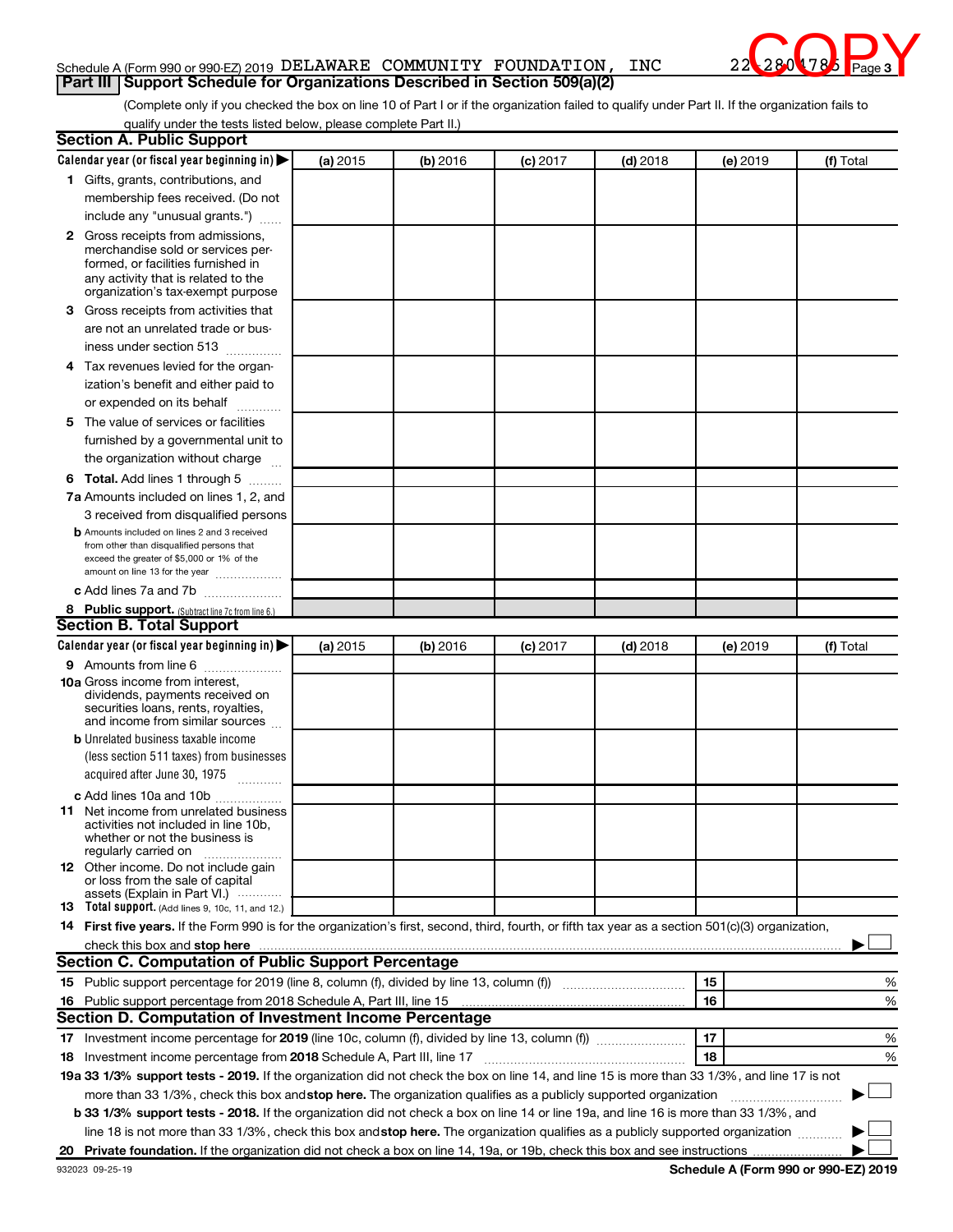# Schedule A (Form 990 or 990-EZ) 2019 DELAWARE COMMUNITY FOUNDATION, INC 22-2804785 Page



**1**

**Yes No**

# **Part IV** | Supporting Organizations

(Complete only if you checked a box in line 12 on Part I. If you checked 12a of Part I, complete Sections A and B. If you checked 12b of Part I, complete Sections A and C. If you checked 12c of Part I, complete Sections A, D, and E. If you checked 12d of Part I, complete Sections A and D, and complete Part V.)

## **Section A. All Supporting Organizations**

- **1** Are all of the organization's supported organizations listed by name in the organization's governing documents? If "No," describe in Part VI how the supported organizations are designated. If designated by *class or purpose, describe the designation. If historic and continuing relationship, explain.*
- **2** Did the organization have any supported organization that does not have an IRS determination of status under section 509(a)(1) or (2)? If "Yes," explain in Part **VI** how the organization determined that the supported *organization was described in section 509(a)(1) or (2).*
- **3a** Did the organization have a supported organization described in section 501(c)(4), (5), or (6)? If "Yes," answer *(b) and (c) below.*
- **b** Did the organization confirm that each supported organization qualified under section 501(c)(4), (5), or (6) and satisfied the public support tests under section 509(a)(2)? If "Yes," describe in Part VI when and how the *organization made the determination.*
- **c** Did the organization ensure that all support to such organizations was used exclusively for section 170(c)(2)(B) purposes? If "Yes," explain in Part VI what controls the organization put in place to ensure such use.
- **4 a** *If* Was any supported organization not organized in the United States ("foreign supported organization")? *"Yes," and if you checked 12a or 12b in Part I, answer (b) and (c) below.*
- **b** Did the organization have ultimate control and discretion in deciding whether to make grants to the foreign supported organization? If "Yes," describe in Part VI how the organization had such control and discretion *despite being controlled or supervised by or in connection with its supported organizations.*
- **c** Did the organization support any foreign supported organization that does not have an IRS determination under sections 501(c)(3) and 509(a)(1) or (2)? If "Yes," explain in Part VI what controls the organization used *to ensure that all support to the foreign supported organization was used exclusively for section 170(c)(2)(B) purposes.*
- **5a** Did the organization add, substitute, or remove any supported organizations during the tax year? If "Yes," answer (b) and (c) below (if applicable). Also, provide detail in **Part VI,** including (i) the names and EIN *numbers of the supported organizations added, substituted, or removed; (ii) the reasons for each such action; (iii) the authority under the organization's organizing document authorizing such action; and (iv) how the action was accomplished (such as by amendment to the organizing document).*
- **b Type I or Type II only.** Was any added or substituted supported organization part of a class already designated in the organization's organizing document?
- **c Substitutions only.**  Was the substitution the result of an event beyond the organization's control?
- **6** Did the organization provide support (whether in the form of grants or the provision of services or facilities) to **Part VI.** support or benefit one or more of the filing organization's supported organizations? If "Yes," provide detail in anyone other than (i) its supported organizations, (ii) individuals that are part of the charitable class benefited by one or more of its supported organizations, or (iii) other supporting organizations that also
- **7** Did the organization provide a grant, loan, compensation, or other similar payment to a substantial contributor regard to a substantial contributor? If "Yes," complete Part I of Schedule L (Form 990 or 990-EZ). (as defined in section 4958(c)(3)(C)), a family member of a substantial contributor, or a 35% controlled entity with
- **8** Did the organization make a loan to a disqualified person (as defined in section 4958) not described in line 7? *If "Yes," complete Part I of Schedule L (Form 990 or 990-EZ).*
- **9 a** Was the organization controlled directly or indirectly at any time during the tax year by one or more in section 509(a)(1) or (2))? If "Yes," provide detail in **Part VI.** disqualified persons as defined in section 4946 (other than foundation managers and organizations described
- **b** Did one or more disqualified persons (as defined in line 9a) hold a controlling interest in any entity in which the supporting organization had an interest? If "Yes," provide detail in Part VI.
- **c** Did a disqualified person (as defined in line 9a) have an ownership interest in, or derive any personal benefit from, assets in which the supporting organization also had an interest? If "Yes," provide detail in Part VI.
- **10 a** Was the organization subject to the excess business holdings rules of section 4943 because of section supporting organizations)? If "Yes," answer 10b below. 4943(f) (regarding certain Type II supporting organizations, and all Type III non-functionally integrated
	- **b** Did the organization have any excess business holdings in the tax year? (Use Schedule C, Form 4720, to *determine whether the organization had excess business holdings.)*

| 2          |  |  |
|------------|--|--|
|            |  |  |
| За         |  |  |
|            |  |  |
| 3b         |  |  |
|            |  |  |
| 3c         |  |  |
| 4a         |  |  |
|            |  |  |
|            |  |  |
| 4b         |  |  |
|            |  |  |
| 4c         |  |  |
|            |  |  |
|            |  |  |
|            |  |  |
| 5a         |  |  |
| 5b         |  |  |
| 5c         |  |  |
|            |  |  |
| 6          |  |  |
|            |  |  |
| 7          |  |  |
| 8          |  |  |
|            |  |  |
| 9a         |  |  |
| 9b         |  |  |
|            |  |  |
| 9с         |  |  |
|            |  |  |
| 10a        |  |  |
|            |  |  |
| <u>10b</u> |  |  |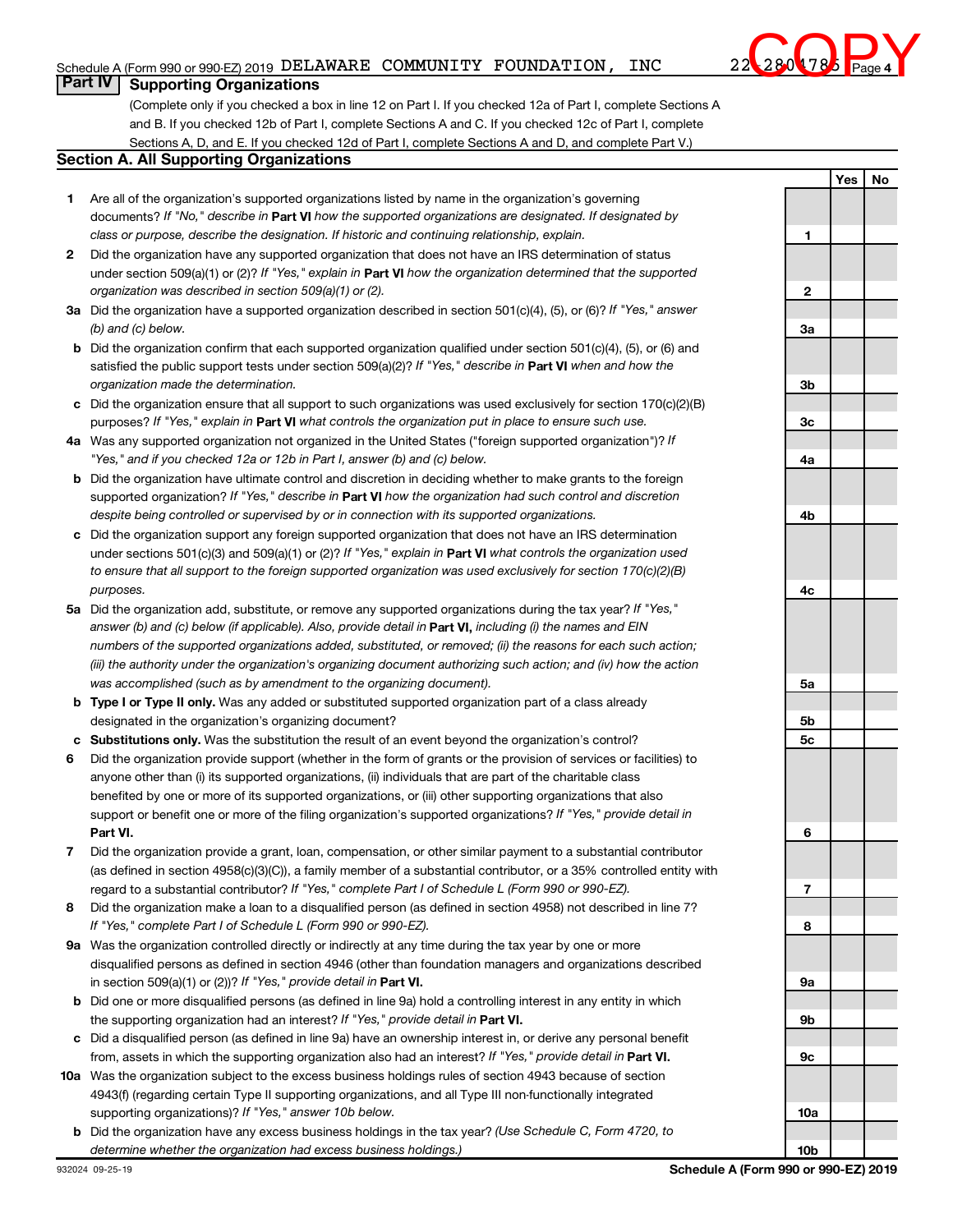# Schedule A (Form 990 or 990-EZ) 2019 DELAWARE COMMUNITY FOUNDATION, INC 22-2804785 Page **Part IV Supporting Organizations** *(continued)*



|    |                                                                                                                                                                                                                                              |     | Yes | No |
|----|----------------------------------------------------------------------------------------------------------------------------------------------------------------------------------------------------------------------------------------------|-----|-----|----|
| 11 | Has the organization accepted a gift or contribution from any of the following persons?                                                                                                                                                      |     |     |    |
|    | a A person who directly or indirectly controls, either alone or together with persons described in (b) and (c)                                                                                                                               |     |     |    |
|    | below, the governing body of a supported organization?                                                                                                                                                                                       | 11a |     |    |
|    | <b>b</b> A family member of a person described in (a) above?                                                                                                                                                                                 | 11b |     |    |
|    | c A 35% controlled entity of a person described in (a) or (b) above? If "Yes" to a, b, or c, provide detail in Part VI.                                                                                                                      | 11c |     |    |
|    | <b>Section B. Type I Supporting Organizations</b>                                                                                                                                                                                            |     |     |    |
|    |                                                                                                                                                                                                                                              |     | Yes | No |
| 1  | Did the directors, trustees, or membership of one or more supported organizations have the power to                                                                                                                                          |     |     |    |
|    | regularly appoint or elect at least a majority of the organization's directors or trustees at all times during the                                                                                                                           |     |     |    |
|    | tax year? If "No," describe in Part VI how the supported organization(s) effectively operated, supervised, or                                                                                                                                |     |     |    |
|    | controlled the organization's activities. If the organization had more than one supported organization,                                                                                                                                      |     |     |    |
|    | describe how the powers to appoint and/or remove directors or trustees were allocated among the supported                                                                                                                                    |     |     |    |
|    | organizations and what conditions or restrictions, if any, applied to such powers during the tax year.                                                                                                                                       | 1   |     |    |
| 2  | Did the organization operate for the benefit of any supported organization other than the supported                                                                                                                                          |     |     |    |
|    | organization(s) that operated, supervised, or controlled the supporting organization? If "Yes," explain in                                                                                                                                   |     |     |    |
|    | Part VI how providing such benefit carried out the purposes of the supported organization(s) that operated,                                                                                                                                  |     |     |    |
|    | supervised, or controlled the supporting organization.                                                                                                                                                                                       | 2   |     |    |
|    | <b>Section C. Type II Supporting Organizations</b>                                                                                                                                                                                           |     |     |    |
|    |                                                                                                                                                                                                                                              |     | Yes | No |
| 1  | Were a majority of the organization's directors or trustees during the tax year also a majority of the directors                                                                                                                             |     |     |    |
|    | or trustees of each of the organization's supported organization(s)? If "No," describe in Part VI how control                                                                                                                                |     |     |    |
|    | or management of the supporting organization was vested in the same persons that controlled or managed                                                                                                                                       |     |     |    |
|    | the supported organization(s).                                                                                                                                                                                                               | 1   |     |    |
|    | <b>Section D. All Type III Supporting Organizations</b>                                                                                                                                                                                      |     |     |    |
|    |                                                                                                                                                                                                                                              |     | Yes | No |
| 1  | Did the organization provide to each of its supported organizations, by the last day of the fifth month of the                                                                                                                               |     |     |    |
|    | organization's tax year, (i) a written notice describing the type and amount of support provided during the prior tax                                                                                                                        |     |     |    |
|    | year, (ii) a copy of the Form 990 that was most recently filed as of the date of notification, and (iii) copies of the                                                                                                                       |     |     |    |
|    | organization's governing documents in effect on the date of notification, to the extent not previously provided?                                                                                                                             | 1   |     |    |
| 2  | Were any of the organization's officers, directors, or trustees either (i) appointed or elected by the supported                                                                                                                             |     |     |    |
|    | organization(s) or (ii) serving on the governing body of a supported organization? If "No," explain in Part VI how                                                                                                                           |     |     |    |
|    | the organization maintained a close and continuous working relationship with the supported organization(s).                                                                                                                                  | 2   |     |    |
| 3  | By reason of the relationship described in (2), did the organization's supported organizations have a                                                                                                                                        |     |     |    |
|    | significant voice in the organization's investment policies and in directing the use of the organization's                                                                                                                                   |     |     |    |
|    | income or assets at all times during the tax year? If "Yes," describe in Part VI the role the organization's                                                                                                                                 |     |     |    |
|    | supported organizations played in this regard.                                                                                                                                                                                               | з   |     |    |
|    | Section E. Type III Functionally Integrated Supporting Organizations                                                                                                                                                                         |     |     |    |
| 1  | Check the box next to the method that the organization used to satisfy the Integral Part Test during the yealsee instructions).                                                                                                              |     |     |    |
| а  | The organization satisfied the Activities Test. Complete line 2 below.                                                                                                                                                                       |     |     |    |
| b  | The organization is the parent of each of its supported organizations. Complete line 3 below.                                                                                                                                                |     |     |    |
| с  | The organization supported a governmental entity. Describe in Part VI how you supported a government entity (see instructions).                                                                                                              |     |     |    |
| 2  | Activities Test. Answer (a) and (b) below.                                                                                                                                                                                                   |     | Yes | No |
| а  | Did substantially all of the organization's activities during the tax year directly further the exempt purposes of                                                                                                                           |     |     |    |
|    | the supported organization(s) to which the organization was responsive? If "Yes," then in Part VI identify<br>those supported organizations and explain how these activities directly furthered their exempt purposes,                       |     |     |    |
|    |                                                                                                                                                                                                                                              |     |     |    |
|    | how the organization was responsive to those supported organizations, and how the organization determined<br>that these activities constituted substantially all of its activities.                                                          |     |     |    |
|    |                                                                                                                                                                                                                                              | 2a  |     |    |
|    | <b>b</b> Did the activities described in (a) constitute activities that, but for the organization's involvement, one or more<br>of the organization's supported organization(s) would have been engaged in? If "Yes," explain in Part VI the |     |     |    |
|    |                                                                                                                                                                                                                                              |     |     |    |
|    | reasons for the organization's position that its supported organization(s) would have engaged in these                                                                                                                                       |     |     |    |
|    | activities but for the organization's involvement.                                                                                                                                                                                           | 2b  |     |    |
| З  | Parent of Supported Organizations. Answer (a) and (b) below.                                                                                                                                                                                 |     |     |    |
|    | a Did the organization have the power to regularly appoint or elect a majority of the officers, directors, or<br>trustees of each of the supported organizations? Provide details in Part VI.                                                |     |     |    |
| b  | Did the organization exercise a substantial degree of direction over the policies, programs, and activities of each                                                                                                                          | За  |     |    |
|    | of its supported organizations? If "Yes," describe in Part VI the role played by the organization in this regard.                                                                                                                            | 3b  |     |    |
|    |                                                                                                                                                                                                                                              |     |     |    |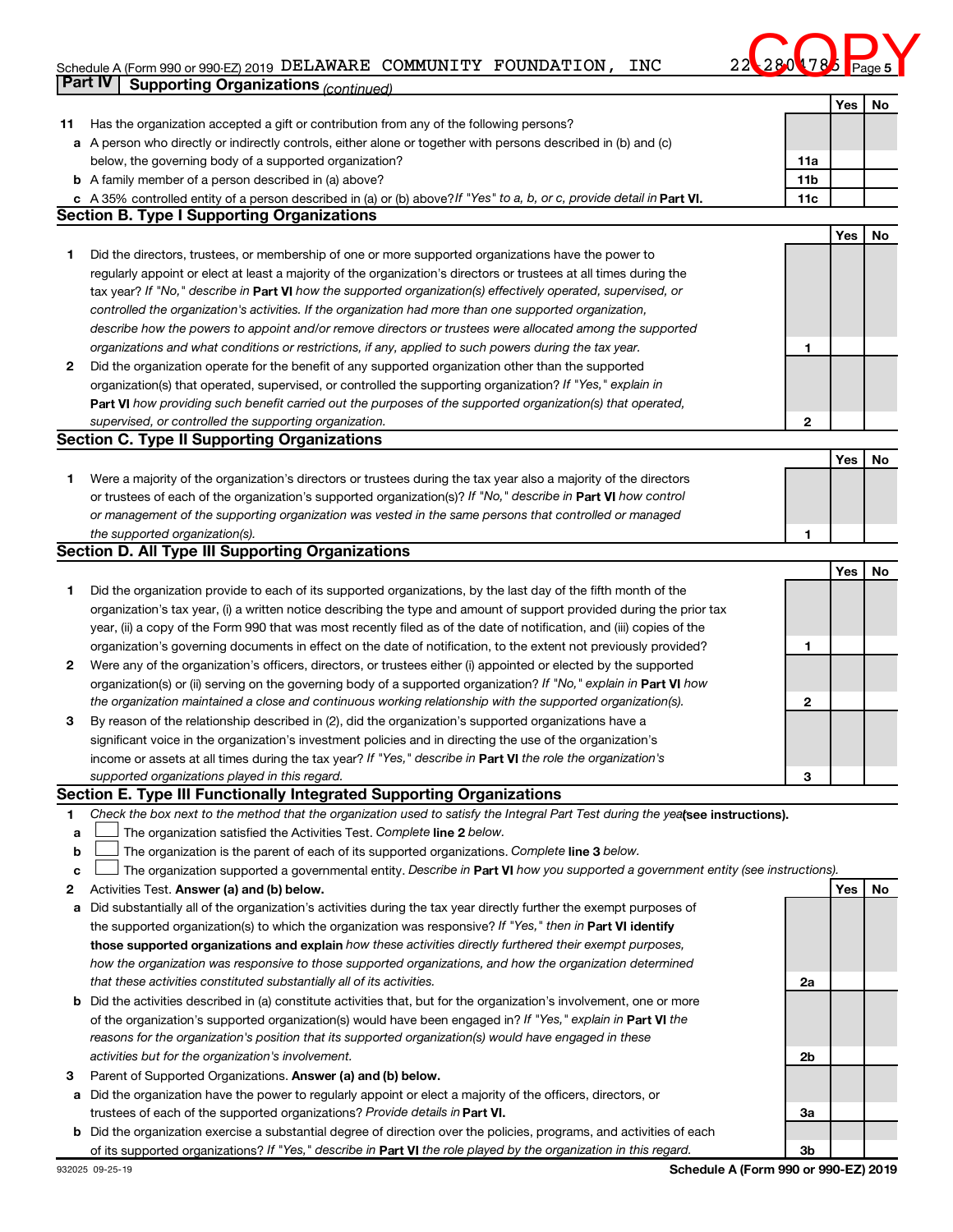# **6**  $280$  78

1 **Letter See instructions.** All Check here if the organization satisfied the Integral Part Test as a qualifying trust on Nov. 20, 1970 (explain in Part VI). See instructions. All other Type III non-functionally integrated supporting organizations must complete Sections A through E.

| Section A - Adjusted Net Income |                                                                              |                | (A) Prior Year | (B) Current Year<br>(optional) |
|---------------------------------|------------------------------------------------------------------------------|----------------|----------------|--------------------------------|
| 1                               | Net short-term capital gain                                                  | 1              |                |                                |
| 2                               | Recoveries of prior-year distributions                                       | 2              |                |                                |
| З                               | Other gross income (see instructions)                                        | 3              |                |                                |
| 4                               | Add lines 1 through 3.                                                       | 4              |                |                                |
| 5                               | Depreciation and depletion                                                   | 5              |                |                                |
| 6                               | Portion of operating expenses paid or incurred for production or             |                |                |                                |
|                                 | collection of gross income or for management, conservation, or               |                |                |                                |
|                                 | maintenance of property held for production of income (see instructions)     | 6              |                |                                |
| 7                               | Other expenses (see instructions)                                            | $\overline{7}$ |                |                                |
| 8                               | Adjusted Net Income (subtract lines 5, 6, and 7 from line 4)                 | 8              |                |                                |
|                                 | <b>Section B - Minimum Asset Amount</b>                                      |                | (A) Prior Year | (B) Current Year<br>(optional) |
| 1.                              | Aggregate fair market value of all non-exempt-use assets (see                |                |                |                                |
|                                 | instructions for short tax year or assets held for part of year):            |                |                |                                |
|                                 | a Average monthly value of securities                                        | 1a             |                |                                |
|                                 | <b>b</b> Average monthly cash balances                                       | 1 <sub>b</sub> |                |                                |
|                                 | c Fair market value of other non-exempt-use assets                           | 1c             |                |                                |
|                                 | <b>d</b> Total (add lines 1a, 1b, and 1c)                                    | 1d             |                |                                |
|                                 | <b>e</b> Discount claimed for blockage or other                              |                |                |                                |
|                                 | factors (explain in detail in Part VI):                                      |                |                |                                |
| 2                               | Acquisition indebtedness applicable to non-exempt-use assets                 | $\mathbf{2}$   |                |                                |
| З                               | Subtract line 2 from line 1d.                                                | 3              |                |                                |
| 4                               | Cash deemed held for exempt use. Enter 1-1/2% of line 3 (for greater amount, |                |                |                                |
|                                 | see instructions).                                                           | 4              |                |                                |
| 5                               | Net value of non-exempt-use assets (subtract line 4 from line 3)             | 5              |                |                                |
| 6                               | Multiply line 5 by .035.                                                     | 6              |                |                                |
| 7                               | Recoveries of prior-year distributions                                       | 7              |                |                                |
| 8                               | Minimum Asset Amount (add line 7 to line 6)                                  | 8              |                |                                |
|                                 | <b>Section C - Distributable Amount</b>                                      |                |                | <b>Current Year</b>            |
| 1                               | Adjusted net income for prior year (from Section A, line 8, Column A)        | 1              |                |                                |
| 2                               | Enter 85% of line 1.                                                         | $\overline{2}$ |                |                                |
| 3                               | Minimum asset amount for prior year (from Section B, line 8, Column A)       | 3              |                |                                |
| 4                               | Enter greater of line 2 or line 3.                                           | 4              |                |                                |
| 5                               | Income tax imposed in prior year                                             | 5              |                |                                |
| 6                               | <b>Distributable Amount.</b> Subtract line 5 from line 4, unless subject to  |                |                |                                |
|                                 | emergency temporary reduction (see instructions).                            | 6              |                |                                |

**7** Check here if the current year is the organization's first as a non-functionally integrated Type III supporting organization (see † instructions).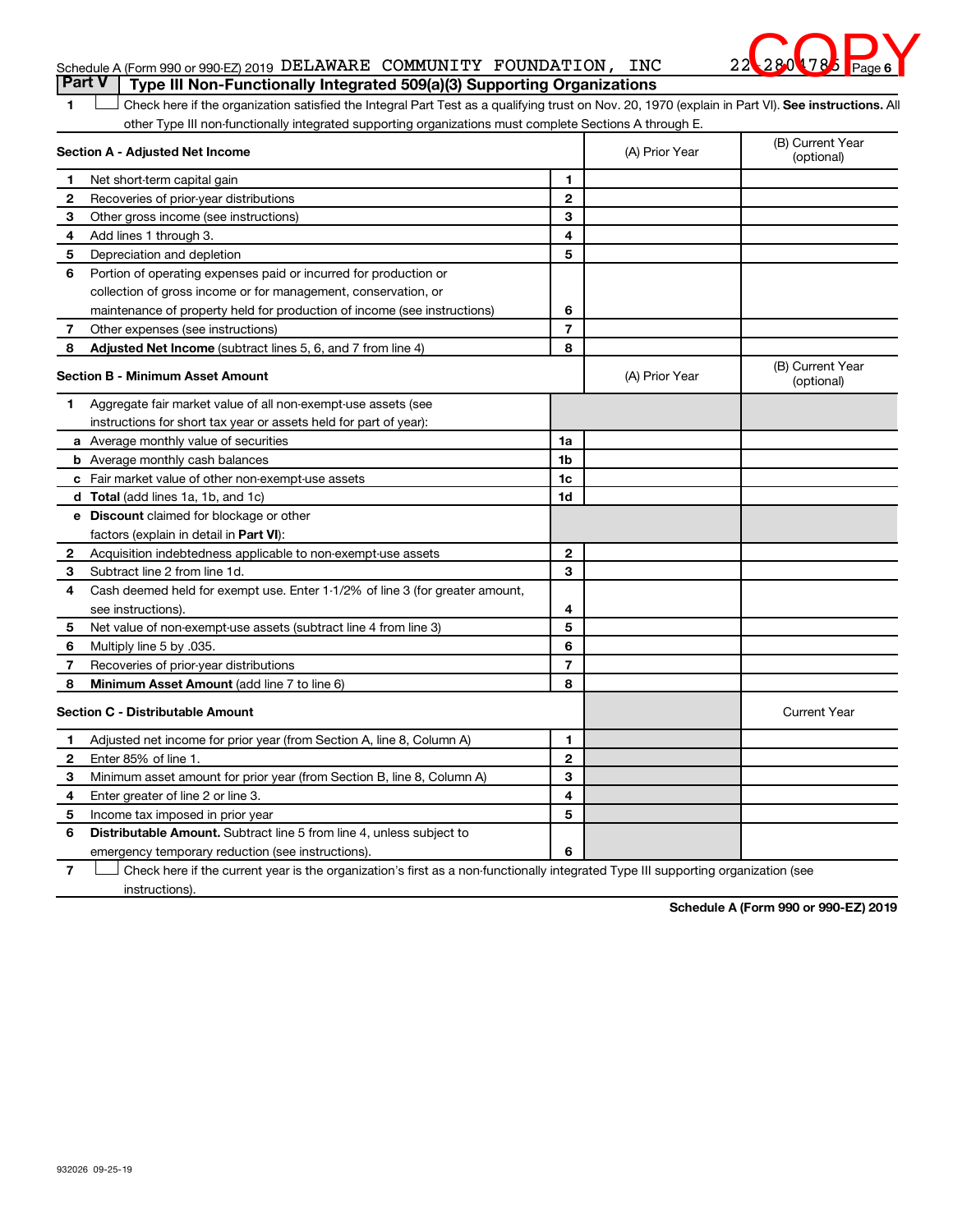# **7 COO 78** Page 7

## Schedule A (Form 990 or 990-EZ) 2019 DELLAWARE COMMUNITY FOUNDATION, INC ZA ZA V 78 Page DELAWARE COMMUNITY FOUNDATION, INC 22<mark>-280</mark>4785

| <b>Part V</b> | Type III Non-Functionally Integrated 509(a)(3) Supporting Organizations (continued)        |                                    |                                               |                                                         |  |  |  |
|---------------|--------------------------------------------------------------------------------------------|------------------------------------|-----------------------------------------------|---------------------------------------------------------|--|--|--|
|               | <b>Current Year</b><br><b>Section D - Distributions</b>                                    |                                    |                                               |                                                         |  |  |  |
| 1             | Amounts paid to supported organizations to accomplish exempt purposes                      |                                    |                                               |                                                         |  |  |  |
| $\mathbf{2}$  | Amounts paid to perform activity that directly furthers exempt purposes of supported       |                                    |                                               |                                                         |  |  |  |
|               | organizations, in excess of income from activity                                           |                                    |                                               |                                                         |  |  |  |
| 3             | Administrative expenses paid to accomplish exempt purposes of supported organizations      |                                    |                                               |                                                         |  |  |  |
| 4             | Amounts paid to acquire exempt-use assets                                                  |                                    |                                               |                                                         |  |  |  |
| 5             | Qualified set-aside amounts (prior IRS approval required)                                  |                                    |                                               |                                                         |  |  |  |
| 6             | Other distributions (describe in Part VI). See instructions.                               |                                    |                                               |                                                         |  |  |  |
| 7             | <b>Total annual distributions.</b> Add lines 1 through 6.                                  |                                    |                                               |                                                         |  |  |  |
| 8             | Distributions to attentive supported organizations to which the organization is responsive |                                    |                                               |                                                         |  |  |  |
|               | (provide details in Part VI). See instructions.                                            |                                    |                                               |                                                         |  |  |  |
| 9             | Distributable amount for 2019 from Section C, line 6                                       |                                    |                                               |                                                         |  |  |  |
| 10            | Line 8 amount divided by line 9 amount                                                     |                                    |                                               |                                                         |  |  |  |
|               | <b>Section E - Distribution Allocations (see instructions)</b>                             | (i)<br><b>Excess Distributions</b> | (ii)<br><b>Underdistributions</b><br>Pre-2019 | (iii)<br><b>Distributable</b><br><b>Amount for 2019</b> |  |  |  |
| 1             | Distributable amount for 2019 from Section C, line 6                                       |                                    |                                               |                                                         |  |  |  |
| $\mathbf{2}$  | Underdistributions, if any, for years prior to 2019 (reason-                               |                                    |                                               |                                                         |  |  |  |
|               | able cause required-explain in Part VI). See instructions.                                 |                                    |                                               |                                                         |  |  |  |
| 3             | Excess distributions carryover, if any, to 2019                                            |                                    |                                               |                                                         |  |  |  |
|               | a From 2014                                                                                |                                    |                                               |                                                         |  |  |  |
|               | <b>b</b> From 2015                                                                         |                                    |                                               |                                                         |  |  |  |
|               | c From 2016                                                                                |                                    |                                               |                                                         |  |  |  |
|               | <b>d</b> From 2017                                                                         |                                    |                                               |                                                         |  |  |  |
|               | e From 2018                                                                                |                                    |                                               |                                                         |  |  |  |
|               | f Total of lines 3a through e                                                              |                                    |                                               |                                                         |  |  |  |
|               | <b>g</b> Applied to underdistributions of prior years                                      |                                    |                                               |                                                         |  |  |  |
|               | h Applied to 2019 distributable amount                                                     |                                    |                                               |                                                         |  |  |  |
|               | Carryover from 2014 not applied (see instructions)                                         |                                    |                                               |                                                         |  |  |  |
|               | Remainder. Subtract lines 3g, 3h, and 3i from 3f.                                          |                                    |                                               |                                                         |  |  |  |
| 4             | Distributions for 2019 from Section D,                                                     |                                    |                                               |                                                         |  |  |  |
|               | line $7:$                                                                                  |                                    |                                               |                                                         |  |  |  |
|               | a Applied to underdistributions of prior years                                             |                                    |                                               |                                                         |  |  |  |
|               | <b>b</b> Applied to 2019 distributable amount                                              |                                    |                                               |                                                         |  |  |  |
| с             | Remainder. Subtract lines 4a and 4b from 4.                                                |                                    |                                               |                                                         |  |  |  |
| 5             | Remaining underdistributions for years prior to 2019, if                                   |                                    |                                               |                                                         |  |  |  |
|               | any. Subtract lines 3g and 4a from line 2. For result greater                              |                                    |                                               |                                                         |  |  |  |
|               | than zero, explain in Part VI. See instructions.                                           |                                    |                                               |                                                         |  |  |  |
| 6             | Remaining underdistributions for 2019. Subtract lines 3h                                   |                                    |                                               |                                                         |  |  |  |
|               | and 4b from line 1. For result greater than zero, explain in                               |                                    |                                               |                                                         |  |  |  |
|               | <b>Part VI.</b> See instructions.                                                          |                                    |                                               |                                                         |  |  |  |
| $\mathbf{7}$  | Excess distributions carryover to 2020. Add lines 3j                                       |                                    |                                               |                                                         |  |  |  |
|               | and 4c.                                                                                    |                                    |                                               |                                                         |  |  |  |
| 8             | Breakdown of line 7:                                                                       |                                    |                                               |                                                         |  |  |  |
|               | a Excess from 2015                                                                         |                                    |                                               |                                                         |  |  |  |
|               | <b>b</b> Excess from 2016                                                                  |                                    |                                               |                                                         |  |  |  |
|               | c Excess from 2017                                                                         |                                    |                                               |                                                         |  |  |  |
|               | d Excess from 2018                                                                         |                                    |                                               |                                                         |  |  |  |
|               | e Excess from 2019                                                                         |                                    |                                               |                                                         |  |  |  |
|               |                                                                                            |                                    |                                               |                                                         |  |  |  |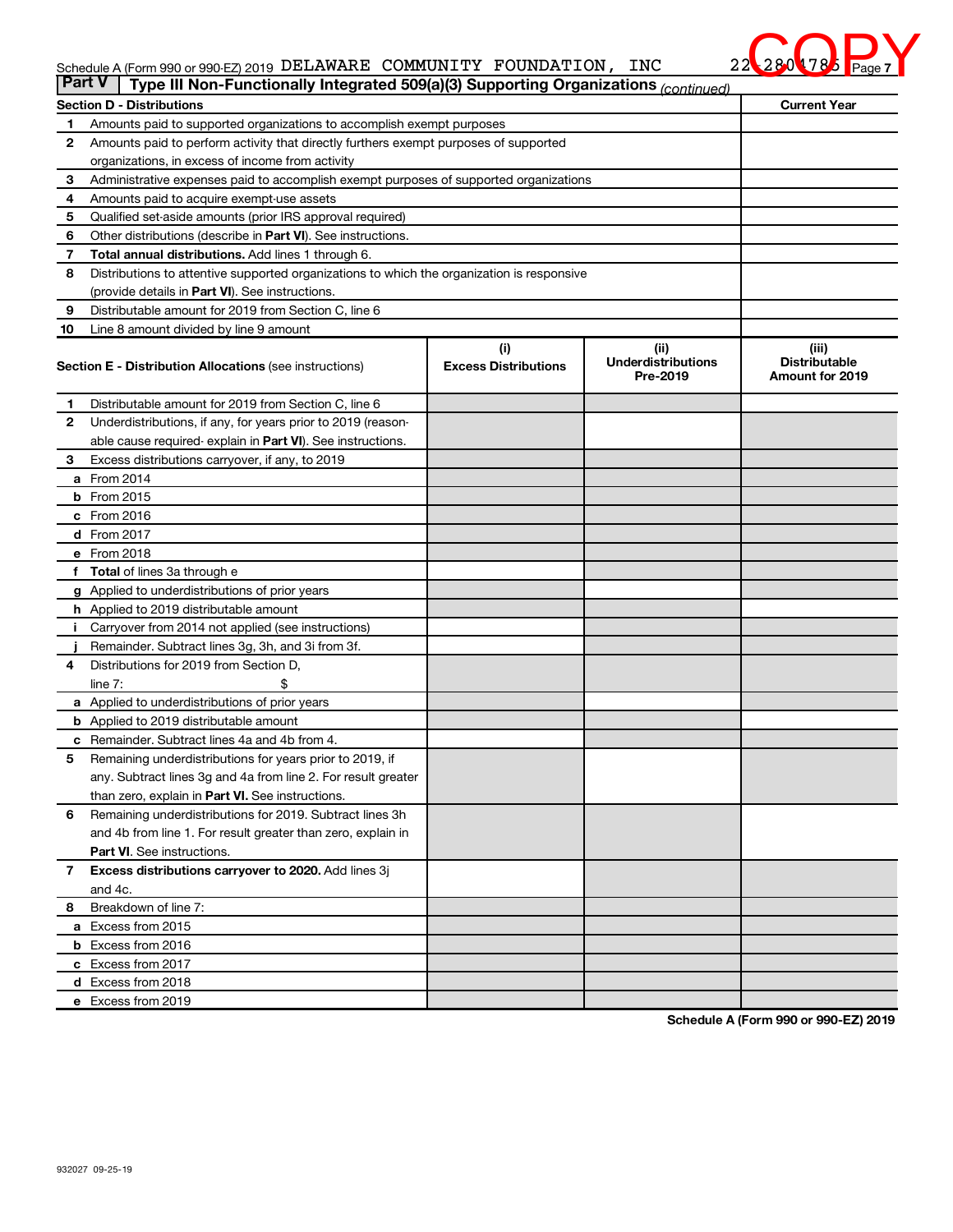|                | Schedule A (Form 990 or 990-EZ) 2019 DELAWARE COMMUNITY FOUNDATION, INC<br>22<br>280<br>1785<br>Page 8                                                                                                                                                                                                                                                                                                                                                                                                                                                                                      |
|----------------|---------------------------------------------------------------------------------------------------------------------------------------------------------------------------------------------------------------------------------------------------------------------------------------------------------------------------------------------------------------------------------------------------------------------------------------------------------------------------------------------------------------------------------------------------------------------------------------------|
| <b>Part VI</b> | Supplemental Information. Provide the explanations required by Part II, line 10; Part II, line 17a or 17b; Part III, line 12;<br>Part IV, Section A, lines 1, 2, 3b, 3c, 4b, 4c, 5a, 6, 9a, 9b, 9c, 11a, 11b, and 11c; Part IV, Section B, lines 1 and 2; Part IV, Section C,<br>line 1; Part IV, Section D, lines 2 and 3; Part IV, Section E, lines 1c, 2a, 2b, 3a, and 3b; Part V, line 1; Part V, Section B, line 1e; Part V,<br>Section D, lines 5, 6, and 8; and Part V, Section E, lines 2, 5, and 6. Also complete this part for any additional information.<br>(See instructions.) |
|                |                                                                                                                                                                                                                                                                                                                                                                                                                                                                                                                                                                                             |
|                |                                                                                                                                                                                                                                                                                                                                                                                                                                                                                                                                                                                             |
|                |                                                                                                                                                                                                                                                                                                                                                                                                                                                                                                                                                                                             |
|                |                                                                                                                                                                                                                                                                                                                                                                                                                                                                                                                                                                                             |
|                |                                                                                                                                                                                                                                                                                                                                                                                                                                                                                                                                                                                             |
|                |                                                                                                                                                                                                                                                                                                                                                                                                                                                                                                                                                                                             |
|                |                                                                                                                                                                                                                                                                                                                                                                                                                                                                                                                                                                                             |
|                |                                                                                                                                                                                                                                                                                                                                                                                                                                                                                                                                                                                             |
|                |                                                                                                                                                                                                                                                                                                                                                                                                                                                                                                                                                                                             |
|                |                                                                                                                                                                                                                                                                                                                                                                                                                                                                                                                                                                                             |
|                |                                                                                                                                                                                                                                                                                                                                                                                                                                                                                                                                                                                             |
|                |                                                                                                                                                                                                                                                                                                                                                                                                                                                                                                                                                                                             |
|                |                                                                                                                                                                                                                                                                                                                                                                                                                                                                                                                                                                                             |
|                |                                                                                                                                                                                                                                                                                                                                                                                                                                                                                                                                                                                             |
|                |                                                                                                                                                                                                                                                                                                                                                                                                                                                                                                                                                                                             |
|                |                                                                                                                                                                                                                                                                                                                                                                                                                                                                                                                                                                                             |
|                |                                                                                                                                                                                                                                                                                                                                                                                                                                                                                                                                                                                             |
|                |                                                                                                                                                                                                                                                                                                                                                                                                                                                                                                                                                                                             |
|                |                                                                                                                                                                                                                                                                                                                                                                                                                                                                                                                                                                                             |
|                |                                                                                                                                                                                                                                                                                                                                                                                                                                                                                                                                                                                             |
|                |                                                                                                                                                                                                                                                                                                                                                                                                                                                                                                                                                                                             |
|                |                                                                                                                                                                                                                                                                                                                                                                                                                                                                                                                                                                                             |
|                |                                                                                                                                                                                                                                                                                                                                                                                                                                                                                                                                                                                             |
|                |                                                                                                                                                                                                                                                                                                                                                                                                                                                                                                                                                                                             |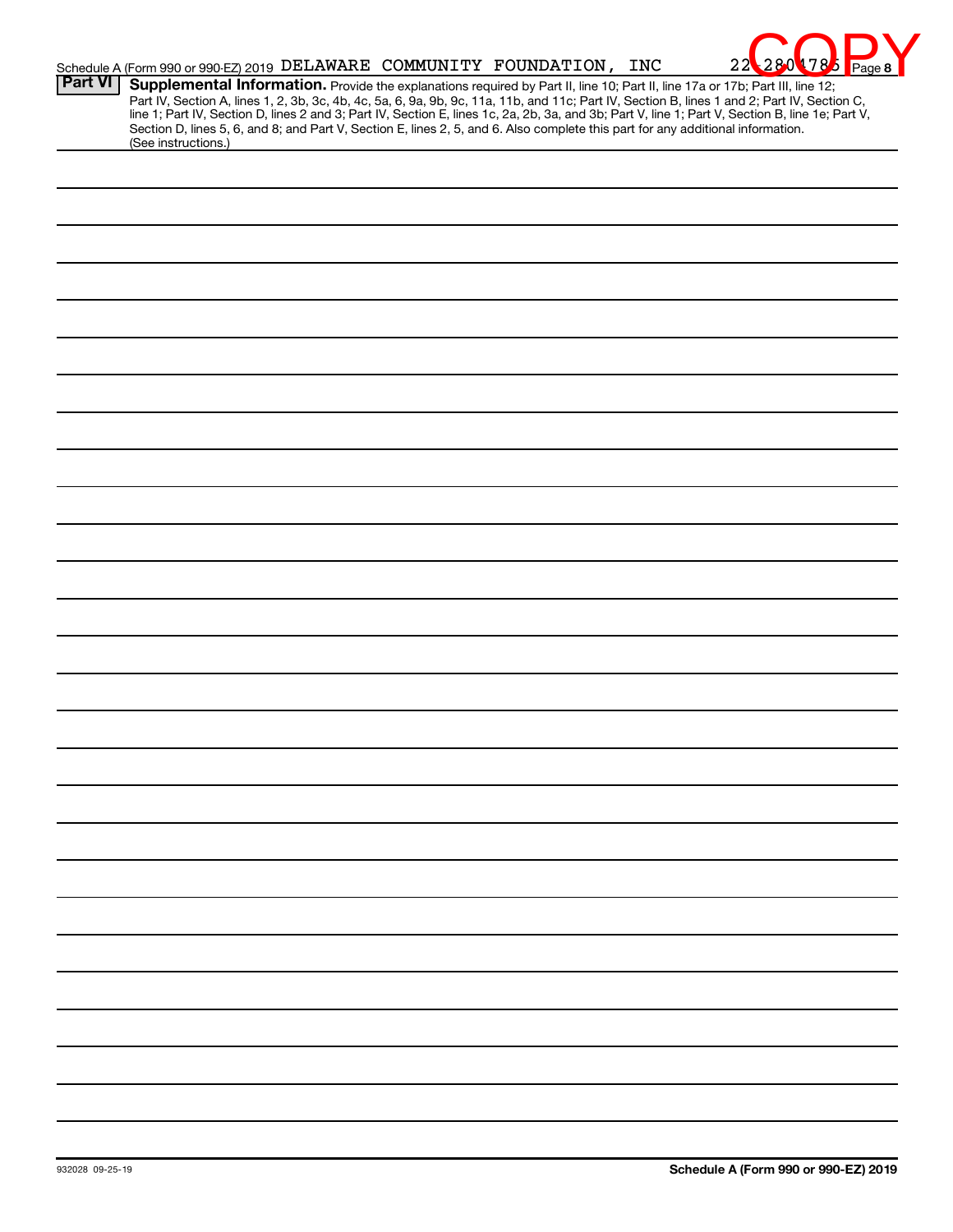| <b>SCHEDULE C</b>                                                                                                                                                                                                                                                |  | <b>Political Campaign and Lobbying Activities</b>                                                                                                                                                                                                                                             |           |                                               |                          | B No.                                                 | 0047      |  |  |
|------------------------------------------------------------------------------------------------------------------------------------------------------------------------------------------------------------------------------------------------------------------|--|-----------------------------------------------------------------------------------------------------------------------------------------------------------------------------------------------------------------------------------------------------------------------------------------------|-----------|-----------------------------------------------|--------------------------|-------------------------------------------------------|-----------|--|--|
| (Form 990 or 990-EZ)                                                                                                                                                                                                                                             |  |                                                                                                                                                                                                                                                                                               |           |                                               |                          |                                                       |           |  |  |
|                                                                                                                                                                                                                                                                  |  | For Organizations Exempt From Income Tax Under section 501(c) and section 527                                                                                                                                                                                                                 |           |                                               |                          |                                                       |           |  |  |
| Complete if the organization is described below. > Attach to Form 990 or Form 990-EZ.<br><b>Open to Public</b><br>Department of the Treasury<br>Inspection<br>Go to www.irs.gov/Form990 for instructions and the latest information.<br>Internal Revenue Service |  |                                                                                                                                                                                                                                                                                               |           |                                               |                          |                                                       |           |  |  |
| If the organization answered "Yes," on Form 990, Part IV, line 3, or Form 990-EZ, Part V, line 46 (Political Campaign Activities), then                                                                                                                          |  |                                                                                                                                                                                                                                                                                               |           |                                               |                          |                                                       |           |  |  |
|                                                                                                                                                                                                                                                                  |  | • Section 501(c)(3) organizations: Complete Parts I-A and B. Do not complete Part I-C.                                                                                                                                                                                                        |           |                                               |                          |                                                       |           |  |  |
|                                                                                                                                                                                                                                                                  |  | • Section 501(c) (other than section 501(c)(3)) organizations: Complete Parts I-A and C below. Do not complete Part I-B.                                                                                                                                                                      |           |                                               |                          |                                                       |           |  |  |
| • Section 527 organizations: Complete Part I-A only.                                                                                                                                                                                                             |  |                                                                                                                                                                                                                                                                                               |           |                                               |                          |                                                       |           |  |  |
|                                                                                                                                                                                                                                                                  |  | If the organization answered "Yes," on Form 990, Part IV, line 4, or Form 990-EZ, Part VI, line 47 (Lobbying Activities), then                                                                                                                                                                |           |                                               |                          |                                                       |           |  |  |
|                                                                                                                                                                                                                                                                  |  | • Section 501(c)(3) organizations that have filed Form 5768 (election under section 501(h)): Complete Part II-A. Do not complete Part II-B.                                                                                                                                                   |           |                                               |                          |                                                       |           |  |  |
|                                                                                                                                                                                                                                                                  |  | • Section 501(c)(3) organizations that have NOT filed Form 5768 (election under section 501(h)): Complete Part II-B. Do not complete Part II-A.                                                                                                                                               |           |                                               |                          |                                                       |           |  |  |
|                                                                                                                                                                                                                                                                  |  | If the organization answered "Yes," on Form 990, Part IV, line 5 (Proxy Tax) (see separate instructions) or Form 990-EZ, Part V, line 35c (Proxy                                                                                                                                              |           |                                               |                          |                                                       |           |  |  |
| Tax) (see separate instructions), then                                                                                                                                                                                                                           |  |                                                                                                                                                                                                                                                                                               |           |                                               |                          |                                                       |           |  |  |
|                                                                                                                                                                                                                                                                  |  | • Section 501(c)(4), (5), or (6) organizations: Complete Part III.                                                                                                                                                                                                                            |           |                                               |                          |                                                       |           |  |  |
| Name of organization                                                                                                                                                                                                                                             |  |                                                                                                                                                                                                                                                                                               |           |                                               |                          | <b>Employer identification number</b>                 |           |  |  |
| Part I-A                                                                                                                                                                                                                                                         |  | DELAWARE COMMUNITY FOUNDATION, INC<br>Complete if the organization is exempt under section 501(c) or is a section 527 organization.                                                                                                                                                           |           |                                               |                          | 22-2804785                                            |           |  |  |
|                                                                                                                                                                                                                                                                  |  |                                                                                                                                                                                                                                                                                               |           |                                               |                          |                                                       |           |  |  |
| 1.                                                                                                                                                                                                                                                               |  | Provide a description of the organization's direct and indirect political campaign activities in Part IV.                                                                                                                                                                                     |           |                                               |                          |                                                       |           |  |  |
| Political campaign activity expenditures<br>2                                                                                                                                                                                                                    |  |                                                                                                                                                                                                                                                                                               |           |                                               |                          | $\blacktriangleright$ \$                              |           |  |  |
| 3                                                                                                                                                                                                                                                                |  |                                                                                                                                                                                                                                                                                               |           |                                               |                          |                                                       |           |  |  |
|                                                                                                                                                                                                                                                                  |  |                                                                                                                                                                                                                                                                                               |           |                                               |                          |                                                       |           |  |  |
| Part I-B                                                                                                                                                                                                                                                         |  | Complete if the organization is exempt under section 501(c)(3).                                                                                                                                                                                                                               |           |                                               |                          |                                                       |           |  |  |
| 1.                                                                                                                                                                                                                                                               |  |                                                                                                                                                                                                                                                                                               |           |                                               | $\blacktriangleright$ \$ |                                                       |           |  |  |
| 2                                                                                                                                                                                                                                                                |  |                                                                                                                                                                                                                                                                                               |           |                                               | $\blacktriangleright$ \$ |                                                       |           |  |  |
| 3                                                                                                                                                                                                                                                                |  |                                                                                                                                                                                                                                                                                               |           |                                               |                          | Yes                                                   | <b>No</b> |  |  |
|                                                                                                                                                                                                                                                                  |  |                                                                                                                                                                                                                                                                                               |           |                                               |                          | Yes                                                   | No        |  |  |
| <b>b</b> If "Yes," describe in Part IV.                                                                                                                                                                                                                          |  |                                                                                                                                                                                                                                                                                               |           |                                               |                          |                                                       |           |  |  |
| Part I-C                                                                                                                                                                                                                                                         |  | Complete if the organization is exempt under section 501(c), except section 501(c)(3).                                                                                                                                                                                                        |           |                                               |                          |                                                       |           |  |  |
|                                                                                                                                                                                                                                                                  |  | 1 Enter the amount directly expended by the filing organization for section 527 exempt function activities                                                                                                                                                                                    |           |                                               | $\blacktriangleright$ \$ |                                                       |           |  |  |
|                                                                                                                                                                                                                                                                  |  | 2 Enter the amount of the filing organization's funds contributed to other organizations for section 527                                                                                                                                                                                      |           |                                               |                          |                                                       |           |  |  |
|                                                                                                                                                                                                                                                                  |  | exempt function activities with an activities and activities are activities and activities are activities and activities and activities and activities are activities and activities and activities and activities and activit                                                                |           |                                               | $\blacktriangleright$ \$ |                                                       |           |  |  |
|                                                                                                                                                                                                                                                                  |  | 3 Total exempt function expenditures. Add lines 1 and 2. Enter here and on Form 1120-POL,                                                                                                                                                                                                     |           |                                               |                          |                                                       |           |  |  |
|                                                                                                                                                                                                                                                                  |  |                                                                                                                                                                                                                                                                                               |           |                                               | $\blacktriangleright$ \$ |                                                       |           |  |  |
|                                                                                                                                                                                                                                                                  |  | 4 Did the filing organization file Form 1120-POL for this year?                                                                                                                                                                                                                               |           |                                               |                          | Yes                                                   | <b>No</b> |  |  |
| 5.                                                                                                                                                                                                                                                               |  | Enter the names, addresses and employer identification number (EIN) of all section 527 political organizations to which the filing organization                                                                                                                                               |           |                                               |                          |                                                       |           |  |  |
|                                                                                                                                                                                                                                                                  |  | made payments. For each organization listed, enter the amount paid from the filing organization's funds. Also enter the amount of political<br>contributions received that were promptly and directly delivered to a separate political organization, such as a separate segregated fund or a |           |                                               |                          |                                                       |           |  |  |
|                                                                                                                                                                                                                                                                  |  | political action committee (PAC). If additional space is needed, provide information in Part IV.                                                                                                                                                                                              |           |                                               |                          |                                                       |           |  |  |
| (a) Name                                                                                                                                                                                                                                                         |  | (b) Address                                                                                                                                                                                                                                                                                   | $(c)$ EIN |                                               |                          |                                                       |           |  |  |
|                                                                                                                                                                                                                                                                  |  |                                                                                                                                                                                                                                                                                               |           | (d) Amount paid from<br>filing organization's |                          | (e) Amount of political<br>contributions received and |           |  |  |
|                                                                                                                                                                                                                                                                  |  |                                                                                                                                                                                                                                                                                               |           | funds. If none, enter -0-.                    |                          | promptly and directly                                 |           |  |  |
|                                                                                                                                                                                                                                                                  |  |                                                                                                                                                                                                                                                                                               |           |                                               |                          | delivered to a separate                               |           |  |  |
| political organization.<br>If none, enter -0-.                                                                                                                                                                                                                   |  |                                                                                                                                                                                                                                                                                               |           |                                               |                          |                                                       |           |  |  |
|                                                                                                                                                                                                                                                                  |  |                                                                                                                                                                                                                                                                                               |           |                                               |                          |                                                       |           |  |  |
|                                                                                                                                                                                                                                                                  |  |                                                                                                                                                                                                                                                                                               |           |                                               |                          |                                                       |           |  |  |
|                                                                                                                                                                                                                                                                  |  |                                                                                                                                                                                                                                                                                               |           |                                               |                          |                                                       |           |  |  |
|                                                                                                                                                                                                                                                                  |  |                                                                                                                                                                                                                                                                                               |           |                                               |                          |                                                       |           |  |  |
|                                                                                                                                                                                                                                                                  |  |                                                                                                                                                                                                                                                                                               |           |                                               |                          |                                                       |           |  |  |
|                                                                                                                                                                                                                                                                  |  |                                                                                                                                                                                                                                                                                               |           |                                               |                          |                                                       |           |  |  |
|                                                                                                                                                                                                                                                                  |  |                                                                                                                                                                                                                                                                                               |           |                                               |                          |                                                       |           |  |  |
|                                                                                                                                                                                                                                                                  |  |                                                                                                                                                                                                                                                                                               |           |                                               |                          |                                                       |           |  |  |
|                                                                                                                                                                                                                                                                  |  |                                                                                                                                                                                                                                                                                               |           |                                               |                          |                                                       |           |  |  |
|                                                                                                                                                                                                                                                                  |  |                                                                                                                                                                                                                                                                                               |           |                                               |                          |                                                       |           |  |  |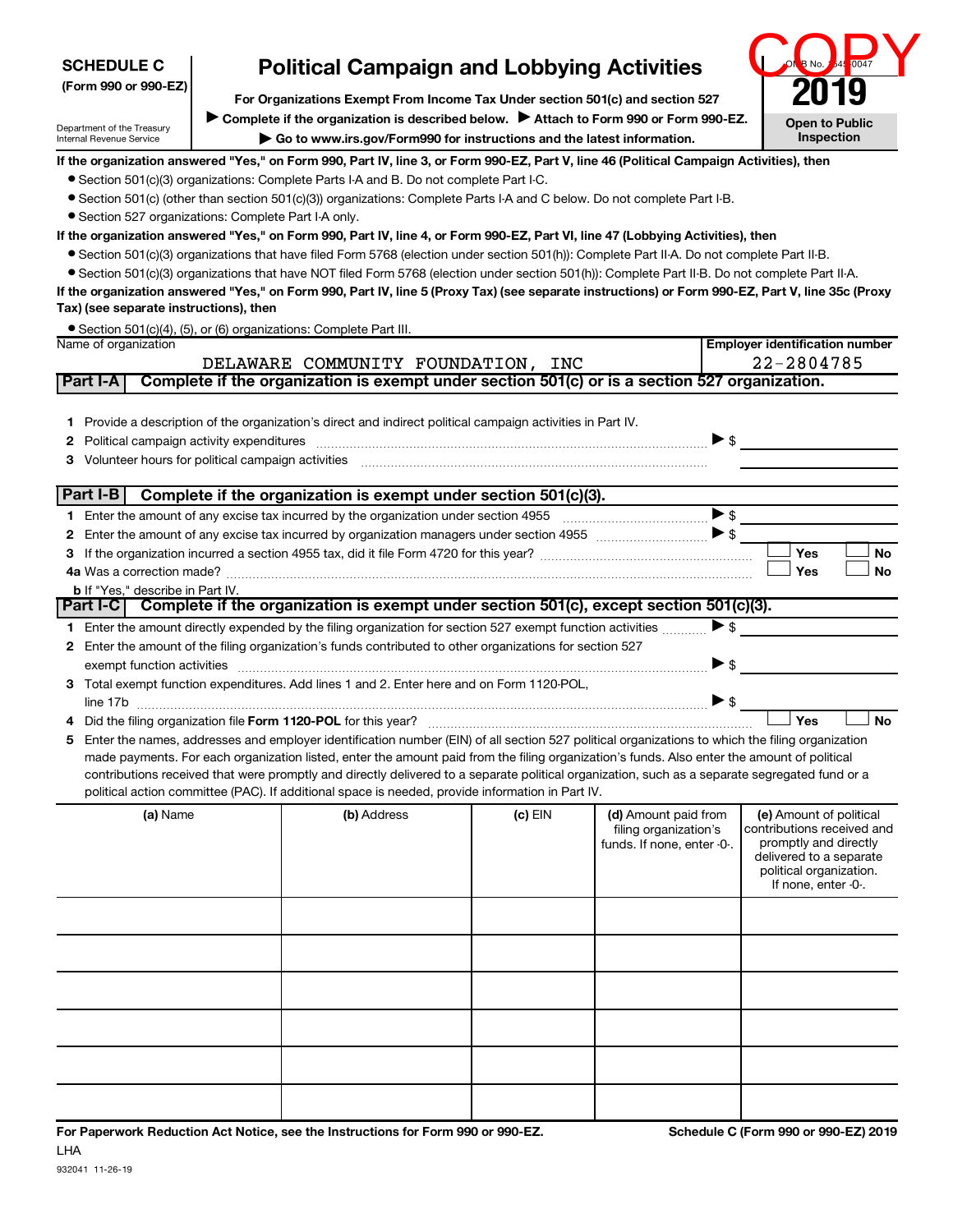| 2.2 |                      | $2801785$ Page 2 |  |
|-----|----------------------|------------------|--|
|     | 5768 (election under |                  |  |

| Schedule C (Form 990 or 990-EZ) 2019 DELAWARE COMMUNITY FOUNDATION, INC                                         |                                        |                                                                                                         |                                                                                                                                   |                                        | 22 28 0 178 Page 2             |
|-----------------------------------------------------------------------------------------------------------------|----------------------------------------|---------------------------------------------------------------------------------------------------------|-----------------------------------------------------------------------------------------------------------------------------------|----------------------------------------|--------------------------------|
| Complete if the organization is exempt under section 501(c)(3) and filed Form 5768 (election under<br>Part II-A |                                        |                                                                                                         |                                                                                                                                   |                                        |                                |
| section 501(h)).<br>A Check $\blacktriangleright$<br>expenses, and share of excess lobbying expenditures).      |                                        |                                                                                                         | if the filing organization belongs to an affiliated group (and list in Part IV each affiliated group member's name, address, EIN, |                                        |                                |
| <b>B</b> Check ▶                                                                                                |                                        | if the filing organization checked box A and "limited control" provisions apply.                        |                                                                                                                                   |                                        |                                |
|                                                                                                                 | <b>Limits on Lobbying Expenditures</b> | (The term "expenditures" means amounts paid or incurred.)                                               |                                                                                                                                   | (a) Filing<br>organization's<br>totals | (b) Affiliated group<br>totals |
|                                                                                                                 |                                        |                                                                                                         |                                                                                                                                   |                                        |                                |
|                                                                                                                 |                                        |                                                                                                         |                                                                                                                                   |                                        |                                |
|                                                                                                                 |                                        |                                                                                                         |                                                                                                                                   |                                        |                                |
| d Other exempt purpose expenditures                                                                             |                                        |                                                                                                         |                                                                                                                                   |                                        |                                |
|                                                                                                                 |                                        |                                                                                                         |                                                                                                                                   |                                        |                                |
| f Lobbying nontaxable amount. Enter the amount from the following table in both columns.                        |                                        |                                                                                                         |                                                                                                                                   |                                        |                                |
| If the amount on line 1e, column $(a)$ or $(b)$ is:                                                             |                                        | The lobbying nontaxable amount is:                                                                      |                                                                                                                                   |                                        |                                |
| Not over \$500,000                                                                                              |                                        | 20% of the amount on line 1e.                                                                           |                                                                                                                                   |                                        |                                |
| Over \$500,000 but not over \$1,000,000                                                                         |                                        | \$100,000 plus 15% of the excess over \$500,000.                                                        |                                                                                                                                   |                                        |                                |
| Over \$1,000,000 but not over \$1,500,000                                                                       |                                        | \$175,000 plus 10% of the excess over \$1,000,000                                                       |                                                                                                                                   |                                        |                                |
| Over \$1,500,000 but not over \$17,000,000                                                                      |                                        | \$225,000 plus 5% of the excess over \$1,500,000.                                                       |                                                                                                                                   |                                        |                                |
| Over \$17,000,000                                                                                               | \$1,000,000.                           |                                                                                                         |                                                                                                                                   |                                        |                                |
|                                                                                                                 |                                        |                                                                                                         |                                                                                                                                   |                                        |                                |
|                                                                                                                 |                                        |                                                                                                         |                                                                                                                                   |                                        |                                |
| h Subtract line 1q from line 1a. If zero or less, enter -0-                                                     |                                        |                                                                                                         |                                                                                                                                   |                                        |                                |
|                                                                                                                 |                                        |                                                                                                         |                                                                                                                                   |                                        |                                |
| If there is an amount other than zero on either line 1h or line 1i, did the organization file Form 4720         |                                        |                                                                                                         |                                                                                                                                   |                                        |                                |
|                                                                                                                 |                                        |                                                                                                         |                                                                                                                                   |                                        | Yes<br>No                      |
| (Some organizations that made a section 501(h) election do not have to complete all of the five columns below.  |                                        | 4-Year Averaging Period Under Section 501(h)<br>See the separate instructions for lines 2a through 2f.) |                                                                                                                                   |                                        |                                |
|                                                                                                                 |                                        | Lobbying Expenditures During 4-Year Averaging Period                                                    |                                                                                                                                   |                                        |                                |
| Calendar year<br>(or fiscal year beginning in)                                                                  | (a) 2016                               | (b) 2017                                                                                                | $(c)$ 2018                                                                                                                        | $(d)$ 2019                             | (e) Total                      |
| 2a Lobbying nontaxable amount                                                                                   |                                        |                                                                                                         |                                                                                                                                   |                                        |                                |
| <b>b</b> Lobbying ceiling amount<br>(150% of line 2a, column(e))                                                |                                        |                                                                                                         |                                                                                                                                   |                                        |                                |
| c Total lobbying expenditures                                                                                   |                                        |                                                                                                         |                                                                                                                                   |                                        |                                |
| d Grassroots nontaxable amount                                                                                  |                                        |                                                                                                         |                                                                                                                                   |                                        |                                |
| e Grassroots ceiling amount<br>(150% of line 2d, column (e))                                                    |                                        |                                                                                                         |                                                                                                                                   |                                        |                                |
| f Grassroots lobbying expenditures                                                                              |                                        |                                                                                                         |                                                                                                                                   |                                        |                                |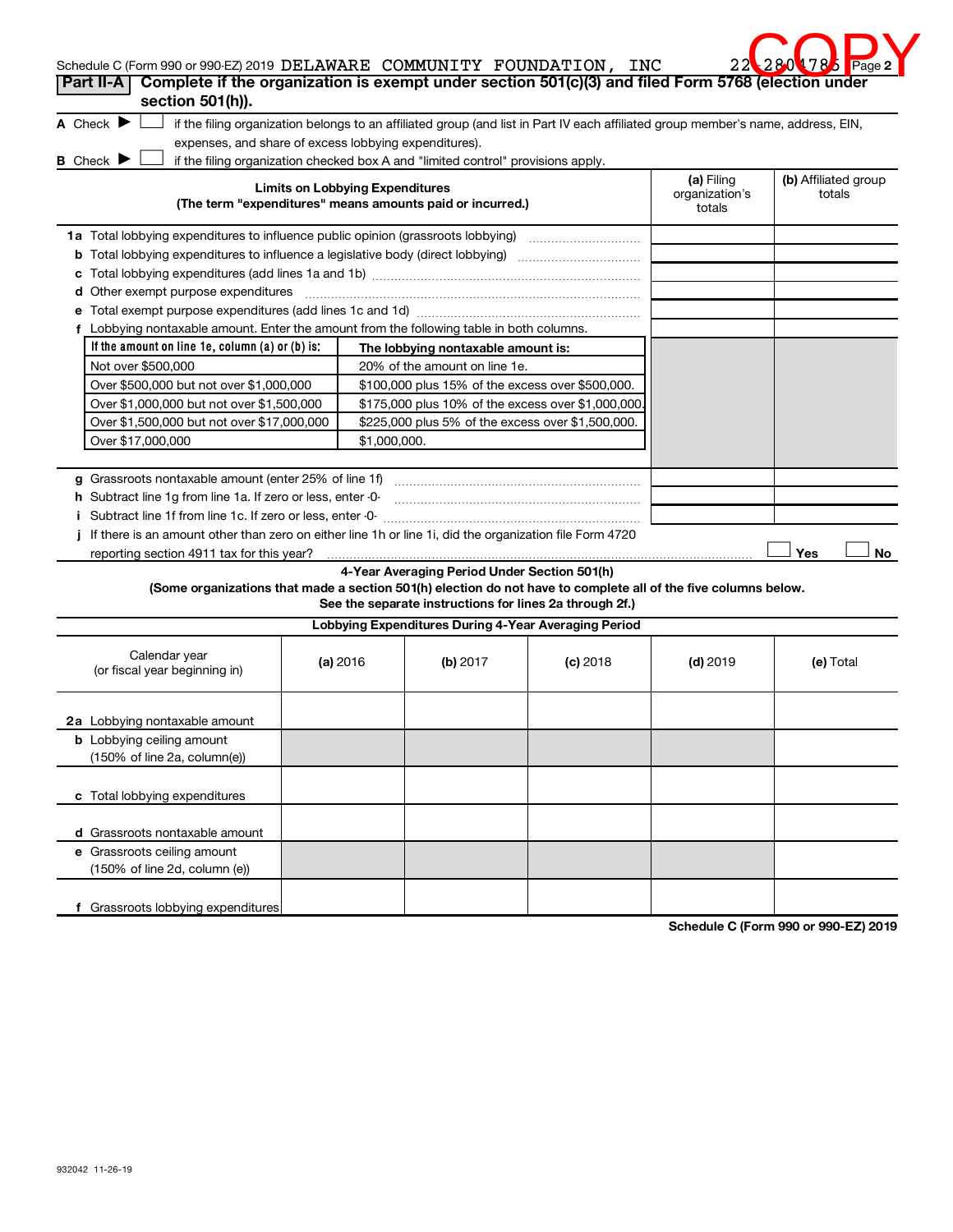# Page 3

## Schedule C (Form 990 or 990-EZ) 2019 DELAWARE COMMUNITY FOUNDATION, INC 22 260 1785 Page

# **Part II-B C (Form 990 or 990-EZ) 2019 DELAWARE COMMUNITY FOUNDATION, INC 22 280 1788**<br>Part II-B Complete if the organization is exempt under section 501(c)(3) and has NOT filed Form 5768 **(election under section 501(h)).**

| For each "Yes" response on lines 1a through 1i below, provide in Part IV a detailed description                                                                                                                                            |  | (a) |                         | (b)    |        |
|--------------------------------------------------------------------------------------------------------------------------------------------------------------------------------------------------------------------------------------------|--|-----|-------------------------|--------|--------|
| of the lobbying activity.                                                                                                                                                                                                                  |  | Yes | No                      | Amount |        |
| During the year, did the filing organization attempt to influence foreign, national, state, or<br>1<br>local legislation, including any attempt to influence public opinion on a legislative matter<br>or referendum, through the use of:  |  |     |                         |        |        |
|                                                                                                                                                                                                                                            |  |     | x                       |        |        |
| <b>b</b> Paid staff or management (include compensation in expenses reported on lines 1c through 1i)?                                                                                                                                      |  |     | $\overline{\text{x}}$   |        |        |
|                                                                                                                                                                                                                                            |  |     | $\overline{\text{x}}$   |        |        |
|                                                                                                                                                                                                                                            |  |     | $\overline{\textbf{x}}$ |        |        |
| e Publications, or published or broadcast statements?                                                                                                                                                                                      |  |     | $\overline{\text{x}}$   |        |        |
|                                                                                                                                                                                                                                            |  |     | $\overline{\text{x}}$   |        |        |
| g Direct contact with legislators, their staffs, government officials, or a legislative body?                                                                                                                                              |  |     | $\overline{\text{x}}$   |        |        |
| h Rallies, demonstrations, seminars, conventions, speeches, lectures, or any similar means?                                                                                                                                                |  |     | $\overline{\text{x}}$   |        |        |
| <i>i</i> Other activities?                                                                                                                                                                                                                 |  | X   |                         |        | 7,500. |
|                                                                                                                                                                                                                                            |  |     |                         |        | 7,500. |
| 2a Did the activities in line 1 cause the organization to be not described in section 501(c)(3)?                                                                                                                                           |  |     | X                       |        |        |
|                                                                                                                                                                                                                                            |  |     |                         |        |        |
| c If "Yes," enter the amount of any tax incurred by organization managers under section 4912                                                                                                                                               |  |     |                         |        |        |
| d If the filing organization incurred a section 4912 tax, did it file Form 4720 for this year?                                                                                                                                             |  |     |                         |        |        |
| $501(c)(6)$ .                                                                                                                                                                                                                              |  |     |                         | Yes    | No     |
| 1.                                                                                                                                                                                                                                         |  |     | 1                       |        |        |
| 2                                                                                                                                                                                                                                          |  |     | $\mathbf{2}$            |        |        |
| Did the organization agree to carry over lobbying and political campaign activity expenditures from the prior year?<br>3                                                                                                                   |  |     | 3                       |        |        |
| Part III-B Complete if the organization is exempt under section 501(c)(4), section 501(c)(5), or section<br>501(c)(6) and if either (a) BOTH Part III-A, lines 1 and 2, are answered "No" OR (b) Part III-A, line 3, is<br>answered "Yes." |  |     |                         |        |        |
| 1                                                                                                                                                                                                                                          |  |     | 1                       |        |        |
| Section 162(e) nondeductible lobbying and political expenditures (do not include amounts of political<br>$\mathbf{2}$                                                                                                                      |  |     |                         |        |        |
| expenses for which the section 527(f) tax was paid).                                                                                                                                                                                       |  |     |                         |        |        |
|                                                                                                                                                                                                                                            |  |     | 2a                      |        |        |
| b Carryover from last year manufactured and content to content the content of the content of the content of the content of the content of the content of the content of the content of the content of the content of the conte             |  |     | 2b                      |        |        |
|                                                                                                                                                                                                                                            |  |     | 2c                      |        |        |
| Aggregate amount reported in section 6033(e)(1)(A) notices of nondeductible section 162(e) dues manufactured                                                                                                                               |  |     | 3                       |        |        |
| If notices were sent and the amount on line 2c exceeds the amount on line 3, what portion of the excess<br>4                                                                                                                               |  |     |                         |        |        |
| does the organization agree to carryover to the reasonable estimate of nondeductible lobbying and political                                                                                                                                |  |     |                         |        |        |
|                                                                                                                                                                                                                                            |  |     | 4                       |        |        |
| 5                                                                                                                                                                                                                                          |  |     | 5                       |        |        |
| Part IV <br><b>Supplemental Information</b>                                                                                                                                                                                                |  |     |                         |        |        |
| Provide the descriptions required for Part I-A, line 1; Part I-B, line 4; Part I-C, line 5; Part II-A (affiliated group list); Part II-A, lines 1 and 2 (see                                                                               |  |     |                         |        |        |
| instructions); and Part II-B, line 1. Also, complete this part for any additional information.<br>PART II-B, LINE 1, LOBBYING ACTIVITIES:                                                                                                  |  |     |                         |        |        |

# MISCELLANEOUS LOBBYING EXPENSES.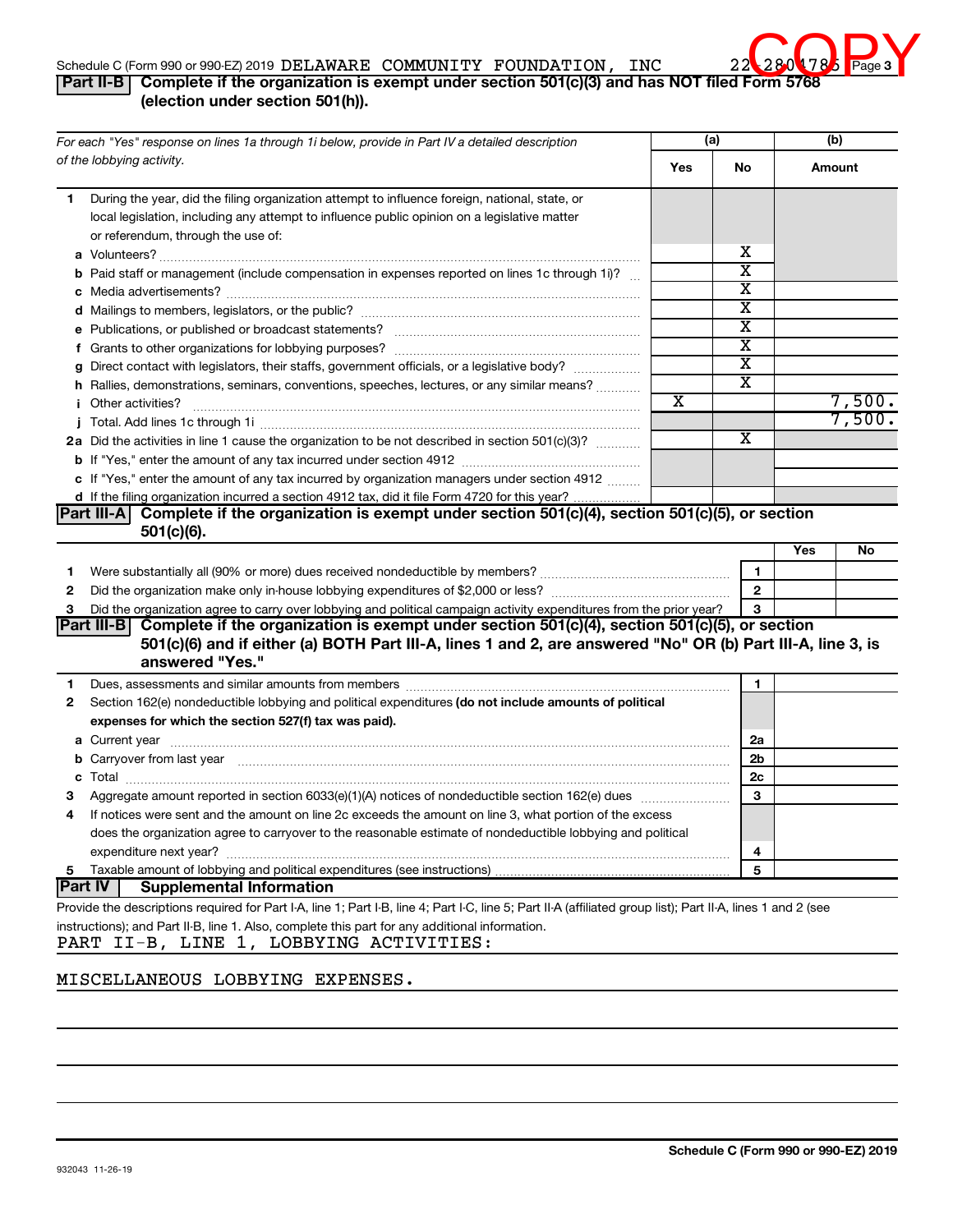| <b>SCHEDULE D</b> |  |
|-------------------|--|
|-------------------|--|

# **SCHEDULE D Supplemental Financial Statements 2019**

**(Form 990) | Complete if the organization answered "Yes" on Form 990, Part IV, line 6, 7, 8, 9, 10, 11a, 11b, 11c, 11d, 11e, 11f, 12a, or 12b.**



Department of the Treasury Internal Revenue Service

| Attach to Form 990.                                                                          |  |
|----------------------------------------------------------------------------------------------|--|
| $\blacktriangleright$ Go to www.irs.gov/Form990 for instructions and the latest information. |  |

|         | Name of the organization<br>DELAWARE COMMUNITY FOUNDATION, INC                                                                                 |                         | <b>Employer identification number</b><br>22-2804785 |
|---------|------------------------------------------------------------------------------------------------------------------------------------------------|-------------------------|-----------------------------------------------------|
| Part I  | Organizations Maintaining Donor Advised Funds or Other Similar Funds or Accounts. Complete if the                                              |                         |                                                     |
|         | organization answered "Yes" on Form 990, Part IV, line 6.                                                                                      |                         |                                                     |
|         |                                                                                                                                                | (a) Donor advised funds | (b) Funds and other accounts                        |
|         |                                                                                                                                                | 221                     | 815                                                 |
| 1.      |                                                                                                                                                | 3, 197, 012.            | 19,304,021.                                         |
| 2       | Aggregate value of contributions to (during year)                                                                                              | 7,864,688.              | 23,835,742.                                         |
| 3       | Aggregate value of grants from (during year)                                                                                                   | 87,964,804.             |                                                     |
| 4       |                                                                                                                                                |                         | 136,889,467.                                        |
| 5       | Did the organization inform all donors and donor advisors in writing that the assets held in donor advised funds                               |                         |                                                     |
|         |                                                                                                                                                |                         | $\boxed{\text{X}}$ Yes<br><b>No</b>                 |
| 6       | Did the organization inform all grantees, donors, and donor advisors in writing that grant funds can be used only                              |                         |                                                     |
|         | for charitable purposes and not for the benefit of the donor or donor advisor, or for any other purpose conferring                             |                         |                                                     |
|         | impermissible private benefit?                                                                                                                 |                         | $\boxed{\text{X}}$ Yes<br>No                        |
| Part II | <b>Conservation Easements.</b> Complete if the organization answered "Yes" on Form 990, Part IV, line 7.                                       |                         |                                                     |
| 1.      | Purpose(s) of conservation easements held by the organization (check all that apply).                                                          |                         |                                                     |
|         | Preservation of land for public use (for example, recreation or education)                                                                     |                         | Preservation of a historically important land area  |
|         | Protection of natural habitat                                                                                                                  |                         | Preservation of a certified historic structure      |
|         | Preservation of open space                                                                                                                     |                         |                                                     |
| 2       | Complete lines 2a through 2d if the organization held a qualified conservation contribution in the form of a conservation easement on the last |                         |                                                     |
|         | day of the tax year.                                                                                                                           |                         | Held at the End of the Tax Year                     |
|         | a Total number of conservation easements                                                                                                       |                         | 2a                                                  |
| b       |                                                                                                                                                |                         | 2b                                                  |
|         |                                                                                                                                                |                         | 2c                                                  |
|         | d Number of conservation easements included in (c) acquired after 7/25/06, and not on a historic structure                                     |                         |                                                     |
|         |                                                                                                                                                |                         | 2d                                                  |
| 3       | Number of conservation easements modified, transferred, released, extinguished, or terminated by the organization during the tax               |                         |                                                     |
|         | year                                                                                                                                           |                         |                                                     |
| 4       | Number of states where property subject to conservation easement is located $\blacktriangleright$                                              |                         |                                                     |
| 5       | Does the organization have a written policy regarding the periodic monitoring, inspection, handling of                                         |                         |                                                     |
|         | violations, and enforcement of the conservation easements it holds?                                                                            |                         | Yes<br><b>No</b>                                    |
| 6       | Staff and volunteer hours devoted to monitoring, inspecting, handling of violations, and enforcing conservation easements during the year      |                         |                                                     |
|         |                                                                                                                                                |                         |                                                     |
| 7       | Amount of expenses incurred in monitoring, inspecting, handling of violations, and enforcing conservation easements during the year            |                         |                                                     |
|         | $\blacktriangleright$ \$                                                                                                                       |                         |                                                     |
| 8       | Does each conservation easement reported on line 2(d) above satisfy the requirements of section 170(h)(4)(B)(i)                                |                         |                                                     |
|         |                                                                                                                                                |                         | Yes<br>No                                           |
|         | In Part XIII, describe how the organization reports conservation easements in its revenue and expense statement and                            |                         |                                                     |
|         | balance sheet, and include, if applicable, the text of the footnote to the organization's financial statements that describes the              |                         |                                                     |
|         | organization's accounting for conservation easements.                                                                                          |                         |                                                     |
|         | Organizations Maintaining Collections of Art, Historical Treasures, or Other Similar Assets.<br>Part III                                       |                         |                                                     |
|         | Complete if the organization answered "Yes" on Form 990, Part IV, line 8.                                                                      |                         |                                                     |
|         | 1a If the organization elected, as permitted under FASB ASC 958, not to report in its revenue statement and balance sheet works                |                         |                                                     |
|         | of art, historical treasures, or other similar assets held for public exhibition, education, or research in furtherance of public              |                         |                                                     |
|         | service, provide in Part XIII the text of the footnote to its financial statements that describes these items.                                 |                         |                                                     |
|         | b If the organization elected, as permitted under FASB ASC 958, to report in its revenue statement and balance sheet works of                  |                         |                                                     |
|         | art, historical treasures, or other similar assets held for public exhibition, education, or research in furtherance of public service,        |                         |                                                     |
|         | provide the following amounts relating to these items:                                                                                         |                         |                                                     |
|         |                                                                                                                                                |                         | $\blacktriangleright$ \$                            |
|         | (ii) Assets included in Form 990, Part X                                                                                                       |                         | $\blacktriangleright$ \$                            |
| 2       | If the organization received or held works of art, historical treasures, or other similar assets for financial gain, provide                   |                         |                                                     |
|         | the following amounts required to be reported under FASB ASC 958 relating to these items:                                                      |                         |                                                     |
|         |                                                                                                                                                |                         |                                                     |
|         |                                                                                                                                                |                         |                                                     |
|         | and the Instrumetions for Form 000<br>annould Display attack And Madress                                                                       |                         |                                                     |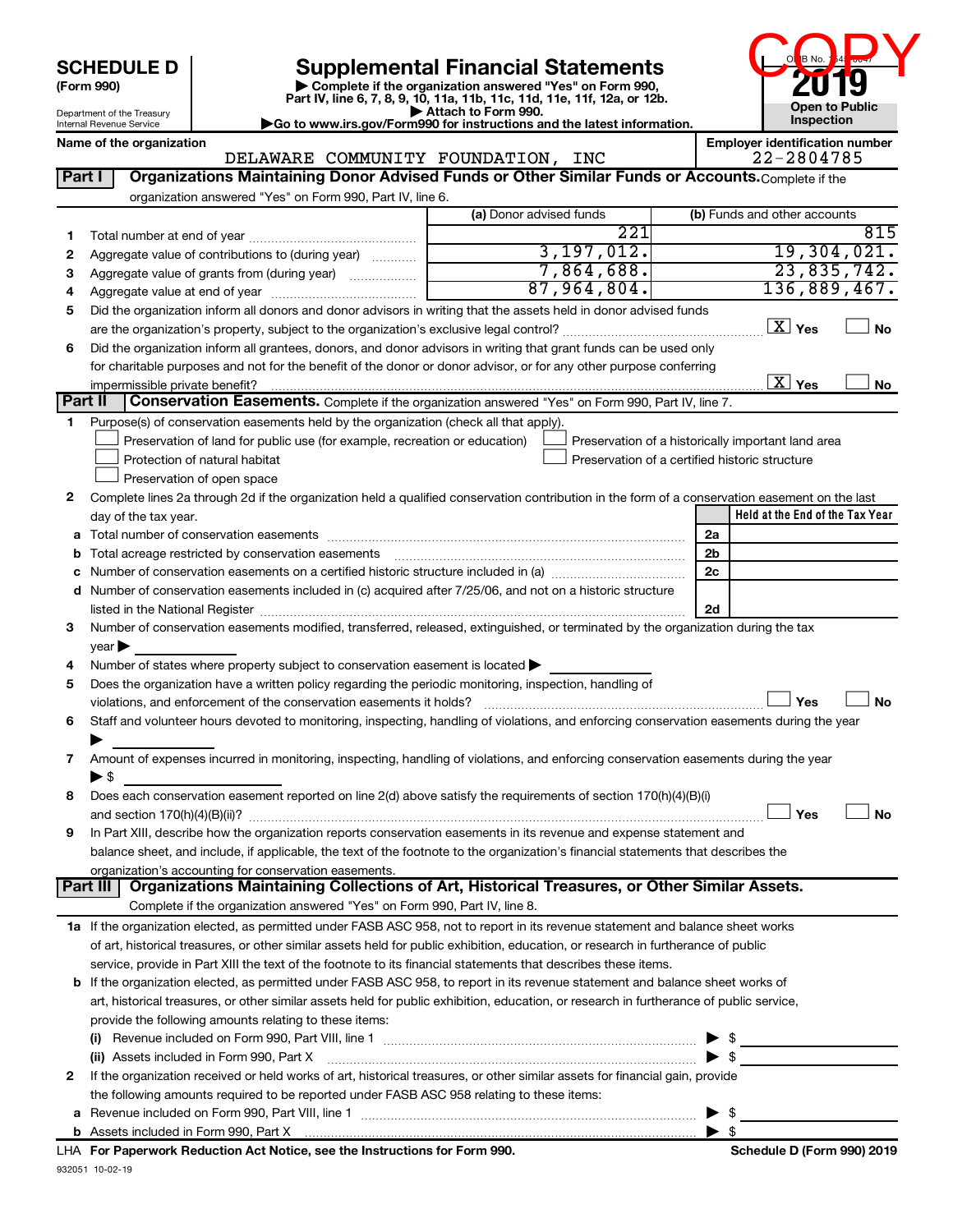|              | Schedule D (Form 990) 2019                                                                                                           | DELAWARE COMMUNITY FOUNDATION, INC      |                                    |                    |                 |              | 22                   | <b>178</b>     | Page 2              |
|--------------|--------------------------------------------------------------------------------------------------------------------------------------|-----------------------------------------|------------------------------------|--------------------|-----------------|--------------|----------------------|----------------|---------------------|
|              | Part III<br>Organizations Maintaining Collections of Art, Historical Treasures, or Other Similar Assets (continued)                  |                                         |                                    |                    |                 |              |                      |                |                     |
|              | 3 Using the organization's acquisition, accession, and other records, check any of the following that make significant use of its    |                                         |                                    |                    |                 |              |                      |                |                     |
|              | collection items (check all that apply):                                                                                             |                                         |                                    |                    |                 |              |                      |                |                     |
| a            | Public exhibition                                                                                                                    | d                                       | Loan or exchange program           |                    |                 |              |                      |                |                     |
| b            | Scholarly research                                                                                                                   | e                                       | Other                              |                    |                 |              |                      |                |                     |
| c            | Preservation for future generations                                                                                                  |                                         |                                    |                    |                 |              |                      |                |                     |
| 4            | Provide a description of the organization's collections and explain how they further the organization's exempt purpose in Part XIII. |                                         |                                    |                    |                 |              |                      |                |                     |
| 5            | During the year, did the organization solicit or receive donations of art, historical treasures, or other similar assets             |                                         |                                    |                    |                 |              |                      |                |                     |
|              |                                                                                                                                      |                                         |                                    |                    |                 |              |                      | Yes            | No                  |
|              | Part IV<br>Escrow and Custodial Arrangements. Complete if the organization answered "Yes" on Form 990, Part IV, line 9, or           |                                         |                                    |                    |                 |              |                      |                |                     |
|              | reported an amount on Form 990, Part X, line 21.                                                                                     |                                         |                                    |                    |                 |              |                      |                |                     |
|              | 1a Is the organization an agent, trustee, custodian or other intermediary for contributions or other assets not included             |                                         |                                    |                    |                 |              |                      |                |                     |
|              | on Form 990, Part X? [[[[[[[[[[[[[[[[[[]]]]]]]]]]] on Form 990, Part X?                                                              |                                         |                                    |                    |                 |              |                      | Yes            | No                  |
|              | b If "Yes," explain the arrangement in Part XIII and complete the following table:                                                   |                                         |                                    |                    |                 |              |                      |                |                     |
|              |                                                                                                                                      |                                         |                                    |                    |                 |              |                      | Amount         |                     |
|              |                                                                                                                                      |                                         |                                    |                    |                 | 1c           |                      |                |                     |
|              |                                                                                                                                      |                                         |                                    |                    |                 | 1d           |                      |                |                     |
|              | e Distributions during the year manufactured and a control of the year manufactured and a control of the year                        |                                         |                                    |                    |                 | 1e           |                      |                |                     |
| f            |                                                                                                                                      |                                         |                                    |                    |                 | 1f           |                      |                |                     |
|              | 2a Did the organization include an amount on Form 990, Part X, line 21, for escrow or custodial account liability?                   |                                         |                                    |                    |                 |              |                      | Yes            | <b>No</b>           |
|              | <b>b</b> If "Yes," explain the arrangement in Part XIII. Check here if the explanation has been provided on Part XIII                |                                         |                                    |                    |                 |              |                      |                |                     |
|              | Part V<br>Endowment Funds. Complete if the organization answered "Yes" on Form 990, Part IV, line 10.                                |                                         |                                    |                    |                 |              |                      |                |                     |
|              |                                                                                                                                      | (a) Current year                        | (b) Prior year                     | (c) Two years back |                 |              | (d) Three years back |                | (e) Four years back |
|              | 1a Beginning of year balance                                                                                                         | 1,639,673.                              | 1,651,621.                         |                    | 1,650,497.      |              | 1,554,921.           |                | 1,681,455.          |
| b            |                                                                                                                                      |                                         |                                    |                    |                 |              |                      |                | 500.                |
| с            | Net investment earnings, gains, and losses                                                                                           | 64,801.                                 | 62,931.                            |                    | 104,943.        |              | 184,150.             |                | $-47,999.$          |
| d            | Grants or scholarships                                                                                                               |                                         |                                    |                    |                 |              |                      |                |                     |
|              | e Other expenditures for facilities                                                                                                  |                                         |                                    |                    |                 |              |                      |                |                     |
|              | and programs                                                                                                                         | 198,804.                                | 74,879.                            |                    | 103,819.        |              | 88,574.              |                | 79,035.             |
| f            |                                                                                                                                      |                                         |                                    |                    |                 |              |                      |                |                     |
| g            | End of year balance                                                                                                                  | 1,505,670.                              | 1,639,673.                         |                    | 1,651,621.      |              | 1,650,497.           |                | 1,554,921.          |
| $\mathbf{2}$ | Provide the estimated percentage of the current year end balance (line 1g, column (a)) held as:                                      |                                         |                                    |                    |                 |              |                      |                |                     |
| a            | Board designated or quasi-endowment                                                                                                  | 100.00                                  | %                                  |                    |                 |              |                      |                |                     |
|              | .00<br>Permanent endowment                                                                                                           | %                                       |                                    |                    |                 |              |                      |                |                     |
|              | .00<br>c Term endowment $\blacktriangleright$                                                                                        | $\%$                                    |                                    |                    |                 |              |                      |                |                     |
|              | The percentages on lines 2a, 2b, and 2c should equal 100%.                                                                           |                                         |                                    |                    |                 |              |                      |                |                     |
|              | 3a Are there endowment funds not in the possession of the organization that are held and administered for the organization           |                                         |                                    |                    |                 |              |                      |                |                     |
|              | by:                                                                                                                                  |                                         |                                    |                    |                 |              |                      |                | Yes<br>No           |
|              | (i)                                                                                                                                  |                                         |                                    |                    |                 |              |                      | 3a(i)          | х                   |
|              |                                                                                                                                      |                                         |                                    |                    |                 |              |                      | 3a(ii)         | х                   |
|              |                                                                                                                                      |                                         |                                    |                    |                 |              |                      | 3b             |                     |
|              | Describe in Part XIII the intended uses of the organization's endowment funds.                                                       |                                         |                                    |                    |                 |              |                      |                |                     |
|              | Part VI   Land, Buildings, and Equipment.                                                                                            |                                         |                                    |                    |                 |              |                      |                |                     |
|              | Complete if the organization answered "Yes" on Form 990, Part IV, line 11a. See Form 990, Part X, line 10.                           |                                         |                                    |                    |                 |              |                      |                |                     |
|              | Description of property                                                                                                              | (a) Cost or other<br>basis (investment) | (b) Cost or other<br>basis (other) |                    | (c) Accumulated | depreciation |                      | (d) Book value |                     |
|              |                                                                                                                                      |                                         |                                    |                    |                 |              |                      |                |                     |
|              |                                                                                                                                      |                                         |                                    |                    |                 |              |                      |                |                     |
|              |                                                                                                                                      |                                         |                                    |                    |                 |              |                      |                |                     |
| d            |                                                                                                                                      |                                         |                                    | 490,961.           |                 | 357, 313.    |                      |                | 133,648.            |
|              |                                                                                                                                      |                                         |                                    |                    |                 |              |                      |                |                     |
|              |                                                                                                                                      |                                         |                                    |                    |                 |              | ▶                    |                | 133,648.            |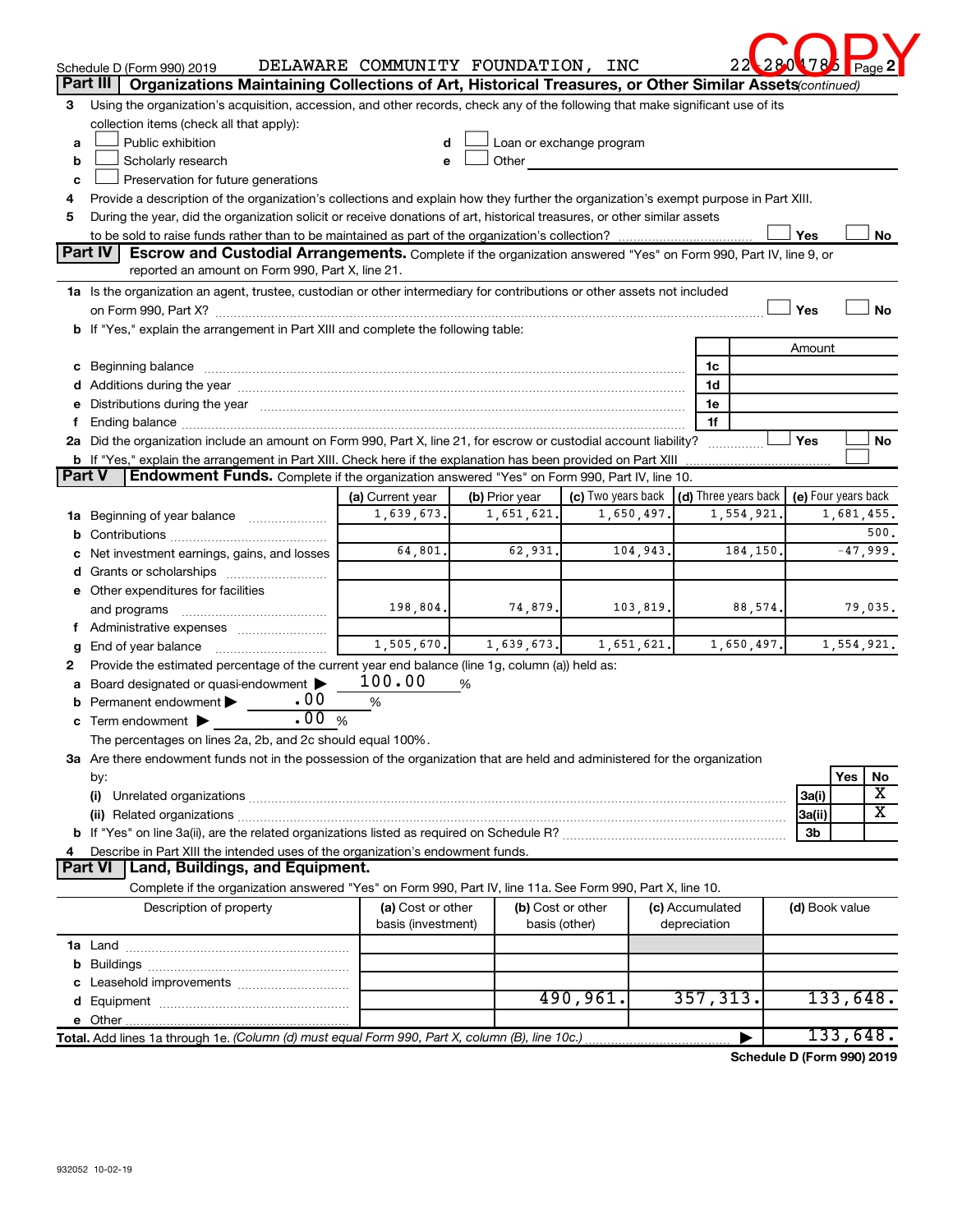| DELAWARE COMMUNITY FOUNDATION,<br>Schedule D (Form 990) 2019                                                                                         |                 |            | <b>INC</b>               | 22 28 0 178 Page 3                                        |
|------------------------------------------------------------------------------------------------------------------------------------------------------|-----------------|------------|--------------------------|-----------------------------------------------------------|
| Part VII Investments - Other Securities.                                                                                                             |                 |            |                          |                                                           |
| Complete if the organization answered "Yes" on Form 990, Part IV, line 11b. See Form 990, Part X, line 12.                                           |                 |            |                          |                                                           |
| (a) Description of security or category (including name of security)                                                                                 | (b) Book value  |            |                          | (c) Method of valuation: Cost or end-of-year market value |
| (1) Financial derivatives                                                                                                                            |                 |            |                          |                                                           |
|                                                                                                                                                      |                 |            |                          |                                                           |
| (3) Other                                                                                                                                            |                 |            |                          |                                                           |
| (A) $SEI - FLAGSHIP -$                                                                                                                               |                 |            |                          |                                                           |
| MULTI-STRATEGY HEDGE FUND<br>(B)                                                                                                                     | 25, 113, 616.   |            | END-OF-YEAR MARKET VALUE |                                                           |
| <b>ENERGY DEBT LP</b><br>(C)                                                                                                                         |                 | 3,624,904. | END-OF-YEAR MARKET VALUE |                                                           |
| REIT - CORE PROPERTY<br>(D)                                                                                                                          |                 | 5,870,492. | END-OF-YEAR MARKET VALUE |                                                           |
| <b>ANNUITY CONTRACTS</b><br>(E)                                                                                                                      |                 | 90,502.    | END-OF-YEAR MARKET VALUE |                                                           |
| GLOBAL PRIVATE ASSETS,<br>LP<br>(F)                                                                                                                  |                 | 187,702.   | END-OF-YEAR MARKET VALUE |                                                           |
| (G)                                                                                                                                                  |                 |            |                          |                                                           |
| (H)                                                                                                                                                  |                 |            |                          |                                                           |
| Total. (Col. (b) must equal Form 990, Part X, col. (B) line 12.)                                                                                     | 34,887,216.     |            |                          |                                                           |
| Part VIII Investments - Program Related.                                                                                                             |                 |            |                          |                                                           |
| Complete if the organization answered "Yes" on Form 990, Part IV, line 11c. See Form 990, Part X, line 13.                                           |                 |            |                          |                                                           |
| (a) Description of investment                                                                                                                        | (b) Book value  |            |                          | (c) Method of valuation: Cost or end-of-year market value |
| (1)                                                                                                                                                  |                 |            |                          |                                                           |
| (2)                                                                                                                                                  |                 |            |                          |                                                           |
| (3)                                                                                                                                                  |                 |            |                          |                                                           |
| (4)                                                                                                                                                  |                 |            |                          |                                                           |
| (5)                                                                                                                                                  |                 |            |                          |                                                           |
| (6)                                                                                                                                                  |                 |            |                          |                                                           |
| (7)                                                                                                                                                  |                 |            |                          |                                                           |
| (8)                                                                                                                                                  |                 |            |                          |                                                           |
| (9)                                                                                                                                                  |                 |            |                          |                                                           |
| Total. (Col. (b) must equal Form 990, Part X, col. (B) line 13.) $\blacktriangleright$                                                               |                 |            |                          |                                                           |
| Part IX<br><b>Other Assets.</b>                                                                                                                      |                 |            |                          |                                                           |
| Complete if the organization answered "Yes" on Form 990, Part IV, line 11d. See Form 990, Part X, line 15.                                           |                 |            |                          |                                                           |
|                                                                                                                                                      | (a) Description |            |                          | (b) Book value                                            |
| (1)                                                                                                                                                  |                 |            |                          |                                                           |
| (2)                                                                                                                                                  |                 |            |                          |                                                           |
| (3)                                                                                                                                                  |                 |            |                          |                                                           |
| (4)                                                                                                                                                  |                 |            |                          |                                                           |
| (5)                                                                                                                                                  |                 |            |                          |                                                           |
| (6)                                                                                                                                                  |                 |            |                          |                                                           |
| (7)                                                                                                                                                  |                 |            |                          |                                                           |
| (8)                                                                                                                                                  |                 |            |                          |                                                           |
| (9)                                                                                                                                                  |                 |            |                          |                                                           |
| Total. (Column (b) must equal Form 990, Part X, col. (B) line 15.)                                                                                   |                 |            |                          |                                                           |
| <b>Other Liabilities.</b><br>Part X                                                                                                                  |                 |            |                          |                                                           |
| Complete if the organization answered "Yes" on Form 990, Part IV, line 11e or 11f. See Form 990, Part X, line 25.                                    |                 |            |                          |                                                           |
| (a) Description of liability<br>1.                                                                                                                   |                 |            |                          | (b) Book value                                            |
| Federal income taxes<br>(1)                                                                                                                          |                 |            |                          |                                                           |
| CHARITABLE GIFT ANNUITY<br>(2)                                                                                                                       |                 |            |                          | 355,457.                                                  |
| NON PROFIT ENDOWMENTS<br>(3)                                                                                                                         |                 |            |                          | 35,009,471.                                               |
| (4)                                                                                                                                                  |                 |            |                          |                                                           |
| (5)                                                                                                                                                  |                 |            |                          |                                                           |
| (6)                                                                                                                                                  |                 |            |                          |                                                           |
| (7)                                                                                                                                                  |                 |            |                          |                                                           |
| (8)                                                                                                                                                  |                 |            |                          |                                                           |
| (9)                                                                                                                                                  |                 |            |                          |                                                           |
|                                                                                                                                                      |                 |            |                          | 35, 364, 928.                                             |
| 2. Liability for uncertain tax positions. In Part XIII, provide the text of the footnote to the organization's financial statements that reports the |                 |            |                          |                                                           |
|                                                                                                                                                      |                 |            |                          |                                                           |

organization's liability for uncertain tax positions under FASB ASC 740. Check here if the text of the footnote has been provided in Part XIII...

# **3**  $280$   $78$   $Page3$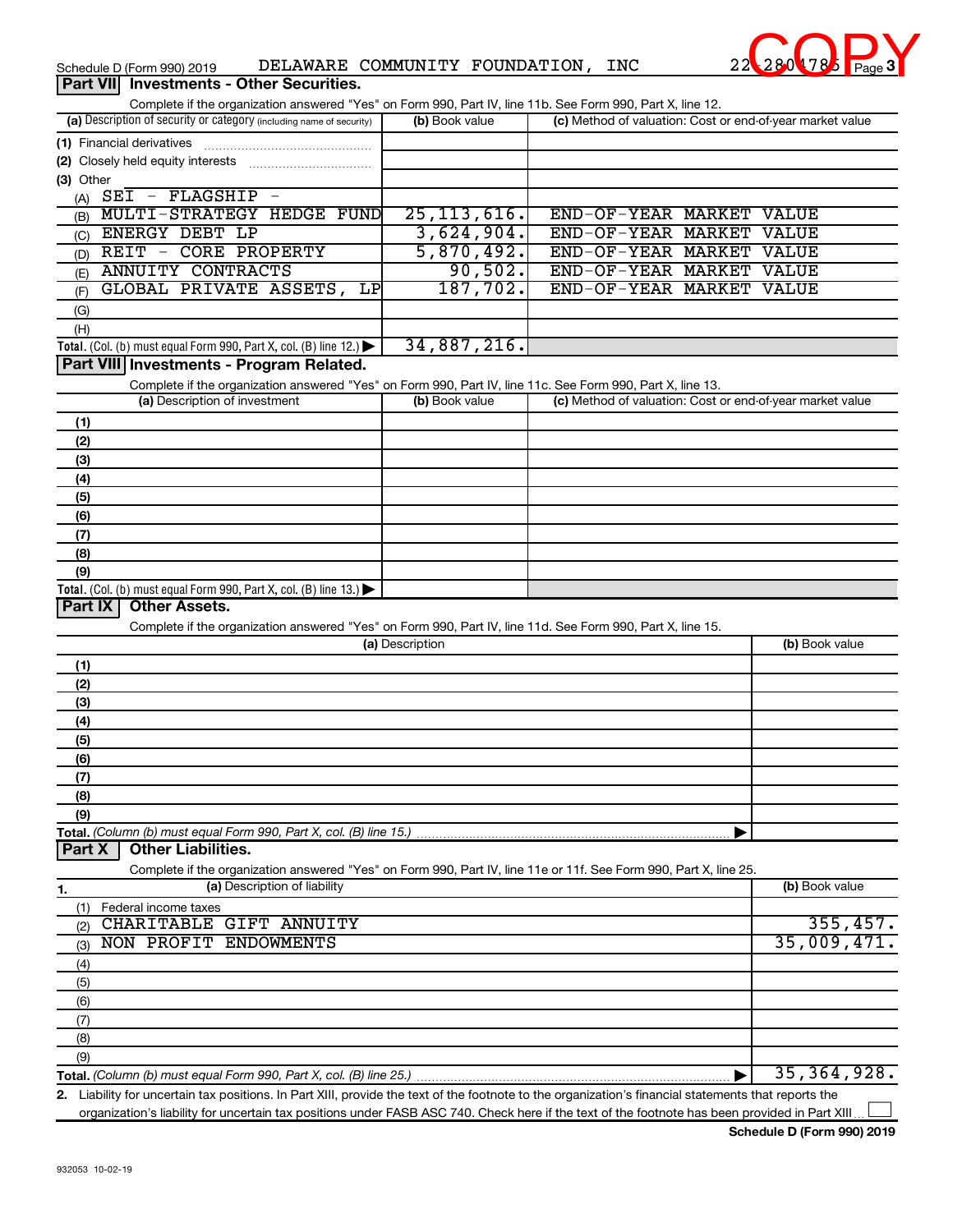| Schedule D (Form 990) 2019<br>Reconciliation of Revenue per Audited Financial Statements With Revenue per Return.<br>Part XI                                                                                                              | DELAWARE COMMUNITY FOUNDATION, INC |              |
|-------------------------------------------------------------------------------------------------------------------------------------------------------------------------------------------------------------------------------------------|------------------------------------|--------------|
| Complete if the organization answered "Yes" on Form 990, Part IV, line 12a.                                                                                                                                                               |                                    |              |
| 1                                                                                                                                                                                                                                         |                                    | 1            |
| Amounts included on line 1 but not on Form 990, Part VIII, line 12:<br>2                                                                                                                                                                  |                                    |              |
| Net unrealized gains (losses) on investments [11] matter contracts and the unrealized gains (losses) on investments<br>а                                                                                                                  | 2a                                 |              |
| b                                                                                                                                                                                                                                         | 2 <sub>b</sub>                     |              |
| с                                                                                                                                                                                                                                         | 2 <sub>c</sub>                     |              |
| d                                                                                                                                                                                                                                         | 2d                                 |              |
| Add lines 2a through 2d<br>е                                                                                                                                                                                                              |                                    | <b>2e</b>    |
| з                                                                                                                                                                                                                                         |                                    | 3            |
| Amounts included on Form 990, Part VIII, line 12, but not on line 1:<br>4                                                                                                                                                                 |                                    |              |
| Investment expenses not included on Form 990, Part VIII, line 7b<br>a                                                                                                                                                                     | 4a                                 |              |
| b                                                                                                                                                                                                                                         |                                    |              |
| Add lines 4a and 4b<br>c                                                                                                                                                                                                                  |                                    | 4c           |
| 5                                                                                                                                                                                                                                         |                                    | 5            |
| Part XII Reconciliation of Expenses per Audited Financial Statements With Expenses per Return.                                                                                                                                            |                                    |              |
|                                                                                                                                                                                                                                           |                                    |              |
| Complete if the organization answered "Yes" on Form 990, Part IV, line 12a.                                                                                                                                                               |                                    |              |
|                                                                                                                                                                                                                                           |                                    | $\mathbf{1}$ |
| Amounts included on line 1 but not on Form 990, Part IX, line 25:                                                                                                                                                                         |                                    |              |
| a                                                                                                                                                                                                                                         | 2a                                 |              |
| b                                                                                                                                                                                                                                         | 2 <sub>b</sub>                     |              |
| c.                                                                                                                                                                                                                                        | 2c                                 |              |
| 1<br>d                                                                                                                                                                                                                                    | 2d                                 |              |
| Add lines 2a through 2d <b>continuum continuum contract and all the contract of the contract of the contract of the contract of the contract of the contract of the contract of the contract of the contract of the contract of </b><br>е |                                    | 2e           |
|                                                                                                                                                                                                                                           |                                    | 3            |
| Amounts included on Form 990, Part IX, line 25, but not on line 1:                                                                                                                                                                        |                                    |              |
| Investment expenses not included on Form 990, Part VIII, line 7b<br>а                                                                                                                                                                     | 4a                                 |              |
| Other (Describe in Part XIII.) <b>Construction Contract Construction</b> [100]<br>b                                                                                                                                                       | 4 <sub>b</sub>                     |              |
| 2<br>3<br>4<br>c Add lines 4a and 4b                                                                                                                                                                                                      |                                    | 4c           |

Provide the descriptions required for Part II, lines 3, 5, and 9; Part III, lines 1a and 4; Part IV, lines 1b and 2b; Part V, line 4; Part X, line 2; Part XI, lines 2d and 4b; and Part XII, lines 2d and 4b. Also complete this part to provide any additional information.

# PART V, LINE4

DESCRIPTION OF INTENDED USE OF ENDOWMENT FUNDS: THE FOUNDATION'S ENDOWMENT

CONSISTS OF ONE INDIVIDUAL FUND ESTABLISHED TO HELP SUPPORT THE

FOUNDATION'S FUTURE OPERATIONS.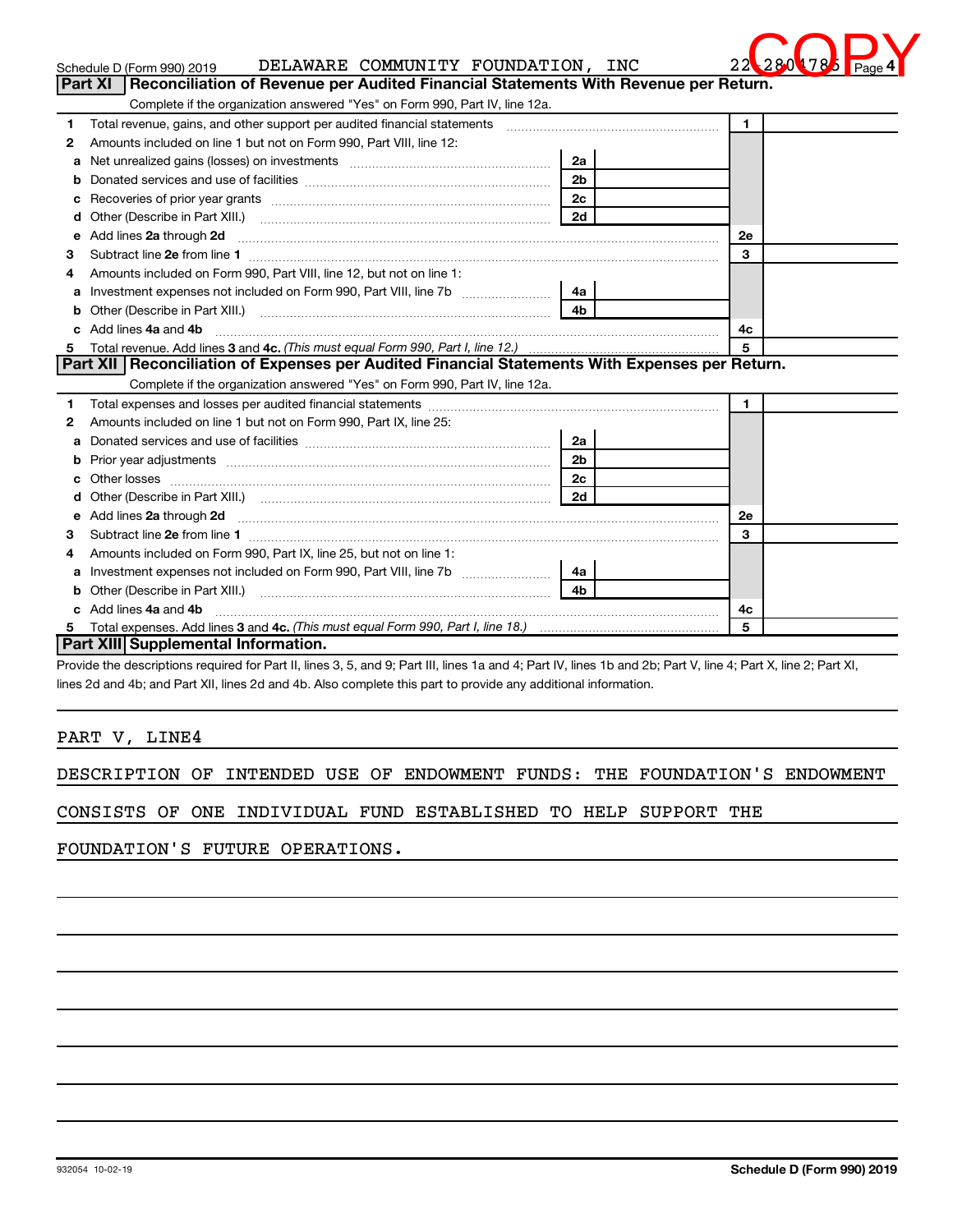| <b>SCHEDULE I</b><br>(Form 990)                                                                                                                                                                                                                                                                                |                            | Grants and Other Assistance to Organizations,<br>Governments, and Individuals in the United States<br>Complete if the organization answered "Yes" on Form 990, Part IV, line 21 or 22. |                             |                                                                              |                                                                |                                          | OMB No. 1545-0047<br>2019                                                                                                                                                                                                                                                                                                                                                                          |  |  |  |
|----------------------------------------------------------------------------------------------------------------------------------------------------------------------------------------------------------------------------------------------------------------------------------------------------------------|----------------------------|----------------------------------------------------------------------------------------------------------------------------------------------------------------------------------------|-----------------------------|------------------------------------------------------------------------------|----------------------------------------------------------------|------------------------------------------|----------------------------------------------------------------------------------------------------------------------------------------------------------------------------------------------------------------------------------------------------------------------------------------------------------------------------------------------------------------------------------------------------|--|--|--|
| Department of the Treasury<br>Internal Revenue Service                                                                                                                                                                                                                                                         |                            |                                                                                                                                                                                        |                             | Attach to Form 990.<br>Go to www.irs.gov/Form990 for the latest information. |                                                                |                                          |                                                                                                                                                                                                                                                                                                                                                                                                    |  |  |  |
| Name of the organization                                                                                                                                                                                                                                                                                       |                            | DELAWARE COMMUNITY FOUNDATION, INC                                                                                                                                                     |                             |                                                                              |                                                                |                                          | <b>Employer identification number</b><br>22-2804785                                                                                                                                                                                                                                                                                                                                                |  |  |  |
| Part I<br><b>General Information on Grants and Assistance</b>                                                                                                                                                                                                                                                  |                            |                                                                                                                                                                                        |                             |                                                                              |                                                                |                                          |                                                                                                                                                                                                                                                                                                                                                                                                    |  |  |  |
| Does the organization maintain records to substantiate the amount of the grants or assistance, the grantees' eligibility for the grants or assistance, and the selection<br>$\mathbf 1$                                                                                                                        |                            |                                                                                                                                                                                        |                             |                                                                              |                                                                |                                          | $\boxed{\text{X}}$ Yes<br><b>No</b>                                                                                                                                                                                                                                                                                                                                                                |  |  |  |
| Describe in Part IV the organization's procedures for monitoring the use of grant funds in the United States.<br>$\mathbf{2}$<br>Part II<br>Grants and Other Assistance to Domestic Organizations and Domestic Governments. Complete if the organization answered "Yes" on Form 990, Part IV, line 21, for any |                            |                                                                                                                                                                                        |                             |                                                                              |                                                                |                                          |                                                                                                                                                                                                                                                                                                                                                                                                    |  |  |  |
| recipient that received more than \$5,000. Part II can be duplicated if additional space is needed.                                                                                                                                                                                                            |                            |                                                                                                                                                                                        |                             |                                                                              |                                                                |                                          |                                                                                                                                                                                                                                                                                                                                                                                                    |  |  |  |
| 1 (a) Name and address of organization<br>or government                                                                                                                                                                                                                                                        | $(b)$ EIN                  | (c) IRC section<br>(if applicable)                                                                                                                                                     | (d) Amount of<br>cash grant | (e) Amount of<br>non-cash<br>assistance                                      | (f) Method of<br>valuation (book,<br>FMV, appraisal,<br>other) | (g) Description of<br>noncash assistance | (h) Purpose of grant<br>or assistance                                                                                                                                                                                                                                                                                                                                                              |  |  |  |
| 21ST CENTURY FUND FOR DELAWARE'S<br>CHILDREN - PO BOX 368 - HOCKESSIN<br>DE 19707                                                                                                                                                                                                                              | $20-2869892$ $501(C)(3)$   |                                                                                                                                                                                        | 12,000.                     | 0.                                                                           |                                                                |                                          | RESTRICTED SUPPORT FOR<br>FURTHER GRANTS TO<br>DELAWARE CHILDREN<br>PRIMARILY IN FOSTER CARE                                                                                                                                                                                                                                                                                                       |  |  |  |
|                                                                                                                                                                                                                                                                                                                |                            |                                                                                                                                                                                        |                             |                                                                              |                                                                |                                          |                                                                                                                                                                                                                                                                                                                                                                                                    |  |  |  |
| 4TH DIMENSION LEADERS<br>1007 N. ORANGE STREET, 4TH FLOOR<br>WILMINGTON, DE 19801                                                                                                                                                                                                                              | $84-1826701$ $501(C)(3)$   |                                                                                                                                                                                        | 147,050,                    | 0.                                                                           |                                                                |                                          | TO SUPPORT OF PAYROLL AND<br><b>EXPENSES AND OTHER</b><br>UNRESTRICTED SUPPORT                                                                                                                                                                                                                                                                                                                     |  |  |  |
| ACLU FOUNDATION OF DELAWARE<br>100 WEST 10TH ST., STE 706<br>WILMINGTON, DE 19801                                                                                                                                                                                                                              | $51-0220856$ $501(C)(3)$   |                                                                                                                                                                                        | 15,000                      | 0                                                                            |                                                                |                                          | TO SUPPORT CIVIL RIGHTS                                                                                                                                                                                                                                                                                                                                                                            |  |  |  |
| ACTS MISSION & PUMH FOUNDATIONS<br>PO BOX 90<br>WEST POINT, PA 19486                                                                                                                                                                                                                                           | $91 - 2161987$ $501(C)(3)$ |                                                                                                                                                                                        | 7,492.                      | 0                                                                            |                                                                |                                          | TO SUPPORT SERVING THE<br>NEEDS AND GENERAL WELFARE<br>OF THE RESIDENTS OF<br>COKESBURY VILLAGE, A                                                                                                                                                                                                                                                                                                 |  |  |  |
| AMERICAN CANCER SOCIETY INC.<br>P. O. BOX 472<br>NEW CASTLE, DE 19720                                                                                                                                                                                                                                          | $13-1788491$ $501(C)(3)$   |                                                                                                                                                                                        | 57,000                      | 0                                                                            |                                                                |                                          | TO SUPPORT HPV CANCER<br>FREE CAMPAIGN, THE 2020<br>SOUTHERN DELAWARE STEM/GO<br>RED FOR WOMEN, AND OTHER                                                                                                                                                                                                                                                                                          |  |  |  |
| AMERICAN HEART ASSOCIATION<br>131 CONTINENTAL DR., SUITE 407<br>NEWARK, DE 19713                                                                                                                                                                                                                               | $13 - 5613797$ $501(C)(3)$ |                                                                                                                                                                                        | 32,047.                     | 0.                                                                           |                                                                |                                          | TO SUPPORT WILMINGTON HB<br>OYH AND TO SUPPORT THE<br>MISSION OF THE AMERICAN<br>HEART ASSOCIATION TO                                                                                                                                                                                                                                                                                              |  |  |  |
| $\mathbf{a}$ . The contract of the contract of the contract of the contract of the contract of the contract of the contract of the contract of the contract of the contract of the contract of the contract of the contract of th                                                                              |                            | $\sim$ $\sim$ $\sim$ $\sim$                                                                                                                                                            |                             |                                                                              |                                                                |                                          | 347.<br>4.<br>$\overline{1}$ $\overline{1}$ $\overline{1}$ $\overline{1}$ $\overline{1}$ $\overline{1}$ $\overline{1}$ $\overline{1}$ $\overline{1}$ $\overline{1}$ $\overline{1}$ $\overline{1}$ $\overline{1}$ $\overline{1}$ $\overline{1}$ $\overline{1}$ $\overline{1}$ $\overline{1}$ $\overline{1}$ $\overline{1}$ $\overline{1}$ $\overline{1}$ $\overline{1}$ $\overline{1}$ $\overline{$ |  |  |  |

**For Paperwork Reduction Act Notice, see the Instructions for Form 990. Schedule I (Form 990) (2019)** LHA

SEE PART IV FOR COLUMN (H) DESCRIPTIONS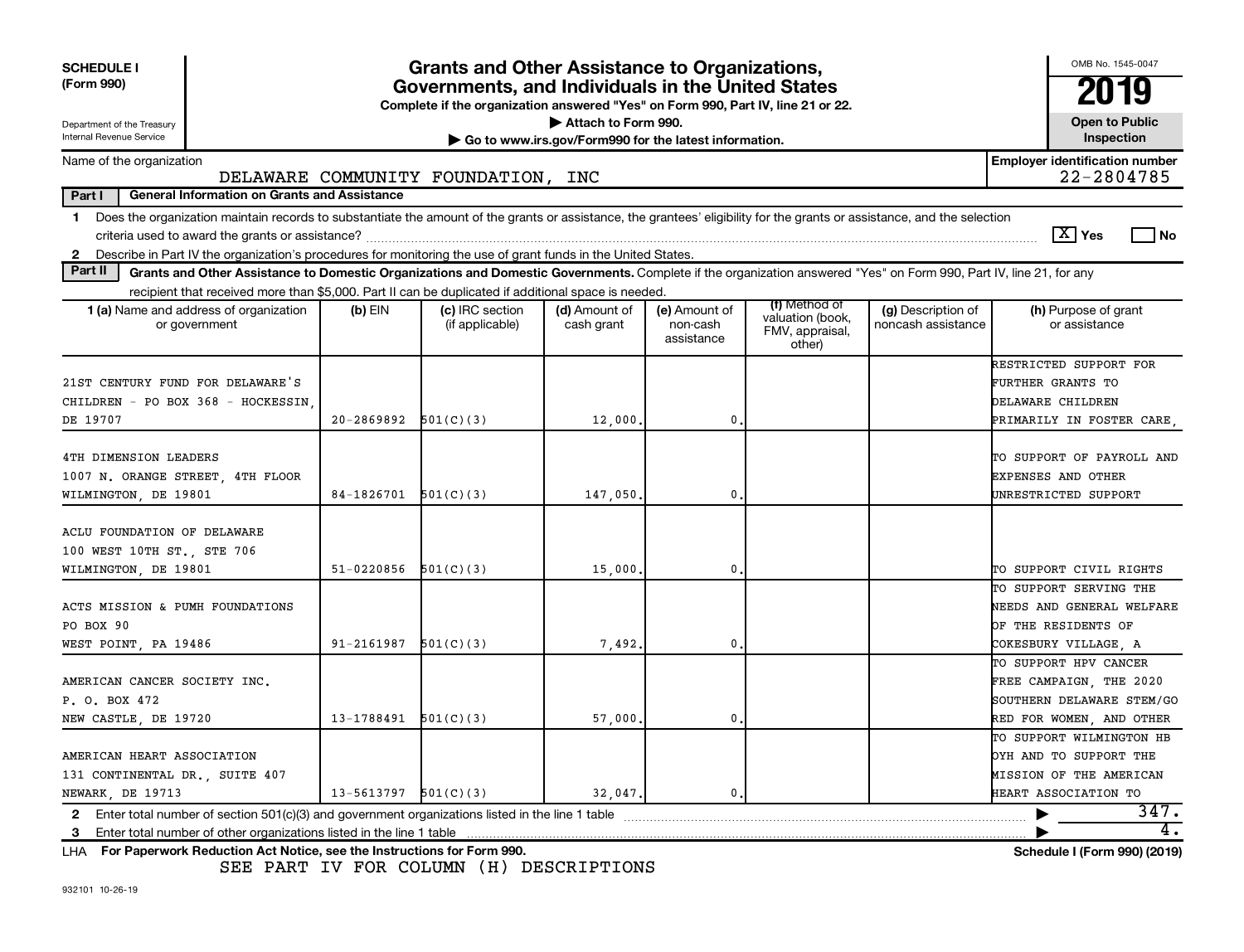| APOSTOLIC NETWORK OF GLOBAL<br>AWAKENING INC - 1451 CLARK STREET<br>20-3938700<br>$\mathbf 0$<br>501(C)(3)<br>25,000.<br>- MECHANICSBURG, PA 17055<br>ARTS CONSORTIUM OF DELAWARE, INC.<br>818 N MARKET ST; FLOOR 2R<br>WILMINGTON, DE 19801<br>51-0351748<br>20,170.<br>501(C)(3)<br>$\mathbf 0$<br>ASBURY UNITED METHODIST CHURCH<br>20 W. MOUNT VERNON STREET<br>74-6084206<br>501(C)(3)<br>SMYRNA, DE 19977<br>31,727.<br>$\mathbf 0$<br>ATLANTIC SALMON FEDERATION<br>PO BOX 807<br>13-2618801<br>501(C)(3)<br>$\mathbf{0}$<br>10,000.<br>CALAIS, ME 04619<br>ATTACHMENT AND BIOBEHAVIORAL<br>CATCH-UP (ABC) DISSEMINATION - 850<br>LIBRARY AVE, STE 200 - NEWARK, DE<br>19711<br>51-6000297<br>501(C)(3)<br>11,144.<br>$\mathbf 0$<br>ATTACK ADDICTION FOUNDATION<br>75 CARAVEL DR<br>32-0404094<br>501(C)(3)<br>205,000<br>BEAR, DE 19701<br>$\mathbf 0$<br><b>AUTISM DELAWARE</b><br>924 OLD HARMONY ROAD, SUITE 201<br>20-2110190<br>501(C)(3)<br>$\mathbf 0$<br>NEWARK, DE 19713<br>152,750.<br>TO SUPPORT PALLIATIVE<br>BAYHEALTH FOUNDATION<br>640 SOUTH STATE STREET<br>22-2559843<br>62,606.<br>501(C)(3)<br>$\mathbf{0}$<br>UNRESTRICTED SUPPORT<br>DOVER, DE 19901<br>TO SUPPORT THE MILLVILLE | (a) Name and address of<br>organization or government | $(b)$ EIN | (c) IRC section<br>if applicable | (d) Amount of<br>cash grant | (e) Amount of<br>non-cash<br>assistance | (f) Method of<br>valuation<br>(book, FMV,<br>appraisal, other) | (g) Description of<br>non-cash assistance | (h) Purpose of grant<br>or assistance               |
|----------------------------------------------------------------------------------------------------------------------------------------------------------------------------------------------------------------------------------------------------------------------------------------------------------------------------------------------------------------------------------------------------------------------------------------------------------------------------------------------------------------------------------------------------------------------------------------------------------------------------------------------------------------------------------------------------------------------------------------------------------------------------------------------------------------------------------------------------------------------------------------------------------------------------------------------------------------------------------------------------------------------------------------------------------------------------------------------------------------------------------------------------------------------------------------------------------------|-------------------------------------------------------|-----------|----------------------------------|-----------------------------|-----------------------------------------|----------------------------------------------------------------|-------------------------------------------|-----------------------------------------------------|
|                                                                                                                                                                                                                                                                                                                                                                                                                                                                                                                                                                                                                                                                                                                                                                                                                                                                                                                                                                                                                                                                                                                                                                                                                |                                                       |           |                                  |                             |                                         |                                                                |                                           |                                                     |
|                                                                                                                                                                                                                                                                                                                                                                                                                                                                                                                                                                                                                                                                                                                                                                                                                                                                                                                                                                                                                                                                                                                                                                                                                |                                                       |           |                                  |                             |                                         |                                                                |                                           |                                                     |
|                                                                                                                                                                                                                                                                                                                                                                                                                                                                                                                                                                                                                                                                                                                                                                                                                                                                                                                                                                                                                                                                                                                                                                                                                |                                                       |           |                                  |                             |                                         |                                                                |                                           | UNRESTRICTED SUPPORT                                |
|                                                                                                                                                                                                                                                                                                                                                                                                                                                                                                                                                                                                                                                                                                                                                                                                                                                                                                                                                                                                                                                                                                                                                                                                                |                                                       |           |                                  |                             |                                         |                                                                |                                           |                                                     |
|                                                                                                                                                                                                                                                                                                                                                                                                                                                                                                                                                                                                                                                                                                                                                                                                                                                                                                                                                                                                                                                                                                                                                                                                                |                                                       |           |                                  |                             |                                         |                                                                |                                           |                                                     |
|                                                                                                                                                                                                                                                                                                                                                                                                                                                                                                                                                                                                                                                                                                                                                                                                                                                                                                                                                                                                                                                                                                                                                                                                                |                                                       |           |                                  |                             |                                         |                                                                |                                           |                                                     |
|                                                                                                                                                                                                                                                                                                                                                                                                                                                                                                                                                                                                                                                                                                                                                                                                                                                                                                                                                                                                                                                                                                                                                                                                                |                                                       |           |                                  |                             |                                         |                                                                |                                           | UNRESTRICTED SUPPORT                                |
|                                                                                                                                                                                                                                                                                                                                                                                                                                                                                                                                                                                                                                                                                                                                                                                                                                                                                                                                                                                                                                                                                                                                                                                                                |                                                       |           |                                  |                             |                                         |                                                                |                                           |                                                     |
|                                                                                                                                                                                                                                                                                                                                                                                                                                                                                                                                                                                                                                                                                                                                                                                                                                                                                                                                                                                                                                                                                                                                                                                                                |                                                       |           |                                  |                             |                                         |                                                                |                                           |                                                     |
|                                                                                                                                                                                                                                                                                                                                                                                                                                                                                                                                                                                                                                                                                                                                                                                                                                                                                                                                                                                                                                                                                                                                                                                                                |                                                       |           |                                  |                             |                                         |                                                                |                                           | UNRESTRICTED SUPPORT                                |
|                                                                                                                                                                                                                                                                                                                                                                                                                                                                                                                                                                                                                                                                                                                                                                                                                                                                                                                                                                                                                                                                                                                                                                                                                |                                                       |           |                                  |                             |                                         |                                                                |                                           |                                                     |
|                                                                                                                                                                                                                                                                                                                                                                                                                                                                                                                                                                                                                                                                                                                                                                                                                                                                                                                                                                                                                                                                                                                                                                                                                |                                                       |           |                                  |                             |                                         |                                                                |                                           |                                                     |
|                                                                                                                                                                                                                                                                                                                                                                                                                                                                                                                                                                                                                                                                                                                                                                                                                                                                                                                                                                                                                                                                                                                                                                                                                |                                                       |           |                                  |                             |                                         |                                                                |                                           |                                                     |
|                                                                                                                                                                                                                                                                                                                                                                                                                                                                                                                                                                                                                                                                                                                                                                                                                                                                                                                                                                                                                                                                                                                                                                                                                |                                                       |           |                                  |                             |                                         |                                                                |                                           | UNRESTRICTED SUPPORT                                |
|                                                                                                                                                                                                                                                                                                                                                                                                                                                                                                                                                                                                                                                                                                                                                                                                                                                                                                                                                                                                                                                                                                                                                                                                                |                                                       |           |                                  |                             |                                         |                                                                |                                           |                                                     |
|                                                                                                                                                                                                                                                                                                                                                                                                                                                                                                                                                                                                                                                                                                                                                                                                                                                                                                                                                                                                                                                                                                                                                                                                                |                                                       |           |                                  |                             |                                         |                                                                |                                           |                                                     |
|                                                                                                                                                                                                                                                                                                                                                                                                                                                                                                                                                                                                                                                                                                                                                                                                                                                                                                                                                                                                                                                                                                                                                                                                                |                                                       |           |                                  |                             |                                         |                                                                |                                           |                                                     |
|                                                                                                                                                                                                                                                                                                                                                                                                                                                                                                                                                                                                                                                                                                                                                                                                                                                                                                                                                                                                                                                                                                                                                                                                                |                                                       |           |                                  |                             |                                         |                                                                |                                           | UNRESTRICTED SUPPORT                                |
|                                                                                                                                                                                                                                                                                                                                                                                                                                                                                                                                                                                                                                                                                                                                                                                                                                                                                                                                                                                                                                                                                                                                                                                                                |                                                       |           |                                  |                             |                                         |                                                                |                                           | TO SUPPORT OPIOID:                                  |
|                                                                                                                                                                                                                                                                                                                                                                                                                                                                                                                                                                                                                                                                                                                                                                                                                                                                                                                                                                                                                                                                                                                                                                                                                |                                                       |           |                                  |                             |                                         |                                                                |                                           | NALOXONE DIST. & SUSSEX                             |
|                                                                                                                                                                                                                                                                                                                                                                                                                                                                                                                                                                                                                                                                                                                                                                                                                                                                                                                                                                                                                                                                                                                                                                                                                |                                                       |           |                                  |                             |                                         |                                                                |                                           | COUNTY RECOVERY HOUSE AND                           |
|                                                                                                                                                                                                                                                                                                                                                                                                                                                                                                                                                                                                                                                                                                                                                                                                                                                                                                                                                                                                                                                                                                                                                                                                                |                                                       |           |                                  |                             |                                         |                                                                |                                           | OTHER UNRESTRICTED                                  |
|                                                                                                                                                                                                                                                                                                                                                                                                                                                                                                                                                                                                                                                                                                                                                                                                                                                                                                                                                                                                                                                                                                                                                                                                                |                                                       |           |                                  |                             |                                         |                                                                |                                           | TO SUPPORT THE AUTISM                               |
|                                                                                                                                                                                                                                                                                                                                                                                                                                                                                                                                                                                                                                                                                                                                                                                                                                                                                                                                                                                                                                                                                                                                                                                                                |                                                       |           |                                  |                             |                                         |                                                                |                                           | CARE TEAM (ACT) PROGRAM                             |
|                                                                                                                                                                                                                                                                                                                                                                                                                                                                                                                                                                                                                                                                                                                                                                                                                                                                                                                                                                                                                                                                                                                                                                                                                |                                                       |           |                                  |                             |                                         |                                                                |                                           | <b>EXPANSION AND OTHER</b>                          |
|                                                                                                                                                                                                                                                                                                                                                                                                                                                                                                                                                                                                                                                                                                                                                                                                                                                                                                                                                                                                                                                                                                                                                                                                                |                                                       |           |                                  |                             |                                         |                                                                |                                           | UNRESTRICTED SUPPORT                                |
|                                                                                                                                                                                                                                                                                                                                                                                                                                                                                                                                                                                                                                                                                                                                                                                                                                                                                                                                                                                                                                                                                                                                                                                                                |                                                       |           |                                  |                             |                                         |                                                                |                                           |                                                     |
|                                                                                                                                                                                                                                                                                                                                                                                                                                                                                                                                                                                                                                                                                                                                                                                                                                                                                                                                                                                                                                                                                                                                                                                                                |                                                       |           |                                  |                             |                                         |                                                                |                                           |                                                     |
|                                                                                                                                                                                                                                                                                                                                                                                                                                                                                                                                                                                                                                                                                                                                                                                                                                                                                                                                                                                                                                                                                                                                                                                                                |                                                       |           |                                  |                             |                                         |                                                                |                                           | CARE EXPANSION AND OTHER                            |
|                                                                                                                                                                                                                                                                                                                                                                                                                                                                                                                                                                                                                                                                                                                                                                                                                                                                                                                                                                                                                                                                                                                                                                                                                |                                                       |           |                                  |                             |                                         |                                                                |                                           |                                                     |
|                                                                                                                                                                                                                                                                                                                                                                                                                                                                                                                                                                                                                                                                                                                                                                                                                                                                                                                                                                                                                                                                                                                                                                                                                |                                                       |           |                                  |                             |                                         |                                                                |                                           |                                                     |
|                                                                                                                                                                                                                                                                                                                                                                                                                                                                                                                                                                                                                                                                                                                                                                                                                                                                                                                                                                                                                                                                                                                                                                                                                | BEEBE MEDICAL FOUNDATION                              |           |                                  |                             |                                         |                                                                |                                           | CANCER/EMERGENCY CENTER,<br>THE DEAN ORNISH CARDIAC |
| 902 SAVANNAH ROAD<br>LEWES, DE 19958<br>$51-0319455$ $501(C)(3)$<br>249, 314.<br>$\mathbf{0}$                                                                                                                                                                                                                                                                                                                                                                                                                                                                                                                                                                                                                                                                                                                                                                                                                                                                                                                                                                                                                                                                                                                  |                                                       |           |                                  |                             |                                         |                                                                |                                           | DISEASE PROGRAM, THE                                |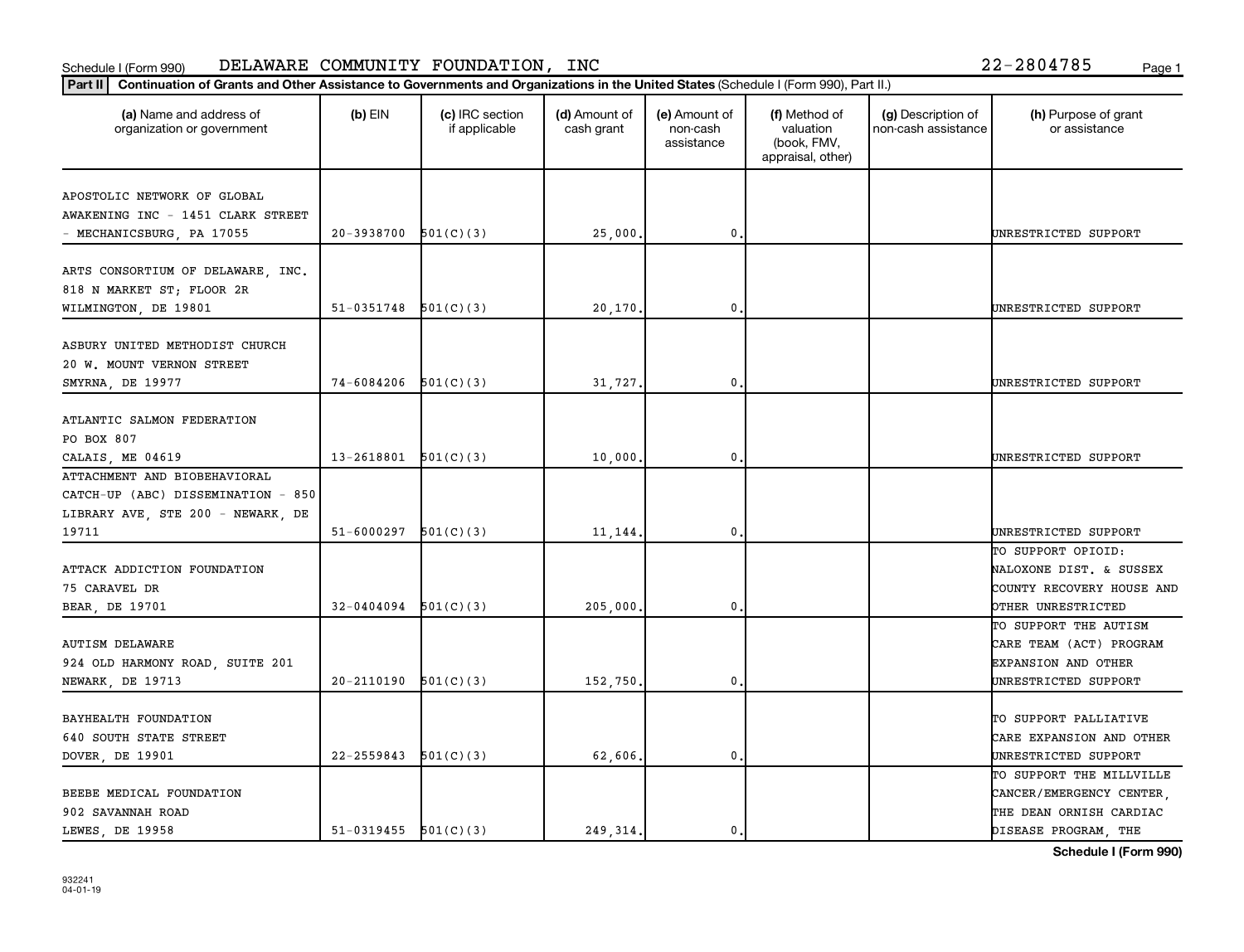| Part II   Continuation of Grants and Other Assistance to Governments and Organizations in the United States (Schedule I (Form 990), Part II.) |                          |                                  |                             |                                         |                                                                |                                           |                                       |
|-----------------------------------------------------------------------------------------------------------------------------------------------|--------------------------|----------------------------------|-----------------------------|-----------------------------------------|----------------------------------------------------------------|-------------------------------------------|---------------------------------------|
| (a) Name and address of<br>organization or government                                                                                         | $(b)$ EIN                | (c) IRC section<br>if applicable | (d) Amount of<br>cash grant | (e) Amount of<br>non-cash<br>assistance | (f) Method of<br>valuation<br>(book, FMV,<br>appraisal, other) | (g) Description of<br>non-cash assistance | (h) Purpose of grant<br>or assistance |
| BENEDICTINE SISTERS OF DELAWARE                                                                                                               |                          |                                  |                             |                                         |                                                                |                                           |                                       |
| ST. GERTRUDE MONASTERY, 25 GENDER R                                                                                                           |                          |                                  |                             |                                         |                                                                |                                           |                                       |
| NEWARK, DE 19713                                                                                                                              | 52-0787237               | 501(C)(3)                        | 19,738.                     | 0                                       |                                                                |                                           | UNRESTRICTED SUPPORT                  |
|                                                                                                                                               |                          |                                  |                             |                                         |                                                                |                                           |                                       |
| BETHLEHEM UNITED METHODIST CHURCH                                                                                                             |                          |                                  |                             |                                         |                                                                |                                           |                                       |
| 4 WESTTOWN ROAD                                                                                                                               |                          |                                  |                             |                                         |                                                                |                                           |                                       |
| THORNTON, PA 19373                                                                                                                            | 58-2424339               | 501(C)(3)                        | 43,400.                     | 0                                       |                                                                |                                           | UNRESTRICTED SUPPORT                  |
| BETTER TOMORROWS                                                                                                                              |                          |                                  |                             |                                         |                                                                |                                           |                                       |
| 2400 N. BROOM STREET                                                                                                                          |                          |                                  |                             |                                         |                                                                |                                           | TO PROVIDE FOOD FOR                   |
| WILMINGTON, DE 19802                                                                                                                          | 45-3199958               | 501(C)(3)                        | 13,000                      | 0                                       |                                                                |                                           | FAMILIES IN WILMINGTON                |
|                                                                                                                                               |                          |                                  |                             |                                         |                                                                |                                           |                                       |
| BIG BROTHERS BIG SISTERS OF                                                                                                                   |                          |                                  |                             |                                         |                                                                |                                           | TO SUPPORT E-MENTORING                |
| DELAWARE INC. - 413 LARCH CIRCLE                                                                                                              |                          |                                  |                             |                                         |                                                                |                                           | STATEWIDE AND OTHER                   |
| WILMINGTON, DE 19804                                                                                                                          | $51-6018399$ $501(C)(3)$ |                                  | 28,795.                     | 0                                       |                                                                |                                           | UNRESTRICTED SUPPORT                  |
|                                                                                                                                               |                          |                                  |                             |                                         |                                                                |                                           | TO SUPPORT THE MILLENNIAL             |
| BLOOD BANK OF DELMARVA                                                                                                                        |                          |                                  |                             |                                         |                                                                |                                           | BLOOD DRIVE AND TO                    |
| 100 HYGEIA DRIVE                                                                                                                              |                          |                                  |                             |                                         |                                                                |                                           | SUPPORT THE PRE-CLINICAL              |
| NEWARK, DE 19713                                                                                                                              | 51-0078596               | 501(C)(3)                        | 45,000,                     | 0                                       |                                                                |                                           | TESTING OF A COVID-19                 |
|                                                                                                                                               |                          |                                  |                             |                                         |                                                                |                                           | TO SUPPORT OPIOID: TRIPLE             |
| BOYS AND GIRLS CLUBS OF DELAWARE,                                                                                                             |                          |                                  |                             |                                         |                                                                |                                           | PLAY, MENTORING PROGRAMS,             |
| INC. $-669$ SOUTH UNION ST. $-$                                                                                                               |                          |                                  |                             |                                         |                                                                |                                           | THE ELIASON EDUCATION &               |
| WILMINGTON, DE 19805                                                                                                                          | 51-0068712               | 501(C)(3)                        | 509,147.                    | 0                                       |                                                                |                                           | GREENING FUND,                        |
|                                                                                                                                               |                          |                                  |                             |                                         |                                                                |                                           |                                       |
| BRANDYWINE CONSERVANCY & MUSEUM OF                                                                                                            |                          |                                  |                             |                                         |                                                                |                                           | TO SUPPORT BENNETTS RUN               |
| ART - P.O. BOX 141 - CHADDS FORD,                                                                                                             | $51-6020908$ $501(C)(3)$ |                                  | 15,500.                     | 0                                       |                                                                |                                           | WATERSHED PLAN AND OTHER              |
| PA 19317                                                                                                                                      |                          |                                  |                             |                                         |                                                                |                                           | UNRESTRICTED SUPPORT                  |
| BRANDYWINE COUNSELING & COMMUNITY                                                                                                             |                          |                                  |                             |                                         |                                                                |                                           | RESTRICTED SUPPORT TO                 |
| SERVICES, INC. - 2500 W. 4TH ST. -                                                                                                            |                          |                                  |                             |                                         |                                                                |                                           | MEET INCREASED DEMAND FOR             |
| WILMINGTON, DE 19805                                                                                                                          | 51-0278050               | 501(C)(3)                        | 25,000,                     | $\mathbf{0}$                            |                                                                |                                           | RECOVERY SERVICES                     |
|                                                                                                                                               |                          |                                  |                             |                                         |                                                                |                                           | TO SUPPORT VETERINARY                 |
| BRANDYWINE VALLEY SPCA                                                                                                                        |                          |                                  |                             |                                         |                                                                |                                           | CARE FOR PETS AND                     |
| 600 SOUTH STREET                                                                                                                              |                          |                                  |                             |                                         |                                                                |                                           | FAMILIES IN NEED IN KENT              |
| NEW CASTLE, DE 19720                                                                                                                          | $23-1381030$ $501(C)(3)$ |                                  | 14,500.                     | $\mathbf{0}$                            |                                                                |                                           | COUNTY AND A STATEWIDE                |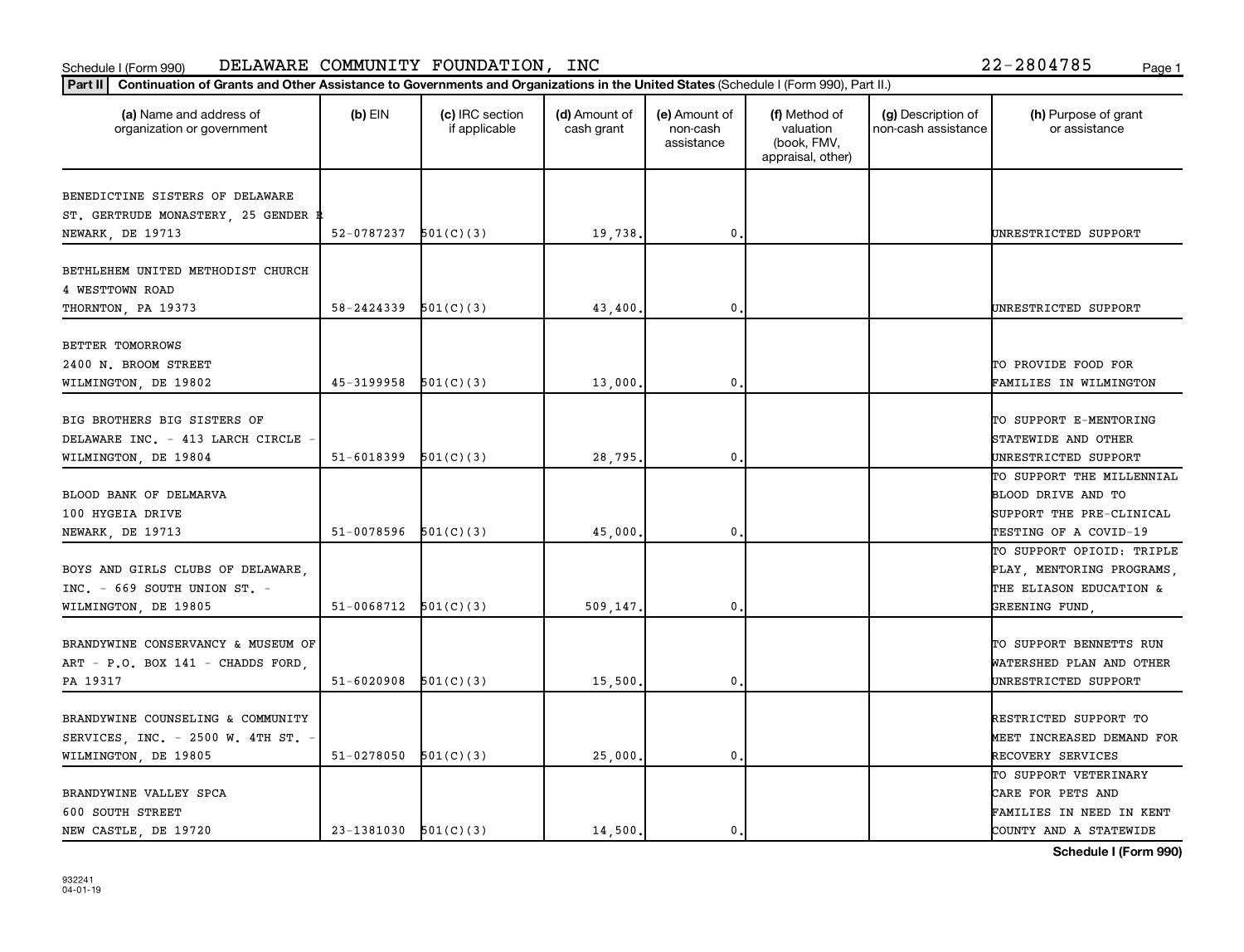| Part II   Continuation of Grants and Other Assistance to Governments and Organizations in the United States (Schedule I (Form 990), Part II.) |                          |                                  |                             |                                         |                                                                |                                           |                                                 |
|-----------------------------------------------------------------------------------------------------------------------------------------------|--------------------------|----------------------------------|-----------------------------|-----------------------------------------|----------------------------------------------------------------|-------------------------------------------|-------------------------------------------------|
| (a) Name and address of<br>organization or government                                                                                         | $(b)$ EIN                | (c) IRC section<br>if applicable | (d) Amount of<br>cash grant | (e) Amount of<br>non-cash<br>assistance | (f) Method of<br>valuation<br>(book, FMV,<br>appraisal, other) | (g) Description of<br>non-cash assistance | (h) Purpose of grant<br>or assistance           |
| BREASTCANCER.ORG                                                                                                                              |                          |                                  |                             |                                         |                                                                |                                           |                                                 |
| 120 E LANCASTER AVE, STE 201                                                                                                                  |                          |                                  |                             |                                         |                                                                |                                           |                                                 |
| ARDMORE, PA 19003                                                                                                                             | $23-3082851$ $501(C)(3)$ |                                  | 10,000.                     | $\mathbf{0}$                            |                                                                |                                           | UNRESTRICTED SUPPORT                            |
|                                                                                                                                               |                          |                                  |                             |                                         |                                                                |                                           | RESTRICTED SUPPORT FOR                          |
| CAB CALLOWAY SCHOOL FUND                                                                                                                      |                          |                                  |                             |                                         |                                                                |                                           | SCHOLARSHIPS TO SENIORS,                        |
| PO BOX 4642                                                                                                                                   |                          |                                  |                             |                                         |                                                                |                                           | TO SUPPORT THE HEALING                          |
| WILMINGTON, DE 19807                                                                                                                          | 20-0581573               | 501(C)(3)                        | 18,458.                     | 0.                                      |                                                                |                                           | ARTS PROGRAM, AND OTHER                         |
|                                                                                                                                               |                          |                                  |                             |                                         |                                                                |                                           | TO SUPPORT STRUCTURE.                           |
| CAMP REHOBOTH                                                                                                                                 |                          |                                  |                             |                                         |                                                                |                                           |                                                 |
| 37 BALTIMORE AVE.                                                                                                                             |                          |                                  |                             |                                         |                                                                |                                           | SAFETY, SUSTAINABILITY,<br>GROWTH, PROGRAMS FOR |
| REHOBOTH BEACH, DE 19971                                                                                                                      | $51-0331962$ $501(C)(3)$ |                                  | 42,066                      | $\mathbf{0}$                            |                                                                |                                           |                                                 |
|                                                                                                                                               |                          |                                  |                             |                                         |                                                                |                                           | LGBTQ SENIORS, AND OTHER<br>TO SUPPORT HEALTH   |
| CANCER SUPPORT COMMUNITY OF                                                                                                                   |                          |                                  |                             |                                         |                                                                |                                           | COACHING FOR CANCER                             |
| DELAWARE - 4810 LANCASTER PIKE -                                                                                                              |                          |                                  |                             |                                         |                                                                |                                           |                                                 |
|                                                                                                                                               |                          |                                  |                             | 0                                       |                                                                |                                           | SURVIVORS AND OTHER                             |
| WILMINGTON, DE 19807                                                                                                                          | $51-0351863$ $501(C)(3)$ |                                  | 18,405.                     |                                         |                                                                |                                           | UNRESTRICTED SUPPORT                            |
|                                                                                                                                               |                          |                                  |                             |                                         |                                                                |                                           | TO SUPPORT TEAM TRAINING                        |
| CANINE PARTNERS FOR LIFE                                                                                                                      |                          |                                  |                             |                                         |                                                                |                                           | FOR FUTURE PARTNERSHIP                          |
| P.O. BOX 170                                                                                                                                  |                          |                                  |                             |                                         |                                                                |                                           | PROGRAMS AND OTHER                              |
| COCHRANVILLE, PA 19330                                                                                                                        | 23-2580658               | 501(C)(3)                        | 10,921                      | $\mathbf{0}$                            |                                                                |                                           | UNRESTRICTED SUPPORT                            |
| CAREY'S UNITED METHODIST CHURCH                                                                                                               |                          |                                  |                             |                                         |                                                                |                                           |                                                 |
| 22750 CAREY'S CAMP ROAD                                                                                                                       |                          |                                  |                             |                                         |                                                                |                                           |                                                 |
| MILLSBORO, DE 19966                                                                                                                           | $51-0273581$ $501(C)(3)$ |                                  | 9,150                       | 0.                                      |                                                                |                                           | UNRESTRICTED SUPPORT                            |
|                                                                                                                                               |                          |                                  |                             |                                         |                                                                |                                           |                                                 |
| CARLISLE FIRE COMPANY                                                                                                                         |                          |                                  |                             |                                         |                                                                |                                           |                                                 |
| 615 NW FRONT STREET                                                                                                                           |                          |                                  |                             |                                         |                                                                |                                           |                                                 |
| LINCOLN, DE 19960                                                                                                                             | $51-0063613$ $501(C)(3)$ |                                  | 6,461                       | $\mathbf{0}$                            |                                                                |                                           | UNRESTRICTED SUPPORT                            |
|                                                                                                                                               |                          |                                  |                             |                                         |                                                                |                                           |                                                 |
| CARSON SCHOLARS FUND, USA                                                                                                                     |                          |                                  |                             |                                         |                                                                |                                           |                                                 |
| 305 W CHESAPEAKE AVE, STE 310                                                                                                                 |                          |                                  |                             |                                         |                                                                |                                           | RESTRICTED SUPPORT FOR                          |
| TOWSON, MD 21204                                                                                                                              | 52-1851346               | 501(C)(3)                        | 13,250.                     | 0.                                      |                                                                |                                           | 2020 SCHOLARSHIP AWARDS                         |
|                                                                                                                                               |                          |                                  |                             |                                         |                                                                |                                           | TO SUPPORT OUTPATIENT                           |
| CATHOLIC CHARITIES, INC.                                                                                                                      |                          |                                  |                             |                                         |                                                                |                                           | MENTAL HEALTH TREATMENT,                        |
| 2601 W. 4TH STREET                                                                                                                            |                          |                                  |                             |                                         |                                                                |                                           | HOMELESSNESS BY PROVIDING                       |
| WILMINGTON, DE 19805                                                                                                                          | $51-0065685$ $501(C)(3)$ |                                  | 128,875.                    | 0.                                      |                                                                |                                           | FINANCIAL ASSISTANCE TO                         |
|                                                                                                                                               |                          |                                  |                             |                                         |                                                                |                                           |                                                 |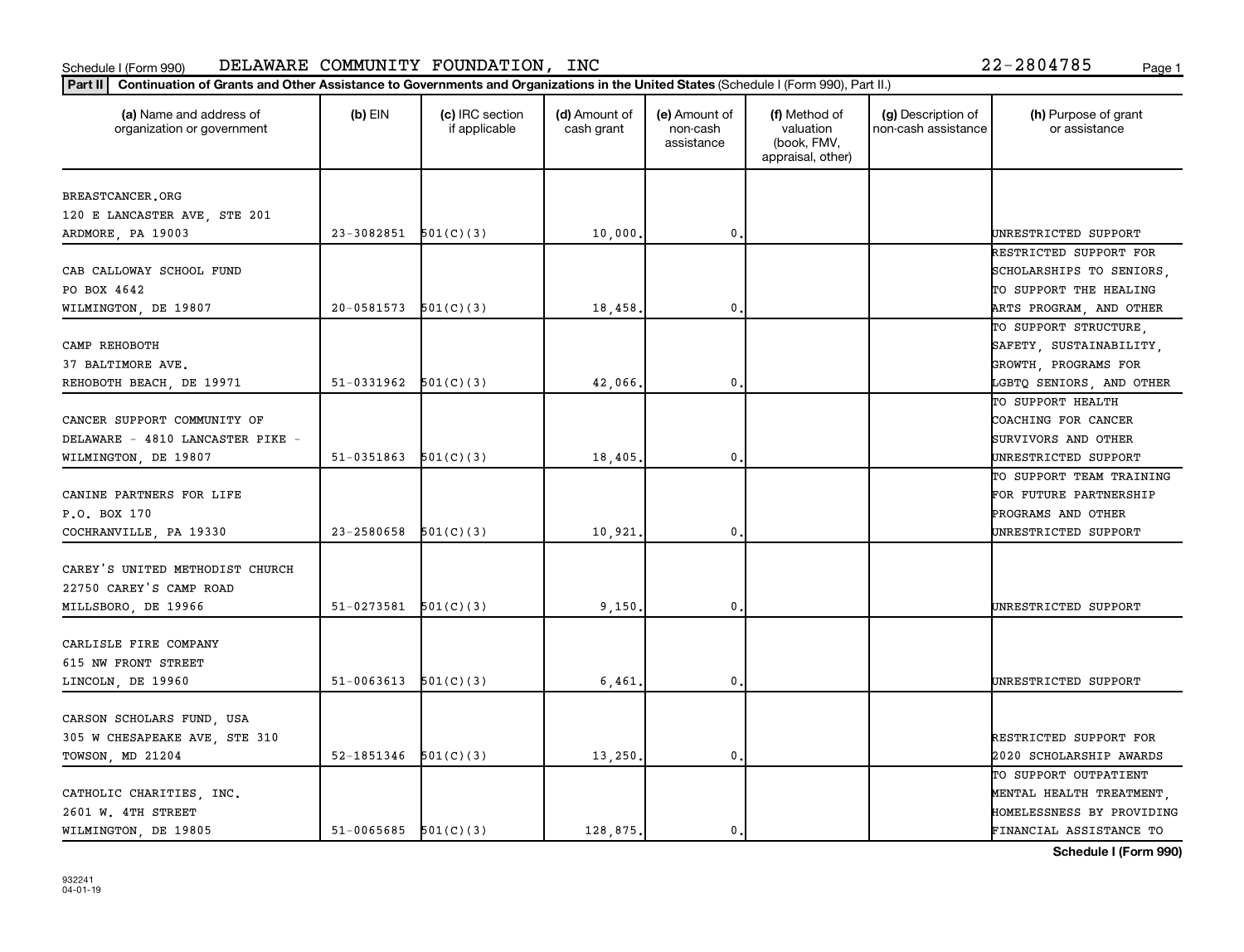| (a) Name and address of<br>organization or government | $(b)$ EIN                  | (c) IRC section<br>if applicable | (d) Amount of<br>cash grant | (e) Amount of<br>non-cash<br>assistance | (f) Method of<br>valuation<br>(book, FMV,<br>appraisal, other) | (g) Description of<br>non-cash assistance | (h) Purpose of grant<br>or assistance |
|-------------------------------------------------------|----------------------------|----------------------------------|-----------------------------|-----------------------------------------|----------------------------------------------------------------|-------------------------------------------|---------------------------------------|
| CATHOLIC DIOCESE OF WILMINGTON                        |                            |                                  |                             |                                         |                                                                |                                           |                                       |
| P.O. BOX 2030                                         |                            |                                  |                             |                                         |                                                                |                                           |                                       |
| WILMINGTON, DE 19899                                  | $51-0095439$ $501(C)(3)$   |                                  | 18,591.                     | 0                                       |                                                                |                                           | UNRESTRICTED SUPPORT                  |
|                                                       |                            |                                  |                             |                                         |                                                                |                                           | TO SUPPORT THE EXCELLENCE             |
| CENDEL FOUNDATION                                     |                            |                                  |                             |                                         |                                                                |                                           | IN EDUCATION PROGRAM AND              |
| 101 W LOOCKERMAN ST, STE 2C                           |                            |                                  |                             |                                         |                                                                |                                           | OTHER UNRESTRICTED                    |
| DOVER, DE 19904                                       | 26-3590221                 | 501(C)(3)                        | 189,421                     | 0                                       |                                                                |                                           | <b>SUPPORT</b>                        |
| CENTER FOR HEALTHY MINDS -                            |                            |                                  |                             |                                         |                                                                |                                           | RESTRICTED TO SUPPORT THE             |
| UNIVERSITY OF WISCONSIN - MADISON                     |                            |                                  |                             |                                         |                                                                |                                           | CENTER FOR HEALTHY MINDS              |
| $-$ 625 W. WASHINGTON AVE, $-$                        |                            |                                  |                             |                                         |                                                                |                                           | MISSION TO CULTIVATE                  |
| MADISON, WI 53703                                     | 39-0743975                 | 501(C)(3)                        | 50,000,                     | $\mathbf{0}$                            |                                                                |                                           | WELL-BEING AND RELIEVE                |
|                                                       |                            |                                  |                             |                                         |                                                                |                                           | TO SUPPORT THE PURCHASE               |
| CENTRAL BAPTIST COMMUNITY                             |                            |                                  |                             |                                         |                                                                |                                           | OF PRODUCE AND PROVIDE                |
| DEVELOPMENT CORPORATION - 839 PINE                    |                            |                                  |                             |                                         |                                                                |                                           | DELIVERY TO VULNERABLE                |
| STREET - WILMINGTON, DE 19801                         | $27-3011150$ $501(C)(3)$   |                                  | 11,500                      | 0                                       |                                                                |                                           | <b>HOUSEHOLDS DURING</b>              |
|                                                       |                            |                                  |                             |                                         |                                                                |                                           | TO HELP SUSTAIN AND                   |
| CENTRAL DELAWARE HABITAT FOR                          |                            |                                  |                             |                                         |                                                                |                                           | EXPEDITE CONSTRUCTION,                |
| HUMANITY - 2311 SOUTH DUPONT                          |                            |                                  |                             |                                         |                                                                |                                           | PREPARE FOR RE-OPENING,               |
| HIGHWAY - DOVER, DE 19901                             | 51-0376650                 | 501(C)(3)                        | 47,598                      | 0                                       |                                                                |                                           | PROVIDE MORTGAGE                      |
| CENTREVILLE LAYTON SCHOOL                             |                            |                                  |                             |                                         |                                                                |                                           |                                       |
| 6201 KENNETT PIKE                                     |                            |                                  |                             |                                         |                                                                |                                           |                                       |
| CENTREVILLE, DE 19807                                 | 51-0232858                 | 501(C)(3)                        | 5,500                       | $\mathbf{0}$                            |                                                                |                                           | UNRESTRICTED SUPPORT                  |
|                                                       |                            |                                  |                             |                                         |                                                                |                                           | TO SUPPORT HOYA LIFT, ART             |
| CERTS, INC.                                           |                            |                                  |                             |                                         |                                                                |                                           | THERAPY FOR THE SEVERELY              |
| 1501 CASHO MILL ROAD, SUITE 1                         |                            |                                  |                             |                                         |                                                                |                                           | DISABLED, AND OTHER                   |
| NEWARK, DE 19711                                      | $01 - 0592853$             | 501(C)(3)                        | 31,200                      | $\mathbf{0}$                            |                                                                |                                           | UNRESTRICTED SUPPORT                  |
|                                                       |                            |                                  |                             |                                         |                                                                |                                           | TO SUPPORT HOME DELIVERED             |
| CHEER, INC.                                           |                            |                                  |                             |                                         |                                                                |                                           | MEALS WE CARE PROJECT,                |
| 546 SOUTH BEDFORD STREET                              |                            |                                  |                             |                                         |                                                                |                                           | RESTRICTED SUPPORT FOR                |
| GEORGETOWN, DE 19947                                  | 51-0112599                 | 501(C)(3)                        | 177,000,                    | 0                                       |                                                                |                                           | DELIVERING ADDITIONAL                 |
|                                                       |                            |                                  |                             |                                         |                                                                |                                           | RESTRICTED SUPPORT FOR                |
| CHESAPEAKE BAY FOUNDATION                             |                            |                                  |                             |                                         |                                                                |                                           | <b>DYSTER REPLENISHMENT, TO</b>       |
| 6 HERNDON AVENUE                                      |                            |                                  |                             |                                         |                                                                |                                           | SUPPORT CONSERVATION, AND             |
| ANNAPOLIS, MD 21403                                   | $52 - 6065757$ $501(C)(3)$ |                                  | 7,000.                      | $\mathbf{0}$                            |                                                                |                                           | OTHER UNRESTRICTED                    |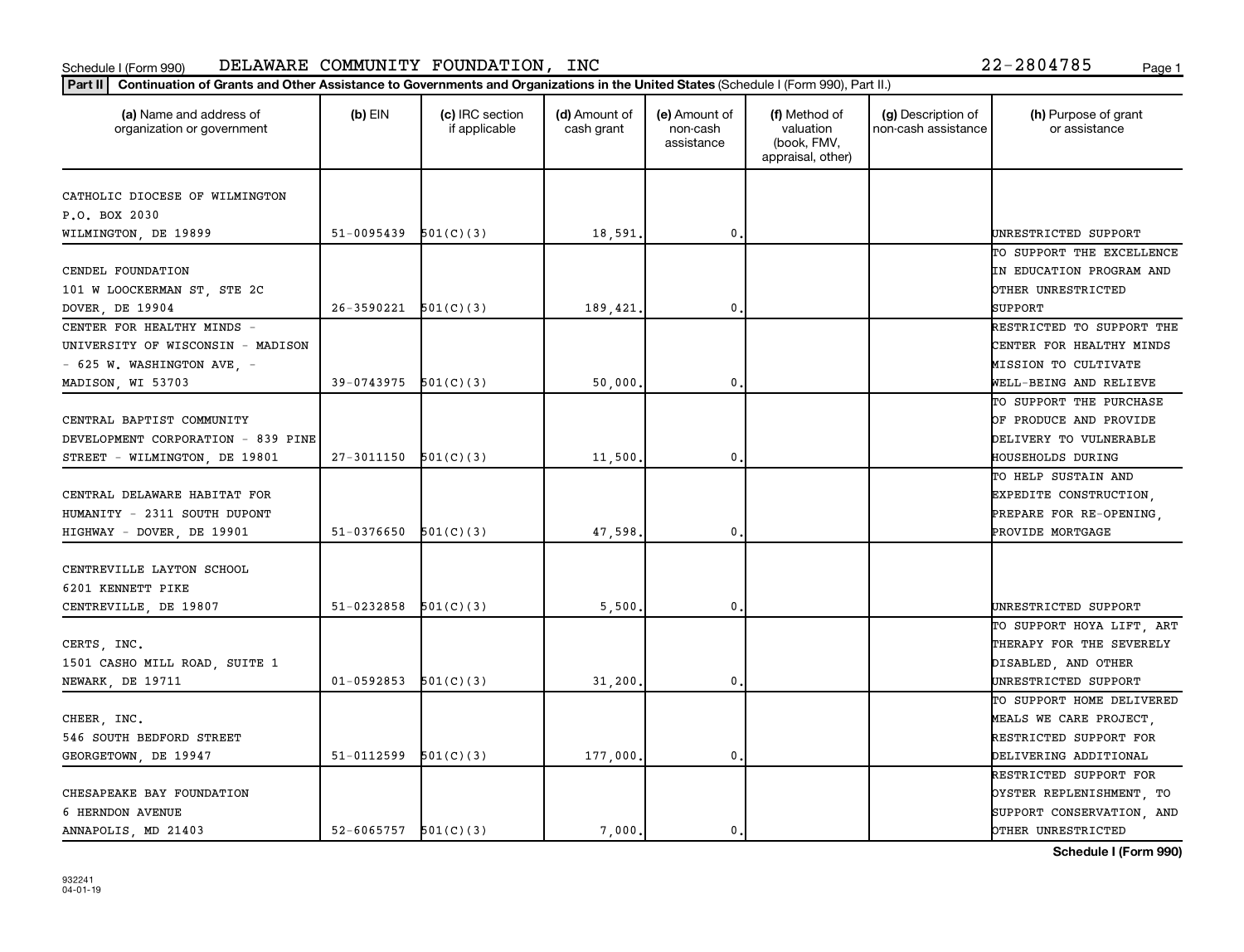| (a) Name and address of<br>organization or government | $(b)$ EIN                  | (c) IRC section<br>if applicable | (d) Amount of<br>cash grant | (e) Amount of<br>non-cash<br>assistance | (f) Method of<br>valuation<br>(book, FMV,<br>appraisal, other) | (g) Description of<br>non-cash assistance | (h) Purpose of grant<br>or assistance            |
|-------------------------------------------------------|----------------------------|----------------------------------|-----------------------------|-----------------------------------------|----------------------------------------------------------------|-------------------------------------------|--------------------------------------------------|
|                                                       |                            |                                  |                             |                                         |                                                                |                                           | RESTRICTED SUPPORT TO                            |
| CHILD, INC.                                           |                            |                                  |                             |                                         |                                                                |                                           | PROVIDE HOUSING FOR                              |
| 507 PHILADELPHIA PIKE                                 |                            |                                  |                             |                                         |                                                                |                                           | BATTERED WOMEN AND THEIR                         |
| WILMINGTON, DE 19809                                  | $51-0101188$ $501(C)(3)$   |                                  | 36,500.                     | 0                                       |                                                                |                                           | CHILDREN, MEETING                                |
|                                                       |                            |                                  |                             |                                         |                                                                |                                           | TO SUPPORT FOR TECHNOLOGY                        |
| CHILDREN & FAMILIES FIRST                             |                            |                                  |                             |                                         |                                                                |                                           | TO CONTINUE PROVIDING                            |
| 809 N. WASHINGTON STREET                              |                            |                                  |                             |                                         |                                                                |                                           | TELEHEALTH AND                                   |
| WILMINGTON, DE 19801                                  | $51-0065731$ $501(C)(3)$   |                                  | 70,610,                     | $\mathbf{0}$ .                          |                                                                |                                           | <b>STATE-MANDATED</b>                            |
|                                                       |                            |                                  |                             |                                         |                                                                |                                           | TO SUPPORT CAPITAL GRANT                         |
| CHILDREN'S BEACH HOUSE                                |                            |                                  |                             |                                         |                                                                |                                           | COLLABORATIVE FUNDING,                           |
| 100 W. 10TH ST., SUITE 411                            |                            |                                  |                             |                                         |                                                                |                                           | <b>ESSENTIAL NEEDS OF</b>                        |
| WILMINGTON, DE 19801                                  | $51-0070966$ $501(C)(3)$   |                                  | 14,644.                     | 0.                                      |                                                                |                                           | ECONOMICALLY                                     |
|                                                       |                            |                                  |                             |                                         |                                                                |                                           | TO SUPPORT VIRTUAL                               |
| CHINESE AMERICAN COMMUNITY CENTER                     |                            |                                  |                             |                                         |                                                                |                                           | PROGRAMMING AND                                  |
| 1313 LITTLE BALTIMORE ROAD                            |                            |                                  |                             |                                         |                                                                |                                           | OPERATIONS OF THE                                |
| HOCKESSIN, DE 19707                                   | $51-0269361$ $501(C)(3)$   |                                  | 8,000                       | 0                                       |                                                                |                                           | FACILITY IN HOCKESSIN                            |
|                                                       |                            |                                  |                             |                                         |                                                                |                                           | TO SUPPORT THE SUMMER                            |
| CHOIR SCHOOL OF DELAWARE                              |                            |                                  |                             |                                         |                                                                |                                           | CAMP PROGRAM IN                                  |
| 2013 NORTH MARKET STREET                              |                            |                                  |                             |                                         |                                                                |                                           | WILMINGTON, PROVIDE                              |
| WILMINGTON, DE 19802                                  | 20-5486245                 | 501(C)(3)                        | 72,670                      | $\mathbf{0}$                            |                                                                |                                           | VIRTUAL AFTER-SCHOOL                             |
| CHRIST CHURCH EPISCOPAL CHRISTIANA                    |                            |                                  |                             |                                         |                                                                |                                           |                                                  |
| PRESCHOOL INC. - P.O. BOX 3510 -                      |                            |                                  |                             |                                         |                                                                |                                           |                                                  |
| WILMINGTON, DE 19807                                  | $20 - 8521736$ $501(C)(3)$ |                                  | 9.000                       | $\mathbf{0}$                            |                                                                |                                           | UNRESTRICTED SUPPORT                             |
| CHRIST FOR ALL NATIONS                                |                            |                                  |                             |                                         |                                                                |                                           |                                                  |
| P.O. BOX 590588                                       |                            |                                  |                             |                                         |                                                                |                                           |                                                  |
| ORLANDO, FL 32859                                     | $94-2742504$ $501(C)(3)$   |                                  | 17,500                      | $\mathbf{0}$                            |                                                                |                                           | UNRESTRICTED SUPPORT                             |
|                                                       |                            |                                  |                             |                                         |                                                                |                                           | RESTRICTED SUPPORT FOR                           |
| CHRISTIANA CARE HEALTH SYSTEMS,                       |                            |                                  |                             |                                         |                                                                |                                           | CAREGIVER RELIEF FUND:                           |
| INC. - OFFICE OF DEVELOPMENT, 13                      |                            |                                  |                             |                                         |                                                                |                                           | RESTRICTED TO FAMILIES OF                        |
|                                                       | $51-0103684$ $501(C)(3)$   |                                  |                             | $\mathbf{0}$                            |                                                                |                                           |                                                  |
| READ'S WAY - NEW CASTLE, DE 19720                     |                            |                                  | 44,610.                     |                                         |                                                                |                                           | CCFS' LATINO CAREGIVERS,<br>TO HELP SUSTAIN CCAC |
|                                                       |                            |                                  |                             |                                         |                                                                |                                           |                                                  |
| CHRISTIANA CULTURAL ARTS CENTER                       |                            |                                  |                             |                                         |                                                                |                                           | ON-LINE CLASSES, DELIVER                         |
| 705 MARKET STREET                                     |                            |                                  |                             |                                         |                                                                |                                           | CARE PACKAGES WITH                               |
| WILMINGTON, DE 19801                                  | $51-0064300$ $501(C)(3)$   |                                  | 259.881.                    | 0.                                      |                                                                |                                           | PPE/ACTIVITIES OFFER                             |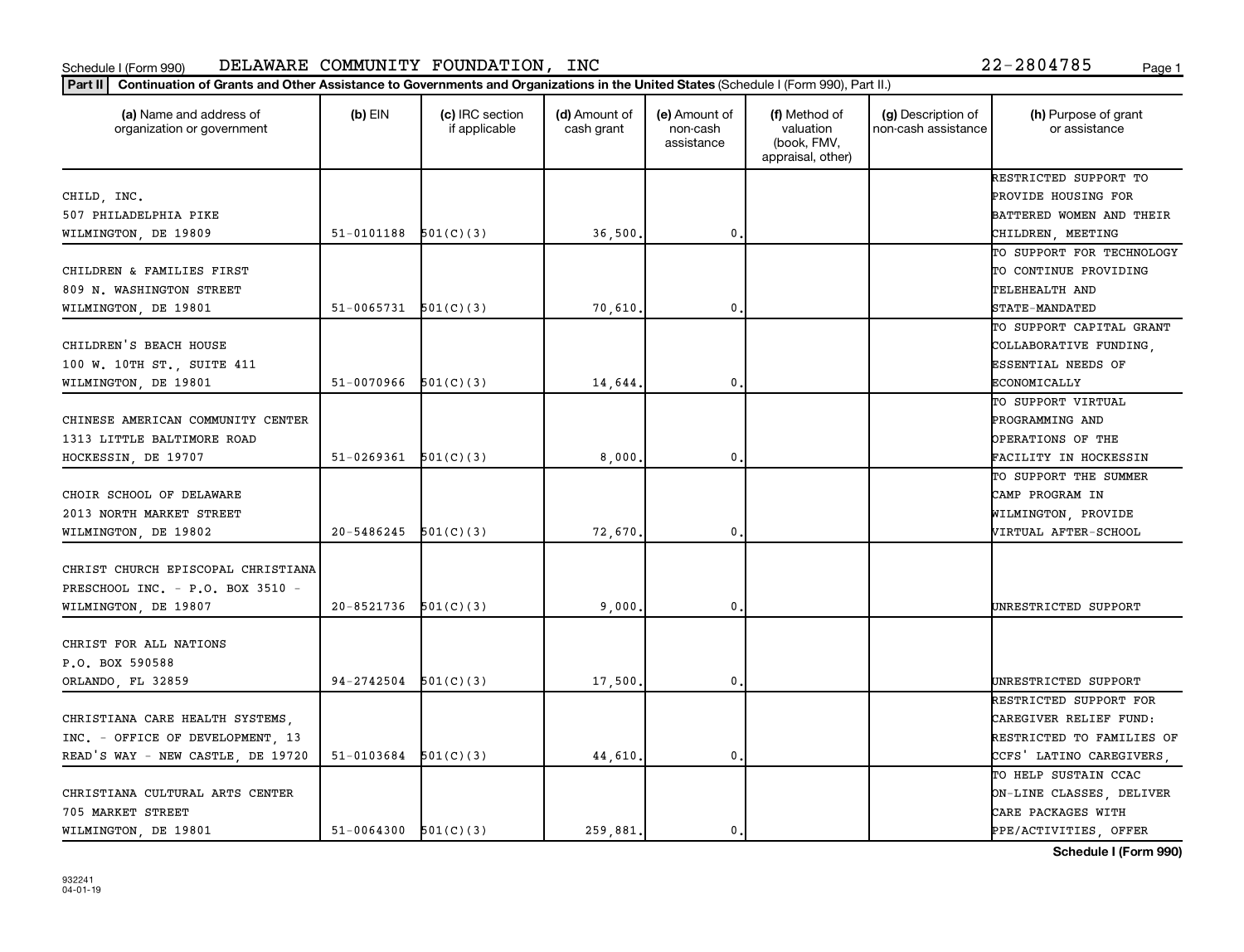|  | 22-2804785 |  |  |  |  |  |  |  | Page |
|--|------------|--|--|--|--|--|--|--|------|
|--|------------|--|--|--|--|--|--|--|------|

| Continuation of Grants and Other Assistance to Governments and Organizations in the United States (Schedule I (Form 990), Part II.)<br>Part II |            |                                  |                             |                                         |                                                                |                                           |                                        |
|------------------------------------------------------------------------------------------------------------------------------------------------|------------|----------------------------------|-----------------------------|-----------------------------------------|----------------------------------------------------------------|-------------------------------------------|----------------------------------------|
| (a) Name and address of<br>organization or government                                                                                          | $(b)$ EIN  | (c) IRC section<br>if applicable | (d) Amount of<br>cash grant | (e) Amount of<br>non-cash<br>assistance | (f) Method of<br>valuation<br>(book, FMV,<br>appraisal, other) | (g) Description of<br>non-cash assistance | (h) Purpose of grant<br>or assistance  |
|                                                                                                                                                |            |                                  |                             |                                         |                                                                |                                           | RESTRICTED SUPPORT TO                  |
| CITY OF NEWARK DELAWARE, MR. DAVID                                                                                                             |            |                                  |                             |                                         |                                                                |                                           | ACQUIRE K9 OFFICERS AND                |
| DEL GRANDE - 220 SOUTH MAIN STREET                                                                                                             |            |                                  |                             |                                         |                                                                |                                           | TO CONSTRUCT RESTROOMS AT              |
| - NEWARK, DE 19711                                                                                                                             | 51-6000194 | GOVERNMENT ORG                   | 42,483.                     | 0.                                      |                                                                |                                           | PRESTON'S PLAYGROUND                   |
|                                                                                                                                                |            |                                  |                             |                                         |                                                                |                                           | TO SUPPORT VIRTUAL SUMMER              |
| CITYFEST, INC.                                                                                                                                 |            |                                  |                             |                                         |                                                                |                                           | PROGRAMMING IN WILMINGTON              |
| 800 N. FRENCH STREET                                                                                                                           |            |                                  |                             |                                         |                                                                |                                           | AND THE 2020 SUMMER CAMP               |
| WILMINGTON, DE 19801                                                                                                                           | 51-0255083 | 501(C)(3)                        | 14,383.                     | 0                                       |                                                                |                                           | OF WILMINGTON CHILDREN'S               |
| CLARENCE FRAIM CENTER BOYS AND<br>GIRLS CLUB - 669 S. UNION ST. -                                                                              |            |                                  |                             |                                         |                                                                |                                           |                                        |
| WILMINGTON, DE 19805                                                                                                                           | 51-0068712 | 501(C)(3)                        | 21,072.                     | $\mathbf 0$                             |                                                                |                                           | UNRESTRICTED SUPPORT                   |
| CLAUDE E. PHILLIPS HERBARIUM,<br>DELAWARE STATE UNIVERSITY - 1200 N<br>DUPONT HWY - DOVER, DE 19901                                            | 51-0305893 | 501(C)(3)                        | 5,902.                      | 0                                       |                                                                |                                           | UNRESTRICTED SUPPORT                   |
| CLEAR SPACE THEATRE COMPANY<br>20 BALTIMORE AVENUE                                                                                             | 20-1712916 |                                  |                             |                                         |                                                                |                                           | TO SUPPORT OPERATIONS AND              |
| REHOBOTH BEACH, DE 19971                                                                                                                       |            | 501(C)(3)                        | 12,000                      | 0                                       |                                                                |                                           | NEW BUILDING<br>TO PROVIDE SHELTER AND |
|                                                                                                                                                |            |                                  |                             |                                         |                                                                |                                           |                                        |
| CODE PURPLE KENT COUNTY                                                                                                                        |            |                                  |                             |                                         |                                                                |                                           | FOOD FOR HOMELESS PEOPLE               |
| 412 N. GOVERNORS AVENUE                                                                                                                        |            |                                  |                             |                                         |                                                                |                                           | IN KENT COUNTY AND OTHER               |
| DOVER, DE 19904                                                                                                                                | 47-4195022 | 501(C)(3)                        | 12,500                      | 0.                                      |                                                                |                                           | UNRESTRICTED SUPPORT                   |
|                                                                                                                                                |            |                                  |                             |                                         |                                                                |                                           | TO IDENTIFY NEEDS AND                  |
| COMMUNITIES IN SCHOOLS OF DELAWARE                                                                                                             |            |                                  |                             |                                         |                                                                |                                           | ASSES AVAILABLE RESOURCES              |
| 101 W LOOCKERMAN ST, STE 2A                                                                                                                    |            |                                  |                             |                                         |                                                                |                                           | IN KENT COUNTY SCHOOL, TO              |
| DOVER DE 19904                                                                                                                                 | 51-0343981 | 501(C)(3)                        | 40,500,                     | 0                                       |                                                                |                                           | MAINTAIN OPERATIONS, KEEP              |
|                                                                                                                                                |            |                                  |                             |                                         |                                                                |                                           | RESTRICTED SUPPORT FOR                 |
| COMMUNITY EDUCATION BUILDING                                                                                                                   |            |                                  |                             |                                         |                                                                |                                           | CAPITAL IMPROVEMENTS,                  |
| 1200 NORTH FRENCH STREET                                                                                                                       |            |                                  |                             |                                         |                                                                |                                           | RESTRICTED SUPPORT FOR                 |
| WILMINGTON, DE 19801                                                                                                                           | 45-4797267 | 501(C)(3)                        | 1,937,150.                  | $\mathbf{0}$                            |                                                                |                                           | SUMMER EDUCATION PORTAL                |
|                                                                                                                                                |            |                                  |                             |                                         |                                                                |                                           | TO SUPPORT DOVER OFFICE                |
| COMMUNITY LEGAL AID SOCIETY, INC.                                                                                                              |            |                                  |                             |                                         |                                                                |                                           | HEATING AND COOLING, TO                |
| 100 W. 10TH ST., SUITE 801                                                                                                                     |            |                                  |                             |                                         |                                                                |                                           | PURCHASE EQUIPMENT AND                 |
| WILMINGTON, DE 19801                                                                                                                           | 51-6000158 | 501(C)(3)                        | 33,500.                     | $\mathbf 0$                             |                                                                |                                           | PROGRAMS TO ALLOW STAFF                |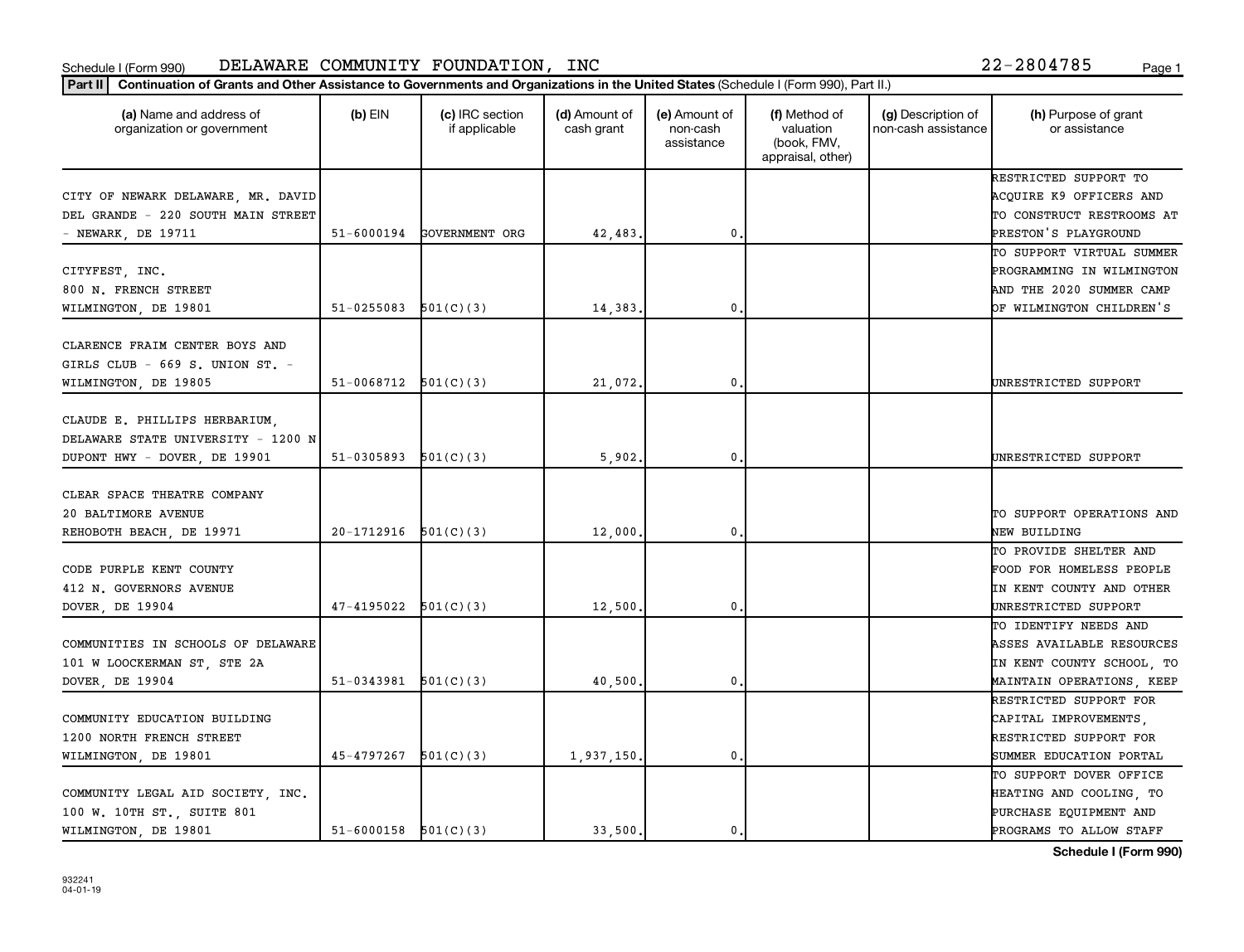| (a) Name and address of<br>organization or government | $(b)$ EIN                | (c) IRC section<br>if applicable | (d) Amount of<br>cash grant | (e) Amount of<br>non-cash<br>assistance | (f) Method of<br>valuation<br>(book, FMV,<br>appraisal, other) | (g) Description of<br>non-cash assistance | (h) Purpose of grant<br>or assistance |
|-------------------------------------------------------|--------------------------|----------------------------------|-----------------------------|-----------------------------------------|----------------------------------------------------------------|-------------------------------------------|---------------------------------------|
|                                                       |                          |                                  |                             |                                         |                                                                |                                           | RESTRICTED SUPPORT FOR                |
| COMMUNITY PARTNERS                                    |                          |                                  |                             |                                         |                                                                |                                           | CHANGEIST PROJECT OF                  |
| 1000 N ALAMEDA ST, STE 240                            |                          |                                  |                             |                                         |                                                                |                                           | EXPANDING SERVICES WITHIN             |
| LOS ANGELES, CA 90012                                 | 95-4302067               | 501(C)(3)                        | 50,000                      | 0                                       |                                                                |                                           | LOS ANGELES AND ACROSS                |
|                                                       |                          |                                  |                             |                                         |                                                                |                                           | RESTRICTED SUPPORT FOR                |
| COMMUNITY RESOURCE CENTER                             |                          |                                  |                             |                                         |                                                                |                                           | COVID-19 EMERGENCY                    |
| 37510 OYSTER HOUSE ROAD                               |                          |                                  |                             |                                         |                                                                |                                           | RESPONSES, TO SUPPORT                 |
| REHOBOTH BEACH, DE 19971                              | 46-2948959               | 501(C)(3)                        | 29,000                      | 0                                       |                                                                |                                           | RENT AND UTILITIES FOR                |
|                                                       |                          |                                  |                             |                                         |                                                                |                                           | TO SUPPORT THE TNG 2019               |
| COMPASSIONATE HEARTS                                  |                          |                                  |                             |                                         |                                                                |                                           | GRANT CYCLE ADDICTION AND             |
| 8848 SEPTEMBER WAY                                    |                          |                                  |                             |                                         |                                                                |                                           | RESTRICTED SUPPORT FOR                |
| LINCOLN, DE 19960                                     | 46-2162584               | 501(C)(3)                        | 11,000                      | 0                                       |                                                                |                                           | MENTAL HEALTH SERVICES                |
| CONCORD PRESBYTERIAN CHURCH<br>1800 FAIRFAX BOULEVARD |                          |                                  |                             |                                         |                                                                |                                           |                                       |
| WILMINGTON, DE 19803                                  | 51-6001225               | 501(C)(3)                        | 6,000                       | 0                                       |                                                                |                                           | UNRESTRICTED SUPPORT                  |
|                                                       |                          |                                  |                             |                                         |                                                                |                                           | TO SUPPORT THE CRISIS                 |
| CONTACTLIFELINE, INC.                                 |                          |                                  |                             |                                         |                                                                |                                           | HELPLINE, TO INCREASE                 |
| P. O. BOX 9525                                        |                          |                                  |                             |                                         |                                                                |                                           | STAFFING TO MEETING                   |
| WILMINGTON, DE 19809                                  | 51-0206092               | 501(C)(3)                        | 17,000                      | 0                                       |                                                                |                                           | INCREASING DEMAND FOR THE             |
|                                                       |                          |                                  |                             |                                         |                                                                |                                           | RESTRICTED SUPPORT TO THE             |
| CORNERSTONE WEST COMMUNITY                            |                          |                                  |                             |                                         |                                                                |                                           | WILMINGTON STRONG SMALL               |
| DEVELOPMENT CORPORATION - 710 N.                      |                          |                                  |                             |                                         |                                                                |                                           | BUSINESS FUND TO SUPPORT              |
| LINCOLN ST. - WILMINGTON, DE 19805                    | 51-0387484               | 501(C)(3)                        | 102,500,                    | 0                                       |                                                                |                                           | SMALL BUSINESS FOR THE                |
| DE DIVISION OF PARKS & RECREATION                     |                          |                                  |                             |                                         |                                                                |                                           | RESTRICTED SUPPORT TO                 |
| 89 KINGS HIGHWAY, SW, OFFICE OF                       |                          |                                  |                             |                                         |                                                                |                                           | STATE PARKS/RESERVES, TO              |
| FISCAL MANAGEMENT - DOVER, DE                         |                          |                                  |                             |                                         |                                                                |                                           | SUPPORT FLINT WOODS                   |
| 19901                                                 | $51 - 6000279$           | GOVERNMENT ORG                   | 86,777.                     | 0                                       |                                                                |                                           | NATURALIST SALARY                     |
|                                                       |                          |                                  |                             |                                         |                                                                |                                           |                                       |
| DELAWARE ALLIANCE FOR NONPROFIT                       |                          |                                  |                             |                                         |                                                                |                                           | TO SUPPORT VISION GRANT               |
| ADVANCEMENT - 100 W 10TH STREET,                      |                          |                                  |                             |                                         |                                                                |                                           | CONSULTING AND OTHER                  |
| STE 1012 - WILMINGTON, DE 19801                       | 22-2792474               | 501(C)(3)                        | 56,000                      | 0                                       |                                                                |                                           | UNRESTRICTED SUPPORT                  |
|                                                       |                          |                                  |                             |                                         |                                                                |                                           | TO PROVIDE EDUCATION ART              |
| DELAWARE ART MUSEUM                                   |                          |                                  |                             |                                         |                                                                |                                           | KITS FOR CHILDREN IN                  |
| 2301 KENTMERE PARKWAY                                 |                          |                                  |                             |                                         |                                                                |                                           | WILMINGTON AND OTHER                  |
| WILMINGTON, DE 19806                                  | $51-0065746$ $501(C)(3)$ |                                  | 270.415                     | $\mathbf{0}$                            |                                                                |                                           | UNRESTRICTED SUPPORT                  |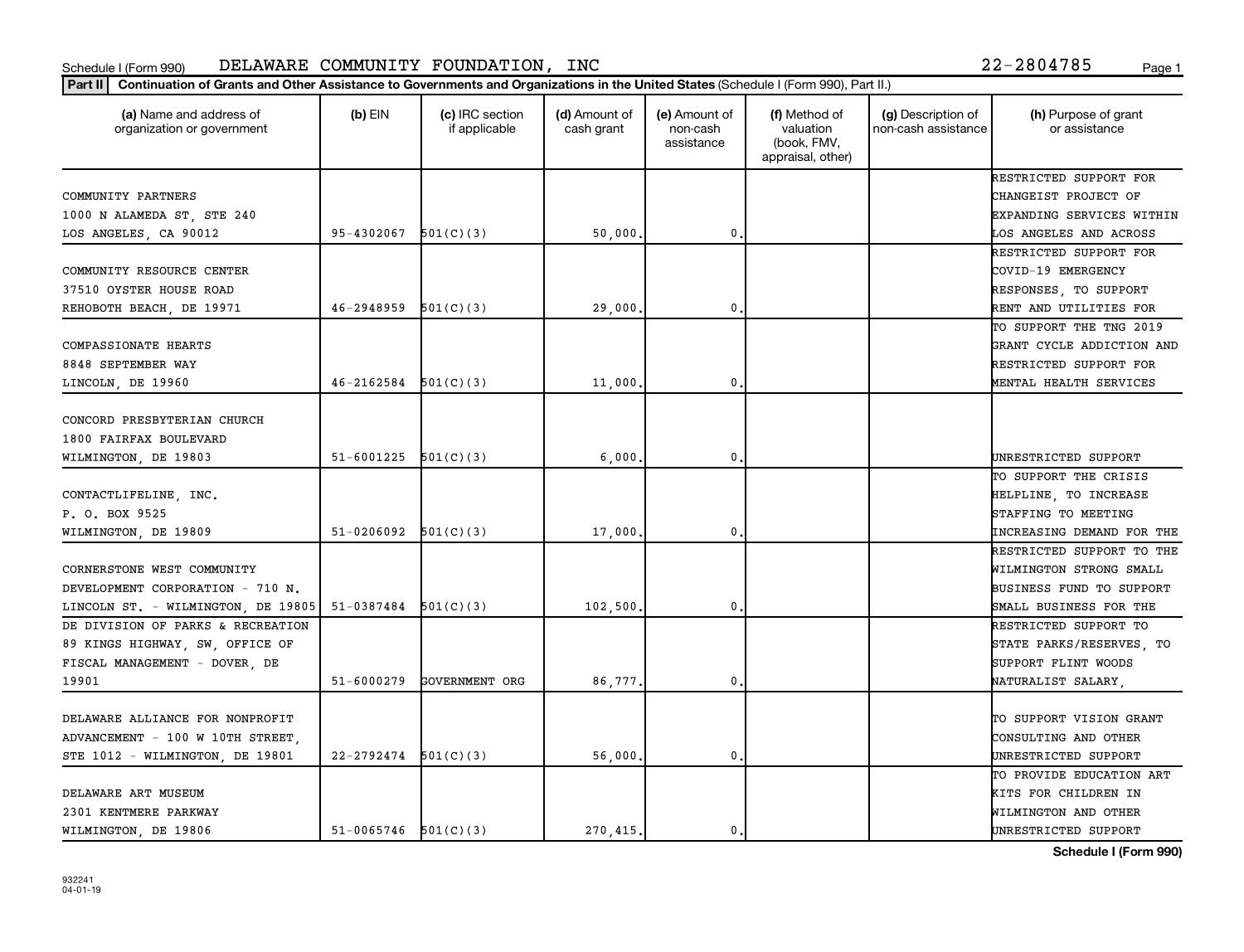| (a) Name and address of<br>organization or government | $(b)$ EIN                  | (c) IRC section<br>if applicable | (d) Amount of<br>cash grant | (e) Amount of<br>non-cash<br>assistance | (f) Method of<br>valuation<br>(book, FMV,<br>appraisal, other) | (g) Description of<br>non-cash assistance | (h) Purpose of grant<br>or assistance |
|-------------------------------------------------------|----------------------------|----------------------------------|-----------------------------|-----------------------------------------|----------------------------------------------------------------|-------------------------------------------|---------------------------------------|
|                                                       |                            |                                  |                             |                                         |                                                                |                                           | TO SUPPORT EMERGENCY                  |
| DELAWARE BREAST CANCER COALITION                      |                            |                                  |                             |                                         |                                                                |                                           | FINANCIAL ASSISTANCE TO               |
| 100 W. 10TH STREET, SUITE 209                         |                            |                                  |                             |                                         |                                                                |                                           | KENT COUNTY RESIDENTS                 |
| WILMINGTON, DE 19801                                  | $52 - 2045298$ $501(C)(3)$ |                                  | 110,801                     | $\mathbf 0$                             |                                                                |                                           | UNDERGOING TREATMENT FOR              |
|                                                       |                            |                                  |                             |                                         |                                                                |                                           | RESTRICTED SUPPORT TO                 |
| DELAWARE CAN                                          |                            |                                  |                             |                                         |                                                                |                                           | EXPAND JUNTOS DELAWARE -              |
| 1313 N MARKET STREET, STE 140A                        |                            |                                  |                             |                                         |                                                                |                                           | ADVOCACY FELLOWS PROGRAM              |
| WILMINGTON, DE 19801                                  | $27 - 3069592$             | 501(C)(3)                        | 55,000                      | $\mathbf{0}$                            |                                                                |                                           | THROUGHOUT DELAWARE -                 |
|                                                       |                            |                                  |                             |                                         |                                                                |                                           | RESTRICTED SUPPORT FOR                |
| DELAWARE CENTER FOR HORTICULTURE                      |                            |                                  |                             |                                         |                                                                |                                           | THE ELIASON EDUCATION &               |
| 1810 NORTH DUPONT STREET                              |                            |                                  |                             |                                         |                                                                |                                           | GREENING FUND GRANT, TO               |
| WILMINGTON, DE 19806                                  | $51-0252857$ $501(C)(3)$   |                                  | 92,796.                     | $\mathbf{0}$                            |                                                                |                                           | MOBILIZE HOME GARDENERS               |
|                                                       |                            |                                  |                             |                                         |                                                                |                                           | TO SERVE INDIVIDUALS                  |
| DELAWARE CENTER FOR JUSTICE                           |                            |                                  |                             |                                         |                                                                |                                           | STATEWIDE RE-ENTERING THE             |
| 100 W. 10TH ST., SUITE 905                            |                            |                                  |                             |                                         |                                                                |                                           | COMMUNITY AFTER                       |
| WILMINGTON, DE 19801                                  | 51-0064323                 | 501(C)(3)                        | 25,000                      | $\mathbf 0$                             |                                                                |                                           | <b>INCARCERATION</b>                  |
| DELAWARE CENTER FOR THE                               |                            |                                  |                             |                                         |                                                                |                                           | TO PROVIDE SALARIES TO                |
| CONTEMPORARY ARTS INC. - 200 SOUTH                    |                            |                                  |                             |                                         |                                                                |                                           | <b>MAINTAIN PROGRAM STAFF TO</b>      |
| MADISON STREET - WILMINGTON, DE                       |                            |                                  |                             |                                         |                                                                |                                           | PLAN VIRTUAL OUTREACH                 |
| 19801                                                 | $51-0242942$ $501(C)(3)$   |                                  | 21,500                      | $\mathbf{0}$                            |                                                                |                                           | SERVICES, EXHIBITIONS                 |
|                                                       |                            |                                  |                             |                                         |                                                                |                                           | TO SUPPORT OPERATING                  |
| DELAWARE CHILDREN'S MUSEUM                            |                            |                                  |                             |                                         |                                                                |                                           | EXPENSE AND STAFF                     |
| 550 JUSTISON STREET                                   |                            |                                  |                             |                                         |                                                                |                                           | SALARIES, EARLY CHILDHOOD             |
| WILMINGTON, DE 19801                                  | 51-0305812                 | 501(C)(3)                        | 47,500.                     | $\mathbf{0}$                            |                                                                |                                           | DEVELOPMENT INITIATIVES               |
| DELAWARE COALITION AGAINST                            |                            |                                  |                             |                                         |                                                                |                                           |                                       |
| DOMESTIC VIOLENCE - 100 W 10TH                        |                            |                                  |                             |                                         |                                                                |                                           |                                       |
| STREET, STE 903 - WILMINGTON, DE                      |                            |                                  |                             |                                         |                                                                |                                           | TO SUPPORT THE COMMUNITY              |
| 19801                                                 | $51-0354794$ $501(C)(3)$   |                                  | 75,250                      | 0.                                      |                                                                |                                           | HEALTH WORKER PROJECT                 |
|                                                       |                            |                                  |                             |                                         |                                                                |                                           | TO SUPPORT TECHNOLOGY FOR             |
| DELAWARE COLLEGE SCHOLARS, INC.                       |                            |                                  |                             |                                         |                                                                |                                           | HIGH-ACHIEVING PUBLIC                 |
| 4 E 8TH STREET, STE 200                               |                            |                                  |                             |                                         |                                                                |                                           | SCHOOL STUDENTS FROM                  |
| WILMINGTON, DE 19801                                  | $82 - 4608572$ $501(C)(3)$ |                                  | 25,500                      | $\mathbf 0$                             |                                                                |                                           | LOW-INCOME FAMILIES                   |
|                                                       |                            |                                  |                             |                                         |                                                                |                                           |                                       |
| DELAWARE DIVISION OF THE ARTS                         |                            |                                  |                             |                                         |                                                                |                                           |                                       |
| 820 N FRENCH STREET, CARVEL STATE $\phi$              |                            |                                  |                             |                                         |                                                                |                                           |                                       |
| WILMINGTON, DE 19801                                  | 51-6000279                 | GOVERNMENT ORG                   | 67.450.                     | 0.                                      |                                                                |                                           | UNRESTRICTED SUPPORT                  |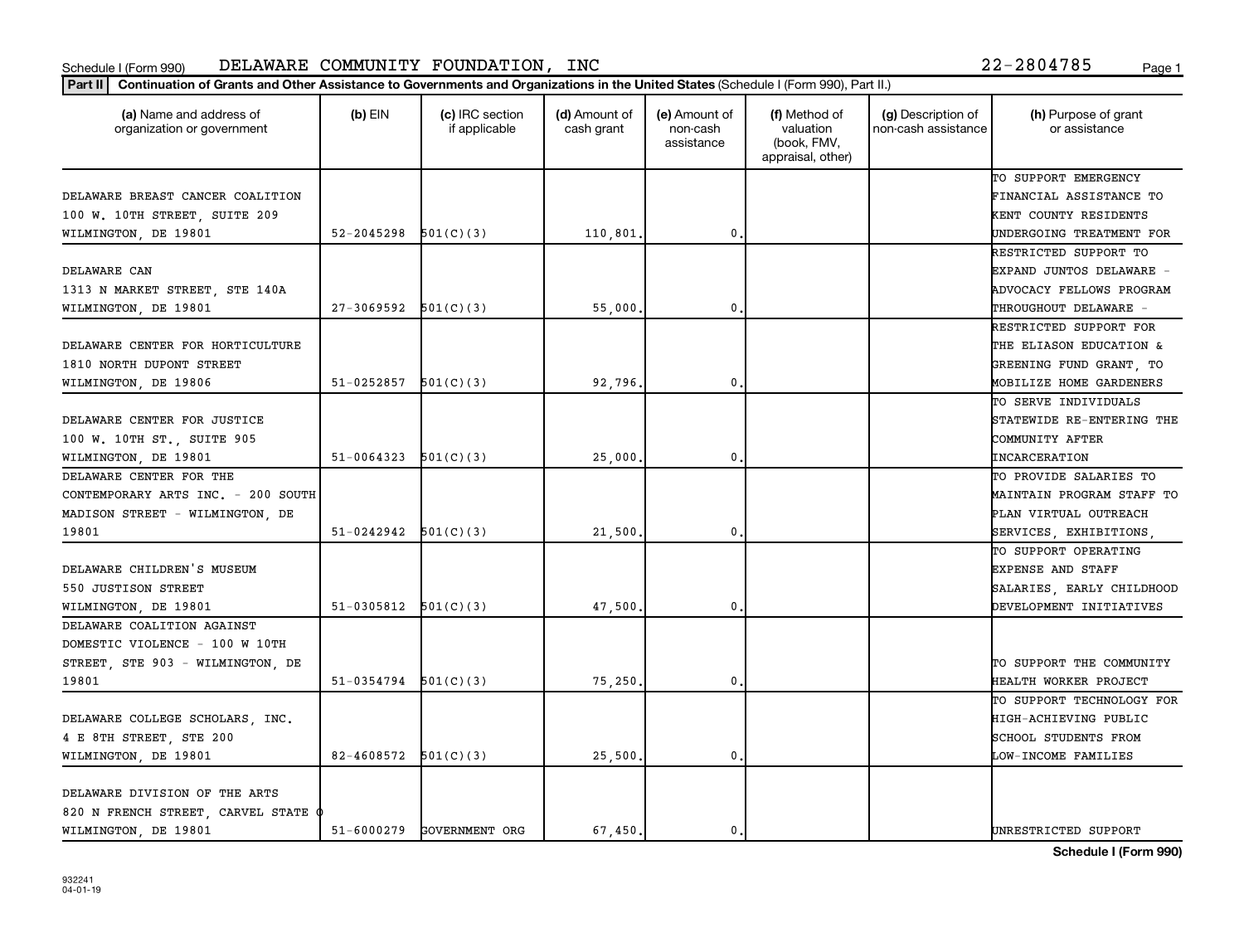| (a) Name and address of<br>organization or government | $(b)$ EIN                | (c) IRC section<br>if applicable | (d) Amount of<br>cash grant | (e) Amount of<br>non-cash<br>assistance | (f) Method of<br>valuation<br>(book, FMV,<br>appraisal, other) | (g) Description of<br>non-cash assistance | (h) Purpose of grant<br>or assistance |
|-------------------------------------------------------|--------------------------|----------------------------------|-----------------------------|-----------------------------------------|----------------------------------------------------------------|-------------------------------------------|---------------------------------------|
|                                                       |                          |                                  |                             |                                         |                                                                |                                           | TO SUPPORT INFRASTRUCTURE             |
| DELAWARE FIRST MEDIA                                  |                          |                                  |                             |                                         |                                                                |                                           | AND TECHNOLOGY FOR                    |
| 222 S. CHAPEL ST., SUITE 102                          |                          |                                  |                             |                                         |                                                                |                                           | <b>INCREASED NEWS COVERAGE</b>        |
| NEWARK, DE 19716                                      | 27-0552599               | 501(C)(3)                        | 16,000                      | $\mathbf 0$                             |                                                                |                                           | OF COVID-19                           |
| DELAWARE HEATLH SCIENCE ALLIANCE                      |                          |                                  |                             |                                         |                                                                |                                           |                                       |
| 4765 OGLETOWN-STANDTON RD, STE L10                    |                          |                                  |                             |                                         |                                                                |                                           | TO SUPPORT THE DIMER                  |
| NEWARK, DE 19711                                      | 47-3447709               | 501(C)(3)                        | 10,000                      | $\mathbf 0$                             |                                                                |                                           | <b>OBJECTIVES</b>                     |
|                                                       |                          |                                  |                             |                                         |                                                                |                                           | TO SUPPORT THE COXE                   |
| DELAWARE HISTORICAL SOCIETY                           |                          |                                  |                             |                                         |                                                                |                                           | HOUSE, VIDEO EDITING                  |
| 505 N. MARKET STREET                                  |                          |                                  |                             |                                         |                                                                |                                           | EQUIPMENT TO FACILITATE               |
| WILMINGTON, DE 19801                                  | $51-0066731$ $501(C)(3)$ |                                  | 28,150                      | $\mathbf 0$                             |                                                                |                                           | VIRTUAL PROGRAMMING, AND              |
|                                                       |                          |                                  |                             |                                         |                                                                |                                           | TO SUPPORT SUSSEX AND                 |
| DELAWARE HOSPICE, INC.                                |                          |                                  |                             |                                         |                                                                |                                           | KENT COUNTY SERVICES AND              |
| 16 POLLY DRUMMOND CENTER, 2ND FLOOR                   |                          |                                  |                             |                                         |                                                                |                                           | OTHER UNRESTRICTED                    |
| NEWARK, DE 19711                                      | 51-0258883               | 501(C)(3)                        | 143,866.                    | $\mathbf 0$                             |                                                                |                                           | SUPPORT                               |
|                                                       |                          |                                  |                             |                                         |                                                                |                                           | RESTRICTED SUPPORT TO                 |
| DELAWARE HUMANE ASSOCIATION                           |                          |                                  |                             |                                         |                                                                |                                           | DAILY OPERATIONS FOR THE              |
| 701 A STREET                                          |                          |                                  |                             |                                         |                                                                |                                           | ANIMALS AND OTHER                     |
| WILMINGTON, DE 19801                                  | 51-0082499               | 501(C)(3)                        | 142,075.                    | $\mathbf 0$                             |                                                                |                                           | UNRESTRICTED SUPPORT                  |
|                                                       |                          |                                  |                             |                                         |                                                                |                                           | TO SUPPORT DE WOLF TRAP,              |
| DELAWARE INSTITUTE FOR ARTS IN                        |                          |                                  |                             |                                         |                                                                |                                           | ONLINE WORKSHOPS FOR                  |
| EDUCATION - P.O. BOX 3015 -                           |                          |                                  |                             |                                         |                                                                |                                           | YOUNG CHILDREN TO PROMOTE             |
| WILMINGTON, DE 19805                                  | 22-2444690               | 501(C)(3)                        | 10,000                      | $\mathbf 0$                             |                                                                |                                           | LITERACY AND STEAM                    |
|                                                       |                          |                                  |                             |                                         |                                                                |                                           |                                       |
| DELAWARE ITALIAN AMERICAN                             |                          |                                  |                             |                                         |                                                                |                                           |                                       |
| FOUNDATION, INC. - 301 OLD DUPONT                     |                          |                                  |                             |                                         |                                                                |                                           |                                       |
| ROAD, STE C - NEWPORT, DE 19804                       | $83-4042355$ $501(C)(3)$ |                                  | 64,000                      | $\mathbf{0}$                            |                                                                |                                           | UNRESTRICTED SUPPORT                  |
| DELAWARE MAGIC SOFTBALL                               |                          |                                  |                             |                                         |                                                                |                                           |                                       |
| PO BOX 7024                                           |                          |                                  |                             |                                         |                                                                |                                           |                                       |
| NEWARK, DE 19714                                      | 56-2430762               | 501(C)(3)                        | 6,811                       | $\mathbf 0$                             |                                                                |                                           | UNRESTRICTED SUPPORT                  |
|                                                       |                          |                                  |                             |                                         |                                                                |                                           | TO SUPPORT EDUCATIONAL                |
| DELAWARE MUSUEM OF NATURAL HISTORY                    |                          |                                  |                             |                                         |                                                                |                                           | ONLINE CONTACT FOCUSING               |
| 4940 KENNETT PIKE, PO BOX 3937                        |                          |                                  |                             |                                         |                                                                |                                           | ON NATURE AND SCIENCE FOR             |
| WILMINGTON, DE 19807                                  | $51-0083535$ $501(C)(3)$ |                                  | 12,016.                     | $\mathbf{0}$                            |                                                                |                                           | THE PUBLIC AND OTHER                  |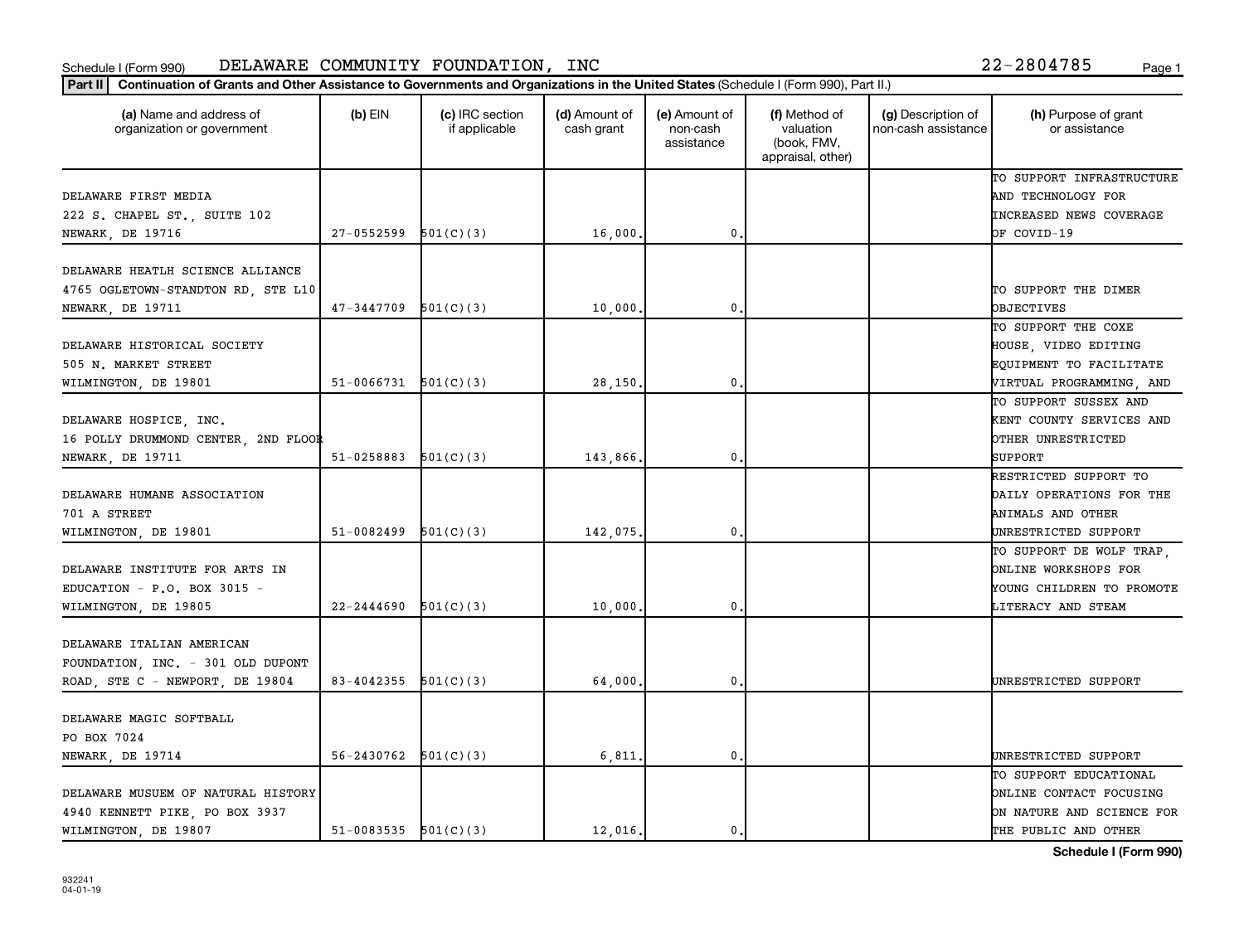|                                         |                            |           |          |              | appraisal, other) |                           |
|-----------------------------------------|----------------------------|-----------|----------|--------------|-------------------|---------------------------|
| DELAWARE OVARIAN CANCER FOUNDATION      |                            |           |          |              |                   |                           |
| 701 SWEETLEAF DRIVE                     |                            |           |          |              |                   |                           |
| WILMINGTON, DE 19808                    | $27-1158450$ $501(C)(3)$   |           | 114,306. | 0            |                   | UNRESTRICTED SUPPORT      |
|                                         |                            |           |          |              |                   | TO ADDRESS THE DEMANDS OF |
| DELAWARE PUBLIC MEDIA                   |                            |           |          |              |                   | LOCAL NEW COVERAGE DURING |
| PO BOX 455, 1200 N DUPONT HIGHWAY       |                            |           |          |              |                   | THIS TIME AND IMPROVE THE |
| DOVER, DE 19903                         | 27-0552599                 | 501(C)(3) | 12,500   | $\mathbf{0}$ |                   | QUALITY OF REMOTE         |
|                                         |                            |           |          |              |                   | TO SUPPORT PERFORMANCE OF |
| DELAWARE SHAKESPEARE FESTIVAL,          |                            |           |          |              |                   | ROMEO AND JULIET IN KENT  |
| INC. - 4 S. POPLAR STREET -             |                            |           |          |              |                   | COUNTY, THE 2020          |
| WILMINGTON, DE 19801                    | $36 - 4535637$ $501(C)(3)$ |           | 12,500.  | 0.           |                   | COMMUNITY TOUR, AND       |
|                                         |                            |           |          |              |                   | RESTRICTED SUPPORT FOR    |
| DELAWARE STATE UNIVERSITY               |                            |           |          |              |                   | COVID-19 STUDENT          |
| FOUNDATION, INC. - 1200 N. DUPONT       |                            |           |          |              |                   | EMERGENCY RELIEF FUND, TO |
| HIGHWAY - DOVER, DE 19901               | $20-1372435$ $501(C)(3)$   |           | 22,235.  | 0            |                   | SUPPORT THE CEP, AND      |
|                                         |                            |           |          |              |                   | TO SUPPORT VIDEO EDITING  |
| DELAWARE SYMPHONY ASSOCATION            |                            |           |          |              |                   | EQUIPMENT TO FACILITATE   |
| 100 W. 10TH ST, SUITE 1003              |                            |           |          |              |                   | VIRTUAL PROGRAMMING, THE  |
| WILMINGTON, DE 19801                    | $51 - 6017449$             | 501(C)(3) | 189,672. | $\mathbf{0}$ |                   | LAUNCH LINKUP PROGRAM     |
|                                         |                            |           |          |              |                   | TO SUPPORT THE NEW        |
| DELAWARE TECHNICAL COMMUNITY            |                            |           |          |              |                   | VETERANS RESOURCE CENTER  |
| COLLEGE EDUCATION - P.O. BOX 897        |                            |           |          |              |                   | AT DTCC IN WILMINGTON,    |
| DOVER, DE 19903                         | $51-0246178$ $501(C)(3)$   |           | 22,405   | $\mathbf{0}$ |                   | RESTRICTED SUPPORT FOR    |
|                                         |                            |           |          |              |                   | TO ALLOW DE THEATRE       |
| DELAWARE THEATRE COMPANY                |                            |           |          |              |                   | COMPANY TO MAINTAIN FULL  |
| 200 WATER ST                            |                            |           |          |              |                   | TIME STAFF THROUGHOUT     |
| WILMINGTON, DE 19801                    | $51-0229918$ $501(C)(3)$   |           | 238,309  | 0            |                   | SUMMER 2020, TO SUPPORT   |
|                                         |                            |           |          |              |                   |                           |
| DELAWARE VOLUNTEER LEGAL SERVICES.      |                            |           |          |              |                   | TO SUPPORT TECHNOLOGY TO  |
| $INC. - P.0. BOX 7306 - WILLMINGTON$    |                            |           |          |              |                   | PROVIDE LEGAL SERVICES TO |
| DE 19803                                | $51 - 0265470$             | 501(C)(3) | 15,443.  | $\mathbf{0}$ |                   | CLIENTS STATEWIDE         |
|                                         |                            |           |          |              |                   |                           |
| DELAWARE WILD LANDS, INC.<br>PO BOX 505 |                            |           |          |              |                   |                           |
| ODESSA, DE 19730                        | $51-0101678$ $501(C)(3)$   |           | 12,500.  | 0.           |                   | UNRESTRICTED SUPPORT      |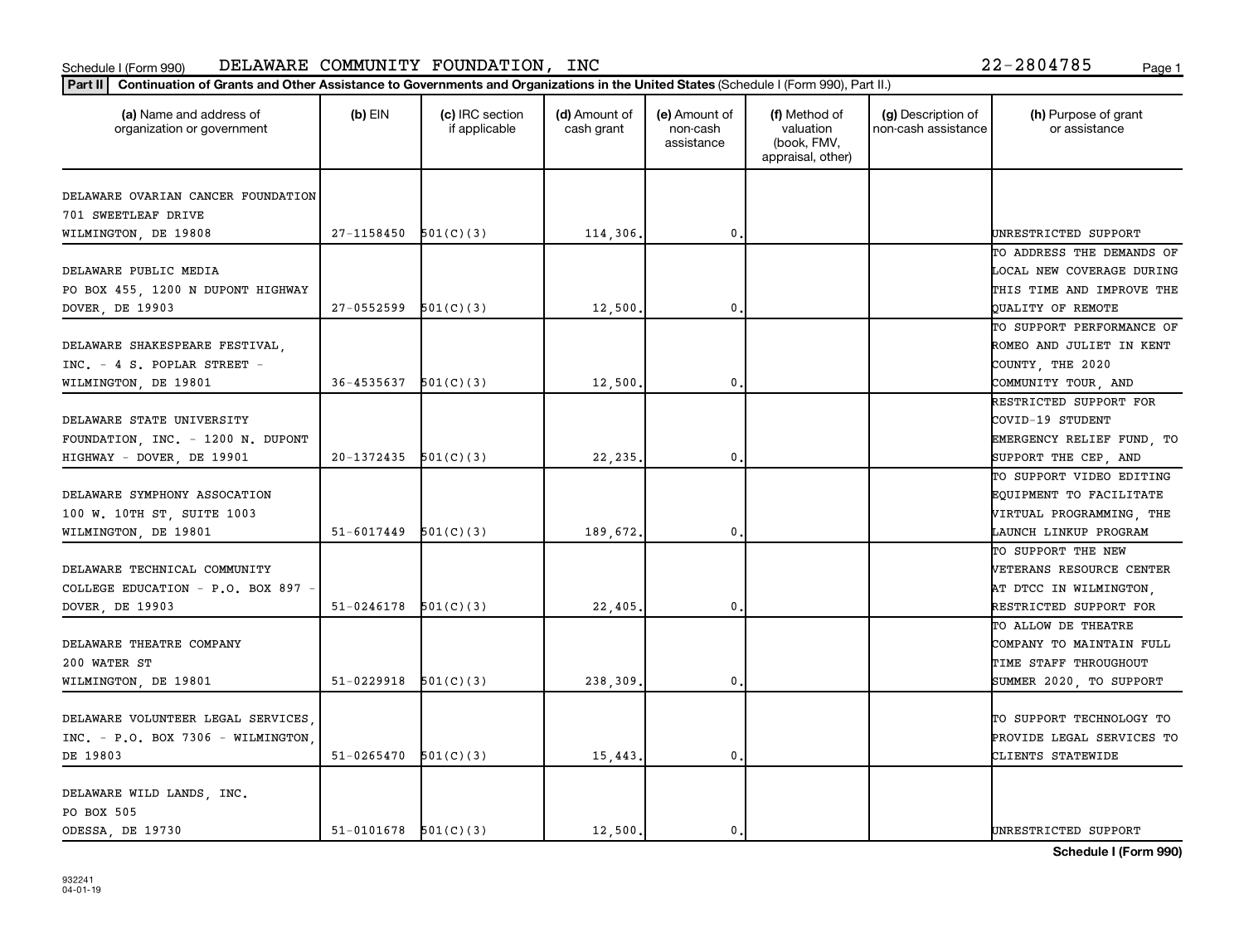| Part II   Continuation of Grants and Other Assistance to Governments and Organizations in the United States (Schedule I (Form 990), Part II.) |                          |                                  |                             |                                         |                                                                |                                           |                                       |
|-----------------------------------------------------------------------------------------------------------------------------------------------|--------------------------|----------------------------------|-----------------------------|-----------------------------------------|----------------------------------------------------------------|-------------------------------------------|---------------------------------------|
| (a) Name and address of<br>organization or government                                                                                         | $(b)$ EIN                | (c) IRC section<br>if applicable | (d) Amount of<br>cash grant | (e) Amount of<br>non-cash<br>assistance | (f) Method of<br>valuation<br>(book, FMV,<br>appraisal, other) | (g) Description of<br>non-cash assistance | (h) Purpose of grant<br>or assistance |
| DELAWARE ZOOLOGICAL SOCIETY,                                                                                                                  |                          |                                  |                             |                                         |                                                                |                                           |                                       |
| BRANDYWINE ZOO - 1001 NORTH PARK                                                                                                              |                          |                                  |                             |                                         |                                                                |                                           | TO SUPPORT ZOO OPERATIONS             |
| DRIVE - WILMINGTON, DE 19802                                                                                                                  | $51-0234751$ $501(C)(3)$ |                                  | 10,000.                     | $\mathbf 0$                             |                                                                |                                           | AND VIRTUAL PROGRAMMING               |
|                                                                                                                                               |                          |                                  |                             |                                         |                                                                |                                           | TO SUPPORT CHILDREN'S                 |
| DELMAR PUBLIC LIBRARY                                                                                                                         |                          |                                  |                             |                                         |                                                                |                                           | BOOKS IN MEMORY OF SALLY              |
| 101 N. BI-STATE BOULEVARD                                                                                                                     |                          |                                  |                             |                                         |                                                                |                                           | LAMBERT AND OTHER                     |
| DELMAR, DE 19940                                                                                                                              | 51-0103344               | 501(C)(3)                        | 38,233                      | $\mathbf 0$                             |                                                                |                                           | UNRESTRICTED SUPPORT                  |
|                                                                                                                                               |                          |                                  |                             |                                         |                                                                |                                           |                                       |
| DELMAR SCHOOL DISTRICT                                                                                                                        |                          |                                  |                             |                                         |                                                                |                                           |                                       |
| 200 NORTH EIGHTH STREET                                                                                                                       |                          |                                  |                             |                                         |                                                                |                                           |                                       |
| DELMAR, DE 19940                                                                                                                              | 51-6000279               | GOVERNMENT ORG                   | 35,361                      | 0                                       |                                                                |                                           | UNRESTRICTED SUPPORT                  |
|                                                                                                                                               |                          |                                  |                             |                                         |                                                                |                                           | TO SUPPORT THE TRIP TO                |
| DELMARVA ACES BASEBALL & SOFTBALL                                                                                                             |                          |                                  |                             |                                         |                                                                |                                           | COOPERSTOWN DREAMS PARK               |
| INC. - 11046 GRAYS CORNER ROAD,                                                                                                               |                          |                                  |                             |                                         |                                                                |                                           | AND OTHER UNRESTRICTED                |
| BLDGS 1 AND 2 - BERLIN, MD 21811                                                                                                              | $47-1605254$ $501(C)(3)$ |                                  | 28,750.                     | $\mathbf{0}$                            |                                                                |                                           | SUPPORT                               |
|                                                                                                                                               |                          |                                  |                             |                                         |                                                                |                                           | RESTRICTED SUPPORT FOR                |
| DELMARVA ADULT & TEEN CHALLENGE                                                                                                               |                          |                                  |                             |                                         |                                                                |                                           | THE WOMEN'S HOME OF HOPE              |
| 611 2RD STREET, PO BOX 1271                                                                                                                   |                          |                                  |                             |                                         |                                                                |                                           | AND TO PROVIDE HOUSING                |
| SEAFORD, DE 19973                                                                                                                             | $51 - 0342428$           | 501(C)(3)                        | 30,000                      | $\mathbf 0$                             |                                                                |                                           | AND SERVICES FOR                      |
|                                                                                                                                               |                          |                                  |                             |                                         |                                                                |                                           |                                       |
| DELMARVA CHRISTIAN HIGH SCHOOL                                                                                                                |                          |                                  |                             |                                         |                                                                |                                           |                                       |
| 21777 SUSSEX PINES ROAD                                                                                                                       |                          |                                  |                             |                                         |                                                                |                                           |                                       |
| GEORGETOWN, DE 19947                                                                                                                          | 51-0392535               | 501(C)(3)                        | 31,307                      | 0                                       |                                                                |                                           | UNRESTRICTED SUPPORT                  |
|                                                                                                                                               |                          |                                  |                             |                                         |                                                                |                                           | TO SUPPORT TECHNOLOGY TO              |
| DELMARVA COMMUNITY SERVICES                                                                                                                   |                          |                                  |                             |                                         |                                                                |                                           | <b>SERVE RESIDENTS OF GROUP</b>       |
| PO BOX 637                                                                                                                                    |                          |                                  |                             |                                         |                                                                |                                           | HOME FOR DEVELOPMENTALLY              |
| CAMBRIDGE, MD 21613                                                                                                                           | $52-1000521$ $501(C)(3)$ |                                  | 5,700                       | 0.                                      |                                                                |                                           | DELAYED INDIVIDUALS IN                |
|                                                                                                                                               |                          |                                  |                             |                                         |                                                                |                                           |                                       |
| DEL-MAR-VA COUNCIL, BOY SCOUTS OF                                                                                                             |                          |                                  |                             |                                         |                                                                |                                           | TO SUPPORT VICTORY                    |
| AMERICA - 100 W 10TH STREET, STE                                                                                                              |                          |                                  |                             |                                         |                                                                |                                           | GARDENS AND OTHER                     |
| 915 - WILMINGTON, DE 19801                                                                                                                    | 51-0065733               |                                  | 20,250                      | $\mathbf 0$                             |                                                                |                                           | UNRESTRICTED SUPPORT                  |
|                                                                                                                                               |                          | 501(C)(3)                        |                             |                                         |                                                                |                                           | TO SUPPORT ENERGY                     |
| DELMARVA SUSTAINABLE ENERGY                                                                                                                   |                          |                                  |                             |                                         |                                                                |                                           | EFFICIENCY PROJECTS IN                |
|                                                                                                                                               |                          |                                  |                             |                                         |                                                                |                                           |                                       |
| UTILITY INC - 500 W LOOCKERMAN                                                                                                                |                          |                                  |                             |                                         |                                                                |                                           | THE DELMARVA POWER                    |
| STREET, STE 400 - DOVER, DE 19904                                                                                                             | $26-3963904$ $501(C)(3)$ |                                  | 100,000.                    | 0.                                      |                                                                |                                           | SERVICE TERRITORY                     |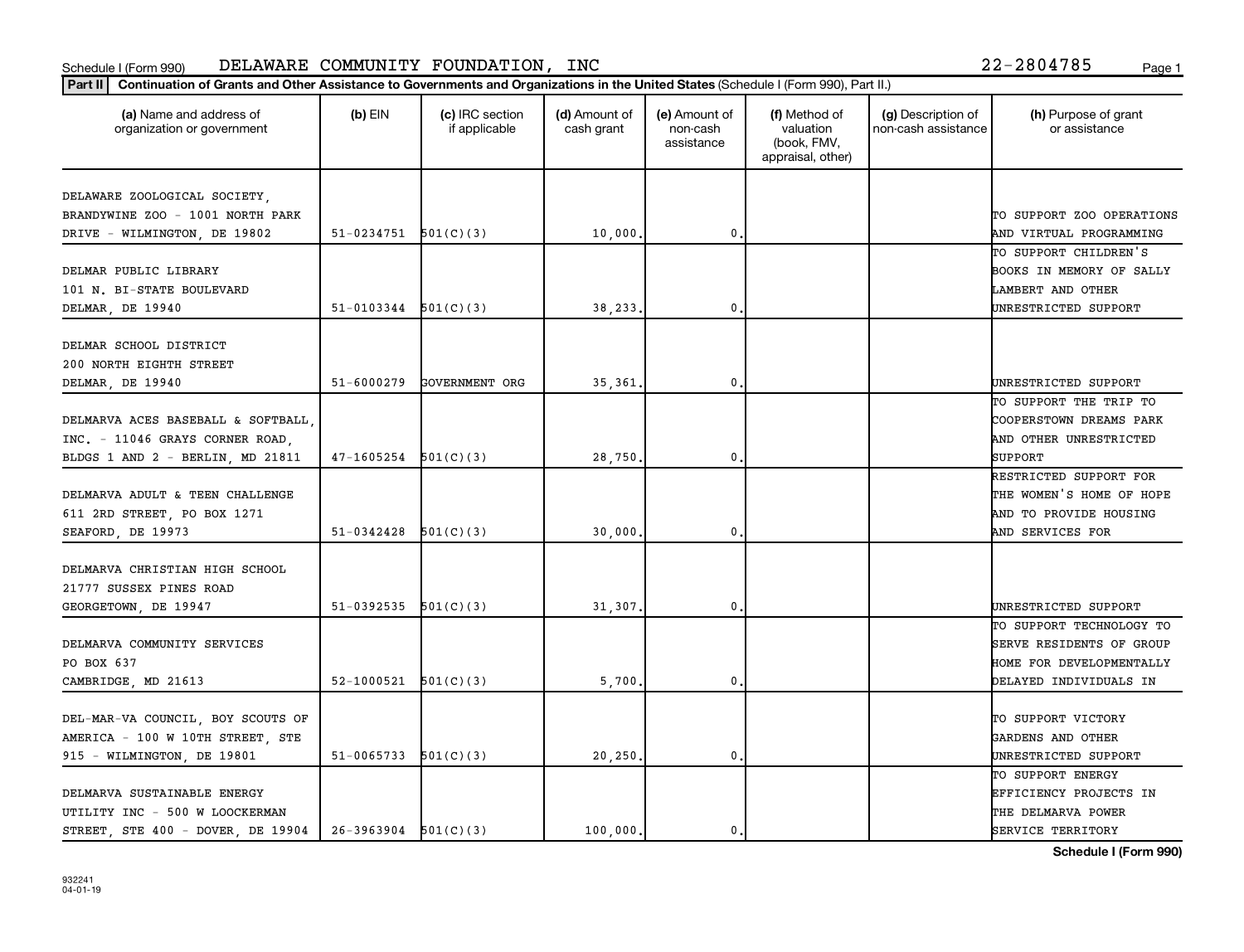| TO SUPPORT THE<br>DEPARTMENT OF STATE AND HISTORICAL<br>RESTORATION AND<br>& CULTURAL AFFAIRS - 21 THE GREEN<br>MAINTENANCE OF THE<br>$51 - 6000279$<br>GOVERNMENT ORG<br>73,646.<br>$\mathbf 0$<br>PROPERTY AT COOCH'S<br>STE B - DOVER, DE 19901<br>DESIGN THINKING ACADEMY<br>179 STANTON CHRITIANA ROAD<br>46-3003036<br>501(C)(3)<br>21,780.<br>$\mathbf 0$<br>NEWARK, DE 19702<br>UNRESTRICTED SUPPORT<br>DIVINE PROVIDENCE VILLAGE<br>686 OLD MARPLE RD.<br>TO SUPPORT DIRECT<br>23-2313873<br>501(C)(3)<br>16,000<br>$\mathbf 0$<br>SPRINGFIELD, PA 19064<br>DOCTORS WITHOUT BORDERS USA, INC.<br>40 RECTOR ST, 16TH FLOOR<br>13-3433452<br>501(C)(3)<br>$\mathbf{0}$<br>NEW YORK, NY 10006<br>10,930.<br>DOVER INTERFAITH MISSION FOR<br>HEALTH WORKER, THE<br>HOUSING, INC. - PO BOX 1148 -<br>DOVER, DE 19903<br>41-2280212<br>501(C)(3)<br>37,550.<br>$\mathbf{0}$<br>TO PROVIDE SAFETY<br>SERVICES AND TRASH<br>DOWNTOWN VISIONS WDBID MANAGEMENT<br>REMOVAL IN DOWNTOWN<br>COMPANY - 409 N. ORANGE STREET -<br>51-0362299<br>501(C)(3)<br>10,000<br>$\mathbf 0$<br>WILMINGTON, DE 19801<br>WILMINGTON<br>EAST SIDE COMMUNITY LEARNING<br>CENTER FOUNDATION - 3000 N | (a) Name and address of<br>organization or government | (c) IRC section<br>$(b)$ EIN<br>if applicable | (d) Amount of<br>cash grant | (e) Amount of<br>non-cash<br>assistance | (f) Method of<br>valuation<br>(book, FMV,<br>appraisal, other) | (g) Description of<br>non-cash assistance | (h) Purpose of grant<br>or assistance           |
|-----------------------------------------------------------------------------------------------------------------------------------------------------------------------------------------------------------------------------------------------------------------------------------------------------------------------------------------------------------------------------------------------------------------------------------------------------------------------------------------------------------------------------------------------------------------------------------------------------------------------------------------------------------------------------------------------------------------------------------------------------------------------------------------------------------------------------------------------------------------------------------------------------------------------------------------------------------------------------------------------------------------------------------------------------------------------------------------------------------------------------------------------------------------------------------|-------------------------------------------------------|-----------------------------------------------|-----------------------------|-----------------------------------------|----------------------------------------------------------------|-------------------------------------------|-------------------------------------------------|
|                                                                                                                                                                                                                                                                                                                                                                                                                                                                                                                                                                                                                                                                                                                                                                                                                                                                                                                                                                                                                                                                                                                                                                                   |                                                       |                                               |                             |                                         |                                                                |                                           |                                                 |
|                                                                                                                                                                                                                                                                                                                                                                                                                                                                                                                                                                                                                                                                                                                                                                                                                                                                                                                                                                                                                                                                                                                                                                                   |                                                       |                                               |                             |                                         |                                                                |                                           |                                                 |
|                                                                                                                                                                                                                                                                                                                                                                                                                                                                                                                                                                                                                                                                                                                                                                                                                                                                                                                                                                                                                                                                                                                                                                                   |                                                       |                                               |                             |                                         |                                                                |                                           |                                                 |
|                                                                                                                                                                                                                                                                                                                                                                                                                                                                                                                                                                                                                                                                                                                                                                                                                                                                                                                                                                                                                                                                                                                                                                                   |                                                       |                                               |                             |                                         |                                                                |                                           |                                                 |
|                                                                                                                                                                                                                                                                                                                                                                                                                                                                                                                                                                                                                                                                                                                                                                                                                                                                                                                                                                                                                                                                                                                                                                                   |                                                       |                                               |                             |                                         |                                                                |                                           |                                                 |
|                                                                                                                                                                                                                                                                                                                                                                                                                                                                                                                                                                                                                                                                                                                                                                                                                                                                                                                                                                                                                                                                                                                                                                                   |                                                       |                                               |                             |                                         |                                                                |                                           |                                                 |
|                                                                                                                                                                                                                                                                                                                                                                                                                                                                                                                                                                                                                                                                                                                                                                                                                                                                                                                                                                                                                                                                                                                                                                                   |                                                       |                                               |                             |                                         |                                                                |                                           |                                                 |
|                                                                                                                                                                                                                                                                                                                                                                                                                                                                                                                                                                                                                                                                                                                                                                                                                                                                                                                                                                                                                                                                                                                                                                                   |                                                       |                                               |                             |                                         |                                                                |                                           |                                                 |
|                                                                                                                                                                                                                                                                                                                                                                                                                                                                                                                                                                                                                                                                                                                                                                                                                                                                                                                                                                                                                                                                                                                                                                                   |                                                       |                                               |                             |                                         |                                                                |                                           |                                                 |
|                                                                                                                                                                                                                                                                                                                                                                                                                                                                                                                                                                                                                                                                                                                                                                                                                                                                                                                                                                                                                                                                                                                                                                                   |                                                       |                                               |                             |                                         |                                                                |                                           |                                                 |
|                                                                                                                                                                                                                                                                                                                                                                                                                                                                                                                                                                                                                                                                                                                                                                                                                                                                                                                                                                                                                                                                                                                                                                                   |                                                       |                                               |                             |                                         |                                                                |                                           | SERVICES TO RESIDENTS                           |
|                                                                                                                                                                                                                                                                                                                                                                                                                                                                                                                                                                                                                                                                                                                                                                                                                                                                                                                                                                                                                                                                                                                                                                                   |                                                       |                                               |                             |                                         |                                                                |                                           |                                                 |
|                                                                                                                                                                                                                                                                                                                                                                                                                                                                                                                                                                                                                                                                                                                                                                                                                                                                                                                                                                                                                                                                                                                                                                                   |                                                       |                                               |                             |                                         |                                                                |                                           |                                                 |
|                                                                                                                                                                                                                                                                                                                                                                                                                                                                                                                                                                                                                                                                                                                                                                                                                                                                                                                                                                                                                                                                                                                                                                                   |                                                       |                                               |                             |                                         |                                                                |                                           |                                                 |
|                                                                                                                                                                                                                                                                                                                                                                                                                                                                                                                                                                                                                                                                                                                                                                                                                                                                                                                                                                                                                                                                                                                                                                                   |                                                       |                                               |                             |                                         |                                                                |                                           | UNRESTRICTED SUPPORT                            |
|                                                                                                                                                                                                                                                                                                                                                                                                                                                                                                                                                                                                                                                                                                                                                                                                                                                                                                                                                                                                                                                                                                                                                                                   |                                                       |                                               |                             |                                         |                                                                |                                           | TO SUPPORT COMMUNITY                            |
|                                                                                                                                                                                                                                                                                                                                                                                                                                                                                                                                                                                                                                                                                                                                                                                                                                                                                                                                                                                                                                                                                                                                                                                   |                                                       |                                               |                             |                                         |                                                                |                                           |                                                 |
|                                                                                                                                                                                                                                                                                                                                                                                                                                                                                                                                                                                                                                                                                                                                                                                                                                                                                                                                                                                                                                                                                                                                                                                   |                                                       |                                               |                             |                                         |                                                                |                                           | ONGOING NEEDS OF HOMELESS                       |
|                                                                                                                                                                                                                                                                                                                                                                                                                                                                                                                                                                                                                                                                                                                                                                                                                                                                                                                                                                                                                                                                                                                                                                                   |                                                       |                                               |                             |                                         |                                                                |                                           | <b>INDIVIDUALS IN SUSSEX</b>                    |
|                                                                                                                                                                                                                                                                                                                                                                                                                                                                                                                                                                                                                                                                                                                                                                                                                                                                                                                                                                                                                                                                                                                                                                                   |                                                       |                                               |                             |                                         |                                                                |                                           |                                                 |
|                                                                                                                                                                                                                                                                                                                                                                                                                                                                                                                                                                                                                                                                                                                                                                                                                                                                                                                                                                                                                                                                                                                                                                                   |                                                       |                                               |                             |                                         |                                                                |                                           |                                                 |
|                                                                                                                                                                                                                                                                                                                                                                                                                                                                                                                                                                                                                                                                                                                                                                                                                                                                                                                                                                                                                                                                                                                                                                                   |                                                       |                                               |                             |                                         |                                                                |                                           |                                                 |
|                                                                                                                                                                                                                                                                                                                                                                                                                                                                                                                                                                                                                                                                                                                                                                                                                                                                                                                                                                                                                                                                                                                                                                                   |                                                       |                                               |                             |                                         |                                                                |                                           |                                                 |
|                                                                                                                                                                                                                                                                                                                                                                                                                                                                                                                                                                                                                                                                                                                                                                                                                                                                                                                                                                                                                                                                                                                                                                                   |                                                       |                                               |                             |                                         |                                                                |                                           | TO SUPPORT EDUCATION IN                         |
|                                                                                                                                                                                                                                                                                                                                                                                                                                                                                                                                                                                                                                                                                                                                                                                                                                                                                                                                                                                                                                                                                                                                                                                   |                                                       |                                               |                             |                                         |                                                                |                                           | LOW INCOME AREA SCHOOLS                         |
|                                                                                                                                                                                                                                                                                                                                                                                                                                                                                                                                                                                                                                                                                                                                                                                                                                                                                                                                                                                                                                                                                                                                                                                   |                                                       |                                               |                             |                                         |                                                                |                                           | AND THE RIVERVIEW WORKS                         |
|                                                                                                                                                                                                                                                                                                                                                                                                                                                                                                                                                                                                                                                                                                                                                                                                                                                                                                                                                                                                                                                                                                                                                                                   | CLAYMONT ST - WILMINGTON, DE 19802                    | 20-4215109<br>501(C)(3)                       | 5,500.                      | $\mathbf 0$                             |                                                                |                                           | FUND                                            |
| TO SUPPORT APPLIED                                                                                                                                                                                                                                                                                                                                                                                                                                                                                                                                                                                                                                                                                                                                                                                                                                                                                                                                                                                                                                                                                                                                                                |                                                       |                                               |                             |                                         |                                                                |                                           |                                                 |
| EASTER SEALS DE & MD'S EASTERN<br>BEHAVIOR ANALYSIS                                                                                                                                                                                                                                                                                                                                                                                                                                                                                                                                                                                                                                                                                                                                                                                                                                                                                                                                                                                                                                                                                                                               |                                                       |                                               |                             |                                         |                                                                |                                           |                                                 |
| SHORE, INC. - 61 CORPORATE CIRCLE                                                                                                                                                                                                                                                                                                                                                                                                                                                                                                                                                                                                                                                                                                                                                                                                                                                                                                                                                                                                                                                                                                                                                 |                                                       |                                               |                             |                                         |                                                                |                                           | THERAPEUTIC INTERVENTION.                       |
| 51-0066728<br>128,600.<br>- NEW CASTLE, DE 19720<br>501(C)(3)<br>$\mathbf 0$                                                                                                                                                                                                                                                                                                                                                                                                                                                                                                                                                                                                                                                                                                                                                                                                                                                                                                                                                                                                                                                                                                      |                                                       |                                               |                             |                                         |                                                                |                                           | THERMAL SCANNERS FOR                            |
|                                                                                                                                                                                                                                                                                                                                                                                                                                                                                                                                                                                                                                                                                                                                                                                                                                                                                                                                                                                                                                                                                                                                                                                   |                                                       |                                               |                             |                                         |                                                                |                                           | TO SUPPORT TECHNOLOGY TO<br>PROVIDE UNDERSERVED |
| EDGE FOR TOMORROW<br>503 DUNCAN ROAD                                                                                                                                                                                                                                                                                                                                                                                                                                                                                                                                                                                                                                                                                                                                                                                                                                                                                                                                                                                                                                                                                                                                              |                                                       |                                               |                             |                                         |                                                                |                                           | CHILDREN IN EDGEMOOR WITH                       |
| WILMINGTON, DE 19809<br>81-3023239<br>501(C)(3)<br>9,000.<br>0.                                                                                                                                                                                                                                                                                                                                                                                                                                                                                                                                                                                                                                                                                                                                                                                                                                                                                                                                                                                                                                                                                                                   |                                                       |                                               |                             |                                         |                                                                |                                           | TUTORING AND MENTORING                          |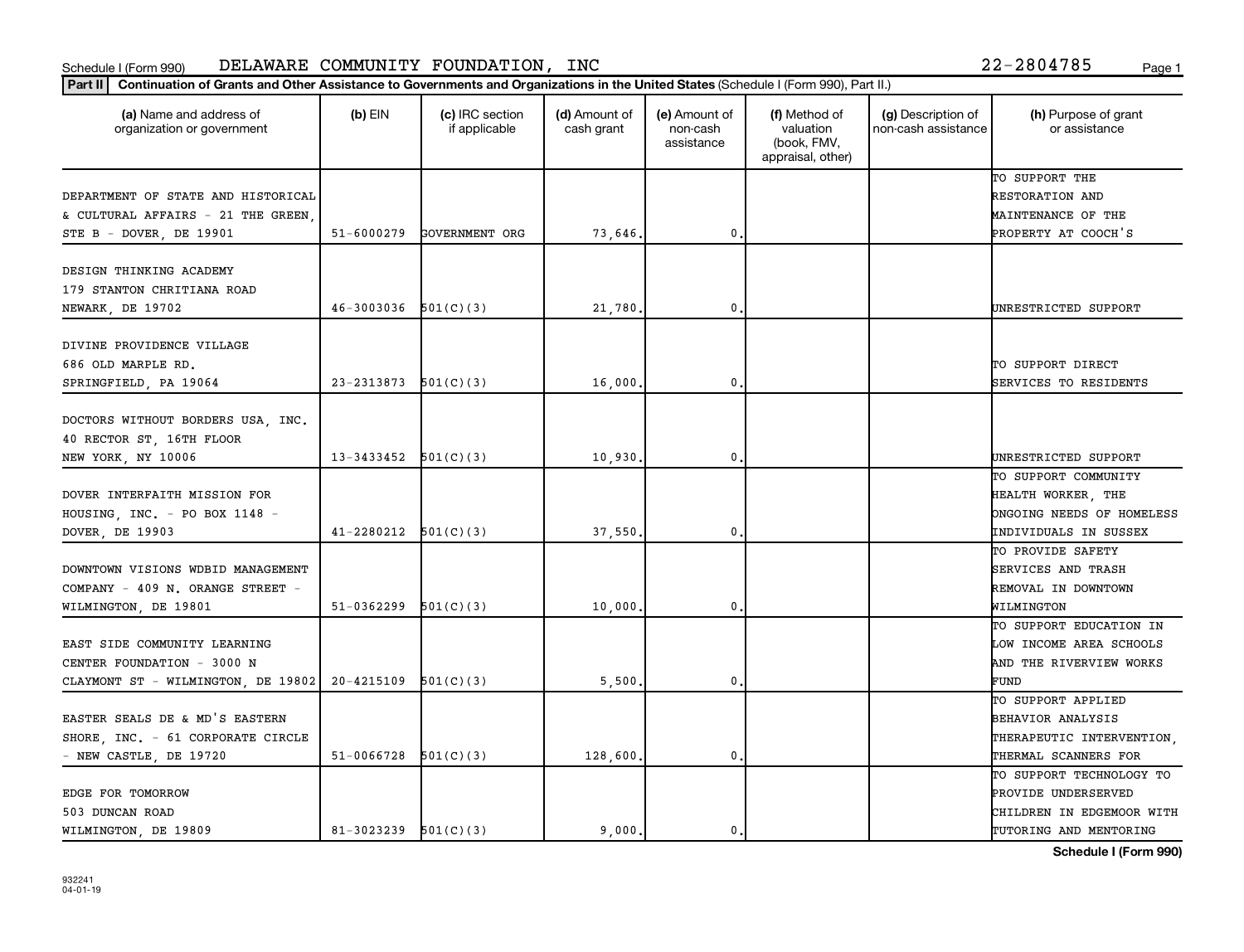| (a) Name and address of<br>organization or government       | $(b)$ EIN                | (c) IRC section<br>if applicable | (d) Amount of<br>cash grant | (e) Amount of<br>non-cash<br>assistance | (f) Method of<br>valuation<br>(book, FMV,<br>appraisal, other) | (g) Description of<br>non-cash assistance | (h) Purpose of grant<br>or assistance                 |
|-------------------------------------------------------------|--------------------------|----------------------------------|-----------------------------|-----------------------------------------|----------------------------------------------------------------|-------------------------------------------|-------------------------------------------------------|
|                                                             |                          |                                  |                             |                                         |                                                                |                                           | TO SUPPORT THE OPIOID:                                |
| EDGEMOOR COMMUNITY CENTER INC                               |                          |                                  |                             |                                         |                                                                |                                           | YOUTH EMPOWERMENT                                     |
| BELLEVUE COMMUNITY CENTER, 510 DUNC                         |                          |                                  |                             | 0                                       |                                                                |                                           | BUILDING, TO PROVIDE                                  |
| WILMINGTON, DE 19809                                        | $51-0230538$ $501(C)(3)$ |                                  | 135,275.                    |                                         |                                                                |                                           | FRESH PRODUCE TO                                      |
|                                                             |                          |                                  |                             |                                         |                                                                |                                           | TO SUPPORT THE                                        |
| ELEUTHERIAN MILLS-HAGLEY                                    |                          |                                  |                             |                                         |                                                                |                                           | ELEUTHERIAN MILLS                                     |
| FOUNDATION, INC. - PO BOX 3630 -                            | 51-0070531               | 501(C)(3)                        | 32,500                      | 0                                       |                                                                |                                           | RESIDENCE COMMITTEE, THE                              |
| WILMINGTON, DE 19807                                        |                          |                                  |                             |                                         |                                                                |                                           | ORAL HISTORY PROGRAM, AND<br>TO MAINTAIN AND INCREASE |
| ELIZABETH W. MURPHEY SCHOOL                                 |                          |                                  |                             |                                         |                                                                |                                           | STAFF AND INCREASE THE                                |
| 42 KINGS HIGHWAY EAST                                       |                          |                                  |                             |                                         |                                                                |                                           | NUMBER OF FOSTER CHILDREN                             |
| DOVER, DE 19901                                             | 51-0064321               | 501(C)(3)                        | 16,600                      | $\mathbf{0}$                            |                                                                |                                           | THEY CAN SERVE, AND OTHER                             |
|                                                             |                          |                                  |                             |                                         |                                                                |                                           |                                                       |
| EMMANUEL ORTHODOX PRESBYTERIAN                              |                          |                                  |                             |                                         |                                                                |                                           |                                                       |
| CHURCH - 1006 WILSON ROAD -                                 |                          |                                  |                             |                                         |                                                                |                                           |                                                       |
| WILMINGTON, DE 19803                                        | 23-7001990               | 501(C)(3)                        | 35,000                      | 0                                       |                                                                |                                           | UNRESTRICTED SUPPORT                                  |
|                                                             |                          |                                  |                             |                                         |                                                                |                                           | RESTRICTED SUPPORT TO THE                             |
| ESF DREAM CAMP FOUNDATION                                   |                          |                                  |                             |                                         |                                                                |                                           | DREAM MEALS FOOD PROGRAM                              |
| 750 E. HAVERFORD ROAD                                       |                          |                                  |                             |                                         |                                                                |                                           | FOR ESF DREAM CAMPERS AND                             |
| BRYN MAWR, PA 19010                                         | 23-3045020               | 501(C)(3)                        | 20,000                      | 0                                       |                                                                |                                           | TO SUPPORT                                            |
|                                                             |                          |                                  |                             |                                         |                                                                |                                           | TO SUPPORT CLEANING AND                               |
| EXCEPTIONAL CARE OF CHILDREN, INC.                          |                          |                                  |                             |                                         |                                                                |                                           | RESPIRATORY THERAPY                                   |
| 11 INDEPENDENCE WAY                                         |                          |                                  |                             |                                         |                                                                |                                           | SUPPLIES FOR MEDICALLY                                |
| <b>NEWARK, DE 19713</b>                                     | 80-0748765               | 501(C)(3)                        | 10,388.                     | $\mathbf{0}$                            |                                                                |                                           | FRAGILE CHILDREN                                      |
|                                                             |                          |                                  |                             |                                         |                                                                |                                           | TO SUPPORT                                            |
| FAITHFUL FRIENDS, INC.                                      |                          |                                  |                             |                                         |                                                                |                                           | GROUNDBREAKING, THE                                   |
| 12 GERMAY DRIVE                                             |                          |                                  |                             |                                         |                                                                |                                           | CAPITAL CAMPAIGN, THE                                 |
| WILMINGTON, DE 19804                                        | 51-0410508               | 501(C)(3)                        | 289,239                     | 0                                       |                                                                |                                           | OPERATION OF COMMUNITY                                |
|                                                             |                          |                                  |                             |                                         |                                                                |                                           | RESTRICTED SUPPORT TO                                 |
| FAMILY COUNSELING CENTER OF ST                              |                          |                                  |                             |                                         |                                                                |                                           | MEET INCREASED DEMAND FOR                             |
| PAUL'S - 301 N. VAN BUREN ST -                              |                          |                                  |                             |                                         |                                                                |                                           | FAMILY COUNSELING                                     |
| WILMINGTON, DE 19805                                        | 27-3361236               | 501(C)(3)                        | 64,000                      | 0                                       |                                                                |                                           | SERVICES, TO SUPPORT                                  |
|                                                             |                          |                                  |                             |                                         |                                                                |                                           | TO SHELTER HOMELESS                                   |
| FAMILY PROMISE OF NORTHERN NEW                              |                          |                                  |                             |                                         |                                                                |                                           | FAMILIES AND PROVIDE                                  |
| CASTLE COUNTY - 2104 ST. JAMES                              |                          |                                  |                             |                                         |                                                                |                                           | DIRECT CLIENT SERVICES                                |
| CHURCH ROAD - WILMINGTON, DE 19808   26-2373936   501(C)(3) |                          |                                  | 25,000.                     | 0.                                      |                                                                |                                           | FOR 15 ADDITIONAL                                     |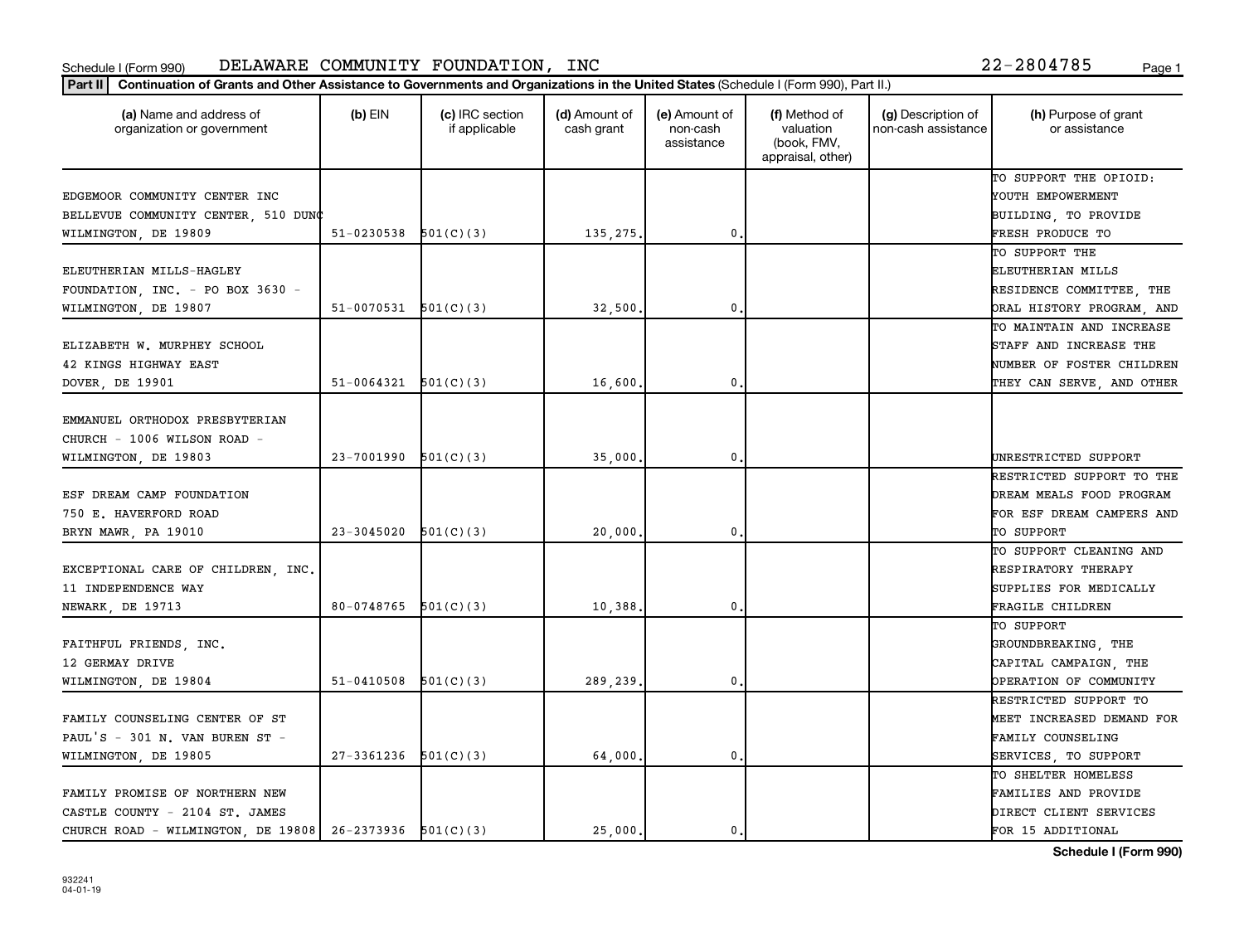|  |  |  | 22-2804785 |  |  | Page |
|--|--|--|------------|--|--|------|
|--|--|--|------------|--|--|------|

| Continuation of Grants and Other Assistance to Governments and Organizations in the United States (Schedule I (Form 990), Part II.)<br>Part II |                            |                                  |                             |                                         |                                                                |                                           |                                                                                                         |
|------------------------------------------------------------------------------------------------------------------------------------------------|----------------------------|----------------------------------|-----------------------------|-----------------------------------------|----------------------------------------------------------------|-------------------------------------------|---------------------------------------------------------------------------------------------------------|
| (a) Name and address of<br>organization or government                                                                                          | $(b)$ EIN                  | (c) IRC section<br>if applicable | (d) Amount of<br>cash grant | (e) Amount of<br>non-cash<br>assistance | (f) Method of<br>valuation<br>(book, FMV,<br>appraisal, other) | (g) Description of<br>non-cash assistance | (h) Purpose of grant<br>or assistance                                                                   |
| FELLOWSHIP HEALTH RESOURCES, INC.<br>- DELAWARE REGION - 12649 N.<br>DUPONT BLVD. - ELLENDALE, DE 19941                                        | $05-0373414$ $501(C)(3)$   |                                  | 6,500,                      | 0.                                      |                                                                |                                           | TO SUPPORT TECHNOLOGY TO<br>PROVIDE TELEHEALTH<br>SERVICES FOR INDIVIDUALS<br>IN RECOVERY IN SUSSEX     |
| FIND-'M FRIENDS, INC.<br>P. O. BOX 1712<br>CRYSTAL RIVER, FL 34423                                                                             | $46 - 5514778$ $501(C)(3)$ |                                  | 150,000                     | $\mathbf 0$                             |                                                                |                                           | UNRESTRICTED SUPPORT                                                                                    |
| FIRST BOOK, INC, ATTN: ACCOUNTING<br>DEPARTMENT - 1319 F. STREET NW.<br>SUITE 900 - WASHINGTON, DC 20004                                       | 52-1779606                 | 501(C)(3)                        | 25,000                      | $\mathbf 0$                             |                                                                |                                           | TO SUPPORT THE BASIC<br>NEEDS CLOSET                                                                    |
| FIRST PARISH FEDERATED CHURCH<br>150 MAIN STREET<br>SOUTH BERWICK, ME 03908                                                                    | $01 - 6013734$             | 501(C)(3)                        | 64,649.                     | 0.                                      |                                                                |                                           | UNRESTRICTED SUPPORT                                                                                    |
| FIRST PRESBYTERIAN CHURCH OF<br>NEWARK - 292 W. MAIN STREET -<br>NEWARK, DE 19711                                                              | 23-6393377                 | 501(C)(3)                        | 12,339.                     | $\mathbf 0$                             |                                                                |                                           | UNRESTRICTED SUPPORT                                                                                    |
| FIRST STATE COMMUNITY ACTION<br>AGENCY - 308 N RAILROAD AVE, PO<br>BOX 877 - GEORGETOWN, DE 19947                                              | 51-0104704                 | 501(C)(3)                        | 222, 357.                   | $\mathbf 0$                             |                                                                |                                           | RESTRICTED SUPPORT FOR<br>THE SUSSEX COUNTY<br>IMMIGRANT RELIEF PROGRAM<br>YOUTH LEADERSHIP AWARDS      |
| FOOD BANK OF DELAWARE, INC.<br>222 LAKE DRIVE<br>NEWARK, DE 19702                                                                              | 51-0258984                 | 501(C)(3)                        | 196,429                     | $\mathbf 0$                             |                                                                |                                           | RESTRICTED SUPPORT FOR<br>INCREASED NEED DURING THE<br>COVID-19 PANDEMIC, FOR<br>THE MILFORD FOOD BANK, |
| FOR ALL SEASONS, INC.<br>300 TALBOT STREET<br>EASTON, MD 21601                                                                                 | 52-1496434                 | 501(C)(3)                        | 19,000.                     | $\mathbf 0$                             |                                                                |                                           | RESTRICTED SUPPORT FOR<br>WORKING CAPITAL AND THE<br>ANNUAL FUND RAISER                                 |
| FORGOTTEN CATS, INC.<br>4023 KENNETT PIKE, SUITE 422<br>GREENVILLE, DE 19807                                                                   | $20-0691180$ $501(C)(3)$   |                                  | 7,000.                      | $\mathbf{0}$ .                          |                                                                |                                           | TO SUPPORT ADOPTION<br>PREPARATION FOR CATS                                                             |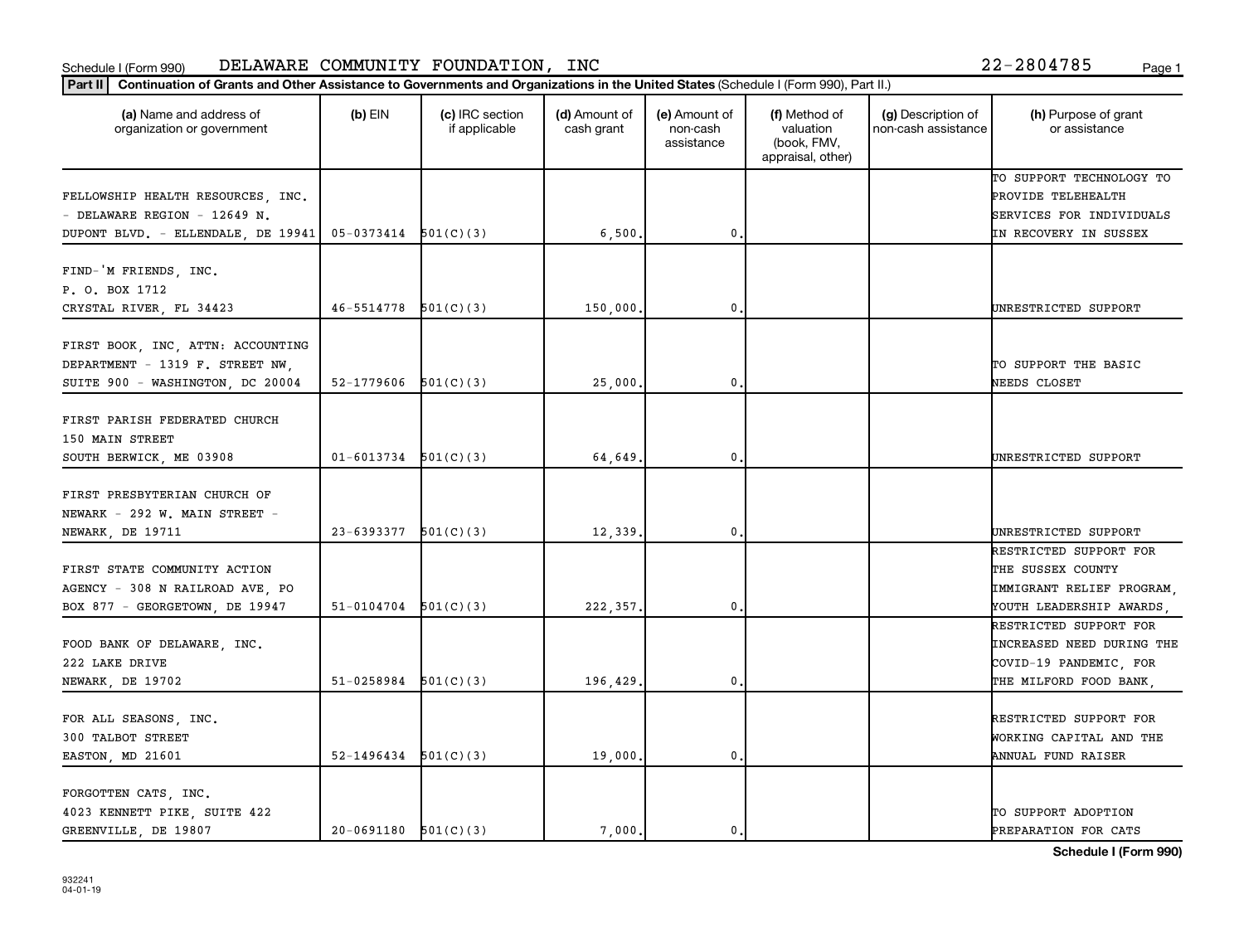| (a) Name and address of<br>organization or government                                                           | $(b)$ EIN                | (c) IRC section<br>if applicable | (d) Amount of<br>cash grant | (e) Amount of<br>non-cash<br>assistance | (f) Method of<br>valuation<br>(book, FMV,<br>appraisal, other) | (g) Description of<br>non-cash assistance | (h) Purpose of grant<br>or assistance                                                                  |
|-----------------------------------------------------------------------------------------------------------------|--------------------------|----------------------------------|-----------------------------|-----------------------------------------|----------------------------------------------------------------|-------------------------------------------|--------------------------------------------------------------------------------------------------------|
| FREDERICA SENIOR CENTER, INC.<br>PO BOX 165, 216 S. MARKET STREET                                               |                          |                                  |                             |                                         |                                                                |                                           | TO PURCHASE, PREPARE, AND<br>DELIVER MEALS, FOOD, AND<br>PERSONAL HYGIENE ITEMS TO                     |
| FREDERICA, DE 19946                                                                                             | 51-0208779               | 501(C)(3)                        | 22,500.                     | $\mathbf 0$                             |                                                                |                                           | THE ELDERLY, VETERANS,                                                                                 |
| FRESH START SCHOLARSHIP<br>FOUNDATION, INC. - P.O. BOX 7784<br>WILMINGTON, DE 19803                             | 51-0378642               | 501(C)(3)                        | 20,701                      | $\mathbf 0$                             |                                                                |                                           | RESTRICTED SUPPORT FOR<br>THE ELIASON EDUCATION AND<br>GREENING FUND GRANTS, AND<br>TO SUPPORT TUITION |
| FRIENDS OF ANIMALS<br>777 POST ROAD, STE 205                                                                    |                          |                                  |                             |                                         |                                                                |                                           |                                                                                                        |
| DARIEN, CT 06820<br>FRIENDS OF DELAWARE VETERANS HOME,<br>INC. - 401 FEDERAL STREET - DOVER                     | 13-6018549               | 501(C)(3)                        | 7,183                       | 0.                                      |                                                                |                                           | UNRESTRICTED SUPPORT<br>TO SUPPORT THE DENTAL<br>SUITE AT DELAWARE<br>VETERANS HOME AND OTHER          |
| DE 19901<br>FRIENDS OF GOODSTAY GARDENS -<br>UNIVERSITY OF DELAWARE - 2700<br>PENNSYLVANIA AVENUE - WILMINGTON, | $20-3369554$ $501(C)(3)$ |                                  | 201,000                     | 0                                       |                                                                |                                           | UNRESTRICTED SUPPORT<br>TO SUPPORT ANNUAL<br>MAINTENANCE AND CARING OF                                 |
| DE 19806<br>FRIENDS OF THE NEWARK FREE<br>LIBRARY, INC. - 750 LIBRARY AVENUE<br>$-$ NEWARK, DE 19711            | 51-6000297<br>23-7098836 | 501(C)(3)<br>501(C)(3)           | 30,000<br>6,388             | $\mathbf{0}$<br>$\mathbf 0$             |                                                                |                                           | THE GARDENS<br>UNRESTRICTED SUPPORT                                                                    |
| FRIENDSHIP HOUSE, INC.<br>P.O. BOX 1517<br>WILMINGTON, DE 19899                                                 | 51-0306759               | 501(C)(3)                        | 221,799                     | $\mathbf 0$                             |                                                                |                                           | RESTRICTED SUPPORT FOR<br>COVID-19 EMERGENCY<br>RESPONSES, TO SUPPORT THE<br>OPIOID: TRANSITIONAL      |
| GEORGETOWN PUBLIC LIBRARY<br>123 WEST PINE STREET<br>GEORGETOWN, DE 19947                                       | 51-6000279               | GOVERNMENT ORG                   | 16,000                      | $\mathbf{0}$                            |                                                                |                                           | TO SUPPORT FOR SANITIZING<br>EQUIPMENT AND SNEEZE<br>GUARDS                                            |
| GIRL SCOUTS OF THE CHESAPEAKE BAY<br>COUNCIL - 225 OLD BALTIMORE PIKE<br>NEWARK, DE 19702                       | $51-0064337$ $501(C)(3)$ |                                  | 50,000.                     | 0.                                      |                                                                |                                           | RESTRICTED SUPPORT FOR<br>TEACHING GIRLS LIFE<br>LESSONS                                               |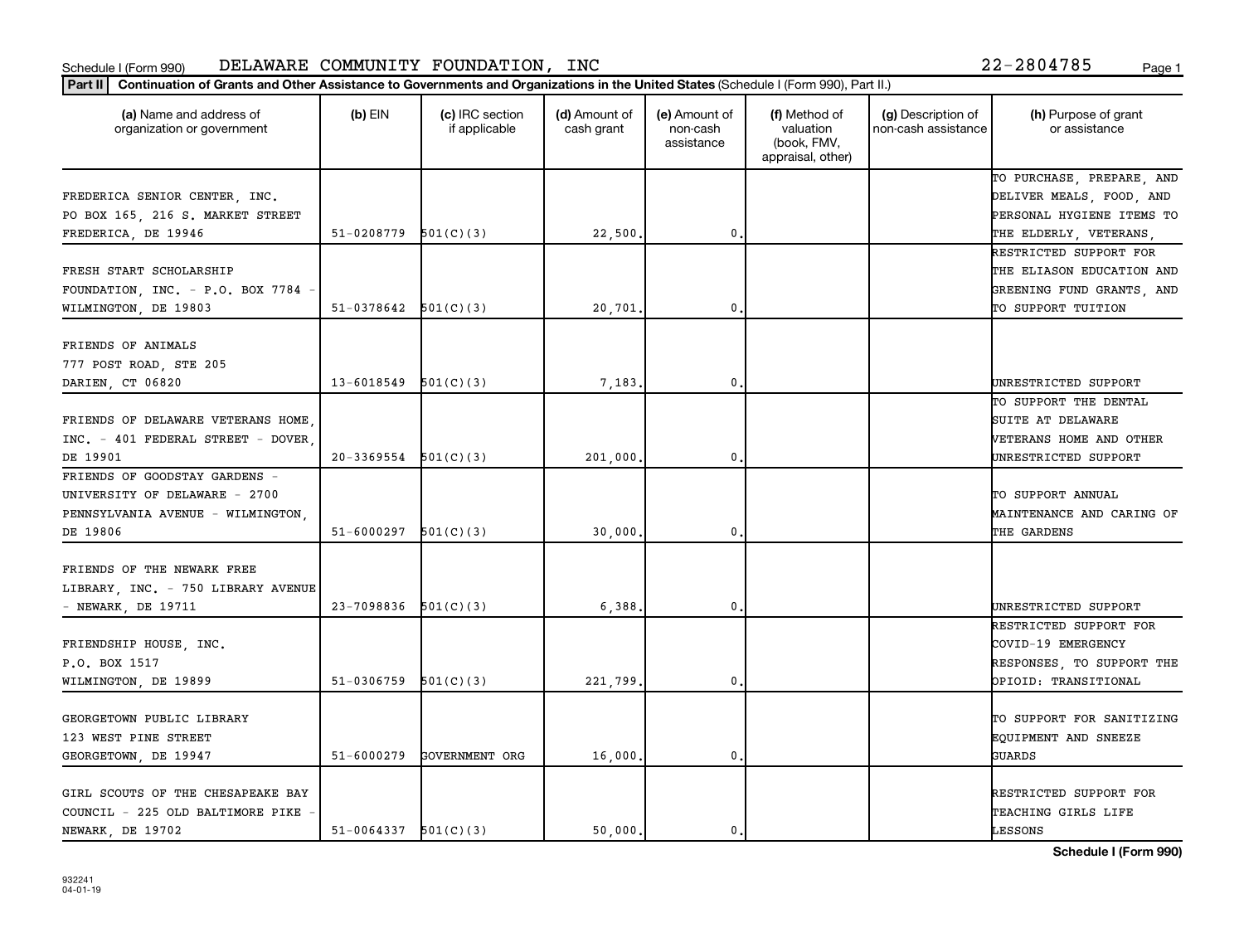| (a) Name and address of<br>organization or government | $(b)$ EIN                  | (c) IRC section<br>if applicable | (d) Amount of<br>cash grant | (e) Amount of<br>non-cash<br>assistance | (f) Method of<br>valuation<br>(book, FMV,<br>appraisal, other) | (g) Description of<br>non-cash assistance | (h) Purpose of grant<br>or assistance    |
|-------------------------------------------------------|----------------------------|----------------------------------|-----------------------------|-----------------------------------------|----------------------------------------------------------------|-------------------------------------------|------------------------------------------|
| GIRLS ON THE RUN DELAWARE INC.                        |                            |                                  |                             |                                         |                                                                |                                           |                                          |
| 615 W. 18TH ST.                                       |                            |                                  |                             |                                         |                                                                |                                           | UNRESTRICTED SUPPORT AND                 |
| WILMINGTON, DE 19802                                  | $20-2751642$ $501(C)(3)$   |                                  | 7,500.                      | $\mathbf 0$                             |                                                                |                                           | THE RIVERVIEW WORKS FUND                 |
|                                                       |                            |                                  |                             |                                         |                                                                |                                           | TO COLLECT, STORE, AND                   |
| GLEANERS FOOD BANK OF INDIANA                         |                            |                                  |                             |                                         |                                                                |                                           | DISTRIBUTE FOOD AND                      |
| 3737 WALDEMERE AVE.                                   |                            |                                  |                             |                                         |                                                                |                                           | SHELTER THOSE IN NEED IN                 |
| INDIANAPOLIS, IN 46241                                | 35-1483868                 | 501(C)(3)                        | 10,000.                     | $\mathbf 0$                             |                                                                |                                           | THE LOCAL AREA                           |
| GLOBAL CELEBRATION                                    |                            |                                  |                             |                                         |                                                                |                                           |                                          |
| PO BOX 535337                                         |                            |                                  |                             |                                         |                                                                |                                           |                                          |
| GRAND PRAIRIE, TX 75053                               | $91-1341558$ $501(C)(3)$   |                                  | 9,000                       | 0.                                      |                                                                |                                           | UNRESTRICTED SUPPORT                     |
|                                                       |                            |                                  |                             |                                         |                                                                |                                           |                                          |
| GOOD OLE BOY FOUNDATION, INC.                         |                            |                                  |                             |                                         |                                                                |                                           |                                          |
| 36111 PEAR TREE ROAD                                  | $46 - 1526864$ $501(C)(3)$ |                                  |                             | $\mathbf{0}$                            |                                                                |                                           |                                          |
| MILLSBORO, DE 19966                                   |                            |                                  | 6, 200.                     |                                         |                                                                |                                           | UNRESTRICTED SUPPORT<br>TO REPLENISH THE |
| <b>GRACE FOR DOVER</b>                                |                            |                                  |                             |                                         |                                                                |                                           | MATERIALS AND EQUIPMENT                  |
| PO BOX 862                                            |                            |                                  |                             |                                         |                                                                |                                           | LENDING LIBRARY AND OTHER                |
| DOVER, DE 19903                                       | 27-4804452                 | 501(C)(3)                        | 11,650.                     | $\mathbf 0$                             |                                                                |                                           | UNRESTRICTED SUPPORT                     |
|                                                       |                            |                                  |                             |                                         |                                                                |                                           | TO PURCHASE A TOUCHLESS                  |
| GRAND OPERA HOUSE                                     |                            |                                  |                             |                                         |                                                                |                                           | TICKETING SYSTEM, TO                     |
| 818 NORTH MARKET STREET                               |                            |                                  |                             |                                         |                                                                |                                           | FACILITATE SAFE CULTURAL                 |
| WILMINGTON, DE 19801                                  | 51-0116569                 | 501(C)(3)                        | 1,171,558.                  | 0.                                      |                                                                |                                           | ARTS ACTIVITIES, TO                      |
|                                                       |                            |                                  |                             |                                         |                                                                |                                           | TO SUPPORT THE WORKSHOP                  |
| GREEN BERET PROJECT                                   |                            |                                  |                             |                                         |                                                                |                                           | PROJECT, THE NEXT                        |
| 140 MAFFITT STREET                                    |                            |                                  |                             |                                         |                                                                |                                           | GENERATION SOUTH 2019                    |
| ELKTON, MD 21921                                      | 82-1215032 $501(C)(3)$     |                                  | 41,825.                     | $\mathbf 0$                             |                                                                |                                           | CYCLE ADDICTION,                         |
| GUSTAVUS ADOLPHUS COLLEGE                             |                            |                                  |                             |                                         |                                                                |                                           |                                          |
| 800 WEST COLLEGE AVENUE                               |                            |                                  |                             |                                         |                                                                |                                           |                                          |
| ST. PETER, MN 56082                                   | 41-0695524                 | 501(C)(3)                        | 10,000.                     | 0.                                      |                                                                |                                           | UNRESTRICTED SUPPORT                     |
|                                                       |                            |                                  |                             |                                         |                                                                |                                           | TO COVER MONTHLY EXPENSES                |
| HABITAT FOR HUMANITY OF NEW CASTLE                    |                            |                                  |                             |                                         |                                                                |                                           | AND TO ASSIST WITH FUNDS                 |
| COUNTY - 1920 HUTTON STREET -                         |                            |                                  |                             |                                         |                                                                |                                           | THAT WERE EXPECTED TO BE                 |
| WILMINGTON, DE 19802                                  | $51-0294138$ $501(C)(3)$   |                                  | 115,750.                    | 0.                                      |                                                                |                                           | RAISED, TO SUPPORT                       |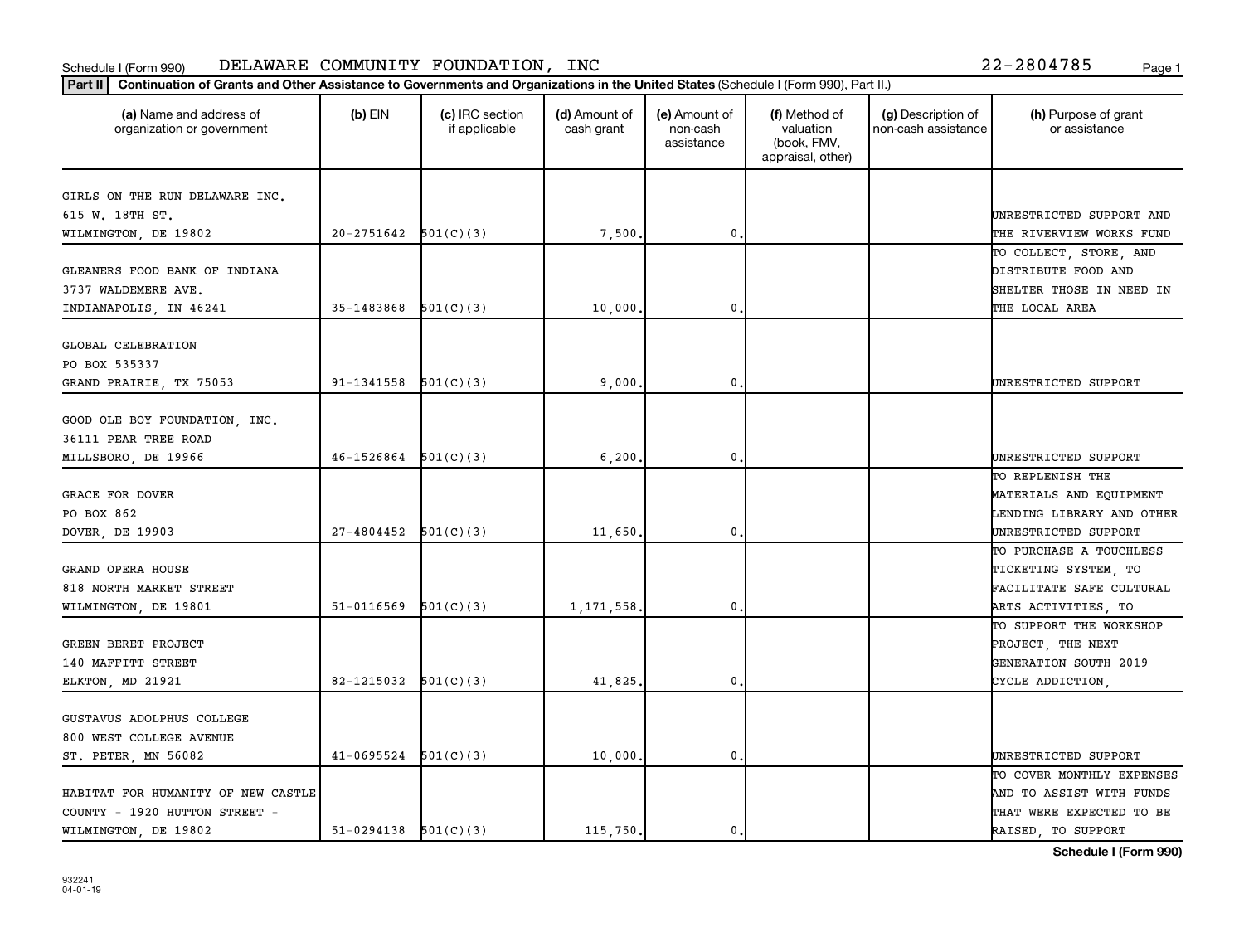| Part II   Continuation of Grants and Other Assistance to Governments and Organizations in the United States (Schedule I (Form 990), Part II.) |                          |                                  |                             |                                         |                                                                |                                           |                                       |
|-----------------------------------------------------------------------------------------------------------------------------------------------|--------------------------|----------------------------------|-----------------------------|-----------------------------------------|----------------------------------------------------------------|-------------------------------------------|---------------------------------------|
| (a) Name and address of<br>organization or government                                                                                         | $(b)$ EIN                | (c) IRC section<br>if applicable | (d) Amount of<br>cash grant | (e) Amount of<br>non-cash<br>assistance | (f) Method of<br>valuation<br>(book, FMV,<br>appraisal, other) | (g) Description of<br>non-cash assistance | (h) Purpose of grant<br>or assistance |
|                                                                                                                                               |                          |                                  |                             |                                         |                                                                |                                           | TO PURCHASE A COMMERCIAL              |
| HARRINGTON SENIOR CENTER                                                                                                                      |                          |                                  |                             |                                         |                                                                |                                           | FREEZER AND REFRIGERATOR              |
| 102 FLEMING STREET                                                                                                                            |                          |                                  |                             |                                         |                                                                |                                           | TO MEET INCREASED                     |
| HARRINGTON, DE 19952                                                                                                                          | 51-0106409               | 501(C)(3)                        | 7,300                       | $\mathbf 0$                             |                                                                |                                           | CURBSIDE MEALS FOR                    |
|                                                                                                                                               |                          |                                  |                             |                                         |                                                                |                                           | TO ADDRESS THE HUNGER                 |
| HARRY K FOUNDATION                                                                                                                            |                          |                                  |                             |                                         |                                                                |                                           | NEEDS OF VULNERABLE                   |
| 313 SOUTH BOARDWALK                                                                                                                           |                          |                                  |                             |                                         |                                                                |                                           | CHILDREN AND THEIR                    |
| REHOBOTH BEACH, DE 19971                                                                                                                      | 46-2934019               | 501(C)(3)                        | 45,000                      | $\mathbf 0$                             |                                                                |                                           | FAMILIES BY ESTABLISHING              |
| HEALTHY FOOD FOR HEALTHY KIDS                                                                                                                 |                          |                                  |                             |                                         |                                                                |                                           | RESTRICTED SUPPORT -                  |
| PO BOX 847                                                                                                                                    |                          |                                  |                             |                                         |                                                                |                                           | ELIASON EDUCATION AND                 |
| HOCKESSIN, DE 19707                                                                                                                           | $30-0444914$ $501(C)(3)$ |                                  | 15,201                      | $\mathbf 0$                             |                                                                |                                           | GREENING FUND                         |
|                                                                                                                                               |                          |                                  |                             |                                         |                                                                |                                           |                                       |
| HENRY FRANCIS DU PONT WINTERTHUR                                                                                                              |                          |                                  |                             |                                         |                                                                |                                           |                                       |
| MUSEUM - 5105 KENNETT PIKE -                                                                                                                  |                          |                                  |                             |                                         |                                                                |                                           |                                       |
| WINTERTHUR, DE 19735                                                                                                                          | 51-0066038               | 501(C)(3)                        | 14,101                      | $\mathbf{0}$                            |                                                                |                                           | UNRESTRICTED SUPPORT                  |
|                                                                                                                                               |                          |                                  |                             |                                         |                                                                |                                           |                                       |
| HISTORIC CHARLESTON FOUNDATION                                                                                                                |                          |                                  |                             |                                         |                                                                |                                           |                                       |
| 40 EAST BAY STREET                                                                                                                            |                          |                                  |                             |                                         |                                                                |                                           |                                       |
| CHARLESTON, SC 29401                                                                                                                          | 57-6000599               | 501(C)(3)                        | 15,000                      | $\mathbf{0}$                            |                                                                |                                           | UNRESTRICTED SUPPORT                  |
|                                                                                                                                               |                          |                                  |                             |                                         |                                                                |                                           |                                       |
| HOLY ROSARY OUTREACH                                                                                                                          |                          |                                  |                             |                                         |                                                                |                                           |                                       |
| 3200 PHILADELPHIA PIKE                                                                                                                        |                          |                                  |                             |                                         |                                                                |                                           | TO PROVIDE FOOD TO                    |
| CLAYMONT, DE 19703                                                                                                                            | $51-0064621$ $501(C)(3)$ |                                  | 20,000                      | $\mathbf 0$                             |                                                                |                                           | FAMILIES IN CLAYMONT                  |
|                                                                                                                                               |                          |                                  |                             |                                         |                                                                |                                           | TO SUPPORT UTILITIES AND              |
| HOME OF THE BRAVE FOUNDATION, INC.                                                                                                            |                          |                                  |                             |                                         |                                                                |                                           | GROCERIES FOR VETERANS                |
| 6632 SHARPS ROAD                                                                                                                              |                          |                                  |                             |                                         |                                                                |                                           | LIVING AT HOME OF THE                 |
| MILFORD, DE 19963                                                                                                                             | 51-0338521               | 501(C)(3)                        | 10,100                      | $\mathbf{0}$                            |                                                                |                                           | BRAVE AND FOR PPE FOR                 |
|                                                                                                                                               |                          |                                  |                             |                                         |                                                                |                                           |                                       |
| HOPPY'S HOPE TO END HUNTINGTON'S                                                                                                              |                          |                                  |                             |                                         |                                                                |                                           | UNRESTRICTED SUPPORT IN               |
| DISEASE - 7 MARTIN ROAD - NEWTOWN                                                                                                             |                          |                                  |                             |                                         |                                                                |                                           | MEMORY OF ROBERT M.                   |
| SQUARE, PA 19073                                                                                                                              | 27-0708797               | 501(C)(3)                        | 50,000                      | $\mathbf 0$                             |                                                                |                                           | SILLIMAN                              |
|                                                                                                                                               |                          |                                  |                             |                                         |                                                                |                                           | TO PROVIDE FUND TO OFFSET             |
| HOUSE OF PRIDE                                                                                                                                |                          |                                  |                             |                                         |                                                                |                                           | THE LOSS OF REVENUE FROM              |
| 45 S. NEW STREET                                                                                                                              |                          |                                  |                             |                                         |                                                                |                                           | RENTERS WHO HAVE FACED                |
| DOVER, DE 19904                                                                                                                               | $51-0376801$ $501(C)(3)$ |                                  | 9,000.                      | 0.                                      |                                                                |                                           | LAYOFFS                               |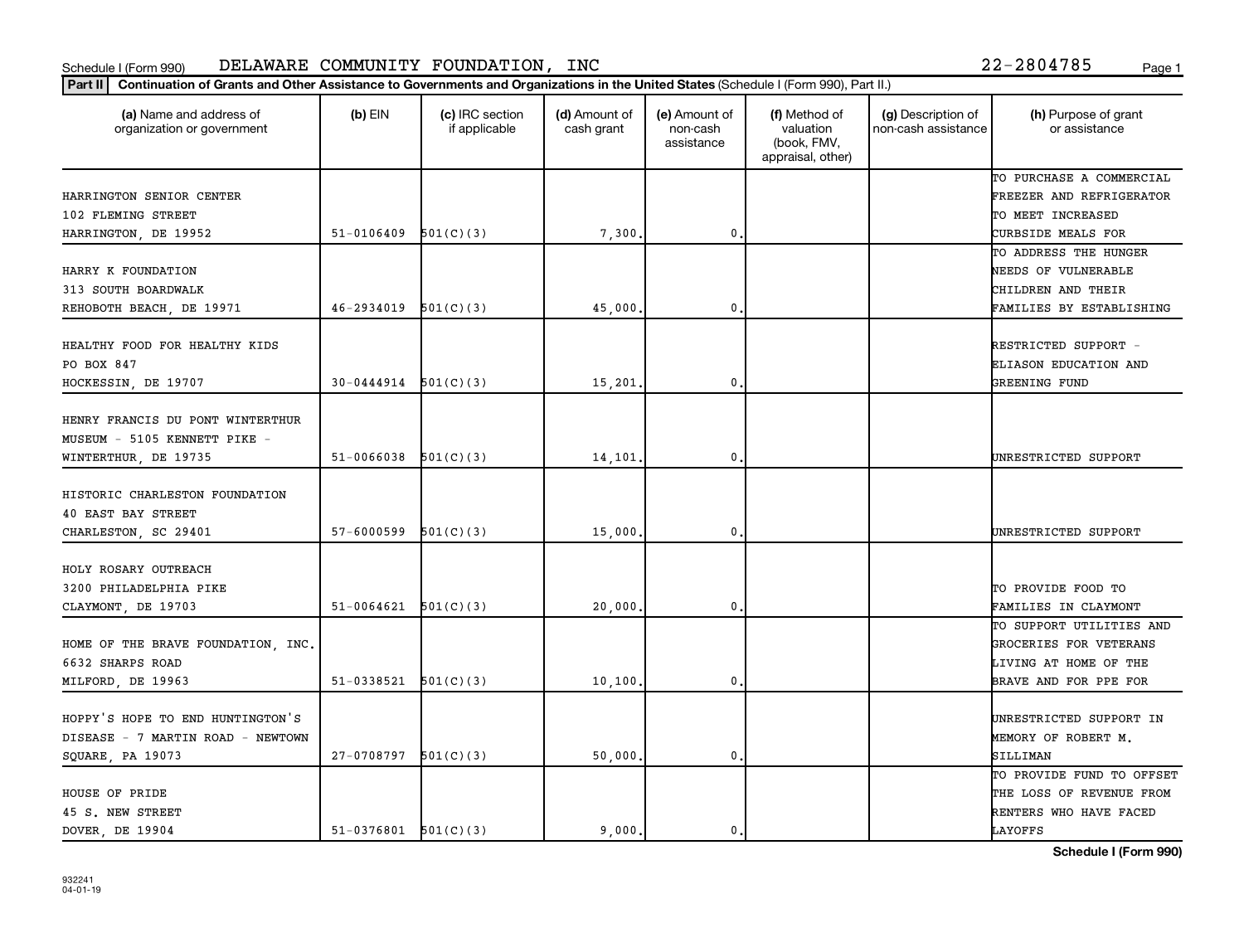| (a) Name and address of<br>organization or government                                        | $(b)$ EIN                  | (c) IRC section<br>if applicable | (d) Amount of<br>cash grant | (e) Amount of<br>non-cash<br>assistance | (f) Method of<br>valuation<br>(book, FMV,<br>appraisal, other) | (g) Description of<br>non-cash assistance | (h) Purpose of grant<br>or assistance                                                                   |
|----------------------------------------------------------------------------------------------|----------------------------|----------------------------------|-----------------------------|-----------------------------------------|----------------------------------------------------------------|-------------------------------------------|---------------------------------------------------------------------------------------------------------|
| INDIANA REPERTORY THEATRE, INC.<br>140 W. WASHINGTON ST.<br>INDIANAPOLIS, IN 46204           | 35-1186290                 | 501(C)(3)                        | 10,000                      | $\mathbf{0}$                            |                                                                |                                           | TO SUPPORT THE STUDENT<br>MATINEE PROGRAM                                                               |
| INDIANAPOLIS SYMPHONY ORCHESTRA<br>32 E. WASHINGTON ST., SUITE 600<br>INDIANAPOLIS, IN 46060 | 35-0998627                 | 501(C)(3)                        | 12,000                      | $\mathbf{0}$                            |                                                                |                                           | TO SUPPORT THE 2019-2020<br>DISCOVERY CONCERT SERIES                                                    |
| INGLESIDE HOMES, INC.<br>1005 N. FRANKLIN STREET<br>WILMINGTON, DE 19806                     | 51-0113243                 | 501(C)(3)                        | 79,000                      | $\mathbf{0}$                            |                                                                |                                           | RESTRICTED SUPPORT TO PAY<br>FOR PPE, CLEANING<br>SUPPLIES, AND TO DELIVER<br>MEALS TO RESIDENTS        |
| INNER CITY CULTURAL LEAGUE, INC.<br>39 S. WEST ST.<br>DOVER, DE 19904                        | $43 - 2106496$ $501(C)(3)$ |                                  | 16,000.                     | $\mathbf 0$                             |                                                                |                                           | TO BUILD A STORAGE SHED<br>AND TO RECRUIT, EDUCATE,<br>AND INSTRUCT STUDENTS<br>WHILE PROVIDING         |
| INTERNATIONAL LITERACY ASSOCATION<br>PO BOX 8139<br>NEWARK, DE 19714                         | 82-4909645                 | 501(C)(3)                        | 113,684.                    | $\mathbf 0$                             |                                                                |                                           | RESTRICTED SUPPORT FOR<br>CHILDREN'S LITERACY                                                           |
| INWARD BOUND MINDFULNESS EDUCATION<br>INC. - P. O. BOX 516 - CONCORD, MA<br>01742            | $27 - 3029390$             | 501(C)(3)                        | 10,000                      | $\mathbf 0$                             |                                                                |                                           | TO SUPPORT THE TEEN<br>SCHOLARSHIP FUND IN THE<br>NORTHEAST (US)                                        |
| ISLAMIC SOCIETY OF DELAWARE<br>28 SALEM CHURCH ROAD<br>NEWARK, DE 19713                      | 51-0202776                 | 501(C)(3)                        | 10,000.                     | $\mathbf 0$                             |                                                                |                                           | TO SUPPORT AND IMPROVE<br>ITS SCHOOL AND EDUCATION<br>ACTIVITIES FOR YOUTH AND<br>OTHER UNRESTRICTED    |
| ITNSOUTHERNDELAWARE<br>24855 BROADKILL ROAD<br>MILTON, DE 19968                              | $46 - 4801700$             | 501(C)(3)                        | 30,000                      | $\mathbf{0}$                            |                                                                |                                           | TO SUPPORT SUSSEX COUNTY<br>TRANSPORTATION                                                              |
| JEWISH FAMILY SERVICES OF DELAWARE<br>99 PASSMORE ROAD<br>WILMINGTON, DE 19803               | $51-0097026$ $501(C)(3)$   |                                  | 163,750                     | $\mathbf{0}$                            |                                                                |                                           | RESTRICTED SUPPORT TO<br>PROVIDE REMOTE COUNSELING<br>AND SUPPORT SERVICES<br>STATEWIDE, TO SUPPORT THE |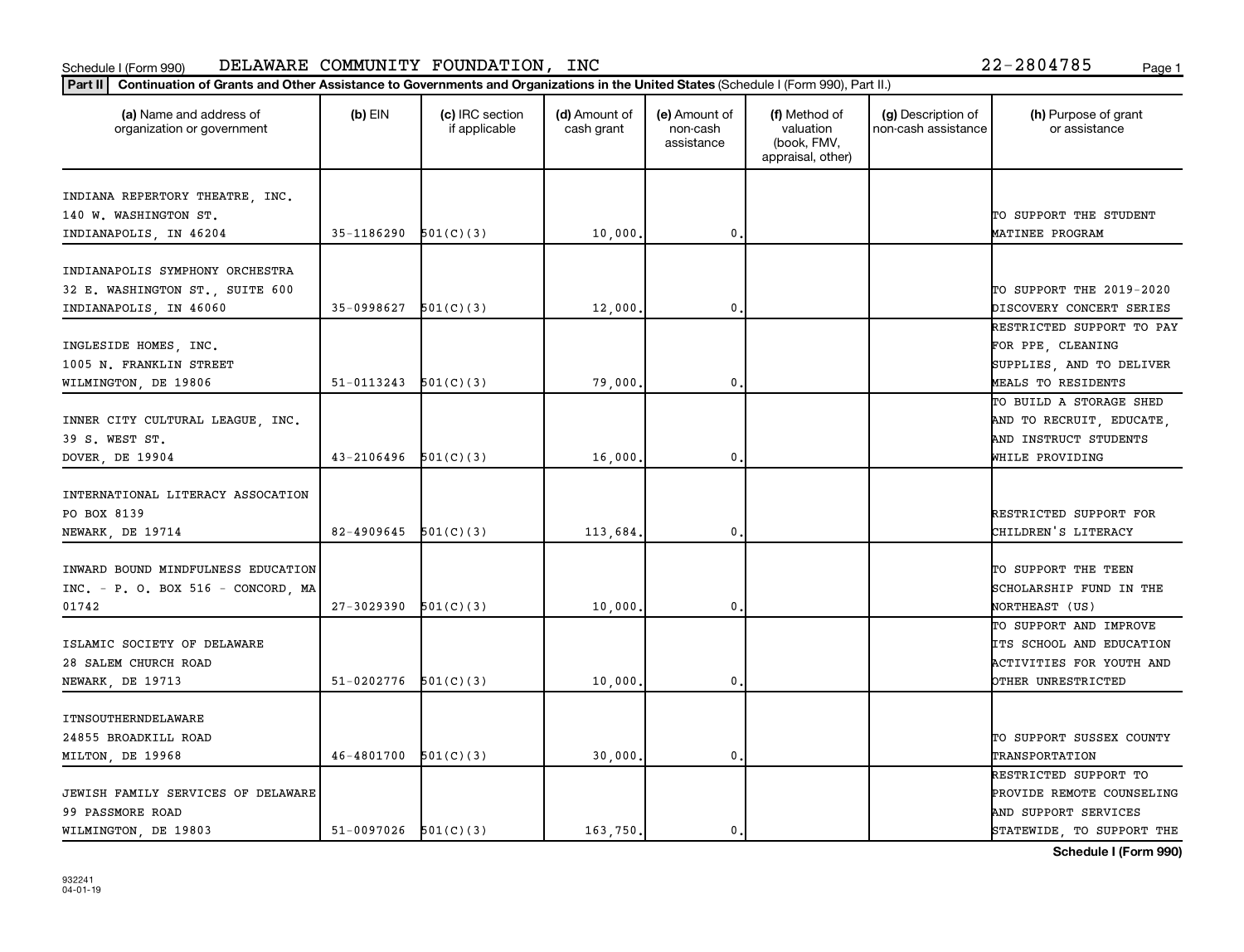| (a) Name and address of<br>organization or government     | $(b)$ EIN                | (c) IRC section<br>if applicable | (d) Amount of<br>cash grant | (e) Amount of<br>non-cash<br>assistance | (f) Method of<br>valuation<br>(book, FMV,<br>appraisal, other) | (g) Description of<br>non-cash assistance | (h) Purpose of grant<br>or assistance       |
|-----------------------------------------------------------|--------------------------|----------------------------------|-----------------------------|-----------------------------------------|----------------------------------------------------------------|-------------------------------------------|---------------------------------------------|
| JOBS FOR DELAWARE GRADUATES                               |                          |                                  |                             |                                         |                                                                |                                           |                                             |
| 381 W. NORTH STREET                                       |                          |                                  |                             |                                         |                                                                |                                           |                                             |
| DOVER, DE 19904                                           | $51-0234401$ $501(C)(3)$ |                                  | 15, 250.                    | 0                                       |                                                                |                                           | UNRESTRICTED SUPPORT                        |
| JOHNS HOPKINS SIDNEY KIMMEL                               |                          |                                  |                             |                                         |                                                                |                                           | TO SUPPORT THE SIDNEY                       |
| COMPREHENSIVE CANCER CENTER - 401                         |                          |                                  |                             |                                         |                                                                |                                           | KIMMEL COMPREHENSIVE                        |
| N. BROADWAY - BALTIMORE, MD 21287                         | 52-0595110               | 501(C)(3)                        | 6,000,                      | 0                                       |                                                                |                                           | CANCER CENTER                               |
|                                                           |                          |                                  |                             |                                         |                                                                |                                           |                                             |
| JOSHUA M. FREEMAN FOUNDATION<br>31556 WINTERBERRY PARKWAY |                          |                                  |                             |                                         |                                                                |                                           | TO SUPPORT VIRTUAL<br>PROGRAMMING AND OTHER |
|                                                           | 20-8592383               | 501(C)(3)                        |                             | 0                                       |                                                                |                                           | UNRESTRICTED SUPPORT                        |
| SELBYVILLE, DE 19975                                      |                          |                                  | 20,000                      |                                         |                                                                |                                           |                                             |
| JUNIOR ACHIEVEMENT OF DELAWARE,                           |                          |                                  |                             |                                         |                                                                |                                           | TO SUPPORT DELAWARE                         |
| INC. - 522 SOUTH WALNUT STREET -                          |                          |                                  |                             |                                         |                                                                |                                           | PATHWAYS AND OTHER                          |
| WILMINGTON, DE 19801                                      | 51-0078199               | 501(C)(3)                        | 136,000.                    | 0                                       |                                                                |                                           | UNRESTRICTED SUPPORT                        |
|                                                           |                          |                                  |                             |                                         |                                                                |                                           | TO SUPPORT THE                              |
| JUNIOR ACHIEVEMENT OF GREATER                             |                          |                                  |                             |                                         |                                                                |                                           | <b>DRGANIZATION'S MISSION</b>               |
| WASHINGTON - 919 18TH ST. NW.                             |                          |                                  |                             |                                         |                                                                |                                           | AND OTHER UNRESTRICTED                      |
| SUITE 901 - WASHINGTON, DC 20006                          | 54-0788947               | 501(C)(3)                        | 5,648                       | 0                                       |                                                                |                                           | SUPPORT                                     |
|                                                           |                          |                                  |                             |                                         |                                                                |                                           |                                             |
| JUSST SOOUP MINISTRY, INC.<br>18483 COOL SPRING RD.       |                          |                                  |                             |                                         |                                                                |                                           |                                             |
|                                                           | 59-3820809               | 501(C)(3)                        | 27,686.                     | $\mathbf{0}$                            |                                                                |                                           | UNRESTRICTED SUPPORT                        |
| MILTON, DE 19968                                          |                          |                                  |                             |                                         |                                                                |                                           |                                             |
| JUSTIN W JENNINGS FOUNDATION, INC.                        |                          |                                  |                             |                                         |                                                                |                                           |                                             |
| 29L ATLANTIC AVE, BOX 120                                 |                          |                                  |                             |                                         |                                                                |                                           |                                             |
| OCEAN VIEW, DE 19970                                      | 51-0401803               | 501(C)(3)                        | 10,000                      | $\mathbf 0$                             |                                                                |                                           | UNRESTRICTED SUPPORT                        |
|                                                           |                          |                                  |                             |                                         |                                                                |                                           | RESTRICTED SUPPORT TO                       |
| KENNETT AREA COMMUNITY SERVICE                            |                          |                                  |                             |                                         |                                                                |                                           | PROVIDE FOOD, HOUSING,                      |
| 136 WEST CEDAR STREET                                     |                          |                                  |                             |                                         |                                                                |                                           | AND CRISIS SERVICES AS                      |
| KENNETT SQUARE, PA 19348                                  | 23-2215441               | 501(C)(3)                        | 101,000,                    | 0                                       |                                                                |                                           | THE NEEDS SURGE DURING                      |
|                                                           |                          |                                  |                             |                                         |                                                                |                                           | TO MODIFY AND RESTART                       |
| KENT-SUSSEX INDUSTRIES, INC.                              |                          |                                  |                             |                                         |                                                                |                                           | PROGRAMS SUPPORTING THE                     |
| 301 N REHOBOTH BLVD                                       |                          |                                  |                             |                                         |                                                                |                                           | DEVELOPMENTALLY DISABLED                    |
| MILFORD, DE 19963                                         | $51-0097856$ $501(C)(3)$ |                                  | 32,476.                     | 0.                                      |                                                                |                                           | AND RESTRICTED SUPPORT                      |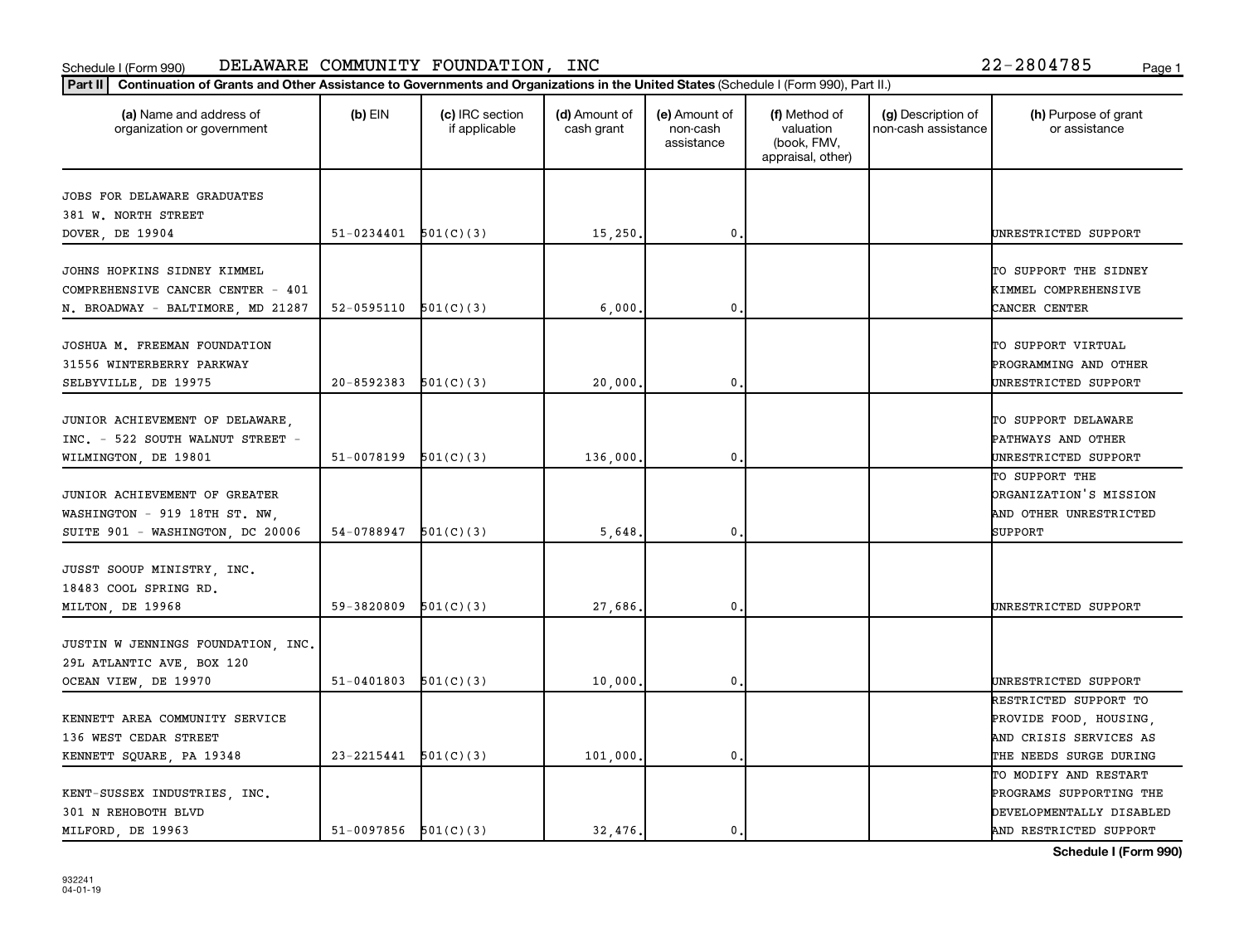| (a) Name and address of<br>organization or government | $(b)$ EIN                | (c) IRC section<br>if applicable | (d) Amount of<br>cash grant | (e) Amount of<br>non-cash<br>assistance | (f) Method of<br>valuation<br>(book, FMV,<br>appraisal, other) | (g) Description of<br>non-cash assistance | (h) Purpose of grant<br>or assistance |
|-------------------------------------------------------|--------------------------|----------------------------------|-----------------------------|-----------------------------------------|----------------------------------------------------------------|-------------------------------------------|---------------------------------------|
|                                                       |                          |                                  |                             |                                         |                                                                |                                           | TO IMPROVE ACCESS TO                  |
| KEYSTONE HUMAN SERVICES                               |                          |                                  |                             |                                         |                                                                |                                           | HEALTH CARE FOR THE                   |
| 4391 STURBRIDGE DRIVE                                 |                          |                                  |                             |                                         |                                                                |                                           | UNINSURED/UNDERSERVED AND             |
| HARRISBURG, PA 17710                                  | $25-1847902$ $501(C)(3)$ |                                  | 14,000                      | $\mathbf 0$ .                           |                                                                |                                           | REDUCE HEALTH DISPARITIES             |
|                                                       |                          |                                  |                             |                                         |                                                                |                                           | TO SUPPORT THE BACK TO                |
| KIDS R FIRST                                          |                          |                                  |                             |                                         |                                                                |                                           | SCHOOL BACKPACK DRIVE AND             |
| PO BOX 3242                                           |                          |                                  |                             |                                         |                                                                |                                           | PROVIDE SCHOOL SUPPLIES               |
| RESTON, VA 20195                                      | 54-1905551               | 501(C)(3)                        | 7,500                       | 0.                                      |                                                                |                                           | TO THOSE IN NEED AT                   |
| KIMMEL CENTER FOR THE ARTS                            |                          |                                  |                             |                                         |                                                                |                                           |                                       |
| 1500 WALNUT STREET, FLOOR 17                          |                          |                                  |                             |                                         |                                                                |                                           | TO SUPPORT EDUCATION                  |
| PHILADELPHIA, PA 19102                                | 23-2865855               | 501(C)(3)                        | 100,000                     | $\mathbf{0}$ .                          |                                                                |                                           | PROGRAMS                              |
|                                                       |                          |                                  |                             |                                         |                                                                |                                           | RESTRICTED SUPPORT TO                 |
| KIND TO KIDS FOUNDATION                               |                          |                                  |                             |                                         |                                                                |                                           | HELP FOSTER CHILDREN AND              |
| 100 W. 10TH ST., SUITE 606                            |                          |                                  |                             |                                         |                                                                |                                           | OTHER UNRESTRICTED                    |
| WILMINGTON, DE 19801                                  | 80-0641000               | 501(C)(3)                        | 29,000                      | 0.                                      |                                                                |                                           | SUPPORT                               |
|                                                       |                          |                                  |                             |                                         |                                                                |                                           | RESTRICTED SUPPORT TO                 |
| LA ESPERANZA INC.                                     |                          |                                  |                             |                                         |                                                                |                                           | SUPPORT THE EXPANSION OF              |
| 216 N. RACE STREET                                    |                          |                                  |                             |                                         |                                                                |                                           | THE LA                                |
| GEORGETOWN, DE 19947                                  | 31-1606956               | 501(C)(3)                        | 148,628                     | 0.                                      |                                                                |                                           | COLLECTIVE-INSPIRED                   |
|                                                       |                          |                                  |                             |                                         |                                                                |                                           | TO SUPPORT THE MILFORD                |
| LA RED HEALTH CENTER                                  |                          |                                  |                             |                                         |                                                                |                                           | SITE RELOCATION AND                   |
| 21444 CARMEAN WAY                                     |                          |                                  |                             |                                         |                                                                |                                           |                                       |
|                                                       | 14-1850828               | 501(C)(3)                        |                             | $\mathbf{0}$ .                          |                                                                |                                           | <b>EXPANSION OF SERVICES</b>          |
| GEORGETOWN, DE 19948                                  |                          |                                  | 184,175                     |                                         |                                                                |                                           | PROJECT, TO OFFSET THE                |
|                                                       |                          |                                  |                             |                                         |                                                                |                                           | TO FULFILL EMERGENCY                  |
| LATIN AMERICAN COMMUNITY CENTER                       |                          |                                  |                             |                                         |                                                                |                                           | FUNDING REQUESTS, TO                  |
| 403 NORTH VAN BUREN STREET                            |                          |                                  |                             |                                         |                                                                |                                           | SUPPORT BUILDING                      |
| WILMINGTON, DE 19805                                  | $23-7047048$ 501(C)(3)   |                                  | 132,750                     | $\mathbf{0}$ .                          |                                                                |                                           | RENOVATIONS, TO SUPPORT               |
|                                                       |                          |                                  |                             |                                         |                                                                |                                           | TO PURCHASE A UV                      |
| LAUREL PUBLIC LIBRARY                                 |                          |                                  |                             |                                         |                                                                |                                           | SANITATION MACHINE FOR                |
| 101 E. 4TH ST.                                        |                          |                                  |                             |                                         |                                                                |                                           | BOOKS AND MATERIALS, AND              |
| LAUREL, DE 19956                                      | 23-7397230               | 501(C)(3)                        | 5,400                       | $\mathbf 0$ .                           |                                                                |                                           | OTHER UNRESTRICTED                    |
| LAWYERS COMMITTEE FOR CIVIL RIGHTS                    |                          |                                  |                             |                                         |                                                                |                                           |                                       |
| UNDER LAW - 1500 K STREET NW, STE                     |                          |                                  |                             |                                         |                                                                |                                           |                                       |
| 900 - WASHINGTON, DC 20005                            | $52-0799246$ $501(C)(3)$ |                                  | 10,000.                     | $\mathbf{0}$ .                          |                                                                |                                           | UNRESTRICTED SUPPORT                  |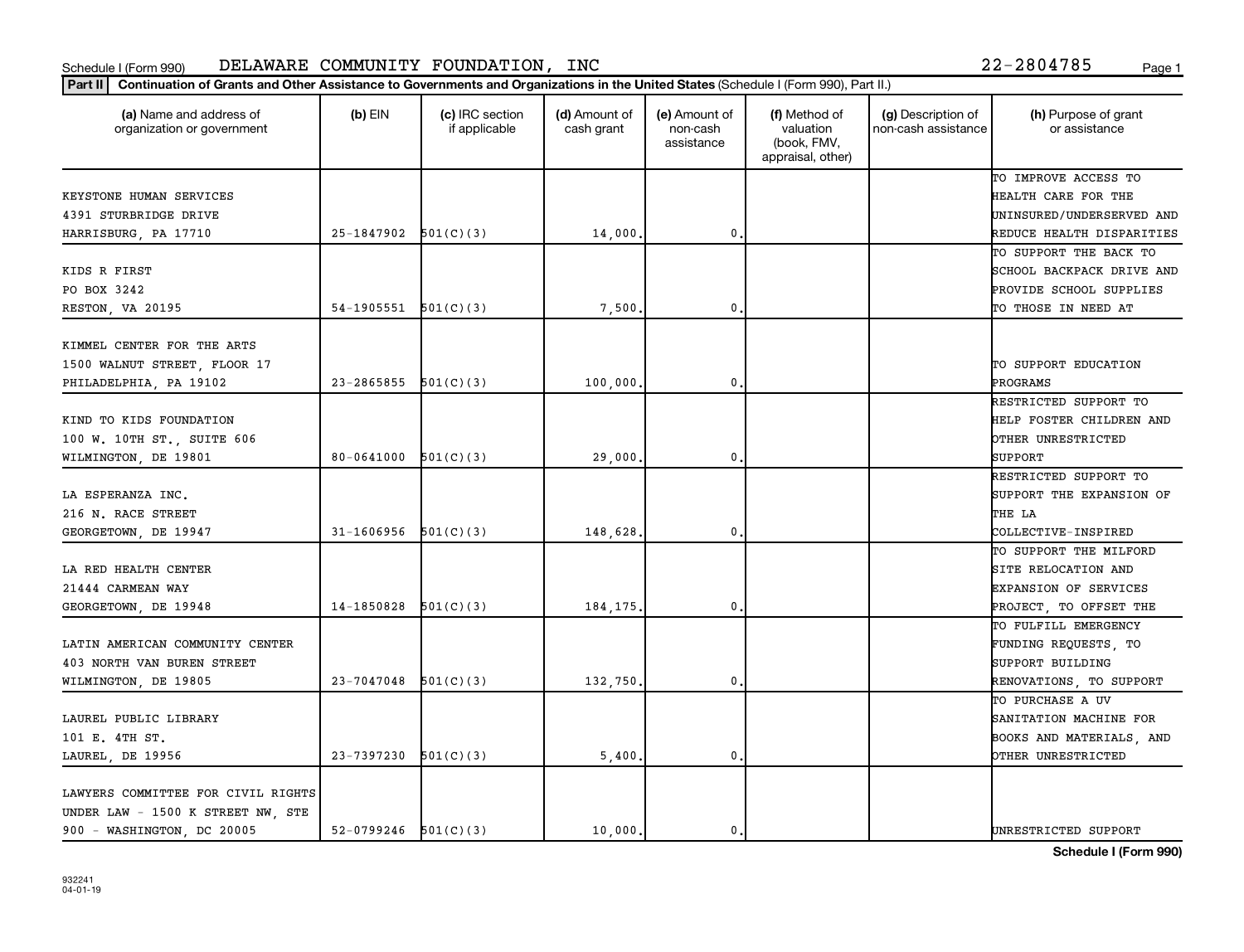| Continuation of Grants and Other Assistance to Governments and Organizations in the United States (Schedule I (Form 990), Part II.)<br>Part II |                          |                                  |                             |                                         |                                                                |                                           |                                       |
|------------------------------------------------------------------------------------------------------------------------------------------------|--------------------------|----------------------------------|-----------------------------|-----------------------------------------|----------------------------------------------------------------|-------------------------------------------|---------------------------------------|
| (a) Name and address of<br>organization or government                                                                                          | $(b)$ EIN                | (c) IRC section<br>if applicable | (d) Amount of<br>cash grant | (e) Amount of<br>non-cash<br>assistance | (f) Method of<br>valuation<br>(book, FMV,<br>appraisal, other) | (g) Description of<br>non-cash assistance | (h) Purpose of grant<br>or assistance |
|                                                                                                                                                |                          |                                  |                             |                                         |                                                                |                                           | TO SUPPORT ANNUAL                     |
| LEADERSHIP DELAWARE, INC.                                                                                                                      |                          |                                  |                             |                                         |                                                                |                                           | OPERATIONS, THE RIVERVIEW             |
| 1207 DELAWARE AVENUE                                                                                                                           |                          |                                  |                             |                                         |                                                                |                                           | WORKS FUND, AND OTHER                 |
| WILMINGTON, DE 19806                                                                                                                           | 26-3527196               | 501(C)(3)                        | 8,000                       | $\mathbf 0$ .                           |                                                                |                                           | UNRESTRICTED SUPPORT                  |
| LEADERSHIP WILKES-BARRE                                                                                                                        |                          |                                  |                             |                                         |                                                                |                                           | TO SUPPORT THE LEADERSHIP             |
| 4 PUBLIC SOUARE                                                                                                                                |                          |                                  |                             |                                         |                                                                |                                           | WILKES-BARRE ORGANIZATION             |
| WILKES-BARRE, PA 18701                                                                                                                         | 23-2205981               | 501(C)(3)                        | 7,000                       | $\mathbf{0}$ .                          |                                                                |                                           | WITH THEIR PROGRAMS                   |
| LEGAL SERVICES CORPORATION OF                                                                                                                  |                          |                                  |                             |                                         |                                                                |                                           |                                       |
| DELAWARE, INC. - 100 W 10TH                                                                                                                    |                          |                                  |                             |                                         |                                                                |                                           | RESTRICTED SUPPORT FOR                |
| STREET, STE 203 - WILMINGTON, DE                                                                                                               |                          |                                  |                             |                                         |                                                                |                                           | THE 2019-2020 PRO SE                  |
| 19801                                                                                                                                          | 51-0372955               | 501(C)(3)                        | 22,500                      | 0.                                      |                                                                |                                           | INITIATIVE                            |
|                                                                                                                                                |                          |                                  |                             |                                         |                                                                |                                           | TO SUPPORT LOCAL                      |
| LEUKEMIA & LYMPHOMA SOCIETY, DE                                                                                                                |                          |                                  |                             |                                         |                                                                |                                           | CHAPTER'S FUNDRAISING, TO             |
| CHAPTER - 1300 N GRANT AVENUE -                                                                                                                |                          |                                  |                             |                                         |                                                                |                                           | SUPPORT PATIENTS AND                  |
|                                                                                                                                                | 13-5644916               |                                  |                             | $\mathbf 0$ .                           |                                                                |                                           |                                       |
| WILMINGTON, DE 19806                                                                                                                           |                          | 501(C)(3)                        | 19,000                      |                                         |                                                                |                                           | RESEARCH, RESTRICTED                  |
|                                                                                                                                                |                          |                                  |                             |                                         |                                                                |                                           | TO PURCHASE EQUIPMENT TO              |
| LEWES PUBLIC LIBRARY, INC.                                                                                                                     |                          |                                  |                             |                                         |                                                                |                                           | SUPPORT VIRTUAL                       |
| 111 ADAMS AVENUE                                                                                                                               |                          |                                  |                             |                                         |                                                                |                                           | PROGRAMMING AND OTHER                 |
| LEWES, DE 19958                                                                                                                                | 51-0350650               | 501(C)(3)                        | 15,000                      | $\mathbf{0}$ .                          |                                                                |                                           | UNRESTRICTED SUPPORT                  |
| LEWES SENIOR ACTIVITY CENTER, INC.                                                                                                             |                          |                                  |                             |                                         |                                                                |                                           |                                       |
| 32083 JANICE ROAD                                                                                                                              |                          |                                  |                             |                                         |                                                                |                                           |                                       |
| LEWES, DE 19958                                                                                                                                | 51-0105685               | 501(C)(3)                        | 6,000                       | 0.                                      |                                                                |                                           | UNRESTRICTED SUPPORT                  |
|                                                                                                                                                |                          |                                  |                             |                                         |                                                                |                                           | TO SUPPORT TECHNOLOGY AND             |
| LIFE CENTER COMPLEX, INC.                                                                                                                      |                          |                                  |                             |                                         |                                                                |                                           | STAFF TO PROVIDE                      |
| 5 BRANDYWINE BOULEVARD                                                                                                                         |                          |                                  |                             |                                         |                                                                |                                           | BEHAVIORAL TELEHEALTH                 |
| WILMINGTON, DE 19809                                                                                                                           | 86-1127196               | 501(C)(3)                        | 15,000                      | $\mathbf{0}$ .                          |                                                                |                                           | <b>SERVICES IN NEW CASTLE</b>         |
|                                                                                                                                                |                          |                                  |                             |                                         |                                                                |                                           |                                       |
| LIMEN HOUSE, INC.                                                                                                                              |                          |                                  |                             |                                         |                                                                |                                           |                                       |
| P.O. BOX 1306                                                                                                                                  |                          |                                  |                             |                                         |                                                                |                                           | UNRESTRICTED SUPPORT AND              |
| WILMINGTON, DE 19899                                                                                                                           | 23-7029073               | 501(C)(3)                        | 9,500                       | $\mathbf{0}$ .                          |                                                                |                                           | THE RIVERVIEW WORKS FUND              |
|                                                                                                                                                |                          |                                  |                             |                                         |                                                                |                                           | RESTRICTED SUPPORT TO                 |
| LITERACY DELAWARE INC.                                                                                                                         |                          |                                  |                             |                                         |                                                                |                                           | STRENGTHEN INFRASTRUCTURE             |
| P.O. BOX 2083                                                                                                                                  |                          |                                  |                             |                                         |                                                                |                                           | IN SOUTHERN DELAWARE BY               |
| WILMINGTON, DE 19899                                                                                                                           | $51-0410054$ $501(C)(3)$ |                                  | 47,790                      | $\mathbf{0}$ .                          |                                                                |                                           | HIRING A PROGRAM                      |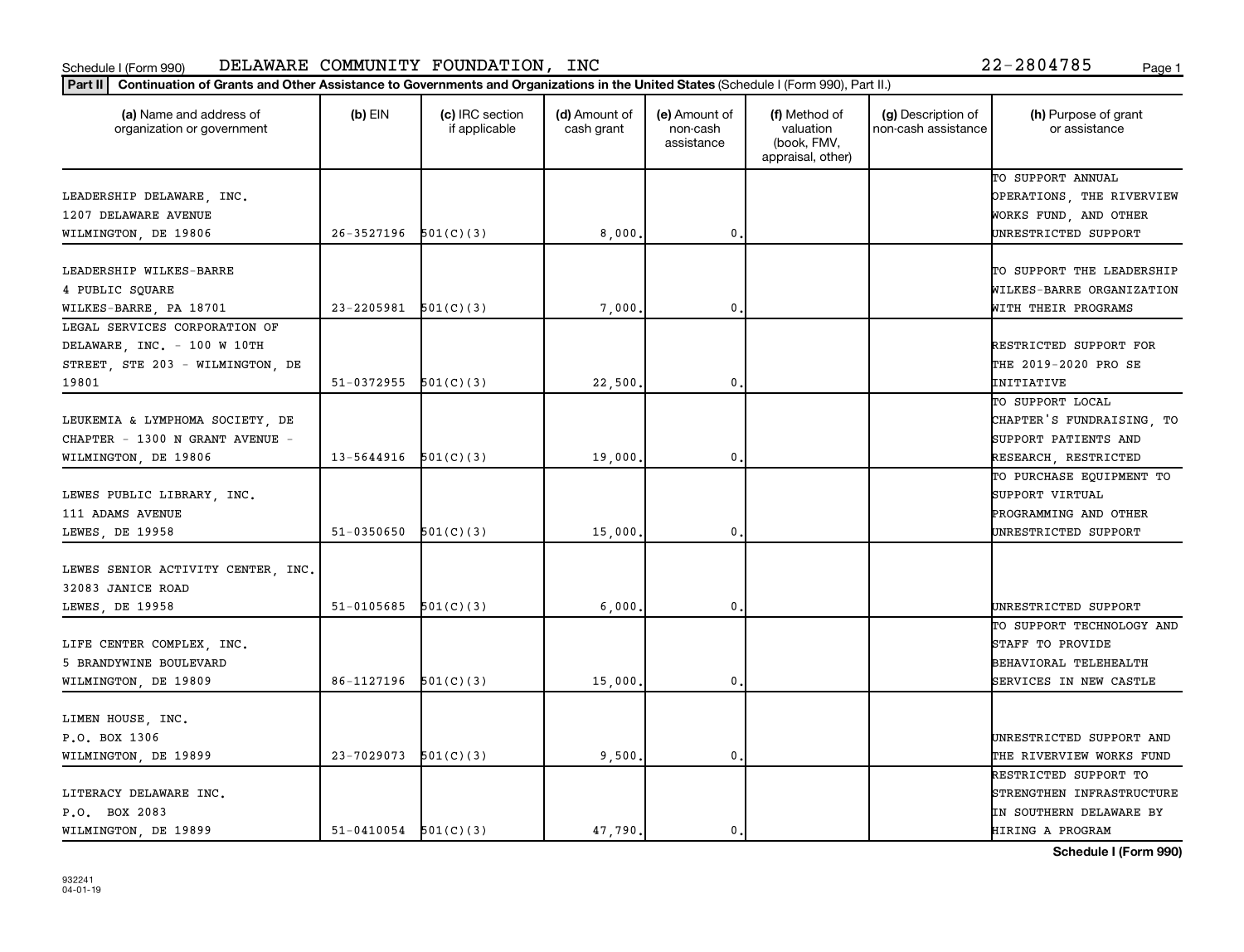| Part II   Continuation of Grants and Other Assistance to Governments and Organizations in the United States (Schedule I (Form 990), Part II.) |                          |                                  |                             |                                         |                                                                |                                           |                                       |
|-----------------------------------------------------------------------------------------------------------------------------------------------|--------------------------|----------------------------------|-----------------------------|-----------------------------------------|----------------------------------------------------------------|-------------------------------------------|---------------------------------------|
| (a) Name and address of<br>organization or government                                                                                         | $(b)$ EIN                | (c) IRC section<br>if applicable | (d) Amount of<br>cash grant | (e) Amount of<br>non-cash<br>assistance | (f) Method of<br>valuation<br>(book, FMV,<br>appraisal, other) | (g) Description of<br>non-cash assistance | (h) Purpose of grant<br>or assistance |
|                                                                                                                                               |                          |                                  |                             |                                         |                                                                |                                           | RESTRICTED SUPPORT TO                 |
| LITTLE SISTERS OF THE POOR                                                                                                                    |                          |                                  |                             |                                         |                                                                |                                           | FUND PPE, CLEANING, AND               |
| 185 SALEM CHURCH ROAD                                                                                                                         |                          |                                  |                             |                                         |                                                                |                                           | ADDITIONAL STAFF TO                   |
| NEWARK, DE 19713                                                                                                                              | 51-0095986 $501(C)(3)$   |                                  | 67,469.                     | 0.                                      |                                                                |                                           | CONTROL THE VIRUS AND                 |
| LORIS HANDS                                                                                                                                   |                          |                                  |                             |                                         |                                                                |                                           |                                       |
| 100 DISCOVERY BLVD, 4TH FLOOR                                                                                                                 |                          |                                  |                             |                                         |                                                                |                                           | TO SUPPORT IMPACT AND                 |
| NEWARK, DE 19713                                                                                                                              | 45-3984559               | 501(C)(3)                        | 7,500                       | 0.                                      |                                                                |                                           | OUTCOMES EVALUATION                   |
|                                                                                                                                               |                          |                                  |                             |                                         |                                                                |                                           | TO SUPPORT THE                        |
| LOVE, INC. OF MID-DELMARVA                                                                                                                    |                          |                                  |                             |                                         |                                                                |                                           | ORGANIZATION'S WORK WITH              |
| PO BOX 542                                                                                                                                    |                          |                                  |                             |                                         |                                                                |                                           | THE MOST VULNERABLE                   |
| SEAFORD, DE 19973                                                                                                                             | $51-0583444$ $501(C)(3)$ |                                  | 54,200                      | $\mathbf 0$                             |                                                                |                                           | POPULATIONS, RESTRICTED               |
|                                                                                                                                               |                          |                                  |                             |                                         |                                                                |                                           |                                       |
| LUTHERAN CHURCH OF OUR SAVIOR                                                                                                                 |                          |                                  |                             |                                         |                                                                |                                           | RESTRICTED SUPPORT TO THE             |
| 20275 BAY VISTA ROAD                                                                                                                          |                          |                                  |                             |                                         |                                                                |                                           | ESL PROGRAM AND OTHER                 |
| REHOBOTH BEACH, DE 19971                                                                                                                      | $25-6114180$ $501(C)(3)$ |                                  | 7,750                       | $\mathbf{0}$                            |                                                                |                                           | UNRESTRICTED SUPPORT                  |
|                                                                                                                                               |                          |                                  |                             |                                         |                                                                |                                           | RESTRICTED SUPPORT TO                 |
| LUTHERAN COMMUNITY SERVICES                                                                                                                   |                          |                                  |                             |                                         |                                                                |                                           | ASSIST DR. MALEH IN                   |
| 2809 BAYNARD BOULEVARD                                                                                                                        |                          |                                  |                             |                                         |                                                                |                                           | PROVIDING FOOD AND OTHER              |
| WILMINGTON, DE 19802                                                                                                                          | 51-0102403               | 501(C)(3)                        | 5.474                       | $\mathbf{0}$ .                          |                                                                |                                           | UNRESTRICTED SUPPORT                  |
|                                                                                                                                               |                          |                                  |                             |                                         |                                                                |                                           | RESTRICTED SUPPORT TO                 |
| LUZERNE COUNTY HEAD START                                                                                                                     |                          |                                  |                             |                                         |                                                                |                                           | PREPARE CHILDREN FOR AN               |
| 23 BEEKMAN STREET                                                                                                                             |                          |                                  |                             |                                         |                                                                |                                           | EASY TRANSITION TO                    |
| WILKES-BARRE, PA 18702                                                                                                                        | 23-2038753               | 501(C)(3)                        | 9,000                       | $\mathbf{0}$                            |                                                                |                                           | KINDERGARTEN AND TO                   |
|                                                                                                                                               |                          |                                  |                             |                                         |                                                                |                                           |                                       |
| LYME DISEASE ASSOCATION OF                                                                                                                    |                          |                                  |                             |                                         |                                                                |                                           |                                       |
| DELMARVA, INC. - PO BOX 5360 -                                                                                                                |                          |                                  |                             |                                         |                                                                |                                           |                                       |
| SALISBURY, MD 21802                                                                                                                           | $74-3102097$ $501(C)(3)$ |                                  | 22,500                      | $\mathbf 0$                             |                                                                |                                           | UNRESTRICTED SUPPORT                  |
|                                                                                                                                               |                          |                                  |                             |                                         |                                                                |                                           | TO SUPPORT REQUESTS FROM              |
| MAKE-A-WISH FOUNDATION OF DELAWARE                                                                                                            |                          |                                  |                             |                                         |                                                                |                                           | SUSSEX COUNTY, TO SUPPORT             |
| 100 W. 10TH ST., SUITE 106                                                                                                                    |                          |                                  |                             |                                         |                                                                |                                           | WISHES TRANSFORMING LIVES             |
| WILMINGTON, DE 19801                                                                                                                          | 22-2755963               | 501(C)(3)                        | 30,500                      | 0.                                      |                                                                |                                           | IN DE, AND OTHER                      |
|                                                                                                                                               |                          |                                  |                             |                                         |                                                                |                                           | TO PURCHASE PPE IN THE                |
| MARY CAMPBELL CENTER                                                                                                                          |                          |                                  |                             |                                         |                                                                |                                           | EVENT OF AN OUTBREAK AT               |
| 4641 WELDIN ROAD                                                                                                                              |                          |                                  |                             |                                         |                                                                |                                           | THE CENTER AND OTHER                  |
| WILMINGTON, DE 19803                                                                                                                          | $23-7089122$ $501(C)(3)$ |                                  | 11,000.                     | 0.                                      |                                                                |                                           | UNRESTRICTED SUPPORT                  |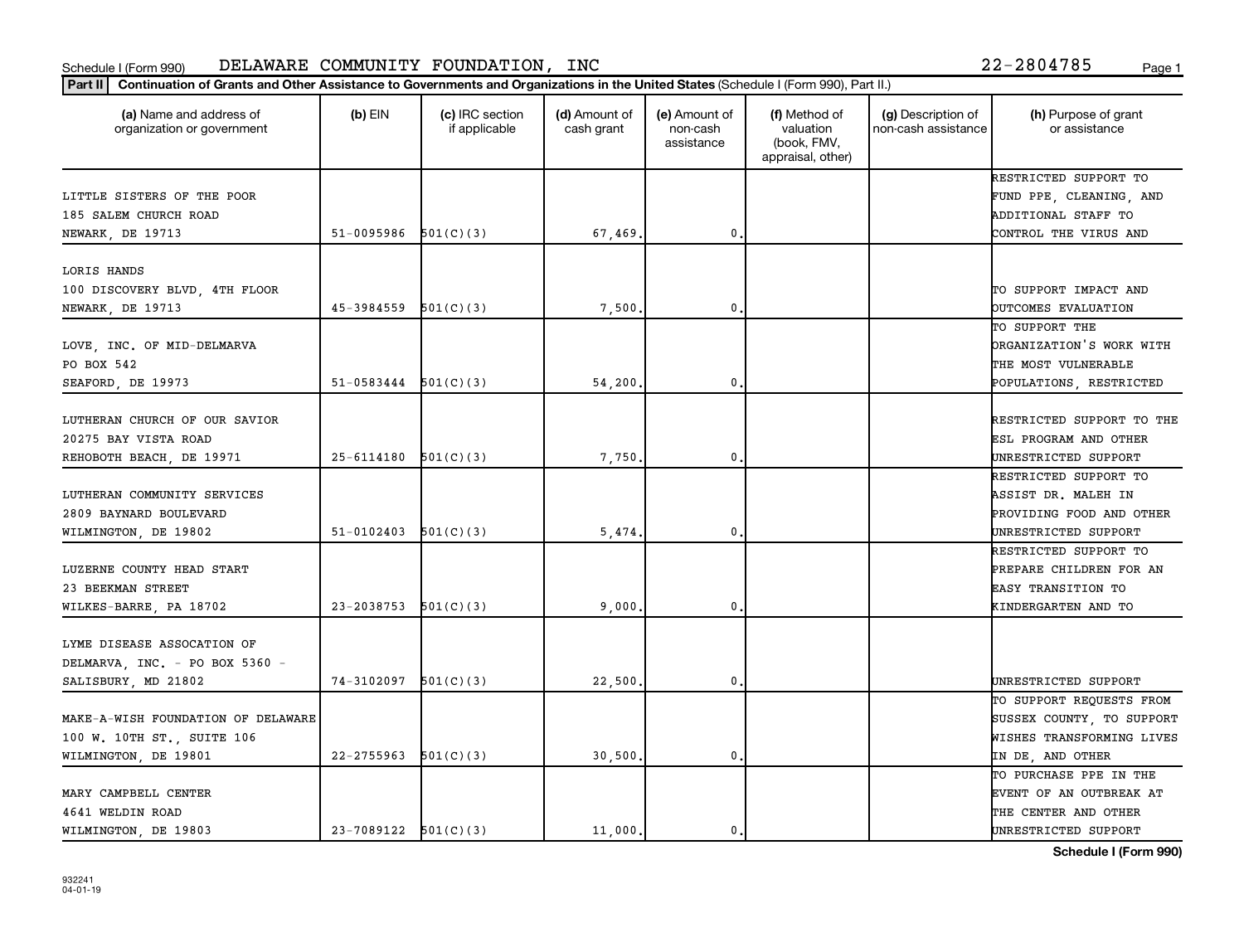| (a) Name and address of<br>organization or government | $(b)$ EIN                | (c) IRC section<br>if applicable | (d) Amount of<br>cash grant | (e) Amount of<br>non-cash<br>assistance | (f) Method of<br>valuation<br>(book, FMV,<br>appraisal, other) | (g) Description of<br>non-cash assistance | (h) Purpose of grant<br>or assistance        |
|-------------------------------------------------------|--------------------------|----------------------------------|-----------------------------|-----------------------------------------|----------------------------------------------------------------|-------------------------------------------|----------------------------------------------|
| MARYMOUNT UNIVERSITY                                  |                          |                                  |                             |                                         |                                                                |                                           |                                              |
| OFFICE OF ADVANCEMENT, 2807 N GLEB#                   |                          |                                  |                             |                                         |                                                                |                                           |                                              |
| ARLINGTON, VA 22207                                   | $54-0573801$ $501(C)(3)$ |                                  | 6,000                       | $\mathbf{0}$                            |                                                                |                                           | UNRESTRICTED SUPPORT                         |
| MEALS ON WHEELS DELAWARE                              |                          |                                  |                             |                                         |                                                                |                                           | TO SUPPORT FOOD AND                          |
|                                                       |                          |                                  |                             |                                         |                                                                |                                           |                                              |
| 100 WEST 10TH ST., SUITE 207<br>WILMINGTON, DE 19801  | 51-0355145               | 501(C)(3)                        | 19,126.                     | 0.                                      |                                                                |                                           | NUTRITION, AND OTHER<br>UNRESTRICTED SUPPORT |
| MEALS ON WHEELS OF REHOBOTH AND                       |                          |                                  |                             |                                         |                                                                |                                           | RESTRICTED SUPPORT TO                        |
| LEWES, INC. - 32409 LEWES                             |                          |                                  |                             |                                         |                                                                |                                           | LEWES AND REHOBOTH AND                       |
| GEORGETOWN HIGHWAY - LEWES, DE                        |                          |                                  |                             |                                         |                                                                |                                           | OTHER UNRESTRICTED                           |
| 19958                                                 | $51-0188109$ $501(C)(3)$ |                                  | 6,500                       | $\mathbf{0}$                            |                                                                |                                           | SUPPORT                                      |
|                                                       |                          |                                  |                             |                                         |                                                                |                                           |                                              |
| MEMORIAL SLOAN-KETTERING CANCER                       |                          |                                  |                             |                                         |                                                                |                                           |                                              |
| CENTER - 1275 YORK AVENUE - NEW                       |                          |                                  |                             |                                         |                                                                |                                           |                                              |
| YORK, NY 10065                                        | $13-1624182$ $501(C)(3)$ |                                  | 7,500                       | 0                                       |                                                                |                                           | TO SUPPORT RESEARCH                          |
|                                                       |                          |                                  |                             |                                         |                                                                |                                           | RESTRICTED SUPPORT TO                        |
| MENTAL HEATLH ASSOCIATION IN                          |                          |                                  |                             |                                         |                                                                |                                           | SUICIDE PREVENTION                           |
| DELAWARE INC. - 100 W 10TH STREET                     |                          |                                  |                             |                                         |                                                                |                                           | TRAINING, TO SUPPORT                         |
| STE 600 - WILMINGTON, DE 19801                        | 51-0069000               | 501(C)(3)                        | 12,343                      | $\mathbf{0}$                            |                                                                |                                           | TECHNOLOGY TO PROVIDE                        |
|                                                       |                          |                                  |                             |                                         |                                                                |                                           | TO PURCHASE EQUIPMENT TO                     |
| MERAKEY ALLOS                                         |                          |                                  |                             |                                         |                                                                |                                           | PROVIDE SERVICES FOR                         |
| 620 GERMANTOWN PIKE                                   |                          |                                  |                             |                                         |                                                                |                                           | INDIVIDUALS WITH                             |
| LAFAYETTE HILL, PA 19444                              | $23-3005583$ $501(C)(3)$ |                                  | 6,500                       | 0.                                      |                                                                |                                           | INTELLECTUAL DISABILITIES                    |
|                                                       |                          |                                  |                             |                                         |                                                                |                                           | TO SUPPORT CAPITAL GRANT                     |
| MILFORD 2ND STREET PLAYERS, INC.                      |                          |                                  |                             |                                         |                                                                |                                           | COLLABORATIVE FUNDING AND                    |
| P.O. BOX 470                                          |                          |                                  |                             |                                         |                                                                |                                           | OTHER UNRESTRICTED                           |
| MILFORD, DE 19963                                     | 22-2787140               | 501(C)(3)                        | 6,000                       | $\mathbf{0}$                            |                                                                |                                           | SUPPORT                                      |
|                                                       |                          |                                  |                             |                                         |                                                                |                                           | TO SUPPORT EMERGENCY HOME                    |
| MILFORD HOUSING DEVELOPMENT                           |                          |                                  |                             |                                         |                                                                |                                           | REPAIRS OF LOW INCOME                        |
| CORPORATION - 977 E. MASTEN CIRCLE                    |                          |                                  |                             |                                         |                                                                |                                           | HOMEOWNERS TO PREVENT                        |
| - MILFORD, DE 19963                                   | $51-0218904$ $501(C)(3)$ |                                  | 38,500,                     | 0.                                      |                                                                |                                           | HOMELESSNESS AND THREATS                     |
| MILFORD LIONS CLUB                                    |                          |                                  |                             |                                         |                                                                |                                           | RESTRICTED SUPPORT FOR                       |
| P. O. BOX 25                                          |                          |                                  |                             |                                         |                                                                |                                           | THE NEEDY POOR IN THE                        |
| MILFORD, DE 19963                                     | $51-0365044$ $501(C)(3)$ |                                  | 7,476.                      | 0.                                      |                                                                |                                           | CITY OF MILFORD                              |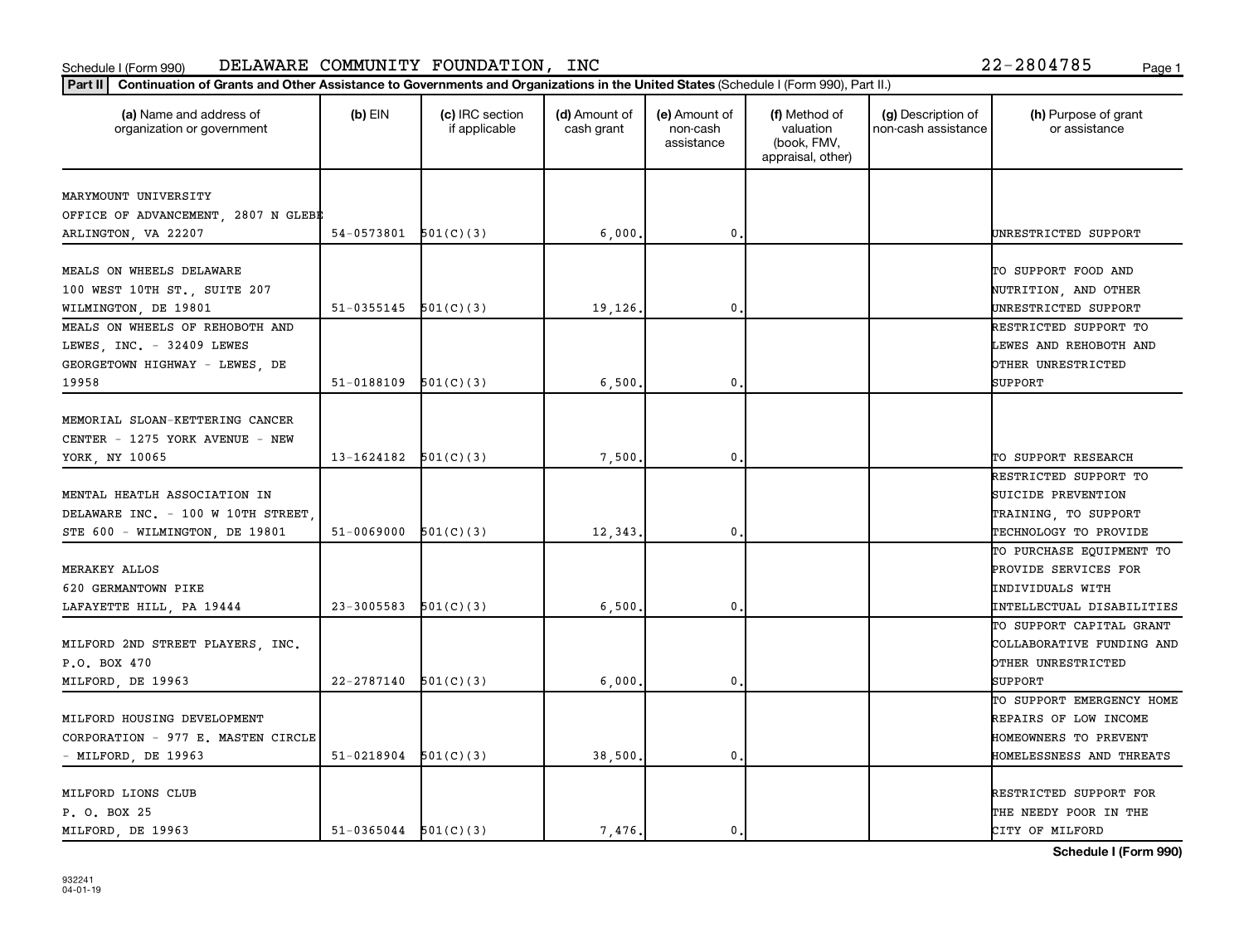| (a) Name and address of<br>organization or government                                                 | $(b)$ EIN                | (c) IRC section<br>if applicable | (d) Amount of<br>cash grant | (e) Amount of<br>non-cash<br>assistance | (f) Method of<br>valuation<br>(book, FMV,<br>appraisal, other) | (g) Description of<br>non-cash assistance | (h) Purpose of grant<br>or assistance                                                                          |
|-------------------------------------------------------------------------------------------------------|--------------------------|----------------------------------|-----------------------------|-----------------------------------------|----------------------------------------------------------------|-------------------------------------------|----------------------------------------------------------------------------------------------------------------|
| MILFORD NEW FRONTIER CLUB<br>204 NORTH REHOBOTH BLVD.<br>MILFORD, DE 19964                            | 53-0204696               | 501(C)(3)                        | 7,476.                      | $\pmb{0}$                               |                                                                |                                           | RESTRICTED SUPPORT FOR<br>THE NEEDY POOR IN THE<br>CITY OF MILFORD                                             |
| MILFORD ROTARY CLUB EDUCATIONAL<br>FOUNDATION ATTN: HIRSCH - P. O.<br>BOX 10 - MILFORD, DE 19965      | 52-6896762               | 501(C)(4)                        | 7,476.                      | 0                                       |                                                                |                                           | RESTRICTED SUPPORT FOR<br>THE NEEDY POOR IN THE<br>CITY OF MILFORD                                             |
| MILFORD SCHOOL DISTRICT<br>906 LAKEVIEW AVENUE<br>MILFORD, DE 19966                                   | $51 - 6000279$           | GOVERNMENT ORG                   | 5, 294.                     | 0.                                      |                                                                |                                           | UNRESTRICTED SUPPORT                                                                                           |
| MILFORD VETERANS OF FOREIGN WARS<br>77 VETERANS DRIVE<br>MILFORD, DE 19965                            | 23-7193708               | 501(C)(4)                        | 7,476.                      | $\mathbf 0$                             |                                                                |                                           | RESTRICTED SUPPORT FOR<br>THE NEEDY POOR IN THE<br>CITY OF MILFORD                                             |
| MILTON HISTORICAL SOCIETY<br>PO BOX 112, 210 UNION STREET<br>MILTON, DE 19968                         | 23-7158119               | 501(C)(3)                        | 12,837.                     | $\mathbf 0$                             |                                                                |                                           | UNRESTRICTED SUPPORT                                                                                           |
| MINISTRY OF CARING<br>115 E. 14TH STREET<br>WILMINGTON, DE 19801                                      | 51-0209843               | 501(C)(3)                        | 51,874.                     | $\mathbf 0$                             |                                                                |                                           | TO SUPPORT CAPITAL<br><b>IMPROVEMENTS TO ALLOW FOR</b><br>SAFELY RELAUNCHING DENTAL<br>SERVICES IN WILMINGTON, |
| MINORITY CORPORATE COUNSEL<br>ASSOCIATION INC - 1111<br>PENNSYLVANIA AVE NW - WASHINGTON,<br>DC 20004 | 13-3920905               | 501(C)(3)                        | 10,000                      | $\mathbf 0$                             |                                                                |                                           | UNRESTRICTED SUPPORT                                                                                           |
| MODERN MATURITY CENTER, INC.<br>1121 FORREST AVENUE<br>DOVER, DE 19904                                | 51-0108568               | 501(C)(3)                        | 100,000.                    | $\mathbf 0$                             |                                                                |                                           | RESTRICTED SUPPORT TO<br>DELIVER ADDITIONAL MEALS<br>TO SENIORS AT THEIR HOMES<br>AND TO HELP MAINTAIN         |
| MOM'S HOUSE, INC. OF DOVER<br>P.O. BOX 1138<br>DOVER DE 19903                                         | $51-0367119$ $501(C)(3)$ |                                  | 5.900.                      | 0.                                      |                                                                |                                           | UNRESTRICTED SUPPORT                                                                                           |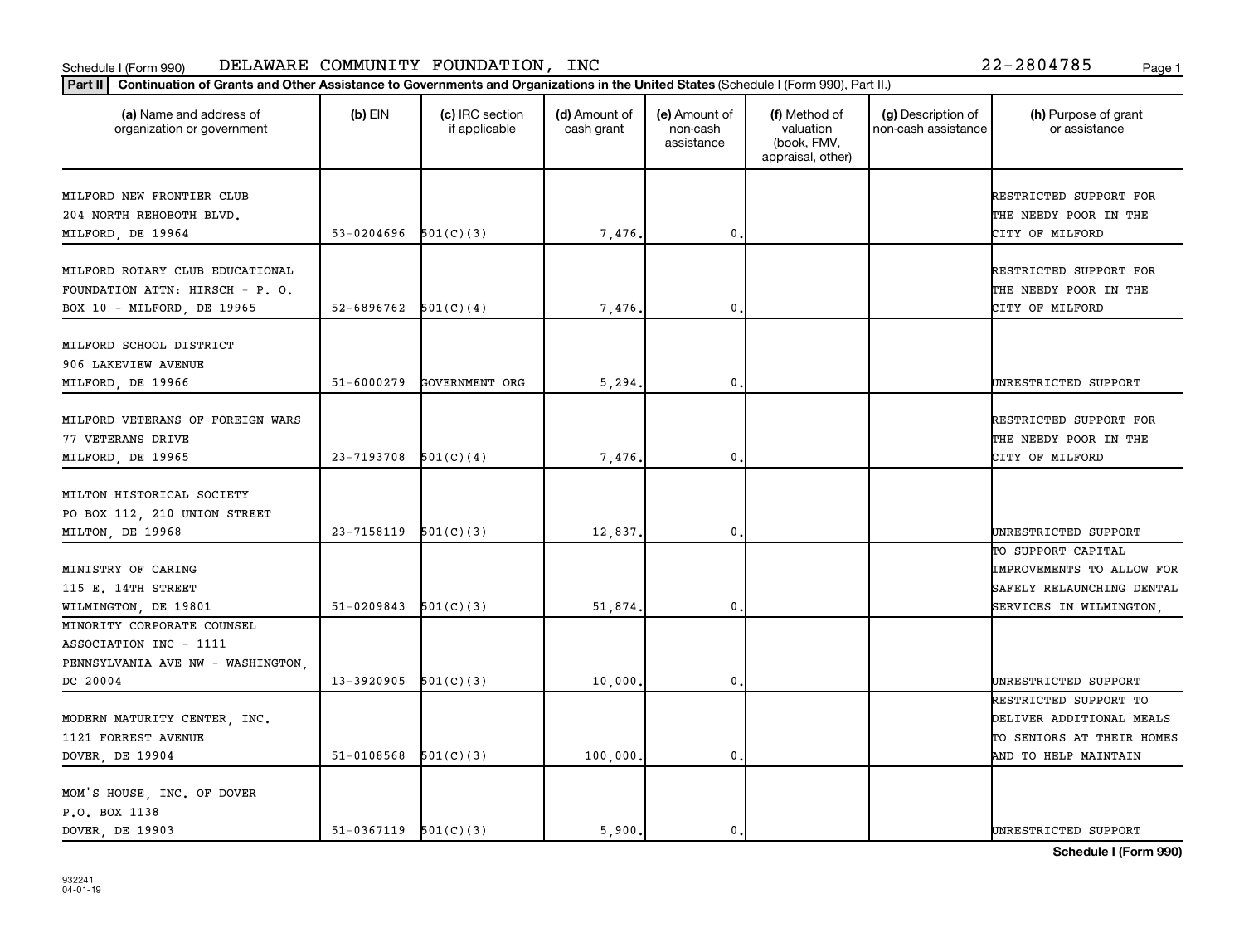| (a) Name and address of<br>organization or government | $(b)$ EIN                | (c) IRC section<br>if applicable | (d) Amount of<br>cash grant | (e) Amount of<br>non-cash<br>assistance | (f) Method of<br>valuation<br>(book, FMV,<br>appraisal, other) | (g) Description of<br>non-cash assistance | (h) Purpose of grant<br>or assistance             |
|-------------------------------------------------------|--------------------------|----------------------------------|-----------------------------|-----------------------------------------|----------------------------------------------------------------|-------------------------------------------|---------------------------------------------------|
| MOVE 2 INCLUDE INC.                                   |                          |                                  |                             |                                         |                                                                |                                           |                                                   |
| 139 WEST FLAGSTONE DRIVE                              |                          |                                  |                             |                                         |                                                                |                                           |                                                   |
| NEWARK, DE 19702                                      | $84-1825631$ $501(C)(3)$ |                                  | 9,490.                      | $\mathbf 0$                             |                                                                |                                           | UNRESTRICTED SUPPORT                              |
|                                                       |                          |                                  |                             |                                         |                                                                |                                           |                                                   |
| MULTIPLYING GOOD INC.                                 |                          |                                  |                             |                                         |                                                                |                                           | TO SUPPORT YOUTH<br>DEVELOPMENT AND OTHER         |
| 100 W. 10TH ST., SUITE 215<br>WILMINGTON, DE 19801    | 52-0959336               | 501(C)(3)                        | 27,250                      | $\mathbf 0$                             |                                                                |                                           | UNRESTRICTED SUPPORT                              |
|                                                       |                          |                                  |                             |                                         |                                                                |                                           | TO PURCHASE TECHNOLOGY TO                         |
| MUSIC SCHOOL OF DELAWARE                              |                          |                                  |                             |                                         |                                                                |                                           | PROVIDE DISTANCE LEARNING                         |
| 4101 WASHINGTON STREET EXT.                           |                          |                                  |                             |                                         |                                                                |                                           | TO STUDENTS THROUGHOUT                            |
| WILMINGTON, DE 19802                                  | $51-0066934$ $501(C)(3)$ |                                  | 277,291                     | $\mathbf 0$                             |                                                                |                                           | DELAWARE AND OTHER                                |
|                                                       |                          |                                  |                             |                                         |                                                                |                                           | RESTRICTED SUPPORT TO                             |
| NAMI-DE                                               |                          |                                  |                             |                                         |                                                                |                                           | MAINTAIN THEIR BILINGUAL                          |
| 2400 W. 4TH ST.                                       |                          |                                  |                             |                                         |                                                                |                                           | HISPANIC SERVICES                                 |
| WILMINGTON, DE 19805                                  | 22-2490797               | 501(C)(3)                        | 19,448.                     | $\mathbf{0}$ .                          |                                                                |                                           | INITIATIVE BY FUNDING THE                         |
|                                                       |                          |                                  |                             |                                         |                                                                |                                           | RESTRICTED SUPPORT TO                             |
| NANTICOKE SENIOR CENTER                               |                          |                                  |                             |                                         |                                                                |                                           | PURCHASE, PACKAGE, AND                            |
| 1001 W LOCUS STREET, PO BOX 406                       |                          |                                  |                             |                                         |                                                                |                                           | DELIVER FOOD TO SENIORS                           |
| SEAFORD, DE 19973                                     | 23-7202136               | 501(C)(3)                        | 34,900                      | $\mathbf 0$                             |                                                                |                                           | IN THE SEAFORD AREA, TO                           |
| NANTUCKET COTTAGE HOSPITAL                            |                          |                                  |                             |                                         |                                                                |                                           | TO SUPPORT BOSTON POPS ON                         |
| FOUNDATION - 57 PROSPECT STREET -                     |                          |                                  |                             |                                         |                                                                |                                           | NANTUCKET AND OTHER                               |
| NANTUCKET, MA 02554                                   | 04-2103823               | 501(C)(3)                        | 10,000                      | 0                                       |                                                                |                                           | UNRESTRICTED SUPPORT                              |
|                                                       |                          |                                  |                             |                                         |                                                                |                                           |                                                   |
| NATIONAL OSTEOPOROSIS FOUNDATION                      |                          |                                  |                             |                                         |                                                                |                                           |                                                   |
| 251 18TH ST. S., SUITE 630                            |                          |                                  |                             |                                         |                                                                |                                           |                                                   |
| ARLINGTON, VA 22202                                   | $36-3350532$ $501(C)(3)$ |                                  | 6,000                       | 0.                                      |                                                                |                                           | UNRESTRICTED SUPPORT                              |
|                                                       |                          |                                  |                             |                                         |                                                                |                                           |                                                   |
| NATIONAL WILDLIFE FEDERATION                          |                          |                                  |                             |                                         |                                                                |                                           |                                                   |
| P.O. BOX 1691                                         | 53-0204616               |                                  | 10,039                      | $\mathbf 0$                             |                                                                |                                           |                                                   |
| MERRIFIELD, VA 22116                                  |                          | 501(C)(3)                        |                             |                                         |                                                                |                                           | UNRESTRICTED SUPPORT<br>RESTRICTED SUPPORT TO THE |
| NATIVITY PREPARATORY SCHOOL OF                        |                          |                                  |                             |                                         |                                                                |                                           | HISPANIC SERVICES                                 |
| WILMINGTON, INC. - 1515 LINDEN                        |                          |                                  |                             |                                         |                                                                |                                           | PROGRAM, RESTRICTED                               |
| STREET - WILMINGTON, DE 19805                         | $22-3884703$ 501(C)(3)   |                                  | 46,800.                     | 0.                                      |                                                                |                                           | SUPPORT FOR EDUCATIONAL                           |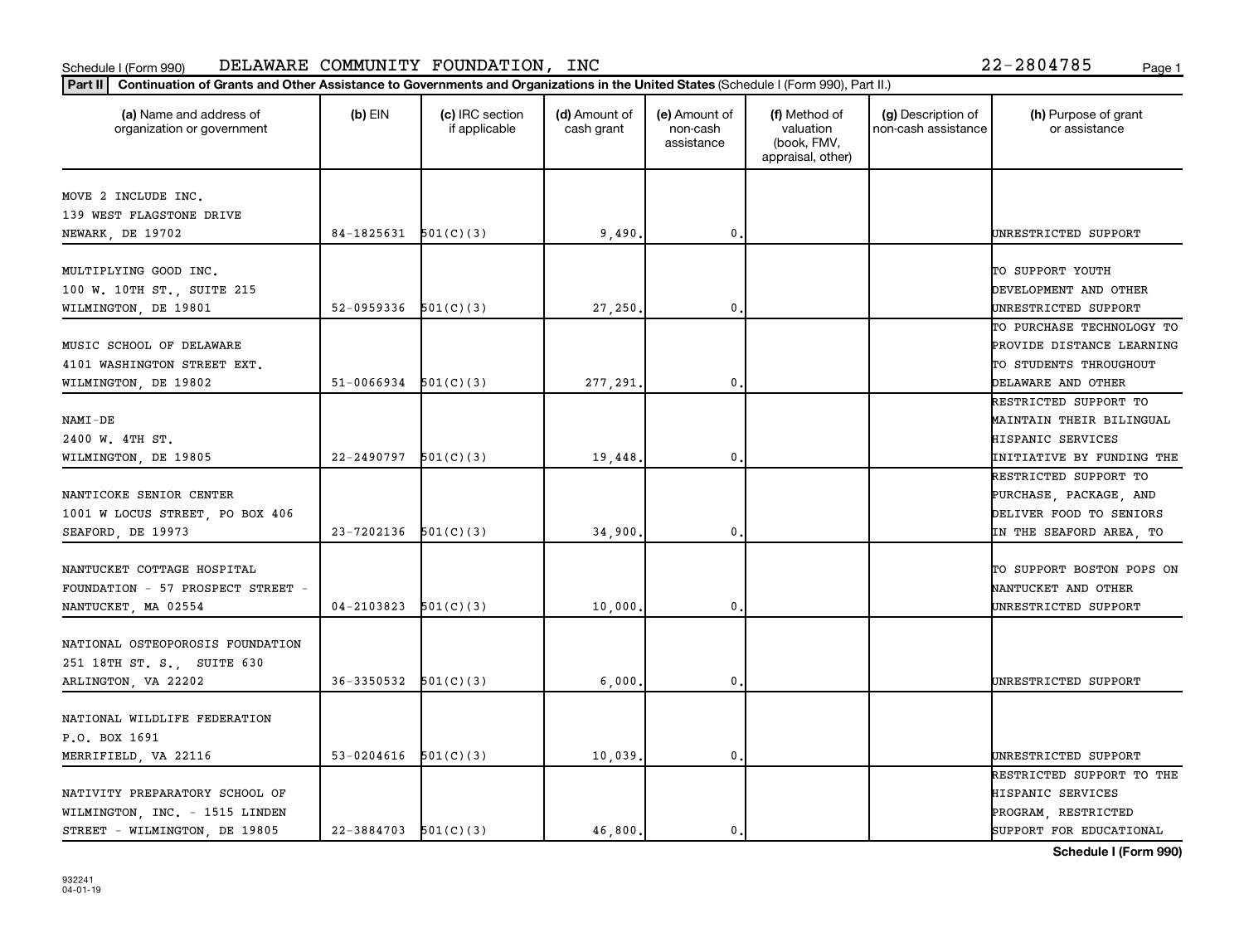| (a) Name and address of<br>organization or government | $(b)$ EIN                  | (c) IRC section<br>if applicable | (d) Amount of<br>cash grant | (e) Amount of<br>non-cash<br>assistance | (f) Method of<br>valuation<br>(book, FMV,<br>appraisal, other) | (g) Description of<br>non-cash assistance | (h) Purpose of grant<br>or assistance |
|-------------------------------------------------------|----------------------------|----------------------------------|-----------------------------|-----------------------------------------|----------------------------------------------------------------|-------------------------------------------|---------------------------------------|
|                                                       |                            |                                  |                             |                                         |                                                                |                                           | TO SUPPORT TECHNOLOGY AND             |
| NCALL RESEARCH                                        |                            |                                  |                             |                                         |                                                                |                                           | TRAINING TO ENABLE STAFF              |
| 363 SAULSBURY ROAD                                    |                            |                                  |                             |                                         |                                                                |                                           | TO SERVE CLIENTS REMOTELY             |
| DOVER, DE 19904                                       | $52 - 6054476$ $501(C)(3)$ |                                  | 152,500.                    | 0.                                      |                                                                |                                           | IN KENT COUNTY, TO                    |
|                                                       |                            |                                  |                             |                                         |                                                                |                                           | TO SUPPORT SCHOOL AGED                |
| NEIGHBORHOOD HOUSE, INC.                              |                            |                                  |                             |                                         |                                                                |                                           | DAY PROGRAM FOR FAMILIES              |
| 1218 B STREET                                         |                            |                                  |                             |                                         |                                                                |                                           | OF ESSENTIAL EMPLOYEES                |
| WILMINGTON, DE 19801                                  | 51-0065747                 | 501(C)(3)                        | 16,327.                     | 0.                                      |                                                                |                                           | AND FUND THE DEPLETED                 |
| NEMOURS FUND FOR CHILDREN'S HEALTH                    |                            |                                  |                             |                                         |                                                                |                                           |                                       |
| SHANDS HOUSE, 1600 ROCKLAND RD                        |                            |                                  |                             |                                         |                                                                |                                           |                                       |
| WILMINGTON, DE 19803                                  | $59-0634433$ $501(C)(3)$   |                                  | 20,000                      | $\mathbf 0$                             |                                                                |                                           | UNRESTRICTED SUPPORT                  |
|                                                       |                            |                                  |                             |                                         |                                                                |                                           | TO SUPPORT THE PROGRAM AT             |
| NEMOURS/ALFRED I. DUPONT HOSPITAL                     |                            |                                  |                             |                                         |                                                                |                                           | BAYHEALTH IN MILFORD, TO              |
| FOR CHILDREN - SHANDS HOUSE, 1600                     |                            |                                  |                             |                                         |                                                                |                                           | SUPPORT CHILDHOOD CANCER              |
| ROCKLAND RD - WILMINGTON, DE 19804                    | $59-0634434$ $501(C)(3)$   |                                  | 233, 376.                   | $\mathbf{0}$ .                          |                                                                |                                           | RESEARCH, AND OTHER                   |
|                                                       |                            |                                  |                             |                                         |                                                                |                                           | RESTRICTED SUPPORT TO                 |
| NETWORK DELAWARE, INC.                                |                            |                                  |                             |                                         |                                                                |                                           | <b>ADMINISTRATION OF</b>              |
| 719 N SHIPLEY ST                                      |                            |                                  |                             |                                         |                                                                |                                           | DELAWARE IMMIGRANT FUND,              |
| WILMINGTON, DE 19801                                  | 61-1813844                 | 501(C)(3)                        | 37,500.                     | 0.                                      |                                                                |                                           | TO SUPPORT EMERGENCY                  |
|                                                       |                            |                                  |                             |                                         |                                                                |                                           |                                       |
| NEW CASTLE COUNTY DEPARTMENT OF                       |                            |                                  |                             |                                         |                                                                |                                           | TO SUPPORT THE ROCKWOOD               |
| COMMUNITY SERVICES - 77 READS WAY                     |                            |                                  |                             |                                         |                                                                |                                           | <b>MUSEUM PROGRAMS AND OTHER</b>      |
| - NEW CASTLE, DE 19720                                | 51-6000160                 | GOVERNMENT ORG                   | 88,000                      | $\mathbf{0}$                            |                                                                |                                           | UNRESTRICTED SUPPORT                  |
| NEW CASTLE COUNTY HEAD START                          |                            |                                  |                             |                                         |                                                                |                                           |                                       |
| 256 CHAPMAN RD, STE 103                               |                            |                                  |                             |                                         |                                                                |                                           | RESTRICTED SUPPORT FOR                |
| NEWARK, DE 19702                                      | $51-0191916$ $501(C)(3)$   |                                  | 12,290.                     | 0.                                      |                                                                |                                           | CHILDREN'S LITERACY                   |
|                                                       |                            |                                  |                             |                                         |                                                                |                                           |                                       |
| NEWARK SENIOR CENTER                                  |                            |                                  |                             |                                         |                                                                |                                           | TO SUPPORT MEALS ON                   |
| 200 WHITE CHAPEL DRIVE                                |                            |                                  |                             |                                         |                                                                |                                           | WHEELS AND OTHER                      |
| NEWARK, DE 19713                                      | 51-0104695                 | 501(C)(3)                        | 18,554.                     | $\mathfrak o$ .                         |                                                                |                                           | UNRESTRICTED SUPPORT                  |
| NORTHEASTERN VERMONT REGIONAL                         |                            |                                  |                             |                                         |                                                                |                                           |                                       |
| HOSPITAL INC. - 1315 HOSPITAL                         |                            |                                  |                             |                                         |                                                                |                                           |                                       |
| DRIVE - ST JOHNSBURY, VT 05819                        | $03 - 6013761$ $501(C)(3)$ |                                  | 137,000.                    | 0.                                      |                                                                |                                           | UNRESTRICTED SUPPORT                  |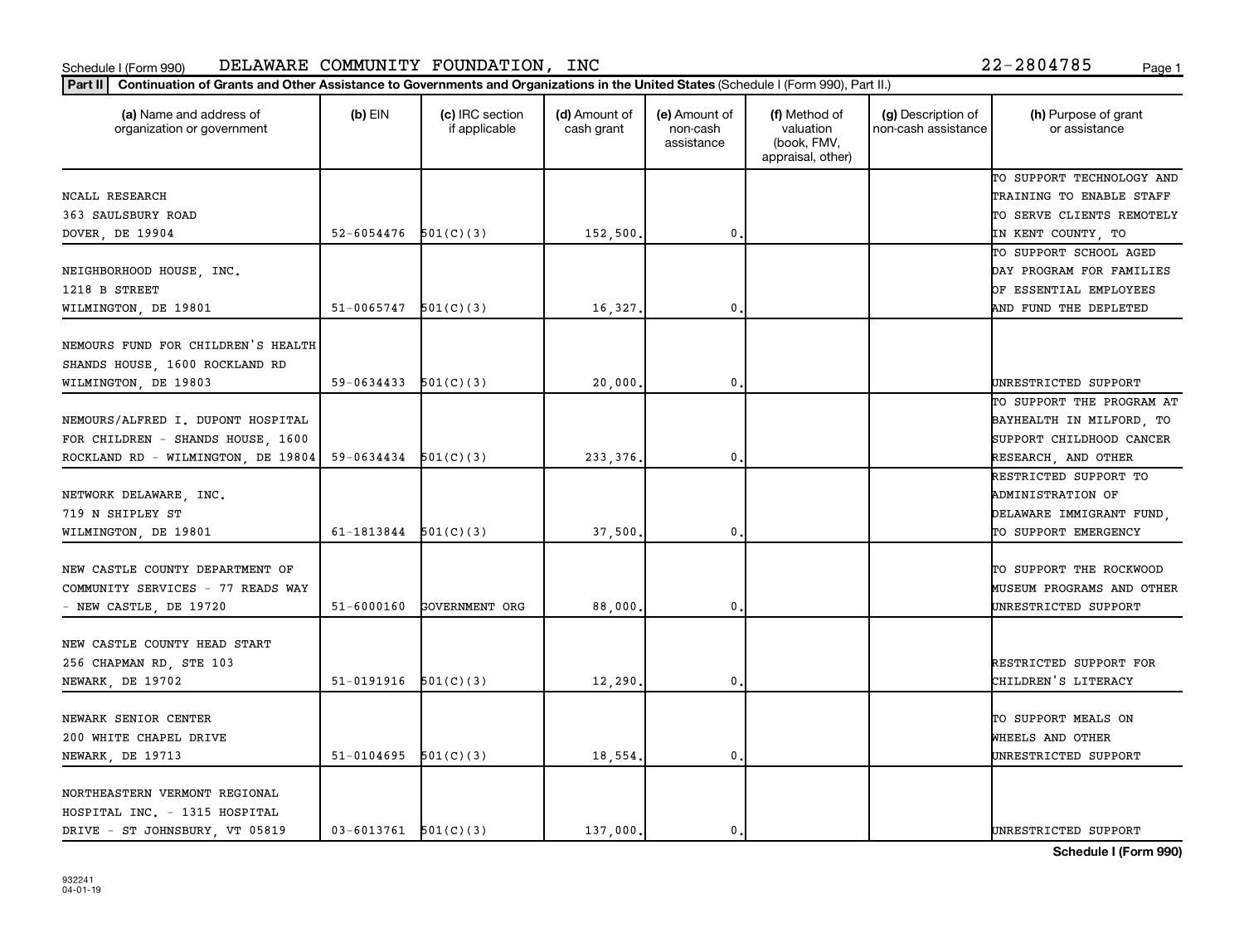| Part II   Continuation of Grants and Other Assistance to Governments and Organizations in the United States (Schedule I (Form 990), Part II.) |                          |                                  |                             |                                         |                                                                |                                           |                                       |
|-----------------------------------------------------------------------------------------------------------------------------------------------|--------------------------|----------------------------------|-----------------------------|-----------------------------------------|----------------------------------------------------------------|-------------------------------------------|---------------------------------------|
| (a) Name and address of<br>organization or government                                                                                         | $(b)$ EIN                | (c) IRC section<br>if applicable | (d) Amount of<br>cash grant | (e) Amount of<br>non-cash<br>assistance | (f) Method of<br>valuation<br>(book, FMV,<br>appraisal, other) | (g) Description of<br>non-cash assistance | (h) Purpose of grant<br>or assistance |
| ODYSSEY CHARTER SCHOOL                                                                                                                        |                          |                                  |                             |                                         |                                                                |                                           | TO IMPROVE ACCESS TO                  |
| 4319 LANCASTER PIKE                                                                                                                           |                          |                                  |                             |                                         |                                                                |                                           | HEALTH CARE FOR THE                   |
| WILMINGTON, DE 19805                                                                                                                          | 20-1787299               | 501(C)(3)                        | 12,000                      | 0.                                      |                                                                |                                           | UNINSURED AND UNSERVED                |
|                                                                                                                                               |                          |                                  |                             |                                         |                                                                |                                           |                                       |
| CHRISTIANA CARE, MS. LAURA MACKLER                                                                                                            |                          |                                  |                             |                                         |                                                                |                                           | TO SUPPORT HELEN F.                   |
| 4000 NEXUS DRIVE, STE W3-300                                                                                                                  |                          |                                  |                             |                                         |                                                                |                                           | GRAHAM CANCER CENTER                  |
| WILMINGTON, DE 19803                                                                                                                          | $51-0103684$ $501(C)(3)$ |                                  | 7,500                       | 0.                                      |                                                                |                                           | SPECIAL NEEDS FUND                    |
|                                                                                                                                               |                          |                                  |                             |                                         |                                                                |                                           |                                       |
| OLD BRANDYWINE VILLAGE, INC.                                                                                                                  |                          |                                  |                             |                                         |                                                                |                                           |                                       |
| 1907 N. MARKET ST                                                                                                                             |                          |                                  |                             |                                         |                                                                |                                           |                                       |
| WILMINGTON, DE 19802                                                                                                                          | 51-6018256               | 501(C)(3)                        | 5,519                       | $\mathbf 0$                             |                                                                |                                           | UNRESTRICTED SUPPORT                  |
|                                                                                                                                               |                          |                                  |                             |                                         |                                                                |                                           |                                       |
| OLD SWEDES FOUNDATION                                                                                                                         |                          |                                  |                             |                                         |                                                                |                                           |                                       |
| 606 CHURCH STREET                                                                                                                             |                          |                                  |                             |                                         |                                                                |                                           |                                       |
| WILMINGTON, DE 19801                                                                                                                          | 51-6022778               | 501(C)(3)                        | 19,567.                     | $\mathfrak o$ .                         |                                                                |                                           | UNRESTRICTED SUPPORT                  |
|                                                                                                                                               |                          |                                  |                             |                                         |                                                                |                                           | RESTRICTED SUPPORT FOR                |
| ONE VILLAGE ALLIANCE                                                                                                                          |                          |                                  |                             |                                         |                                                                |                                           | FISCAL SPONSORSHIP OF                 |
| PO BOX 363                                                                                                                                    |                          |                                  |                             |                                         |                                                                |                                           | PREKINDERGARTEN READING               |
| WILMINGTON, DE 19899                                                                                                                          | 35-2367946               | 501(C)(3)                        | 25,995                      | 0.                                      |                                                                |                                           | ENCOURAGEMENT AND TO                  |
| OPERADELAWARE                                                                                                                                 |                          |                                  |                             |                                         |                                                                |                                           |                                       |
| 4 SOUTH POPLAR STREET                                                                                                                         |                          |                                  |                             |                                         |                                                                |                                           |                                       |
| WILMINGTON, DE 19801                                                                                                                          | 51-6018055               | 501(C)(3)                        | 172,575.                    | $\mathbf 0$ .                           |                                                                |                                           | UNRESTRICTED SUPPORT                  |
|                                                                                                                                               |                          |                                  |                             |                                         |                                                                |                                           |                                       |
| PADUA ACADEMY                                                                                                                                 |                          |                                  |                             |                                         |                                                                |                                           |                                       |
| 905 NORTH BROOM STREET                                                                                                                        |                          |                                  |                             |                                         |                                                                |                                           |                                       |
| WILMINGTON, DE 19806                                                                                                                          | 51-0095439               | 501(C)(3)                        | 7,000                       | 0.                                      |                                                                |                                           | UNRESTRICTED SUPPORT                  |
|                                                                                                                                               |                          |                                  |                             |                                         |                                                                |                                           | TO SUPPORT SOCIAL                     |
| PARTNERS FOR JUSTICE                                                                                                                          |                          |                                  |                             |                                         |                                                                |                                           | SERVICES AND LEGAL                    |
| 360 CABRINI BOULEVARD #8K                                                                                                                     |                          |                                  |                             |                                         |                                                                |                                           | SERVICES TO LOW-INCOME                |
| NEW YORK, NY 10040                                                                                                                            | 82-1202125               | 501(C)(3)                        | 15,000                      | 0.                                      |                                                                |                                           | PEOPLE IN NEW CASTLE                  |
|                                                                                                                                               |                          |                                  |                             |                                         |                                                                |                                           |                                       |
| PATHWAYS TO SUCCESS, INC.                                                                                                                     |                          |                                  |                             |                                         |                                                                |                                           |                                       |
| 31 THE CIRCLE, SUITES A AND B                                                                                                                 |                          |                                  |                             |                                         |                                                                |                                           |                                       |
| GEORGETOWN, DE 19947                                                                                                                          | $76-0811283$ $501(C)(3)$ |                                  | 6,000                       | 0.                                      |                                                                |                                           | UNRESTRICTED SUPPORT                  |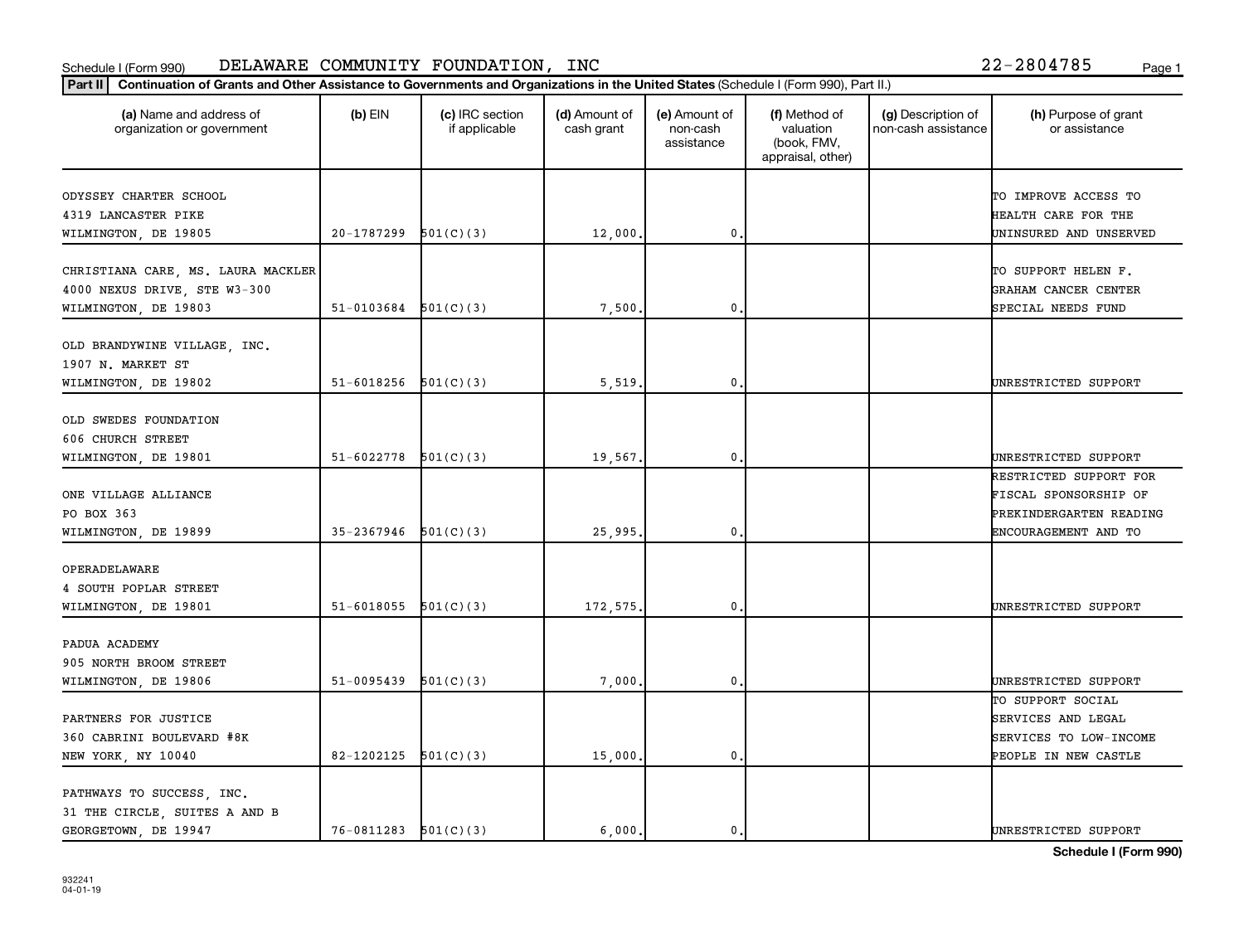### Schedule I (Form 990) DELAWARE COMMUNITY FOUNDATION, INC Page 1

organization or government

Part II | Continuation of Grants and Other Assistance to Governments and Organizations in the United States (Schedule I (Form 990), Part II.)

if applicable

 $(b)$  EIN  $(c)$  IRC section

**(a) (b) (c) (d) (e) (f) (g) (h)** Name and address of

(d) Amount of cash grant

(e) Amount of non-cash assistance

(f) Method of valuation (book, FMV,

(g) Description of non-cash assistance (h) Purpose of grant or assistance

|                                    |                          |           |         |              | appraisal, other) |                           |
|------------------------------------|--------------------------|-----------|---------|--------------|-------------------|---------------------------|
|                                    |                          |           |         |              |                   | RESTRICTED SUPPORT FOR    |
| PAWS FOR PEOPLE                    |                          |           |         |              |                   | CHILDREN'S LITERACY, TO   |
| PO BOX 9955                        |                          |           |         |              |                   | SUPPORT VIRTUAL PET       |
| NEWARK, DE 19714                   | $76-0780197$ $501(C)(3)$ |           | 28,518. | $\mathbf{0}$ |                   | THERAPY AND READING       |
| PEACE DRUMS USA, INC.              |                          |           |         |              |                   |                           |
| 2200 ARCH ST., SUITE 915           |                          |           |         |              |                   |                           |
| PHILADELPHIA, PA 19103             | $81-3007724$ $501(C)(3)$ |           | 6,069   | $\mathbf{0}$ |                   | UNRESTRICTED SUPPORT      |
|                                    |                          |           |         |              |                   | TO SUPPORT ITS EDUCATION  |
| PEOPLE'S PLACE II, INC.            |                          |           |         |              |                   | AND JOB TRAINING PROGRAM  |
| 1129 AIRPORT ROAD                  |                          |           |         |              |                   | OPPORTUNITIES BENEFITTING |
| MILFORD, DE 19963                  | $51-0113062$ $501(C)(3)$ |           | 23,478  | $\mathbf 0$  |                   | KENT COUNTY HOMELESS, AND |
|                                    |                          |           |         |              |                   | RESTRICTED SUPPORT TO     |
| PHILANTHROPY DELAWARE INC.         |                          |           |         |              |                   | PROVIDE HOUSING VOUCHERS  |
| 100 W. 10TH STREET, STE 500        |                          |           |         |              |                   | FOR COVID-19 EMERGENCY    |
| WILMINGTON, DE 19801               | $27-2529635$ $501(C)(3)$ |           | 10,000  | 0            |                   | RESPONSES                 |
|                                    |                          |           |         |              |                   |                           |
| PICKERING CREEK AUDUBON CENTER     |                          |           |         |              |                   | RESTRICTED SUPPORT FOR    |
| 11450 AUDUBON LANE                 |                          |           |         |              |                   | WORKING CAPITAL           |
| EASTON, MD 21601                   | $13-1624102$ $501(C)(3)$ |           | 5,500   | 0            |                   | SUPPLEMENT                |
|                                    |                          |           |         |              |                   |                           |
| PILOT SCHOOL, INC.                 |                          |           |         |              |                   |                           |
| 208 WOODLAWN ROAD                  |                          |           |         |              |                   |                           |
| WILMINGTON, DE 19803               | 51-0080692               | 501(C)(3) | 30,000. | $\mathbf{0}$ |                   | UNRESTRICTED SUPPORT      |
|                                    |                          |           |         |              |                   | RESTRICTED SUPPORT TO     |
| PLANNED PARENTHOOD OF DELAWARE     |                          |           |         |              |                   | FUND PPE AND STAFFING TO  |
| 625 N SHIPLEY STREET               |                          |           |         |              |                   | PROVIDE REPRODUCTIVE      |
| WILMINGTON, DE 19801               | 51-0066725               | 501(C)(3) | 49,697. | $\mathbf{0}$ |                   | HEALTH SERVICES           |
|                                    |                          |           |         |              |                   |                           |
| PLANNED PARENTHOOD OF SOUTHEASTERN |                          |           |         |              |                   |                           |
| PENNSYLVANIA - 1144 LOCUST STREET  |                          |           |         |              |                   |                           |
| - PHILADELPHIA, PA 19107           | 23-1352509               | 501(C)(3) | 10,500. | $\mathbf 0$  |                   | UNRESTRICTED SUPPORT      |
|                                    |                          |           |         |              |                   |                           |
| PRESTON'S MARCH FOR ENERGY, INC.   |                          |           |         |              |                   |                           |
| 1208 FAUN ROAD                     |                          |           |         |              |                   | TO SUPPORT ADAPTIVE BIKES |
| WILMINGTON, DE 19803               | $45-3613509$ $501(C)(3)$ |           | 7,500.  | $\mathbf{0}$ |                   | FOR BETTER LIVES          |
|                                    |                          |           |         |              |                   |                           |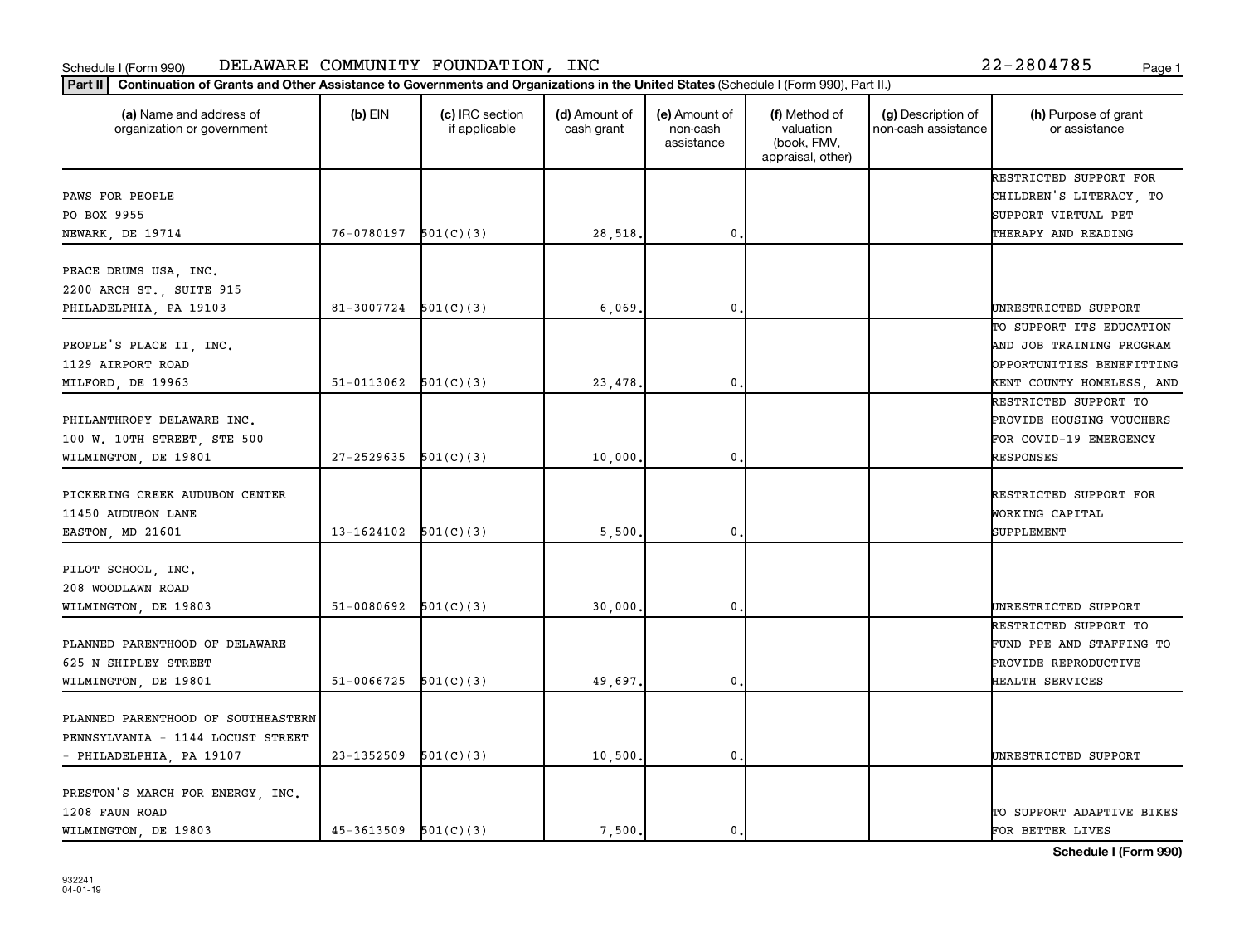| (a) Name and address of<br>organization or government                                   | $(b)$ EIN                | (c) IRC section<br>if applicable | (d) Amount of<br>cash grant | (e) Amount of<br>non-cash<br>assistance | (f) Method of<br>valuation<br>(book, FMV,<br>appraisal, other) | (g) Description of<br>non-cash assistance | (h) Purpose of grant<br>or assistance                                            |
|-----------------------------------------------------------------------------------------|--------------------------|----------------------------------|-----------------------------|-----------------------------------------|----------------------------------------------------------------|-------------------------------------------|----------------------------------------------------------------------------------|
| PRIMEROS PASOS                                                                          |                          |                                  |                             |                                         |                                                                |                                           |                                                                                  |
| P.O. BOX 1636, 20648 SAVANNAH ROAD                                                      |                          |                                  |                             |                                         |                                                                |                                           |                                                                                  |
| GEORGETOWN, DE 19947                                                                    | 51-0375288               | 501(C)(3)                        | 10,500.                     | 0                                       |                                                                |                                           | UNRESTRICTED SUPPORT                                                             |
|                                                                                         |                          |                                  |                             |                                         |                                                                |                                           | TO SUPPORT TECHNOLOGY FOR                                                        |
| PROGRESSIVE LIFE CENTER, INC.                                                           |                          |                                  |                             |                                         |                                                                |                                           | STAFF AND FOSTER PARENTS                                                         |
| 262 CHAPMAN RD., STE 103                                                                |                          |                                  |                             |                                         |                                                                |                                           | FOR VISITS,                                                                      |
| NEWARK, DE 19702                                                                        | 52-1326357               | 501(C)(3)                        | 15,000.                     | 0                                       |                                                                |                                           | COMMUNICATIONS WITH BIRTH                                                        |
|                                                                                         |                          |                                  |                             |                                         |                                                                |                                           | RESTRICTED SUPPORT TO                                                            |
| PROJECT NEW START, INC.                                                                 |                          |                                  |                             |                                         |                                                                |                                           | PROVIDE REMOTE CASE                                                              |
| 3301 GREEN STREET                                                                       |                          |                                  |                             |                                         |                                                                |                                           | MANAGEMENT TO INDIVIDUALS                                                        |
| CLAYMONT, DE 19703                                                                      | 47-2300080               | 501(C)(3)                        | 37,500                      | $\mathbf{0}$                            |                                                                |                                           | REENTERING THE COMMUNITY                                                         |
| PROXIMATE NETWORK INC.<br>16683 SAND HILL ROAD<br>MILTON, DE 19968                      | 83-3465157               | 501(C)(3)                        | 15,516.                     | 0                                       |                                                                |                                           | UNRESTRICTED SUPPORT                                                             |
|                                                                                         |                          |                                  |                             |                                         |                                                                |                                           | RESTRICTED SUPPORT TO THE                                                        |
| REACH RIVERSIDE                                                                         |                          |                                  |                             |                                         |                                                                |                                           | RIVERSIDE RELIEF FUND TO                                                         |
| 2300 BOWERS ST                                                                          |                          |                                  |                             |                                         |                                                                |                                           | ADDRESS THE NEEDS OF THE                                                         |
| WILMINGTON, DE 19802                                                                    | 82-1401986               | 501(C)(3)                        | 130,000.                    | 0                                       |                                                                |                                           | LOW-INCOME FAMILIES WHO                                                          |
|                                                                                         |                          |                                  |                             |                                         |                                                                |                                           | RESTRICTED SUPPORT FOR                                                           |
| READ ALOUD DELAWARE                                                                     |                          |                                  |                             |                                         |                                                                |                                           | CHILDREN'S LITERACY,                                                             |
| 100 WEST 10TH STREET, STE 309                                                           |                          |                                  |                             |                                         |                                                                |                                           | SUPPORT TO SUSSEX COUNTY,                                                        |
| WILMINGTON, DE 19801                                                                    | 51-0280486               | 501(C)(3)                        | 31,162.                     | $\mathbf{0}$                            |                                                                |                                           | AND OTHER UNRESTRICTED                                                           |
|                                                                                         |                          |                                  |                             |                                         |                                                                |                                           | RESTRICTED SUPPORT FOR                                                           |
| READING ASSIST INSTITUTE                                                                |                          |                                  |                             |                                         |                                                                |                                           | TRAINING AND SUPERVISION                                                         |
| 100 W. 10TH ST., SUITE 910                                                              |                          |                                  |                             |                                         |                                                                |                                           | OF TUTORS, CHILDREN'S                                                            |
| WILMINGTON, DE 19801                                                                    | $51-0317415$ $501(C)(3)$ |                                  | 47,790                      | 0                                       |                                                                |                                           | LITERACY, TO SUPPORT                                                             |
| READING IS FUNDAMENTAL<br>750 FIRST STREET, NE, STE 920<br>WASHINGTON, DC 20002         | 52-0976257               | 501(C)(3)                        | 26,325                      | 0                                       |                                                                |                                           | TO SUPPORT SIX READING IS<br>FUNDAMENTAL PROGRAMS IN<br>FOUR NAVIENT COMMUNITIES |
| RED CLAY CONSOLIDATED SCHOOL<br>DISTRICT - 1502 SPURCE AVENUE -<br>WILMINGTON, DE 19805 | 51-6000279               | GOVERNMENT ORG                   | 19,000.                     | 0.                                      |                                                                |                                           | TO SUPPORT PATIENT CARE<br>ASSISTANT PATHWAY PROGRAM                             |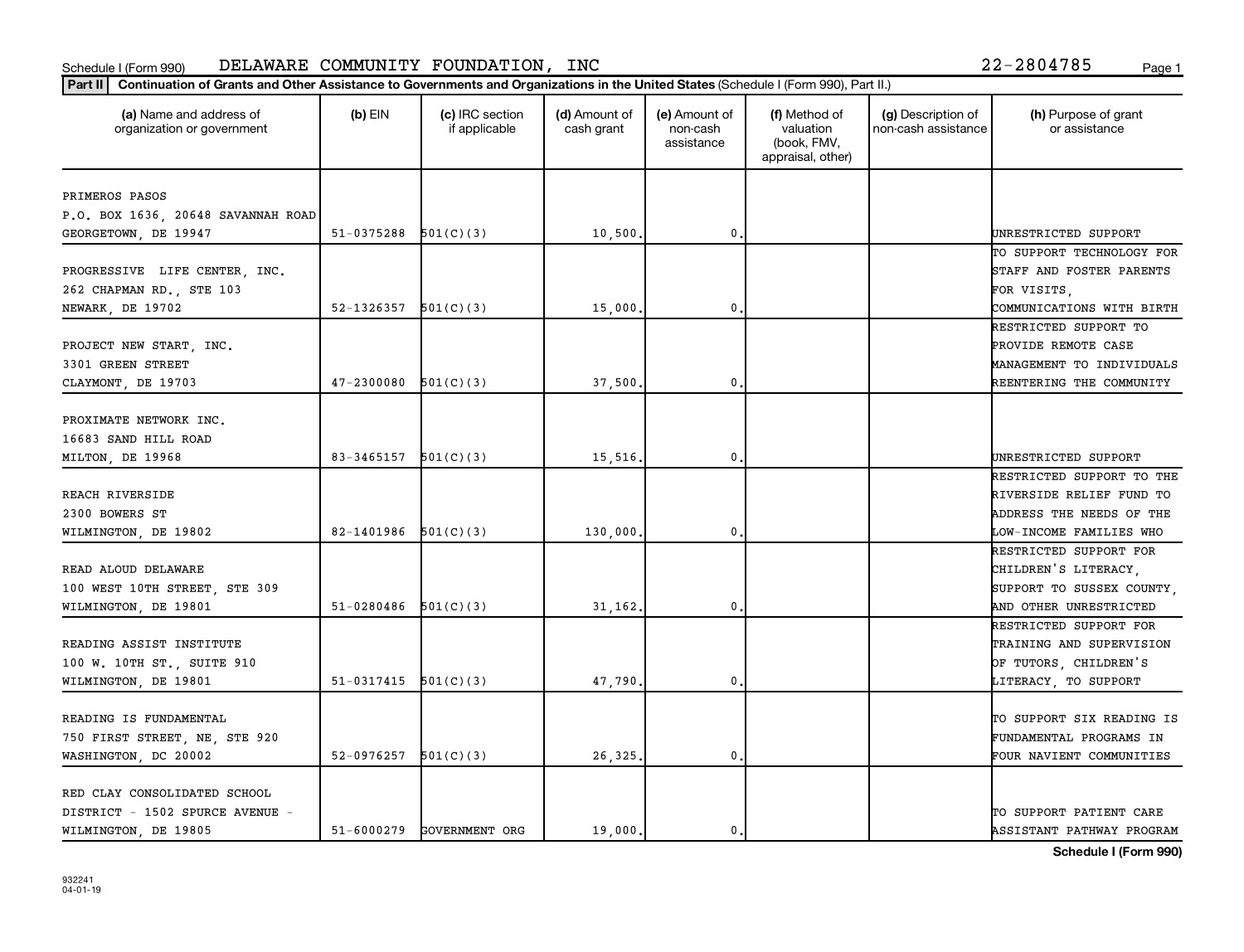| (a) Name and address of<br>organization or government                                 | $(b)$ EIN                | (c) IRC section<br>if applicable | (d) Amount of<br>cash grant | (e) Amount of<br>non-cash<br>assistance | (f) Method of<br>valuation<br>(book, FMV,<br>appraisal, other) | (g) Description of<br>non-cash assistance | (h) Purpose of grant<br>or assistance                               |
|---------------------------------------------------------------------------------------|--------------------------|----------------------------------|-----------------------------|-----------------------------------------|----------------------------------------------------------------|-------------------------------------------|---------------------------------------------------------------------|
| REHOBOTH ART LEAGUE, INC.<br>12 DODDS LANE                                            |                          |                                  |                             |                                         |                                                                |                                           | TO ENSURE BASIC<br>OPERATIONS CONTINUE<br><b>INCLUDING BUILDING</b> |
| REHOBOTH BEACH, DE 19971                                                              | 51-0097839               | 501(C)(3)                        | 75,090.                     | 0                                       |                                                                |                                           | UPKEEP, ADMINISTRATIVE                                              |
| REHOBOTH BEACH VOLUNTEER FIRE CO.,<br>INC. - PO BOX 327 - REHOBOTH<br>BEACH, DE 19972 | $23 - 7004483$           | 501(C)(3)                        | 5,250.                      | 0                                       |                                                                |                                           | UNRESTRICTED SUPPORT                                                |
|                                                                                       |                          |                                  |                             |                                         |                                                                |                                           |                                                                     |
| RODEL CHARITABLE FOUNDATION<br>PO BOX 1636                                            |                          |                                  |                             |                                         |                                                                |                                           | TO SUPPORT THE RIVERVIEW                                            |
| WILMINGTON, DE 19899<br>RODNEY STREET TENNIS & TUTORING                               | 91-1944585               | 501(C)(3)                        | 10,000.                     | 0                                       |                                                                |                                           | WORKS FUND                                                          |
| ASSOCATION - 101 GARDEN OF EDEN                                                       |                          |                                  |                             |                                         |                                                                |                                           |                                                                     |
| ROAD, STE 102 - WILMINGTON, DE<br>19803                                               | $01 - 0652445$           | 501(C)(3)                        | 15,250.                     | 0                                       |                                                                |                                           | UNRESTRICTED SUPPORT AND<br>THE RIVERVIEW WORKS FUND                |
| RONALD MCDONALD HOUSE OF DELAWARE                                                     |                          |                                  |                             |                                         |                                                                |                                           | TO FUND FLOORING UPDATES,<br>VAN CONVERSION, AND A NEW              |
| 1901 ROCKLAND ROAD                                                                    |                          |                                  |                             |                                         |                                                                |                                           | GMS, RESTRICTED SUPPORT                                             |
| WILMINGTON, DE 19803                                                                  | 51-0295320               | 501(C)(3)                        | 71,500                      | 0                                       |                                                                |                                           | TO PROVIDE HOUSING FOR                                              |
|                                                                                       |                          |                                  |                             |                                         |                                                                |                                           | RESTRICTED SUPPORT TO                                               |
| ROSA HEALTH CENTER                                                                    |                          |                                  |                             |                                         |                                                                |                                           | CONTINUE TO PROVIDE                                                 |
| 10 NORTH FRONT STREET<br>GEORGETOWN, DE 19947                                         | 46-5736043               | 501(C)(3)                        | 28,500.                     | 0                                       |                                                                |                                           | COMPREHENSIVE CARE TO<br>SUSSEX COUNTY'S IMMIGRANT                  |
|                                                                                       |                          |                                  |                             |                                         |                                                                |                                           | RESTRICTED SUPPORT TO                                               |
| SALESIANUM SCHOOL                                                                     |                          |                                  |                             |                                         |                                                                |                                           | AFRICAN AMERICAN                                                    |
| 1801 N. BROOM STREET                                                                  |                          |                                  |                             |                                         |                                                                |                                           | SCHOLARSHIP FUND AND                                                |
| WILMINGTON, DE 19802                                                                  | 51-0066743               | 501(C)(3)                        | 10,224.                     | 0                                       |                                                                |                                           | OTHER UNRESTRICTED                                                  |
|                                                                                       |                          |                                  |                             |                                         |                                                                |                                           | RESTRICTED SUPPORT -                                                |
| SALVATION ARMY                                                                        |                          |                                  |                             |                                         |                                                                |                                           | ELIASON EDUCATION AND                                               |
| 400 N ORANGE ST, PO BOX 308                                                           |                          |                                  |                             |                                         |                                                                |                                           | GREENING FUND, TO SUPPORT                                           |
| WILMINGTON, DE 19899                                                                  | 13-5562351               | 501(C)(3)                        | 70,057.                     | 0                                       |                                                                |                                           | CODE PURPLE, AND OTHER                                              |
| SAMARITAN'S PURSE                                                                     |                          |                                  |                             |                                         |                                                                |                                           |                                                                     |
| PO BOX 3000                                                                           |                          |                                  |                             |                                         |                                                                |                                           |                                                                     |
| <b>BOONE, NC 28607</b>                                                                | $58-1437002$ $501(C)(3)$ |                                  | 6.000.                      | 0.                                      |                                                                |                                           | UNRESTRICTED SUPPORT                                                |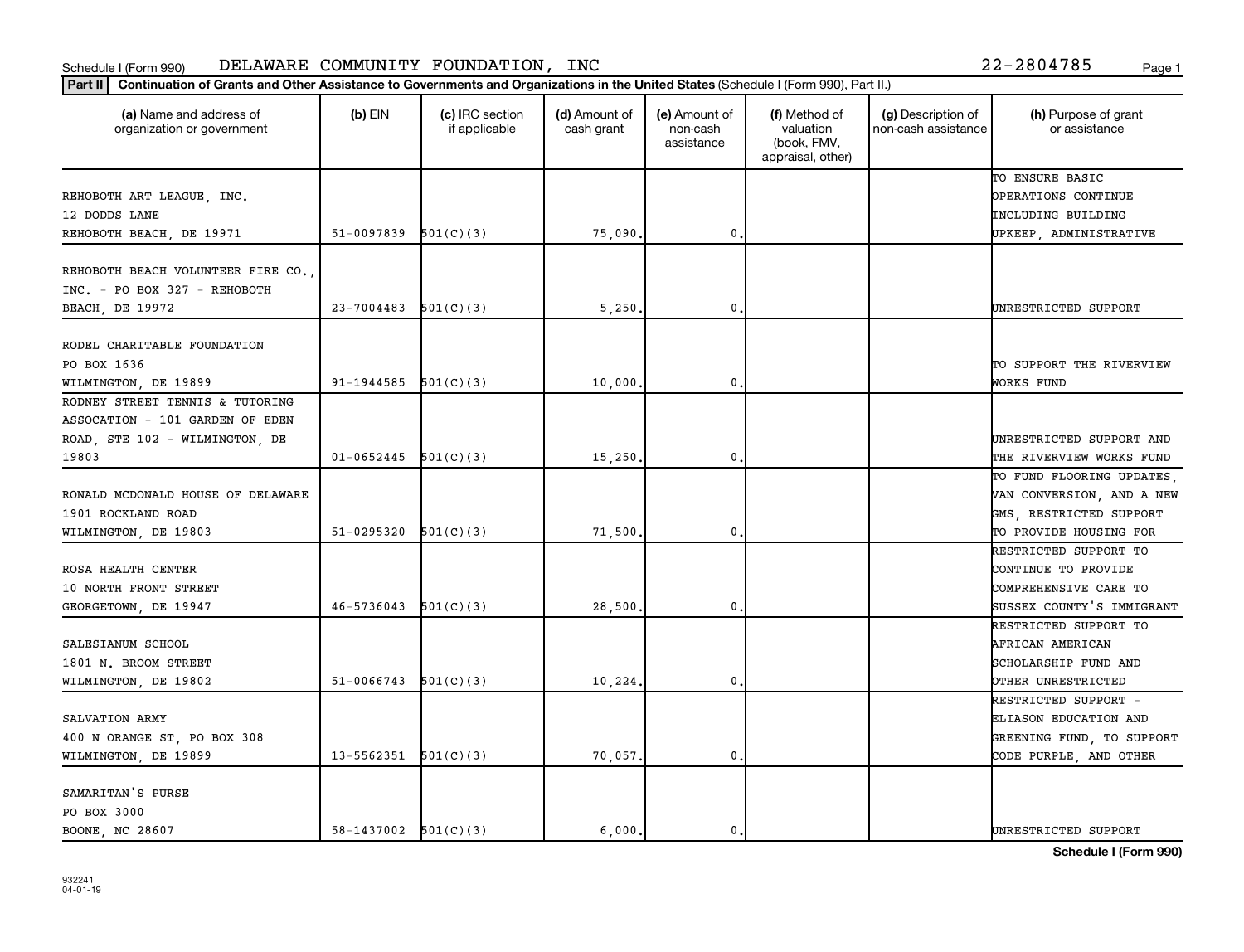| Part II   Continuation of Grants and Other Assistance to Governments and Organizations in the United States (Schedule I (Form 990), Part II.) |                            |                                  |                             |                                         |                                                                |                                           |                                       |
|-----------------------------------------------------------------------------------------------------------------------------------------------|----------------------------|----------------------------------|-----------------------------|-----------------------------------------|----------------------------------------------------------------|-------------------------------------------|---------------------------------------|
| (a) Name and address of<br>organization or government                                                                                         | $(b)$ EIN                  | (c) IRC section<br>if applicable | (d) Amount of<br>cash grant | (e) Amount of<br>non-cash<br>assistance | (f) Method of<br>valuation<br>(book, FMV,<br>appraisal, other) | (g) Description of<br>non-cash assistance | (h) Purpose of grant<br>or assistance |
|                                                                                                                                               |                            |                                  |                             |                                         |                                                                |                                           | RESTRICTED SUPPORT FOR                |
| SEAFORD DISTRICT LIBRARY                                                                                                                      |                            |                                  |                             |                                         |                                                                |                                           | THE SUMMER READING                    |
| 600 N. MARKET STREET                                                                                                                          |                            |                                  |                             |                                         |                                                                |                                           | PROGRAM, PRINT MEDIA,                 |
| SEAFORD, DE 19973                                                                                                                             | $51-0101879$ $501(C)(3)$   |                                  | 12,179.                     | $\mathbf{0}$                            |                                                                |                                           | CHILDREN'S BOOKS AND                  |
| SEAFORD HISTORICAL SOCIETY, INC.                                                                                                              |                            |                                  |                             |                                         |                                                                |                                           | RESTRICTED SUPPORT TO THE             |
| 203 HIGH STREET                                                                                                                               |                            |                                  |                             |                                         |                                                                |                                           | ENDOWMENT AND FOR THE                 |
| SEAFORD, DE 19973                                                                                                                             | 51-0200225                 | 501(C)(3)                        | 42,955.                     | $\mathbf{0}$                            |                                                                |                                           | CAPITAL FUND                          |
|                                                                                                                                               |                            |                                  |                             |                                         |                                                                |                                           | TO SUPPORT THE                        |
| SECOND HELPINGS                                                                                                                               |                            |                                  |                             |                                         |                                                                |                                           | PREPARATION OF NUTRITIOUS             |
| 1121 SOUTHEASTERN AVENUE                                                                                                                      |                            |                                  |                             |                                         |                                                                |                                           | MEALS FOR LOCAL SOCIAL                |
| INDIANAPOLIS, IN 46202                                                                                                                        | $35-1484281$ $501(C)(3)$   |                                  | 8,900                       | $\mathbf{0}$                            |                                                                |                                           | SERVICE AGENCIES                      |
|                                                                                                                                               |                            |                                  |                             |                                         |                                                                |                                           | RESTRICTED SUPPORT TO THE             |
| SERVIAM GIRLS ACADEMY, INC.                                                                                                                   |                            |                                  |                             |                                         |                                                                |                                           | AFRICAN AMERICAN                      |
| 14 HALCYON DRIVE                                                                                                                              |                            |                                  |                             |                                         |                                                                |                                           | SCHOLARSHIP FUND, TO                  |
| NEW CASTLE, DE 19720                                                                                                                          | $26-0792594$ $501(C)(3)$   |                                  | 20,300                      | 0                                       |                                                                |                                           | SUPPORT EDUCATION, AND                |
|                                                                                                                                               |                            |                                  |                             |                                         |                                                                |                                           | TO PURCHASE EQUIPMENT TO              |
| SIEGEL JEWISH COMMUNITY CENTER                                                                                                                |                            |                                  |                             |                                         |                                                                |                                           | FACILITATE SAFELY                     |
| 101 GARDEN OF EDEN ROAD                                                                                                                       |                            |                                  |                             |                                         |                                                                |                                           | REOPENING THE FACILITY IN             |
| WILMINGTON, DE 19803                                                                                                                          | 51-0075823                 | 501(C)(3)                        | 16,360                      | $\mathbf{0}$                            |                                                                |                                           | WILMINGTON                            |
| SMITHSONIAN INSTITUTION NATIONAL                                                                                                              |                            |                                  |                             |                                         |                                                                |                                           |                                       |
| MUSSUM OF AFRICAN AMER - MRC 509                                                                                                              |                            |                                  |                             |                                         |                                                                |                                           | TO SUPPORT THE MUSEUM AND             |
| P.O. BOX 37012 - WASHINGTON, DC                                                                                                               |                            |                                  |                             |                                         |                                                                |                                           | THE NATIONAL PORTRAIT                 |
| 20013                                                                                                                                         | $53-0206027$ $501(C)(3)$   |                                  | 5,500                       | 0.                                      |                                                                |                                           | GALLERY                               |
|                                                                                                                                               |                            |                                  |                             |                                         |                                                                |                                           |                                       |
| SOJOURNERS PLACE                                                                                                                              |                            |                                  |                             |                                         |                                                                |                                           | TO SUPPORT ROOF REPAIRS               |
| 2901 NORTHEAST BOULEVARD                                                                                                                      |                            |                                  |                             |                                         |                                                                |                                           | AND OTHER UNRESTRICTED                |
| WILMINGTON, DE 19802                                                                                                                          | 51-0324770                 | 501(C)(3)                        | 25,250.                     | $\mathbf{0}$                            |                                                                |                                           | <b>SUPPORT</b>                        |
|                                                                                                                                               |                            |                                  |                             |                                         |                                                                |                                           | TO COVER THE EXPENSE OF               |
| SOUTHEAST RURAL COMMUNITY                                                                                                                     |                            |                                  |                             |                                         |                                                                |                                           | SEPTIC TANK PUMPING FOR               |
| ASSISTANCE PROJECT - 347 CAMPBELL                                                                                                             |                            |                                  |                             |                                         |                                                                |                                           | FAMILIES WHO OTHERWISE                |
| AVE S.W. - ROANOKE, VA 24016                                                                                                                  | 54-1055050                 | 501(C)(3)                        | 25,000                      | 0.                                      |                                                                |                                           | CANNOT AFFORD IT                      |
|                                                                                                                                               |                            |                                  |                             |                                         |                                                                |                                           | TO SUPPORT THE PURCHASE               |
| SOUTHERN DELAWARE THERAPEUTIC                                                                                                                 |                            |                                  |                             |                                         |                                                                |                                           | OF 55 GALLON DRUMS AND                |
| HORSEBACK RIDING - P.O. BOX 219 -                                                                                                             |                            |                                  |                             |                                         |                                                                |                                           | OTHER UNRESTRICTED                    |
| NASSAU, DE 19969                                                                                                                              | $52 - 2047294$ $501(C)(3)$ |                                  | 25,023.                     | 0.                                      |                                                                |                                           | SUPPORT                               |
|                                                                                                                                               |                            |                                  |                             |                                         |                                                                |                                           |                                       |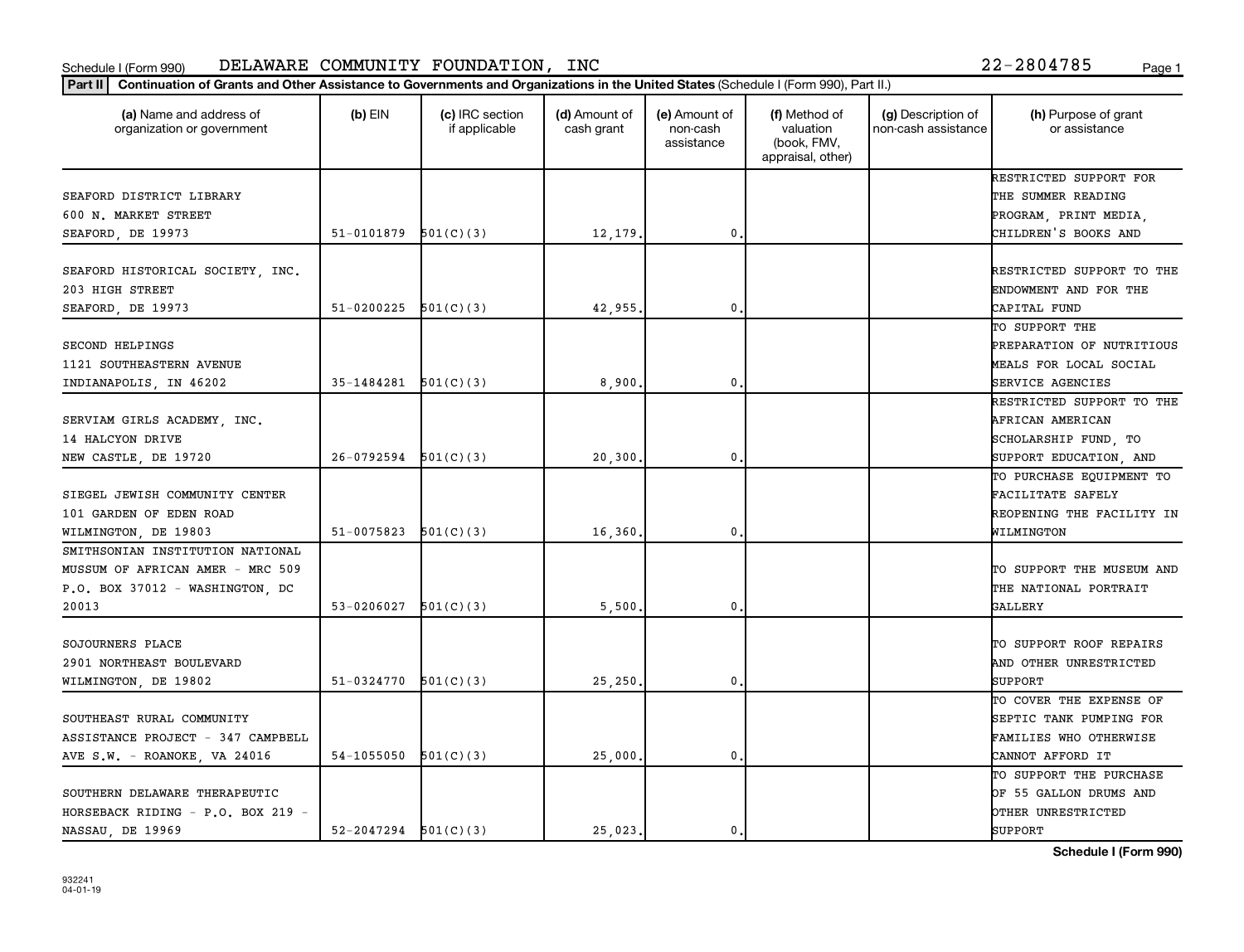| (a) Name and address of<br>organization or government | $(b)$ EIN  | (c) IRC section<br>if applicable | (d) Amount of<br>cash grant | (e) Amount of<br>non-cash<br>assistance | (f) Method of<br>valuation<br>(book, FMV,<br>appraisal, other) | (g) Description of<br>non-cash assistance | (h) Purpose of grant<br>or assistance |
|-------------------------------------------------------|------------|----------------------------------|-----------------------------|-----------------------------------------|----------------------------------------------------------------|-------------------------------------------|---------------------------------------|
| SOUTHERN SUSSEX ROTARY CLUB                           |            |                                  |                             |                                         |                                                                |                                           |                                       |
| P.O. BOX 92                                           |            |                                  |                             |                                         |                                                                |                                           |                                       |
| SELBYVILLE, DE 19975                                  | 81-1591715 | 501(C)(4)                        | 12,030.                     | $\pmb{0}$                               |                                                                |                                           | UNRESTRICTED SUPPORT                  |
|                                                       |            |                                  |                             |                                         |                                                                |                                           | TO SUPPORT UTILITIES,                 |
| SQUARE ONE DE, INC                                    |            |                                  |                             |                                         |                                                                |                                           | MORTGAGES, LEASES,                    |
| 14786 COOPER ROAD                                     |            |                                  |                             |                                         |                                                                |                                           | SERVICES, AND CREDIT                  |
| LAUREL, DE 19956                                      | 81-3120327 | 501(C)(3)                        | 17,000.                     | 0                                       |                                                                |                                           | CARDS FOR MAY AND JUNE                |
|                                                       |            |                                  |                             |                                         |                                                                |                                           | RESTRICTED SUPPORT FOR                |
| ST. ELIZABETH HIGH SCHOOL                             |            |                                  |                             |                                         |                                                                |                                           | TUITION ASSISTANCE, TO                |
| 1500 CEDAR STREET                                     |            |                                  |                             |                                         |                                                                |                                           | SUPPORT THE PRODUCTION OF             |
| WILMINGTON, DE 19805                                  | 53-0196617 | 501(C)(3)                        | 13,636.                     | 0.                                      |                                                                |                                           | A MUSICAL, AND OTHER                  |
|                                                       |            |                                  |                             |                                         |                                                                |                                           |                                       |
| ST. FRANCIS HEALTHCARE                                |            |                                  |                             |                                         |                                                                |                                           | TO SUPPORT THE COVID-19               |
| PO BOX 2500, 7TH AND CLAYTON STS.                     |            |                                  |                             |                                         |                                                                |                                           | RESPONSE WITH FOOD GIFT               |
| WILMINGTON, DE 19805                                  | 51-0064326 | 501(C)(3)                        | 10,000.                     | $\mathbf 0$                             |                                                                |                                           | CARDS                                 |
|                                                       |            |                                  |                             |                                         |                                                                |                                           | RESTRICTED SUPPORT TO THE             |
| ST. JOHN'S UNITED METHODIST CHURCH                    |            |                                  |                             |                                         |                                                                |                                           | SEAFORD COMMUNITY FOOD                |
| 300 N PINE STREET                                     |            |                                  |                             |                                         |                                                                |                                           | CLOSET AND OTHER                      |
| SEAFORD, DE 19973                                     | 23-7259492 | 501(C)(3)                        | 25,400                      | $\mathbf 0$                             |                                                                |                                           | UNRESTRICTED SUPPORT                  |
|                                                       |            |                                  |                             |                                         |                                                                |                                           | TO PURCHASE CLEANING                  |
| ST. MICHAEL'S SCHOOL & NURSERY,                       |            |                                  |                             |                                         |                                                                |                                           | SUPPLIES AND PPE TO                   |
| INC. - 700 NORTH WALNUT STREET -                      |            |                                  |                             |                                         |                                                                |                                           | SAFELY REOPEN THE                     |
| WILMINGTON, DE 19801                                  | 51-0066741 | 501(C)(3)                        | 53,000.                     | $\mathbf 0$                             |                                                                |                                           | WILMINGTON PRESCHOOL, TO              |
|                                                       |            |                                  |                             |                                         |                                                                |                                           | TO SET UP OUTDOOR                     |
| ST. PATRICK'S CENTER, INC.                            |            |                                  |                             |                                         |                                                                |                                           | DISTRIBUTION OF FOOD AND              |
| 107 EAST 14TH STREET                                  |            |                                  |                             |                                         |                                                                |                                           | HYGIENE KITS FOR                      |
| WILMINGTON, DE 19801                                  | 51-0120169 | 501(C)(3)                        | 54,250.                     | $\mathbf 0$                             |                                                                |                                           | VULNERABLE POPULATIONS IN             |
|                                                       |            |                                  |                             |                                         |                                                                |                                           | RESTRICTED SUPPORT TO                 |
| ST. THOMAS MORE ACADEMY                               |            |                                  |                             |                                         |                                                                |                                           | FUND STUDENT AID AND                  |
| 133 THOMAS MORE DRIVE                                 |            |                                  |                             |                                         |                                                                |                                           | OTHER UNRESTRICTED                    |
| MAGNOLIA, DE 19962                                    | 51-0095439 | 501(C)(3)                        | 47,600.                     | $\mathbf 0$                             |                                                                |                                           | <b>SUPPORT</b>                        |
|                                                       |            |                                  |                             |                                         |                                                                |                                           |                                       |
| STATE OF DELAWARE, DEPARTMENT OF                      |            |                                  |                             |                                         |                                                                |                                           | TO SUPPORT LANDSCAPING                |
| TRANSPORTATION - PO BOX 778 -                         |            |                                  |                             |                                         |                                                                |                                           | MAINTENANCE OF THE EDEN               |
| DOVER DE 19903                                        | 51-6000297 | GOVERNMENT ORG                   | 10,565.                     | 0.                                      |                                                                |                                           | HILL PRESERVATION                     |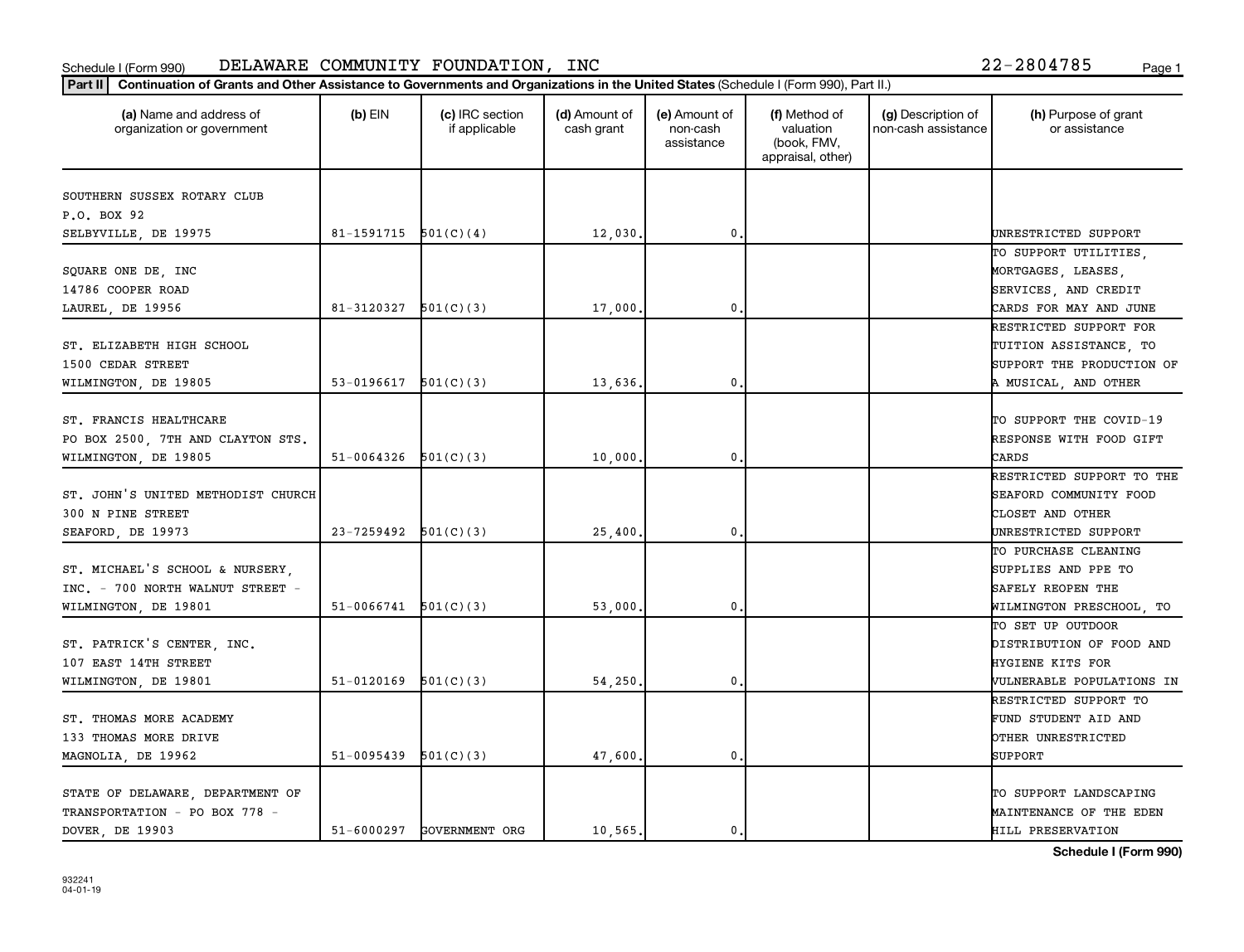| (a) Name and address of<br>organization or government | $(b)$ EIN                  | (c) IRC section<br>if applicable | (d) Amount of<br>cash grant | (e) Amount of<br>non-cash<br>assistance | (f) Method of<br>valuation<br>(book, FMV,<br>appraisal, other) | (g) Description of<br>non-cash assistance | (h) Purpose of grant<br>or assistance |
|-------------------------------------------------------|----------------------------|----------------------------------|-----------------------------|-----------------------------------------|----------------------------------------------------------------|-------------------------------------------|---------------------------------------|
|                                                       |                            |                                  |                             |                                         |                                                                |                                           | TO SUPPORT THE BEHAVIORAL             |
| SUMMER LEARNING COLLABORATIVE                         |                            |                                  |                             |                                         |                                                                |                                           | HEALTH PROGRAM, TYLER'S               |
| 1313 N MARKET STREET, STE 1150 NW                     |                            |                                  |                             |                                         |                                                                |                                           | CAMP EXPANSION, AND OTHER             |
| WILMINGTON, DE 19801                                  | $47 - 5494358$ $501(C)(3)$ |                                  | 76,300                      | $\mathbf{0}$                            |                                                                |                                           | UNRESTRICTED SUPPORT                  |
|                                                       |                            |                                  |                             |                                         |                                                                |                                           | TO SUPPORT THE RESPONDING             |
| SUNDAY BREAKFAST MISSION                              |                            |                                  |                             |                                         |                                                                |                                           | TO ANOTHER TOUGH SUMMER               |
| 110 N. POPLAR STREET                                  |                            |                                  |                             |                                         |                                                                |                                           | CAMPAIGN AND OTHER                    |
| WILMINGTON, DE 19801                                  | 51-0073080                 | 501(C)(3)                        | 67,071                      | 0.                                      |                                                                |                                           | UNRESTRICTED SUPPORT                  |
|                                                       |                            |                                  |                             |                                         |                                                                |                                           | TO SUPPORT THE COST OF                |
| SURVIVORS OF ABUSE IN RECOVERY                        |                            |                                  |                             |                                         |                                                                |                                           | KEEPING OFFICES OPEN, TO              |
| $(SOAR) - 405$ FOULK ROAD -                           |                            |                                  |                             |                                         |                                                                |                                           | REIMBURSE CLINICIANS FOR              |
| WILMINGTON, DE 19803                                  | 51-0345109                 | 501(C)(3)                        | 40,825                      | $\mathbf{0}$ .                          |                                                                |                                           | TELEHEALTH SESSIONS, TO               |
|                                                       |                            |                                  |                             |                                         |                                                                |                                           | TO SUPPORT ONGOING                    |
| SUSSEX COMMUNITY CRISIS HOUSING                       |                            |                                  |                             |                                         |                                                                |                                           | SERVICES AND TO FUND                  |
| SERVICES, INC. - 204 E NORTH                          |                            |                                  |                             |                                         |                                                                |                                           | <b>BASIC OPERATING COSTS AND</b>      |
| STREET - GEORGETOWN, DE 19947                         | $51-0257434$ $501(C)(3)$   |                                  | 16,200                      | $\mathbf 0$                             |                                                                |                                           | OTHER UNRESTRICTED                    |
|                                                       |                            |                                  |                             |                                         |                                                                |                                           | TO HIRE CONTRACTORS TO                |
| SUSSEX COUNTY HABITAT FOR HUMANITY                    |                            |                                  |                             |                                         |                                                                |                                           | COMPLETE HOME                         |
| P.O. BOX 759                                          |                            |                                  |                             |                                         |                                                                |                                           | CONSTRUCTION, OFFER                   |
| GEORGETOWN, DE 19948                                  | 51-0334057 $501(C)(3)$     |                                  | 81,250                      | 0.                                      |                                                                |                                           | FINANCIAL LITERACY                    |
| SUSSEX LAND FOUNDATION INC.                           |                            |                                  |                             |                                         |                                                                |                                           |                                       |
| P. O. BOX 372                                         |                            |                                  |                             |                                         |                                                                |                                           |                                       |
| LEWES, DE 19958                                       | 04-3611220                 | 501(C)(3)                        | 12,279                      | $\mathbf{0}$ .                          |                                                                |                                           | UNRESTRICTED SUPPORT                  |
| SUSSEX TECH ADULT DIVISION                            |                            |                                  |                             |                                         |                                                                |                                           |                                       |
| 17099 COUNTY SEAT HWY                                 |                            |                                  |                             |                                         |                                                                |                                           |                                       |
| GEORGETOWN, DE 19948                                  | 51-6000279                 | 501(C)(3)                        | 12,750                      | $\mathbf{0}$ .                          |                                                                |                                           | UNRESTRICTED SUPPORT                  |
|                                                       |                            |                                  |                             |                                         |                                                                |                                           | TO SUPPORT CONSULTING                 |
| TECH IMPACT - DELAWARE                                |                            |                                  |                             |                                         |                                                                |                                           | WORK TO PREPARE A PLAN TO             |
| POST OFFICE BOX 825375                                |                            |                                  |                             |                                         |                                                                |                                           | ADDRESS DIGITAL INCLUSION             |
|                                                       | $74-3062511$ $501(C)(3)$   |                                  | 26,520                      | $\mathbf 0$ .                           |                                                                |                                           | IN DELAWARE                           |
| PHILADELPHIA, PA 19182                                |                            |                                  |                             |                                         |                                                                |                                           | TO SUPPORT THE DE GOES TO             |
|                                                       |                            |                                  |                             |                                         |                                                                |                                           |                                       |
| TEENSHARP, INC.                                       |                            |                                  |                             |                                         |                                                                |                                           | COLLEGE ACADEMY IN SUSSEX             |
| 1200 N. FRENCH ST.                                    |                            |                                  |                             |                                         |                                                                |                                           | COUNTY, THE RIVERVIEW                 |
| WILMINGTON, DE 19801                                  | $27 - 2246880$ 501(C)(3)   |                                  | 26,750.                     | $\mathbf{0}$ .                          |                                                                |                                           | WORKS FUND, AND OTHER                 |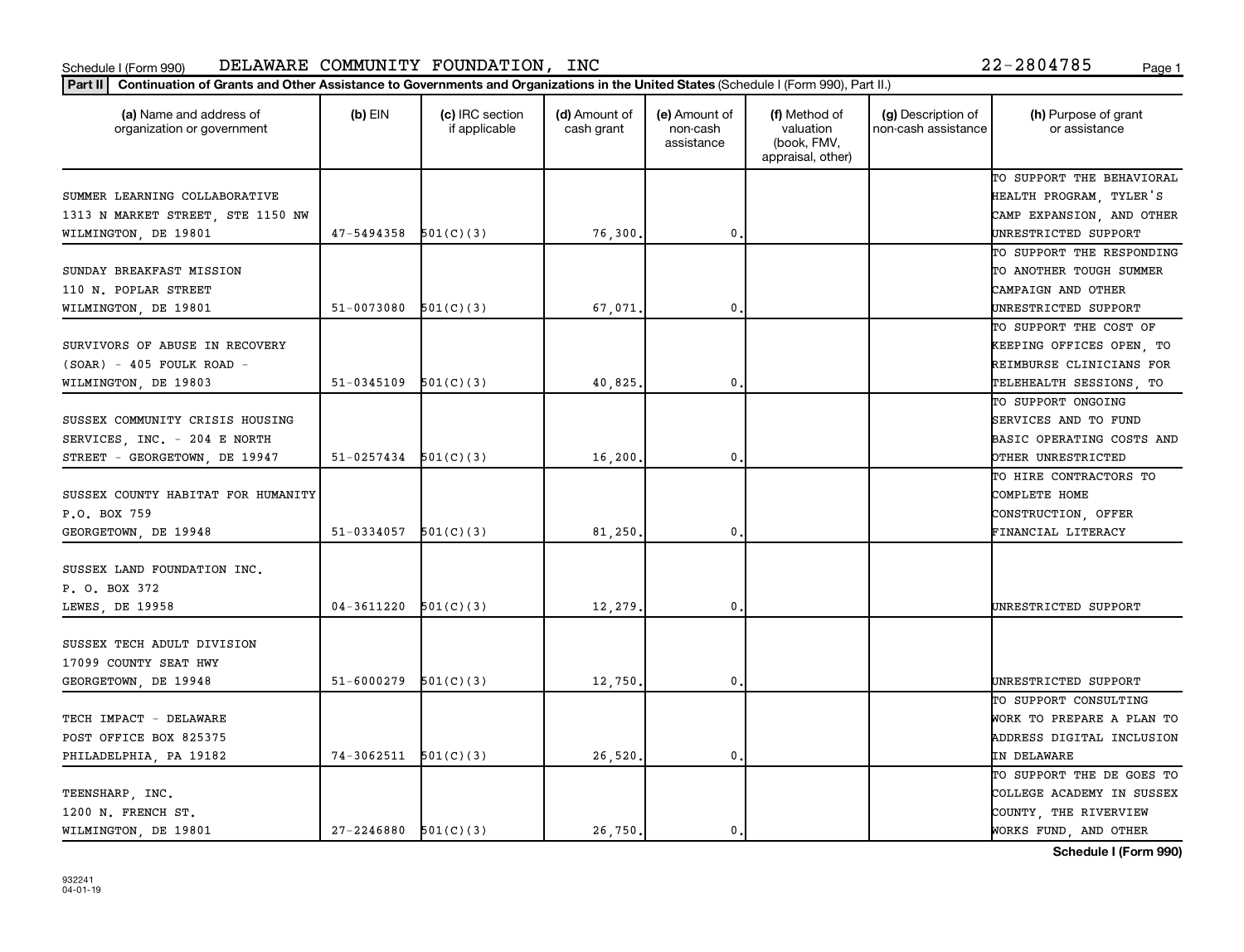| (a) Name and address of<br>organization or government | $(b)$ EIN              | (c) IRC section<br>if applicable | (d) Amount of<br>cash grant | (e) Amount of<br>non-cash<br>assistance | (f) Method of<br>valuation<br>(book, FMV,<br>appraisal, other) | (g) Description of<br>non-cash assistance | (h) Purpose of grant<br>or assistance |
|-------------------------------------------------------|------------------------|----------------------------------|-----------------------------|-----------------------------------------|----------------------------------------------------------------|-------------------------------------------|---------------------------------------|
|                                                       |                        |                                  |                             |                                         |                                                                |                                           | RESTRICTED SUPPORT TO                 |
| TERGAR INTERNATIONAL                                  |                        |                                  |                             |                                         |                                                                |                                           | PROVIDE TEACHING AND                  |
| 1621 E HENNEPIN AVE, STE 210                          |                        |                                  |                             |                                         |                                                                |                                           | RESOURCES TO THOSE IN                 |
| MINNEAPOLIS, MN 55414                                 | 26-4735078             | 501(C)(3)                        | 50,000                      | 0                                       |                                                                |                                           | NEED AMOUNT THE TERGAR                |
| THE BEAU BIDEN FOUNDATION FOR THE                     |                        |                                  |                             |                                         |                                                                |                                           | TO SUPPORT VIRTUAL                    |
| PROTECTION OF CHILDREN - 4601                         |                        |                                  |                             |                                         |                                                                |                                           | TRAINING TO PROTECT                   |
| CONCORD PIKE - WILMINGTON, DE                         |                        |                                  |                             |                                         |                                                                |                                           | DELAWARE CHILDREN AND                 |
| 19803                                                 | 47-4507397             | 501(C)(3)                        | 63,600.                     | 0                                       |                                                                |                                           | KEEP THEM SAFE FROM                   |
| THE CAPITAL GOOD FUND                                 |                        |                                  |                             |                                         |                                                                |                                           | RESTRICTED SUPPORT FOR                |
| 22 A ST.                                              |                        |                                  |                             |                                         |                                                                |                                           | NEMOURS DELAWARE HEAL                 |
| PROVIDENCE, RI 02907                                  | 80-0348382             | 501(C)(3)                        | 10,000                      | 0                                       |                                                                |                                           | LOAN PROGRAM                          |
|                                                       |                        |                                  |                             |                                         |                                                                |                                           | TO SUPPORT VOCATIONAL                 |
| THE CHALLENGE PROGRAM                                 |                        |                                  |                             |                                         |                                                                |                                           | TRAINING FOR DELAWARE'S               |
| 1124 EAST 7TH STREET                                  |                        |                                  |                             |                                         |                                                                |                                           | AT-RISK YOUTH TO EMPOWER              |
| WILMINGTON, DE 19801                                  | 51-0386369             | 501(C)(3)                        | 46,000                      | 0                                       |                                                                |                                           | THEM WITH THE CONFIDENCE,             |
| THE CONSERVATION FUND A NONPROFIT                     |                        |                                  |                             |                                         |                                                                |                                           | TO SUPPORT THE FINAL                  |
| CORPORATION - 1655 N FORT MYER                        |                        |                                  |                             |                                         |                                                                |                                           | PAYMENT TOWARDS                       |
| DRIVE, STE 1300 - ARLINGTON, VA                       |                        |                                  |                             |                                         |                                                                |                                           | ACQUISITION AND OTHER                 |
| 22209                                                 | 52-1388917             | 501(C)(3)                        | 1,167,266.                  | 0                                       |                                                                |                                           | UNRESTRICTED SUPPORT                  |
|                                                       |                        |                                  |                             |                                         |                                                                |                                           | TO SUPPORT THE CENTER'S               |
| THE JULIAN CENTER, INC.                               |                        |                                  |                             |                                         |                                                                |                                           | MISSION OF EMPOWERING                 |
| 2011 N MERIDIAN STREET                                |                        |                                  |                             |                                         |                                                                |                                           | SURVIVORS OF DOMESTIC AND             |
| INDIANAPOLIS, IN 46202                                | 35-1346514             | 501(C)(3)                        | 7,600                       | 0                                       |                                                                |                                           | SEXUAL VIOLENCE THROUGH               |
|                                                       |                        |                                  |                             |                                         |                                                                |                                           | RESTRICTED SUPPORT FOR                |
| THE NERDIT FOUNDATION                                 |                        |                                  |                             |                                         |                                                                |                                           | THE COVID-19 RESPONSE AND             |
| 1614 W. NEWPORT PIKE                                  |                        |                                  |                             |                                         |                                                                |                                           | TO PURCHASE COMPUTERS FOR             |
| WILMINGTON, DE 19804                                  | 83-2957814             | 501(C)(3)                        | 75,000                      | 0                                       |                                                                |                                           | THE 2020 CENSUS                       |
|                                                       |                        |                                  |                             |                                         |                                                                |                                           | RESTRICTED SUPPORT TO THE             |
| THE PETE DU PONT FREEDOM                              |                        |                                  |                             |                                         |                                                                |                                           | LAUNCH OF THE EQUITABLE               |
| FOUNDATION - P. O. BOX 221 -                          |                        |                                  |                             |                                         |                                                                |                                           | ENTREPRENEURIAL ECOSYSTEM             |
| MONTCHANIN, DE 19710                                  | 82-1237132             | 501(C)(3)                        | 101,500,                    | $\mathbf{0}$                            |                                                                |                                           | (E3) PROGRAM ACROSS 3                 |
|                                                       |                        |                                  |                             |                                         |                                                                |                                           |                                       |
| THE TEEN WAREHOUSE, INC.                              |                        |                                  |                             |                                         |                                                                |                                           | TO SUPPORT THE RIVERSIDE              |
| 6 YORK WAY                                            |                        |                                  |                             |                                         |                                                                |                                           | PARTNER AND OTHER                     |
| HOCKESSIN, DE 19707                                   | 82-3855379 $501(C)(3)$ |                                  | 437,250.                    | $\mathbf{0}$                            |                                                                |                                           | UNRESTRICTED SUPPORT                  |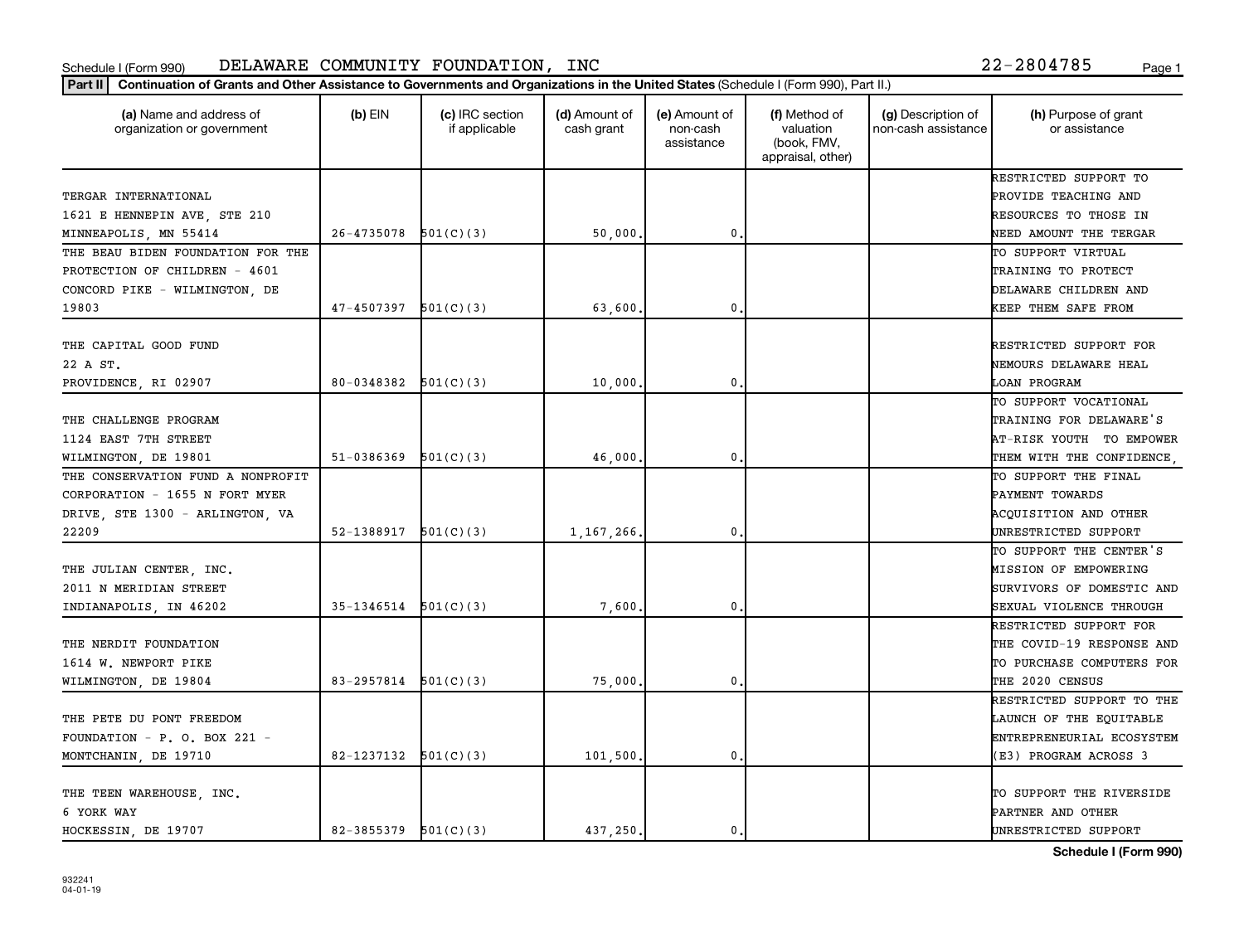| (a) Name and address of<br>organization or government | $(b)$ EIN                | (c) IRC section<br>if applicable | (d) Amount of<br>cash grant | (e) Amount of<br>non-cash<br>assistance | (f) Method of<br>valuation<br>(book, FMV,<br>appraisal, other) | (g) Description of<br>non-cash assistance | (h) Purpose of grant<br>or assistance |
|-------------------------------------------------------|--------------------------|----------------------------------|-----------------------------|-----------------------------------------|----------------------------------------------------------------|-------------------------------------------|---------------------------------------|
| THE URBAN GARDEN INITITATIVE                          |                          |                                  |                             |                                         |                                                                |                                           |                                       |
| 104 JASMINE RUN                                       |                          |                                  |                             |                                         |                                                                |                                           |                                       |
| NEWARK, DE 19702                                      | 84-2296578               | 501(C)(3)                        | 5,145                       | $\mathbf{0}$                            |                                                                |                                           | UNRESTRICTED SUPPORT                  |
|                                                       |                          |                                  |                             |                                         |                                                                |                                           | TO SUPPORT MEDICAL                    |
| THOMAS JEFFERSON UNIVERSITY                           |                          |                                  |                             |                                         |                                                                |                                           | RESEARCH AT PANCREAS,                 |
| HOSPITALS INC. - 111 SOUTH 11TH                       |                          |                                  |                             |                                         |                                                                |                                           | BILIARY, AND RELATED                  |
| STREET - PHILADELPHIA, PA 19107                       | 23-2829095               | 501(C)(3)                        | 25,000                      | $\mathbf{0}$                            |                                                                |                                           | CANCER CENTER IN MEMORY               |
|                                                       |                          |                                  |                             |                                         |                                                                |                                           |                                       |
| TIDALHEALTH FOUNDATION                                |                          |                                  |                             |                                         |                                                                |                                           |                                       |
| 100 E. CARROLL ST.                                    |                          |                                  |                             | $\mathbf{0}$                            |                                                                |                                           |                                       |
| SALISBURY, MD 21801                                   | 52-1851935               | 501(C)(3)                        | 10,000                      |                                         |                                                                |                                           | UNRESTRICTED SUPPORT                  |
| TOWER HILL SCHOOL                                     |                          |                                  |                             |                                         |                                                                |                                           | TO SUPPORT THE RIVERVIEW              |
| 2813 WEST 17TH STREET                                 |                          |                                  |                             |                                         |                                                                |                                           | WORKS FUND AND OTHER                  |
| WILMINGTON, DE 19806                                  | 51-0065745               | 501(C)(3)                        | 73,169                      | $\mathbf 0$                             |                                                                |                                           | UNRESTRICTED SUPPORT                  |
|                                                       |                          |                                  |                             |                                         |                                                                |                                           | RESTRICTED SUPPORT TO                 |
| TRIAD ADDICTION RECOVERY SERVICES                     |                          |                                  |                             |                                         |                                                                |                                           | PROVIDE REMOTE COUNSELING             |
| 1104 N. ADAMS STREET                                  |                          |                                  |                             |                                         |                                                                |                                           | TO INDIVIDUALS IN                     |
| WILMINGTON, DE 19801                                  | 46-3520183               | 501(C)(3)                        | 118,250                     | $\mathbf 0$                             |                                                                |                                           | RECOVERY IN GREATER                   |
|                                                       |                          |                                  |                             |                                         |                                                                |                                           | RESTRICTED SUPPORT FOR                |
| TRINITY EPISCOPAL CHURCH                              |                          |                                  |                             |                                         |                                                                |                                           | COUNSELING AND REFERRAL               |
| 1108 NORTH ADAMS STREET                               |                          |                                  |                             |                                         |                                                                |                                           | SERVICES OF A BILINGUAL               |
| WILMINGTON, DE 19801                                  | 13-1776448               | 501(C)(3)                        | 40,000                      | $\mathbf{0}$                            |                                                                |                                           | LICENSED SOCIAL WORKER                |
|                                                       |                          |                                  |                             |                                         |                                                                |                                           | TO SUPPORT INJURED AND                |
| TRI-STATE BIRD RESCUE & RESEARCH,                     |                          |                                  |                             |                                         |                                                                |                                           | ORPHANED BABY BIRDS AND               |
| INC. - 170 POSSUM HOLLOW ROAD -                       |                          |                                  |                             |                                         |                                                                |                                           | OTHER UNRESTRICTED                    |
| <b>NEWARK, DE 19711</b>                               | 51-0265807               | 501(C)(3)                        | 108,561                     | $\mathbf 0$                             |                                                                |                                           | SUPPORT                               |
|                                                       |                          |                                  |                             |                                         |                                                                |                                           | RESTRICTED SUPPORT FOR                |
| UNITED WAY OF DELAWARE                                |                          |                                  |                             |                                         |                                                                |                                           | THE COVID-19 RAPID                    |
| 625 NORTH ORANGE STREET                               |                          |                                  |                             |                                         |                                                                |                                           | RESPONSE FUND, RESTRICTED             |
| WILMINGTON, DE 19801                                  | 51-0073399               | 501(C)(3)                        | 338,750                     | $\mathbf{0}$                            |                                                                |                                           | SUPPORT FOR THE COVID-19              |
|                                                       |                          |                                  |                             |                                         |                                                                |                                           | RESTRICTED SUPPORT TO                 |
| UNITED WAY OF MIDLAND COUNTY                          |                          |                                  |                             |                                         |                                                                |                                           | HELP VICTIMS OF FLOODING              |
| 115 JEROME STREET                                     |                          |                                  |                             |                                         |                                                                |                                           | IN MIDLAND WHERE CORTEVA              |
| MIDLAND, MI 48640                                     | $38-1434224$ $501(C)(3)$ |                                  | 28,000.                     | $\mathbf 0$ .                           |                                                                |                                           | HAS SIGNIFICANT PRESENCE              |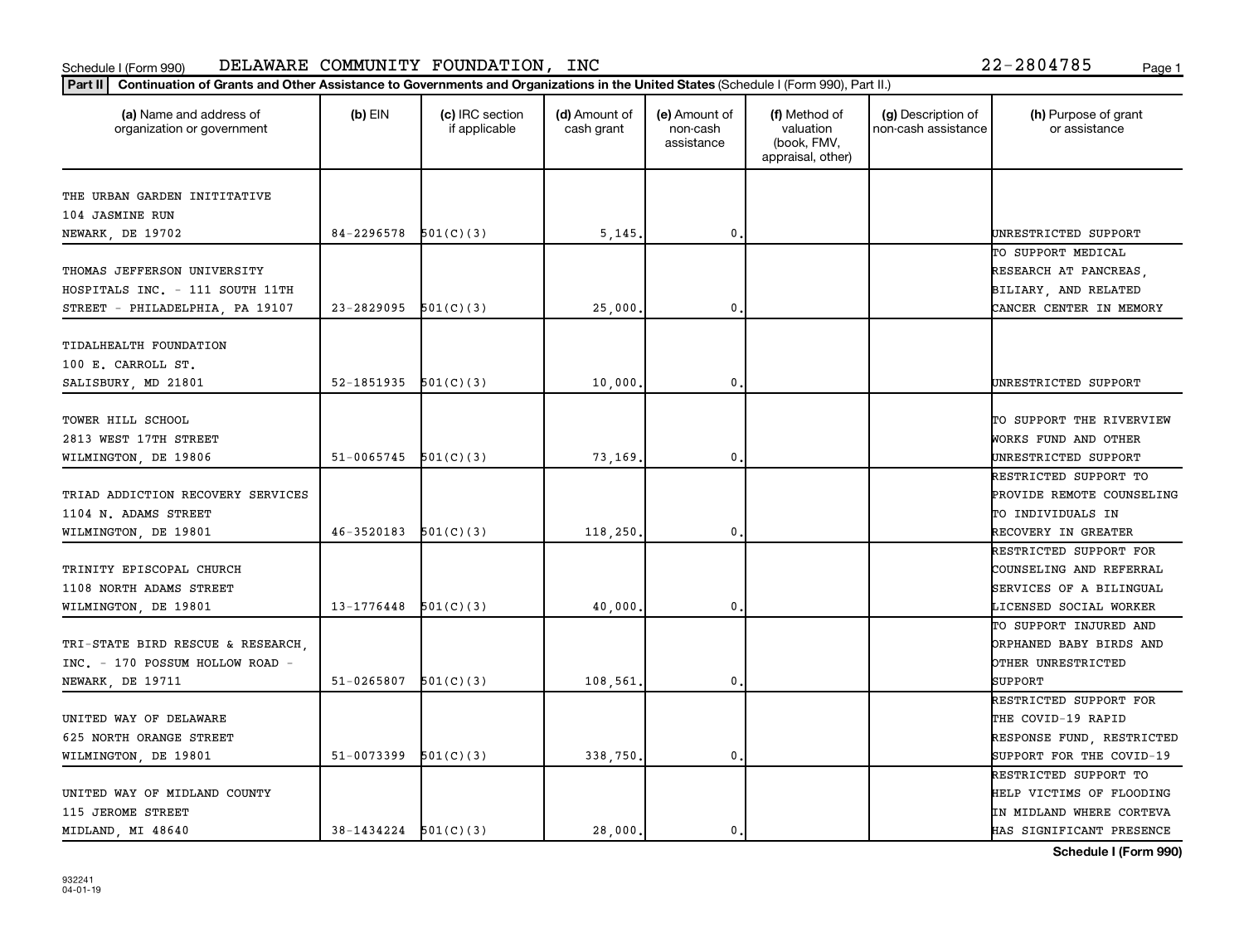| (a) Name and address of<br>organization or government | $(b)$ EIN  | (c) IRC section<br>if applicable | (d) Amount of<br>cash grant | (e) Amount of<br>non-cash<br>assistance | (f) Method of<br>valuation<br>(book, FMV,<br>appraisal, other) | (g) Description of<br>non-cash assistance | (h) Purpose of grant<br>or assistance |
|-------------------------------------------------------|------------|----------------------------------|-----------------------------|-----------------------------------------|----------------------------------------------------------------|-------------------------------------------|---------------------------------------|
| UNITED WAY OF SOUTHERN CHESTER                        |            |                                  |                             |                                         |                                                                |                                           |                                       |
| COUNTY - 106 WEST STATE STREET -                      |            |                                  |                             |                                         |                                                                |                                           |                                       |
| KENNETT SQUARE, PA 19348                              | 23-1260899 | 501(C)(3)                        | 11,350,                     | 0                                       |                                                                |                                           | UNRESTRICTED SUPPORT                  |
|                                                       |            |                                  |                             |                                         |                                                                |                                           | RESTRICTED SUPPORT FOR                |
| UNITED WAY OF WYOMING VALLEY                          |            |                                  |                             |                                         |                                                                |                                           | COVID-19 INITIATIVE,                  |
| 100 N. PENNSYLVANIA AVE., 2ND FLOOR                   |            |                                  |                             |                                         |                                                                |                                           | SPECIFICALLY TO PROVIDE               |
| WILKES BARRE, PA 18701                                | 24-0831490 | 501(C)(3)                        | 27,000                      | 0                                       |                                                                |                                           | HANOVER AREA SCHOOL                   |
|                                                       |            |                                  |                             |                                         |                                                                |                                           | RESTRICTED SUPPORT FOR                |
| UNIVERSITY OF DELAWARE                                |            |                                  |                             |                                         |                                                                |                                           | THE DELAWARE FIRST                    |
| 104 HULLIHEN HALL, 162 THE GREEN                      |            |                                  |                             |                                         |                                                                |                                           | CAMPAIGN, RESTRICTED                  |
| NEWARK, DE 19716                                      | 51-6000297 | 501(C)(3)                        | 384.575.                    | $\mathbf{0}$                            |                                                                |                                           | SUPPORT TO THE COLLEGE OF             |
| UNIVERSITY OF DELAWARE COLLEGE OF                     |            |                                  |                             |                                         |                                                                |                                           | RESTRICTED SUPPORT -                  |
| EDUCATION AND HUMAN DEVELOPMENT -                     |            |                                  |                             |                                         |                                                                |                                           | ELIASON EDUCATION AND                 |
| 106 ALISON HALL WEST - NEWARK, DE                     |            |                                  |                             |                                         |                                                                |                                           | GREEN FUND AND OTHER                  |
| 19716                                                 | 51-6000297 | 501(C)(3)                        | 60,858                      | 0                                       |                                                                |                                           | UNRESTRICTED SUPPORT                  |
|                                                       |            |                                  |                             |                                         |                                                                |                                           | TO SUPPORT THE                        |
| URBANPROMISE MINISTRIES WILMINGTON                    |            |                                  |                             |                                         |                                                                |                                           | RENOVATIONS OF DONATED                |
| 2401 THATCHER ST.                                     |            |                                  |                             |                                         |                                                                |                                           | PROPERTY AND TO SUPPORT               |
| WILMINGTON, DE 19802                                  | 20-8156160 | 501(C)(3)                        | 22,500                      | 0                                       |                                                                |                                           | TEEN JOB TRAINING                     |
|                                                       |            |                                  |                             |                                         |                                                                |                                           | TO SUPPORT THE KEITH                  |
| VANDERBILT UNIVERSITY                                 |            |                                  |                             |                                         |                                                                |                                           | MUMFORD MEMORIAL TENNIS               |
| PMB 407727, 2301 VANDERBILT PLACE                     |            |                                  |                             |                                         |                                                                |                                           | SCHOLARSHIP AND TO                    |
| NASHVILLE, TN 37240                                   | 62-0476822 | 501(C)(3)                        | 30,000                      | 0                                       |                                                                |                                           | SUPPORT THE DEEG SEZNA                |
|                                                       |            |                                  |                             |                                         |                                                                |                                           | TO SUPPORT FUNDING FOR                |
| VISION TO LEARN                                       |            |                                  |                             |                                         |                                                                |                                           | EYEGLASSES FOR LOW-INCOME             |
| 100 W. 10TH ST., SUITE 106                            |            |                                  |                             |                                         |                                                                |                                           | CHILDREN IN NEW CASTLE                |
| WILMINGTON, DE 19801                                  | 45-3457853 | 501(C)(3)                        | 20,000                      | $\mathbf 0$ .                           |                                                                |                                           | COUNTY                                |
|                                                       |            |                                  |                             |                                         |                                                                |                                           | RESTRICTED SUPPORT TO THE             |
| WAKE FOREST UNIVERSITY                                |            |                                  |                             |                                         |                                                                |                                           | THOMAS L. SAGER                       |
| 1834 WAKE FOREST ROAD                                 |            |                                  |                             |                                         |                                                                |                                           | SCHOLARSHIP AND                       |
| WINSTON SALEM, NC 27109                               | 56-0532138 | 501(C)(3)                        | 30,000                      | 0                                       |                                                                |                                           | RESTRICTED SUPPORT FOR                |
|                                                       |            |                                  |                             |                                         |                                                                |                                           | RESTRICTED SUPPORT TO                 |
| WARRIORS HELPING WARRIORS                             |            |                                  |                             |                                         |                                                                |                                           | PROVIDE CASE MANAGEMENT               |
| 104 SOUTH BROAD ST                                    |            |                                  |                             |                                         |                                                                |                                           | TO VETERANS IN GREATER                |
| MIDDLETOWN, DE 19709                                  | 47-1091705 | 501(C)(3)                        | 10,000.                     | $\mathbf 0$ .                           |                                                                |                                           | MIDDLETOWN                            |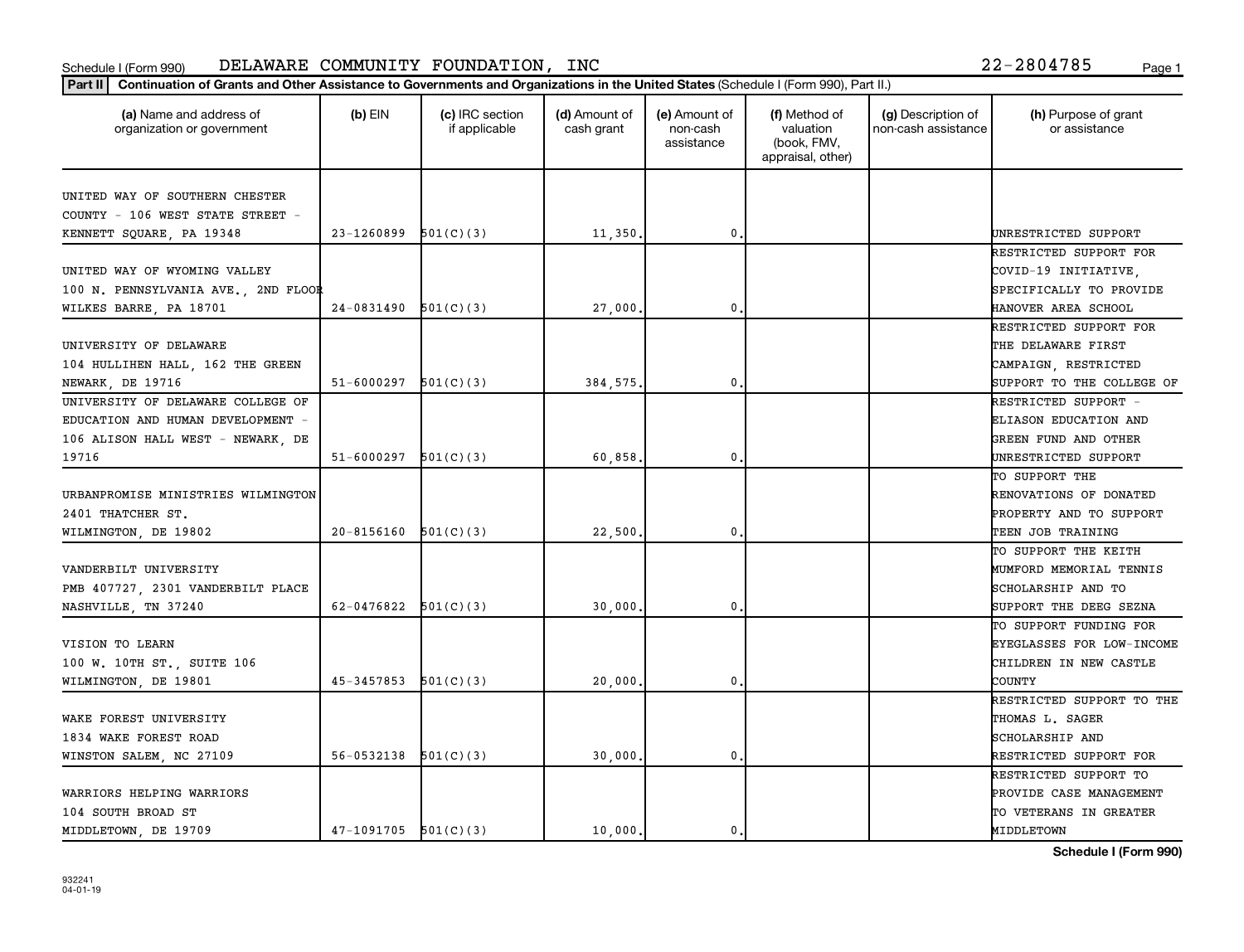| (a) Name and address of<br>organization or government                                                | $(b)$ EIN                | (c) IRC section<br>if applicable | (d) Amount of<br>cash grant | (e) Amount of<br>non-cash<br>assistance | (f) Method of<br>valuation<br>(book, FMV,<br>appraisal, other) | (g) Description of<br>non-cash assistance | (h) Purpose of grant<br>or assistance                                                                                   |
|------------------------------------------------------------------------------------------------------|--------------------------|----------------------------------|-----------------------------|-----------------------------------------|----------------------------------------------------------------|-------------------------------------------|-------------------------------------------------------------------------------------------------------------------------|
| WASHINGTON COLLEGE<br>300 WASHINGTON AVENUE                                                          |                          |                                  |                             |                                         |                                                                |                                           | TO SUPPORT SCHOLARSHIPS<br>IN THE RELIGION,<br>POLITICS, AND CULTURE                                                    |
| CHESTERTOWN, MD 21620                                                                                | $52-0591691$ $501(C)(3)$ |                                  | 15,000                      | $\mathbf 0$                             |                                                                |                                           | PROGRAM                                                                                                                 |
| WEBB INSTITUTE OF NAVAL<br>ARCHITECTURE - 298 CRESCENT BEACH<br>ROAD - GLEN COVE, NY 11542           | 11-1630912               | 501(C)(3)                        | 10,000                      | $\mathbf 0$                             |                                                                |                                           | RESTRICTED SUPPORT FOR<br><b>EDUCATION</b>                                                                              |
| WESLEY UNITED METHODIST CHURCH -<br>DOVER - 209 SOUTH STATE STREET -                                 |                          |                                  |                             |                                         |                                                                |                                           |                                                                                                                         |
| DOVER, DE 19901<br>WEST END NEIGHBORHOOD HOUSE INC.<br>710 N. LINCOLN STREET<br>WILMINGTON, DE 19805 | 13-5562279<br>51-0064301 | 501(C)(3)<br>501(C)(3)           | 6,000<br>77,982.            | $\mathbf 0$<br>$\mathbf{0}$             |                                                                |                                           | UNRESTRICTED SUPPORT<br>RESTRICTED SUPPORT TO<br>PROVIDE FINANCIAL SUPPORT<br>TO THE WEST END<br>NEIGHBORHOOD HOUSE FOR |
| WESTMINSTER PRESBYTERIAN CHURCH<br>1502 WEST 13TH STREET                                             |                          |                                  |                             | $\mathbf{0}$                            |                                                                |                                           |                                                                                                                         |
| WILMINGTON, DE 19806<br>WESTMINSTER THEOLOGICAL SEMINARY<br>2960 CHURCH RD<br>GLENSIDE, PA 19038     | 51-0066745<br>23-1352689 | 501(C)(3)<br>501(C)(3)           | 6,760<br>15,000             | $\mathbf 0$                             |                                                                |                                           | UNRESTRICTED SUPPORT<br>RESTRICTED SUPPORT FOR<br>THE MATCHING GIFT<br>CAMPAIGN AND TO SUPPORT<br>THE BUILDING FUND     |
| WESTSIDE FAMILY HEALTHCARE, INC.<br>300 WATER STREET, SUITE 200<br>WILMINGTON, DE 19801              | 22-2488654               | 501(C)(3)                        | 51,500                      | $\mathbf{0}$                            |                                                                |                                           | RESTRICTED SUPPORT FOR<br>TELEHEALTH EQUIPMENT TO<br>PROVIDE CARE FOR PARENTAL<br>AND CHRONICALLY ILL                   |
| WHAT IS YOUR VOICE, INC.<br>30428 E. BARRIER REEF BLVD<br>LEWES, DE 19958                            | 47-2276605               | 501(C)(3)                        | 8,000,                      | $\mathbf 0$                             |                                                                |                                           | TO SUPPORT TECHNOLOGY TO<br>SERVE VICTIMS OF VIOLENCE<br>IN SUSSEX COUNTY                                               |
| WHYY, INCORPORATED<br>150 NORTH SIXTH STREET<br>PHILADELPHIA, PA 19106                               | $23-1438083$ $501(C)(3)$ |                                  | 10, 250.                    | 0.                                      |                                                                |                                           | UNRESTRICTED SUPPORT                                                                                                    |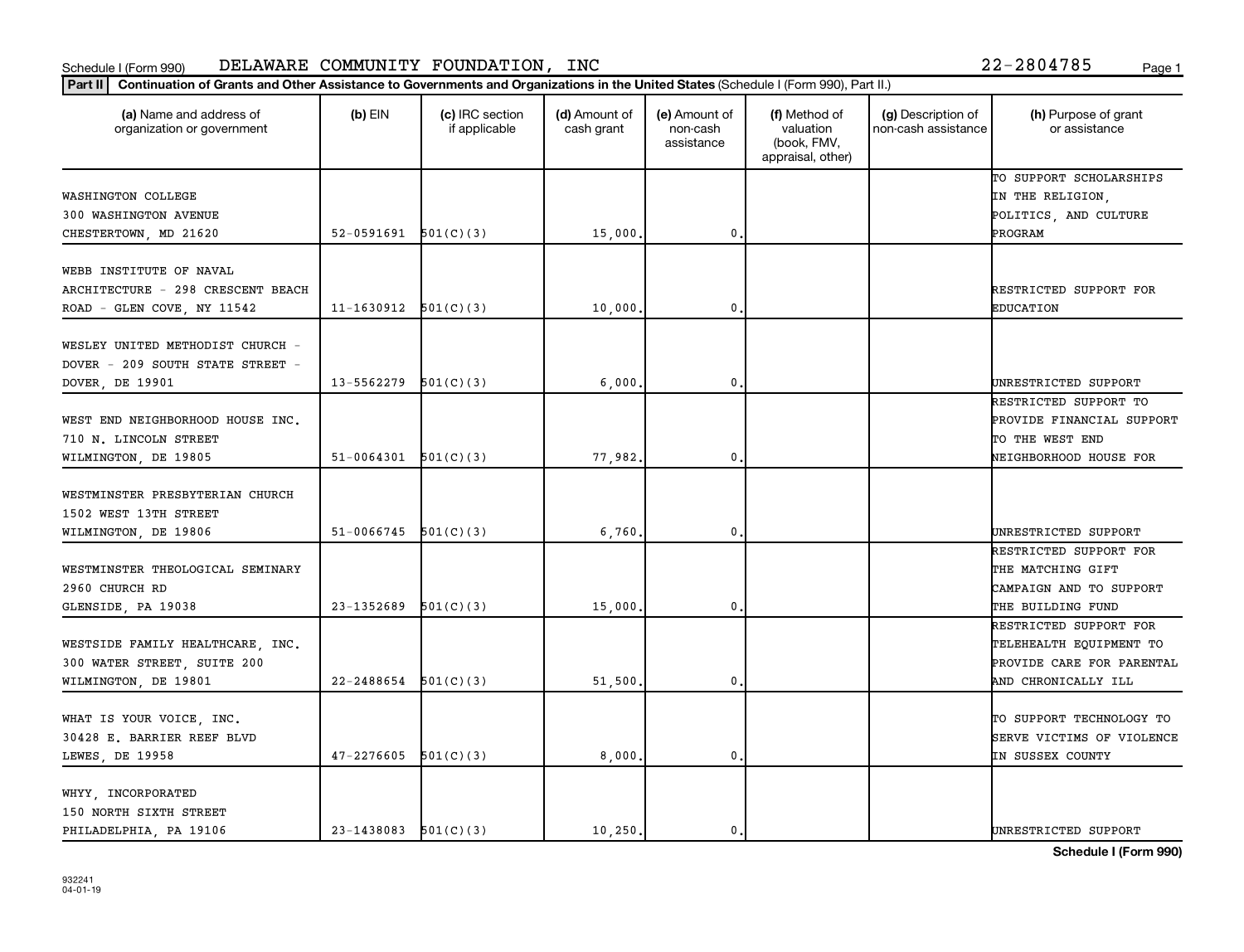| (a) Name and address of<br>organization or government | $(b)$ EIN                | (c) IRC section<br>if applicable | (d) Amount of<br>cash grant | (e) Amount of<br>non-cash<br>assistance | (f) Method of<br>valuation<br>(book, FMV,<br>appraisal, other) | (g) Description of<br>non-cash assistance | (h) Purpose of grant<br>or assistance |
|-------------------------------------------------------|--------------------------|----------------------------------|-----------------------------|-----------------------------------------|----------------------------------------------------------------|-------------------------------------------|---------------------------------------|
|                                                       |                          |                                  |                             |                                         |                                                                |                                           | RESTRICTED SUPPORT TO                 |
| WILMINGTON ALLIANCE                                   |                          |                                  |                             |                                         |                                                                |                                           | WILMINGTON IS WORKING                 |
| 100 W 10TH STREET, STE 206                            |                          |                                  |                             |                                         |                                                                |                                           | TECHNOLOGY EQUITY FUND TO             |
| WILLIAMSTOWN, MA 01267                                | 51-0347680               | 501(C)(3)                        | 801,335.                    | $\mathbf{0}$                            |                                                                |                                           | SUPPORT THE PROCUREMENT,              |
| WILMINGTON COUNTRY CLUB                               |                          |                                  |                             |                                         |                                                                |                                           |                                       |
| 4825 KENNETT PIKE                                     |                          |                                  |                             |                                         |                                                                |                                           |                                       |
| WILMINGTON, DE 19807                                  | $51 - 0054440$           | 501(C)(7)                        | 52,835                      | 0,                                      |                                                                |                                           | UNRESTRICTED SUPPORT                  |
|                                                       |                          |                                  |                             |                                         |                                                                |                                           |                                       |
| WILMINGTON FRIENDS SCHOOL                             |                          |                                  |                             |                                         |                                                                |                                           |                                       |
| 101 SCHOOL ROAD                                       |                          |                                  |                             |                                         |                                                                |                                           |                                       |
| WILMINGTON, DE 19803                                  | $51-0064310$ $501(C)(3)$ |                                  | 5,250                       | 0                                       |                                                                |                                           | UNRESTRICTED SUPPORT                  |
|                                                       |                          |                                  |                             |                                         |                                                                |                                           |                                       |
| WILMINGTON HEAD START                                 |                          |                                  |                             |                                         |                                                                |                                           | RESTRICTED SUPPORT FOR                |
| 100 W. 10TH ST., SUITE 1016                           |                          |                                  |                             |                                         |                                                                |                                           | CHILDREN'S LITERACY AND               |
| WILMINGTON, DE 19801                                  | $51-0276298$ $501(C)(3)$ |                                  | 32,290.                     | 0.                                      |                                                                |                                           | TO SUPPORT ROOF REPAIRS               |
|                                                       |                          |                                  |                             |                                         |                                                                |                                           |                                       |
| WILMINGTON LIBRARY                                    |                          |                                  |                             |                                         |                                                                |                                           |                                       |
| P.O. BOX 2303                                         |                          |                                  |                             |                                         |                                                                |                                           | RESTRICTED SUPPORT FOR                |
| WILMINGTON, DE 19899                                  | 51-0064340               | 501(C)(3)                        | 135, 192.                   | 0.                                      |                                                                |                                           | CHILDREN'S LITERACY                   |
|                                                       |                          |                                  |                             |                                         |                                                                |                                           | TO SUPPORT DELIVERING                 |
| WILMINGTON SENIOR CENTER, INC.                        |                          |                                  |                             |                                         |                                                                |                                           | FOOD TO SENIORS IN                    |
| 1901 MARKET STREET                                    |                          |                                  |                             |                                         |                                                                |                                           | WILMINGTON AND OTHER                  |
| WILMINGTON, DE 19802                                  | 51-0078398               | 501(C)(3)                        | 20,000                      | 0                                       |                                                                |                                           | UNRESTRICTED SUPPORT                  |
| WOODLAWN LIBRARY                                      |                          |                                  |                             |                                         |                                                                |                                           |                                       |
| 2020 W. 9TH STREET                                    |                          |                                  |                             |                                         |                                                                |                                           |                                       |
| WILMINGTON, DE 19805                                  | $51-6000160$ $501(C)(3)$ |                                  | 6,642,                      | $\mathbf{0}$ .                          |                                                                |                                           | UNRESTRICTED SUPPORT                  |
|                                                       |                          |                                  |                             |                                         |                                                                |                                           |                                       |
| WYOMING COUNTY COMMUNITY ACTION,                      |                          |                                  |                             |                                         |                                                                |                                           | TO SUPPORT THE COMMUNITY              |
| INC. - 6470 ROUTE 20A, SUITE 1 -                      |                          |                                  |                             |                                         |                                                                |                                           | ACTION ANGELS PROGRAM AND             |
| PERRY, NY 14530                                       | 16-1488538               | 501(C)(3)                        | 7,500.                      | $\mathbf 0$ .                           |                                                                |                                           | THE SERVICES THEY PROVIDE             |
|                                                       |                          |                                  |                             |                                         |                                                                |                                           | TO SUPPORT THE STUDENT                |
| YEAR UP, INC.                                         |                          |                                  |                             |                                         |                                                                |                                           | <b>SERVICE MANAGER</b>                |
| 45 MILK STREET, 2ND FLOOR                             |                          |                                  |                             |                                         |                                                                |                                           | EXPANSION, RESTRICTED                 |
| BOSTON, MA 02109                                      | $04-3534407$ $501(C)(3)$ |                                  | 76,000.                     | $\mathbf{0}$                            |                                                                |                                           | SUPPORT FOR WILMINGTON                |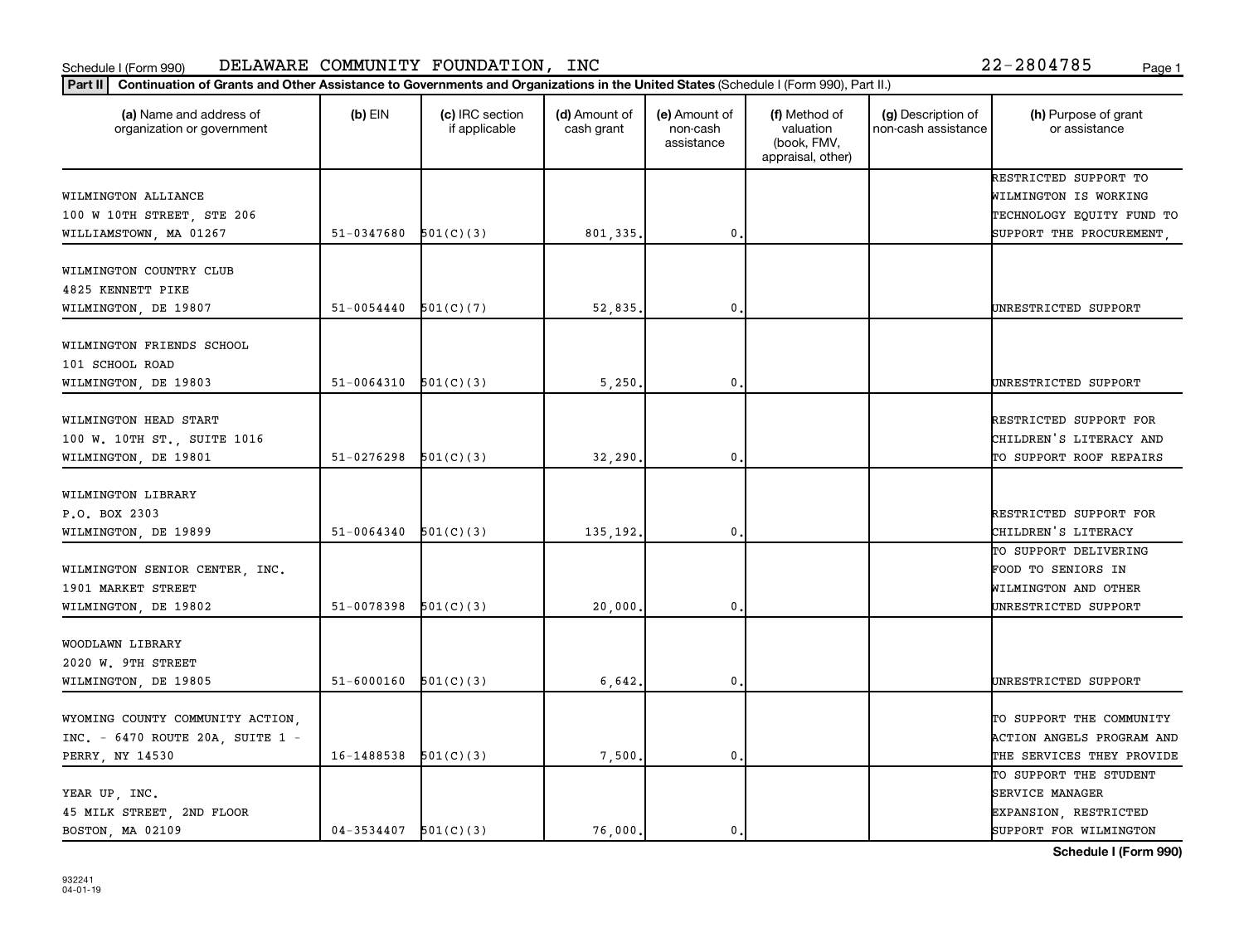| Part II   Continuation of Grants and Other Assistance to Governments and Organizations in the United States (Schedule I (Form 990), Part II.) |                          |                                  |                             |                                         |                                                                |                                           |                                                                            |  |
|-----------------------------------------------------------------------------------------------------------------------------------------------|--------------------------|----------------------------------|-----------------------------|-----------------------------------------|----------------------------------------------------------------|-------------------------------------------|----------------------------------------------------------------------------|--|
| (a) Name and address of<br>organization or government                                                                                         | $(b)$ EIN                | (c) IRC section<br>if applicable | (d) Amount of<br>cash grant | (e) Amount of<br>non-cash<br>assistance | (f) Method of<br>valuation<br>(book, FMV,<br>appraisal, other) | (g) Description of<br>non-cash assistance | (h) Purpose of grant<br>or assistance                                      |  |
| YMCA OF DELAWARE<br>100 W. 10TH STREET, SUITE 1100                                                                                            |                          |                                  |                             |                                         |                                                                |                                           | RESTRICTED SUPPORT FOR<br>CHILDCARE FOR ESSENTIAL<br>WORKERS STATEWIDE, TO |  |
| WILMINGTON, DE 19801                                                                                                                          | $51 - 0065748$           | 501(C)(3)                        | 237,000.                    | $\mathsf{0}$ .                          |                                                                |                                           | SUPPORT DIABETES                                                           |  |
| YOUTH MENTORING INITIATIVE<br>PO BOX 743<br>FISHERS, IN 46038                                                                                 | 26-2543447               | 501(C)(3)                        | 10,000.                     | $\mathbf{0}$                            |                                                                |                                           | TO SUPPORT THE YOUTH<br>MENTORING INITIATIVE                               |  |
| YWCA DELAWARE<br>100 W. 10TH STREET, SUITE 515                                                                                                |                          |                                  |                             |                                         |                                                                |                                           | RESTRICTED SUPPORT TO<br>PROVIDE ISOLATION FOR<br>INFECTED FAMILIES AT ITS |  |
| WILMINGTON, DE 19801                                                                                                                          | $51-0064344$ $501(C)(3)$ |                                  | 217,918.                    | $\mathbf{0}$ .                          |                                                                |                                           | HOME-LIFE MANAGEMENT                                                       |  |
|                                                                                                                                               |                          |                                  |                             |                                         |                                                                |                                           |                                                                            |  |
|                                                                                                                                               |                          |                                  |                             |                                         |                                                                |                                           |                                                                            |  |
|                                                                                                                                               |                          |                                  |                             |                                         |                                                                |                                           |                                                                            |  |
|                                                                                                                                               |                          |                                  |                             |                                         |                                                                |                                           |                                                                            |  |
|                                                                                                                                               |                          |                                  |                             |                                         |                                                                |                                           |                                                                            |  |
|                                                                                                                                               |                          |                                  |                             |                                         |                                                                |                                           |                                                                            |  |
|                                                                                                                                               |                          |                                  |                             |                                         |                                                                |                                           |                                                                            |  |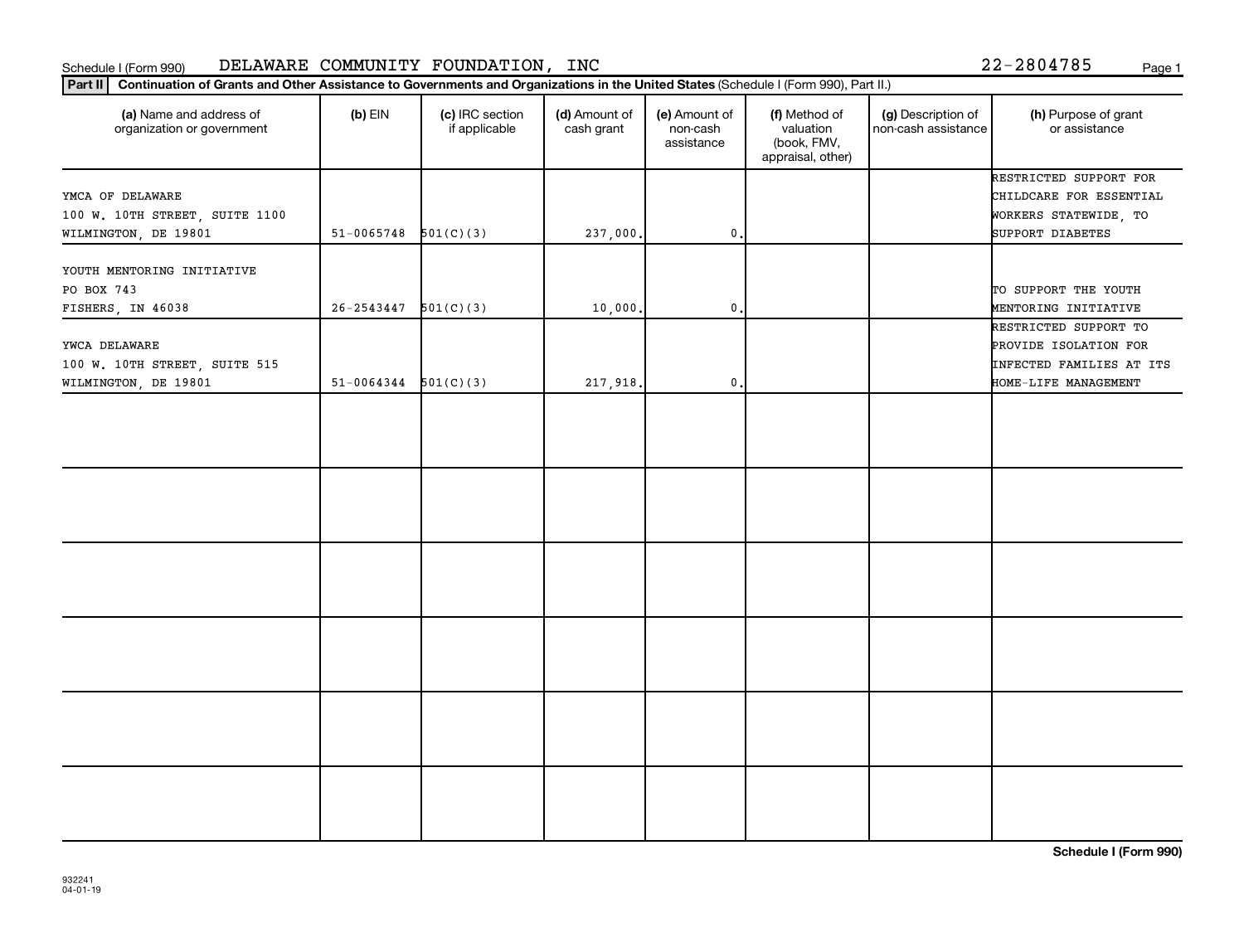### Schedule I (Form 990) (2019) DELAWARE COMMUNITY FOUNDATION,INC 22-2804785 Page

**2**

Part III | Grants and Other Assistance to Domestic Individuals. Complete if the organization answered "Yes" on Form 990, Part IV, line 22. Part III can be duplicated if additional space is needed.

| (a) Type of grant or assistance | (b) Number of<br>recipients | (c) Amount of<br>cash grant | (d) Amount of non-<br>cash assistance | (e) Method of valuation<br>(book, FMV, appraisal, other) | (f) Description of noncash assistance |
|---------------------------------|-----------------------------|-----------------------------|---------------------------------------|----------------------------------------------------------|---------------------------------------|
|                                 |                             |                             |                                       |                                                          |                                       |
| SCHOLARSHIPS                    | 165                         | 306,800.                    | 0.                                    |                                                          |                                       |
|                                 |                             |                             |                                       |                                                          |                                       |
|                                 |                             |                             |                                       |                                                          |                                       |
|                                 |                             |                             |                                       |                                                          |                                       |
|                                 |                             |                             |                                       |                                                          |                                       |
|                                 |                             |                             |                                       |                                                          |                                       |
|                                 |                             |                             |                                       |                                                          |                                       |
|                                 |                             |                             |                                       |                                                          |                                       |
|                                 |                             |                             |                                       |                                                          |                                       |

Part IV | Supplemental Information. Provide the information required in Part I, line 2; Part III, column (b); and any other additional information.

PART I, LINE 2:

SCHOLAR SUPPORT SERVICES

PART II, LINE 1, COLUMN (H):

NAME OF ORGANIZATION OR GOVERNMENT:

21ST CENTURY FUND FOR DELAWARE'S CHILDREN

(H) PURPOSE OF GRANT OR ASSISTANCE: RESTRICTED SUPPORT FOR FURTHER

GRANTS TO DELAWARE CHILDREN PRIMARILY IN FOSTER CARE, TO SUPPORT

# INDIVIDUAL CHILDREN'S NEEDS, AND OTHER UNRESTRICTED SUPPORT FOR CHILDREN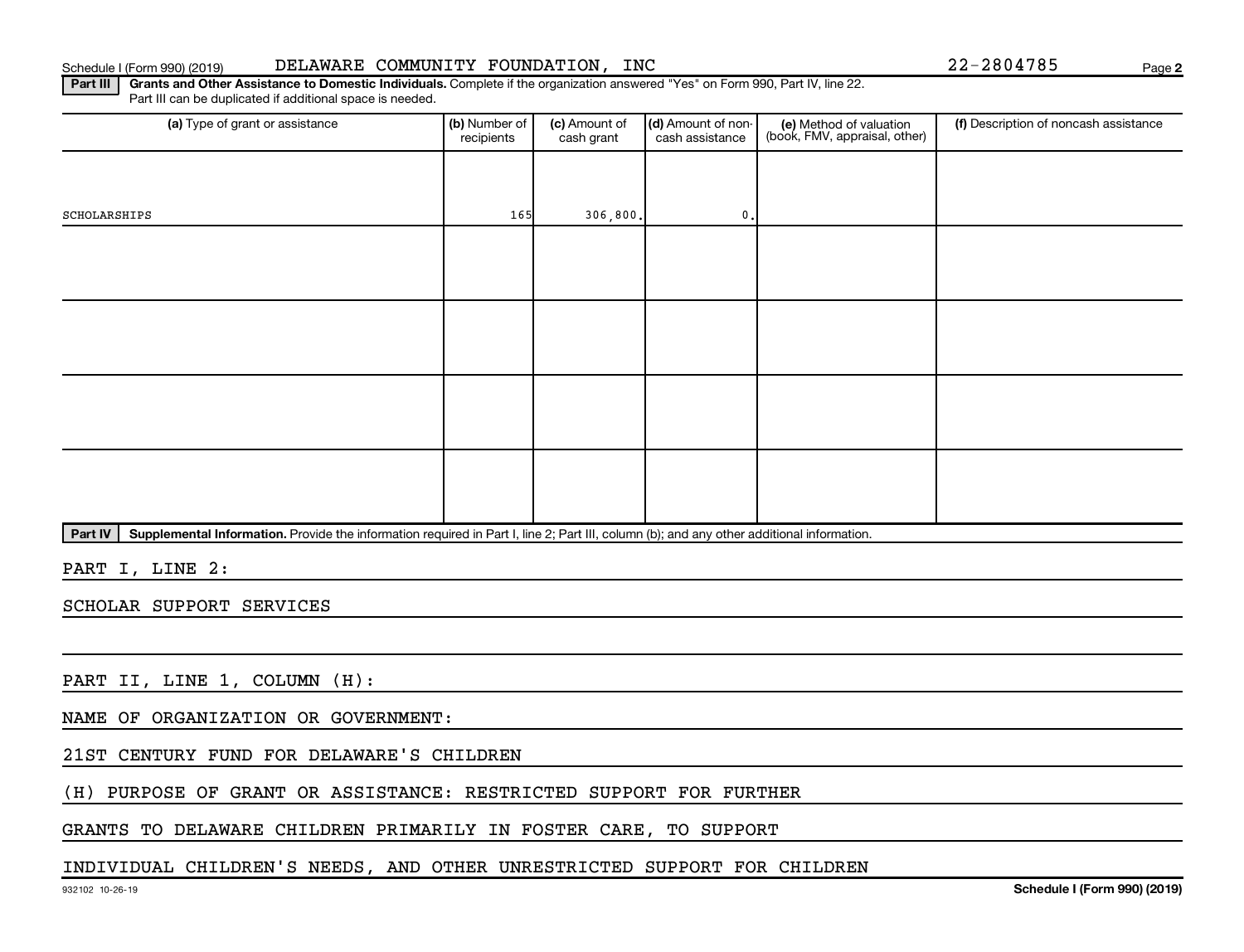

NAME OF ORGANIZATION OR GOVERNMENT: ACTS MISSION & PUMH FOUNDATIONS (H) PURPOSE OF GRANT OR ASSISTANCE: TO SUPPORT SERVING THE NEEDS AND GENERAL WELFARE OF THE RESIDENTS OF COKESBURY VILLAGE, A SEMI-ANNUAL DISTRIBUTION, AND OTHER UNRESTRICTED SUPPORT

NAME OF ORGANIZATION OR GOVERNMENT: AMERICAN CANCER SOCIETY INC.

(H) PURPOSE OF GRANT OR ASSISTANCE: TO SUPPORT HPV CANCER FREE CAMPAIGN,

THE 2020 SOUTHERN DELAWARE STEM/GO RED FOR WOMEN, AND OTHER UNRESTRICTED

SUPPORT

NAME OF ORGANIZATION OR GOVERNMENT: AMERICAN HEART ASSOCIATION (H) PURPOSE OF GRANT OR ASSISTANCE: TO SUPPORT WILMINGTON HB OYH AND TO SUPPORT THE MISSION OF THE AMERICAN HEART ASSOCIATION TO IMPROVE, EXTEND, AND SAVE LIVES OF DELAWAREANS THROUGH RESEARCH AND EDUCATION

NAME OF ORGANIZATION OR GOVERNMENT: ATTACK ADDICTION FOUNDATION (H) PURPOSE OF GRANT OR ASSISTANCE: TO SUPPORT OPIOID: NALOXONE DIST. & SUSSEX COUNTY RECOVERY HOUSE AND OTHER UNRESTRICTED SUPPORT

NAME OF ORGANIZATION OR GOVERNMENT: BEEBE MEDICAL FOUNDATION (H) PURPOSE OF GRANT OR ASSISTANCE: TO SUPPORT THE MILLVILLE CANCER/EMERGENCY CENTER, THE DEAN ORNISH CARDIAC DISEASE PROGRAM, THE BUILDING FUND, THE BEEBE COVID-19 RELIEF FUND, THE ""1916"" FUND, THE BEEBE CAMPAIGN, THE CAPITAL CAMPAIGN, THE EMERGENCY DEPARTMENT, AND THE WALK TO REMEMBER

## NAME OF ORGANIZATION OR GOVERNMENT: BLOOD BANK OF DELMARVA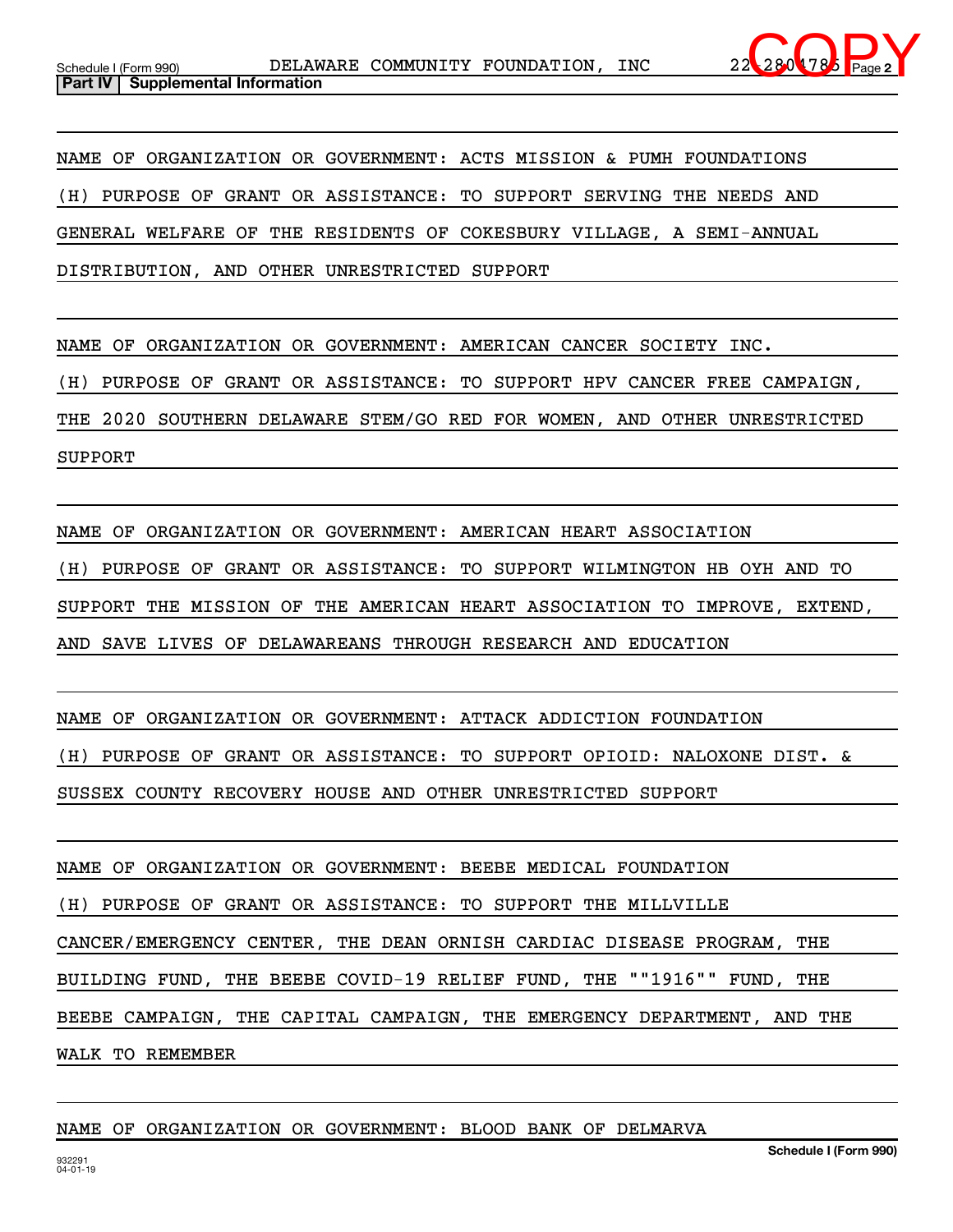Schedule I (Form 990) **DELAWARE COMMUNITY FOUNDATION, INC** 22-2804785 Page **Part IV** | Supplemental Information  $280$  78

**2**

(H) PURPOSE OF GRANT OR ASSISTANCE: TO SUPPORT THE MILLENNIAL BLOOD

DRIVE AND TO SUPPORT THE PRE-CLINICAL TESTING OF A COVID-19 VACCINE

NAME OF ORGANIZATION OR GOVERNMENT:

BOYS AND GIRLS CLUBS OF DELAWARE, INC.

(H) PURPOSE OF GRANT OR ASSISTANCE: TO SUPPORT OPIOID: TRIPLE PLAY,

MENTORING PROGRAMS, THE ELIASON EDUCATION & GREENING FUND, ADMINISTRATIVE

EXPENSES, PROVIDE FOOD TO FAMILIES IN WILMINGTON, THE DAGSBORO CLUB,

YOUTH DEVELOPMENT, THE ANNUAL FUND FOR KIDS CAMPAIGN, AND OTHER

UNRESTRICTED SUPPORT

NAME OF ORGANIZATION OR GOVERNMENT: BRANDYWINE VALLEY SPCA

(H) PURPOSE OF GRANT OR ASSISTANCE: TO SUPPORT VETERINARY CARE FOR PETS

AND FAMILIES IN NEED IN KENT COUNTY AND A STATEWIDE HUMANE EDUCATION

PROGRAM

NAME OF ORGANIZATION OR GOVERNMENT: CAB CALLOWAY SCHOOL FUND

(H) PURPOSE OF GRANT OR ASSISTANCE: RESTRICTED SUPPORT FOR SCHOLARSHIPS

TO SENIORS, TO SUPPORT THE HEALING ARTS PROGRAM, AND OTHER UNRESTRICTED SUPPORT

NAME OF ORGANIZATION OR GOVERNMENT: CAMP REHOBOTH

(H) PURPOSE OF GRANT OR ASSISTANCE: TO SUPPORT STRUCTURE, SAFETY,

SUSTAINABILITY, GROWTH, PROGRAMS FOR LGBTQ SENIORS, AND OTHER

UNRESTRICTED SUPPORT

NAME OF ORGANIZATION OR GOVERNMENT: CATHOLIC CHARITIES, INC.

**Schedule I (Form 990)** (H) PURPOSE OF GRANT OR ASSISTANCE: TO SUPPORT OUTPATIENT MENTAL HEALTH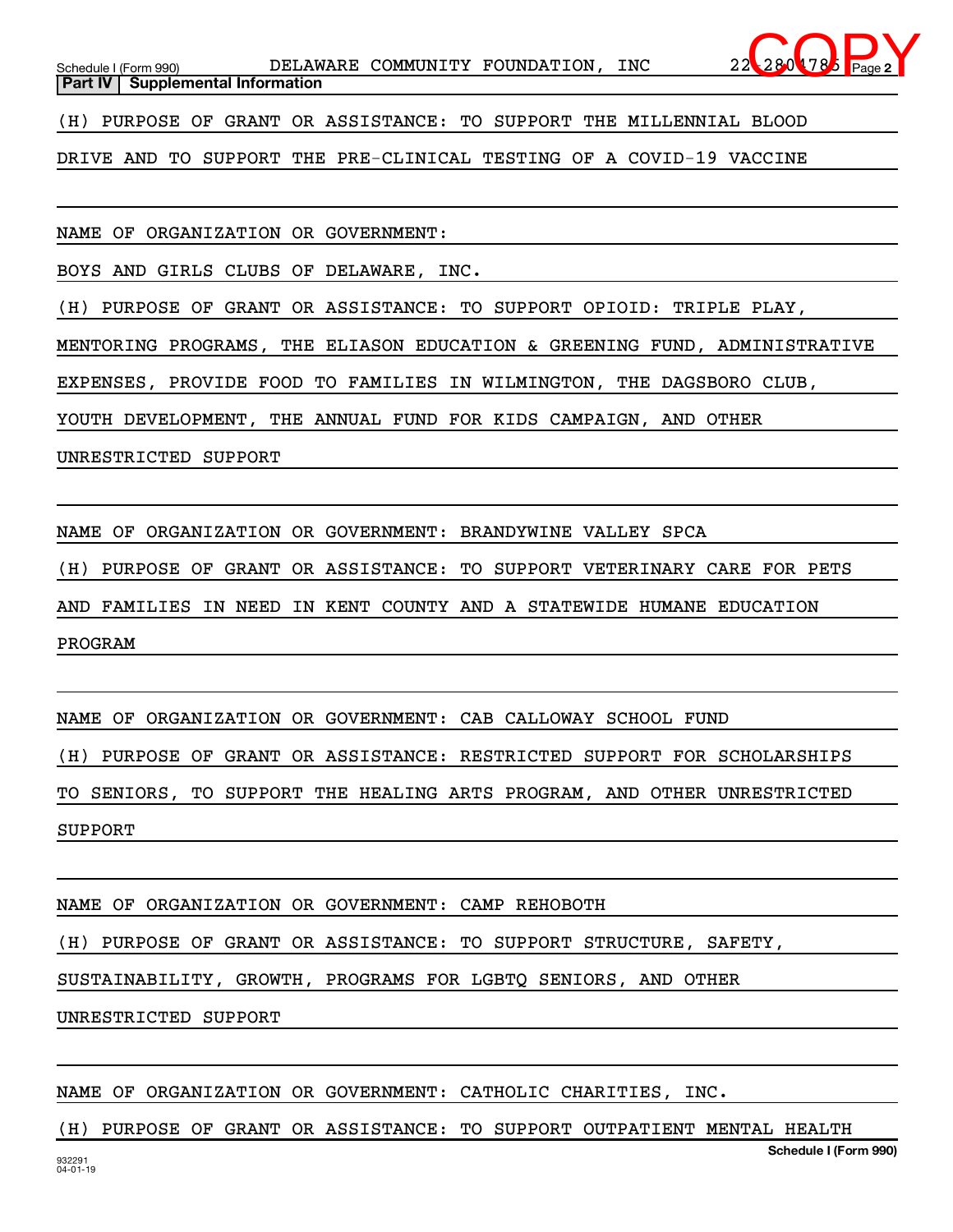**2** Schedule I (Form 990) **DELAWARE COMMUNITY FOUNDATION, INC** 22-2804785 Page **Part IV** | Supplemental Information TREATMENT, HOMELESSNESS BY PROVIDING FINANCIAL ASSISTANCE TO LOW INCOME HOUSEHOLDS AT RISK, EMPLOYEE RETENTION AND CROSS-TRAINING FOR ESSENTIAL & NONESSENTIAL STAFF, TO KEEP EMPLOYEES ON PAYROLL AND MITIGATE THE RISK OF FURLOUGHS OR JOB ELIMINATIONS, ADDITIONAL CASE MANAGEMENT HOURS TO DIRECTLY ASSIST CLIENTS, THE BAYARD HOUSE: PROGRAM/HOME FOR PREGNANT/NEW TEEN MOMS AND CHILDREN, LIFE SKILLS WORKSHOPS AND SELF-SUFFICIENCY, AND OTHER UNRESTRICTED SUPPORT  $280$  78

NAME OF ORGANIZATION OR GOVERNMENT:

CENTER FOR HEALTHY MINDS - UNIVERSITY OF WISCONSIN - MADISON

(H) PURPOSE OF GRANT OR ASSISTANCE: RESTRICTED TO SUPPORT THE CENTER FOR

HEALTHY MINDS MISSION TO CULTIVATE WELL-BEING AND RELIEVE SUFFERING

THROUGH A SCIENTIFIC UNDERSTANDING OF THE MIND, AS WELL AS TO SUPPORT

THEIR COVID-19 RELATED INITIATIVES

NAME OF ORGANIZATION OR GOVERNMENT:

CENTRAL BAPTIST COMMUNITY DEVELOPMENT CORPORATION

(H) PURPOSE OF GRANT OR ASSISTANCE: TO SUPPORT THE PURCHASE OF PRODUCE

AND PROVIDE DELIVERY TO VULNERABLE HOUSEHOLDS DURING COVID-19, AND THE

COMMUNITY EQUITY PROJECT: COMMUNITY WORK

NAME OF ORGANIZATION OR GOVERNMENT: CENTRAL DELAWARE HABITAT FOR HUMANITY (H) PURPOSE OF GRANT OR ASSISTANCE: TO HELP SUSTAIN AND EXPEDITE CONSTRUCTION, PREPARE FOR RE-OPENING, PROVIDE MORTGAGE ASSISTANCE, AND CONSTRUCTION SUSTAINABILITY

NAME OF ORGANIZATION OR GOVERNMENT: CHEER, INC.

(H) PURPOSE OF GRANT OR ASSISTANCE: TO SUPPORT HOME DELIVERED MEALS WE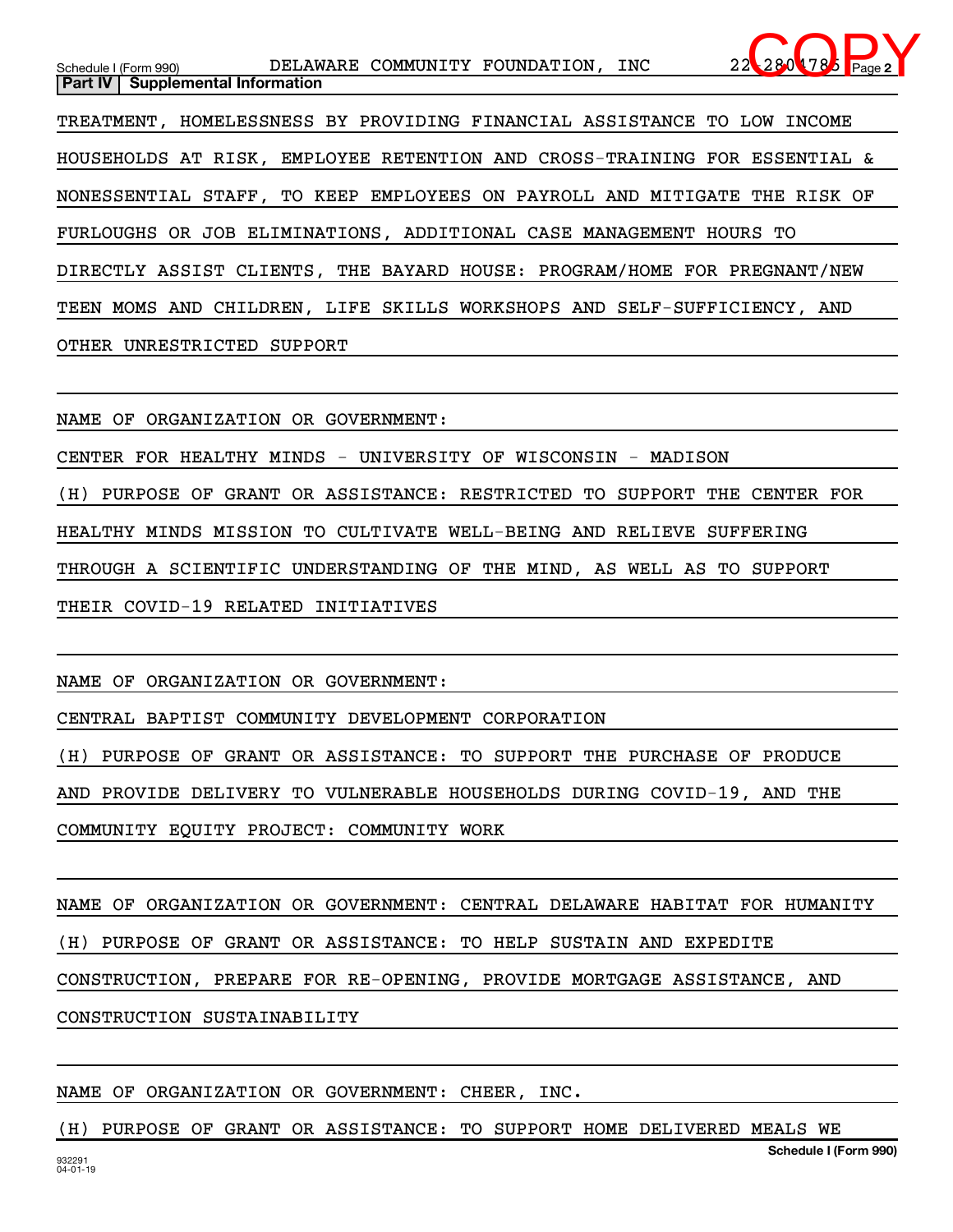**2** Schedule I (Form 990) **DELAWARE COMMUNITY FOUNDATION, INC** 22-2804785 Page **Part IV** | Supplemental Information CARE PROJECT, RESTRICTED SUPPORT FOR DELIVERING ADDITIONAL MEALS TO SENIORS AT THEIR HOMES, TO SUPPORT LEWES CHEER PROGRAMS, AND OTHER  $280$  78

UNRESTRICTED SUPPORT

NAME OF ORGANIZATION OR GOVERNMENT: CHESAPEAKE BAY FOUNDATION

(H) PURPOSE OF GRANT OR ASSISTANCE: RESTRICTED SUPPORT FOR OYSTER

REPLENISHMENT, TO SUPPORT CONSERVATION, AND OTHER UNRESTRICTED SUPPORT

NAME OF ORGANIZATION OR GOVERNMENT: CHILD, INC.

(H) PURPOSE OF GRANT OR ASSISTANCE: RESTRICTED SUPPORT TO PROVIDE

HOUSING FOR BATTERED WOMEN AND THEIR CHILDREN, MEETING INCREASED DEMAND

BECAUSE OF SOCIAL DISTANCING REQUIREMENTS, AND OTHER UNRESTRICTED SUPPORT

NAME OF ORGANIZATION OR GOVERNMENT: CHILDREN & FAMILIES FIRST (H) PURPOSE OF GRANT OR ASSISTANCE: TO SUPPORT FOR TECHNOLOGY TO CONTINUE PROVIDING TELEHEALTH AND STATE-MANDATED MONITORING, THE 2019 GUIDING PATHWAYS PROGRAM, RESTRICTED SUPPORT TO SCHOOL BASED TRAUMA THERAPY ENGAGEMENT, FAMILIES IN SUSSEX COUNTY, AND OTHER UNRESTRICTED SUPPORT

NAME OF ORGANIZATION OR GOVERNMENT: CHILDREN'S BEACH HOUSE (H) PURPOSE OF GRANT OR ASSISTANCE: TO SUPPORT CAPITAL GRANT COLLABORATIVE FUNDING, ESSENTIAL NEEDS OF ECONOMICALLY DISADVANTAGED KENT COUNTY FAMILIES WHOSE CHILD PARTICIPATES IN THE CASE MANAGEMENT OF ITS YOUTH DEVELOPMENT PROGRAMS, THE ENDOWMENT, HELPING CHILDREN WITH DISABILITIES, AND OTHER UNRESTRICTED SUPPORT

### NAME OF ORGANIZATION OR GOVERNMENT: CHOIR SCHOOL OF DELAWARE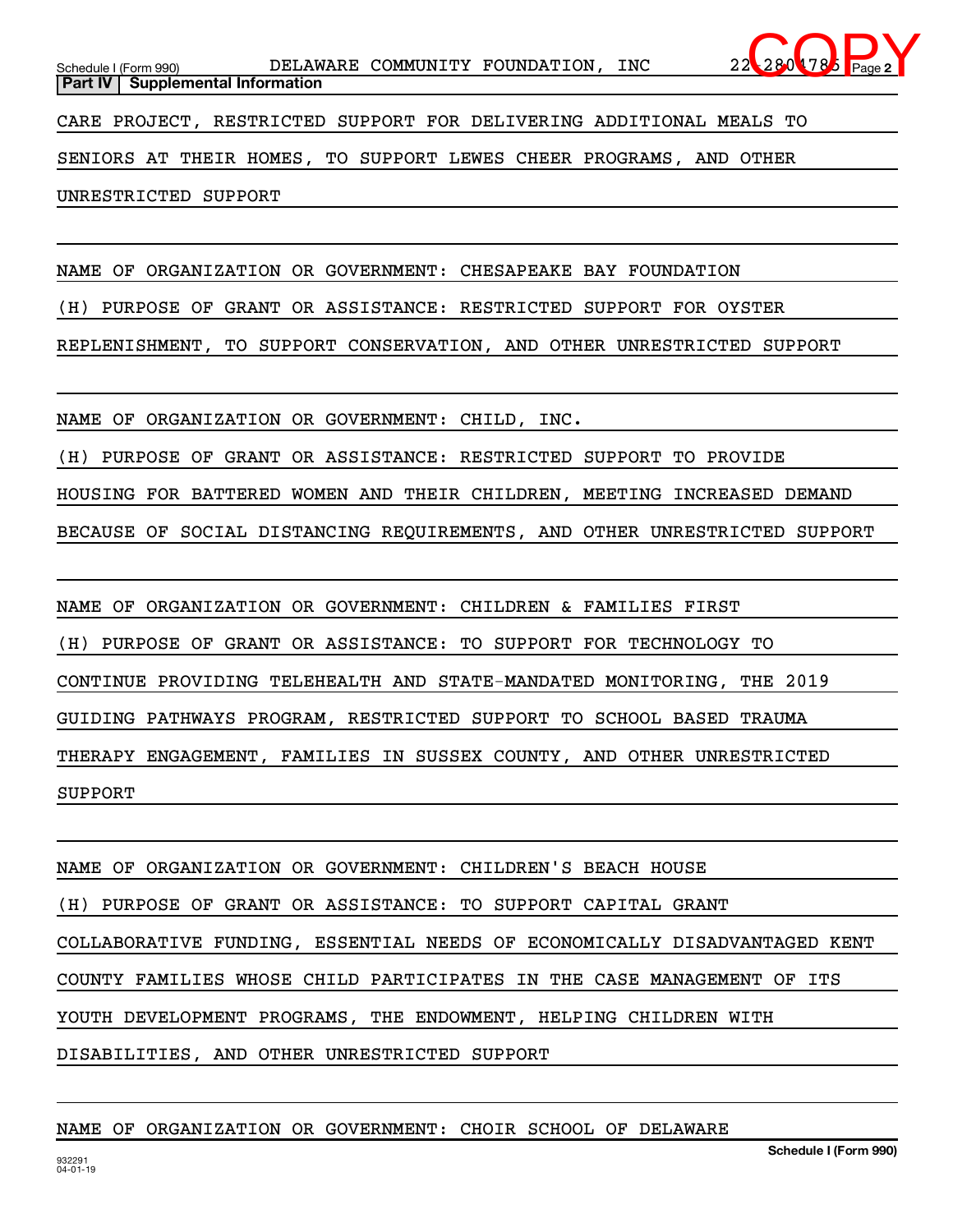NAME OF ORGANIZATION OR GOVERNMENT: CHRISTIANA CARE HEALTH SYSTEMS, INC. (H) PURPOSE OF GRANT OR ASSISTANCE: RESTRICTED SUPPORT FOR CAREGIVER RELIEF FUND: RESTRICTED TO FAMILIES OF CCFS' LATINO CAREGIVERS, RESTRICTED SUPPORT FOR BLOOD PRESSURE AMBASSADORS PROGRAM, RESTRICTED SUPPORT TO THE CAREGIVERS RELIEF FUND, TO SUPPORT HEALTH CARE, AND OTHER UNRESTRICTED SUPPORT

NAME OF ORGANIZATION OR GOVERNMENT: CHRISTIANA CULTURAL ARTS CENTER (H) PURPOSE OF GRANT OR ASSISTANCE: TO HELP SUSTAIN CCAC ON-LINE CLASSES, DELIVER CARE PACKAGES WITH PPE/ACTIVITIES, OFFER COUNSELING, TO SUPPORT COMPUTER LEARNING, CEP: INTEGRATING ARTS WITH SOCIAL EMOTIONAL LEARNING, VISUAL ART SUPPLIES AND EDUCATION CLASSES FOR DISADVANTAGED CHILDREN, AND OTHER UNRESTRICTED SUPPORT

NAME OF ORGANIZATION OR GOVERNMENT: CITYFEST, INC.

WILMINGTON, AND OTHER UNRESTRICTED SUPPORT

(H) PURPOSE OF GRANT OR ASSISTANCE: TO SUPPORT VIRTUAL SUMMER

PROGRAMMING IN WILMINGTON AND THE 2020 SUMMER CAMP OF WILMINGTON

CHILDREN'S CHORUS

NAME OF ORGANIZATION OR GOVERNMENT: COMMUNITIES IN SCHOOLS OF DELAWARE

(H) PURPOSE OF GRANT OR ASSISTANCE: TO IDENTIFY NEEDS AND ASSES

AVAILABLE RESOURCES IN KENT COUNTY SCHOOL, TO MAINTAIN OPERATIONS, KEEP

STAFF EMPLOYED, PROVIDE VIRTUAL WORK PLATFORMS, AND MEET PERFORMANCE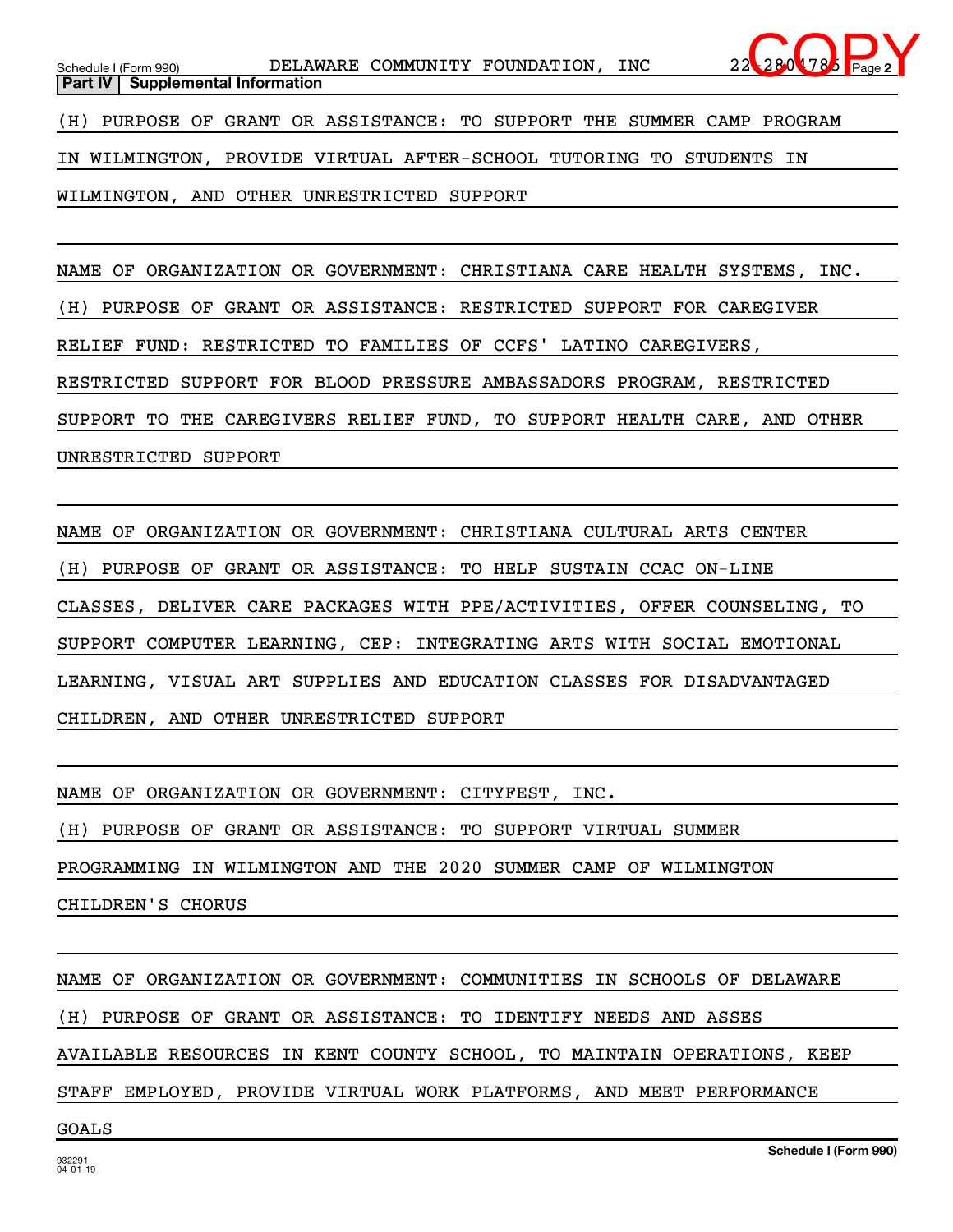

NAME OF ORGANIZATION OR GOVERNMENT: COMMUNITY EDUCATION BUILDING (H) PURPOSE OF GRANT OR ASSISTANCE: RESTRICTED SUPPORT FOR CAPITAL IMPROVEMENTS, RESTRICTED SUPPORT FOR SUMMER EDUCATION PORTAL AND PROGRAM TO SUPPORT COVID-19 PROGRAMMING, TO SUPPORT FUNDING FOR NEW PLAYGROUND, LAUNDRY SERVICES, FOOD PANTRY NEEDS, AND GRANTS

NAME OF ORGANIZATION OR GOVERNMENT: COMMUNITY LEGAL AID SOCIETY, INC. (H) PURPOSE OF GRANT OR ASSISTANCE: TO SUPPORT DOVER OFFICE HEATING AND COOLING, TO PURCHASE EQUIPMENT AND PROGRAMS TO ALLOW STAFF TO WORK FROM HOME AND SERVE VICTIMS OF DOMESTIC VIOLENCE CONFIDENTIALLY, AND RESTRICTED SUPPORT FOR THE ROXANA C. ARSHT FELLOWSHIP 2020

NAME OF ORGANIZATION OR GOVERNMENT: COMMUNITY PARTNERS (H) PURPOSE OF GRANT OR ASSISTANCE: RESTRICTED SUPPORT FOR CHANGEIST PROJECT OF EXPANDING SERVICES WITHIN LOS ANGELES AND ACROSS CALIFORNIA

NAME OF ORGANIZATION OR GOVERNMENT: COMMUNITY RESOURCE CENTER

(H) PURPOSE OF GRANT OR ASSISTANCE: RESTRICTED SUPPORT FOR COVID-19

EMERGENCY RESPONSES, TO SUPPORT RENT AND UTILITIES FOR INDIVIDUALS, THE

COMMUNITY RESOURCE CENTER, AND OTHER UNRESTRICTED SUPPORT

NAME OF ORGANIZATION OR GOVERNMENT: COMPASSIONATE HEARTS

(H) PURPOSE OF GRANT OR ASSISTANCE: TO SUPPORT THE TNG 2019 GRANT CYCLE

ADDICTION AND RESTRICTED SUPPORT FOR MENTAL HEALTH SERVICES FOR

KEN/SUSSEX YOUTH

## NAME OF ORGANIZATION OR GOVERNMENT: CONTACTLIFELINE, INC.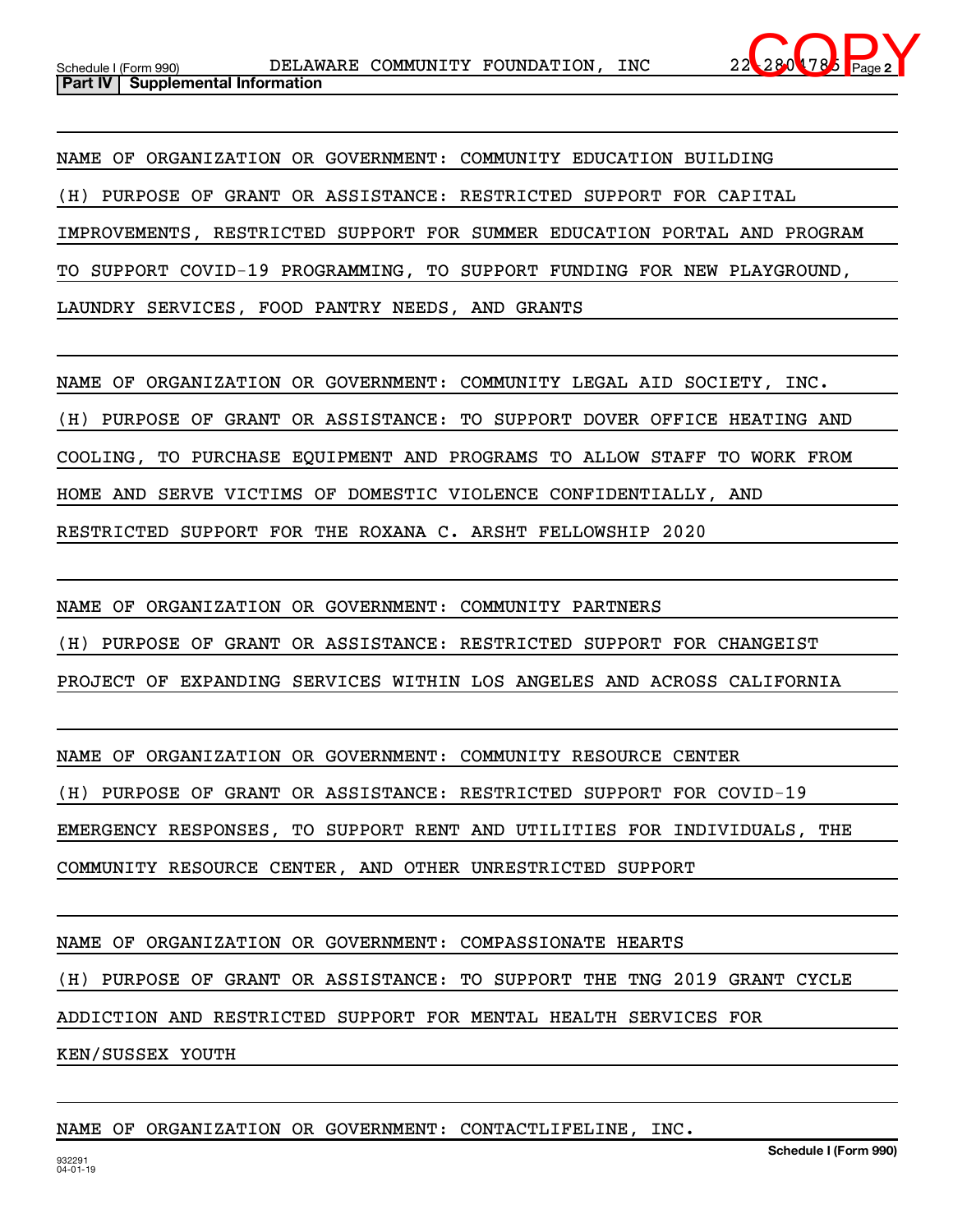**2**

(H) PURPOSE OF GRANT OR ASSISTANCE: TO SUPPORT THE CRISIS HELPLINE, TO

INCREASE STAFFING TO MEETING INCREASING DEMAND FOR THE STATEWIDE CRISIS

INTERVENTION HOTLINE

NAME OF ORGANIZATION OR GOVERNMENT:

CORNERSTONE WEST COMMUNITY DEVELOPMENT CORPORATION

(H) PURPOSE OF GRANT OR ASSISTANCE: RESTRICTED SUPPORT TO THE WILMINGTON

STRONG SMALL BUSINESS FUND TO SUPPORT SMALL BUSINESS FOR THE RECOVERY

FROM THE IMPACT OF COVID-19, AND TO SUPPORT THE 4TH STREET VISIONARIES

COMMUNITY MURAL

NAME OF ORGANIZATION OR GOVERNMENT: DE DIVISION OF PARKS & RECREATION (H) PURPOSE OF GRANT OR ASSISTANCE: RESTRICTED SUPPORT TO STATE PARKS/RESERVES, TO SUPPORT FLINT WOODS NATURALIST SALARY, EDUCATION, RESTORATION, AND OTHER UNRESTRICTED SUPPORT

NAME OF ORGANIZATION OR GOVERNMENT: DELAWARE BREAST CANCER COALITION (H) PURPOSE OF GRANT OR ASSISTANCE: TO SUPPORT EMERGENCY FINANCIAL ASSISTANCE TO KENT COUNTY RESIDENTS UNDERGOING TREATMENT FOR BREAST CANCER, SOCIAL PLATFORMS AND COMMUNICATIONS TOOLS TO PROVIDE SURVIVORS WITH MENTAL HEALTH SERVICES, RESTRICTED SUPPORT FOR MONSTER MILE FOR A CURE, AND OTHER UNRESTRICTED SUPPORT

NAME OF ORGANIZATION OR GOVERNMENT: DELAWARE CAN

**Schedule I (Form 990)** (H) PURPOSE OF GRANT OR ASSISTANCE: RESTRICTED SUPPORT TO EXPAND JUNTOS DELAWARE - ADVOCACY FELLOWS PROGRAM THROUGHOUT DELAWARE - WITH OUTCOMES OF INCREASING PARENT ENGAGEMENT, INCREASED EDUCATIONAL EQUITY THROUGH POLICY DEVELOPMENT AND ADVOCACY FOR STUDENT SUCCESS IN KINDERGARTEN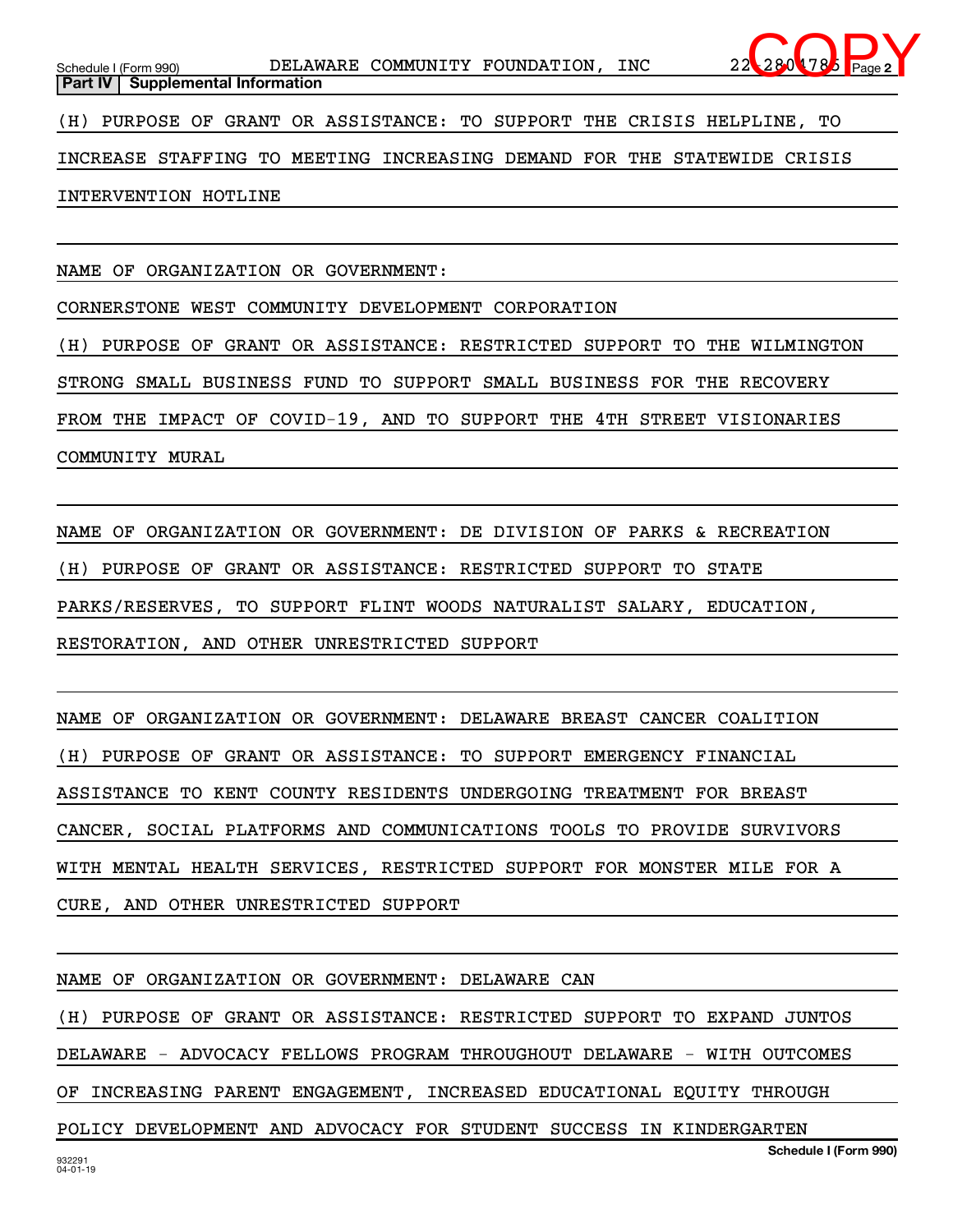

THROUGH 12, AND TO SUPPORT DAF: RIVERVIEW WORKS FUND

NAME OF ORGANIZATION OR GOVERNMENT: DELAWARE CENTER FOR HORTICULTURE

(H) PURPOSE OF GRANT OR ASSISTANCE: RESTRICTED SUPPORT FOR THE ELIASON

EDUCATION & GREENING FUND GRANT, TO MOBILIZE HOME GARDENERS TO GROW AND

DONATE PRODUCE STATEWIDE, TO SUPPORT THE GRAVITY FESTIVAL, AND OTHER

UNRESTRICTED SUPPORT

NAME OF ORGANIZATION OR GOVERNMENT:

DELAWARE CENTER FOR THE CONTEMPORARY ARTS INC.

(H) PURPOSE OF GRANT OR ASSISTANCE: TO PROVIDE SALARIES TO MAINTAIN PROGRAM STAFF TO PLAN VIRTUAL OUTREACH SERVICES, EXHIBITIONS, AND EXECUTE SAFE ART ACCESS, RESTRICTED SUPPORT TO SUPPORT BUILDING A CREATIVE FUTURE PROGRAM, TO SUPPORT WOMEN'S RIGHTS, TO SUPPORT CREATIVE ARTS PROGRAM, AND OTHER UNRESTRICTED SUPPORT

NAME OF ORGANIZATION OR GOVERNMENT: DELAWARE CHILDREN'S MUSEUM (H) PURPOSE OF GRANT OR ASSISTANCE: TO SUPPORT OPERATING EXPENSE AND STAFF SALARIES, EARLY CHILDHOOD DEVELOPMENT INITIATIVES FOCUSED ON HEALTH, AND THE BREAKING BARRIERS PROGRAM FOR LOW INCOME FAMILIES

NAME OF ORGANIZATION OR GOVERNMENT: DELAWARE COLLEGE SCHOLARS, INC.

(H) PURPOSE OF GRANT OR ASSISTANCE: TO SUPPORT TECHNOLOGY FOR

HIGH-ACHIEVING PUBLIC SCHOOL STUDENTS FROM LOW-INCOME FAMILIES STATEWIDE,

THE RIVERVIEW WORKS FUND, AND THE COLLEGE PERSISTENCE PROGRAM

NAME OF ORGANIZATION OR GOVERNMENT: DELAWARE HISTORICAL SOCIETY

(H) PURPOSE OF GRANT OR ASSISTANCE: TO SUPPORT THE COXE HOUSE, VIDEO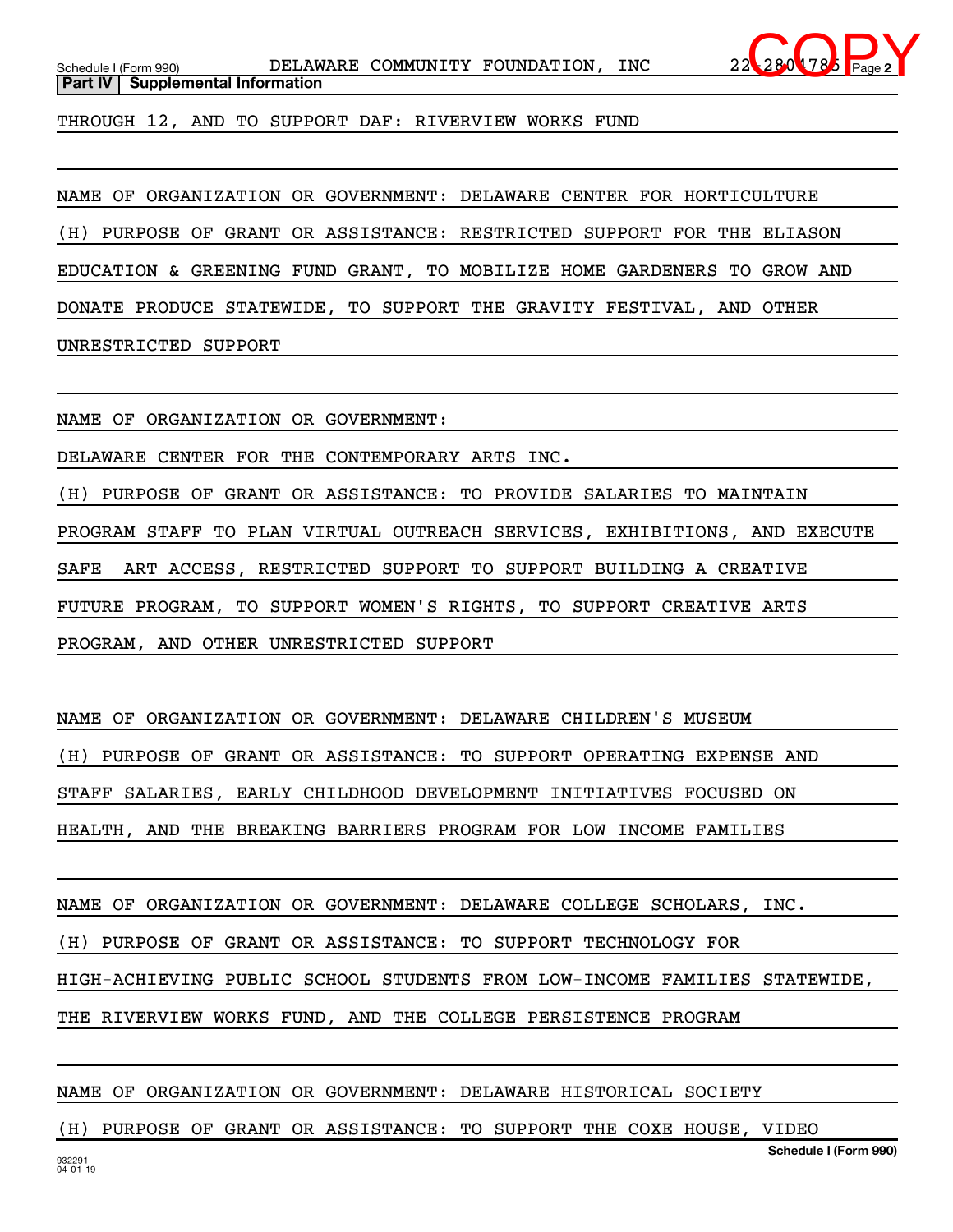

EDITING EQUIPMENT TO FACILITATE VIRTUAL PROGRAMMING, AND OTHER

## UNRESTRICTED SUPPORT

NAME OF ORGANIZATION OR GOVERNMENT:

DELAWARE INSTITUTE FOR ARTS IN EDUCATION

(H) PURPOSE OF GRANT OR ASSISTANCE: TO SUPPORT DE WOLF TRAP, ONLINE

WORKSHOPS FOR YOUNG CHILDREN TO PROMOTE LITERACY AND STEAM DEVELOPMENT,

K12 ART KITS, AND PROFESSIONAL DEVELOPMENT FOR TEACHERS

NAME OF ORGANIZATION OR GOVERNMENT: DELAWARE MUSUEM OF NATURAL HISTORY

(H) PURPOSE OF GRANT OR ASSISTANCE: TO SUPPORT EDUCATIONAL ONLINE

CONTACT FOCUSING ON NATURE AND SCIENCE FOR THE PUBLIC AND OTHER

UNRESTRICTED SUPPORT

NAME OF ORGANIZATION OR GOVERNMENT: DELAWARE PUBLIC MEDIA (H) PURPOSE OF GRANT OR ASSISTANCE: TO ADDRESS THE DEMANDS OF LOCAL NEW COVERAGE DURING THIS TIME AND IMPROVE THE QUALITY OF REMOTE JOURNALISM

NAME OF ORGANIZATION OR GOVERNMENT: DELAWARE SHAKESPEARE FESTIVAL, INC. (H) PURPOSE OF GRANT OR ASSISTANCE: TO SUPPORT PERFORMANCE OF ROMEO AND JULIET IN KENT COUNTY, THE 2020 COMMUNITY TOUR, AND PRESERVE ESSENTIAL STAFF AND ENABLE NEW VIRTUAL PROGRAMMING

NAME OF ORGANIZATION OR GOVERNMENT:

DELAWARE STATE UNIVERSITY FOUNDATION, INC.

(H) PURPOSE OF GRANT OR ASSISTANCE: RESTRICTED SUPPORT FOR COVID-19

STUDENT EMERGENCY RELIEF FUND, TO SUPPORT THE CEP, AND OTHER UNRESTRICTED

## SUPPORT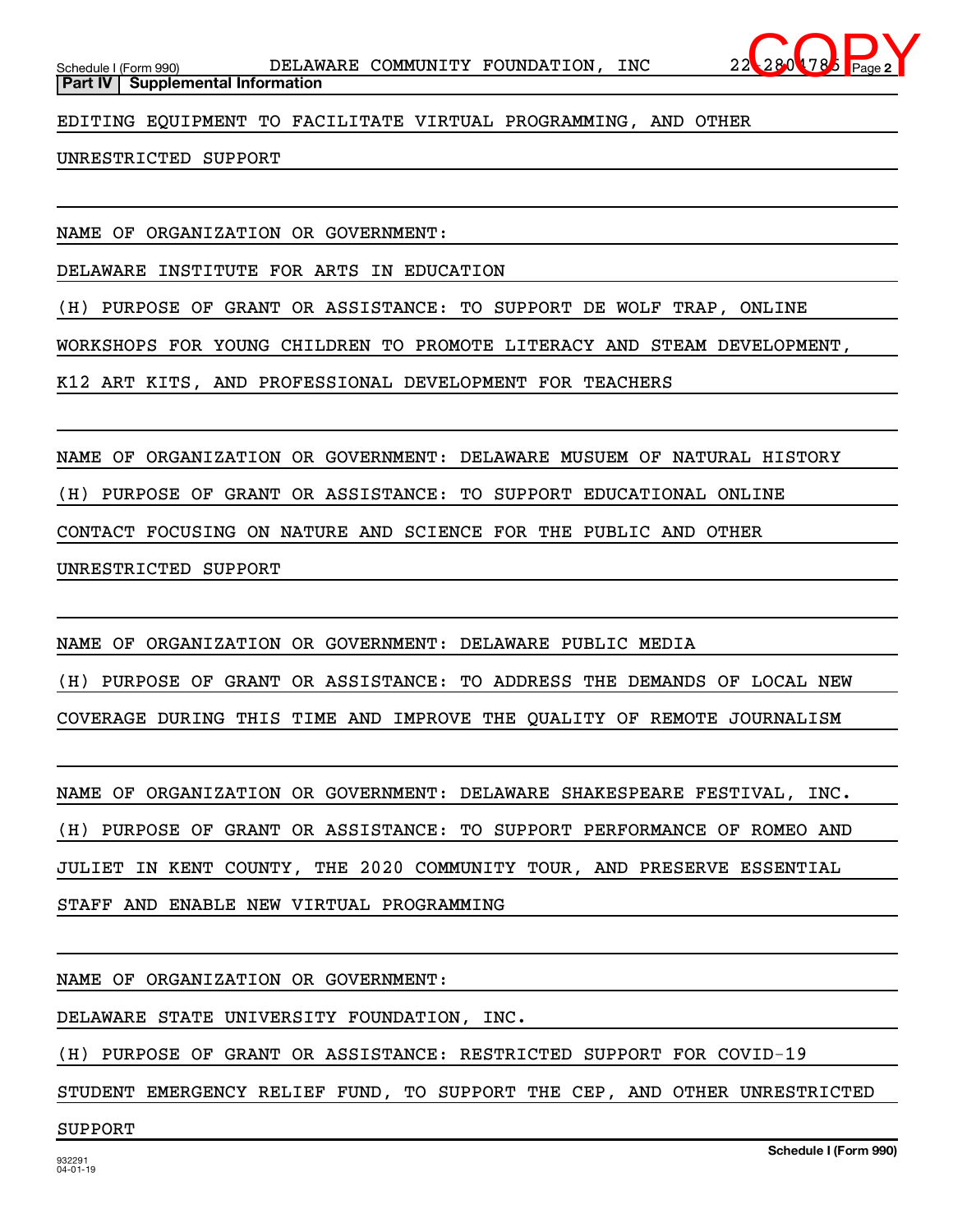

NAME OF ORGANIZATION OR GOVERNMENT: DELAWARE SYMPHONY ASSOCATION (H) PURPOSE OF GRANT OR ASSISTANCE: TO SUPPORT VIDEO EDITING EQUIPMENT TO FACILITATE VIRTUAL PROGRAMMING, THE LAUNCH LINKUP PROGRAM PROVIDING STUDENTS OPPORTUNITY TO PERFORM IN ALL AREAS, AND OTHER UNRESTRICTED SUPPORT

NAME OF ORGANIZATION OR GOVERNMENT:

DELAWARE TECHNICAL COMMUNITY COLLEGE EDUCATION

(H) PURPOSE OF GRANT OR ASSISTANCE: TO SUPPORT THE NEW VETERANS RESOURCE CENTER AT DTCC IN WILMINGTON, RESTRICTED SUPPORT FOR BIOSCIENCE RESEARCH FELLOWSHIPS, AND OTHER UNRESTRICTED SUPPORT

NAME OF ORGANIZATION OR GOVERNMENT: DELAWARE THEATRE COMPANY (H) PURPOSE OF GRANT OR ASSISTANCE: TO ALLOW DE THEATRE COMPANY TO MAINTAIN FULL TIME STAFF THROUGHOUT SUMMER 2020, TO SUPPORT THE RIVERVIEW WORKS FUND, AND OTHER UNRESTRICTED SUPPORT

NAME OF ORGANIZATION OR GOVERNMENT: DELMARVA ADULT & TEEN CHALLENGE (H) PURPOSE OF GRANT OR ASSISTANCE: RESTRICTED SUPPORT FOR THE WOMEN'S HOME OF HOPE AND TO PROVIDE HOUSING AND SERVICES FOR INDIVIDUALS RECOVERING FROM ADDITION IN SUSSEX COUNTY

NAME OF ORGANIZATION OR GOVERNMENT: DELMARVA COMMUNITY SERVICES

(H) PURPOSE OF GRANT OR ASSISTANCE: TO SUPPORT TECHNOLOGY TO SERVE

RESIDENTS OF GROUP HOME FOR DEVELOPMENTALLY DELAYED INDIVIDUALS IN SUSSEX

COUNTY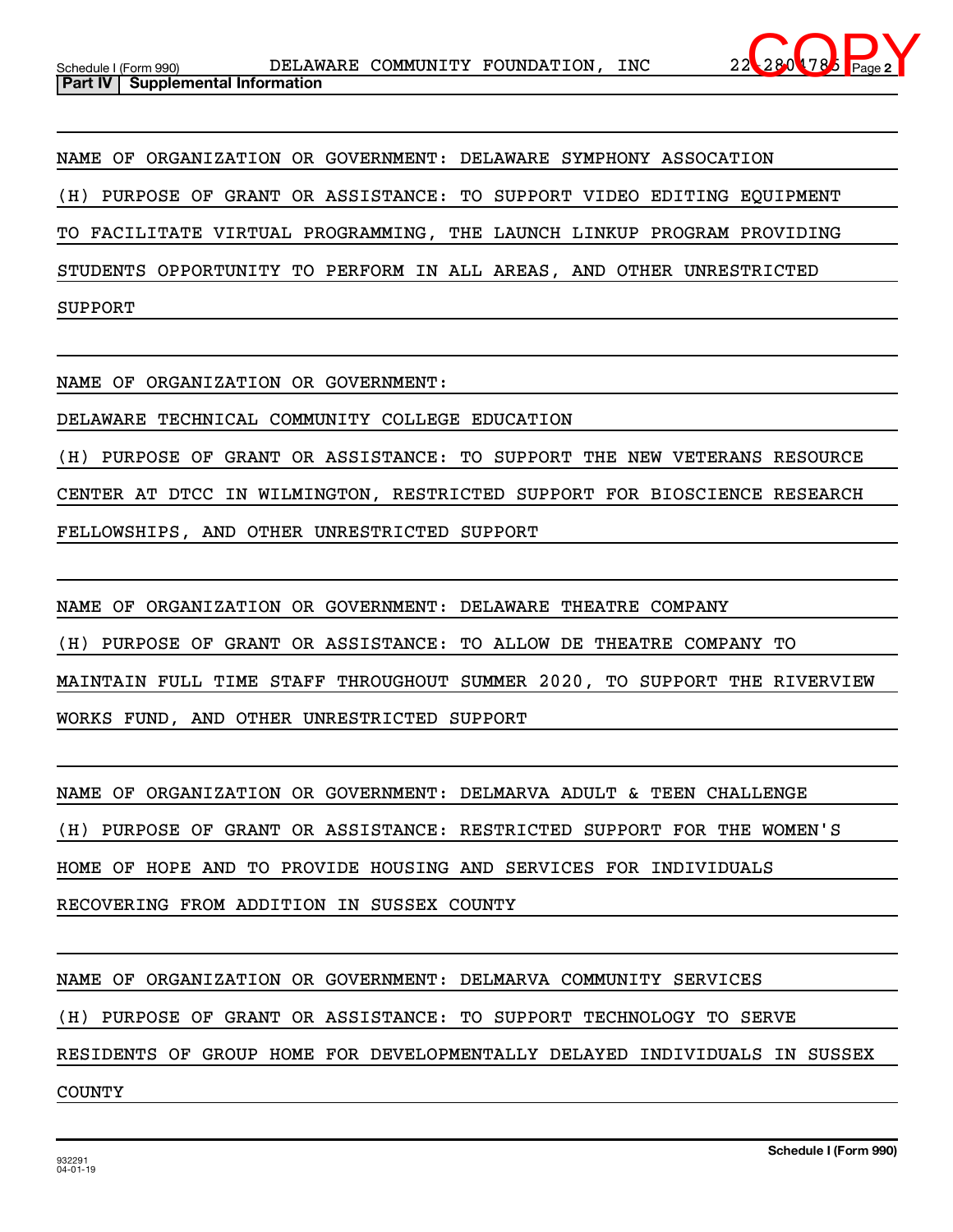NAME OF ORGANIZATION OR GOVERNMENT:

DEPARTMENT OF STATE AND HISTORICAL & CULTURAL AFFAIRS

(H) PURPOSE OF GRANT OR ASSISTANCE: TO SUPPORT THE RESTORATION AND

MAINTENANCE OF THE PROPERTY AT COOCH'S BRIDGE

NAME OF ORGANIZATION OR GOVERNMENT:

DOVER INTERFAITH MISSION FOR HOUSING, INC.

(H) PURPOSE OF GRANT OR ASSISTANCE: TO SUPPORT COMMUNITY HEALTH WORKER,

THE ONGOING NEEDS OF HOMELESS INDIVIDUALS IN SUSSEX COUNTY, AND OTHER

UNRESTRICTED SUPPORT

NAME OF ORGANIZATION OR GOVERNMENT:

EASTER SEALS DE & MD'S EASTERN SHORE, INC.

(H) PURPOSE OF GRANT OR ASSISTANCE: TO SUPPORT APPLIED BEHAVIOR ANALYSIS

THERAPEUTIC INTERVENTION, THERMAL SCANNERS FOR DELAWARE LOCATIONS

STATEWIDE, RESTRICTED SUPPORT FOR TELEHEALTH EQUIPMENT TO PROVIDE CHILD

INNERVATION SERVICES, AND OTHER UNRESTRICTED SUPPORT

NAME OF ORGANIZATION OR GOVERNMENT: EDGEMOOR COMMUNITY CENTER INC

(H) PURPOSE OF GRANT OR ASSISTANCE: TO SUPPORT THE OPIOID: YOUTH

EMPOWERMENT BUILDING, TO PROVIDE FRESH PRODUCE TO UNDERSERVED FAMILIES IN

WILMINGTON, AND TO SUPPORT THE READING MENTOR PILOT PROGRAM

NAME OF ORGANIZATION OR GOVERNMENT:

ELEUTHERIAN MILLS-HAGLEY FOUNDATION, INC.

(H) PURPOSE OF GRANT OR ASSISTANCE: TO SUPPORT THE ELEUTHERIAN MILLS

RESIDENCE COMMITTEE, THE ORAL HISTORY PROGRAM, AND OTHER UNRESTRICTED

## SUPPORT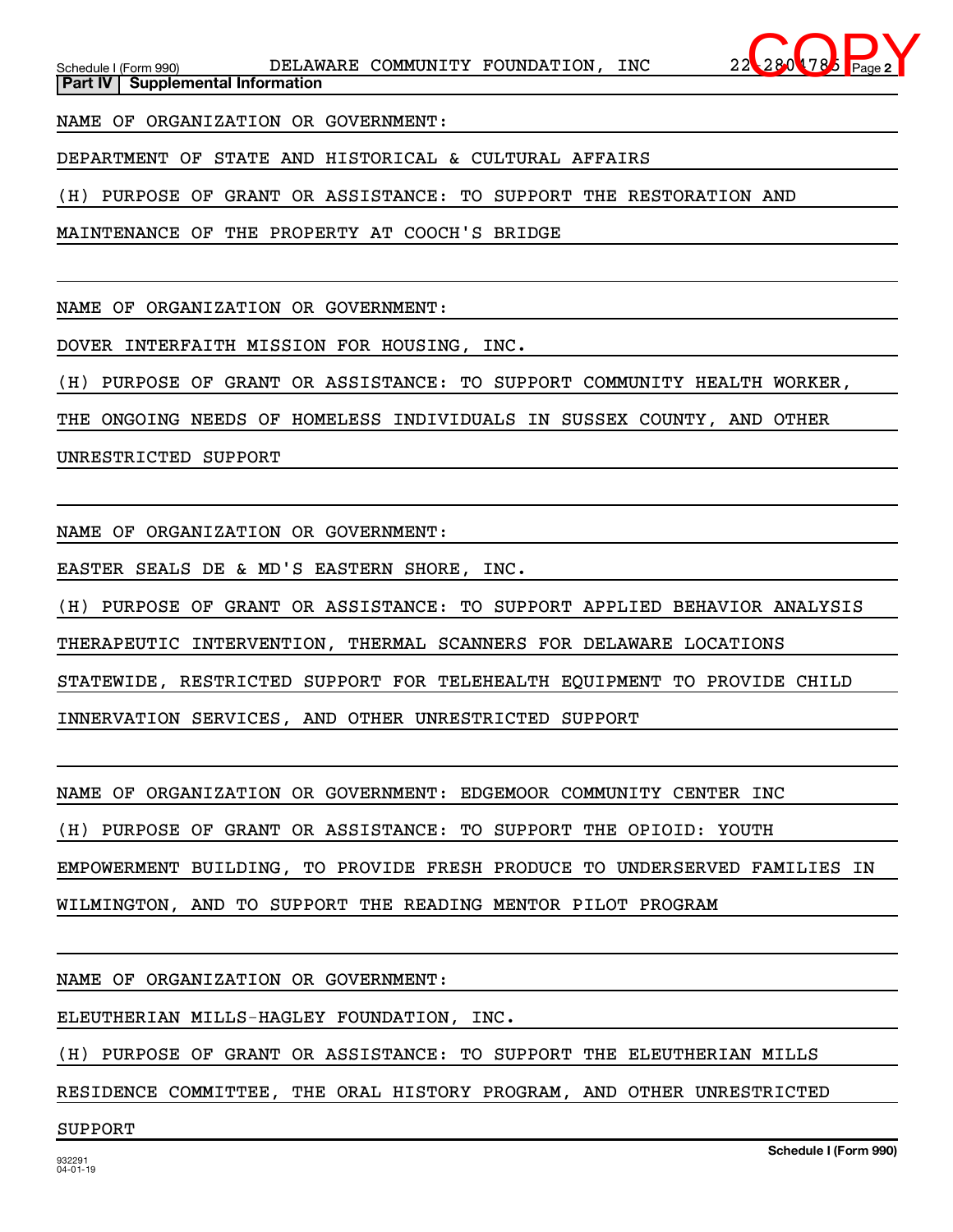

NAME OF ORGANIZATION OR GOVERNMENT: ELIZABETH W. MURPHEY SCHOOL

(H) PURPOSE OF GRANT OR ASSISTANCE: TO MAINTAIN AND INCREASE STAFF AND

INCREASE THE NUMBER OF FOSTER CHILDREN THEY CAN SERVE, AND OTHER

UNRESTRICTED SUPPORT

NAME OF ORGANIZATION OR GOVERNMENT: ESF DREAM CAMP FOUNDATION

(H) PURPOSE OF GRANT OR ASSISTANCE: RESTRICTED SUPPORT TO THE DREAM

MEALS FOOD PROGRAM FOR ESF DREAM CAMPERS AND TO SUPPORT UNDERPRIVILEGED

CHILDREN

NAME OF ORGANIZATION OR GOVERNMENT: FAITHFUL FRIENDS, INC.

(H) PURPOSE OF GRANT OR ASSISTANCE: TO SUPPORT GROUNDBREAKING, THE

CAPITAL CAMPAIGN, THE OPERATION OF COMMUNITY PET FOOD BANKS, RESTRICTED

SUPPORT FOR A NEW ENHANCED FACILITY FOR ANIMAL WELFARE AND DAILY

OPERATIONS, THE RIVERVIEW FUND, AND OTHER UNRESTRICTED SUPPORT

NAME OF ORGANIZATION OR GOVERNMENT: FAMILY COUNSELING CENTER OF ST PAUL'S

(H) PURPOSE OF GRANT OR ASSISTANCE: RESTRICTED SUPPORT TO MEET INCREASED

DEMAND FOR FAMILY COUNSELING SERVICES, TO SUPPORT TELEHEALTH SERVICES,

MAXIMIZING STAFF ROLES, AND OTHER UNRESTRICTED SUPPORT

NAME OF ORGANIZATION OR GOVERNMENT:

FAMILY PROMISE OF NORTHERN NEW CASTLE COUNTY

(H) PURPOSE OF GRANT OR ASSISTANCE: TO SHELTER HOMELESS FAMILIES AND

PROVIDE DIRECT CLIENT SERVICES FOR 15 ADDITIONAL FAMILIES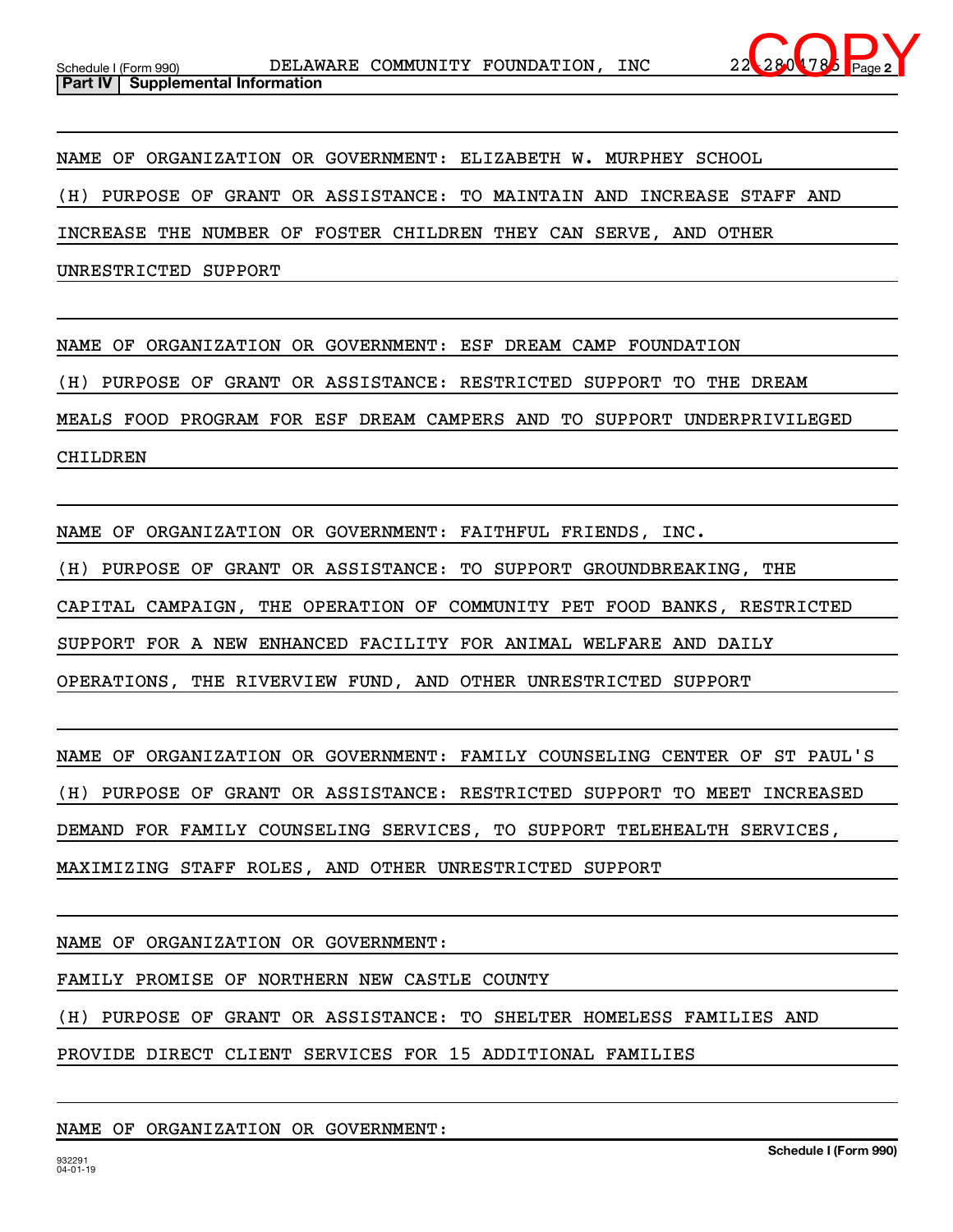

(H) PURPOSE OF GRANT OR ASSISTANCE: TO SUPPORT TECHNOLOGY TO PROVIDE

TELEHEALTH SERVICES FOR INDIVIDUALS IN RECOVERY IN SUSSEX COUNTY

NAME OF ORGANIZATION OR GOVERNMENT: FIRST STATE COMMUNITY ACTION AGENCY (H) PURPOSE OF GRANT OR ASSISTANCE: RESTRICTED SUPPORT FOR THE SUSSEX COUNTY IMMIGRANT RELIEF PROGRAM, YOUTH LEADERSHIP AWARDS, THE FLAGS CAMPAIGN, AND TO PROVIDE FOR BASIC NEEDS OF LOW-INCOME FAMILIES STATEWIDE, TO COVID-19 SUPPORT TARGET HOTSPOTS IN SUSSEX COUNTY, EMERGENCY ASSISTANCE TO LOW INCOME FAMILIES FACING THREATS TO CONTINUED HOUSING AND HEALTH.

NAME OF ORGANIZATION OR GOVERNMENT: FOOD BANK OF DELAWARE, INC. (H) PURPOSE OF GRANT OR ASSISTANCE: RESTRICTED SUPPORT FOR INCREASED NEED DURING THE COVID-19 PANDEMIC, FOR THE MILFORD FOOD BANK, FOR THE SUSSEX COUNTY FOOD BANK, TO SUPPORT THE WORKFORCE DEVELOPMENT PROGRAM, THE BACKPACK PROGRAM, AND OTHER UNRESTRICTED SUPPORT

NAME OF ORGANIZATION OR GOVERNMENT: FREDERICA SENIOR CENTER, INC. (H) PURPOSE OF GRANT OR ASSISTANCE: TO PURCHASE, PREPARE, AND DELIVER MEALS, FOOD, AND PERSONAL HYGIENE ITEMS TO THE ELDERLY, VETERANS, AND MENTALLY CHALLENGED ADULTS IN KENT AND SUSSEX COUNTY

NAME OF ORGANIZATION OR GOVERNMENT:

FRESH START SCHOLARSHIP FOUNDATION, INC.

(H) PURPOSE OF GRANT OR ASSISTANCE: RESTRICTED SUPPORT FOR THE ELIASON

EDUCATION AND GREENING FUND GRANTS, AND TO SUPPORT TUITION SCHOLARSHIPS

OR SCHOLAR FEES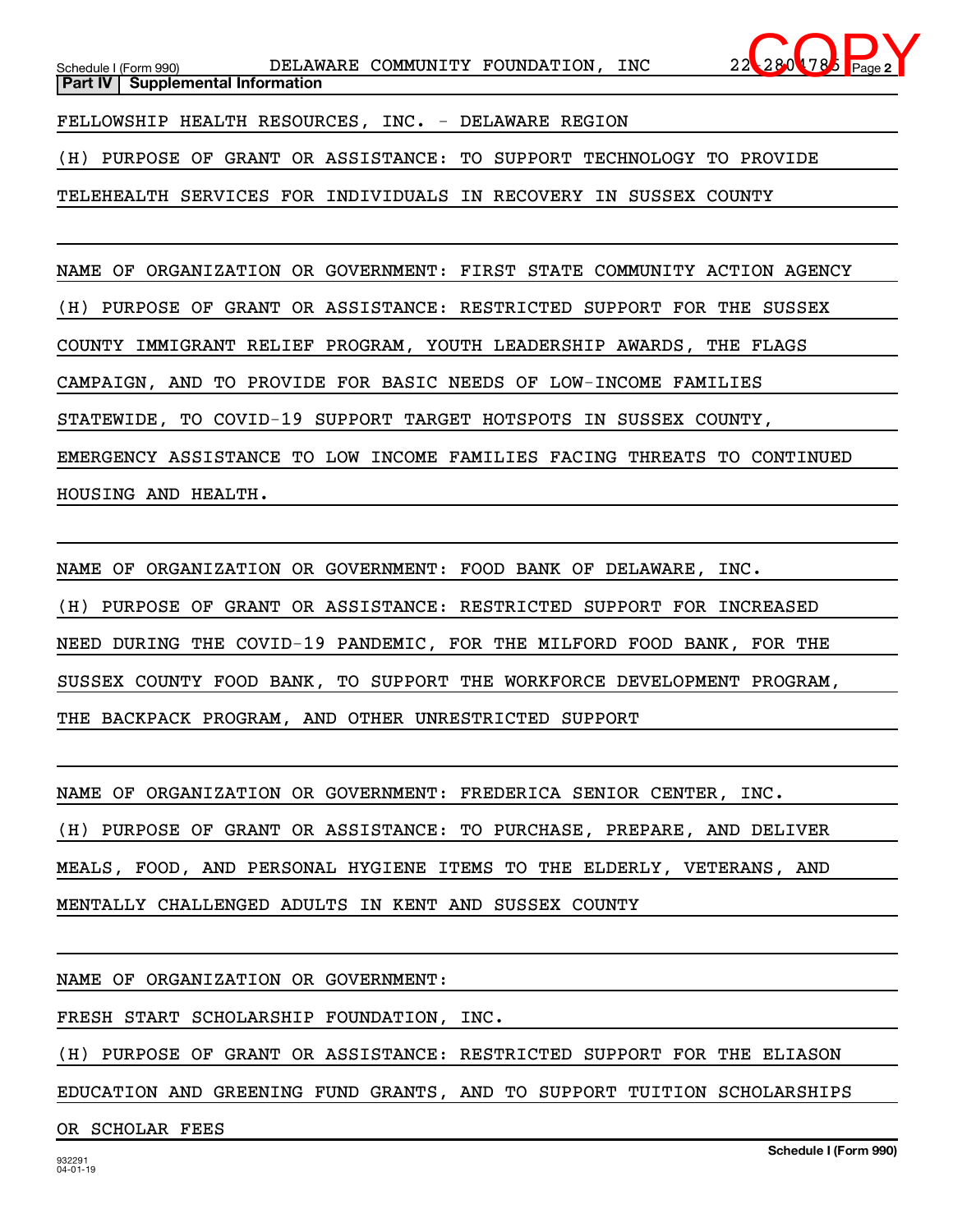

NAME OF ORGANIZATION OR GOVERNMENT: FRIENDSHIP HOUSE, INC.

(H) PURPOSE OF GRANT OR ASSISTANCE: RESTRICTED SUPPORT FOR COVID-19

EMERGENCY RESPONSES, TO SUPPORT THE OPIOID: TRANSITIONAL HOUSING CAPACITY

BUILDING, TO PROVIDE HOUSING FOR HOMELESS INDIVIDUALS IN NEW CASTLE

COUNTY, AND OTHER UNRESTRICTED SUPPORT

NAME OF ORGANIZATION OR GOVERNMENT: GRAND OPERA HOUSE

(H) PURPOSE OF GRANT OR ASSISTANCE: TO PURCHASE A TOUCHLESS TICKETING

SYSTEM, TO FACILITATE SAFE CULTURAL ARTS ACTIVITIES, TO SUPPORT THE

STAGES OF DISCOVERY PROGRAM, AND OTHER UNRESTRICTED SUPPORT

NAME OF ORGANIZATION OR GOVERNMENT: GREEN BERET PROJECT (H) PURPOSE OF GRANT OR ASSISTANCE: TO SUPPORT THE WORKSHOP PROJECT, THE NEXT GENERATION SOUTH 2019 CYCLE ADDICTION, MENTORING YOUTH IN THE RIVERSIDE COMMUNITY OF WILMINGTON, AND RESTRICTED SUPPORT FOR AT-RISK YOUTH AND THEIR FAMILIES IN KENT COUNTY

NAME OF ORGANIZATION OR GOVERNMENT:

HABITAT FOR HUMANITY OF NEW CASTLE COUNTY

(H) PURPOSE OF GRANT OR ASSISTANCE: TO COVER MONTHLY EXPENSES AND TO

ASSIST WITH FUNDS THAT WERE EXPECTED TO BE RAISED, TO SUPPORT TECHNOLOGY

FOR REMOTE SERVICES AND FACILITATE SOCIAL DISTANCING, RESTRICTED SUPPORT

FOR CREATING AFFORDABLE HOME OWNERSHIP, AND OTHER UNRESTRICTED SUPPORT

NAME OF ORGANIZATION OR GOVERNMENT: HARRINGTON SENIOR CENTER

(H) PURPOSE OF GRANT OR ASSISTANCE: TO PURCHASE A COMMERCIAL FREEZER AND

**Schedule I (Form 990)** REFRIGERATOR TO MEET INCREASED CURBSIDE MEALS FOR SENIORS, AND TO SUPPORT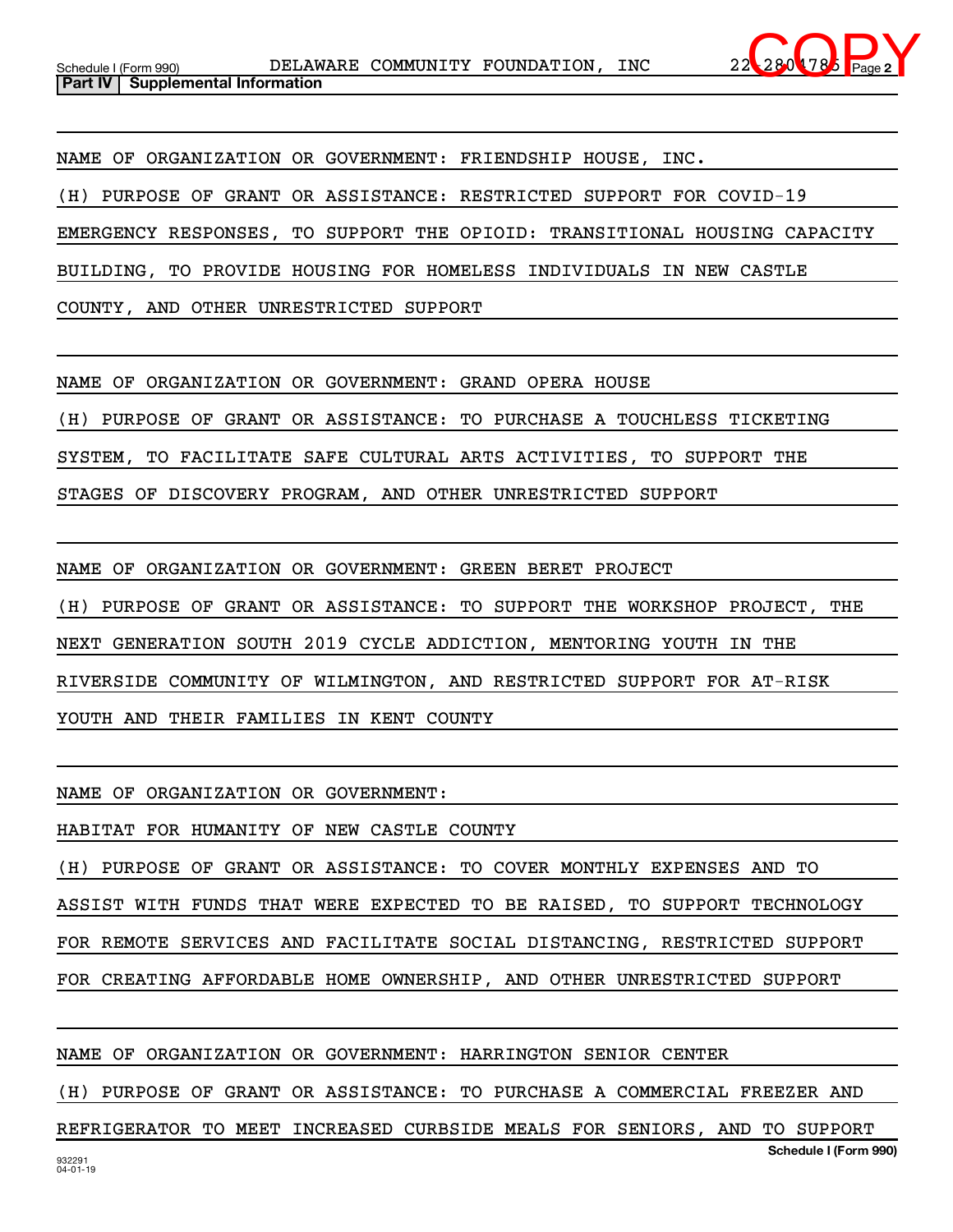

**Part IV** | Supplemental Information

THE SAFE DELIVERY OF FOOD TO SENIORS IN KENT COUNTY

NAME OF ORGANIZATION OR GOVERNMENT: HARRY K FOUNDATION

(H) PURPOSE OF GRANT OR ASSISTANCE: TO ADDRESS THE HUNGER NEEDS OF

VULNERABLE CHILDREN AND THEIR FAMILIES BY ESTABLISHING 3 NEW FOOD

PANTRIES IN KENT COUNTY, TO PROVIDE TAKE-AWAY MEALS FOR FAMILIES IN KENT

AND SUSSEX COUNTIES, AND OTHER UNRESTRICTED SUPPORT

NAME OF ORGANIZATION OR GOVERNMENT: HOME OF THE BRAVE FOUNDATION, INC.

(H) PURPOSE OF GRANT OR ASSISTANCE: TO SUPPORT UTILITIES AND GROCERIES

FOR VETERANS LIVING AT HOME OF THE BRAVE AND FOR PPE FOR STAFF, AND OTHER UNRESTRICTED SUPPORT

NAME OF ORGANIZATION OR GOVERNMENT: INNER CITY CULTURAL LEAGUE, INC. (H) PURPOSE OF GRANT OR ASSISTANCE: TO BUILD A STORAGE SHED AND TO RECRUIT, EDUCATE, AND INSTRUCT STUDENTS WHILE PROVIDING OPPORTUNITIES TO PERFORM

NAME OF ORGANIZATION OR GOVERNMENT: ISLAMIC SOCIETY OF DELAWARE

(H) PURPOSE OF GRANT OR ASSISTANCE: TO SUPPORT AND IMPROVE ITS SCHOOL

AND EDUCATION ACTIVITIES FOR YOUTH AND OTHER UNRESTRICTED SUPPORT

NAME OF ORGANIZATION OR GOVERNMENT: JEWISH FAMILY SERVICES OF DELAWARE (H) PURPOSE OF GRANT OR ASSISTANCE: RESTRICTED SUPPORT TO PROVIDE REMOTE COUNSELING AND SUPPORT SERVICES STATEWIDE, TO SUPPORT THE RESPONSE TO THE OPIOID CRISIS, A NEW SECURITY SYSTEM, COLLEGE VISITS FOR STUDENTS, THE SAFETY NET FUND, AND OTHER UNRESTRICTED SUPPORT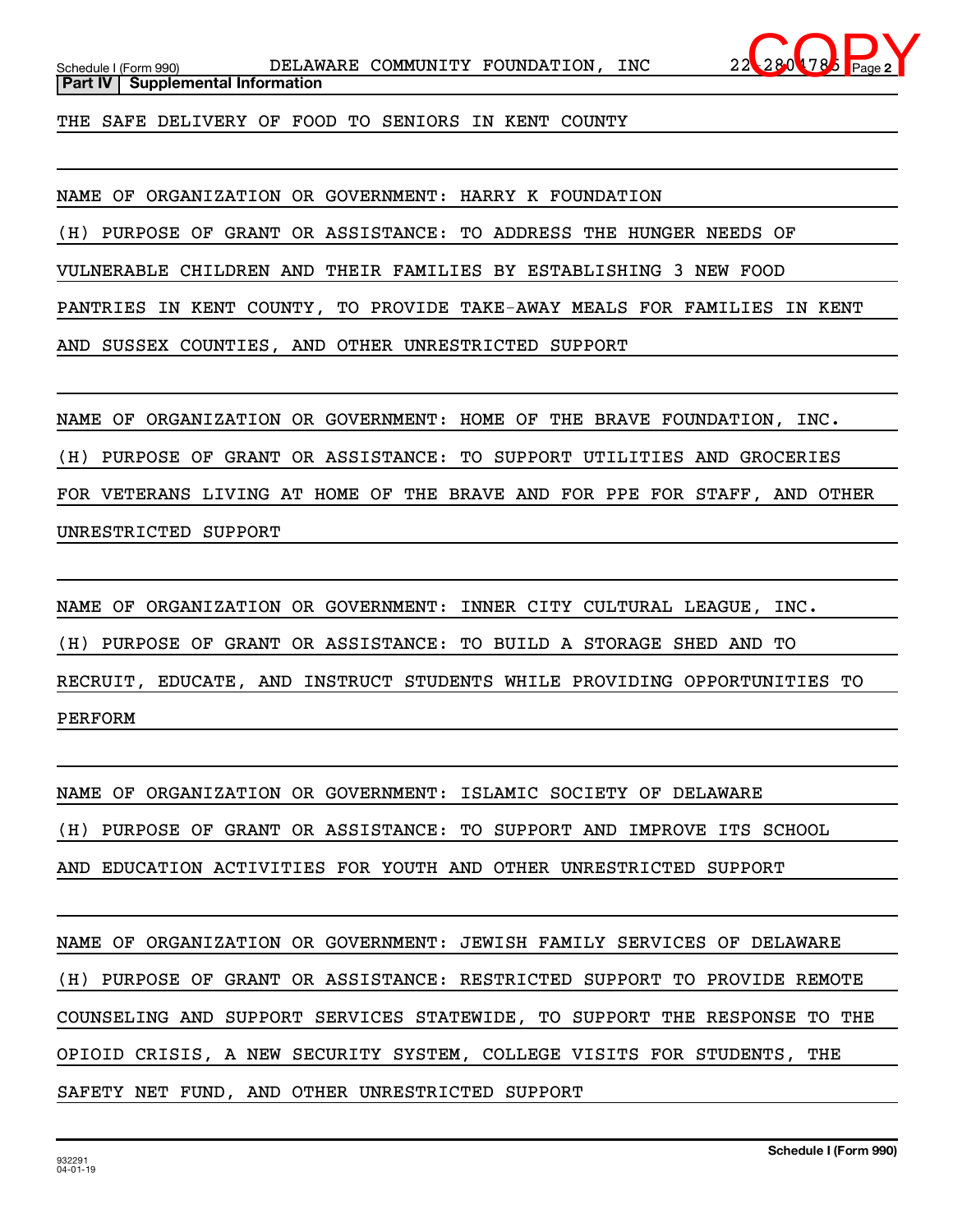**2** Schedule I (Form 990) **DELAWARE COMMUNITY FOUNDATION, INC** 22-2804785 Page **Part IV** | Supplemental Information NAME OF ORGANIZATION OR GOVERNMENT: KENNETT AREA COMMUNITY SERVICE (H) PURPOSE OF GRANT OR ASSISTANCE: RESTRICTED SUPPORT TO PROVIDE FOOD, HOUSING, AND CRISIS SERVICES AS THE NEEDS SURGE DURING THE COVID-19 HEALTH CRISIS, AND OTHER UNRESTRICTED SUPPORT  $280$  78

NAME OF ORGANIZATION OR GOVERNMENT: KENT-SUSSEX INDUSTRIES, INC.

(H) PURPOSE OF GRANT OR ASSISTANCE: TO MODIFY AND RESTART PROGRAMS

SUPPORTING THE DEVELOPMENTALLY DISABLED AND RESTRICTED SUPPORT FOR THE

NEEDY POOR IN THE CITY OF MILFORD

NAME OF ORGANIZATION OR GOVERNMENT: KEYSTONE HUMAN SERVICES

(H) PURPOSE OF GRANT OR ASSISTANCE: TO IMPROVE ACCESS TO HEALTH CARE FOR

THE UNINSURED/UNDERSERVED AND REDUCE HEALTH DISPARITIES IN MINORITY

COMMUNITIES

NAME OF ORGANIZATION OR GOVERNMENT: KIDS R FIRST

(H) PURPOSE OF GRANT OR ASSISTANCE: TO SUPPORT THE BACK TO SCHOOL

BACKPACK DRIVE AND PROVIDE SCHOOL SUPPLIES TO THOSE IN NEED AT VARIOUS

LOCAL SCHOOLS

NAME OF ORGANIZATION OR GOVERNMENT: LA ESPERANZA INC.

(H) PURPOSE OF GRANT OR ASSISTANCE: RESTRICTED SUPPORT TO SUPPORT THE EXPANSION OF THE LA COLLECTIVE-INSPIRED FAMILY COACHING AND NAVIGATION PROGRAM IN SOUTHERN DELAWARE, RESTRICTED SUPPORT FOR TECHNOLOGY UPGRADES AND TO BETTER PROVIDE EMERGENCY SERVICES TO THE LATINO COMMUNITY IN

SUSSEX COUNTY, AND OTHER UNRESTRICTED SUPPORT

## NAME OF ORGANIZATION OR GOVERNMENT: LA RED HEALTH CENTER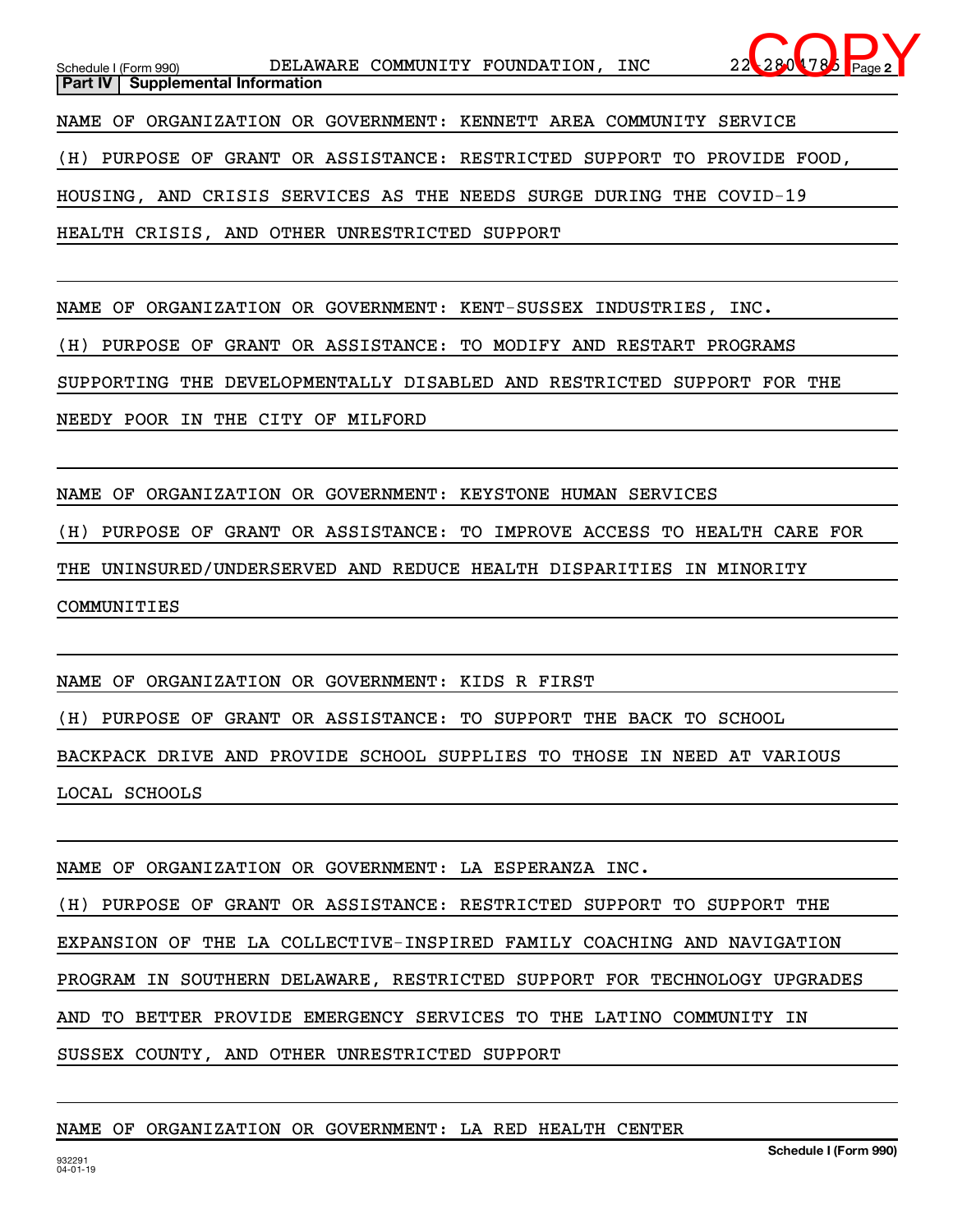**2** Schedule I (Form 990) **DELAWARE COMMUNITY FOUNDATION, INC** 22-2804785 Page **Part IV** | Supplemental Information (H) PURPOSE OF GRANT OR ASSISTANCE: TO SUPPORT THE MILFORD SITE RELOCATION AND EXPANSION OF SERVICES PROJECT, TO OFFSET THE COST OF THE CONTRACTED OBGYN ONSITE PRENATAL CARE, RESTRICTED SUPPORT TO MENTAL HEALTH SERVICES IN SUSSEX TECH WELLNESS CENTER, AND OTHER UNRESTRICTED SUPPORT  $280$  78

NAME OF ORGANIZATION OR GOVERNMENT: LATIN AMERICAN COMMUNITY CENTER

(H) PURPOSE OF GRANT OR ASSISTANCE: TO FULFILL EMERGENCY FUNDING

REQUESTS, TO SUPPORT BUILDING RENOVATIONS, TO SUPPORT EMERGENCY

ASSISTANCE FOR FAMILIES IN GREATER WILMINGTON, AND OTHER UNRESTRICTED

SUPPORT

NAME OF ORGANIZATION OR GOVERNMENT: LAUREL PUBLIC LIBRARY

(H) PURPOSE OF GRANT OR ASSISTANCE: TO PURCHASE A UV SANITATION MACHINE

FOR BOOKS AND MATERIALS, AND OTHER UNRESTRICTED SUPPORT

NAME OF ORGANIZATION OR GOVERNMENT:

LEUKEMIA & LYMPHOMA SOCIETY, DE CHAPTER

(H) PURPOSE OF GRANT OR ASSISTANCE: TO SUPPORT LOCAL CHAPTER'S

FUNDRAISING, TO SUPPORT PATIENTS AND RESEARCH, RESTRICTED SUPPORT TO LLS

WOMAN OF THE YEAR, AND OTHER UNRESTRICTED SUPPORT

NAME OF ORGANIZATION OR GOVERNMENT: LIFE CENTER COMPLEX, INC.

(H) PURPOSE OF GRANT OR ASSISTANCE: TO SUPPORT TECHNOLOGY AND STAFF TO

PROVIDE BEHAVIORAL TELEHEALTH SERVICES IN NEW CASTLE COUNTY

NAME OF ORGANIZATION OR GOVERNMENT: LITERACY DELAWARE INC.

(H) PURPOSE OF GRANT OR ASSISTANCE: RESTRICTED SUPPORT TO STRENGTHEN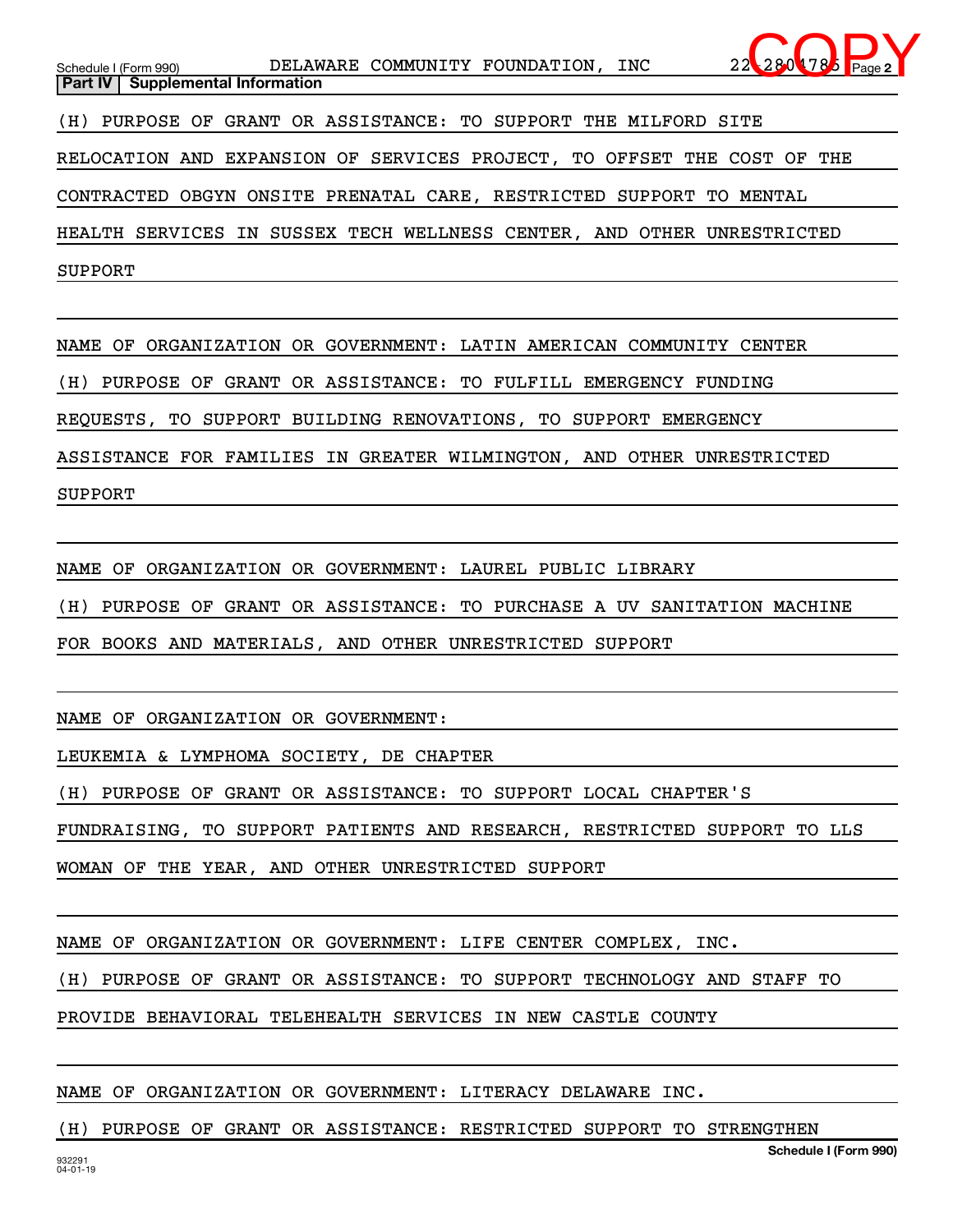NAME OF ORGANIZATION OR GOVERNMENT: LITTLE SISTERS OF THE POOR

(H) PURPOSE OF GRANT OR ASSISTANCE: RESTRICTED SUPPORT TO FUND PPE,

CLEANING, AND ADDITIONAL STAFF TO CONTROL THE VIRUS AND CARE FOR

RESIDENTS OF THE NEWARK FACILITY, AND OTHER UNRESTRICTED SUPPORT

NAME OF ORGANIZATION OR GOVERNMENT: LOVE, INC. OF MID-DELMARVA (H) PURPOSE OF GRANT OR ASSISTANCE: TO SUPPORT THE ORGANIZATION'S WORK WITH THE MOST VULNERABLE POPULATIONS, RESTRICTED SUPPORT TO CODE PURPLE SUSSEX, AND OTHER UNRESTRICTED SUPPORT

NAME OF ORGANIZATION OR GOVERNMENT: LUZERNE COUNTY HEAD START (H) PURPOSE OF GRANT OR ASSISTANCE: RESTRICTED SUPPORT TO PREPARE CHILDREN FOR AN EASY TRANSITION TO KINDERGARTEN AND TO SUPPORT A SCHOLARSHIP

|                      |  |  |  |  | NAME OF ORGANIZATION OR GOVERNMENT: MAKE-A-WISH FOUNDATION OF DELAWARE |  |  |  |  |  |  |  |
|----------------------|--|--|--|--|------------------------------------------------------------------------|--|--|--|--|--|--|--|
|                      |  |  |  |  | (H) PURPOSE OF GRANT OR ASSISTANCE: TO SUPPORT REQUESTS FROM SUSSEX    |  |  |  |  |  |  |  |
|                      |  |  |  |  | COUNTY, TO SUPPORT WISHES TRANSFORMING LIVES IN DE, AND OTHER          |  |  |  |  |  |  |  |
| UNRESTRICTED SUPPORT |  |  |  |  |                                                                        |  |  |  |  |  |  |  |

NAME OF ORGANIZATION OR GOVERNMENT:

MENTAL HEATLH ASSOCIATION IN DELAWARE INC.

(H) PURPOSE OF GRANT OR ASSISTANCE: RESTRICTED SUPPORT TO SUICIDE

PREVENTION TRAINING, TO SUPPORT TECHNOLOGY TO PROVIDE VIRTUAL MENTAL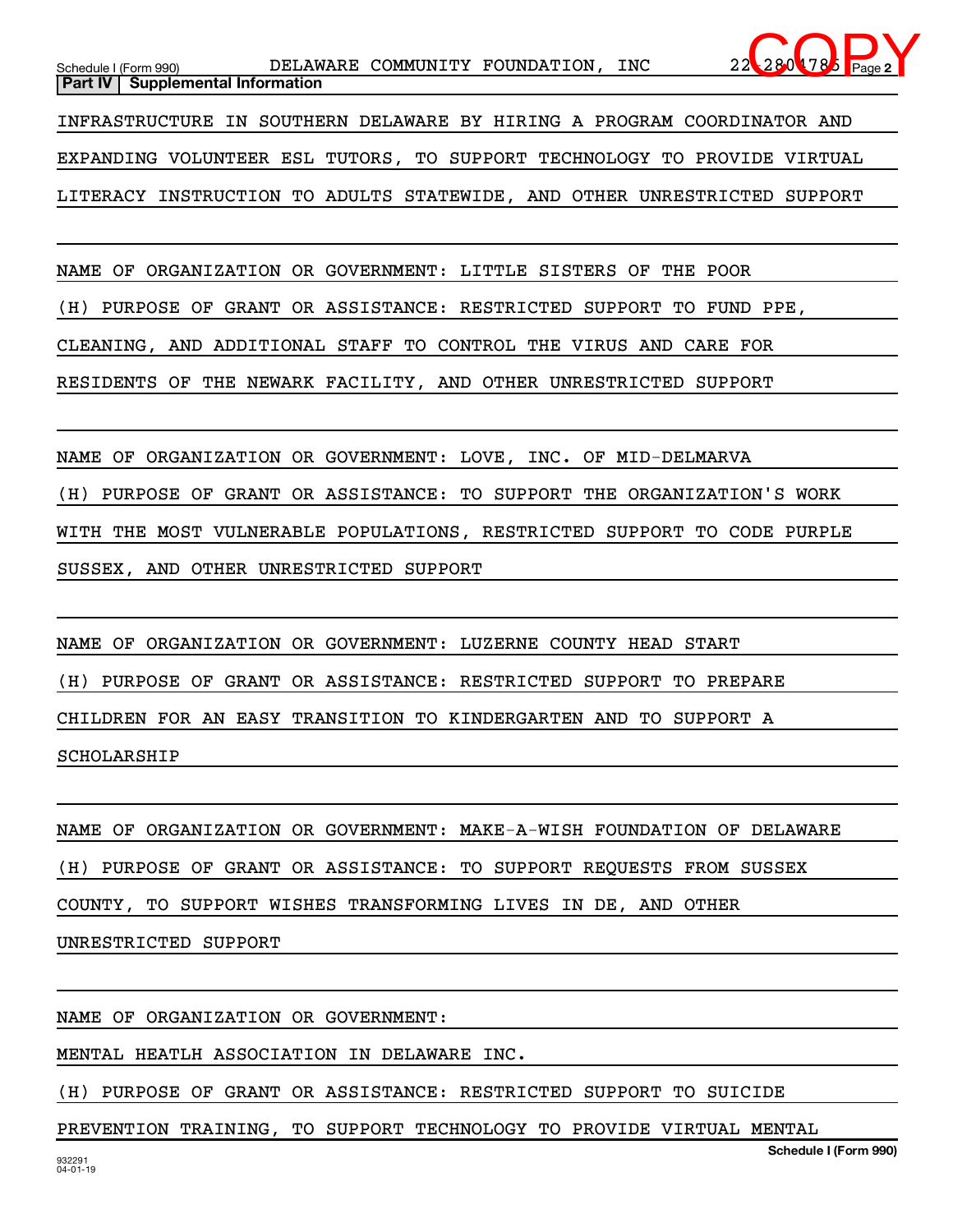

**Part IV** | Supplemental Information

HEALTH SERVICES TO CLIENTS STATEWIDE, AND OTHER UNRESTRICTED SUPPORT

NAME OF ORGANIZATION OR GOVERNMENT: MERAKEY ALLOS

(H) PURPOSE OF GRANT OR ASSISTANCE: TO PURCHASE EQUIPMENT TO PROVIDE

SERVICES FOR INDIVIDUALS WITH INTELLECTUAL DISABILITIES AT DELAWARE GROUP

HOMES

NAME OF ORGANIZATION OR GOVERNMENT:

MILFORD HOUSING DEVELOPMENT CORPORATION

(H) PURPOSE OF GRANT OR ASSISTANCE: TO SUPPORT EMERGENCY HOME REPAIRS OF

LOW INCOME HOMEOWNERS TO PREVENT HOMELESSNESS AND THREATS TO SAFETEY, AND

TO REPLACE LOST FUNDRAISING REVENUE

NAME OF ORGANIZATION OR GOVERNMENT: MINISTRY OF CARING

(H) PURPOSE OF GRANT OR ASSISTANCE: TO SUPPORT CAPITAL IMPROVEMENTS TO

ALLOW FOR SAFELY RELAUNCHING DENTAL SERVICES IN WILMINGTON, RESTRICTED

SUPPORT FOR HELPING THE POOR, AND OTHER UNRESTRICTED SUPPORT

NAME OF ORGANIZATION OR GOVERNMENT: MODERN MATURITY CENTER, INC.

(H) PURPOSE OF GRANT OR ASSISTANCE: RESTRICTED SUPPORT TO DELIVER

ADDITIONAL MEALS TO SENIORS AT THEIR HOMES AND TO HELP MAINTAIN

OPERATIONS

NAME OF ORGANIZATION OR GOVERNMENT: MUSIC SCHOOL OF DELAWARE

(H) PURPOSE OF GRANT OR ASSISTANCE: TO PURCHASE TECHNOLOGY TO PROVIDE

DISTANCE LEARNING TO STUDENTS THROUGHOUT DELAWARE AND OTHER UNRESTRICTED

SUPPORT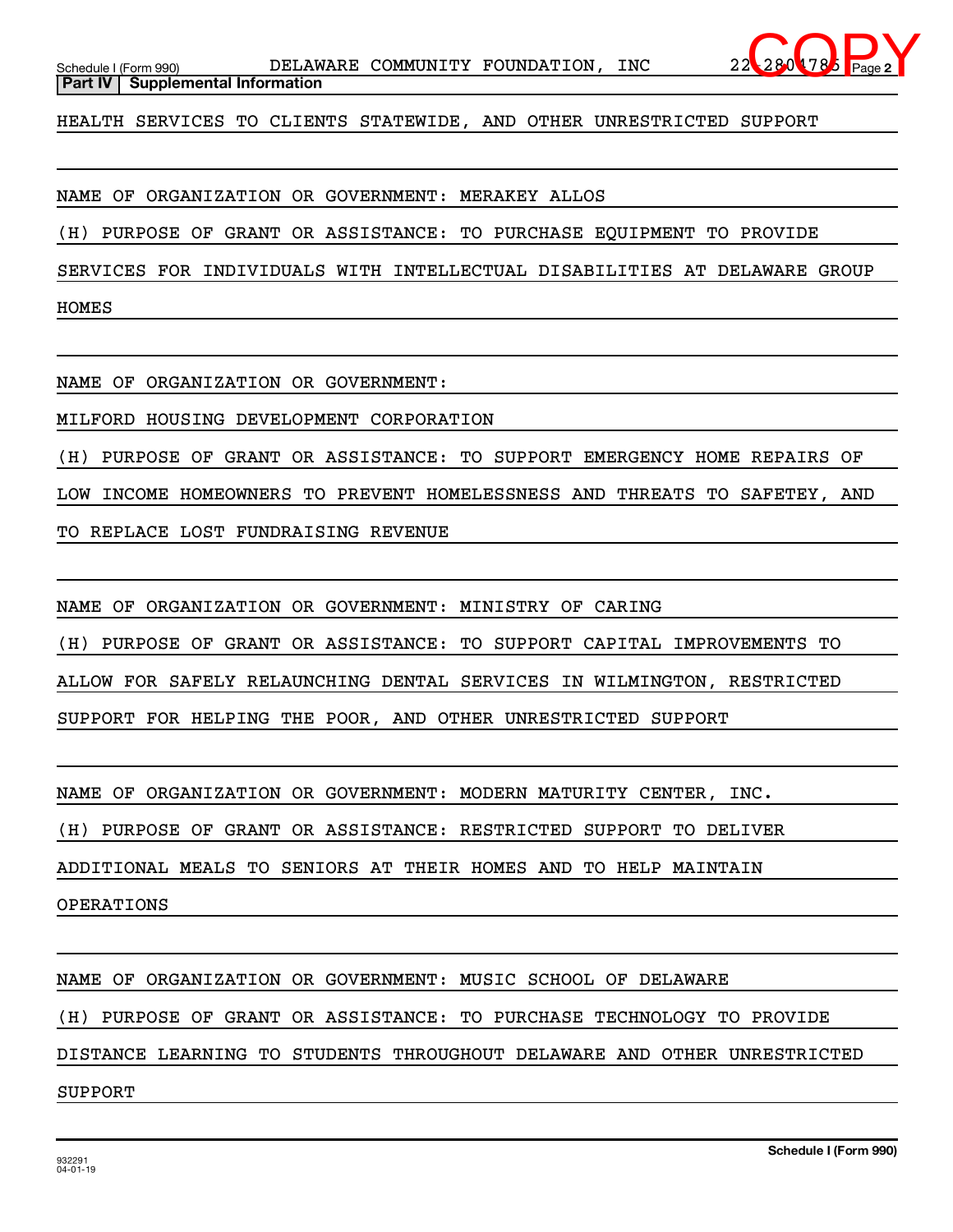NAME OF ORGANIZATION OR GOVERNMENT: NAMI-DE

(H) PURPOSE OF GRANT OR ASSISTANCE: RESTRICTED SUPPORT TO MAINTAIN THEIR

BILINGUAL HISPANIC SERVICES INITIATIVE BY FUNDING THE HISPANIC PROGRAM

COORDINATOR AND PEER COUNSELOR

NAME OF ORGANIZATION OR GOVERNMENT: NANTICOKE SENIOR CENTER

(H) PURPOSE OF GRANT OR ASSISTANCE: RESTRICTED SUPPORT TO PURCHASE,

PACKAGE, AND DELIVER FOOD TO SENIORS IN THE SEAFORD AREA, TO SUPPORT

MEALS ON WHEELS, AND OTHER UNRESTRICTED SUPPORT

NAME OF ORGANIZATION OR GOVERNMENT:

NATIVITY PREPARATORY SCHOOL OF WILMINGTON, INC.

(H) PURPOSE OF GRANT OR ASSISTANCE: RESTRICTED SUPPORT TO THE HISPANIC SERVICES PROGRAM, RESTRICTED SUPPORT FOR EDUCATIONAL SCHOLARSHIPS, TO SUPPORT VIRTUAL LEARNING, TO SUPPORT GRADUATES, AND OTHER UNRESTRICTED SUPPORT

NAME OF ORGANIZATION OR GOVERNMENT: NCALL RESEARCH

(H) PURPOSE OF GRANT OR ASSISTANCE: TO SUPPORT TECHNOLOGY AND TRAINING

TO ENABLE STAFF TO SERVE CLIENTS REMOTELY IN KENT COUNTY, TO SUPPORT

CRISIS AND EMERGENCY ASSISTANCE TO LOW INCOME RESIDENTS IN THE CENTRAL

DOVER AREA WHO ARE FACING EVICTION, TO SUPPORT OPIOID: BEATING THE ODDS

IN DOVER, AND OTHER UNRESTRICTED SUPPORT

NAME OF ORGANIZATION OR GOVERNMENT: NEIGHBORHOOD HOUSE, INC.

(H) PURPOSE OF GRANT OR ASSISTANCE: TO SUPPORT SCHOOL AGED DAY PROGRAM

FOR FAMILIES OF ESSENTIAL EMPLOYEES AND FUND THE DEPLETED FOOD PANTRY, TO

SUPPORT COLLEGE, CAREER READINESS, AND YOUTH DEVELOPMENT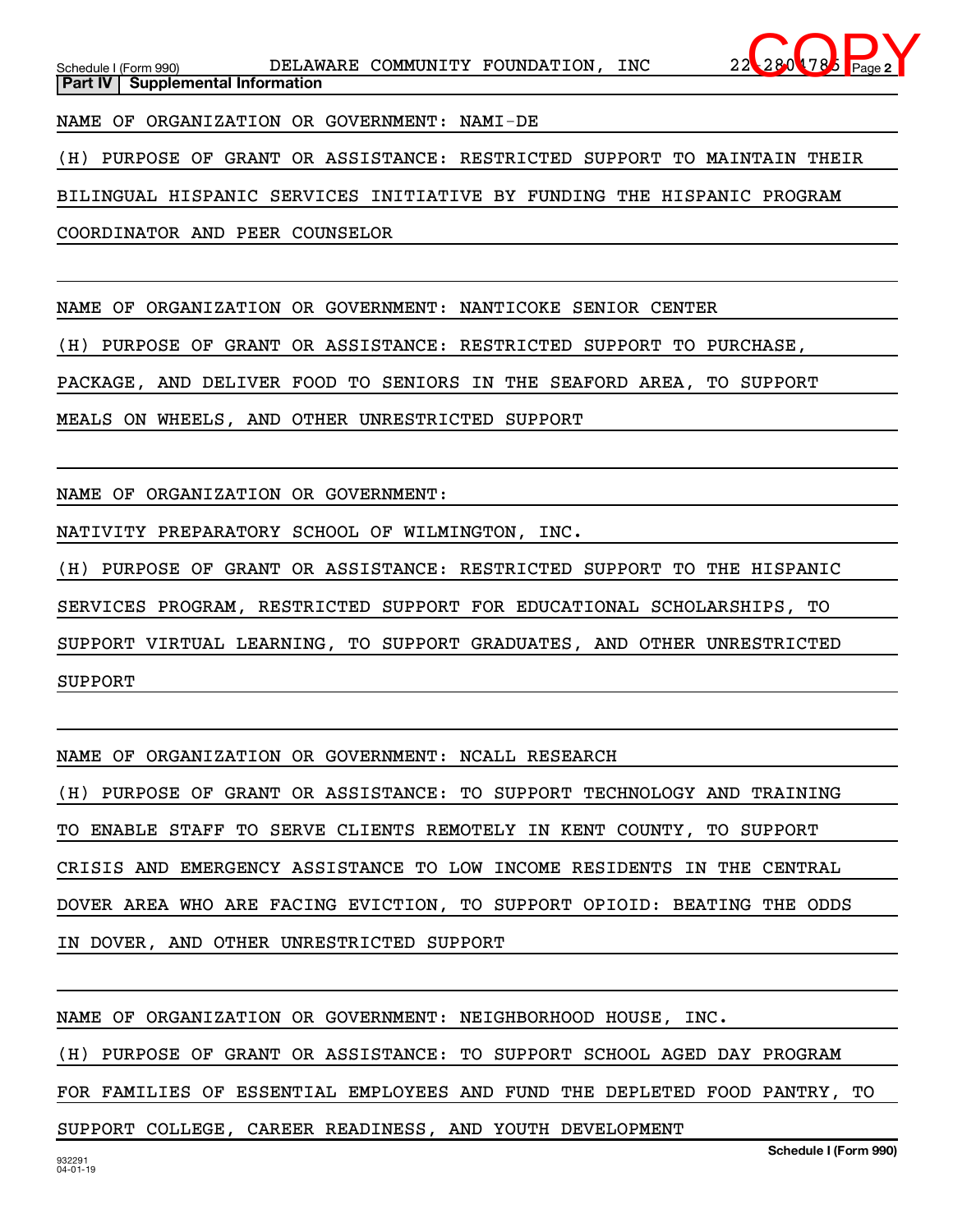

NAME OF ORGANIZATION OR GOVERNMENT:

NEMOURS/ALFRED I. DUPONT HOSPITAL FOR CHILDREN

(H) PURPOSE OF GRANT OR ASSISTANCE: TO SUPPORT THE PROGRAM AT BAYHEALTH

IN MILFORD, TO SUPPORT CHILDHOOD CANCER RESEARCH, AND OTHER UNRESTRICTED

SUPPORT

NAME OF ORGANIZATION OR GOVERNMENT: NETWORK DELAWARE, INC.

(H) PURPOSE OF GRANT OR ASSISTANCE: RESTRICTED SUPPORT TO ADMINISTRATION

OF DELAWARE IMMIGRANT FUND, TO SUPPORT EMERGENCY ASSISTANCE TO IMMIGRANT

FAMILIES IN SUSSEX COUNTY AND ORGANIZATION COACHING

NAME OF ORGANIZATION OR GOVERNMENT: ONE VILLAGE ALLIANCE

(H) PURPOSE OF GRANT OR ASSISTANCE: RESTRICTED SUPPORT FOR FISCAL

SPONSORSHIP OF PREKINDERGARTEN READING ENCOURAGEMENT AND TO SUPPORT

VIRTUAL TUTORING, MENTORING, AND TO SUPPORT UNDERSERVED CHILDREN IN

GREATER WILMINGTON, AND LEADERS OF TOMORROW

NAME OF ORGANIZATION OR GOVERNMENT: PARTNERS FOR JUSTICE

(H) PURPOSE OF GRANT OR ASSISTANCE: TO SUPPORT SOCIAL SERVICES AND LEGAL

SERVICES TO LOW-INCOME PEOPLE IN NEW CASTLE COUNTY

NAME OF ORGANIZATION OR GOVERNMENT: PAWS FOR PEOPLE

(H) PURPOSE OF GRANT OR ASSISTANCE: RESTRICTED SUPPORT FOR CHILDREN'S

LITERACY, TO SUPPORT VIRTUAL PET THERAPY AND READING PROGRAMS, AND OTHER

UNRESTRICTED SUPPORT

## NAME OF ORGANIZATION OR GOVERNMENT: PEOPLE'S PLACE II, INC.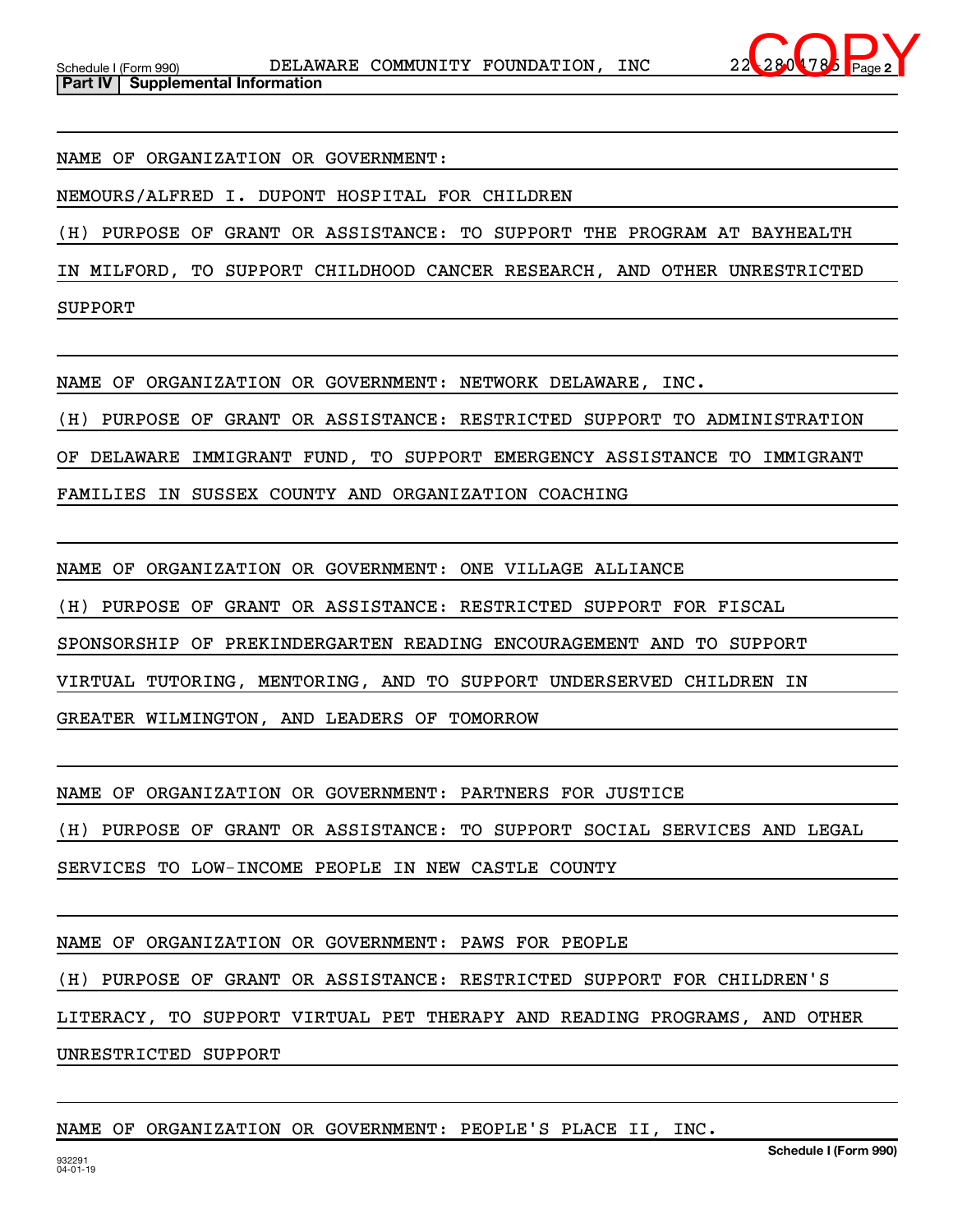Schedule I (Form 990) **DELAWARE COMMUNITY FOUNDATION, INC** 22-2804785 Page **Part IV** | Supplemental Information (H) PURPOSE OF GRANT OR ASSISTANCE: TO SUPPORT ITS EDUCATION AND JOB TRAINING PROGRAM OPPORTUNITIES BENEFITTING KENT COUNTY HOMELESS, AND  $280$  78

OTHER UNRESTRICTED SUPPORT

NAME OF ORGANIZATION OR GOVERNMENT: PLANNED PARENTHOOD OF DELAWARE (H) PURPOSE OF GRANT OR ASSISTANCE: RESTRICTED SUPPORT TO FUND PPE AND STAFFING TO PROVIDE REPRODUCTIVE HEALTH SERVICES STATEWIDE, AND OTHER UNRESTRICTED SUPPORT

NAME OF ORGANIZATION OR GOVERNMENT: PROGRESSIVE LIFE CENTER, INC. (H) PURPOSE OF GRANT OR ASSISTANCE: TO SUPPORT TECHNOLOGY FOR STAFF AND FOSTER PARENTS FOR VISITS, COMMUNICATIONS WITH BIRTH FAMILIES, AND TO REPLACE PUBLIC ACCESS COMPUTERS

NAME OF ORGANIZATION OR GOVERNMENT: PROJECT NEW START, INC. (H) PURPOSE OF GRANT OR ASSISTANCE: RESTRICTED SUPPORT TO PROVIDE REMOTE CASE MANAGEMENT TO INDIVIDUALS REENTERING THE COMMUNITY AFTER INCARCERATION, TO SUPPORT AND PREPARE INDIVIDUALS ON PROBATION OR PAROLE FOR EMPLOYMENT AND TRANSITION BACK TO COMMUNITIES

NAME OF ORGANIZATION OR GOVERNMENT: REACH RIVERSIDE

(H) PURPOSE OF GRANT OR ASSISTANCE: RESTRICTED SUPPORT TO THE RIVERSIDE RELIEF FUND TO ADDRESS THE NEEDS OF THE LOW-INCOME FAMILIES WHO ARE

FACING ECONOMIC HARDSHIP OR HEALTH CRISES AS A DIRECT RESULT OF COVID-19,

TO SUPPORT QUALITY EDUCATION FOR YOUNG CHILDREN

NAME OF ORGANIZATION OR GOVERNMENT: READ ALOUD DELAWARE

(H) PURPOSE OF GRANT OR ASSISTANCE: RESTRICTED SUPPORT FOR CHILDREN'S

**2**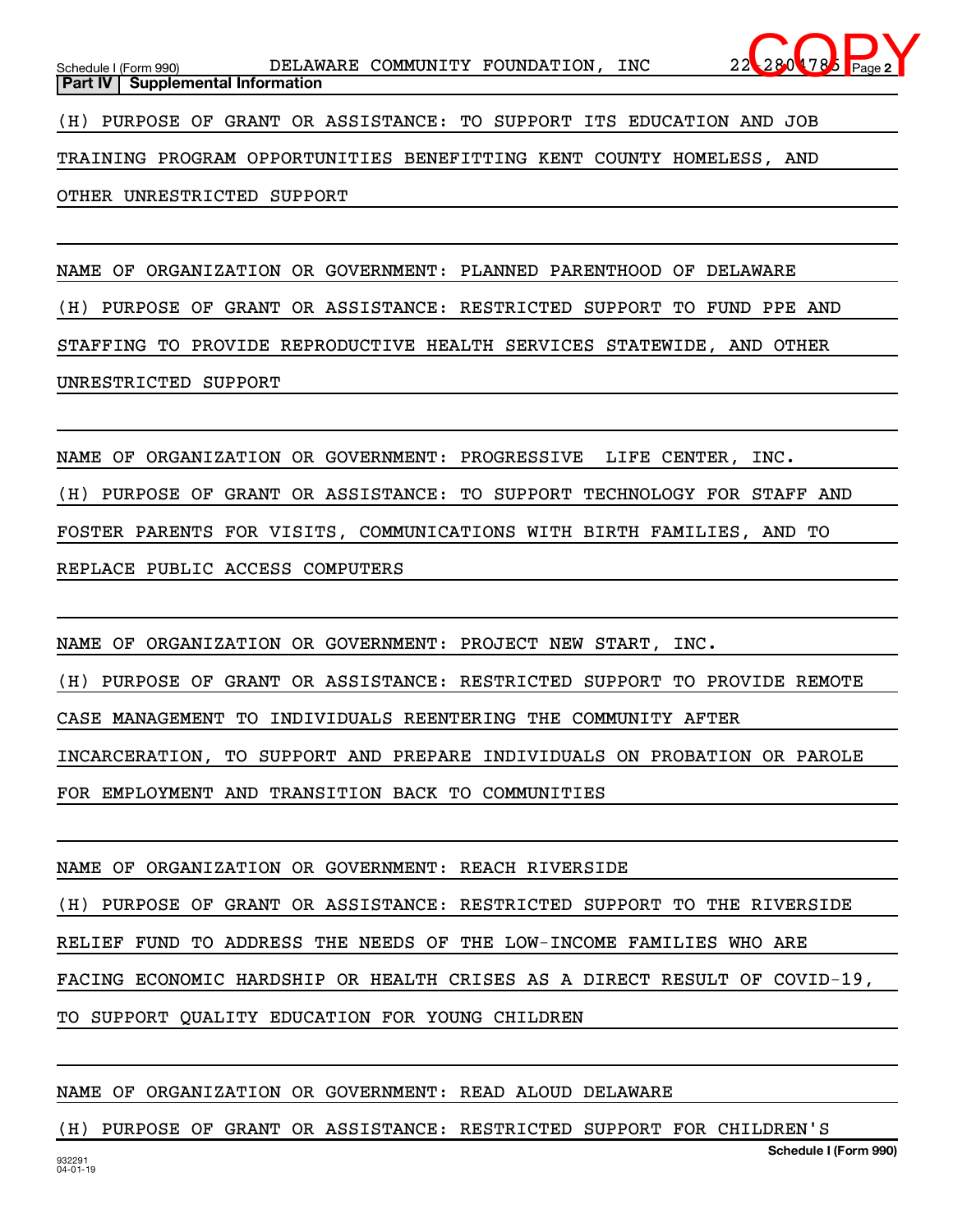LITERACY, SUPPORT TO SUSSEX COUNTY, AND OTHER UNRESTRICTED SUPPORT

NAME OF ORGANIZATION OR GOVERNMENT: READING ASSIST INSTITUTE (H) PURPOSE OF GRANT OR ASSISTANCE: RESTRICTED SUPPORT FOR TRAINING AND SUPERVISION OF TUTORS, CHILDREN'S LITERACY, TO SUPPORT AMERICORPS MEMBERS PROVIDING READING INTERVENTION FOR LOW-INCOME CHILDREN IN NEW CASTLE COUNTY, AND OTHER UNRESTRICTED SUPPORT

NAME OF ORGANIZATION OR GOVERNMENT: REHOBOTH ART LEAGUE, INC.

(H) PURPOSE OF GRANT OR ASSISTANCE: TO ENSURE BASIC OPERATIONS CONTINUE

INCLUDING BUILDING UPKEEP, ADMINISTRATIVE STAFF, AND ORGANIZATIONAL

OVERSIGHT, TO SUPPORT THE PETER MARSH HOMESTEAD, AND OTHER UNRESTRICTED SUPPORT

NAME OF ORGANIZATION OR GOVERNMENT: RONALD MCDONALD HOUSE OF DELAWARE (H) PURPOSE OF GRANT OR ASSISTANCE: TO FUND FLOORING UPDATES, VAN CONVERSION, AND A NEW GMS, RESTRICTED SUPPORT TO PROVIDE HOUSING FOR FAMILIES OF THE SERIOUS ILL AND INJURED CHILDREN WHO ARE BEING TREATED IN AREA HOSPITALS, AND OTHER UNRESTRICTED SUPPORT

NAME OF ORGANIZATION OR GOVERNMENT: ROSA HEALTH CENTER (H) PURPOSE OF GRANT OR ASSISTANCE: RESTRICTED SUPPORT TO CONTINUE TO PROVIDE COMPREHENSIVE CARE TO SUSSEX COUNTY'S IMMIGRANT FAMILIES, TO SUPPORT TELEMEDICINE, PURCHASE EQUIPMENT AND TECHNOLOGY, TO SUPPORT STAFF SALARIES, AND OTHER UNRESTRICTED SUPPORT

NAME OF ORGANIZATION OR GOVERNMENT: SALESIANUM SCHOOL

(H) PURPOSE OF GRANT OR ASSISTANCE: RESTRICTED SUPPORT TO AFRICAN

**2**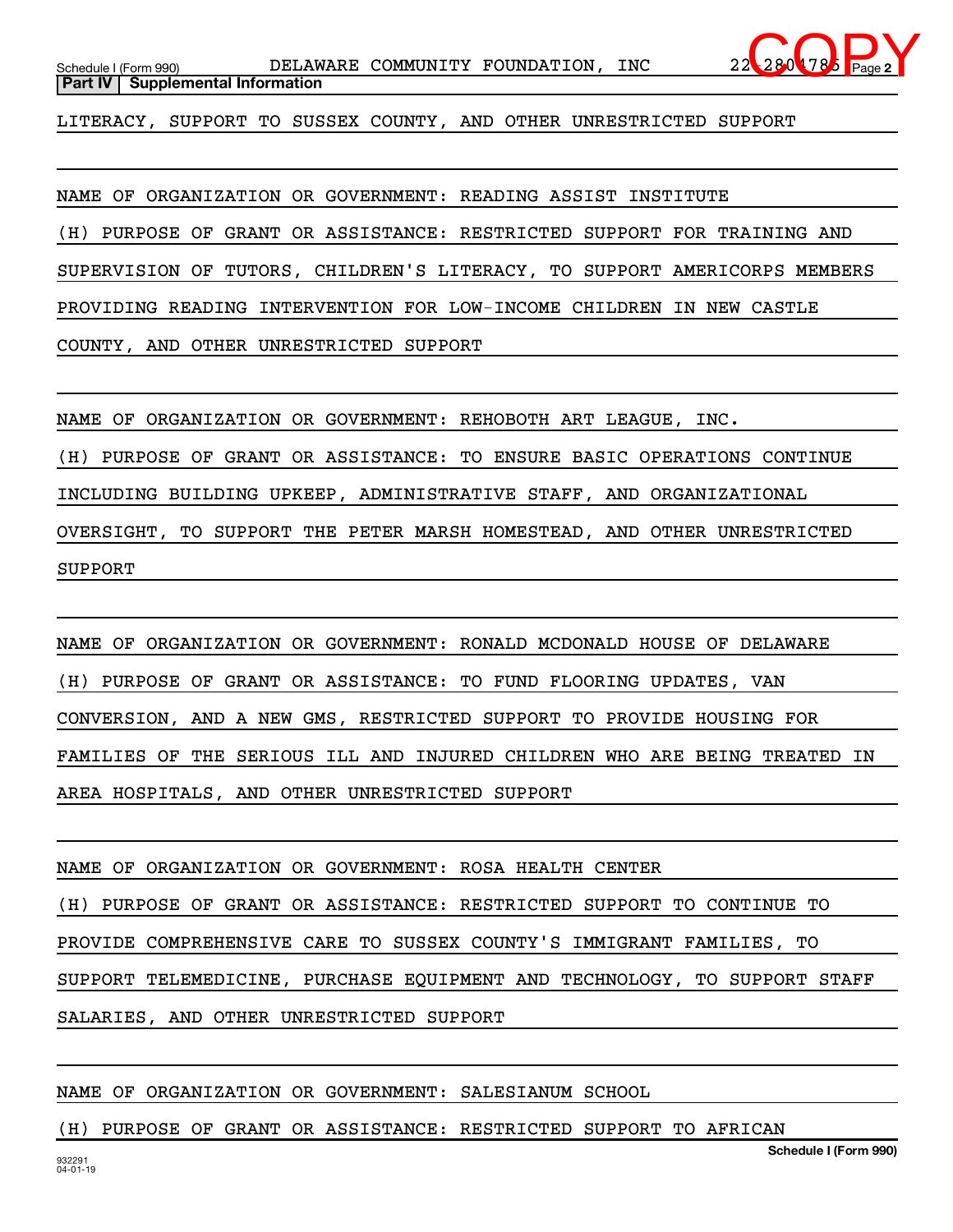

**Part IV** | Supplemental Information

AMERICAN SCHOLARSHIP FUND AND OTHER UNRESTRICTED SUPPORT

NAME OF ORGANIZATION OR GOVERNMENT: SALVATION ARMY

(H) PURPOSE OF GRANT OR ASSISTANCE: RESTRICTED SUPPORT - ELIASON

EDUCATION AND GREENING FUND, TO SUPPORT CODE PURPLE, AND OTHER

UNRESTRICTED SUPPORT

NAME OF ORGANIZATION OR GOVERNMENT: SEAFORD DISTRICT LIBRARY

(H) PURPOSE OF GRANT OR ASSISTANCE: RESTRICTED SUPPORT FOR THE SUMMER

READING PROGRAM, PRINT MEDIA, CHILDREN'S BOOKS AND LEARNING, AND OTHER

UNRESTRICTED SUPPORT

NAME OF ORGANIZATION OR GOVERNMENT: SERVIAM GIRLS ACADEMY, INC.

(H) PURPOSE OF GRANT OR ASSISTANCE: RESTRICTED SUPPORT TO THE AFRICAN

AMERICAN SCHOLARSHIP FUND, TO SUPPORT EDUCATION, AND OTHER UNRESTRICTED

SUPPORT

NAME OF ORGANIZATION OR GOVERNMENT: SQUARE ONE DE, INC

(H) PURPOSE OF GRANT OR ASSISTANCE: TO SUPPORT UTILITIES, MORTGAGES,

LEASES, SERVICES, AND CREDIT CARDS FOR MAY AND JUNE 2020

NAME OF ORGANIZATION OR GOVERNMENT: ST. ELIZABETH HIGH SCHOOL

(H) PURPOSE OF GRANT OR ASSISTANCE: RESTRICTED SUPPORT FOR TUITION

ASSISTANCE, TO SUPPORT THE PRODUCTION OF A MUSICAL, AND OTHER

UNRESTRICTED SUPPORT

NAME OF ORGANIZATION OR GOVERNMENT: ST. MICHAEL'S SCHOOL & NURSERY, INC.

(H) PURPOSE OF GRANT OR ASSISTANCE: TO PURCHASE CLEANING SUPPLIES AND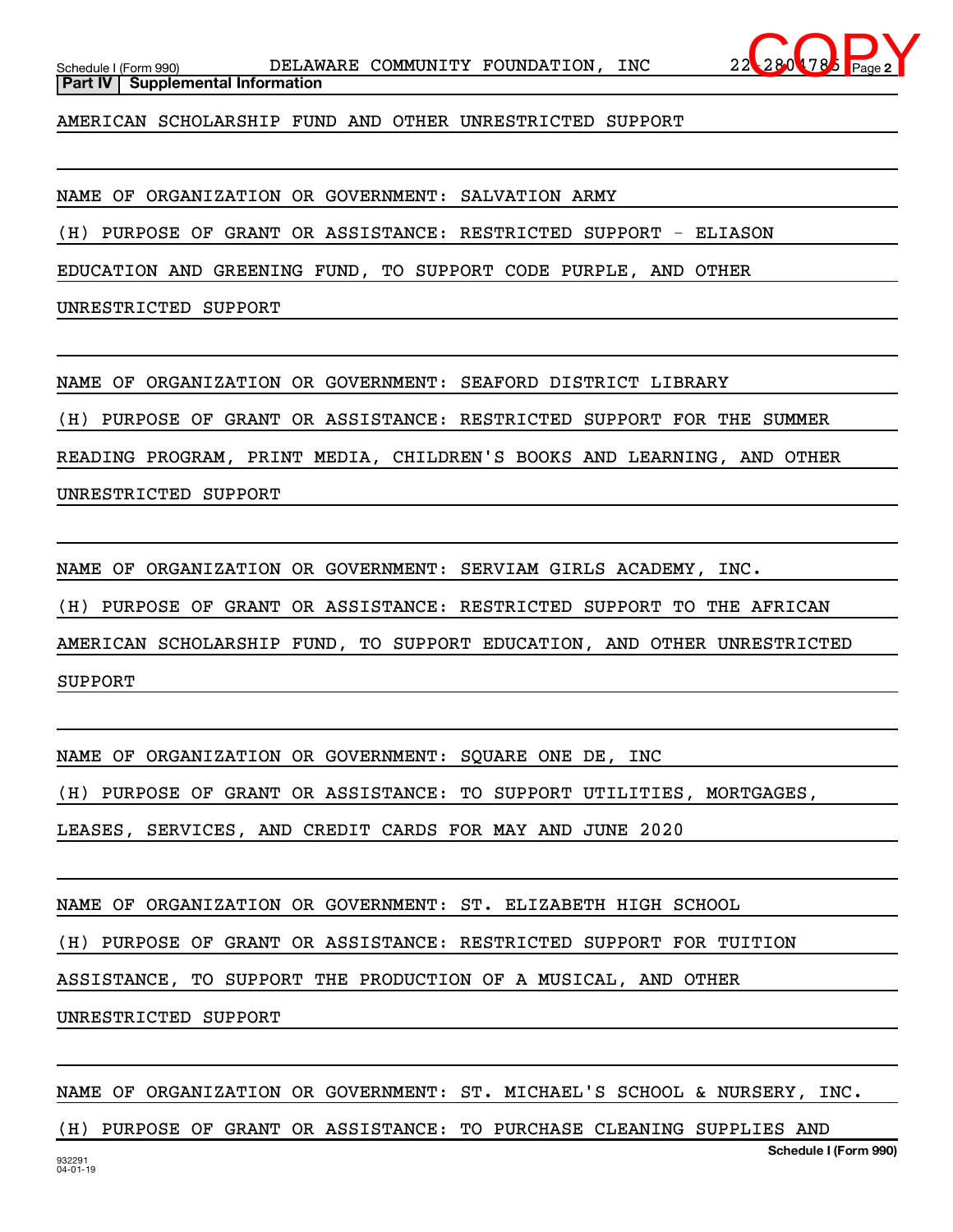PPE TO SAFELY REOPEN THE WILMINGTON PRESCHOOL, TO CONSTRUCT A NEW FENCE,

AND OTHER UNRESTRICTED SUPPORT

NAME OF ORGANIZATION OR GOVERNMENT: ST. PATRICK'S CENTER, INC.

(H) PURPOSE OF GRANT OR ASSISTANCE: TO SET UP OUTDOOR DISTRIBUTION OF

FOOD AND HYGIENE KITS FOR VULNERABLE POPULATIONS IN WILMINGTON AND TO

SUPPORT RENOVATIONS

NAME OF ORGANIZATION OR GOVERNMENT: SURVIVORS OF ABUSE IN RECOVERY (SOAR) (H) PURPOSE OF GRANT OR ASSISTANCE: TO SUPPORT THE COST OF KEEPING OFFICES OPEN, TO REIMBURSE CLINICIANS FOR TELEHEALTH SESSIONS, TO MAKE UP FOR LOSS OF INCOME, TO FUND A PRACTICE MANAGER, AND RESTRICTED SUPPORT FOR SALARIES

NAME OF ORGANIZATION OR GOVERNMENT:

SUSSEX COMMUNITY CRISIS HOUSING SERVICES, INC.

(H) PURPOSE OF GRANT OR ASSISTANCE: TO SUPPORT ONGOING SERVICES AND TO

FUND BASIC OPERATING COSTS AND OTHER UNRESTRICTED SUPPORT

NAME OF ORGANIZATION OR GOVERNMENT: SUSSEX COUNTY HABITAT FOR HUMANITY (H) PURPOSE OF GRANT OR ASSISTANCE: TO HIRE CONTRACTORS TO COMPLETE HOME CONSTRUCTION, OFFER FINANCIAL LITERACY COACHING, CREATE AN EMERGENCY FUND, AND OTHER UNRESTRICTED SUPPORT

NAME OF ORGANIZATION OR GOVERNMENT: TEENSHARP, INC.

(H) PURPOSE OF GRANT OR ASSISTANCE: TO SUPPORT THE DE GOES TO COLLEGE

ACADEMY IN SUSSEX COUNTY, THE RIVERVIEW WORKS FUND, AND OTHER

UNRESTRICTED SUPPORT

**2**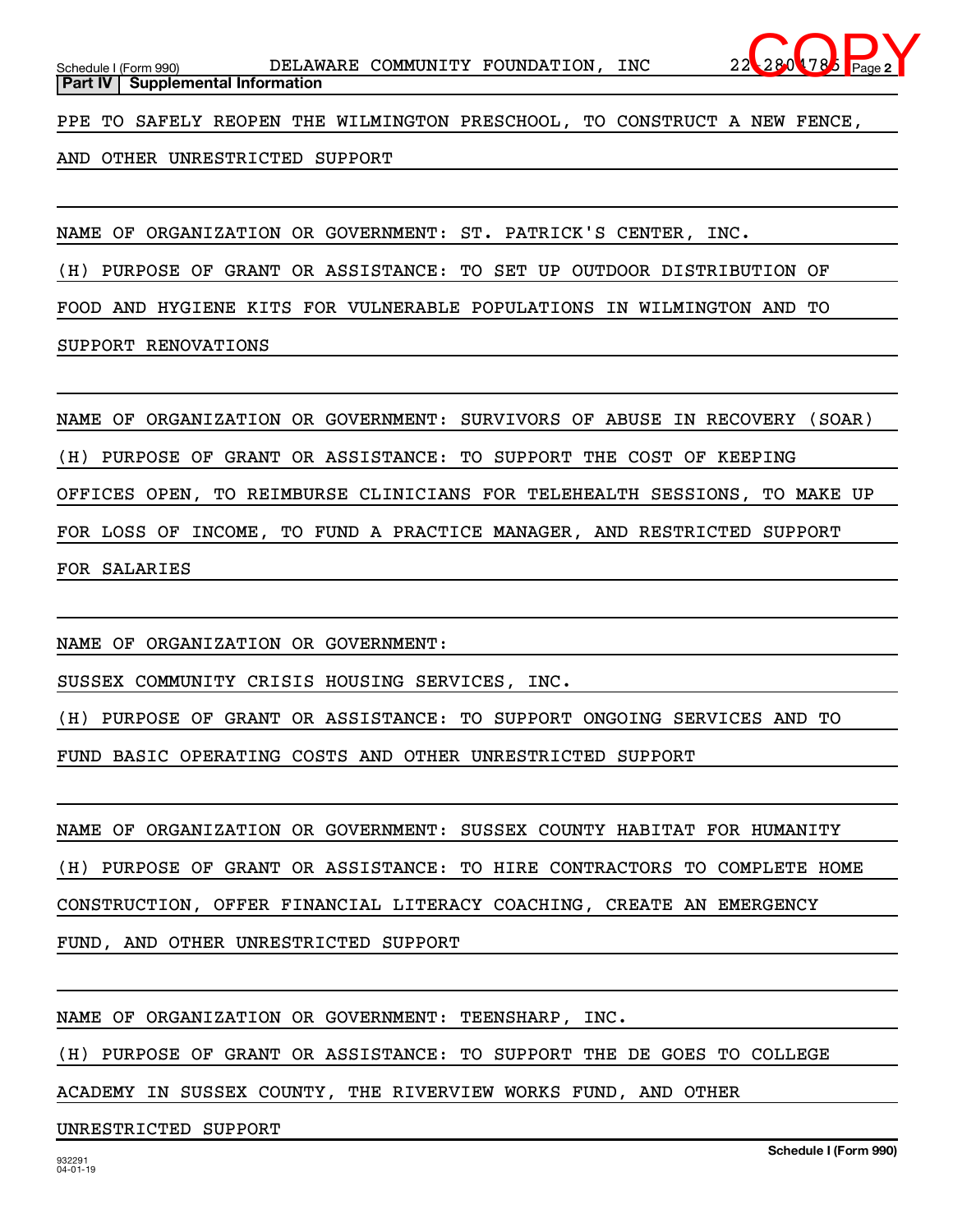

NAME OF ORGANIZATION OR GOVERNMENT: TERGAR INTERNATIONAL

(H) PURPOSE OF GRANT OR ASSISTANCE: RESTRICTED SUPPORT TO PROVIDE

TEACHING AND RESOURCES TO THOSE IN NEED AMOUNT THE TERGAR AND GLOBAL

COMMUNITY DURING THE COVID-19 HEALTH CRISIS

NAME OF ORGANIZATION OR GOVERNMENT:

THE BEAU BIDEN FOUNDATION FOR THE PROTECTION OF CHILDREN

(H) PURPOSE OF GRANT OR ASSISTANCE: TO SUPPORT VIRTUAL TRAINING TO

PROTECT DELAWARE CHILDREN AND KEEP THEM SAFE FROM ABUSE, TO SUPPORT THE

SHIELD OF PROTECTION INITIATIVE, THE MISSION OF THE FOUNDATION, AND OTHER

UNRESTRICTED SUPPORT

NAME OF ORGANIZATION OR GOVERNMENT: THE CHALLENGE PROGRAM (H) PURPOSE OF GRANT OR ASSISTANCE: TO SUPPORT VOCATIONAL TRAINING FOR DELAWARE'S AT-RISK YOUTH TO EMPOWER THEM WITH THE CONFIDENCE, SKILLS, AND PURPOSE NEEDED TO BECOME PRODUCTIVE MEMBERS OF SOCIETY AND OTHER UNRESTRICTED SUPPORT

NAME OF ORGANIZATION OR GOVERNMENT: THE JULIAN CENTER, INC.

(H) PURPOSE OF GRANT OR ASSISTANCE: TO SUPPORT THE CENTER'S MISSION OF

EMPOWERING SURVIVORS OF DOMESTIC AND SEXUAL VIOLENCE THROUGH SUPPORT

SERVICES AND EMERGENCY SHELTER HOUSING

932291 04-01-19 **Schedule I (Form 990)** NAME OF ORGANIZATION OR GOVERNMENT: THE PETE DU PONT FREEDOM FOUNDATION (H) PURPOSE OF GRANT OR ASSISTANCE: RESTRICTED SUPPORT TO THE LAUNCH OF THE EQUITABLE ENTREPRENEURIAL ECOSYSTEM (E3) PROGRAM ACROSS 3 CITIES IN DELAWARE IN 2020 WHICH WILL WORK TO CREATE THE CONDITIONS FOR SUCCESSFUL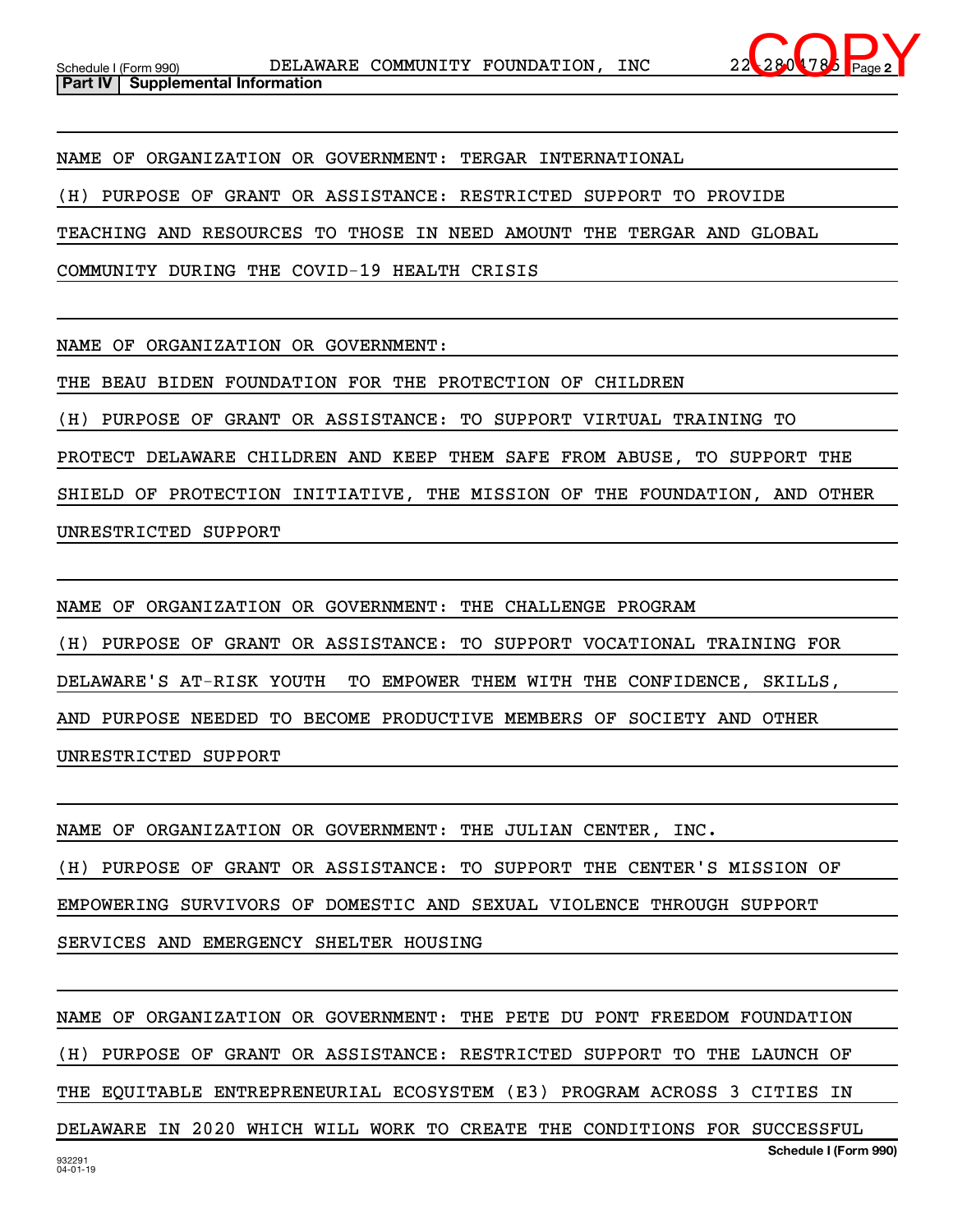

ENTREPRENEURSHIP AND BUSINESS DEVELOPMENT BUILDING STRATEGIC COALITIONS,

AND OTHER UNRESTRICTED SUPPORT

NAME OF ORGANIZATION OR GOVERNMENT:

THOMAS JEFFERSON UNIVERSITY HOSPITALS INC.

(H) PURPOSE OF GRANT OR ASSISTANCE: TO SUPPORT MEDICAL RESEARCH AT

PANCREAS, BILIARY, AND RELATED CANCER CENTER IN MEMORY OF SONIA SLOAN

NAME OF ORGANIZATION OR GOVERNMENT: TRIAD ADDICTION RECOVERY SERVICES (H) PURPOSE OF GRANT OR ASSISTANCE: RESTRICTED SUPPORT TO PROVIDE REMOTE COUNSELING TO INDIVIDUALS IN RECOVERY IN GREATER WILMINGTON, TO SUPPORT OPIOID CLINICAL ADDICTIONS COUNSELING, AND TO SUPPORT ADDICTION RECOVERY SERVICES

NAME OF ORGANIZATION OR GOVERNMENT: TRINITY EPISCOPAL CHURCH (H) PURPOSE OF GRANT OR ASSISTANCE: RESTRICTED SUPPORT FOR COUNSELING AND REFERRAL SERVICES OF A BILINGUAL LICENSED SOCIAL WORKER WHO BRIDGES SERVICES FOR LATINO FAMILIES BETWEEN THE PARISH AND THE EMPOWERMENT CENTER/FRIENDSHIP HOUSE IN NEWPORT

NAME OF ORGANIZATION OR GOVERNMENT: UNITED WAY OF DELAWARE (H) PURPOSE OF GRANT OR ASSISTANCE: RESTRICTED SUPPORT FOR THE COVID-19 RAPID RESPONSE FUND, RESTRICTED SUPPORT FOR THE COVID-19 EMERGENCY RESPONSE FUND, TO SUPPORT THE WILMINGTON COVID-19 COMMUNITY MOBILIZATION GROUP, AND OTHER UNRESTRICTED SUPPORT

NAME OF ORGANIZATION OR GOVERNMENT: UNITED WAY OF MIDLAND COUNTY

(H) PURPOSE OF GRANT OR ASSISTANCE: RESTRICTED SUPPORT TO HELP VICTIMS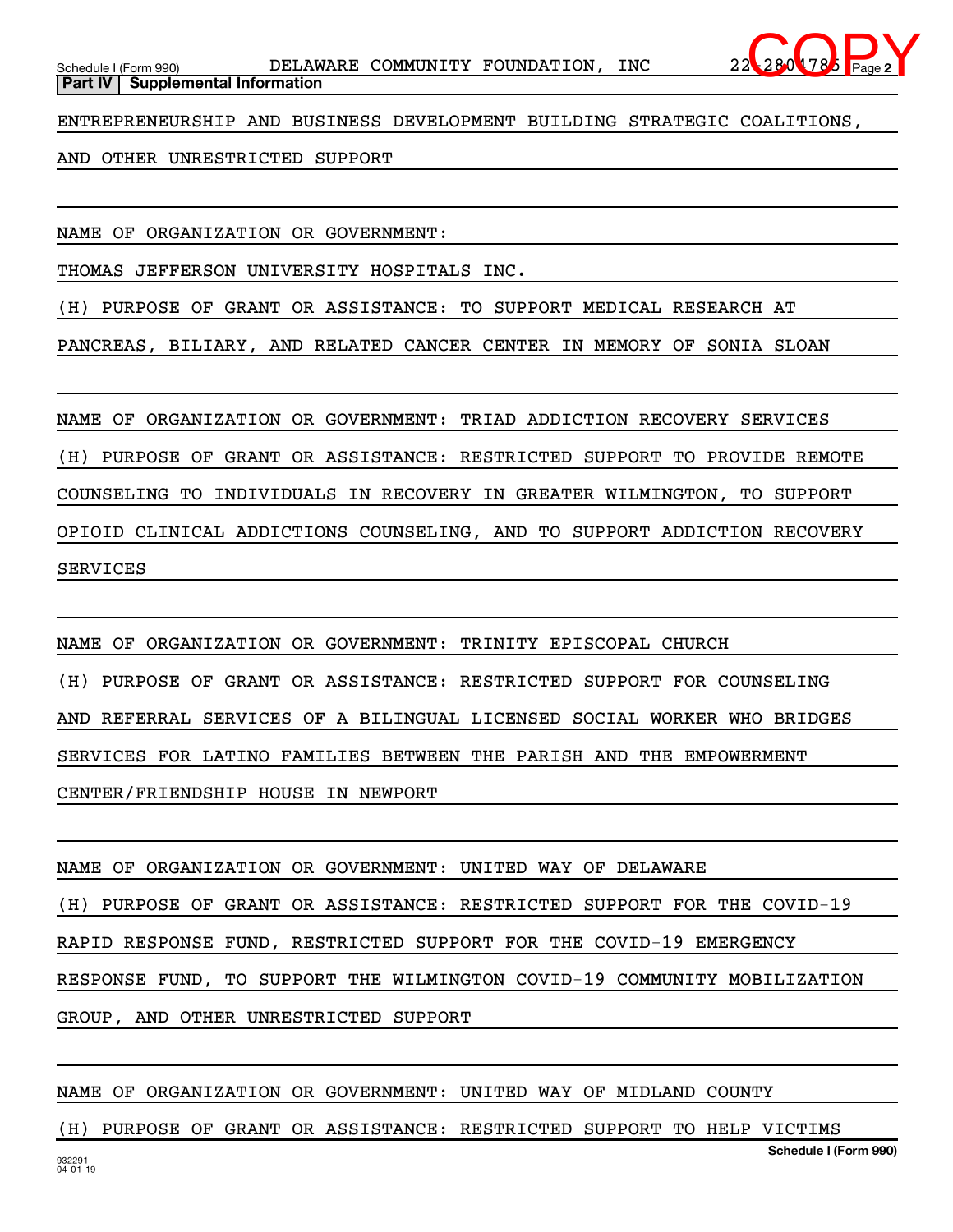

**Part IV** | Supplemental Information

OF FLOODING IN MIDLAND WHERE CORTEVA HAS SIGNIFICANT PRESENCE AND

OPERATIONS

NAME OF ORGANIZATION OR GOVERNMENT: UNITED WAY OF WYOMING VALLEY

(H) PURPOSE OF GRANT OR ASSISTANCE: RESTRICTED SUPPORT FOR COVID-19

INITIATIVE, SPECIFICALLY TO PROVIDE HANOVER AREA SCHOOL DISTRICT STUDENTS

WITH EDUCATION WORKBOOKS, AND RESTRICTED SUPPORT FOR THE LUZERNE COUNTY

HEAD START PROGRAM

NAME OF ORGANIZATION OR GOVERNMENT: UNIVERSITY OF DELAWARE

(H) PURPOSE OF GRANT OR ASSISTANCE: RESTRICTED SUPPORT FOR THE DELAWARE FIRST CAMPAIGN, RESTRICTED SUPPORT TO THE COLLEGE OF AGRICULTURE AND NATURAL RESOURCES, RESTRICTED SUPPORT FOR SCHOLARSHIPS, RESTRICTED SUPPORT FOR THE DEPARTMENT OF ATHLETICS, RESTRICTED SUPPORT FOR BIOSCIENCE RESEARCH, RESTRICTED SUPPORT FOR UD CANR, TO SUPPORT THE BOTANIC GARDENS, AND OTHER SUPPORT

NAME OF ORGANIZATION OR GOVERNMENT: VANDERBILT UNIVERSITY

(H) PURPOSE OF GRANT OR ASSISTANCE: TO SUPPORT THE KEITH MUMFORD

MEMORIAL TENNIS SCHOLARSHIP AND TO SUPPORT THE DEEG SEZNA SCHOLARSHIP

NAME OF ORGANIZATION OR GOVERNMENT: WAKE FOREST UNIVERSITY

(H) PURPOSE OF GRANT OR ASSISTANCE: RESTRICTED SUPPORT TO THE THOMAS L.

SAGER SCHOLARSHIP AND RESTRICTED SUPPORT FOR THE LAW SCHOOL

NAME OF ORGANIZATION OR GOVERNMENT: WEST END NEIGHBORHOOD HOUSE INC.

(H) PURPOSE OF GRANT OR ASSISTANCE: RESTRICTED SUPPORT TO PROVIDE

**Schedule I (Form 990)** FINANCIAL SUPPORT TO THE WEST END NEIGHBORHOOD HOUSE FOR CAPITAL PROJECTS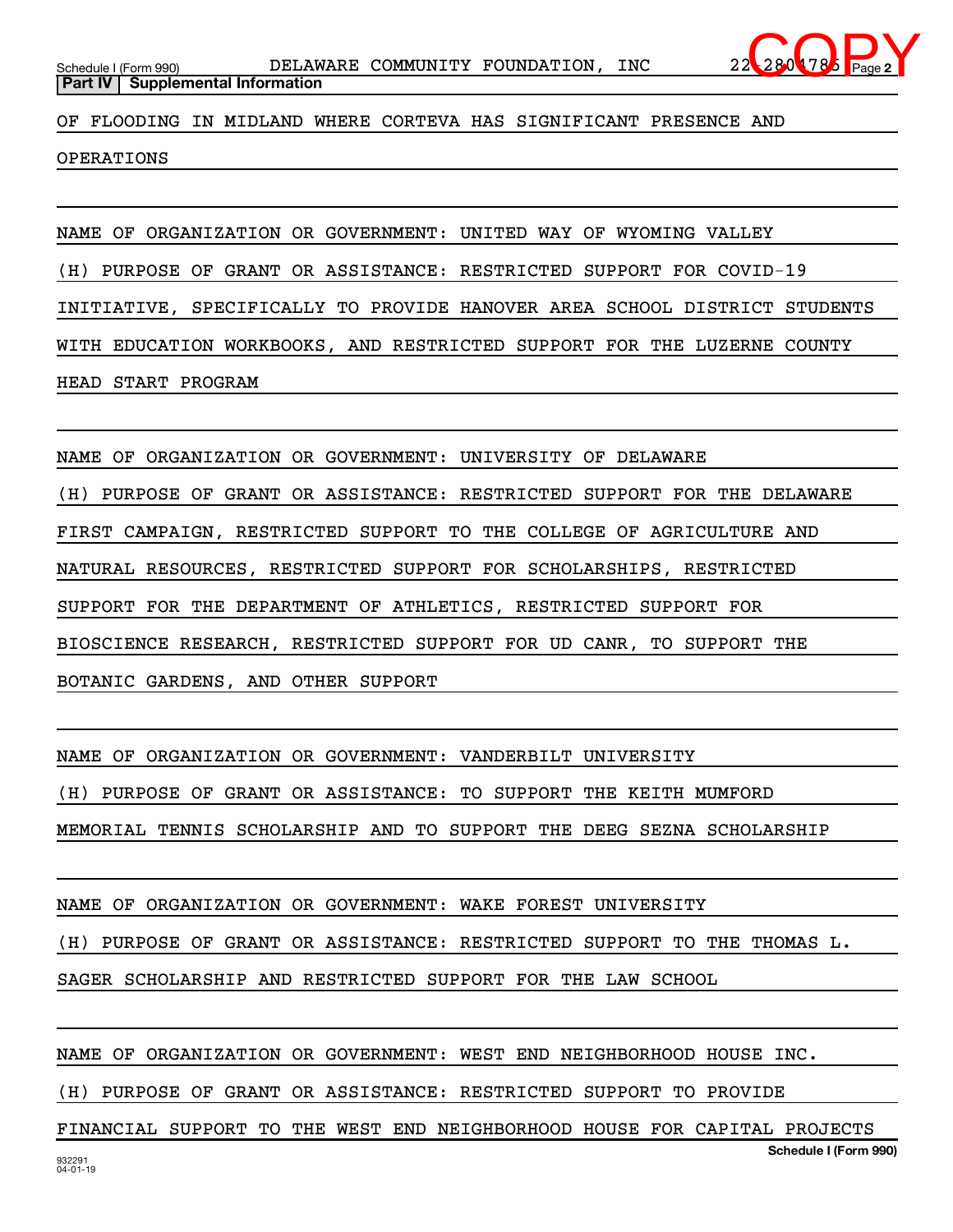AND MAINTENANCE, TO SUPPORT SALARIES AND BENEFITS FOR STAFF, TO SUPPORT

ACTIVITIES FOR YOUTH AND THEIR FAMILIES

NAME OF ORGANIZATION OR GOVERNMENT: WESTSIDE FAMILY HEALTHCARE, INC. (H) PURPOSE OF GRANT OR ASSISTANCE: RESTRICTED SUPPORT FOR TELEHEALTH EQUIPMENT TO PROVIDE CARE FOR PARENTAL AND CHRONICALLY ILL PATIENTS, TO SUPPORT FREE HEALTH SCREENINGS TO THE PUBLIC, AND OTHER UNRESTRICTED SUPPORT

NAME OF ORGANIZATION OR GOVERNMENT: WILMINGTON ALLIANCE

(H) PURPOSE OF GRANT OR ASSISTANCE: RESTRICTED SUPPORT TO WILMINGTON IS WORKING TECHNOLOGY EQUITY FUND TO SUPPORT THE PROCUREMENT, SETUP, AND DELIVERY OF TECHNOLOGY HARDWARE AND OTHER TECHNOLOGY NEEDS TO WORKFORCE OF VULNERABLE POPULATION IN RESPONSE TO COVID-19, TO SUPPORT ACTIVITIES OF THE FORMER WLA, TO SUPPORT GENERAL WORKFORCE DEVELOPMENT, TO SUPPORT THE WEST CENTER CITY DRUMMING CIRCLE, AND OTHER UNRESTRICTED SUPPORT

NAME OF ORGANIZATION OR GOVERNMENT: YEAR UP, INC.

(H) PURPOSE OF GRANT OR ASSISTANCE: TO SUPPORT THE STUDENT SERVICE MANAGER EXPANSION, RESTRICTED SUPPORT FOR WILMINGTON YEAR UP PROGRAM, AND OTHER UNRESTRICTED SUPPORT

NAME OF ORGANIZATION OR GOVERNMENT: YMCA OF DELAWARE

(H) PURPOSE OF GRANT OR ASSISTANCE: RESTRICTED SUPPORT FOR CHILDCARE FOR ESSENTIAL WORKERS STATEWIDE, TO SUPPORT DIABETES PREVENTION PROGRAM EXPANSION, TO SUPPORT FOOD FOR THE COMMUNITY STATEWIDE AND THE RESIDENTS OF THE CENTRAL Y, AND OTHER SUPPORT

**2**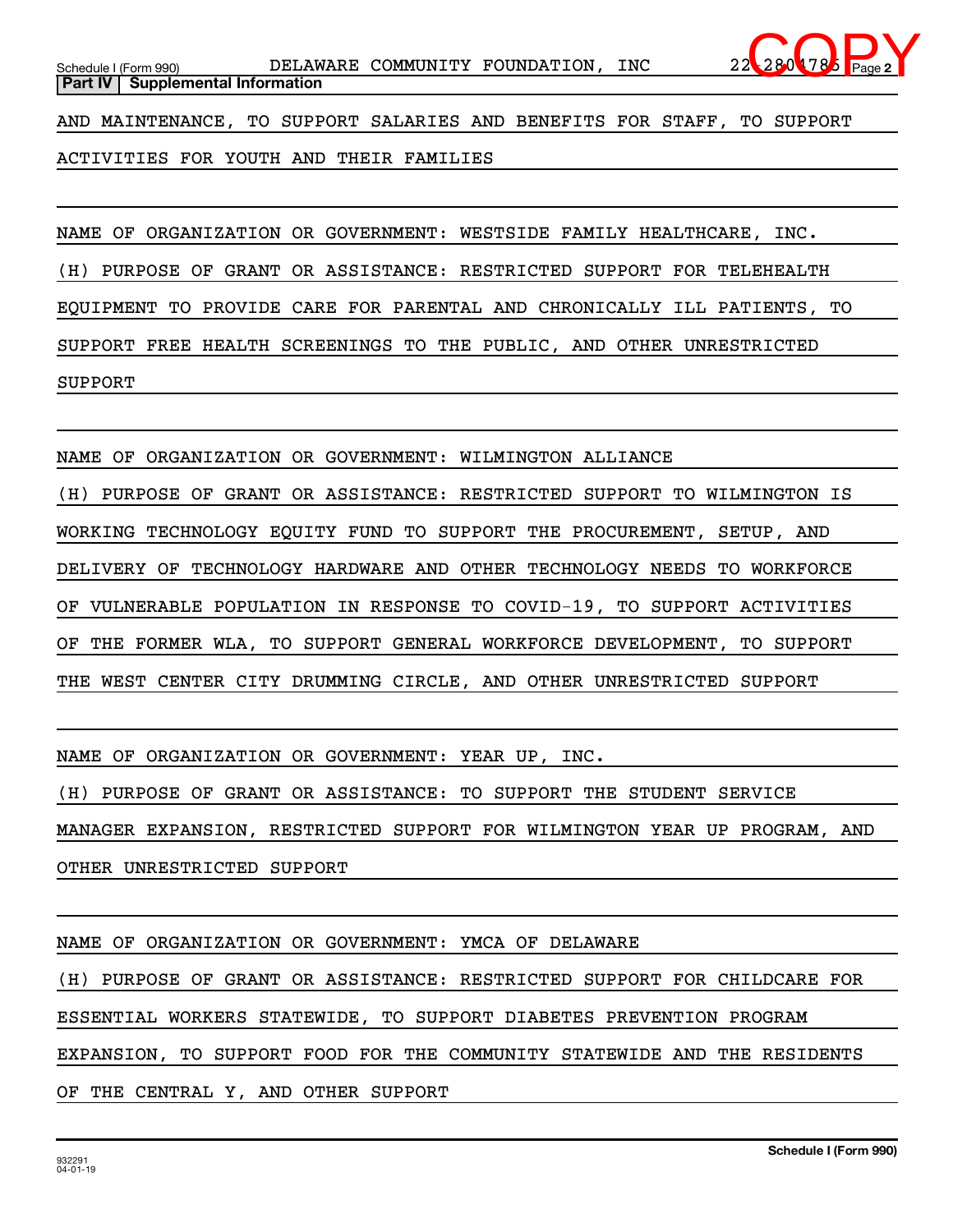| Schedule I (Form 990) DELAWARE COMMUNITY FOUNDATION, INC<br>L78<br>Part IV   Supplemental Information |
|-------------------------------------------------------------------------------------------------------|
| NAME OF ORGANIZATION OR GOVERNMENT: YWCA DELAWARE                                                     |
| (H) PURPOSE OF GRANT OR ASSISTANCE: RESTRICTED SUPPORT TO PROVIDE                                     |
| ISOLATION FOR INFECTED FAMILIES AT ITS HOME-LIFE MANAGEMENT CENTER IN                                 |
| WILMINGTON, TO SUPPORT THE COLLABORATIVE GRANT, AND OTHER SUPPORT                                     |
|                                                                                                       |
|                                                                                                       |
|                                                                                                       |
|                                                                                                       |
|                                                                                                       |
|                                                                                                       |
|                                                                                                       |
|                                                                                                       |
|                                                                                                       |
|                                                                                                       |
|                                                                                                       |
|                                                                                                       |
|                                                                                                       |
|                                                                                                       |
|                                                                                                       |
|                                                                                                       |
|                                                                                                       |
|                                                                                                       |
|                                                                                                       |
|                                                                                                       |
|                                                                                                       |
|                                                                                                       |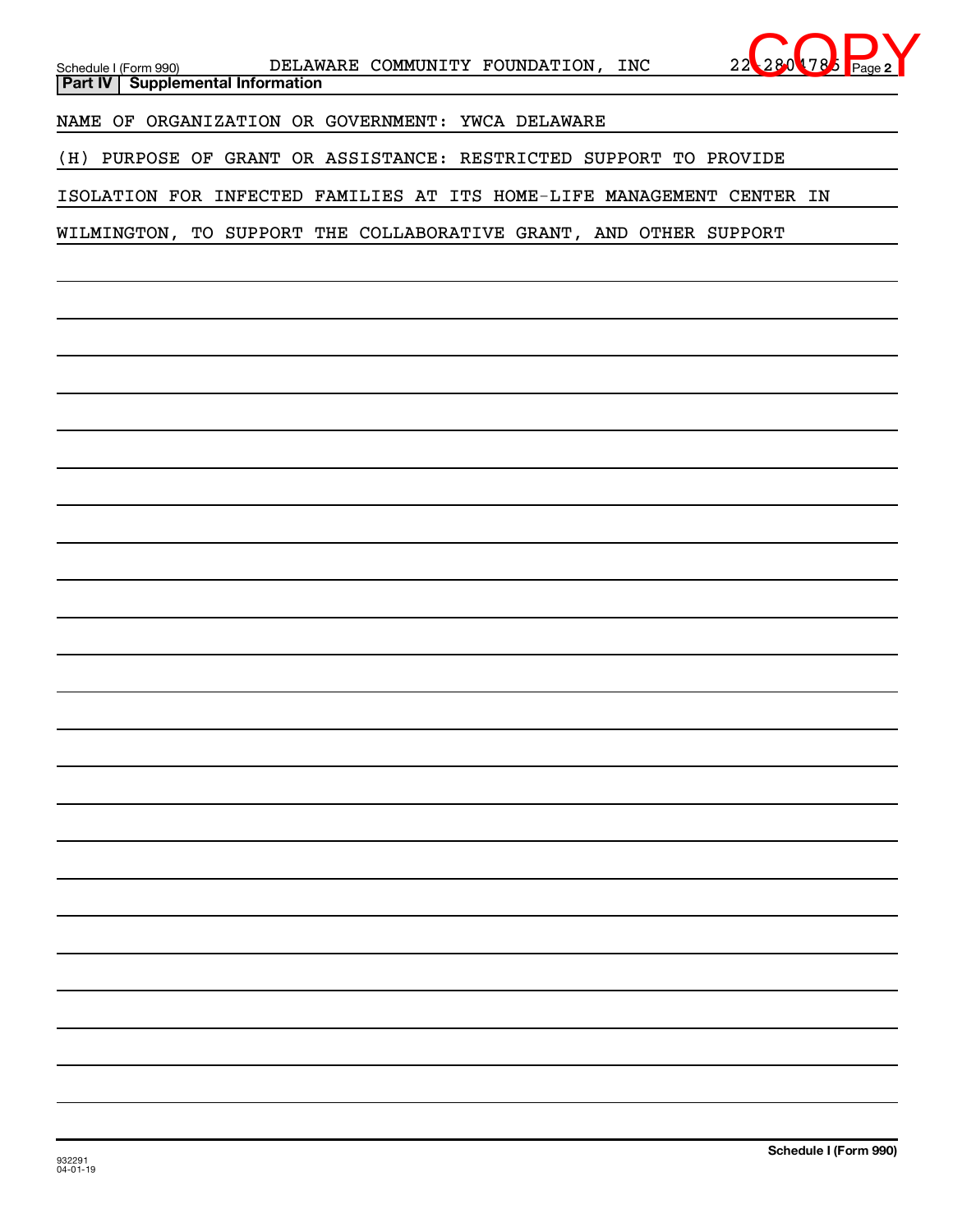| Yes<br>No<br><b>1a</b> Check the appropriate box(es) if the organization provided any of the following to or for a person listed on Form 990,<br>Part VII, Section A, line 1a. Complete Part III to provide any relevant information regarding these items.<br>First-class or charter travel<br>Housing allowance or residence for personal use<br>Travel for companions<br>Payments for business use of personal residence<br>Tax indemnification and gross-up payments<br>Health or social club dues or initiation fees<br>Discretionary spending account<br>Personal services (such as maid, chauffeur, chef)<br>b If any of the boxes on line 1a are checked, did the organization follow a written policy regarding payment or<br>reimbursement or provision of all of the expenses described above? If "No," complete Part III to explain<br>1b<br>Did the organization require substantiation prior to reimbursing or allowing expenses incurred by all directors,<br>2<br>$\mathbf{2}$<br>Indicate which, if any, of the following the organization used to establish the compensation of the organization's<br>3<br>CEO/Executive Director. Check all that apply. Do not check any boxes for methods used by a related organization to<br>establish compensation of the CEO/Executive Director, but explain in Part III.<br>Compensation committee<br>Written employment contract<br>Compensation survey or study<br>Independent compensation consultant<br><u>x</u><br>Approval by the board or compensation committee<br>Form 990 of other organizations<br>During the year, did any person listed on Form 990, Part VII, Section A, line 1a, with respect to the filing<br>organization or a related organization:<br>X<br>Receive a severance payment or change-of-control payment?<br>4a<br>а<br>$\overline{\textbf{x}}$<br>4 <sub>b</sub><br>b<br>х<br>4c<br>c<br>If "Yes" to any of lines 4a-c, list the persons and provide the applicable amounts for each item in Part III.<br>Only section 501(c)(3), 501(c)(4), and 501(c)(29) organizations must complete lines 5-9.<br>For persons listed on Form 990, Part VII, Section A, line 1a, did the organization pay or accrue any compensation<br>5.<br>contingent on the revenues of:<br>х<br>5a<br>а<br>$\overline{\textbf{X}}$<br>5b<br>If "Yes" on line 5a or 5b, describe in Part III.<br>For persons listed on Form 990, Part VII, Section A, line 1a, did the organization pay or accrue any compensation<br>6.<br>contingent on the net earnings of:<br>x<br>6а<br>а<br>$\overline{\texttt{x}}$<br>6b<br>If "Yes" on line 6a or 6b, describe in Part III.<br>7 For persons listed on Form 990, Part VII, Section A, line 1a, did the organization provide any nonfixed payments<br>x<br>$\overline{\mathbf{r}}$<br>Were any amounts reported on Form 990, Part VII, paid or accrued pursuant to a contract that was subject to the<br>8<br>х<br>8<br>If "Yes" on line 8, did the organization also follow the rebuttable presumption procedure described in<br>9<br>9 | <b>SCHEDULE J</b><br>(Form 990)<br>Department of the Treasury<br>Internal Revenue Service<br>Name of the organization<br>Part I | <b>Compensation Information</b><br>For certain Officers, Directors, Trustees, Key Employees, and Highest<br><b>Compensated Employees</b><br>Complete if the organization answered "Yes" on Form 990, Part IV, line 23.<br>Attach to Form 990.<br>Go to www.irs.gov/Form990 for instructions and the latest information.<br>DELAWARE COMMUNITY FOUNDATION, INC<br><b>Questions Regarding Compensation</b> | B No.<br><b>Open to Public</b><br><b>Employer identification number</b><br>22-2804785 | 0047<br>Inspection |  |
|------------------------------------------------------------------------------------------------------------------------------------------------------------------------------------------------------------------------------------------------------------------------------------------------------------------------------------------------------------------------------------------------------------------------------------------------------------------------------------------------------------------------------------------------------------------------------------------------------------------------------------------------------------------------------------------------------------------------------------------------------------------------------------------------------------------------------------------------------------------------------------------------------------------------------------------------------------------------------------------------------------------------------------------------------------------------------------------------------------------------------------------------------------------------------------------------------------------------------------------------------------------------------------------------------------------------------------------------------------------------------------------------------------------------------------------------------------------------------------------------------------------------------------------------------------------------------------------------------------------------------------------------------------------------------------------------------------------------------------------------------------------------------------------------------------------------------------------------------------------------------------------------------------------------------------------------------------------------------------------------------------------------------------------------------------------------------------------------------------------------------------------------------------------------------------------------------------------------------------------------------------------------------------------------------------------------------------------------------------------------------------------------------------------------------------------------------------------------------------------------------------------------------------------------------------------------------------------------------------------------------------------------------------------------------------------------------------------------------------------------------------------------------------------------------------------------------------------------------------------------------------------------------------------------------------------------------------------------------------------------------------------------------------------------|---------------------------------------------------------------------------------------------------------------------------------|----------------------------------------------------------------------------------------------------------------------------------------------------------------------------------------------------------------------------------------------------------------------------------------------------------------------------------------------------------------------------------------------------------|---------------------------------------------------------------------------------------|--------------------|--|
|                                                                                                                                                                                                                                                                                                                                                                                                                                                                                                                                                                                                                                                                                                                                                                                                                                                                                                                                                                                                                                                                                                                                                                                                                                                                                                                                                                                                                                                                                                                                                                                                                                                                                                                                                                                                                                                                                                                                                                                                                                                                                                                                                                                                                                                                                                                                                                                                                                                                                                                                                                                                                                                                                                                                                                                                                                                                                                                                                                                                                                                |                                                                                                                                 |                                                                                                                                                                                                                                                                                                                                                                                                          |                                                                                       |                    |  |
|                                                                                                                                                                                                                                                                                                                                                                                                                                                                                                                                                                                                                                                                                                                                                                                                                                                                                                                                                                                                                                                                                                                                                                                                                                                                                                                                                                                                                                                                                                                                                                                                                                                                                                                                                                                                                                                                                                                                                                                                                                                                                                                                                                                                                                                                                                                                                                                                                                                                                                                                                                                                                                                                                                                                                                                                                                                                                                                                                                                                                                                |                                                                                                                                 |                                                                                                                                                                                                                                                                                                                                                                                                          |                                                                                       |                    |  |
|                                                                                                                                                                                                                                                                                                                                                                                                                                                                                                                                                                                                                                                                                                                                                                                                                                                                                                                                                                                                                                                                                                                                                                                                                                                                                                                                                                                                                                                                                                                                                                                                                                                                                                                                                                                                                                                                                                                                                                                                                                                                                                                                                                                                                                                                                                                                                                                                                                                                                                                                                                                                                                                                                                                                                                                                                                                                                                                                                                                                                                                |                                                                                                                                 |                                                                                                                                                                                                                                                                                                                                                                                                          |                                                                                       |                    |  |
|                                                                                                                                                                                                                                                                                                                                                                                                                                                                                                                                                                                                                                                                                                                                                                                                                                                                                                                                                                                                                                                                                                                                                                                                                                                                                                                                                                                                                                                                                                                                                                                                                                                                                                                                                                                                                                                                                                                                                                                                                                                                                                                                                                                                                                                                                                                                                                                                                                                                                                                                                                                                                                                                                                                                                                                                                                                                                                                                                                                                                                                |                                                                                                                                 |                                                                                                                                                                                                                                                                                                                                                                                                          |                                                                                       |                    |  |
|                                                                                                                                                                                                                                                                                                                                                                                                                                                                                                                                                                                                                                                                                                                                                                                                                                                                                                                                                                                                                                                                                                                                                                                                                                                                                                                                                                                                                                                                                                                                                                                                                                                                                                                                                                                                                                                                                                                                                                                                                                                                                                                                                                                                                                                                                                                                                                                                                                                                                                                                                                                                                                                                                                                                                                                                                                                                                                                                                                                                                                                |                                                                                                                                 |                                                                                                                                                                                                                                                                                                                                                                                                          |                                                                                       |                    |  |
|                                                                                                                                                                                                                                                                                                                                                                                                                                                                                                                                                                                                                                                                                                                                                                                                                                                                                                                                                                                                                                                                                                                                                                                                                                                                                                                                                                                                                                                                                                                                                                                                                                                                                                                                                                                                                                                                                                                                                                                                                                                                                                                                                                                                                                                                                                                                                                                                                                                                                                                                                                                                                                                                                                                                                                                                                                                                                                                                                                                                                                                |                                                                                                                                 |                                                                                                                                                                                                                                                                                                                                                                                                          |                                                                                       |                    |  |
|                                                                                                                                                                                                                                                                                                                                                                                                                                                                                                                                                                                                                                                                                                                                                                                                                                                                                                                                                                                                                                                                                                                                                                                                                                                                                                                                                                                                                                                                                                                                                                                                                                                                                                                                                                                                                                                                                                                                                                                                                                                                                                                                                                                                                                                                                                                                                                                                                                                                                                                                                                                                                                                                                                                                                                                                                                                                                                                                                                                                                                                |                                                                                                                                 |                                                                                                                                                                                                                                                                                                                                                                                                          |                                                                                       |                    |  |
|                                                                                                                                                                                                                                                                                                                                                                                                                                                                                                                                                                                                                                                                                                                                                                                                                                                                                                                                                                                                                                                                                                                                                                                                                                                                                                                                                                                                                                                                                                                                                                                                                                                                                                                                                                                                                                                                                                                                                                                                                                                                                                                                                                                                                                                                                                                                                                                                                                                                                                                                                                                                                                                                                                                                                                                                                                                                                                                                                                                                                                                |                                                                                                                                 |                                                                                                                                                                                                                                                                                                                                                                                                          |                                                                                       |                    |  |
|                                                                                                                                                                                                                                                                                                                                                                                                                                                                                                                                                                                                                                                                                                                                                                                                                                                                                                                                                                                                                                                                                                                                                                                                                                                                                                                                                                                                                                                                                                                                                                                                                                                                                                                                                                                                                                                                                                                                                                                                                                                                                                                                                                                                                                                                                                                                                                                                                                                                                                                                                                                                                                                                                                                                                                                                                                                                                                                                                                                                                                                |                                                                                                                                 |                                                                                                                                                                                                                                                                                                                                                                                                          |                                                                                       |                    |  |
|                                                                                                                                                                                                                                                                                                                                                                                                                                                                                                                                                                                                                                                                                                                                                                                                                                                                                                                                                                                                                                                                                                                                                                                                                                                                                                                                                                                                                                                                                                                                                                                                                                                                                                                                                                                                                                                                                                                                                                                                                                                                                                                                                                                                                                                                                                                                                                                                                                                                                                                                                                                                                                                                                                                                                                                                                                                                                                                                                                                                                                                |                                                                                                                                 |                                                                                                                                                                                                                                                                                                                                                                                                          |                                                                                       |                    |  |
|                                                                                                                                                                                                                                                                                                                                                                                                                                                                                                                                                                                                                                                                                                                                                                                                                                                                                                                                                                                                                                                                                                                                                                                                                                                                                                                                                                                                                                                                                                                                                                                                                                                                                                                                                                                                                                                                                                                                                                                                                                                                                                                                                                                                                                                                                                                                                                                                                                                                                                                                                                                                                                                                                                                                                                                                                                                                                                                                                                                                                                                |                                                                                                                                 |                                                                                                                                                                                                                                                                                                                                                                                                          |                                                                                       |                    |  |
|                                                                                                                                                                                                                                                                                                                                                                                                                                                                                                                                                                                                                                                                                                                                                                                                                                                                                                                                                                                                                                                                                                                                                                                                                                                                                                                                                                                                                                                                                                                                                                                                                                                                                                                                                                                                                                                                                                                                                                                                                                                                                                                                                                                                                                                                                                                                                                                                                                                                                                                                                                                                                                                                                                                                                                                                                                                                                                                                                                                                                                                |                                                                                                                                 |                                                                                                                                                                                                                                                                                                                                                                                                          |                                                                                       |                    |  |
|                                                                                                                                                                                                                                                                                                                                                                                                                                                                                                                                                                                                                                                                                                                                                                                                                                                                                                                                                                                                                                                                                                                                                                                                                                                                                                                                                                                                                                                                                                                                                                                                                                                                                                                                                                                                                                                                                                                                                                                                                                                                                                                                                                                                                                                                                                                                                                                                                                                                                                                                                                                                                                                                                                                                                                                                                                                                                                                                                                                                                                                |                                                                                                                                 |                                                                                                                                                                                                                                                                                                                                                                                                          |                                                                                       |                    |  |
|                                                                                                                                                                                                                                                                                                                                                                                                                                                                                                                                                                                                                                                                                                                                                                                                                                                                                                                                                                                                                                                                                                                                                                                                                                                                                                                                                                                                                                                                                                                                                                                                                                                                                                                                                                                                                                                                                                                                                                                                                                                                                                                                                                                                                                                                                                                                                                                                                                                                                                                                                                                                                                                                                                                                                                                                                                                                                                                                                                                                                                                |                                                                                                                                 |                                                                                                                                                                                                                                                                                                                                                                                                          |                                                                                       |                    |  |
|                                                                                                                                                                                                                                                                                                                                                                                                                                                                                                                                                                                                                                                                                                                                                                                                                                                                                                                                                                                                                                                                                                                                                                                                                                                                                                                                                                                                                                                                                                                                                                                                                                                                                                                                                                                                                                                                                                                                                                                                                                                                                                                                                                                                                                                                                                                                                                                                                                                                                                                                                                                                                                                                                                                                                                                                                                                                                                                                                                                                                                                |                                                                                                                                 |                                                                                                                                                                                                                                                                                                                                                                                                          |                                                                                       |                    |  |
|                                                                                                                                                                                                                                                                                                                                                                                                                                                                                                                                                                                                                                                                                                                                                                                                                                                                                                                                                                                                                                                                                                                                                                                                                                                                                                                                                                                                                                                                                                                                                                                                                                                                                                                                                                                                                                                                                                                                                                                                                                                                                                                                                                                                                                                                                                                                                                                                                                                                                                                                                                                                                                                                                                                                                                                                                                                                                                                                                                                                                                                |                                                                                                                                 |                                                                                                                                                                                                                                                                                                                                                                                                          |                                                                                       |                    |  |
|                                                                                                                                                                                                                                                                                                                                                                                                                                                                                                                                                                                                                                                                                                                                                                                                                                                                                                                                                                                                                                                                                                                                                                                                                                                                                                                                                                                                                                                                                                                                                                                                                                                                                                                                                                                                                                                                                                                                                                                                                                                                                                                                                                                                                                                                                                                                                                                                                                                                                                                                                                                                                                                                                                                                                                                                                                                                                                                                                                                                                                                |                                                                                                                                 |                                                                                                                                                                                                                                                                                                                                                                                                          |                                                                                       |                    |  |
|                                                                                                                                                                                                                                                                                                                                                                                                                                                                                                                                                                                                                                                                                                                                                                                                                                                                                                                                                                                                                                                                                                                                                                                                                                                                                                                                                                                                                                                                                                                                                                                                                                                                                                                                                                                                                                                                                                                                                                                                                                                                                                                                                                                                                                                                                                                                                                                                                                                                                                                                                                                                                                                                                                                                                                                                                                                                                                                                                                                                                                                |                                                                                                                                 |                                                                                                                                                                                                                                                                                                                                                                                                          |                                                                                       |                    |  |
|                                                                                                                                                                                                                                                                                                                                                                                                                                                                                                                                                                                                                                                                                                                                                                                                                                                                                                                                                                                                                                                                                                                                                                                                                                                                                                                                                                                                                                                                                                                                                                                                                                                                                                                                                                                                                                                                                                                                                                                                                                                                                                                                                                                                                                                                                                                                                                                                                                                                                                                                                                                                                                                                                                                                                                                                                                                                                                                                                                                                                                                |                                                                                                                                 |                                                                                                                                                                                                                                                                                                                                                                                                          |                                                                                       |                    |  |
|                                                                                                                                                                                                                                                                                                                                                                                                                                                                                                                                                                                                                                                                                                                                                                                                                                                                                                                                                                                                                                                                                                                                                                                                                                                                                                                                                                                                                                                                                                                                                                                                                                                                                                                                                                                                                                                                                                                                                                                                                                                                                                                                                                                                                                                                                                                                                                                                                                                                                                                                                                                                                                                                                                                                                                                                                                                                                                                                                                                                                                                |                                                                                                                                 |                                                                                                                                                                                                                                                                                                                                                                                                          |                                                                                       |                    |  |
|                                                                                                                                                                                                                                                                                                                                                                                                                                                                                                                                                                                                                                                                                                                                                                                                                                                                                                                                                                                                                                                                                                                                                                                                                                                                                                                                                                                                                                                                                                                                                                                                                                                                                                                                                                                                                                                                                                                                                                                                                                                                                                                                                                                                                                                                                                                                                                                                                                                                                                                                                                                                                                                                                                                                                                                                                                                                                                                                                                                                                                                |                                                                                                                                 |                                                                                                                                                                                                                                                                                                                                                                                                          |                                                                                       |                    |  |
|                                                                                                                                                                                                                                                                                                                                                                                                                                                                                                                                                                                                                                                                                                                                                                                                                                                                                                                                                                                                                                                                                                                                                                                                                                                                                                                                                                                                                                                                                                                                                                                                                                                                                                                                                                                                                                                                                                                                                                                                                                                                                                                                                                                                                                                                                                                                                                                                                                                                                                                                                                                                                                                                                                                                                                                                                                                                                                                                                                                                                                                |                                                                                                                                 |                                                                                                                                                                                                                                                                                                                                                                                                          |                                                                                       |                    |  |
|                                                                                                                                                                                                                                                                                                                                                                                                                                                                                                                                                                                                                                                                                                                                                                                                                                                                                                                                                                                                                                                                                                                                                                                                                                                                                                                                                                                                                                                                                                                                                                                                                                                                                                                                                                                                                                                                                                                                                                                                                                                                                                                                                                                                                                                                                                                                                                                                                                                                                                                                                                                                                                                                                                                                                                                                                                                                                                                                                                                                                                                |                                                                                                                                 |                                                                                                                                                                                                                                                                                                                                                                                                          |                                                                                       |                    |  |
|                                                                                                                                                                                                                                                                                                                                                                                                                                                                                                                                                                                                                                                                                                                                                                                                                                                                                                                                                                                                                                                                                                                                                                                                                                                                                                                                                                                                                                                                                                                                                                                                                                                                                                                                                                                                                                                                                                                                                                                                                                                                                                                                                                                                                                                                                                                                                                                                                                                                                                                                                                                                                                                                                                                                                                                                                                                                                                                                                                                                                                                |                                                                                                                                 |                                                                                                                                                                                                                                                                                                                                                                                                          |                                                                                       |                    |  |
| Schedule J (Form 990) 2019<br>LHA For Paperwork Reduction Act Notice, see the Instructions for Form 990.                                                                                                                                                                                                                                                                                                                                                                                                                                                                                                                                                                                                                                                                                                                                                                                                                                                                                                                                                                                                                                                                                                                                                                                                                                                                                                                                                                                                                                                                                                                                                                                                                                                                                                                                                                                                                                                                                                                                                                                                                                                                                                                                                                                                                                                                                                                                                                                                                                                                                                                                                                                                                                                                                                                                                                                                                                                                                                                                       |                                                                                                                                 |                                                                                                                                                                                                                                                                                                                                                                                                          |                                                                                       |                    |  |

932111 10-21-19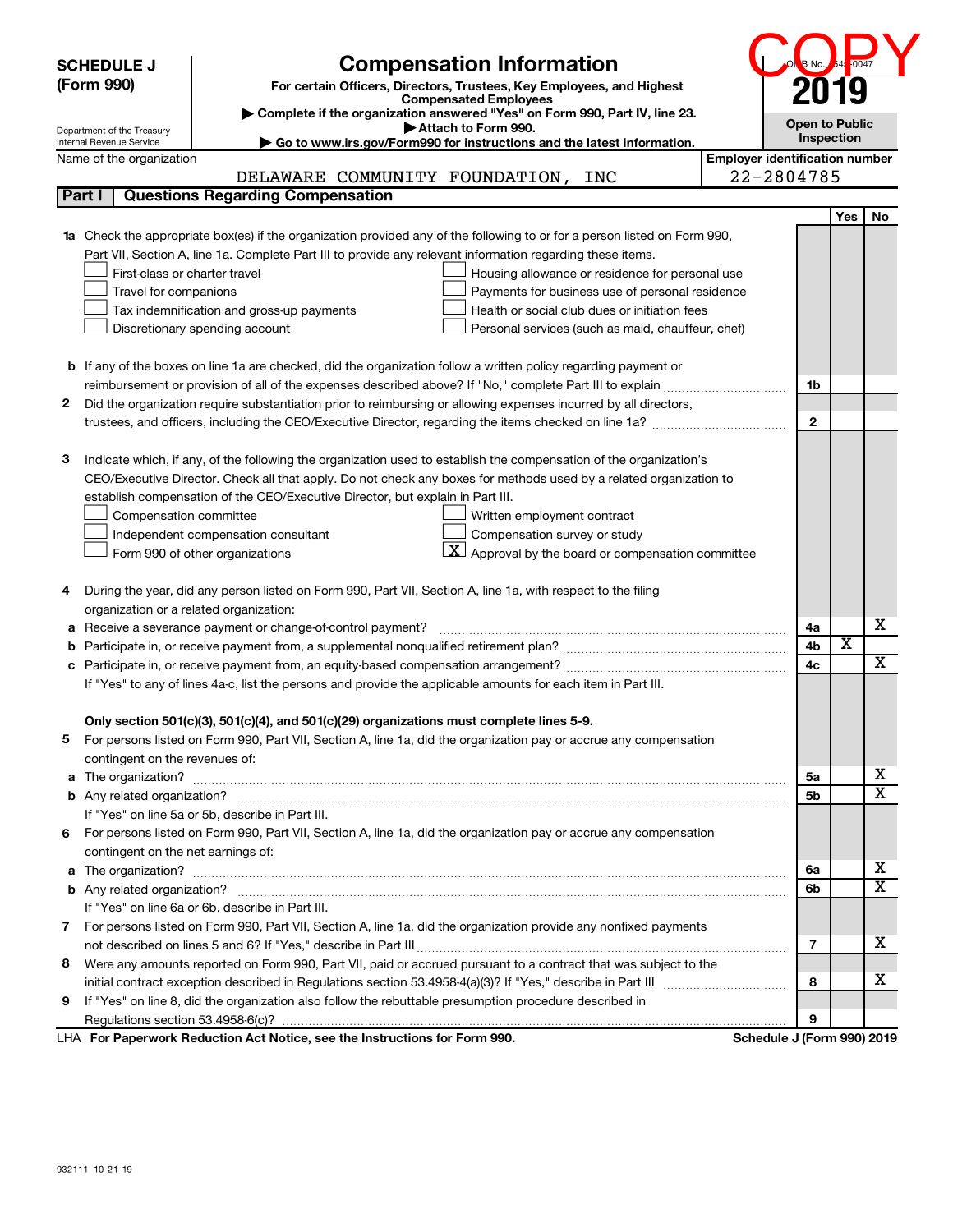## Part II | Officers, Directors, Trustees, Key Employees, and Highest Compensated Employees. Use duplicate copies if additional space is needed.

For each individual whose compensation must be reported on Schedule J, report compensation from the organization on row (i) and from related organizations, described in the instructions, on row (ii). Do not list any individuals that aren't listed on Form 990, Part VII.

Note: The sum of columns (B)(i)-(iii) for each listed individual must equal the total amount of Form 990, Part VII, Section A, line 1a, applicable column (D) and (E) amounts for that individual.

|                                 |                              | (B) Breakdown of W-2 and/or 1099-MISC compensation |                                           | (C) Retirement and             | (D) Nontaxable<br>benefits | (E) Total of columns | (F) Compensation                                           |
|---------------------------------|------------------------------|----------------------------------------------------|-------------------------------------------|--------------------------------|----------------------------|----------------------|------------------------------------------------------------|
| (A) Name and Title              | (i) Base<br>compensation     | (ii) Bonus &<br>incentive<br>compensation          | (iii) Other<br>reportable<br>compensation | other deferred<br>compensation |                            | $(B)(i)-(D)$         | in column (B)<br>reported as deferred<br>on prior Form 990 |
| JOHN STUART COMSTOCK-GAY<br>(1) | 287,065.<br>(i)              | $\overline{0}$ .                                   | $\overline{0}$ .                          | 26,000.                        | 46,321.                    | 359,386.             | $\overline{0}$ .                                           |
| PRESIDENT & CEO                 | $\overline{0}$ .<br>(ii)     | $\overline{0}$ .                                   | $\overline{0}$ .                          | $\overline{0}$ .               | $\overline{0}$ .           | $\overline{0}$ .     | $\overline{0}$ .                                           |
|                                 | $(\sf{i})$                   |                                                    |                                           |                                |                            |                      |                                                            |
|                                 | (ii)                         |                                                    |                                           |                                |                            |                      |                                                            |
|                                 | $(\sf{i})$                   |                                                    |                                           |                                |                            |                      |                                                            |
|                                 | (ii)                         |                                                    |                                           |                                |                            |                      |                                                            |
|                                 | $(\sf{i})$                   |                                                    |                                           |                                |                            |                      |                                                            |
|                                 | (ii)                         |                                                    |                                           |                                |                            |                      |                                                            |
|                                 | $\qquad \qquad \textbf{(i)}$ |                                                    |                                           |                                |                            |                      |                                                            |
|                                 | (ii)                         |                                                    |                                           |                                |                            |                      |                                                            |
|                                 | $\qquad \qquad \textbf{(i)}$ |                                                    |                                           |                                |                            |                      |                                                            |
|                                 | (ii)                         |                                                    |                                           |                                |                            |                      |                                                            |
|                                 | $\qquad \qquad \textbf{(i)}$ |                                                    |                                           |                                |                            |                      |                                                            |
|                                 | (ii)                         |                                                    |                                           |                                |                            |                      |                                                            |
| (i)                             | $(\sf{i})$                   |                                                    |                                           |                                |                            |                      |                                                            |
|                                 | $(\sf{i})$                   |                                                    |                                           |                                |                            |                      |                                                            |
| (ii)                            |                              |                                                    |                                           |                                |                            |                      |                                                            |
|                                 | $(\sf{i})$                   |                                                    |                                           |                                |                            |                      |                                                            |
|                                 | (ii)                         |                                                    |                                           |                                |                            |                      |                                                            |
|                                 | (i)                          |                                                    |                                           |                                |                            |                      |                                                            |
|                                 | (ii)                         |                                                    |                                           |                                |                            |                      |                                                            |
|                                 | $\qquad \qquad \textbf{(i)}$ |                                                    |                                           |                                |                            |                      |                                                            |
|                                 | (ii)                         |                                                    |                                           |                                |                            |                      |                                                            |
|                                 | (i)                          |                                                    |                                           |                                |                            |                      |                                                            |
|                                 | (ii)                         |                                                    |                                           |                                |                            |                      |                                                            |
|                                 | (i)                          |                                                    |                                           |                                |                            |                      |                                                            |
|                                 | (ii)                         |                                                    |                                           |                                |                            |                      |                                                            |
|                                 | (i)                          |                                                    |                                           |                                |                            |                      |                                                            |
|                                 | (ii)                         |                                                    |                                           |                                |                            |                      |                                                            |
|                                 | $(\sf{i})$                   |                                                    |                                           |                                |                            |                      |                                                            |
|                                 | (ii)                         |                                                    |                                           |                                |                            |                      |                                                            |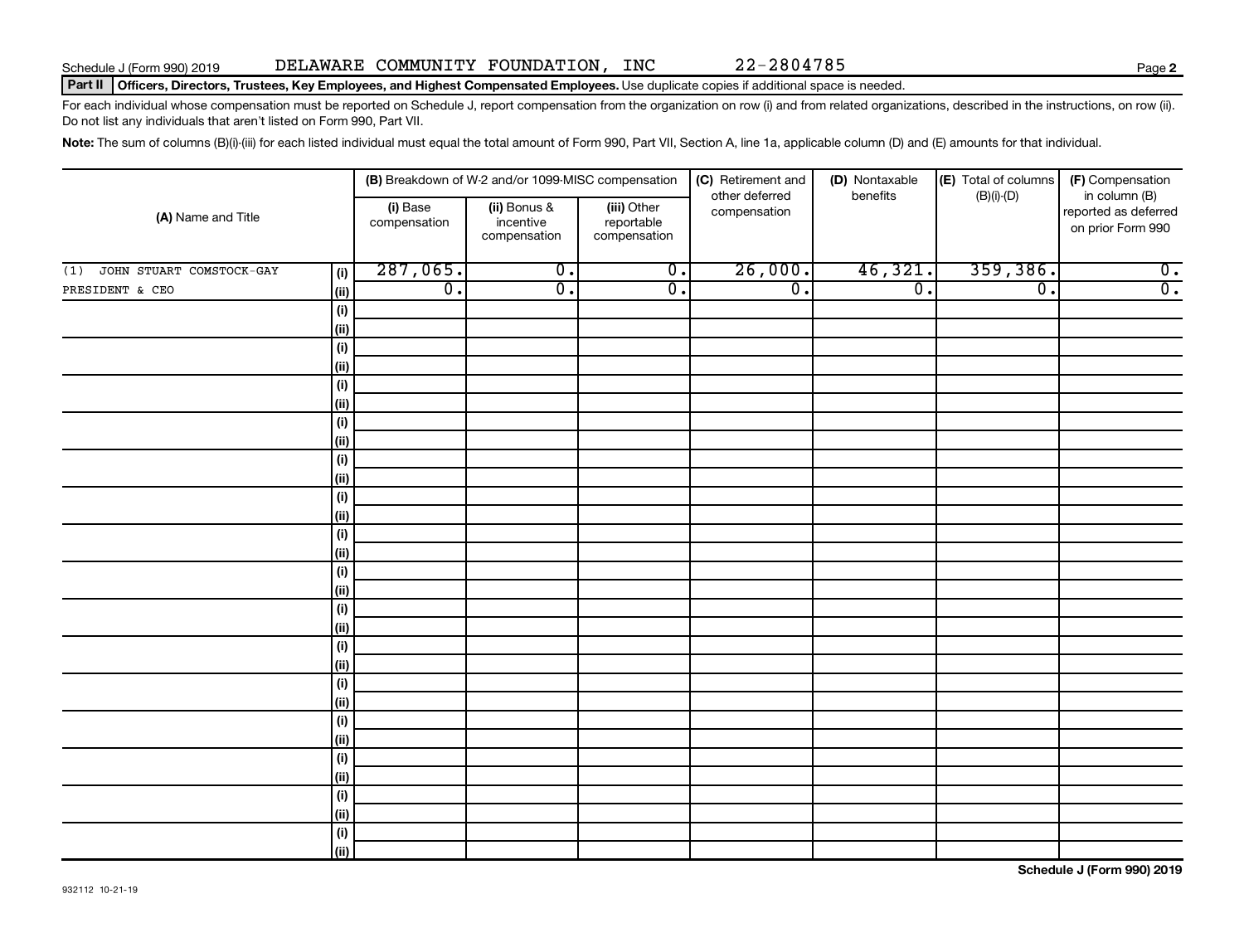## **Part III Supplemental Information**

Provide the information, explanation, or descriptions required for Part I, lines 1a, 1b, 3, 4a, 4b, 4c, 5a, 5b, 6a, 6b, 7, and 8, and for Part II. Also complete this part for any additional information.

PART I, LINE 4B:

JOHN STUART COMSTOCK-GAY \$26,000.

**Schedule J (Form 990) 2019**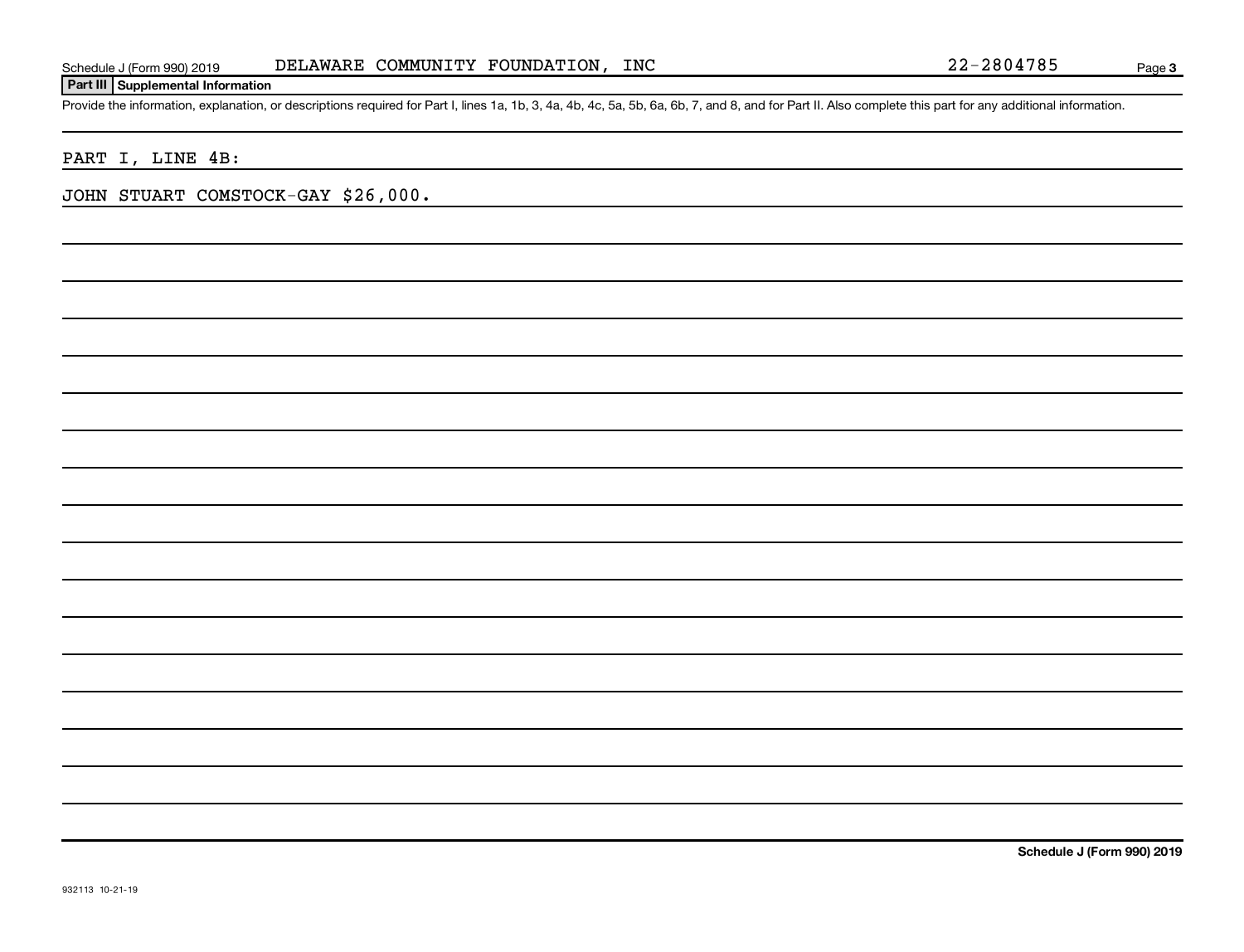## **SCHEDULE M (Form 990)**

# **Noncash Contributions**

| <b>Noncash Contributions</b>                                                         | <b>ONE NO.</b> 4 DO47<br>2019 |  |
|--------------------------------------------------------------------------------------|-------------------------------|--|
| ▶ Complete if the organizations answered "Yes" on Form 990, Part IV, lines 29 or 30. |                               |  |
| Attach to Form 990.                                                                  | <b>Open to Public</b>         |  |

Department of the Treasury Internal Revenue Service

 **Go to www.irs.gov/Form990 for instructions and the latest information.** J

|  |  | Name of the organization |
|--|--|--------------------------|
|--|--|--------------------------|

# DELAWARE COMMUNITY FOUNDATION, INC

|  | <b>Inspection</b>                     |
|--|---------------------------------------|
|  | <b>Employer identification number</b> |

| 22-2804785 |
|------------|

| <b>Part I</b> | <b>Types of Property</b>                                                                                                       |                               |                                      |                                                                                                       |                                                              |            |     |    |
|---------------|--------------------------------------------------------------------------------------------------------------------------------|-------------------------------|--------------------------------------|-------------------------------------------------------------------------------------------------------|--------------------------------------------------------------|------------|-----|----|
|               |                                                                                                                                | (a)<br>Check if<br>applicable | (b)<br>Number of<br>contributions or | (c)<br>Noncash contribution<br>amounts reported on<br>litems contributed Form 990, Part VIII, line 1g | (d)<br>Method of determining<br>noncash contribution amounts |            |     |    |
| 1             |                                                                                                                                |                               |                                      |                                                                                                       |                                                              |            |     |    |
| 2             |                                                                                                                                |                               |                                      |                                                                                                       |                                                              |            |     |    |
| З             | Art - Fractional interests                                                                                                     |                               |                                      |                                                                                                       |                                                              |            |     |    |
| 4             | Books and publications                                                                                                         |                               |                                      |                                                                                                       |                                                              |            |     |    |
| 5             | Clothing and household goods                                                                                                   |                               |                                      |                                                                                                       |                                                              |            |     |    |
| 6             | Cars and other vehicles                                                                                                        |                               |                                      |                                                                                                       |                                                              |            |     |    |
| 7             |                                                                                                                                |                               |                                      |                                                                                                       |                                                              |            |     |    |
| 8             |                                                                                                                                |                               |                                      |                                                                                                       |                                                              |            |     |    |
| 9             | Securities - Publicly traded                                                                                                   | $\overline{\texttt{x}}$       | 60,673                               |                                                                                                       | 1,484,068.FAIR MARKET VALUE                                  |            |     |    |
| 10            |                                                                                                                                |                               |                                      |                                                                                                       |                                                              |            |     |    |
|               | Securities - Closely held stock<br>Securities - Partnership, LLC, or                                                           |                               |                                      |                                                                                                       |                                                              |            |     |    |
| 11            | trust interests                                                                                                                |                               |                                      |                                                                                                       |                                                              |            |     |    |
| 12            | Securities - Miscellaneous                                                                                                     |                               |                                      |                                                                                                       |                                                              |            |     |    |
| 13            | Qualified conservation contribution -                                                                                          |                               |                                      |                                                                                                       |                                                              |            |     |    |
|               |                                                                                                                                |                               |                                      |                                                                                                       |                                                              |            |     |    |
| 14            | Qualified conservation contribution - Other                                                                                    |                               |                                      |                                                                                                       |                                                              |            |     |    |
| 15            |                                                                                                                                | X                             | 1                                    |                                                                                                       | 315,000. APPRAISAL                                           |            |     |    |
| 16            | Real estate - Commercial                                                                                                       |                               |                                      |                                                                                                       |                                                              |            |     |    |
| 17            |                                                                                                                                |                               |                                      |                                                                                                       |                                                              |            |     |    |
| 18            |                                                                                                                                |                               |                                      |                                                                                                       |                                                              |            |     |    |
| 19            |                                                                                                                                |                               |                                      |                                                                                                       |                                                              |            |     |    |
| 20            | Drugs and medical supplies                                                                                                     |                               |                                      |                                                                                                       |                                                              |            |     |    |
| 21            |                                                                                                                                |                               |                                      |                                                                                                       |                                                              |            |     |    |
| 22            |                                                                                                                                |                               |                                      |                                                                                                       |                                                              |            |     |    |
| 23            |                                                                                                                                |                               |                                      |                                                                                                       |                                                              |            |     |    |
| 24            |                                                                                                                                |                               |                                      |                                                                                                       |                                                              |            |     |    |
| 25            | $($ IN KIND GIFTS $)$<br>Other $\blacktriangleright$                                                                           | х                             | 17                                   |                                                                                                       | 1,215. FAIR MARKET VALUE                                     |            |     |    |
| 26            | Other                                                                                                                          |                               |                                      |                                                                                                       |                                                              |            |     |    |
| 27            | Other                                                                                                                          |                               |                                      |                                                                                                       |                                                              |            |     |    |
| 28            | Other                                                                                                                          |                               |                                      |                                                                                                       |                                                              |            |     |    |
| 29            | Number of Forms 8283 received by the organization during the tax year for contributions                                        |                               |                                      |                                                                                                       |                                                              |            |     |    |
|               | for which the organization completed Form 8283, Part IV, Donee Acknowledgement                                                 |                               |                                      | 29                                                                                                    |                                                              |            |     |    |
|               |                                                                                                                                |                               |                                      |                                                                                                       |                                                              |            | Yes | No |
|               | 30a During the year, did the organization receive by contribution any property reported in Part I, lines 1 through 28, that it |                               |                                      |                                                                                                       |                                                              |            |     |    |
|               | must hold for at least three years from the date of the initial contribution, and which isn't required to be used for          |                               |                                      |                                                                                                       |                                                              |            |     |    |
|               |                                                                                                                                |                               |                                      |                                                                                                       |                                                              | 30a        |     | x. |
|               | <b>b</b> If "Yes," describe the arrangement in Part II.                                                                        |                               |                                      |                                                                                                       |                                                              |            |     |    |
| 31            | Does the organization have a gift acceptance policy that requires the review of any nonstandard contributions?                 |                               |                                      |                                                                                                       |                                                              | 31         | х   |    |
|               | 32a Does the organization hire or use third parties or related organizations to solicit, process, or sell noncash              |                               |                                      |                                                                                                       |                                                              |            |     |    |
|               | contributions?                                                                                                                 |                               |                                      |                                                                                                       |                                                              | <b>32a</b> | X   |    |
|               | <b>b</b> If "Yes," describe in Part II.                                                                                        |                               |                                      |                                                                                                       |                                                              |            |     |    |
| 33            | If the organization didn't report an amount in column (c) for a type of property for which column (a) is checked,              |                               |                                      |                                                                                                       |                                                              |            |     |    |
|               | describe in Part II.                                                                                                           |                               |                                      |                                                                                                       |                                                              |            |     |    |
| LHA           | For Paperwork Reduction Act Notice, see the Instructions for Form 990.                                                         |                               |                                      |                                                                                                       | Schedule M (Form 990) 2019                                   |            |     |    |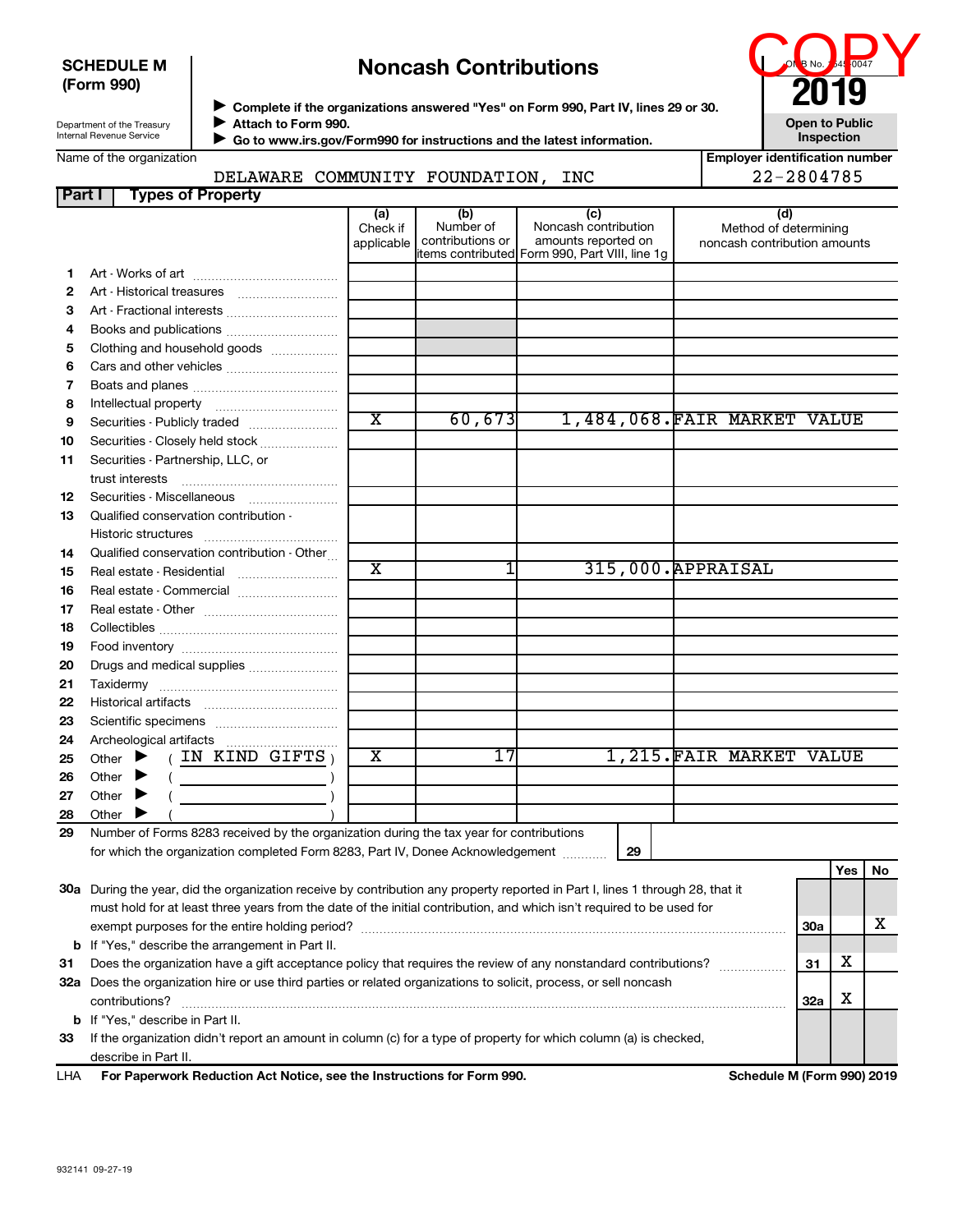

is reporting in Part I, column (b), the number of contributions, the number of items received, or a combination of both. Also complete this part for any additional information.

SCHEDULE M, LINE 32B:

## THE ORGANIZATION USES AN INVESTMENT COMPANY TO SELL CONTRIBUTIONS OF

PUBLICLY TRADED SECURITIES.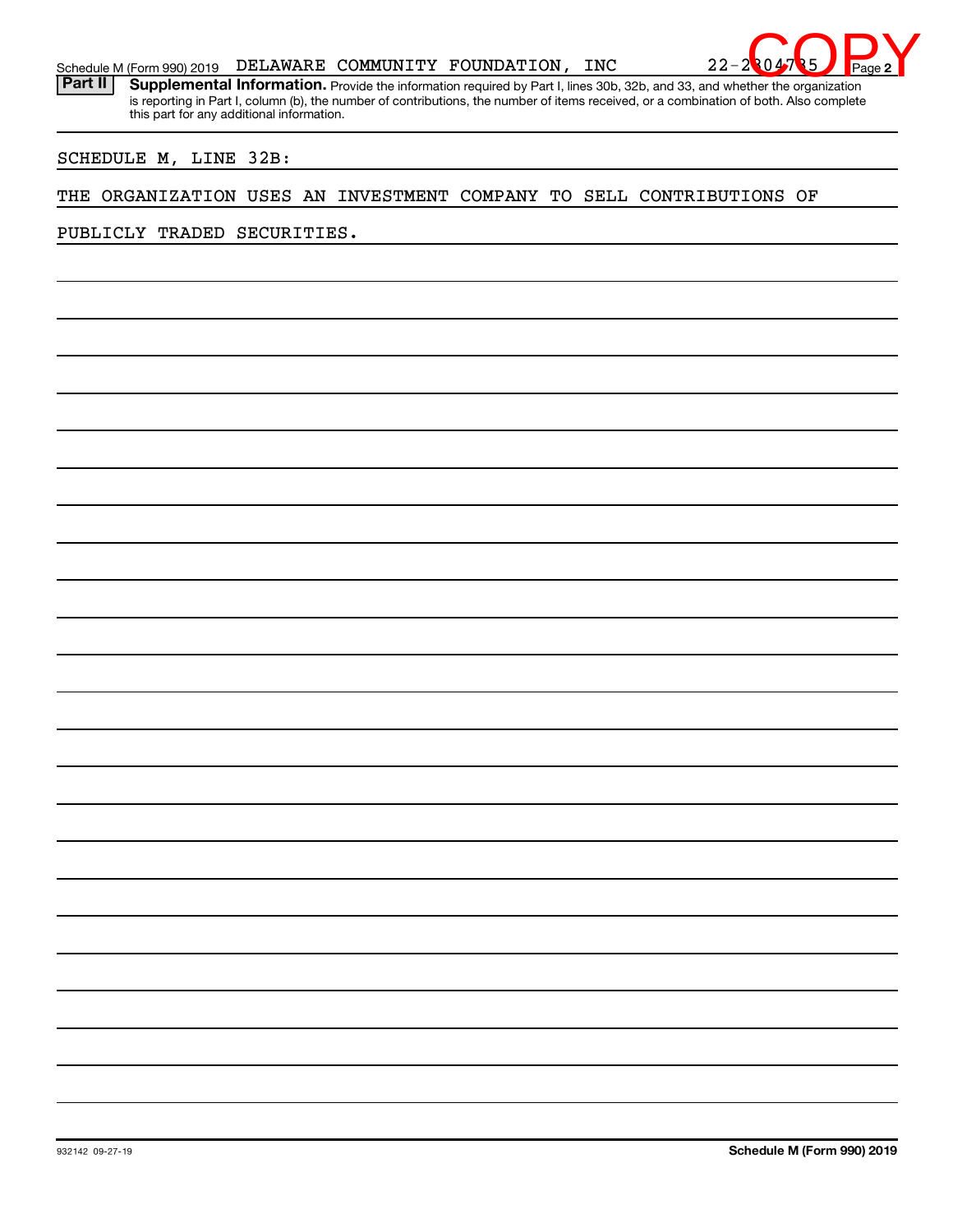**(Form 990 or 990-EZ)**

**Complete to provide information for responses to specific questions on Form 990 or 990-EZ or to provide any additional information. | Attach to Form 990 or 990-EZ. | Go to www.irs.gov/Form990 for the latest information.** SCHEDULE 0 | Supplemental Information to Form 990 or 990-EZ

Department of the Treasury Internal Revenue Service Name of the organization

DELAWARE COMMUNITY FOUNDATION, INC | 22-2804785

**Employer identification number**

O<mark>M</mark>B No. 1 45 <del>1004</del>7

COPY TO

**Open to Public Inspection**

FORM 990, PART I, LINE 1, DESCRIPTION OF ORGANIZATION MISSION:

PHILANTHROPY THROUGH KNOWLEDGE AND RELATIONSHIPS, NOW AND IN THE

FUTURE. WE ENVISION A DELAWARE WHERE GENEROSITY EXPANDS OPPORTUNITY FOR

ALL AND ENHANCES THE COMMON GOOD. AS A FACILITATOR, INFORMATION

RESOURCE AND MANAGER OF CHARITABLE FUNDS, THE DELAWARE COMMUNITY

FOUNDATION HELPS COMMUNITIES AND PHILANTHROPISTS FOCUS CHARITABLE

RESOURCES FOR THE GREATEST COMMUNITY BENEFIT STATEWIDE.

FORM 990, PART III, LINE 1, DESCRIPTION OF ORGANIZATION MISSION:

AS A FACILITATOR, INFORMATION RESOURCE AND MANAGER OF CHARITABLE FUNDS,

THE DELAWARE COMMUNITY FOUNDATION HELPS COMMUNITIES AND PHILANTHROPISTS

FOCUS CHARITABLE RESOURCES FOR THE GREATEST COMMUNITY BENEFIT

STATEWIDE.

FORM 990, PART VI, SECTION A, LINE 6:

THE CORPORATION'S MEMBERS (THE "MEMBERS") SHALL CONSIST OF (1) THE

CORPORATION'S DIRECTORS (THE "DIRECTORS"), (2) SIX TO TWELVE INDIVIDUALS,

EACH OF WHOM IS A DISTRIBUTION ADVISOR OR OTHER REPRESENTATIVE OF A

DONOR-ADVISED OR ENDOWMENT FUND HELD BY THE CORPORATION, SELECTED BY THE

DIRECTORS, AND (3) SIX TO TWELVE ALL OF THE CORPORATION'S FORMER DIRECTORS,

SELECTED BY THE CURRENT DIRECTORS.

FORM 990, PART VI, SECTION A, LINE 7A:

THE NOMINATING COMMITTEE OF THE FOUNDATION SENDS BOARD OF DIRECTOR

RECOMMEDATIONS TO THE BOARD. THE BOARD NOMINATES THOSE INDIVIDUALS AND

SUBMITS THEM TO THE MEMBERS FOR A VOTE TO A SEAT ON THE BOARD.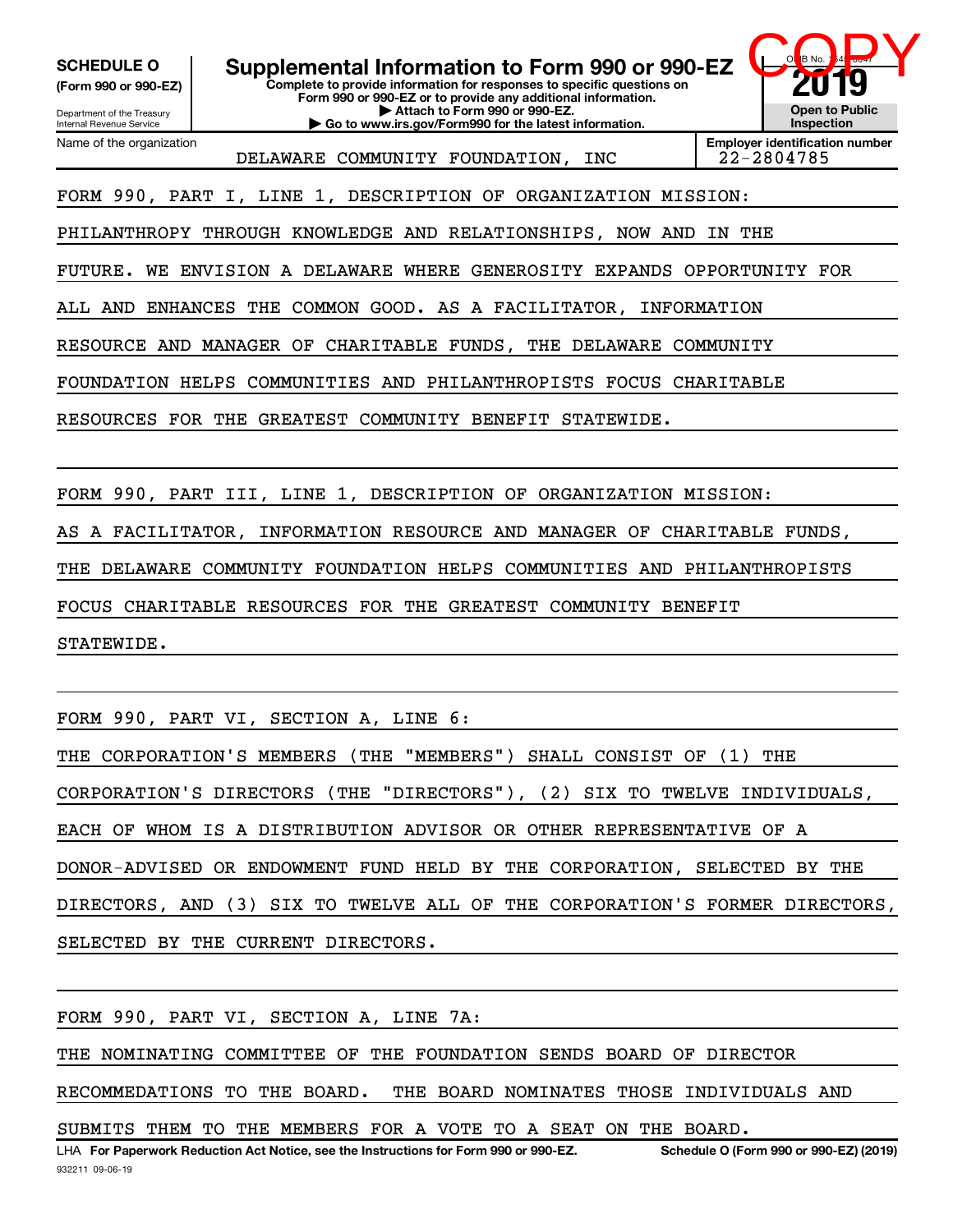Name of the organization

DELAWARE COMMUNITY FOUNDATION, INC | 22-2804785



FORM 990, PART VI, SECTION B, LINE 11B:

MANAGEMENT AND THE AUDIT COMMITTEE REVIEW THE FORM 990 AND RELATED

SCHEDULES PRIOR TO FILING ONCE THE FORM 990 IS REVIEWED, THE AUDIT

COMMITTEE REPORTS TO THE BOARD OF DIRECTORS ABOUT THE RETURN.

FORM 990, PART VI, SECTION B, LINE 12C:

IT IS THE RESPONSIBILITY OF THE EMPLOYEE TO ANNUALLY UPDATE HIS OR HER

CONFLICT OF INTEREST STATEMENT AND TO BRING TO THE ATTENTION OF THE

PRESIDENT ANY POTENTIAL CONFLICT OF INTEREST, OR APPEARANCE OF CONFLICT OF

INTEREST, HE OR SHE MAY HAVE IN FOUNDATION MATTERS ANNUALLY. AN EMPLOYEE

COMPLETES A CERTIFICATE OF COMPLIANCE STATEMENT, SIGNS IT AND RETURNS IT TO

THE CHIEF FINANCIAL OFFICER FOR FILING IN THE EMPLOYEE'S PERSONNEL RECORD.

FORM 990, PART VI, SECTION B, LINE 15:

COMPENSATION IS REVIEWED ANNUALLY BY THE CHIEF FINANCIAL OFFICER AND THE CHIEF EXECUTIVE OFFICER.

FORM 990, PART VI, SECTION C, LINE 19:

THE ORGANIZATION MAKES ITS GOVERNING DOCUMENTS AVAILABLE THROUGH THEIR WEBSITE.

FORM 990, PART XII, LINE 2C:

THE PROCESS HAS NOT CHANGED FROM THE PRIOR YEAR.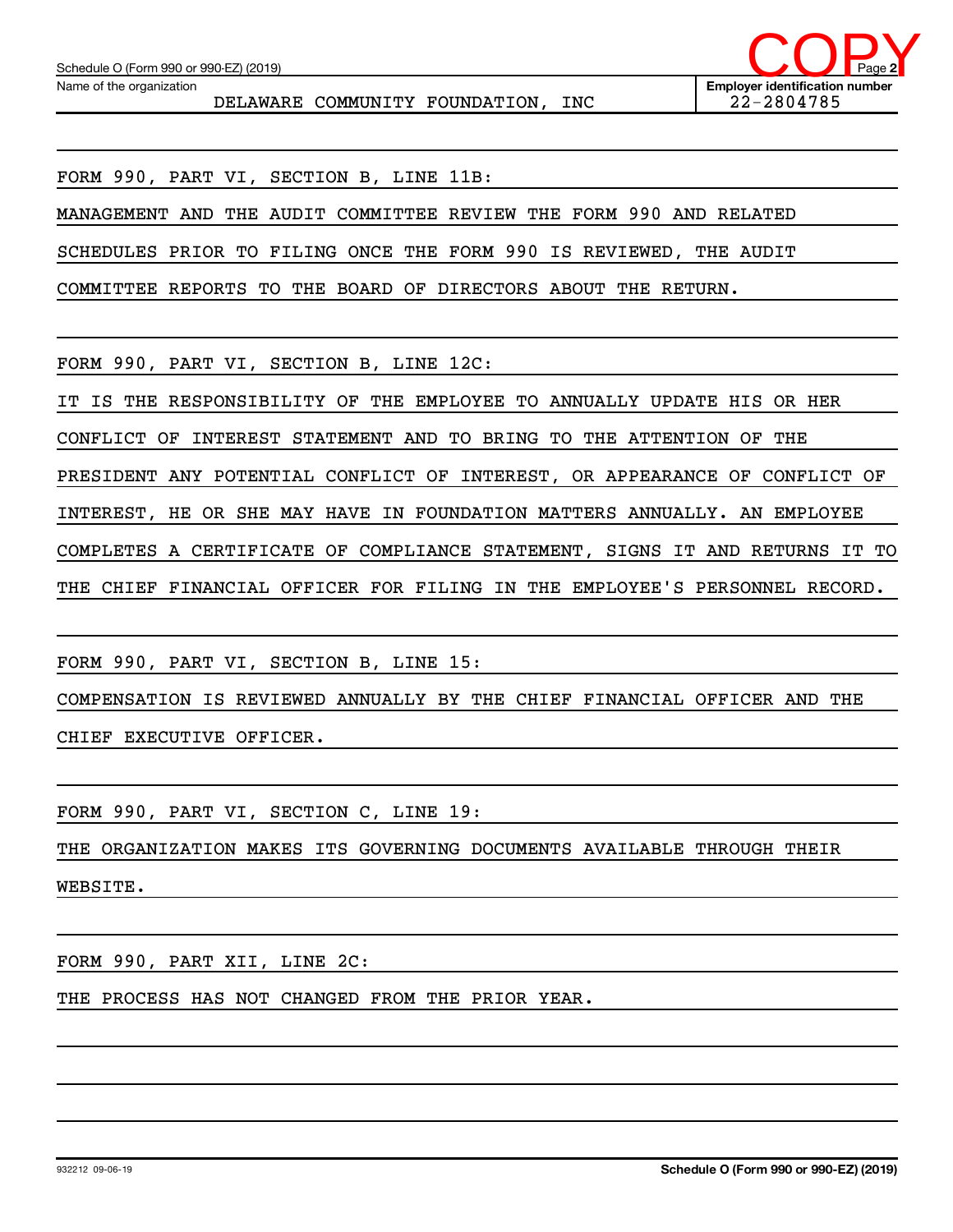| <b>SCHEDULE R</b> |  |  |
|-------------------|--|--|
|                   |  |  |

Department of the Treasury Internal Revenue Service

# **Related Organizations and Unrelated Partnerships**

**(Form 990) Complete if the organization answered "Yes" on Form 990, Part IV, line 33, 34, 35b, 36, or 37.** |

▶ Attach to Form 990. **Open to Public** 

**2019**<br>Open to Public

**Employer identification number**

OMB No. 1545-0047

**| Go to www.irs.gov/Form990 for instructions and the latest information. Inspection**

## Name of the organization

DELAWARE COMMUNITY FOUNDATION, INC

Part I ldentification of Disregarded Entities. Complete if the organization answered "Yes" on Form 990, Part IV, line 33.

| (a)                                    | (b)              | (c)                      | (d)          | (e)                | (f)                |
|----------------------------------------|------------------|--------------------------|--------------|--------------------|--------------------|
| Name, address, and EIN (if applicable) | Primary activity | Legal domicile (state or | Total income | End-of-year assets | Direct controlling |
| of disregarded entity                  |                  | foreign country)         |              |                    | entity             |
|                                        |                  |                          |              |                    |                    |
|                                        |                  |                          |              |                    |                    |
|                                        |                  |                          |              |                    |                    |
|                                        |                  |                          |              |                    |                    |
|                                        |                  |                          |              |                    |                    |
|                                        |                  |                          |              |                    |                    |
|                                        |                  |                          |              |                    |                    |
|                                        |                  |                          |              |                    |                    |
|                                        |                  |                          |              |                    |                    |
|                                        |                  |                          |              |                    |                    |
|                                        |                  |                          |              |                    |                    |
|                                        |                  |                          |              |                    |                    |
|                                        |                  |                          |              |                    |                    |

### **Part II** Identification of Related Tax-Exempt Organizations. Complete if the organization answered "Yes" on Form 990, Part IV, line 34, because it had one or more related tax-exempt<br>Part II acconizations during the tax ye organizations during the tax year.

| (a)<br>Name, address, and EIN<br>of related organization | (b)<br>Primary activity           | (c)<br>Legal domicile (state or<br>foreign country) | (d)<br>Exempt Code<br>section | (e)<br>Public charity<br>status (if section | (f)<br>Direct controlling<br>entity |     | $(g)$<br>Section 512(b)(13)<br>controlled<br>entity? |
|----------------------------------------------------------|-----------------------------------|-----------------------------------------------------|-------------------------------|---------------------------------------------|-------------------------------------|-----|------------------------------------------------------|
|                                                          |                                   |                                                     |                               | 501(c)(3))                                  |                                     | Yes | No                                                   |
| RODEL CHARITABLE FOUNDATION - 91-1944585                 | <b>INVESTED IN EFFORTS GEARED</b> |                                                     |                               |                                             |                                     |     |                                                      |
| PO BOX 1636                                              | TOWARD IMPROVING STUDENT          |                                                     |                               |                                             |                                     |     |                                                      |
| WILMINGTON, DE 19899                                     | <b>ACHIEVEMENT IN DELAWARE</b>    | <b>DELAWARE</b>                                     | 501(C)(3)                     | 12A                                         | N/A                                 |     | X                                                    |
|                                                          |                                   |                                                     |                               |                                             |                                     |     |                                                      |
|                                                          |                                   |                                                     |                               |                                             |                                     |     |                                                      |
|                                                          |                                   |                                                     |                               |                                             |                                     |     |                                                      |

**For Paperwork Reduction Act Notice, see the Instructions for Form 990. Schedule R (Form 990) 2019**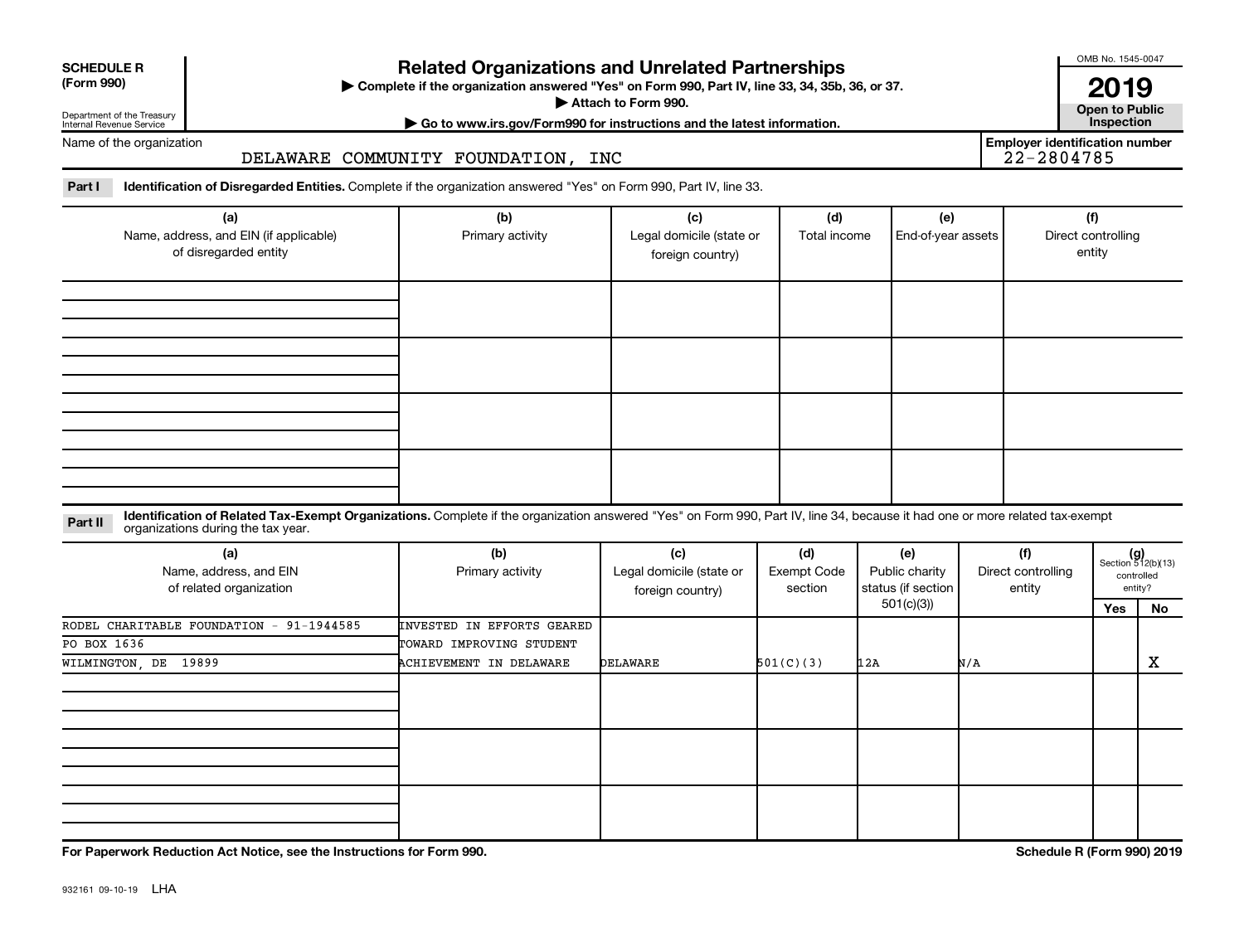## Schedule R (Form 990) 2019  $\,$  DELAWARE COMMUNITY FOUNDATION, INC  $\,$  22-2804785  $\,$   $_{\rm Page}$

**2**

Part III Identification of Related Organizations Taxable as a Partnership. Complete if the organization answered "Yes" on Form 990, Part IV, line 34, because it had one or more related<br>Read to the organizations tracted as organizations treated as a partnership during the tax year.

| (b)<br>Primary activity | (c)<br>Legal<br>domicile<br>(state or<br>foreign<br>country) | (d)<br>entity  |                                                                                          |                                                  |                                                   |                                                                                |                                 |                                                        |                                          | <b>No</b>     | (i)                                                              |             | (i)                         | (k)<br>ownership                                                                                                         |                                                                                                                                                                                                                                                                                                     |
|-------------------------|--------------------------------------------------------------|----------------|------------------------------------------------------------------------------------------|--------------------------------------------------|---------------------------------------------------|--------------------------------------------------------------------------------|---------------------------------|--------------------------------------------------------|------------------------------------------|---------------|------------------------------------------------------------------|-------------|-----------------------------|--------------------------------------------------------------------------------------------------------------------------|-----------------------------------------------------------------------------------------------------------------------------------------------------------------------------------------------------------------------------------------------------------------------------------------------------|
|                         |                                                              |                |                                                                                          |                                                  |                                                   |                                                                                |                                 |                                                        |                                          |               |                                                                  |             |                             |                                                                                                                          |                                                                                                                                                                                                                                                                                                     |
|                         |                                                              |                |                                                                                          |                                                  |                                                   |                                                                                |                                 |                                                        |                                          |               |                                                                  |             |                             |                                                                                                                          |                                                                                                                                                                                                                                                                                                     |
|                         |                                                              |                |                                                                                          |                                                  |                                                   |                                                                                |                                 |                                                        |                                          |               |                                                                  |             |                             |                                                                                                                          |                                                                                                                                                                                                                                                                                                     |
|                         |                                                              |                |                                                                                          |                                                  |                                                   |                                                                                |                                 |                                                        |                                          |               |                                                                  |             |                             |                                                                                                                          |                                                                                                                                                                                                                                                                                                     |
|                         |                                                              |                |                                                                                          |                                                  |                                                   |                                                                                |                                 |                                                        |                                          |               |                                                                  |             |                             |                                                                                                                          |                                                                                                                                                                                                                                                                                                     |
|                         |                                                              | (b)            | (c)<br>(state or<br>foreign                                                              | (d)                                              |                                                   |                                                                                |                                 |                                                        |                                          |               | (g)<br>Share of<br>assets                                        |             |                             | $\begin{array}{c} \textbf{(i)}\\ \text{Section}\\ 512 \text{(b)} \text{(13)}\\ \text{controlled} \end{array}$<br>entity? |                                                                                                                                                                                                                                                                                                     |
|                         |                                                              |                |                                                                                          |                                                  |                                                   |                                                                                |                                 |                                                        |                                          |               |                                                                  |             |                             |                                                                                                                          |                                                                                                                                                                                                                                                                                                     |
|                         |                                                              |                |                                                                                          |                                                  |                                                   |                                                                                |                                 |                                                        |                                          |               |                                                                  |             |                             |                                                                                                                          |                                                                                                                                                                                                                                                                                                     |
|                         |                                                              |                |                                                                                          |                                                  |                                                   |                                                                                |                                 |                                                        |                                          |               |                                                                  |             |                             |                                                                                                                          |                                                                                                                                                                                                                                                                                                     |
|                         |                                                              |                |                                                                                          |                                                  |                                                   |                                                                                |                                 |                                                        |                                          |               |                                                                  |             |                             |                                                                                                                          |                                                                                                                                                                                                                                                                                                     |
|                         | . איי פ<br>Name, address, and EIN<br>of related organization | $\overline{J}$ | organizations treated as a corporation or trust during the tax year.<br>Primary activity | Direct controlling<br>Legal domicile<br>country) | (e)<br>Predominant income<br>sections $512-514$ ) | related, unrelated,<br>excluded from tax under<br>Direct controlling<br>entity | (f)<br>Share of total<br>income | (e)<br>Type of entity<br>(C corp, S corp,<br>or trust) | (g)<br>Share of<br>end-of-year<br>assets | (f)<br>income | (h)<br>Disproportionate<br>allocations?<br>Yes<br>Share of total | end-of-year | Code V-UBI<br>amount in box | (h)<br>ownership                                                                                                         | General or Percentage<br>managing<br>20 of Schedule<br>K-1 (Form 1065) Yes No<br>Identification of Related Organizations Taxable as a Corporation or Trust. Complete if the organization answered "Yes" on Form 990, Part IV, line 34, because it had one or more related<br>Percentage<br>Yes   No |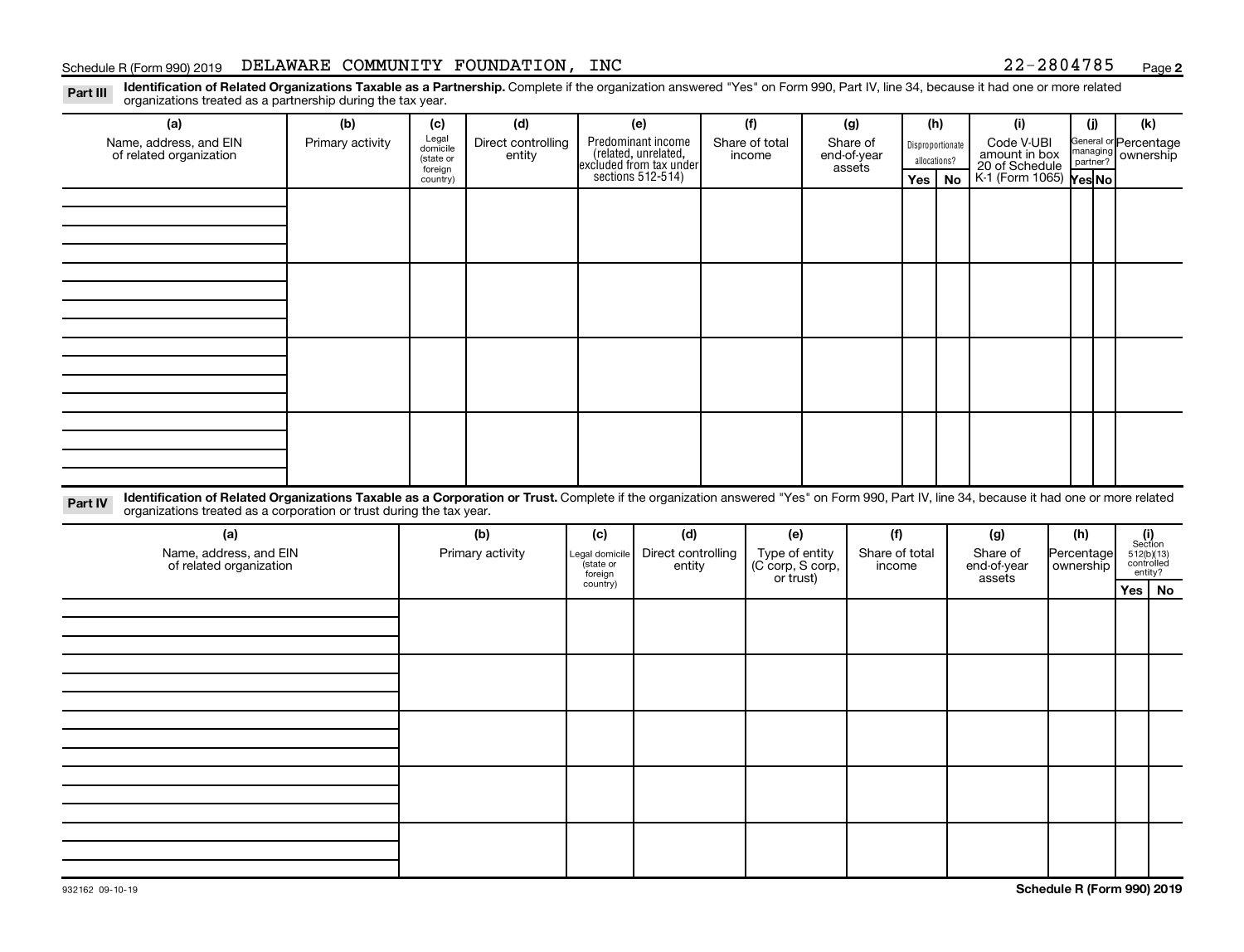## Schedule R (Form 990) 2019  $\,$  DELAWARE COMMUNITY FOUNDATION, INC  $\,$  22-2804785  $\,$   $_{\rm Page}$

| Part V Transactions With Related Organizations. Complete if the organization answered "Yes" on Form 990, Part IV, line 34, 35b, or 36. |  |  |
|----------------------------------------------------------------------------------------------------------------------------------------|--|--|
|                                                                                                                                        |  |  |

| Note: Complete line 1 if any entity is listed in Parts II, III, or IV of this schedule.                         |                                                                                                                                                                                                                                                                                                                                                                                                                                                                  |     |     |     |                | <b>Yes</b> | No                          |  |
|-----------------------------------------------------------------------------------------------------------------|------------------------------------------------------------------------------------------------------------------------------------------------------------------------------------------------------------------------------------------------------------------------------------------------------------------------------------------------------------------------------------------------------------------------------------------------------------------|-----|-----|-----|----------------|------------|-----------------------------|--|
|                                                                                                                 | During the tax year, did the organization engage in any of the following transactions with one or more related organizations listed in Parts II-IV?                                                                                                                                                                                                                                                                                                              |     |     |     |                |            |                             |  |
|                                                                                                                 |                                                                                                                                                                                                                                                                                                                                                                                                                                                                  |     |     |     |                |            |                             |  |
|                                                                                                                 |                                                                                                                                                                                                                                                                                                                                                                                                                                                                  |     |     |     | 1 <sub>b</sub> |            | $\overline{\texttt{x}}$     |  |
|                                                                                                                 |                                                                                                                                                                                                                                                                                                                                                                                                                                                                  |     |     |     | 1 <sub>c</sub> |            | $\overline{\textnormal{x}}$ |  |
|                                                                                                                 | d Loans or loan guarantees to or for related organization(s) www.communities.com/www.communities.com/www.communities.com/www.communities.com/www.communities.com/www.communities.com/www.communities.com/www.communities.com/w                                                                                                                                                                                                                                   |     |     |     | 1 <sub>d</sub> |            | $\overline{\mathbf{x}}$     |  |
|                                                                                                                 | e Loans or loan guarantees by related organization(s) material content and content to content the content of the content of the content of the content of the content of the content of the content of the content of the cont                                                                                                                                                                                                                                   |     |     |     | 1e             |            | $\overline{\textbf{x}}$     |  |
|                                                                                                                 |                                                                                                                                                                                                                                                                                                                                                                                                                                                                  |     |     |     |                |            |                             |  |
|                                                                                                                 | Dividends from related organization(s) machinesis and contract and contract and contract and contract and contract and contract and contract and contract and contract and contract and contract and contract and contract and                                                                                                                                                                                                                                   |     |     |     | 1f             |            | X                           |  |
|                                                                                                                 |                                                                                                                                                                                                                                                                                                                                                                                                                                                                  |     |     |     | 1 <sub>g</sub> |            | $\overline{\mathbf{x}}$     |  |
|                                                                                                                 |                                                                                                                                                                                                                                                                                                                                                                                                                                                                  |     |     |     | 1 <sub>h</sub> |            | $\overline{\texttt{x}}$     |  |
|                                                                                                                 | h Purchase of assets from related organization(s) manufactured content to content the content of the content of the content of the content of the content of the content of the content of the content of the content of the c<br>Exchange of assets with related organization(s) www.andron.com/www.andron.com/www.andron.com/www.andron.com/www.andron.com/www.andron.com/www.andron.com/www.andron.com/www.andron.com/www.andron.com/www.andron.com/www.andro |     |     |     |                |            |                             |  |
|                                                                                                                 |                                                                                                                                                                                                                                                                                                                                                                                                                                                                  |     |     |     |                |            | $\overline{\texttt{x}}$     |  |
|                                                                                                                 |                                                                                                                                                                                                                                                                                                                                                                                                                                                                  |     |     |     |                |            |                             |  |
|                                                                                                                 |                                                                                                                                                                                                                                                                                                                                                                                                                                                                  |     |     |     |                |            |                             |  |
|                                                                                                                 |                                                                                                                                                                                                                                                                                                                                                                                                                                                                  |     |     |     |                |            |                             |  |
|                                                                                                                 |                                                                                                                                                                                                                                                                                                                                                                                                                                                                  |     |     |     |                |            | $\mathbf{x}$                |  |
|                                                                                                                 |                                                                                                                                                                                                                                                                                                                                                                                                                                                                  |     |     |     |                |            |                             |  |
|                                                                                                                 | o Sharing of paid employees with related organization(s) manufaction(s) and contain a substitution of the state or state or state or state or state or state or state or state or state or state or state or state or state or                                                                                                                                                                                                                                   |     |     |     |                |            |                             |  |
|                                                                                                                 |                                                                                                                                                                                                                                                                                                                                                                                                                                                                  |     |     |     | 1 <sub>o</sub> |            |                             |  |
|                                                                                                                 | Reimbursement paid to related organization(s) for expenses [111] Research Manuscritics [21] Reimbursement paid to related organization(s) for expenses [11] Manuscritics [21] Manuscritics [21] All Manuscritics [21] Manuscri<br>D                                                                                                                                                                                                                              |     |     |     |                |            |                             |  |
|                                                                                                                 |                                                                                                                                                                                                                                                                                                                                                                                                                                                                  |     |     |     |                |            | $\overline{\textnormal{x}}$ |  |
|                                                                                                                 |                                                                                                                                                                                                                                                                                                                                                                                                                                                                  |     |     |     |                |            |                             |  |
| Other transfer of cash or property to related organization(s) CONDERNIAL CONDERNIAL CONDERNIAL CONDERNIAL CONDE |                                                                                                                                                                                                                                                                                                                                                                                                                                                                  |     |     |     |                |            | х                           |  |
|                                                                                                                 |                                                                                                                                                                                                                                                                                                                                                                                                                                                                  |     |     |     |                |            | $\overline{\mathbf{x}}$     |  |
|                                                                                                                 | 2 If the answer to any of the above is "Yes," see the instructions for information on who must complete this line, including covered relationships and transaction thresholds.                                                                                                                                                                                                                                                                                   |     |     |     |                |            |                             |  |
|                                                                                                                 |                                                                                                                                                                                                                                                                                                                                                                                                                                                                  |     |     |     |                |            |                             |  |
|                                                                                                                 | (a)                                                                                                                                                                                                                                                                                                                                                                                                                                                              | (b) | (c) | (d) |                |            |                             |  |

| (a)<br>Name of related organization    | (b)<br>Transaction<br>type (a-s) | (c)<br>Amount involved | (d)<br>Method of determining amount involved |
|----------------------------------------|----------------------------------|------------------------|----------------------------------------------|
| $(1)$ RODEL CHARITABLE FOUNDATION - DE | L                                |                        | 75,606. ADMIN FEES PAID                      |
| (2)                                    |                                  |                        |                                              |
| (3)                                    |                                  |                        |                                              |
| (4)                                    |                                  |                        |                                              |
| (5)                                    |                                  |                        |                                              |
| (6)                                    |                                  |                        |                                              |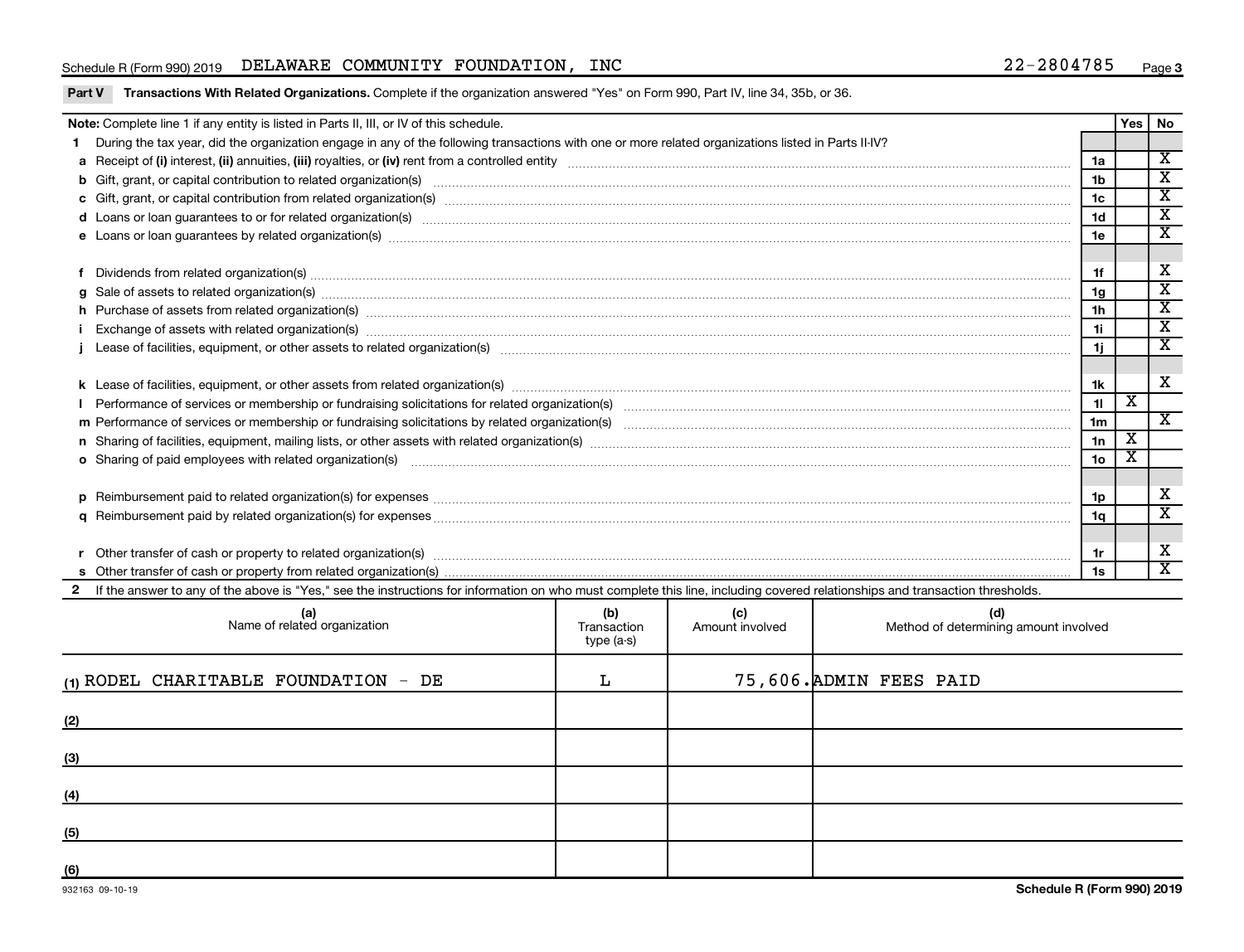## Schedule R (Form 990) 2019  $\,$  DELAWARE COMMUNITY FOUNDATION, INC  $\,$  22-2804785  $\,$   $_{\rm Page}$

Part VI Unrelated Organizations Taxable as a Partnership. Complete if the organization answered "Yes" on Form 990, Part IV, line 37.

Provide the following information for each entity taxed as a partnership through which the organization conducted more than five percent of its activities (measured by total assets or gross revenue) that was not a related organization. See instructions regarding exclusion for certain investment partnerships.

| mat mad not a rolated organization. Oce includedlorlo regarding exolation for coltain invectment partnerompo.<br>(a) | (b)              | (c)               | (d)                                                                                        |                                                          | (f)      | (g)         | (h)    |                                  | (i)                                                                                                  | (i)    | (k) |
|----------------------------------------------------------------------------------------------------------------------|------------------|-------------------|--------------------------------------------------------------------------------------------|----------------------------------------------------------|----------|-------------|--------|----------------------------------|------------------------------------------------------------------------------------------------------|--------|-----|
| Name, address, and EIN                                                                                               | Primary activity | Legal domicile    |                                                                                            | (e)<br>Are all<br>partners sec.<br>$501(c)(3)$<br>orgs.? | Share of | Share of    |        |                                  |                                                                                                      |        |     |
| of entity                                                                                                            |                  | (state or foreign | Predominant income<br>(related, unrelated,<br>excluded from tax under<br>sections 512-514) |                                                          | total    | end-of-year |        | Disproportionate<br>allocations? | Code V-UBI<br>amount in box 20 managing<br>of Schedule K-1<br>(Form 1065)<br>$\overline{Y}_{res}$ No |        |     |
|                                                                                                                      |                  | country)          |                                                                                            |                                                          | income   | assets      |        |                                  |                                                                                                      |        |     |
|                                                                                                                      |                  |                   |                                                                                            | Yes No                                                   |          |             | Yes No |                                  |                                                                                                      | Yes NO |     |
|                                                                                                                      |                  |                   |                                                                                            |                                                          |          |             |        |                                  |                                                                                                      |        |     |
|                                                                                                                      |                  |                   |                                                                                            |                                                          |          |             |        |                                  |                                                                                                      |        |     |
|                                                                                                                      |                  |                   |                                                                                            |                                                          |          |             |        |                                  |                                                                                                      |        |     |
|                                                                                                                      |                  |                   |                                                                                            |                                                          |          |             |        |                                  |                                                                                                      |        |     |
|                                                                                                                      |                  |                   |                                                                                            |                                                          |          |             |        |                                  |                                                                                                      |        |     |
|                                                                                                                      |                  |                   |                                                                                            |                                                          |          |             |        |                                  |                                                                                                      |        |     |
|                                                                                                                      |                  |                   |                                                                                            |                                                          |          |             |        |                                  |                                                                                                      |        |     |
|                                                                                                                      |                  |                   |                                                                                            |                                                          |          |             |        |                                  |                                                                                                      |        |     |
|                                                                                                                      |                  |                   |                                                                                            |                                                          |          |             |        |                                  |                                                                                                      |        |     |
|                                                                                                                      |                  |                   |                                                                                            |                                                          |          |             |        |                                  |                                                                                                      |        |     |
|                                                                                                                      |                  |                   |                                                                                            |                                                          |          |             |        |                                  |                                                                                                      |        |     |
|                                                                                                                      |                  |                   |                                                                                            |                                                          |          |             |        |                                  |                                                                                                      |        |     |
|                                                                                                                      |                  |                   |                                                                                            |                                                          |          |             |        |                                  |                                                                                                      |        |     |
|                                                                                                                      |                  |                   |                                                                                            |                                                          |          |             |        |                                  |                                                                                                      |        |     |
|                                                                                                                      |                  |                   |                                                                                            |                                                          |          |             |        |                                  |                                                                                                      |        |     |
|                                                                                                                      |                  |                   |                                                                                            |                                                          |          |             |        |                                  |                                                                                                      |        |     |
|                                                                                                                      |                  |                   |                                                                                            |                                                          |          |             |        |                                  |                                                                                                      |        |     |
|                                                                                                                      |                  |                   |                                                                                            |                                                          |          |             |        |                                  |                                                                                                      |        |     |
|                                                                                                                      |                  |                   |                                                                                            |                                                          |          |             |        |                                  |                                                                                                      |        |     |
|                                                                                                                      |                  |                   |                                                                                            |                                                          |          |             |        |                                  |                                                                                                      |        |     |
|                                                                                                                      |                  |                   |                                                                                            |                                                          |          |             |        |                                  |                                                                                                      |        |     |
|                                                                                                                      |                  |                   |                                                                                            |                                                          |          |             |        |                                  |                                                                                                      |        |     |
|                                                                                                                      |                  |                   |                                                                                            |                                                          |          |             |        |                                  |                                                                                                      |        |     |
|                                                                                                                      |                  |                   |                                                                                            |                                                          |          |             |        |                                  |                                                                                                      |        |     |
|                                                                                                                      |                  |                   |                                                                                            |                                                          |          |             |        |                                  |                                                                                                      |        |     |
|                                                                                                                      |                  |                   |                                                                                            |                                                          |          |             |        |                                  |                                                                                                      |        |     |
|                                                                                                                      |                  |                   |                                                                                            |                                                          |          |             |        |                                  |                                                                                                      |        |     |
|                                                                                                                      |                  |                   |                                                                                            |                                                          |          |             |        |                                  |                                                                                                      |        |     |
|                                                                                                                      |                  |                   |                                                                                            |                                                          |          |             |        |                                  |                                                                                                      |        |     |
|                                                                                                                      |                  |                   |                                                                                            |                                                          |          |             |        |                                  |                                                                                                      |        |     |
|                                                                                                                      |                  |                   |                                                                                            |                                                          |          |             |        |                                  |                                                                                                      |        |     |
|                                                                                                                      |                  |                   |                                                                                            |                                                          |          |             |        |                                  |                                                                                                      |        |     |
|                                                                                                                      |                  |                   |                                                                                            |                                                          |          |             |        |                                  |                                                                                                      |        |     |
|                                                                                                                      |                  |                   |                                                                                            |                                                          |          |             |        |                                  |                                                                                                      |        |     |
|                                                                                                                      |                  |                   |                                                                                            |                                                          |          |             |        |                                  |                                                                                                      |        |     |

**Schedule R (Form 990) 2019**